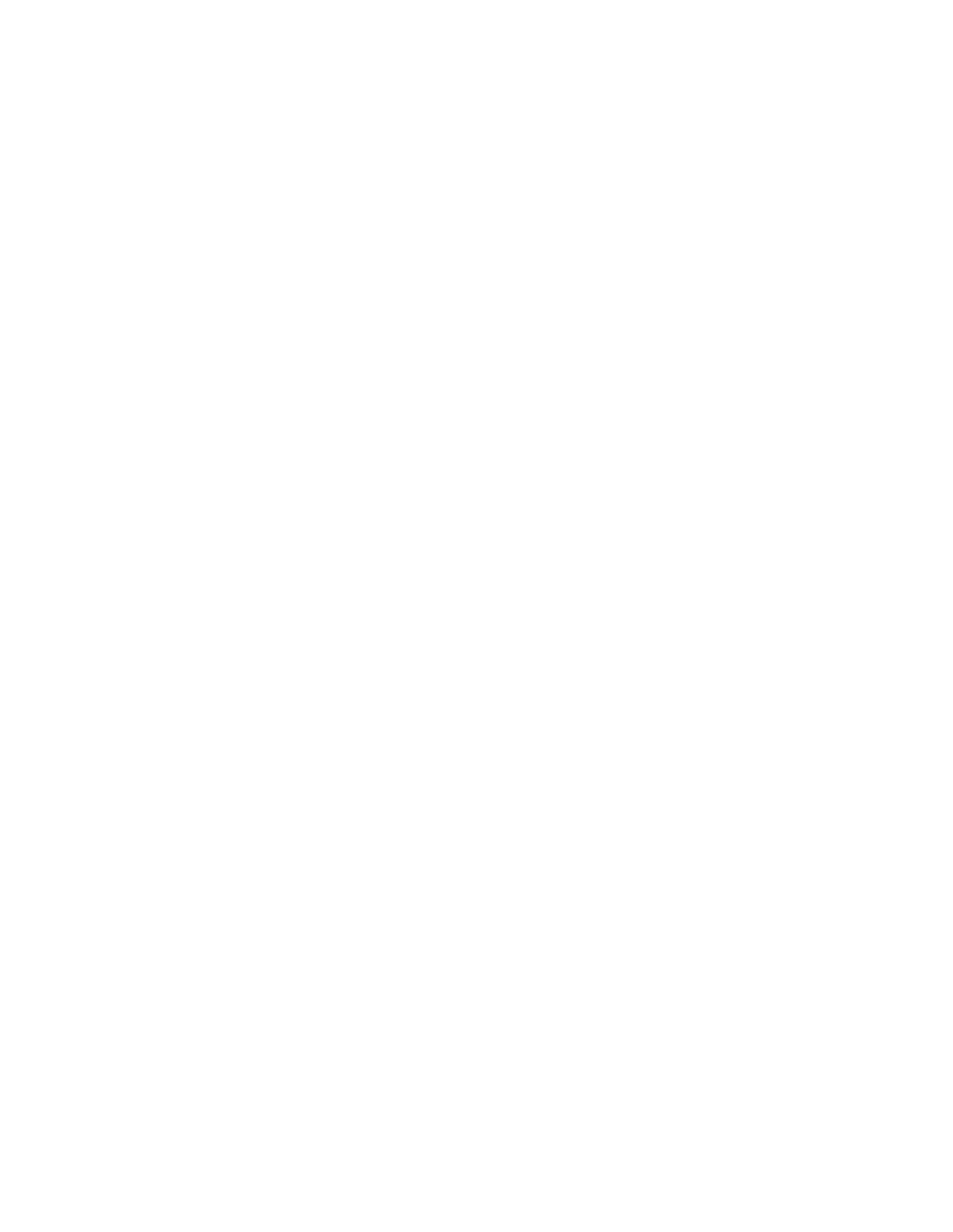# **Revision History**

Each time this manual is updated, the Title Page lists the new revised date and this page describes the changes. If the Revised Pages column lists "All," replace the existing manual with the reissued manual. If the Revised Pages column lists individual entries (e.g., 25, 32), either update the existing manual with the Change Pages Document or print the entire new manual.

| <b>Date</b> | <b>Revised</b><br><b>Pages</b>                                                                                     | <b>Patch</b><br><b>Number</b> | <b>Description</b>                                                                                                                                 |
|-------------|--------------------------------------------------------------------------------------------------------------------|-------------------------------|----------------------------------------------------------------------------------------------------------------------------------------------------|
| 01/2013     | i-ii, <u>v-vi</u>                                                                                                  | PSO*7*390                     | Updated Revision History & Table of Contents                                                                                                       |
|             | <u>8</u>                                                                                                           |                               | Added new option Check Interaction                                                                                                                 |
|             | $\underline{4}, \underline{6}, \underline{22}, \underline{23},$<br>26n, 28, 29b,<br><u>29v, 36, 52, 55, </u><br>56 |                               | Added Creatinine Clearance (CrCl) and Body Surface<br>Area (BSA), when available, to the header area of Patient<br>and Medication Profile displays |
|             | 18a-18d                                                                                                            |                               | Added new option Check Drug Interaction                                                                                                            |
|             | 26e-26e2                                                                                                           |                               | Added information regarding clinic orders                                                                                                          |
|             | 27, 48, 55a                                                                                                        |                               | <b>Update Hidden Actions</b>                                                                                                                       |
|             | 29f-29g2                                                                                                           |                               | Added drug allergy changes                                                                                                                         |
|             | <u>79-84</u>                                                                                                       |                               | <b>Update Glossary</b>                                                                                                                             |
|             | 85                                                                                                                 |                               | <b>Update Index</b>                                                                                                                                |
|             |                                                                                                                    |                               | (G. Tucker, PM; S. Heiress, Tech Writer)                                                                                                           |
| 09/2012     | i, ii, vi, $55a -$                                                                                                 | PSO*7*386                     | Added section on HOLD and UNHOLD functionality.                                                                                                    |
|             | 55d                                                                                                                |                               | (N.Goyal, PM; J. Owczarzak, Tech Writer)                                                                                                           |
| 02/2012     | i-ii, v-vi, 14,                                                                                                    | PSO*7*385                     | Added signature alert                                                                                                                              |
|             | 34, 37-40, 42-                                                                                                     | PSO*7*359                     | Expanded ECME Numbers to twelve digits                                                                                                             |
|             | 43, 45a-45h,                                                                                                       |                               | Corrected typos                                                                                                                                    |
|             | 63, 66, 68a-b,<br>70, 79-83                                                                                        |                               | Updated wording on p. 34 from "a message" to<br>"messages"                                                                                         |
|             |                                                                                                                    |                               | <b>Updated Service Code values</b>                                                                                                                 |
|             |                                                                                                                    |                               | Added CHAMPVA functionality                                                                                                                        |
|             |                                                                                                                    |                               | <b>Added TRICARE to Glossary</b>                                                                                                                   |
|             |                                                                                                                    |                               | Added CHAMPVA to Glossary                                                                                                                          |
|             |                                                                                                                    |                               | (S. Spence, PM; C. Smith, Tech Writer)                                                                                                             |
| 04/2011     | $\mathbf{i}$                                                                                                       | PSO*7*251                     | The following changes are included in this patch:                                                                                                  |
|             | v, vi                                                                                                              |                               | -Updated Revision History                                                                                                                          |
|             | $\overline{4}$                                                                                                     |                               | -Updated Table of Contents                                                                                                                         |
|             | 5                                                                                                                  |                               | -Outpatient List Manager Screen Views                                                                                                              |
|             | 8                                                                                                                  |                               | -Added HP and H to Hold Status, and Added<br>DF, DE, DP, DD and DA                                                                                 |
|             | 21                                                                                                                 |                               | -Added Intervention menu hidden action information                                                                                                 |
|             | 22                                                                                                                 |                               | -Added DF, DE, DP, DD and DA, and Added HP and H to<br><b>Hold Status</b>                                                                          |
|             | 24                                                                                                                 |                               | -Replaced Medication Short Profile                                                                                                                 |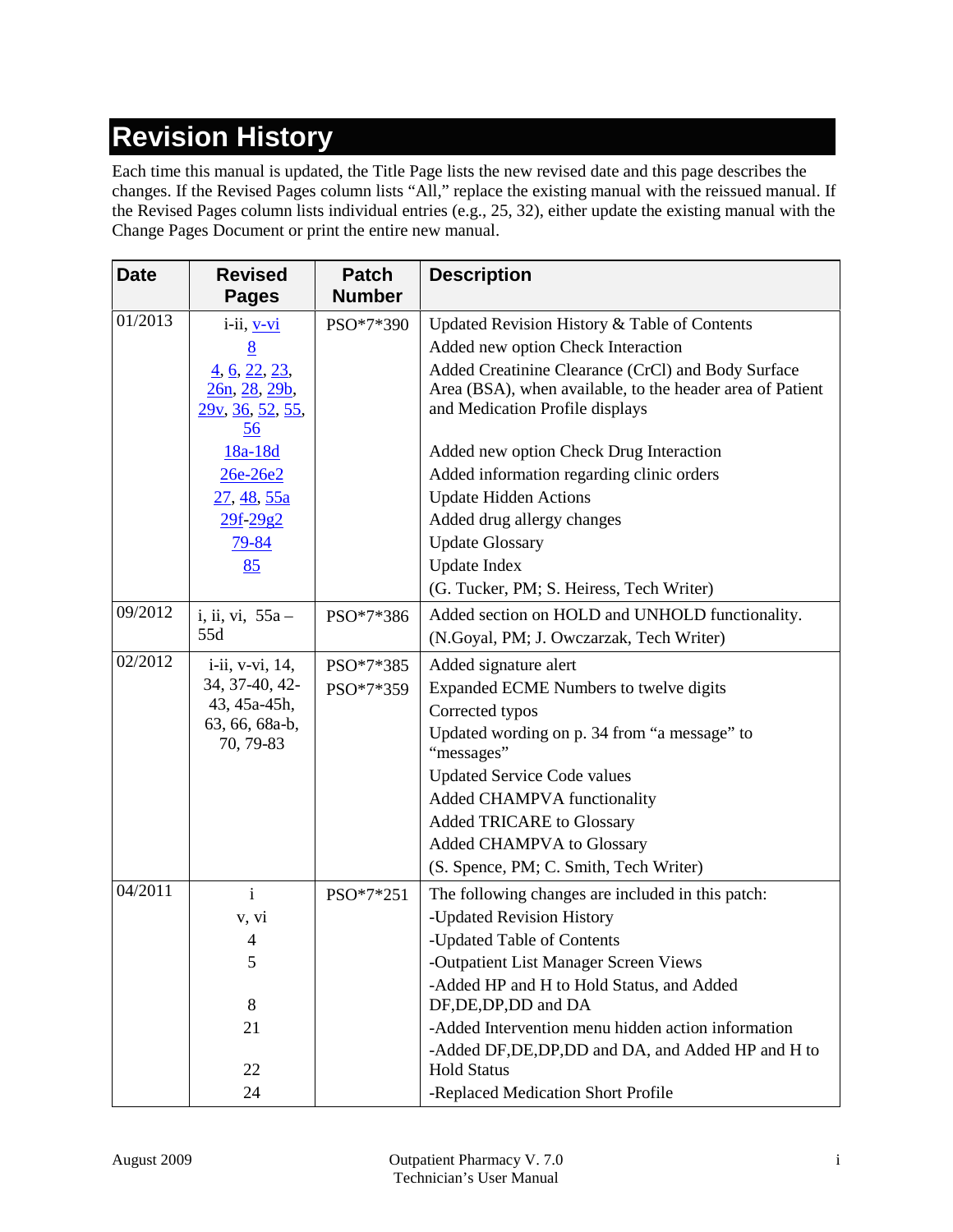| <b>Date</b> | <b>Revised</b><br><b>Pages</b> | <b>Patch</b><br><b>Number</b> | <b>Description</b>                                                                                                                                                                                                                                                                                                                                           |  |  |
|-------------|--------------------------------|-------------------------------|--------------------------------------------------------------------------------------------------------------------------------------------------------------------------------------------------------------------------------------------------------------------------------------------------------------------------------------------------------------|--|--|
|             | $25-26r$                       |                               | -Added Intervention menu hidden action information                                                                                                                                                                                                                                                                                                           |  |  |
|             |                                |                               | -Inserted enhanced Order checks, Outpatient Pharmacy                                                                                                                                                                                                                                                                                                         |  |  |
|             | 27                             |                               | generated order checks                                                                                                                                                                                                                                                                                                                                       |  |  |
|             | 28-28b                         |                               | -Added IN to Screen Scrape                                                                                                                                                                                                                                                                                                                                   |  |  |
|             | 29-29ff                        |                               | -Modified New Order Screen Scrape                                                                                                                                                                                                                                                                                                                            |  |  |
|             | 50                             |                               | -Updated Entering a New Order, Added Allergy/ADR,<br>Therapeutic Duplication, and CPRS Order Checks                                                                                                                                                                                                                                                          |  |  |
|             | 54                             |                               | -Duplicate Drug examples                                                                                                                                                                                                                                                                                                                                     |  |  |
|             | 75                             |                               | -Duplicate Drug examples                                                                                                                                                                                                                                                                                                                                     |  |  |
|             | 77-78                          |                               | -CPRS Order Checks - How They Work                                                                                                                                                                                                                                                                                                                           |  |  |
|             | 79-84                          |                               | -Error Messages                                                                                                                                                                                                                                                                                                                                              |  |  |
|             | 85                             |                               | -Added API, DATUP, DIF, DoD, ETC, FDB, HDR-Hx,<br>and HDR-IMS to the Glossary, and updated page<br>numbering                                                                                                                                                                                                                                                 |  |  |
|             |                                |                               | -Updated Index to include Enhanced Drug-Drug<br>Interactions, Duplicate Drug Order Check, Allergy/ADR<br>Order Check Display, Therapeutic Duplication, and CPRS<br>Order Checks, and updated page numbering<br>(H. Whitney, Developer, S. Heiress, Tech Writer)                                                                                              |  |  |
| 10/09       | v, 11, 21-23, 61,<br>81        | PSO*7*326                     | The Social Security Number was removed from print outs<br>given to patients. The patient lookup has been expanded<br>to include the ability to look up by prescription number or<br>wand a barcode with the prescription from many options.<br>(E. Wright, PM; S. B. Gilbert, Tech Writer)                                                                   |  |  |
| 08/09       | All                            | PSO*7*320                     | The following changes are included in this patch.<br>• Remote Data prompt, notification, and screen have<br>been added.<br>• A hidden action, DR [Display Remote], has been<br>added.<br>"THIS PATIENT HAS PRESCRIPTIONS AT<br>OTHER FACILITIES" prints at the end of the Pull<br>Early from Suspense report.<br>(G. Tucker, PM; S. B. Scudder, Tech Writer) |  |  |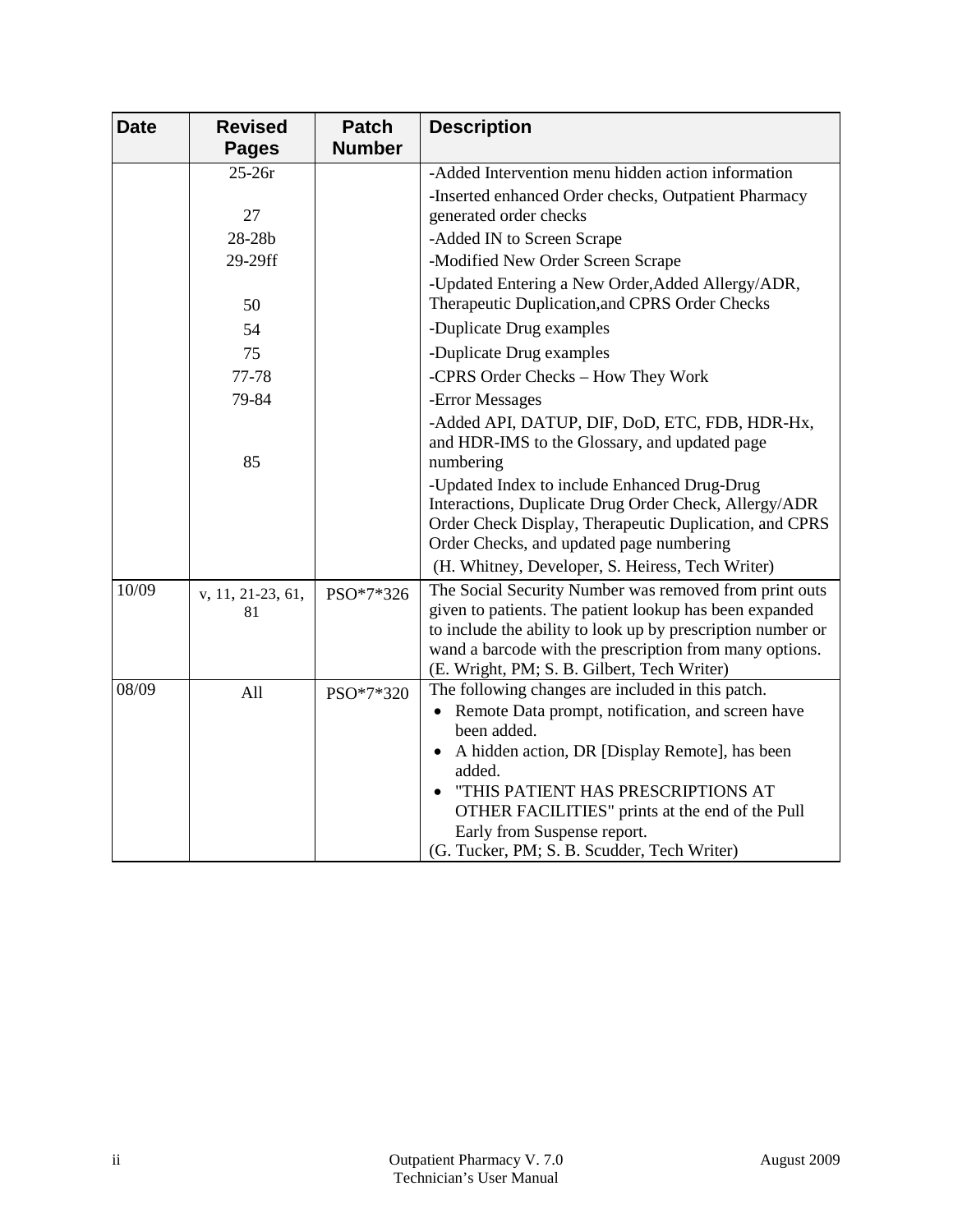# **Preface**

This user manual describes the functional characteristics of Outpatient Pharmacy V. 7.0. It is intended for pharmacists and technicians who are familiar with the functioning of Outpatient Pharmacy in a VA Medical Center.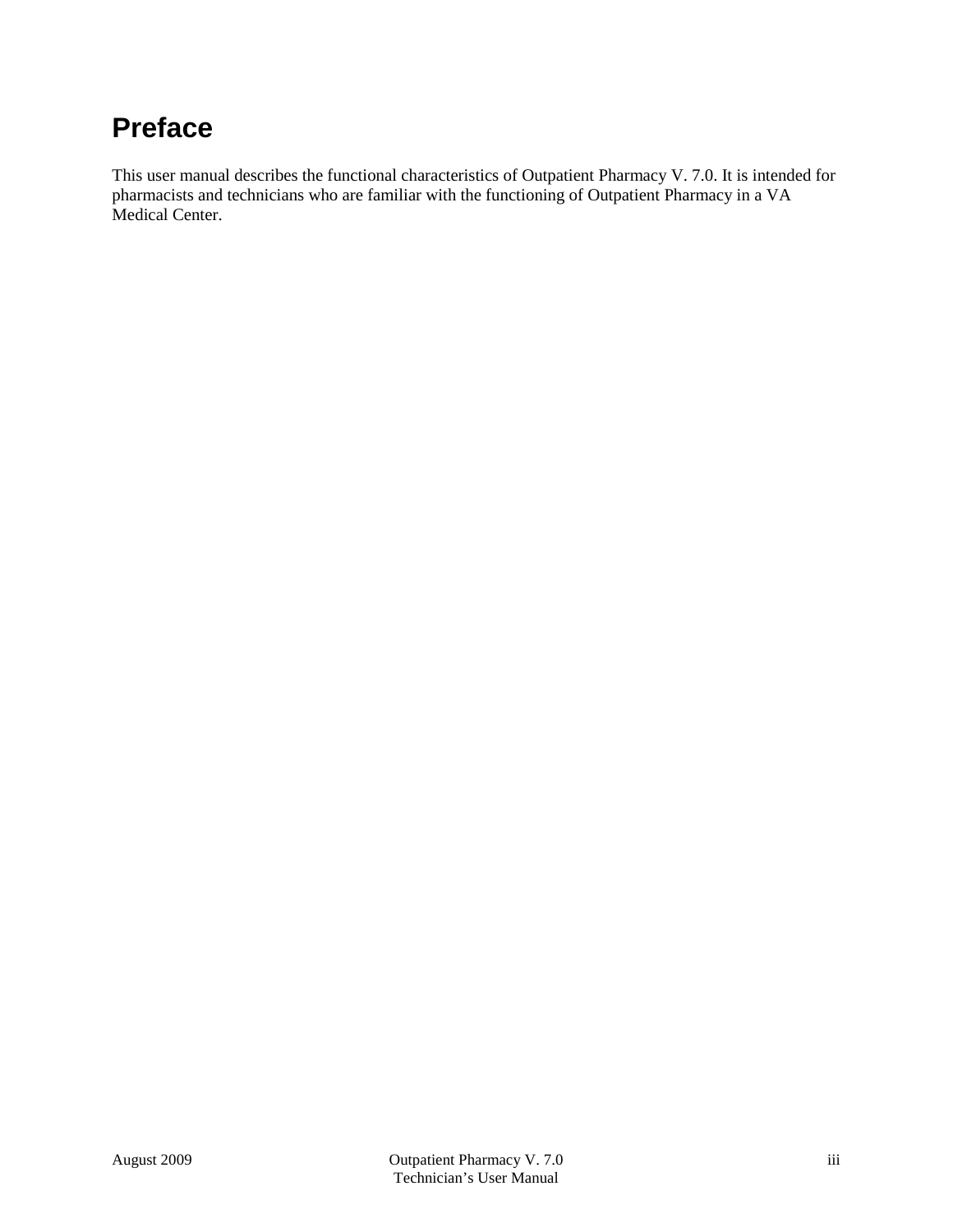*(This page included for two-sided copying.)*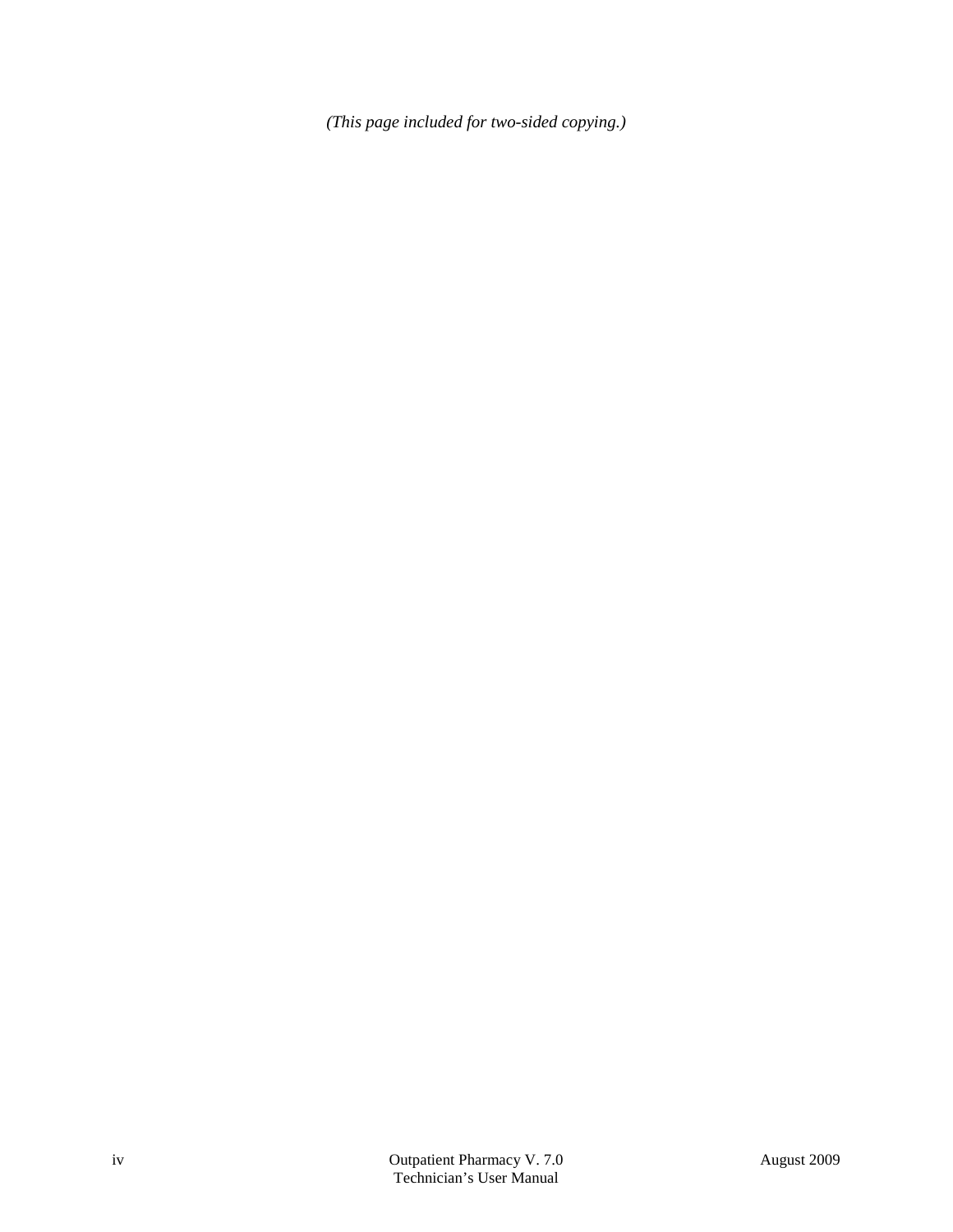# **Table of Contents**

| Chapter 6: Creating, Editing, and Printing a DUE Answer Sheet 19 |  |
|------------------------------------------------------------------|--|
|                                                                  |  |
|                                                                  |  |
|                                                                  |  |
|                                                                  |  |
|                                                                  |  |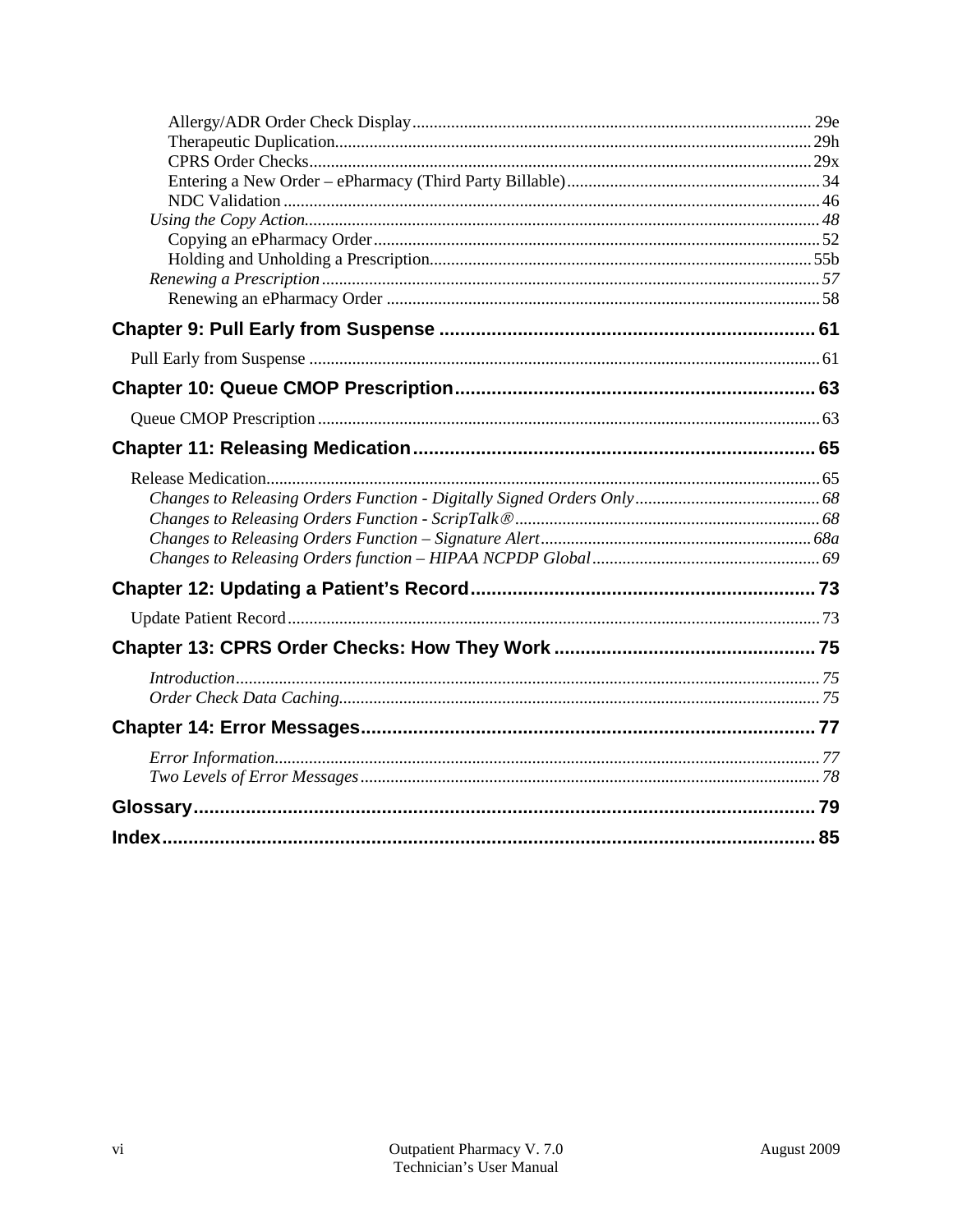# <span id="page-8-0"></span>**Chapter 1: Introduction**

The Outpatient Pharmacy (OP) software provides a way to manage the medication regimen of veterans seen in the outpatient clinics and to monitor and manage the workload and costs in the Outpatient Pharmacy. The Pharmacy Ordering Enhancements (POE) project (patch PSO\*7\*46 for Outpatient Pharmacy) improves the flow of orders between Inpatient and Outpatient Pharmacy as well as between Computerized Patient Record System (CPRS) and backdoor pharmacy.

The primary benefits to the veteran are the assurance that he or she is receiving the proper medication and the convenience of obtaining refills easily. The clinicians and pharmacists responsible for patient care benefit from a complete, accurate, and current medication profile available at any time to permit professional evaluation of treatment plans. Utilization, cost, and workload reports provide management cost controlling tools while maintaining the highest level of patient care.

### <span id="page-8-1"></span>**Documentation Conventions**

This *Outpatient Pharmacy V. 7.0 Technician's User Manual* includes documentation conventions, also known as notations, which are used consistently throughout this manual. Each convention is outlined below.

| <b>Convention</b>                                                                                                                                                    | <b>Example</b>                                                                                                                    |  |  |  |
|----------------------------------------------------------------------------------------------------------------------------------------------------------------------|-----------------------------------------------------------------------------------------------------------------------------------|--|--|--|
| Menu option text is italicized.                                                                                                                                      | There are eight options on the <i>Archiving</i><br>menu.                                                                          |  |  |  |
| Screen prompts are denoted with quotation marks around<br>them.                                                                                                      | The "Dosage:" prompt displays next.                                                                                               |  |  |  |
| Responses in bold face indicate user input.                                                                                                                          | Select Orders by number: $(1-6)$ : 5                                                                                              |  |  |  |
| <b><enter></enter></b> indicates that the Enter key (or Return key on<br>some keyboards) must be pressed.<br><tab> indicates that the Tab key must be pressed.</tab> | Type $Y$ for Yes or $N$ for No and press<br>$\epsilon$ Enter $>$ .<br>Press <tab> to move the cursor to the next<br/>field.</tab> |  |  |  |
| Indicates especially important or helpful<br>information.                                                                                                            | Up to four of the last LAB<br>results can be displayed in the<br>message.                                                         |  |  |  |
| Indicates that options are locked with a<br>particular security key. The user must hold the<br>particular security key to be able to perform<br>the menu option.     | This option requires the<br>security key PSOLOCKCLOZ.                                                                             |  |  |  |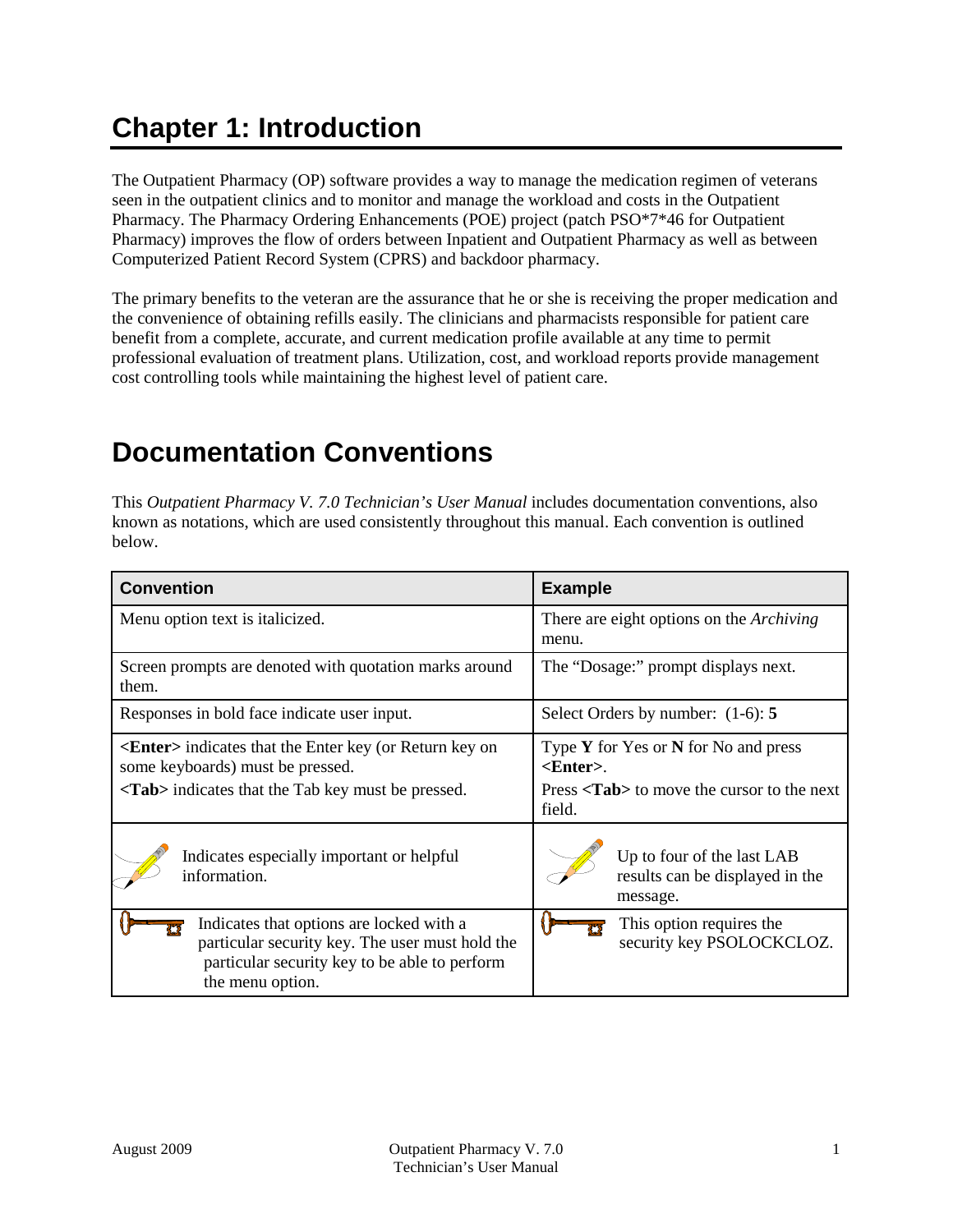### <span id="page-9-0"></span>**Getting Help**

**?, ??**, **???** One, two or three question marks can be entered at any of the prompts for online help. One question mark elicits a brief statement of what information is appropriate for the prompt. Two question marks provide more help, plus the hidden actions, and three question marks will provide more detailed help, including a list of possible answers, if appropriate.

### <span id="page-9-1"></span>**Related Manuals**

The following manuals are located on the VistA Documentation Library (VDL) at: [http://www.va.gov/vdl.](http://www.va.gov/vdl)

#### **Main Package Documentation:**

- *Outpatient Pharmacy V. 7.0 Release Notes*
- *Outpatient Pharmacy V. 7.0 Manager's User Manual*
- *Outpatient Pharmacy V. 7.0 Pharmacist's User Manual*
- *Outpatient Pharmacy V. 7.0 Technician's User Manual*
- *Outpatient Pharmacy V. 7.0 User Manual – Supplemental*
- *Outpatient Pharmacy V. 7.0 Technical Manual/Security Guide*

#### **Additional Documentation:**

Additional documentation related to specific projects is also located on the VDL. For example, there may be several different Release Notes documents, which apply to specific projects. Also, there may be several sets of "Change Page" documents, which apply to changes made only for a specific package patch.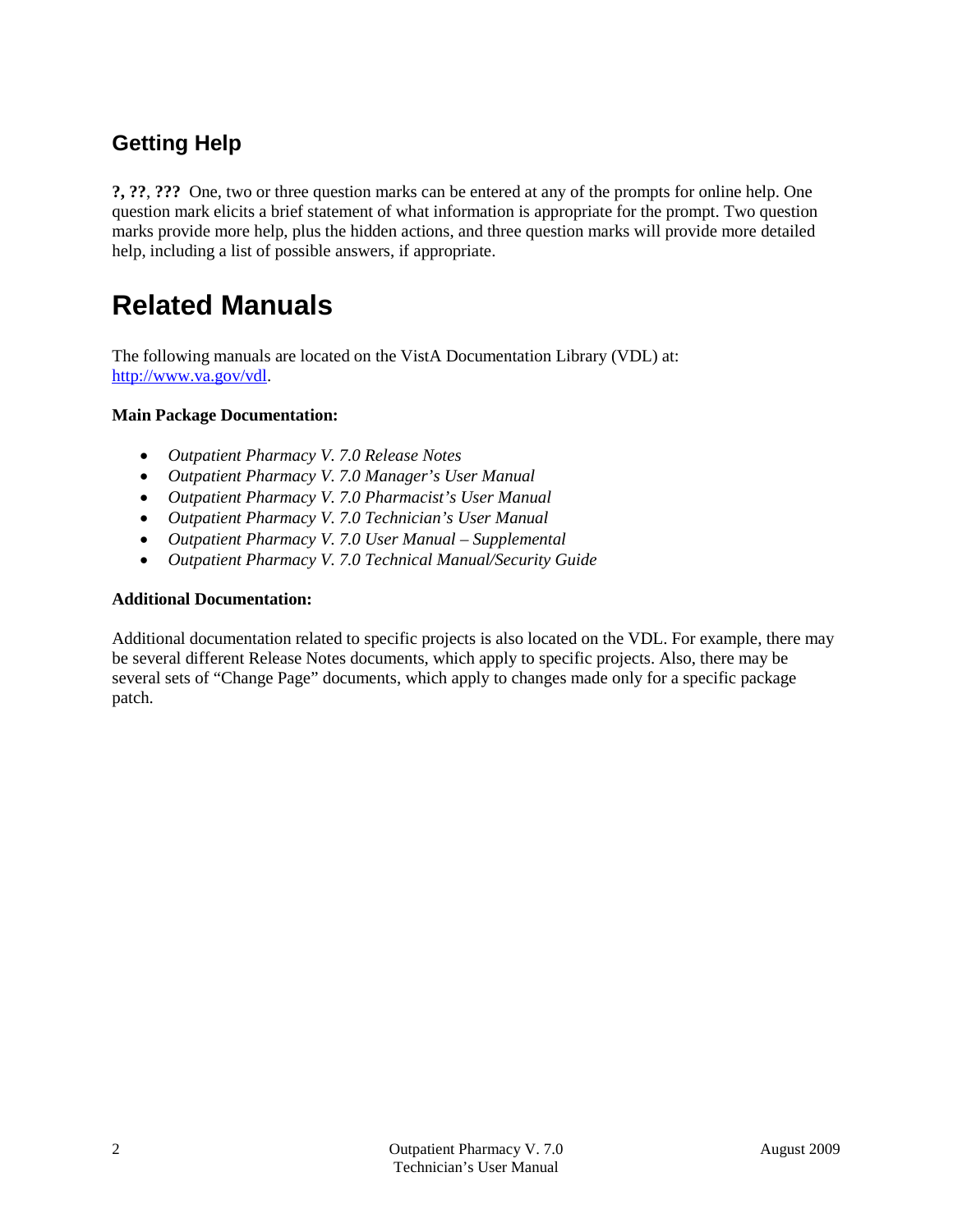# <span id="page-10-0"></span>**Chapter 2: List Manager**

The screen displayed when processing an order has changed dramatically from the previous version of Outpatient Pharmacy (e.g., v. 6.0). The new screen was designed using List Manager.

This new screen gives more information and easier accessibility to vital reports and areas of a patient's chart.

Please take the time to read over the explanation of the screen and the actions that can now be executed at the touch of a key. This type of preparation before attempting to use List Manager will reduce the time and effort needed to become skilled in order processing with this new version of List Manager.

| Screen Title-                                               | Patient Information<br>Feb 09, 2006 16:31:03<br>1 of<br>2<br>Page:                                                                                                                                                                 |  |  |  |  |
|-------------------------------------------------------------|------------------------------------------------------------------------------------------------------------------------------------------------------------------------------------------------------------------------------------|--|--|--|--|
| <b>Header Area</b>                                          | OPPATIENT17, ONE<br>PID: 000-12-3456<br>Ht(cm): 175.26 (08/06/2000)<br>DOB: AUG 30, 1948 (57)<br>Wt (kg): 108.18 (01/14/2006)<br>SEX: MALE<br>Eligibility: SERVICE CONNECTED 50% to 100%<br>SC%: 70                                |  |  |  |  |
| List Area<br>(Scrolling<br>region)<br><b>Message Window</b> | RX PATIENT STATUS: SC LESS THAN 50%<br>Disabilities:<br>1313 TWIN OAKS LANE<br>HOME PHONE: 555-555-8361<br>ANYVILLE<br>CELL PHONE:<br>ALABAMA 12345<br>WORK PHONE:<br>Prescription Mail Delivery: Regular Mail                     |  |  |  |  |
| <b>Action Area</b>                                          | Allergies<br>Verified: PEANUTS,<br>Enter ?? for more actions<br>EA Enter/Edit Allergy/ADR Data<br>PU Patient Record Update<br>DD Detailed Allergy/ADR List<br>EX Exit Patient List<br>Select Action: Quit//                        |  |  |  |  |
| <b>Screen title:</b>                                        | The screen title changes according to what type of information List Manager is<br>displaying (e.g., Patient Information, Medication Profile, New OP Order<br>(ROUTINE), etc.).                                                     |  |  |  |  |
|                                                             | Allergy indicator: This indicator displays when there has been information entered into the ALLERGY<br>field for the patient. The indicator displays "NO ALLERGY ASSESSMENT" if there<br>is no allergy assessment for the patient. |  |  |  |  |
| <b>Header</b> area:                                         | The header area is a "fixed" (non-scrollable) area that displays patient information.                                                                                                                                              |  |  |  |  |
| List area:                                                  | (scrolling region) This area scrolls (like the previous version) and displays the<br>information on which action can be taken.                                                                                                     |  |  |  |  |
|                                                             |                                                                                                                                                                                                                                    |  |  |  |  |

### **Outpatient List Manager**

**Allergy Indicator**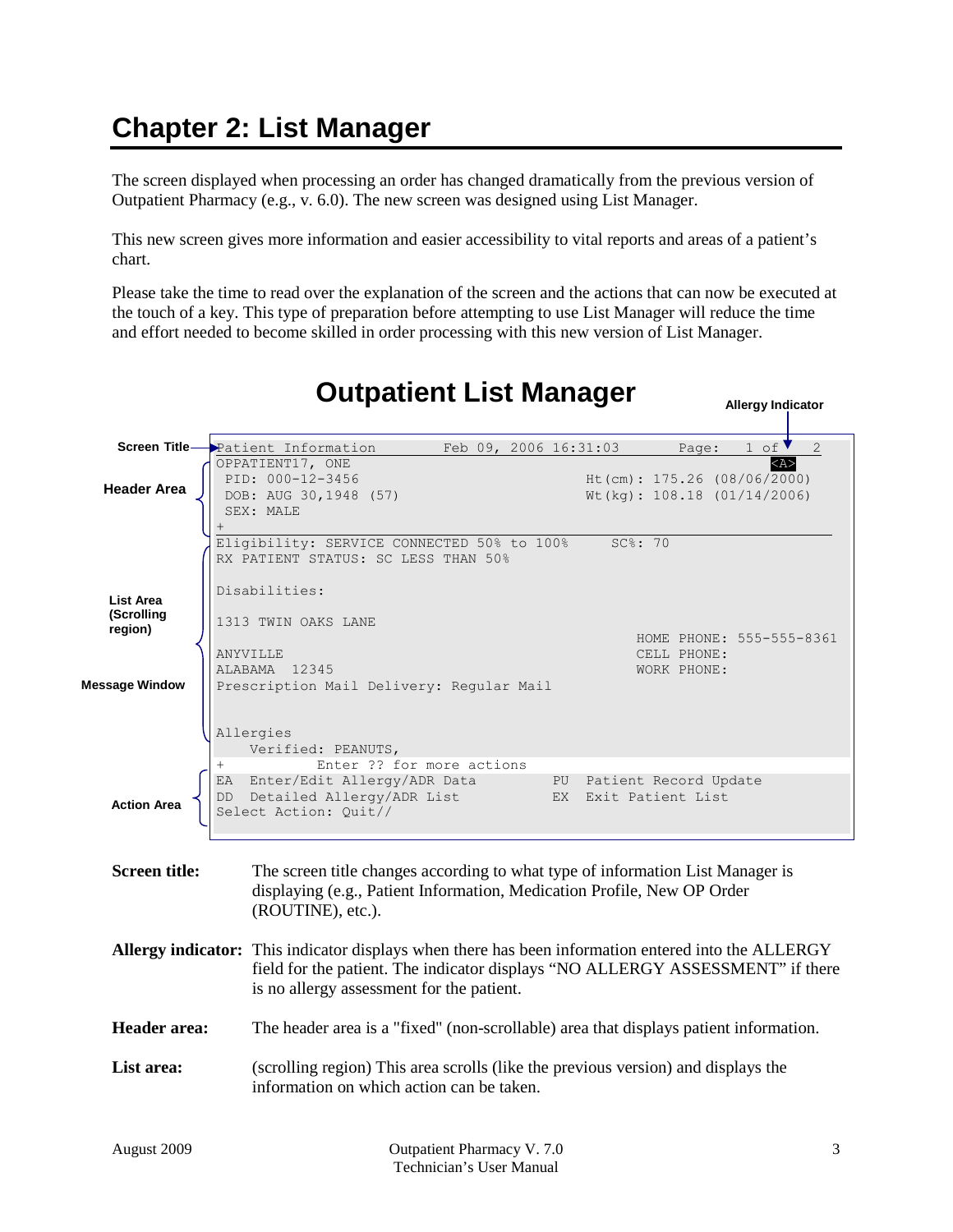<span id="page-11-0"></span>**Message window:** This section displays a plus (+) sign, minus (-) sign, or informational text (i.e., Enter ?? for more actions). If a plus sign is entered at the action prompt, List Manager will "jump" forward a page. If a minus sign is displayed and entered at the action prompt, List Manager will "jump" back a screen. The plus and minus signs are only valid actions if they are displayed in the message window.

**Action area:** A list of actions display in this area of the screen. If a double question mark (??) is entered at the "Select Item(s)" prompt, a "hidden" list of additional actions that are available will be displayed. Outpatient Pharmacy hidden actions are displayed with the letters (OP) next to the action.

|                                        | <b>Order Status and CMOP</b>                                                                    |                                                                                                                                                                                                                                                                                                                                                |                                               |                           |                                                                    |                          |  |  |                                     |
|----------------------------------------|-------------------------------------------------------------------------------------------------|------------------------------------------------------------------------------------------------------------------------------------------------------------------------------------------------------------------------------------------------------------------------------------------------------------------------------------------------|-----------------------------------------------|---------------------------|--------------------------------------------------------------------|--------------------------|--|--|-------------------------------------|
|                                        | <b>Example: Showing more Indicators and Definitions</b>                                         |                                                                                                                                                                                                                                                                                                                                                | <b>Indicators</b>                             |                           |                                                                    | <b>Allergy Indicator</b> |  |  |                                     |
|                                        | Medication Profile<br>OPPATIENT16, ONE<br>PID: 000-24-6802<br>DOB: APR 3,1941 (65)<br>SEX: MALE | May 22, 2006 10:44:54 Page: $\bullet$ 1 of 1                                                                                                                                                                                                                                                                                                   |                                               |                           | $Ht$ (cm): 177.80 (02/08/2004)<br>$W_{c}$ (kg): 90.45 (02/08/2004) | $<$ A>                   |  |  | Return                              |
| Copay                                  |                                                                                                 | CrCL: $102.4$ (est.) (CREAT: $1.0$ mg/dL $10/30/12$ ) BSA (m2): 2.08                                                                                                                                                                                                                                                                           | Non-VA Meds on File<br>Last entry on 01/13/01 |                           | ISSUE LAST REF DAY                                                 |                          |  |  | <b>To Stock</b><br><b>Indicator</b> |
| <b>Indicator</b>                       | # RX # DRUG                                                                                     |                                                                                                                                                                                                                                                                                                                                                |                                               |                           | QTY ST DATE FILL REM SUP                                           |                          |  |  |                                     |
|                                        |                                                                                                 |                                                                                                                                                                                                                                                                                                                                                |                                               |                           |                                                                    |                          |  |  |                                     |
| ePharmacy                              |                                                                                                 | $\begin{tabular}{l c c c c c c c c} \hline & $\Lambda$CETAMINOPHEN & 500MG TAB & 60 AT 05-22 05-22 & 3 & 30 & 2 & 503886$\circ$ & DIGOXIN & (LANOXIN) & 0.2MG CAP & 60 A> 05-07 05-07 & 5 & 30 & 3 & 503871$\circ$ & HISTOPLASMIN1ML & 1 & A & 03-14 03-14R & 5 & 30 & 5 & 100002042$\circ$ & SALICYLIC ACID & 40$\circ$ OINT (0Z) & 1 & S & $ |                                               |                           |                                                                    |                          |  |  |                                     |
| Indicator                              |                                                                                                 | ----------------------------------DISCONTINUED----------------------------------                                                                                                                                                                                                                                                               |                                               |                           |                                                                    |                          |  |  |                                     |
|                                        |                                                                                                 | 6 503881 BACLOFEN 10MG TABS<br>7 100002020A\$ TIMOLOL 0.25% OPTH SOL 10ML 1 DE 02-03 02-03 5 30<br>8 10000205 HALOPERIDOL 20MG TAB 1 DF 02-03 02-03 5 30<br>9 8201954 BILAFUMIN .05 MG CAP 1 DP 01-03 03-03 5 30<br>10 6041972 RONINPEN                                                                                                        |                                               |                           |                                                                    |                          |  |  |                                     |
| Pending<br><b>Orders</b>               |                                                                                                 | 12 8251996   VONITRATE CAL 325MG EC TAB   1 HP 02-03 02-03   5   30<br>13 100001942   ABDOMINAL PAD   7   1/2   X   8   STERILE   1   H   09-28 09-28   5   30                                                                                                                                                                                 |                                               |                           |                                                                    |                          |  |  |                                     |
|                                        |                                                                                                 | 14 100002039\$ BACLOFEN 10MG TABS 30 N 03-14 03-14 5 30                                                                                                                                                                                                                                                                                        |                                               |                           |                                                                    |                          |  |  |                                     |
| Flagged<br>Order                       |                                                                                                 |                                                                                                                                                                                                                                                                                                                                                |                                               |                           |                                                                    |                          |  |  |                                     |
| Non-VA<br><b>Meds</b><br><b>Orders</b> | IBUPROFPEN 50MG TAB                                                                             | -------------------------NON-VA MEDS (Not dispensed by VA)----------------------<br>GINKO EXT 1 TAB ONCE A DAY BY MOUTH<br>TRIPPOEDEN 50MC TAB                                                                                                                                                                                                 |                                               | Date Documented: 12/10/00 |                                                                    |                          |  |  |                                     |
|                                        | Select Action: Ouit//                                                                           | Enter ?? for more actions<br>PU Patient Record Update<br>PU Patient Record Update<br>PI Patient Information 50 Select Order                                                                                                                                                                                                                    |                                               |                           |                                                                    |                          |  |  |                                     |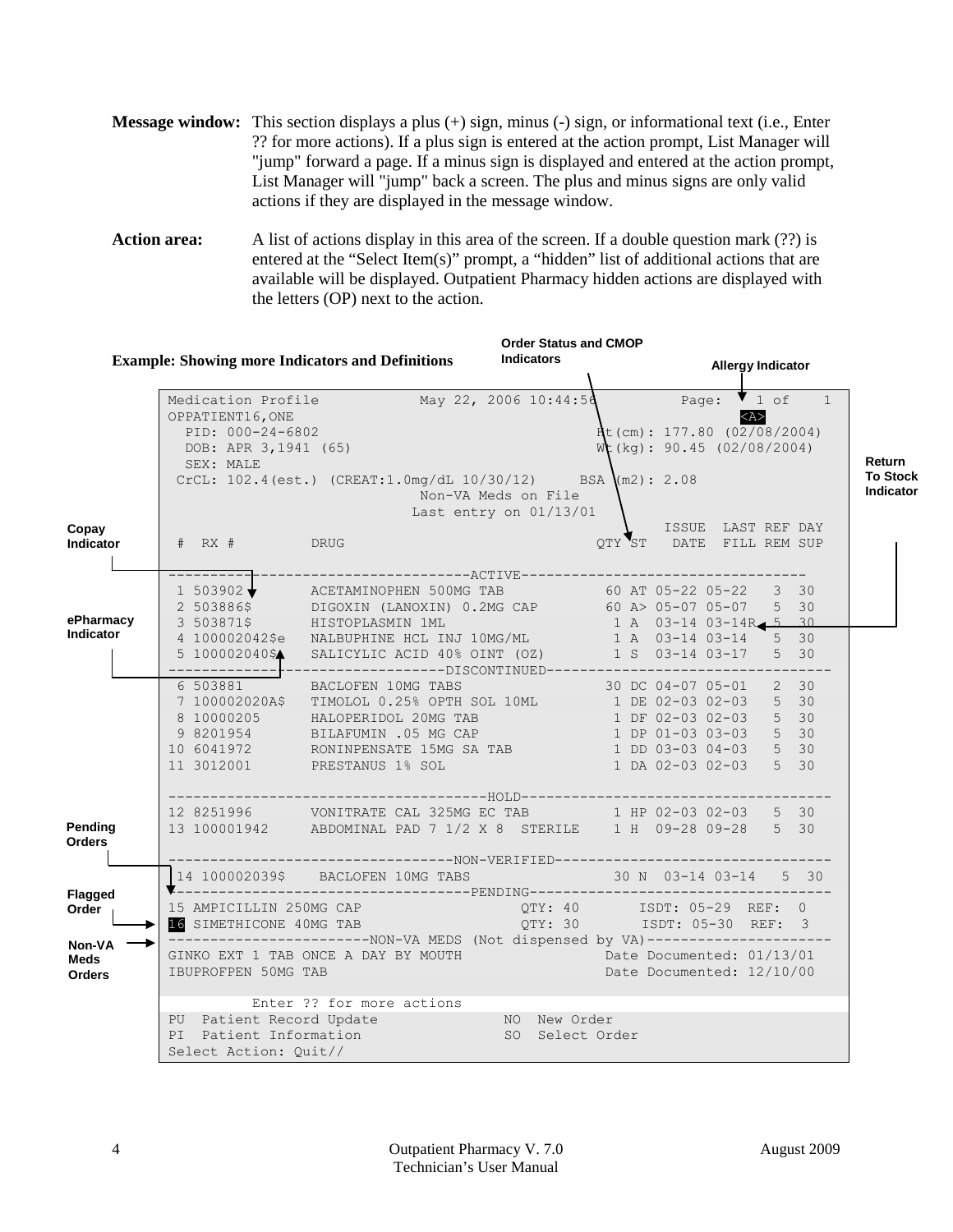All orders are sub-grouped by like statuses and then listed alphabetically within the sub-group.

**Order Status:** The current status of the order. These statuses include:

- A Active
- S Suspended
- N Non-Verified or Drug Interactions
- HP Placed on hold by provider through CPRS
- H Placed on hold via backdoor Pharmacy
- E Expired
- DA Auto discontinued due to admission
- DP Discontinued by provider through CPRS

The Status column may also reflect the type of Discontinue action performed on the order:

- DF Discontinued due to edit by a provider through CPRS
- DE Discontinued due to edit via backdoor Pharmacy
- DC Discontinued via backdoor Pharmacy
- DD Discontinued due to death



A "B" will be appended to the above statuses if the Bad Address Indicator was set and there was no active temporary address at the time of the last label activity.

| <b>CMOP Indicators:</b>                     | There are two separate indicators when the drug in an order is marked for<br>Consolidated Mail Outpatient Pharmacy (CMOP) processing. This indicator is<br>displayed after the Order Status if applicable.<br>Drug for the prescription is marked for CMOP<br>><br>$\mathbf T$<br>Displayed when the last fill is either in a Transmitted or Retransmitted<br>CMOP state. (This indicator can overwrite the ">" indicator.                                                                                                                       |  |  |  |
|---------------------------------------------|--------------------------------------------------------------------------------------------------------------------------------------------------------------------------------------------------------------------------------------------------------------------------------------------------------------------------------------------------------------------------------------------------------------------------------------------------------------------------------------------------------------------------------------------------|--|--|--|
| <b>Copay Indicator:</b>                     | A "\$" displayed to the right of the prescription number indicates the prescription<br>is copay eligible.                                                                                                                                                                                                                                                                                                                                                                                                                                        |  |  |  |
| ePharmacy<br>Indicator                      | An 'e' displayed to the right of the prescription number indicates that<br>the prescription is electronic third-party billable.                                                                                                                                                                                                                                                                                                                                                                                                                  |  |  |  |
| <b>Return to Stock</b><br><b>Indicator:</b> | An "R" displayed to the right of the Last Fill Date indicates the last fill<br>was returned to stock.                                                                                                                                                                                                                                                                                                                                                                                                                                            |  |  |  |
| <b>Pending Orders:</b>                      | Any orders entered through Computerized Patient Records System (CPRS), or<br>another outside source, that have not been finished by Outpatient Pharmacy.                                                                                                                                                                                                                                                                                                                                                                                         |  |  |  |
| <b>Non-VA Meds</b><br>Orders:               | Any over the counter (OTC) medications, herbal supplements, medications<br>prescribed by providers outside the VA, and medications prescribed by the VA,<br>but purchased by the patient at an outside pharmacy are displayed here. Non-VA<br>Meds orders cannot be placed or updated in Outpatient Pharmacy. The user can<br>input information about a patient's use of Non-VA Meds only through CPRS.<br>However, the user can use either CPRS or Outpatient Pharmacy menu options to<br>view Non-VA Meds data in a patient's medical records. |  |  |  |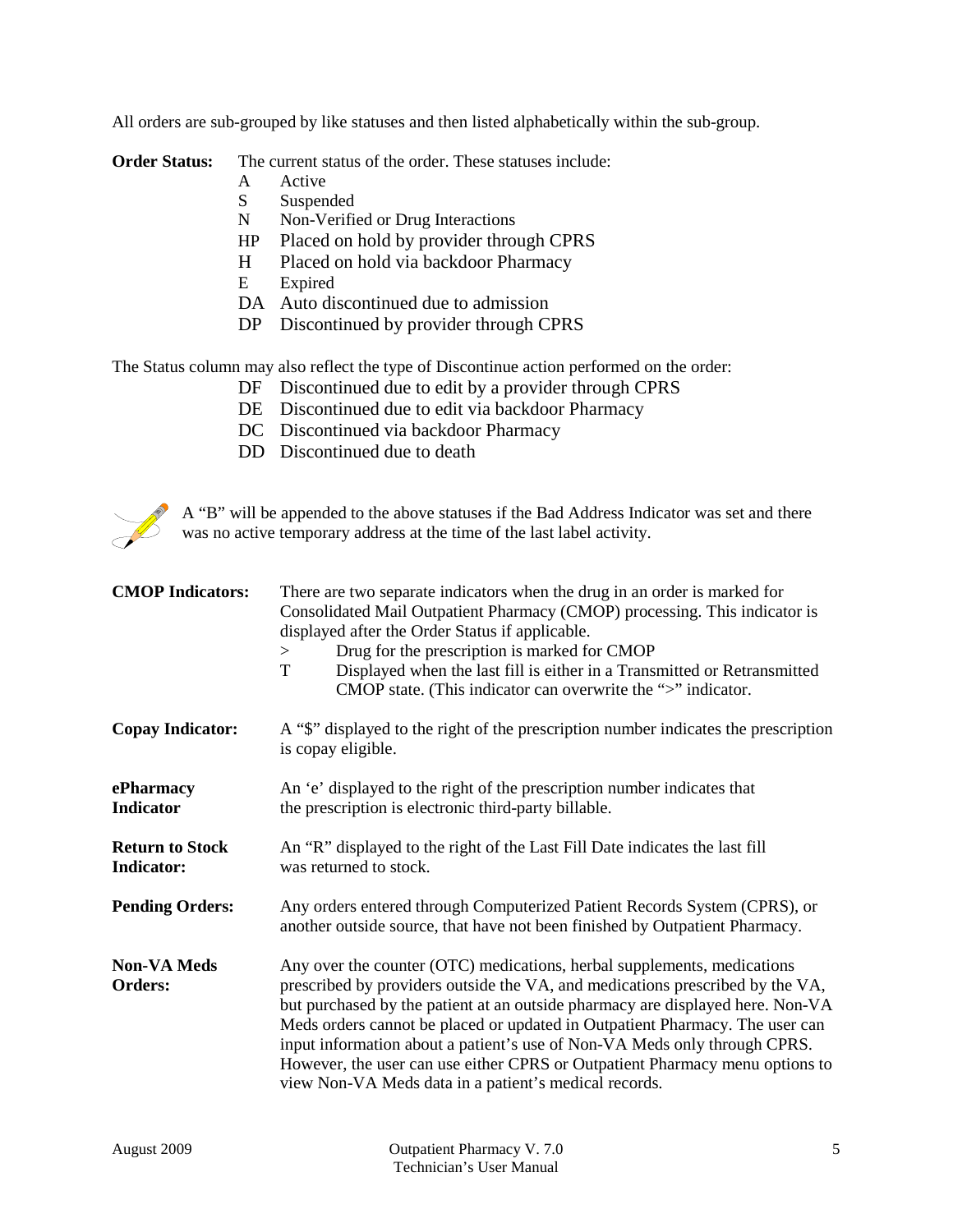**Third Party Rejects** Any prescriptions that are rejected by third-party payers because of Refill Too Soon (code 79) or Drug Utilization Review (DUR - code 88) are displayed in this section.

**Example: Showing Rejected Prescriptions**

<span id="page-13-0"></span>

| Medication Profile                                                            | August 12, 2006@12:35:04           |                               |  | Page: 1 of 1 |  |
|-------------------------------------------------------------------------------|------------------------------------|-------------------------------|--|--------------|--|
| OPPATIENT16, ONE<br>$<\lambda>$                                               |                                    |                               |  |              |  |
| PID: 000-24-6802                                                              |                                    | Ht(cm): $177.80$ (02/08/2005) |  |              |  |
| DOB: APR 3, 1941 (65)                                                         |                                    | $Wt$ (kg): 90.45 (02/08/2005) |  |              |  |
| SEX: MALE                                                                     |                                    |                               |  |              |  |
| CrCL: 78.1 (est.) (CREAT:1.0mg/dL 6/24/03) BSA (m2): 2.08                     |                                    |                               |  |              |  |
|                                                                               |                                    | ISSUE LAST REF DAY            |  |              |  |
| # RX # DRUG                                                                   |                                    | OTY ST DATE FILL REM SUP      |  |              |  |
|                                                                               |                                    |                               |  |              |  |
| --------------REFILL_TOO_SOON/DUR_REJECTS_(Third_Party)---------------------- |                                    |                               |  |              |  |
| 1 51368009\$e DIGOXIN (LANOXIN) 0.05MG CAP 90 A> 02-16 02-16 3 90             |                                    |                               |  |              |  |
|                                                                               |                                    |                               |  |              |  |
|                                                                               |                                    |                               |  |              |  |
| 3 100003470e ABSORBABLE GELATIN FILM 1 A 11-04 11-04 5 31                     |                                    |                               |  |              |  |
| 4 100003461 ACETAMINOPHEN 650MG SUPPOS. 10 A> 11-04 11-04 1 10                |                                    |                               |  |              |  |
| 5 100003185e ALBUMIN 25% 50ML                                                 |                                    | 2 A 08-01 08-01 5 5           |  |              |  |
| -------------------------------DISCONTINUED--------------------------         |                                    |                               |  |              |  |
| 6 100003530 ANALGESIC BALM 1 POUND 1 A 01-08 01-08 3 90                       |                                    |                               |  |              |  |
| 7 100003400 APPLICATORS, COTTON TIP STERILE 10 A 09-23 09-23 5 31             |                                    |                               |  |              |  |
|                                                                               |                                    |                               |  |              |  |
|                                                                               |                                    |                               |  |              |  |
| + Enter ?? for more actions                                                   |                                    |                               |  |              |  |
| PU                                                                            | Patient Record Update MO New Order |                               |  |              |  |
| Patient Information<br>SO Select Order<br>PI                                  |                                    |                               |  |              |  |
| Select Action: Next Screen//                                                  |                                    |                               |  |              |  |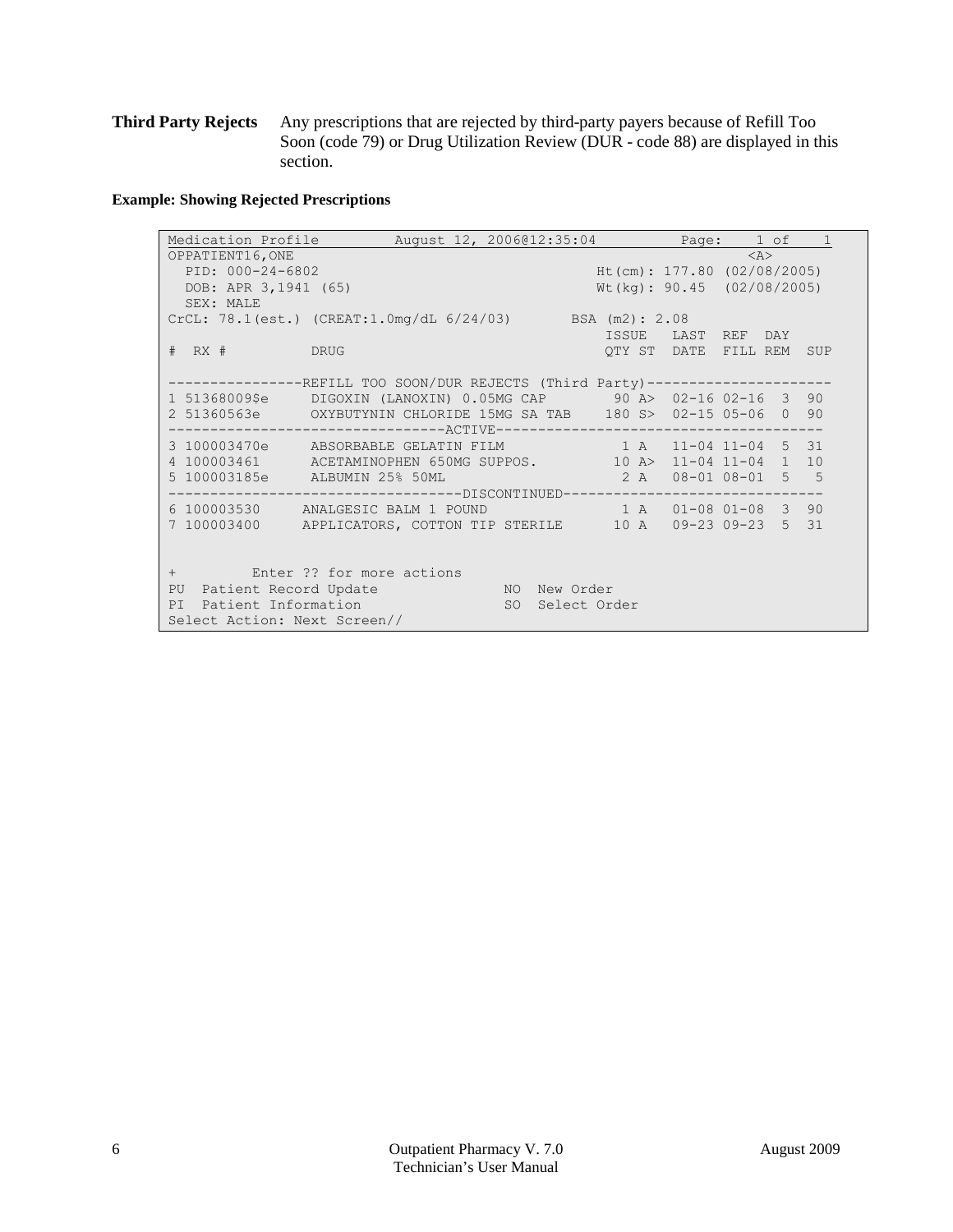### <span id="page-14-0"></span>**Using List Manager with Outpatient Pharmacy**

List Manager is a tool designed so that a list of items can be presented to the user for an action.

For Outpatient Pharmacy, the List Manager does the following:

- Allows the pharmacist or technician to browse through a list of actions
- Allows the pharmacist or technician to take action against those items
- Allows the user to select an action that displays an action or informational profile
- Allows the user to select a different action without leaving an option.



Not all functionality displayed in this section (i.e., hidden and speed actions) is available to pharmacy technicians.

#### <span id="page-14-1"></span>**Entering Actions**

Actions are entered by typing the name(s), or synonym(s) at the "Select Item(s)" prompt. In addition to the various actions that may be available specific to a particular option, List Manager provides generic actions applicable to any List Manager screen. A double question mark (??) may be entered at the "Select Action" prompt for a list of all actions available. The following is a list of generic List Manager actions with a brief description. The synonym for each action is shown in brackets following the action name. Entering the synonym is the quickest way to select an action. Outpatient Pharmacy hidden actions are displayed with the letters (OP) next to the action.

| Action<br>Next Screen $[+]$              | <b>Description</b><br>Move to the next screen (may be shown as a default).     |
|------------------------------------------|--------------------------------------------------------------------------------|
| Previous Screen [-]                      | Move to the previous screen.                                                   |
| Up a Line $[UP]$                         | Move up one line.                                                              |
| Down a Line [DN]                         | Move down one line.                                                            |
| Shift View to Right $[>]$<br>characters. | Move the screen to the right if the screen width is more than 80               |
| Shift View to Left $\left[\right]$       | Move the screen to the left if the screen width is more than 80<br>characters. |
| First Screen [FS]                        | Move to the first screen.                                                      |
| Last Screen [LS]                         | Move to the last screen.                                                       |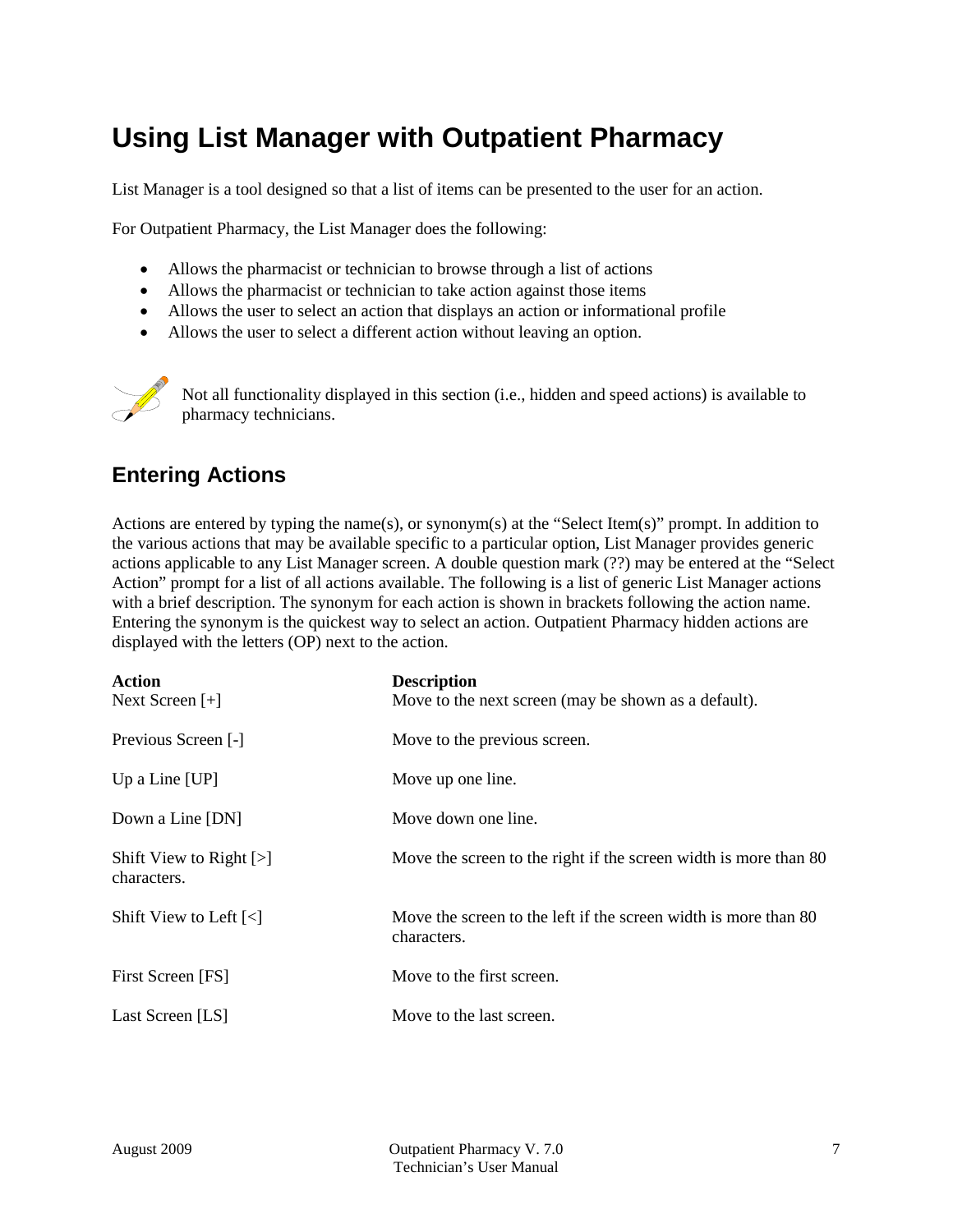| <b>Action</b><br>Go to Page [GO] | <b>Description</b><br>Move to any selected page in the list.                |
|----------------------------------|-----------------------------------------------------------------------------|
| Re Display Screen [RD]           | Redisplay the current.                                                      |
| Print Screen [PS]                | Prints the header and the portion of the list currently displayed.          |
| Print List [PL]                  | Prints the list of entries currently displayed.                             |
| Search List [SL]                 | Finds selected text in list of entries.                                     |
| Auto Display (On/Off) [ADPL]     | Toggles the menu of actions to be displayed/not displayed<br>automatically. |
| Quit [QU]                        | Exits the screen (may be shown as a default).                               |

### <span id="page-15-1"></span>**Outpatient Pharmacy Hidden Actions**

The Outpatient Pharmacy hidden actions will display with the previous hidden actions once a completed or finished order is selected and a double question mark (??) is entered at the "Select Action" prompt.

The following hidden actions appear on the prescription profile screen and can only be applied to one order at a time.

<span id="page-15-0"></span>

| Action<br><b>Activity Logs [AL]</b> | <b>Description</b><br>Displays the Activity Logs.                                                                                                                                                                |
|-------------------------------------|------------------------------------------------------------------------------------------------------------------------------------------------------------------------------------------------------------------|
| Copy [CO]                           | Allows the user to copy and edit an order.                                                                                                                                                                       |
| Check Interactions [CK]             | Allows a user to perform order checks against the patient's<br>active medication profile with or without a prospective drug.                                                                                     |
| <b>DIN</b>                          | Displays available drug restriction/guideline information for the<br>Dispense Drug and Orderable Item associated with the selected<br>medication order.                                                          |
| Intervention Menu (IN)              | Allows a user to enter a new intervention or delete, edit,<br>print and view an existing intervention.                                                                                                           |
| Hold [HD]                           | Places an order on a hold status.                                                                                                                                                                                |
| Other OP Actions [OTH]              | Allows the user to choose from the following sub-actions:<br>Progress Note [PN],<br>Action Profile [AP],<br>Print Medication Instructions [MI],<br>Display Orders' Statuses [DO], or<br>Non-VA Meds Report [NV]. |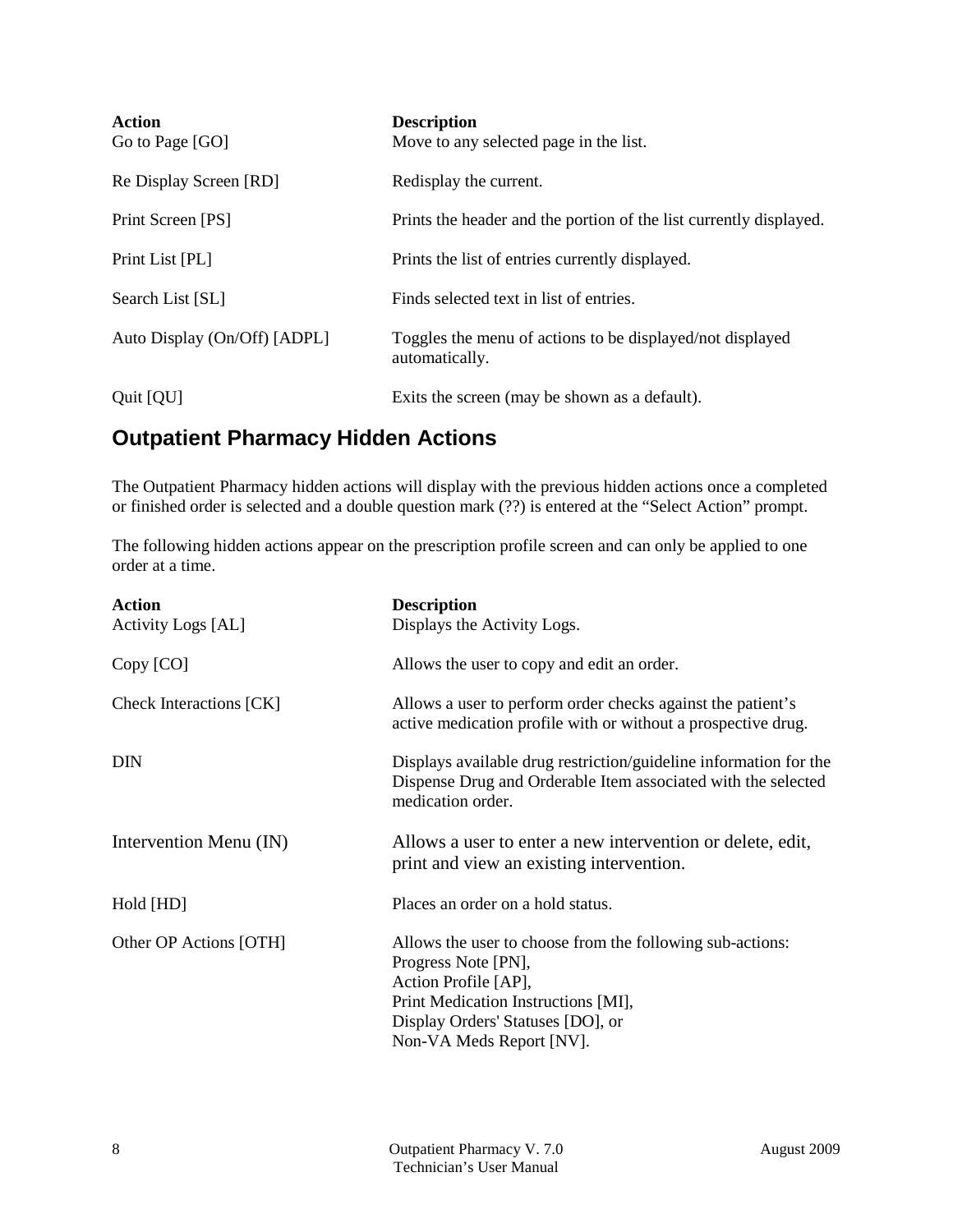| <b>Action</b><br>Patient Information [PI] | <b>Description</b><br>Shows patient information, allergies, adverse reactions, and<br>pending clinic appointments.                                                 |
|-------------------------------------------|--------------------------------------------------------------------------------------------------------------------------------------------------------------------|
| Pull Rx [PP]                              | Action taken to pull prescription(s) early from suspense.                                                                                                          |
| Reprint [RP]                              | Reprints the label.                                                                                                                                                |
| View Reject [REJ]                         | Allows the user to view and resolve the Refill Too Soon or Drug<br>Utilization Review returned by the third party payer for a<br>specific prescription/fill claim. |
| Unhold [UH]                               | Removes an order from a hold status.                                                                                                                               |
| Verify [VF]                               | Allows the pharmacist to verify an order a pharmacy technician<br>has entered.                                                                                     |

#### <span id="page-16-0"></span>**Speed Actions**

These Outpatient Pharmacy actions are referred to as "speed actions" and appear on the medication profile screen. These actions can be applied to one or more orders at a time.

| <b>Action</b><br>Reprint [RP] | <b>Description</b><br>Reprints the label.                                                              |
|-------------------------------|--------------------------------------------------------------------------------------------------------|
| Renew [RN]                    | A continuation of a medication authorized by the provider.                                             |
| Refill [RF]                   | A second or subsequent filling authorized by the provider.                                             |
| Reprint Signature [RS]        | Reprints the signature log.                                                                            |
| Discontinue [DC]              | Status used when an order was made inactive either by a new<br>order or by the request of a physician. |
| Release [RL]                  | Action taken at the time the order is filled and ready to be given<br>to the patient.                  |
| Pull Rx [PP]                  | Action taken to pull prescription(s) early from suspense.                                              |
| Inpat. Profile [IP]           | Action taken to view an Inpatient Profile.                                                             |
| <b>CM</b>                     | Action taken to manually queue to CMOP.                                                                |
| Fill/Rel Date Disply [RDD]    | Switch between displaying the FILL DATE column and the<br>LAST RELD column.                            |

Display Remote [DR] Action taken to display a patient's remote prescriptions.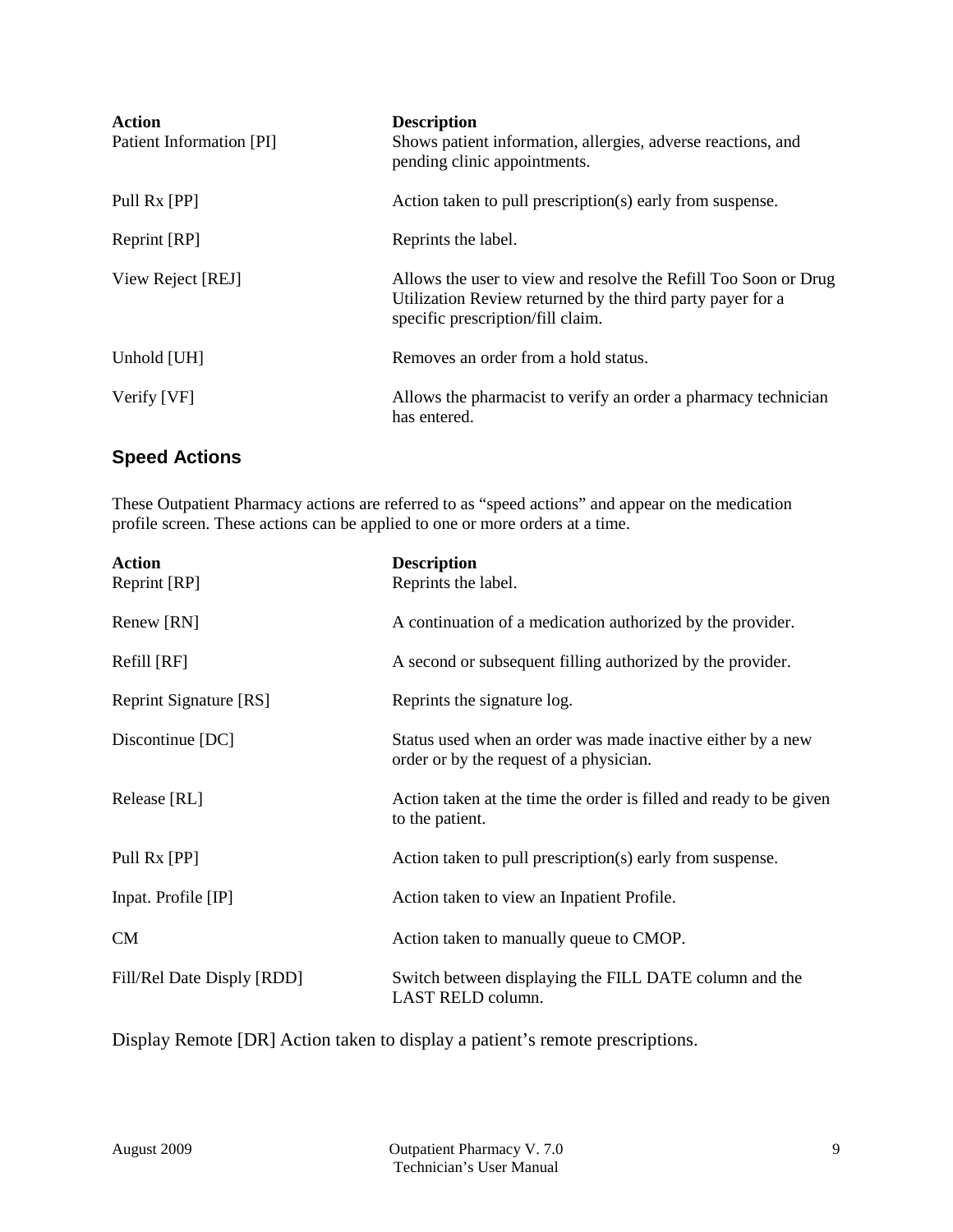### <span id="page-17-0"></span>**Other Outpatient Pharmacy ListMan Actions**

<span id="page-17-1"></span>

| <b>Action</b>                                     | <b>Description</b>                                                                                                                                                                                                                                                                                         |
|---------------------------------------------------|------------------------------------------------------------------------------------------------------------------------------------------------------------------------------------------------------------------------------------------------------------------------------------------------------------|
| Exit [EX]                                         | Exit processing pending orders.                                                                                                                                                                                                                                                                            |
| <b>AC</b>                                         | Accept.                                                                                                                                                                                                                                                                                                    |
| <b>BY</b>                                         | Bypass.                                                                                                                                                                                                                                                                                                    |
| DC                                                | Discontinue.                                                                                                                                                                                                                                                                                               |
| ED                                                | Edit.                                                                                                                                                                                                                                                                                                      |
| <b>FN</b>                                         | Finish.                                                                                                                                                                                                                                                                                                    |
| <b>Other Screen Actions</b>                       |                                                                                                                                                                                                                                                                                                            |
| <b>Action</b><br>Edit/Enter Allergy/ADR Data [EA] | <b>Description</b><br>Provides access to the Adverse Reaction Tracking package to<br>allow entry and/or edit of allergy adverse reaction data for the<br>patient. See the Adverse Reaction Tracking package<br>documentation for more information on allergy/ADR processing.                               |
| Detailed Allergy Display [DA]                     | Displays a detailed listing of the selected item from the patient's<br>allergy/ADR list. Entry to the Edit Allergy/ADR Data action is<br>provided with this list also.                                                                                                                                     |
| Patient Record Update [PU]                        | Allows editing of patient data such as SSN, birth date, address,<br>phone, and outpatient narrative. Patient data can also be updated<br>using the Update Patient Record menu option. If implementing<br>Other Language Modifications, either can be used to set a<br>patient's other language preference. |
| New Order [NO]                                    | Allows new orders to be entered for the patient.                                                                                                                                                                                                                                                           |
| Exit Patient List [EX]                            | Exit patient's Patient Information screen so that a new<br>patient can be selected.                                                                                                                                                                                                                        |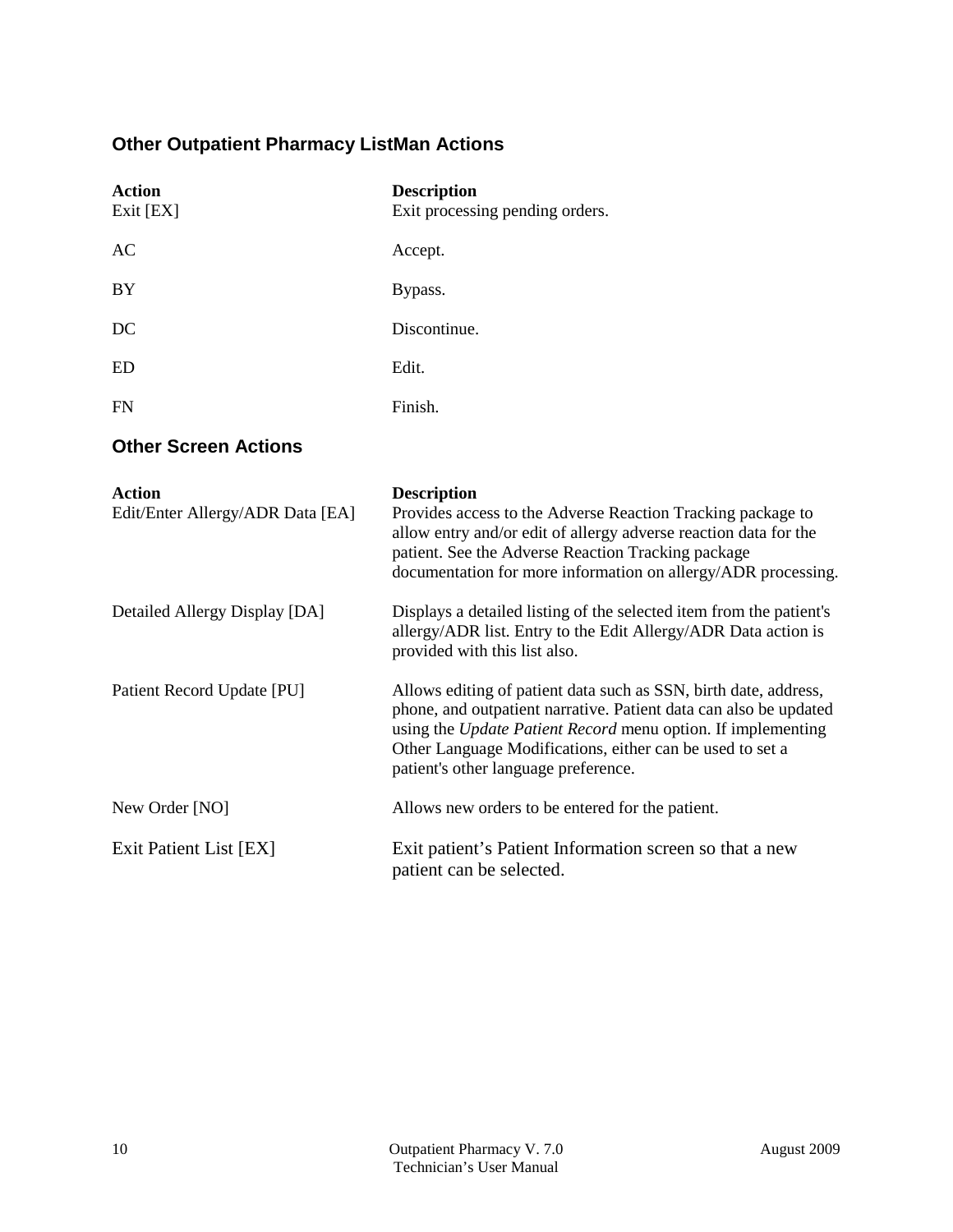# <span id="page-18-0"></span>**Chapter 3: Using the Pharmacy Technician's Menu**

The options shown in this chapter are intended for use by pharmacy technicians and other pharmacy personnel assigned the *PSO USER2* menu, who will view prescriptions and/or inquire into other Outpatient Pharmacy files.

#### **Example: Accessing the** *Pharmacy Technician's Menu*

```
Select OPTION NAME: PSO USER2 Pharmacy Technician's Menu
Outpatient Pharmacy software - Version 7.0
```
The following options are available on this menu:

- *Bingo Board User ...*
- *Change Label Printer*
- *DUE User ...*
- *Medication Profile*
- *Patient Prescription Processing*
- *Pull Early from Suspense*
- *Queue CMOP Prescription*
- *Release Medication*
- *Update Patient Record*

### <span id="page-18-1"></span>**Patient Lookup**

The ability to look up a patient by prescription number or wand a barcode with the prescription has been added to the patient lookup prompt on the following options.

- *Bingo Board User ...* [PSO BINGO USER]
- *Medication Profile* [PSO P]
- *Patient Prescription Processing* [PSO LM BACKDOOR ORDERS]
- *Update Patient Record* [PSO PAT]

The help text for patient lookup reads as follows.

```
 Enter the prescription number prefixed by a # (ex. #XXXXXXX) or
 Wand the barcode of the prescription. The format of the barcode is
 NNN-NNNNNNN where the first 3 digits are your station number.
        - OR -Answer with PATIENT NAME, or SOCIAL SECURITY NUMBER, or last 4 digits
 of SOCIAL SECURITY NUMBER, or first initial of last name with last 4
 digits of SOCIAL SECURITY NUMBER
Do you want the entire NNNNNNNNN-Entry PATIENT List?
```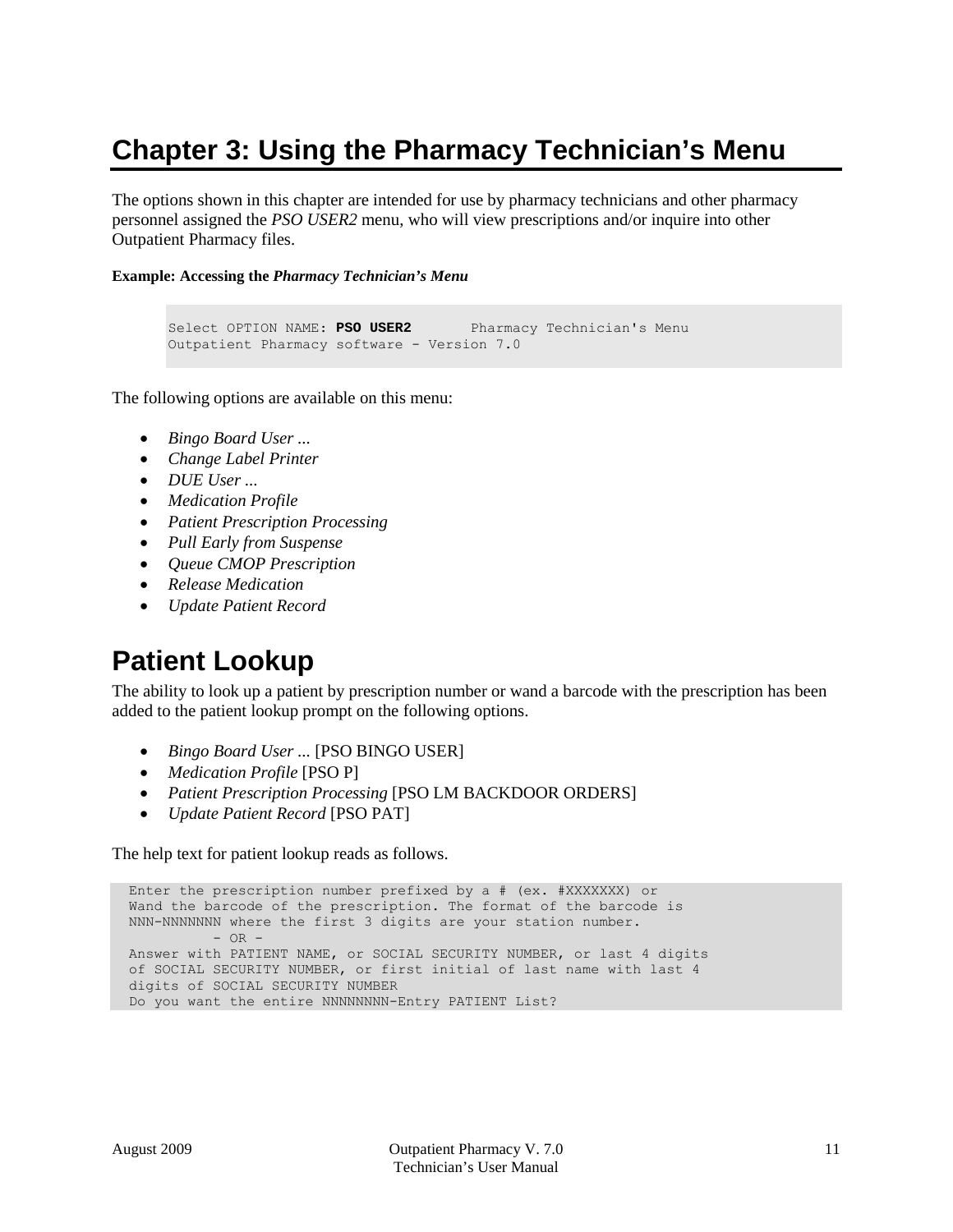*(This page included for two-sided copying.)*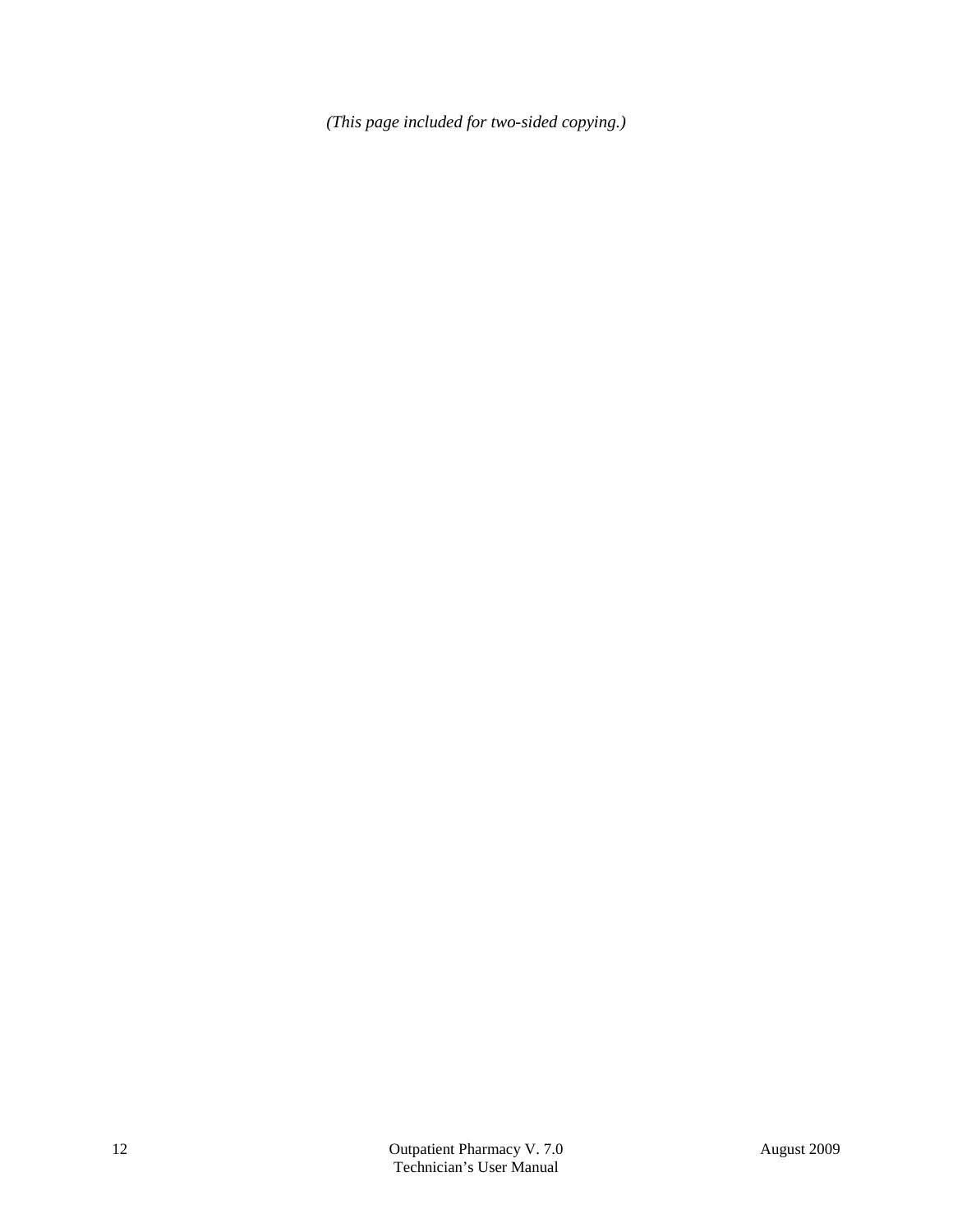# <span id="page-20-0"></span>**Chapter 4: Using the Bingo Board User Menu**

This chapter describes the options available on the *Bingo Board User* menu.

# <span id="page-20-1"></span>**Bingo Board User**

#### **[PSO BINGO USER]**

This menu enables use of the bingo board display. The options on this menu allow the user to display, enter, or remove a patient's name or a number from the bingo board display located in the pharmacy area.

When the routing for an order is set to "Window", the entering of prescription orders stores information in the bingo board PATIENT NOTIFICATION (Rx READY) file. For new, renew, pull early from suspense, refill orders, barcode refill/renew, and finish process for orders entered via Computerized Patient Record System (CPRS), the date and time is captured when the order is stored in this file. The same occurs for partials, except the time is captured when a prescription number is entered.

Releasing the prescription places the name or ticket number of the patient on the bingo board monitor if a display group exists and stores data in the WAITING TIME file. The options on this menu are used to manually enter, display, or remove a patient's name or number from the monitor.

The following options are available on the *Bingo Board User* menu:

- *Enter New Patient*
- *Display Patient's Name on Monitor*
- *Remove Patient's Name from Monitor*
- *Status of Patient's Order*

#### <span id="page-20-2"></span>**Enter New Patient [PSO BINGO NEW PATIENT]**

Use this option to manually enter the name of a new patient on the bingo board. Each prescription number for the patient's order must be entered.

A "Ticket #" prompt appears if ticket number was chosen as the method of display in the *Enter/Edit Display* option on the *Bingo Board Manager* menu. Enter the ticket number and at the next prompt enter each of the prescription numbers for that patient.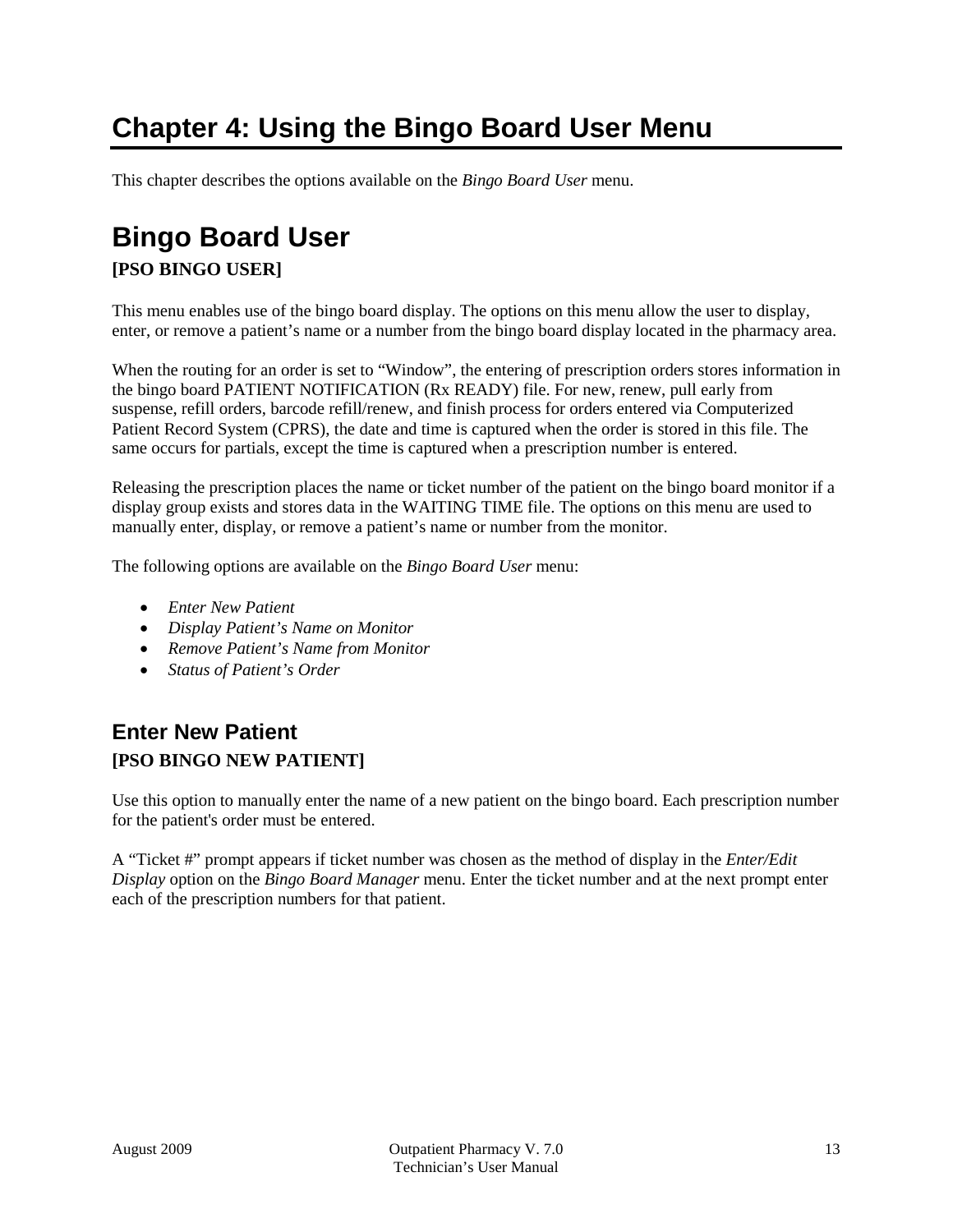### <span id="page-21-0"></span>**Display Patient's Name on Monitor [PSO BINGO DISPLAY PATIENT]**

Use this option to begin displaying the name or number of a patient whose prescription is ready. The message, "PRESCRIPTIONS ARE READY FOR:" appears as fixed text on the display screen. This option displays the following reminder for ECME billable prescriptions: "\*\*\* This Pharmacy Rx requires a patient signature! \*\*\*"

#### <span id="page-21-1"></span>**Remove Patient's Name from Monitor [PSO BINGO DELETE PATIENT]**

After the patient picks up the prescription, remove the name or ticket number from the display either manually or through the barcode reader.



It is recommended that a patient's name be removed from the monitor as soon as the prescription is picked up.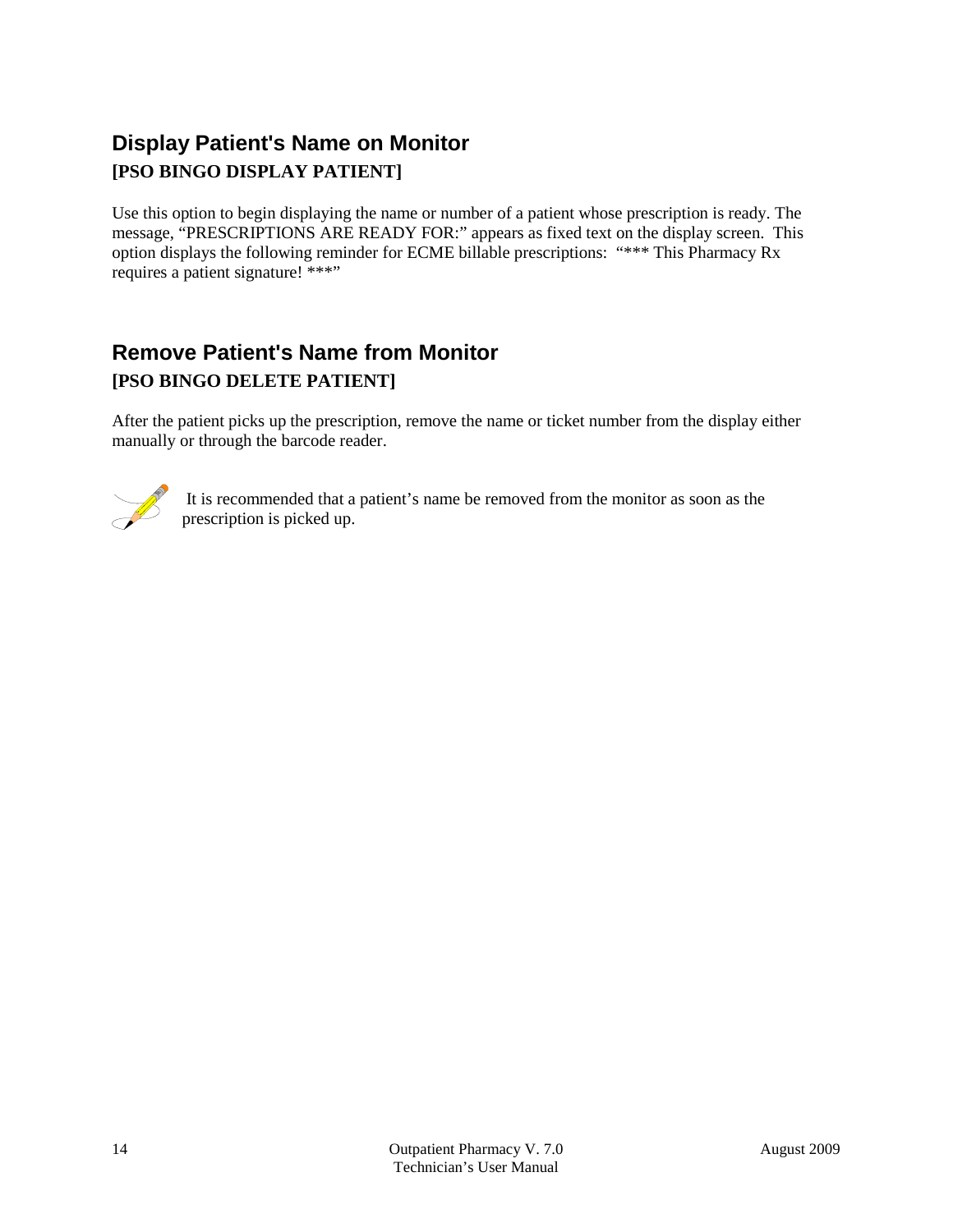### <span id="page-22-0"></span>**Status of Patient's Order [PSO BINGO STATUS]**

This option enables checking of the number of prescriptions a patient has ready, the division, time in/time out, and the prescription number(s). There are four possible statuses:

| <b>Status</b>              | <b>Description</b>                                                                   |
|----------------------------|--------------------------------------------------------------------------------------|
| Pending                    | Active order input via CPRS that is in the PENDING OUTPATIENT ORDERS file.           |
| Being<br>Processed         | Order that is in the PATIENT NOTIFICATION (Rx READY) file, but not displayed.        |
| <b>Ready For</b><br>Pickup | Order that is in the PATIENT NOTIFICATION (Rx READY) file and is being<br>displayed. |
| Picked Up                  | Order that has been picked up.                                                       |

#### **Example: Status of Patient's Order**

```
Select Bingo Board User Option: STATUS of Patient's Order
Enter Patient Name: OPPATIENT3,ONE 02-23-74 000579013 NO NSC VETERAN 
        OPPATIENT3,ONE has the following orders for 10/31/06
Being Processed: ***Entered on OCT 31, 2006***
    Division: GENERAL HOSPITAL Time In: 10:27 Time Out:
     Rx #: 500416, 
Pending: 
 Orderable Item: ACETAMINOPHEN Provider: OPPROVIDER3,TWO
Entered By: OPCLERK2, FOUR Time In: 10/31/06006:46
Drug: ACETAMINOPHEN 325MG TAB UD Routing: MAIL
Ready For Pickup: 
     Division: GENERAL HOSPITAL Time In: 10:36 Time Out: 10:46
     Rx #: 1022731,
Enter Patient Name:
```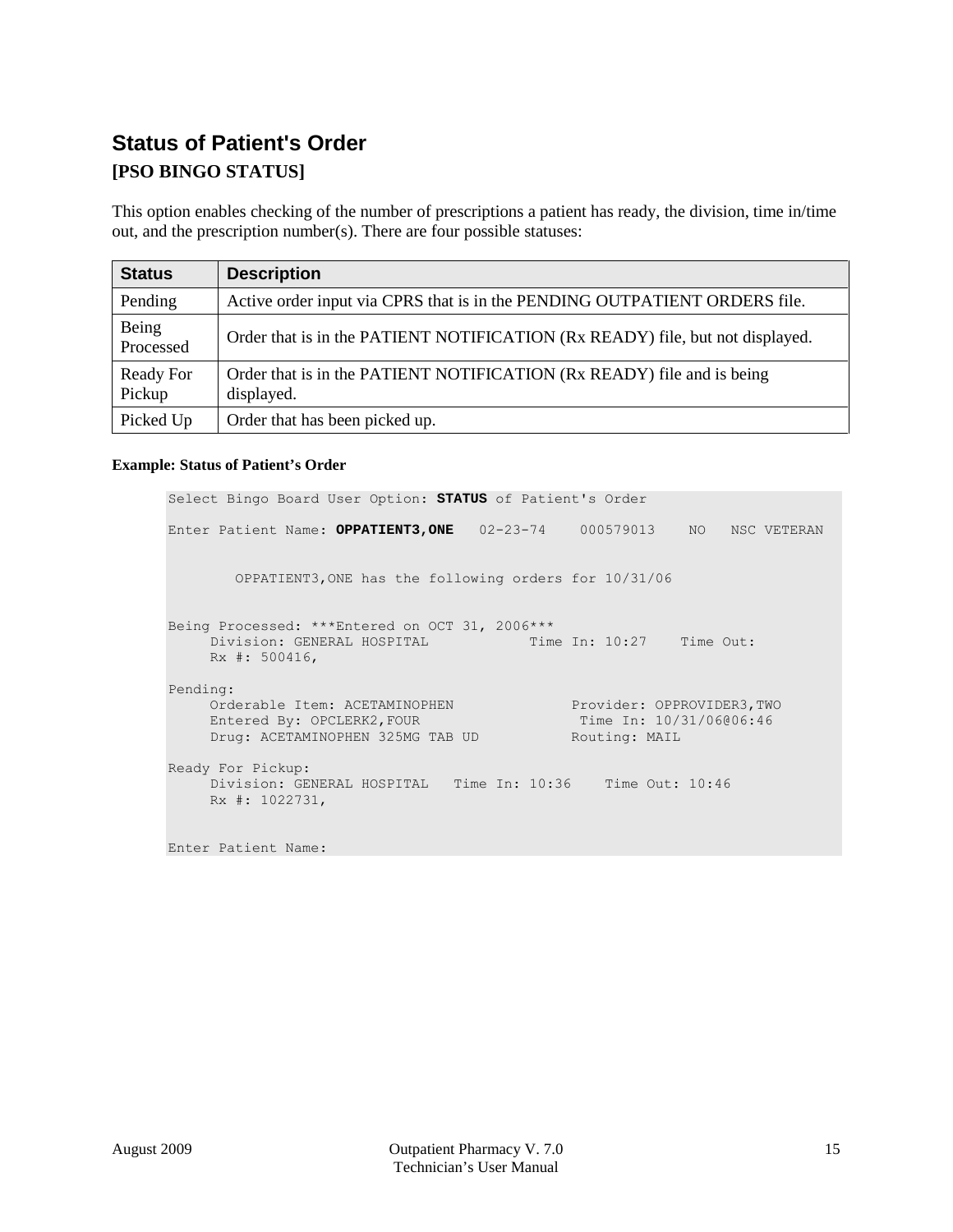*(This page included for two-sided copying.)*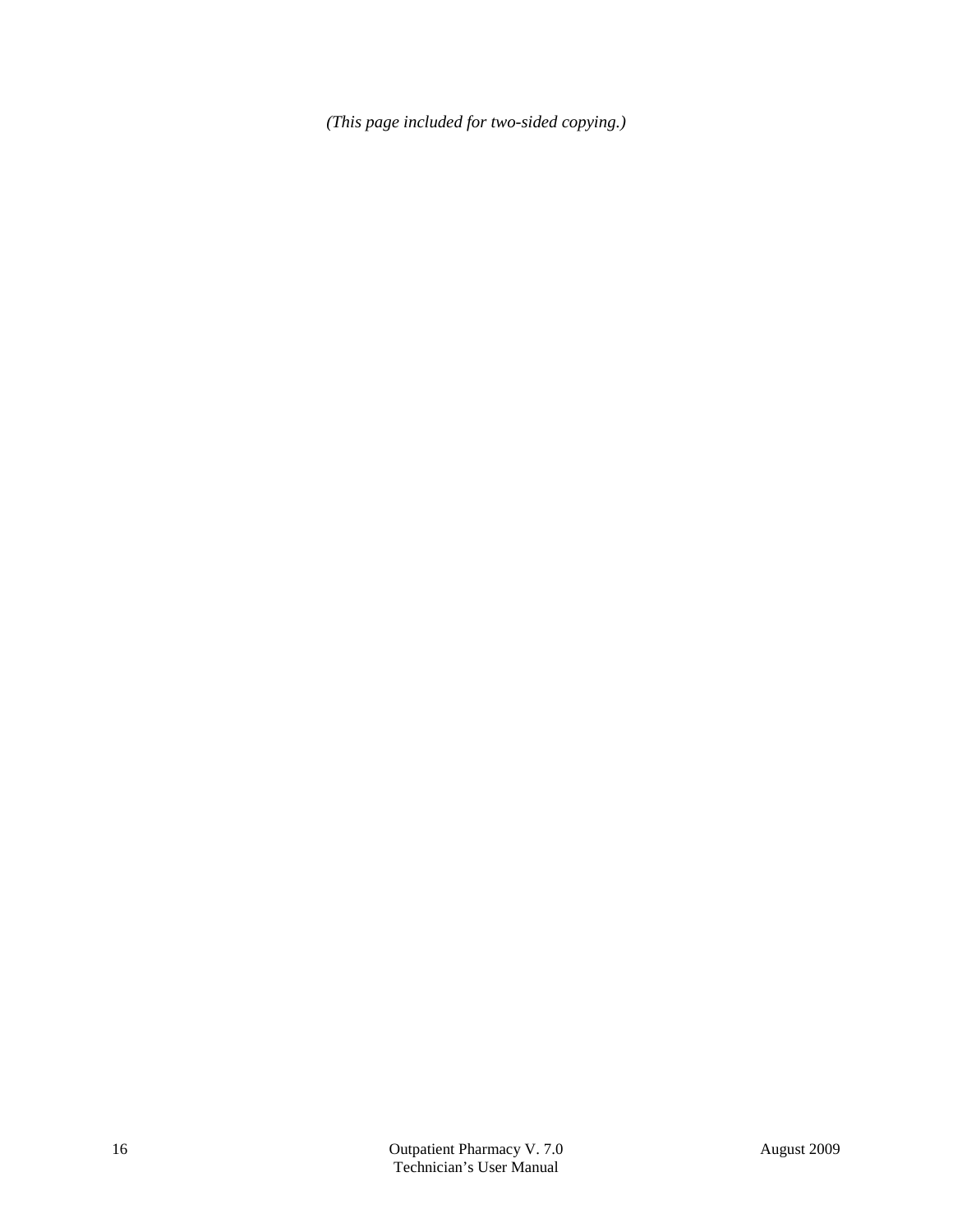### <span id="page-24-0"></span>**Chapter 5: Changing the Label Printer**

This chapter describes the *Change Label Printer* option.

### <span id="page-24-1"></span>**Change Label Printer [PSO CHANGE PRINTER]**

This option allows the user to change the printer to which labels are printed.

Select Outpatient Pharmacy Manager Option: **Change** Label Printer Select LABEL PRINTER: LABELPRT2// **<Enter>** LABELPRT2 OK to assume label alignment is correct? YES//**<Enter>**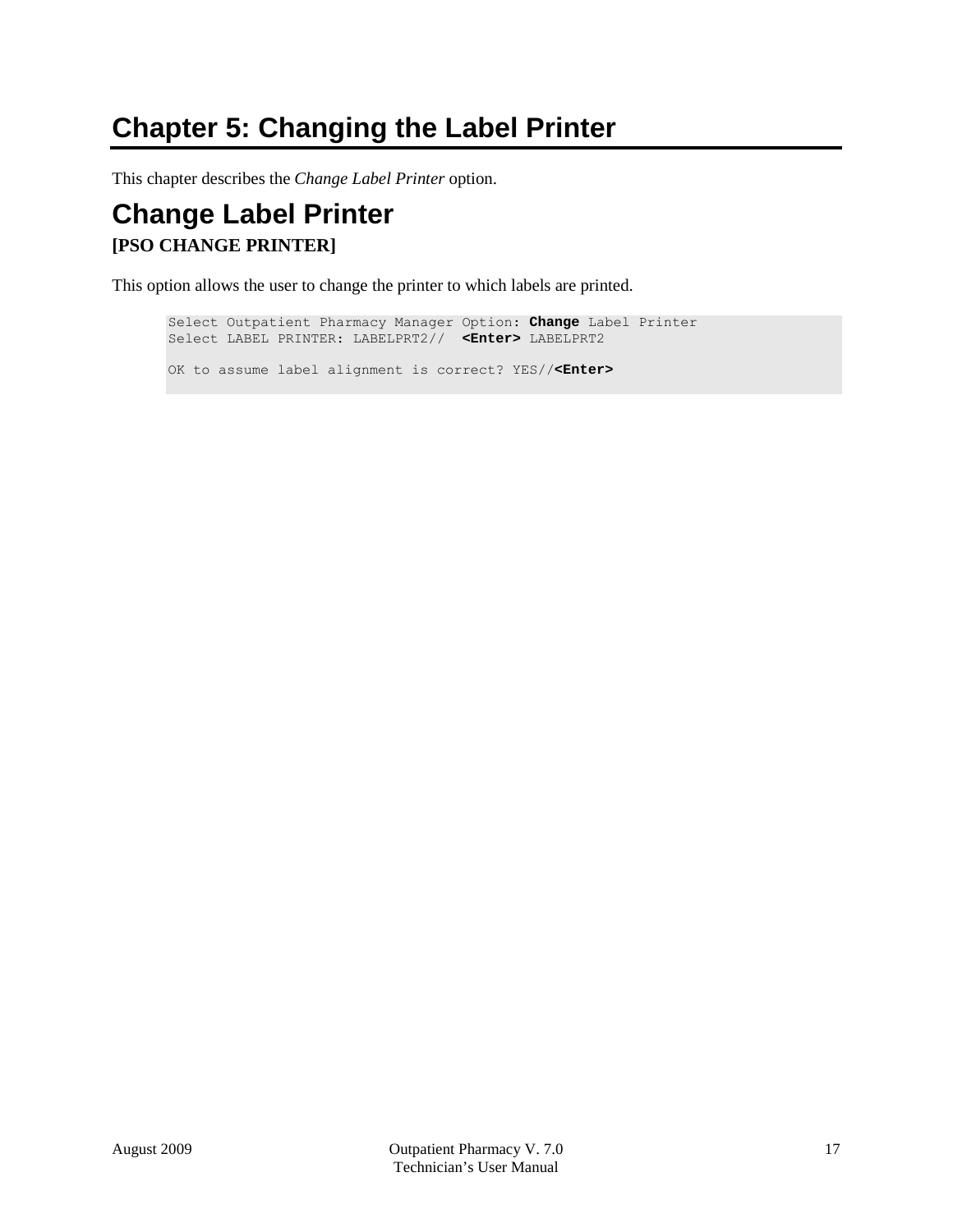*(This page included for two-sided copying.)*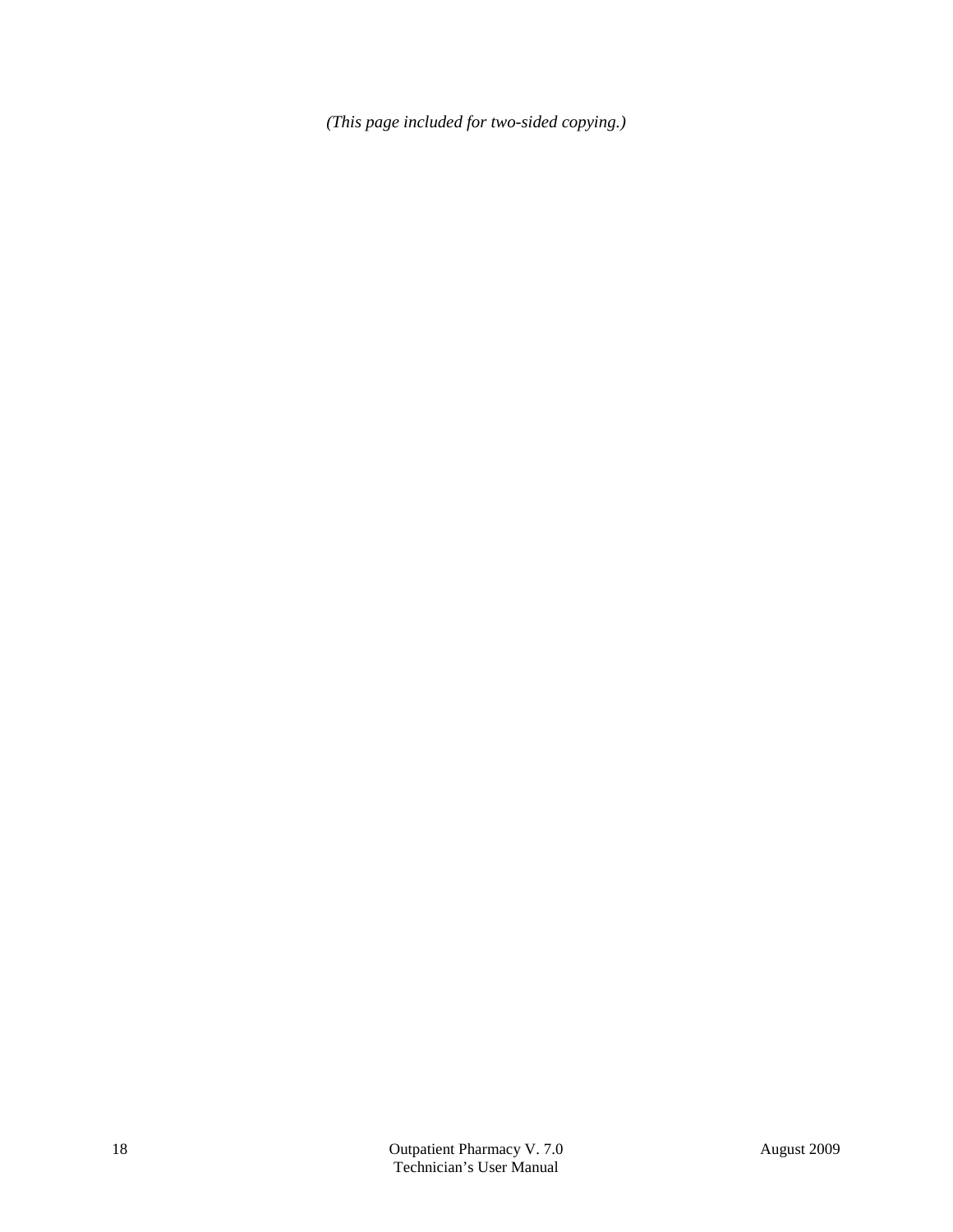# <span id="page-26-0"></span>**Chapter 5.5: Check Drug Interaction**

This chapter describes the *Check Drug Interaction* option shown on the Outpatient Pharmacy Manager [PSO MANAGER] menu and the Pharmacist Menu [PSO USER1].

### <span id="page-26-1"></span>**Check Drug Interaction [PSO CHECK DRUG INTERACTION]**

This option allows a user to check drug interactions between two or more drugs.

```
Select Outpatient Pharmacy Manager Option: CHECK Drug Interaction
Drug 1: WARFARIN 2MG TABS BL110
          ...OK? Yes// (Yes)
Drug 2: SIMVASTATIN 40MG TAB
 Lookup: GENERIC NAME
SIMVASTATIN 40MG TAB CV350
        ...OK? Yes// (Yes)
Drug 3: 
Now Processing Enhanced Order Checks! Please wait...
*** DRUG INTERACTION(S) ***
============================================================
***Significant*** with SIMVASTATIN 40MG TAB and
                  WARFARIN 2MG TABS
CLINICAL EFFECTS: Increase hypoprothrombinemic effects of warfarin.
 ============================================================
Press Return to Continue...: 
Display Professional Interaction monograph? N// YES
DEVICE: HOME// SSH VIRTUAL TERMINAL Right Margin: 80// 
   ------------------------------------------------------------
Professional Monograph
Drug Interaction with SIMVASTATIN 40MG TAB and WARFARIN 2MG TABS
     This information is generalized and not intended as specific medical 
      advice. Consult your healthcare professional before taking or 
     discontinuing any drug or commencing any course of treatment.
     MONOGRAPH TITLE: Selected Anticoagulants/Selected HMG-CoA Reductase 
      Inhibitors
      SEVERITY LEVEL: 3-Moderate Interaction: Assess the risk to the 
      patient and take action as needed.
      MECHANISM OF ACTION: The exact mechanism of this interaction is 
      unknown. The HMG-CoA reductase inhibitor may inhibit the hepatic 
      hydroxylation of warfarin. The HMG-CoA reductase inhibitors, which 
      are highly plasma protein bound, may displace warfarin from its 
      binding site.
```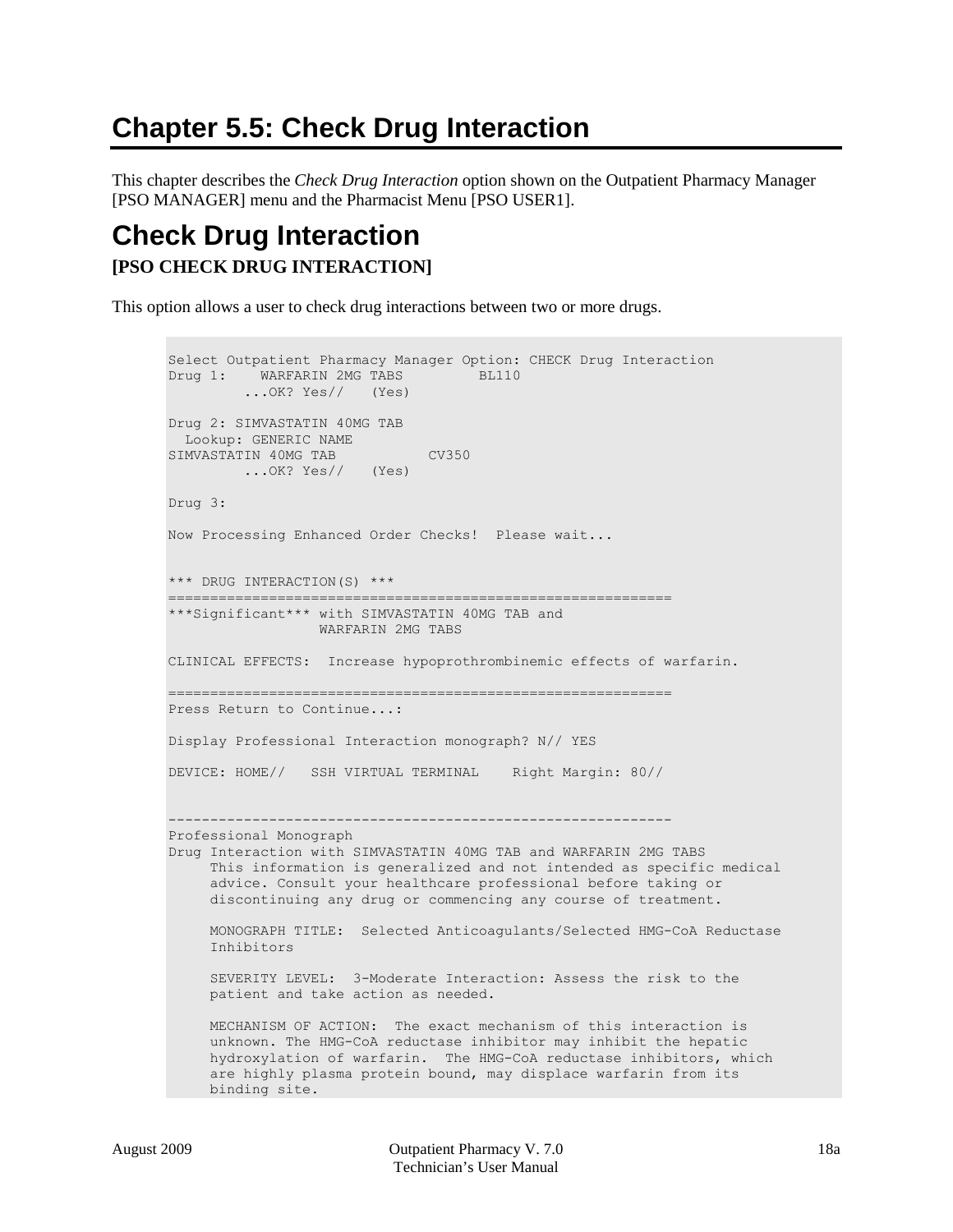Press Return to Continue or "^" to Exit: Professional Monograph Drug Interaction with SIMVASTATIN 40MG TAB and WARFARIN 2MG TABS CLINICAL EFFECTS: Increase hypoprothrombinemic effects of warfarin. PREDISPOSING FACTORS: None determined. PATIENT MANAGEMENT: Patients should be monitored for changes in prothrombin time when a HMG Co-A reductase inhibitor is added to or discontinued from warfarin therapy, or if the dosage of the HMG Co-A reductase inhibitor is adjusted. DISCUSSION: Case reports in the medical literature and to the manufacturer have documented an interaction between lovastatin and warfarin. A case report has documented an interaction between pravastatin and fluindione (an orally administered indanedione anticoagulant), suggesting that pravastatin could also interact similarly with warfarin. Information concerning a potential interaction with simvastatin is conflicting. A case report has documented an interaction between simvastatin and acenocoumarol while another case report showed no interaction with warfarin. One group of authors reported three case reports of increased international normalized ratios (INRs) following the addition of fluvastatin to warfarin therapy. The addition of rosuvastatin to patients stabilized on warfarin resulted in clinically significant changes in INR. Press Return to Continue or "^" to Exit: Professional Monograph Drug Interaction with SIMVASTATIN 40MG TAB and WARFARIN 2MG TABS REFERENCES: 1.Ahmad S. Lovastatin. Warfarin interaction. Arch Intern Med 1990 Nov; 150(11):2407. 2.Hoffman HS. The interaction of lovastatin and warfarin. Conn Med 1992 Feb; 56(2):107. 3.Iliadis EA, Konwinski MF. Lovastatin during warfarin therapy resulting in bleeding. Pa Med 1995 Dec;98(12):31. 4.Personal communication. Merck & Co., Inc. 1991. 5.Trenque T, Choisy H, Germain ML. Pravastatin: interaction with oral anticoagulant?. BMJ 1996 Apr 6;312(7035):886. 6.Grau E, Perella M, Pastor E. Simvastatin-oral anticoagulant interaction. Lancet 1996 Feb 10;347(8998):405-6. 7.Gaw A, Wosornu D. Simvastatin during warfarin therapy in hyperlipoproteinaemia. Lancet 1992 Oct 17;340(8825):979-80. 8.Trilli LE, Kelley CL, Aspinall SL, Kroner BA. Potential interaction between warfarin and fluvastatin. Ann Pharmacother 1996 Dec; 30(12):1399-402. Press Return to Continue or "^" to Exit: Professional Monograph Drug Interaction with SIMVASTATIN 40MG TAB and WARFARIN 2MG TABS 9.Crestor (rosuvastatin calcium) US prescribing information. AstraZeneca Pharmaceuticals LP February, 2012.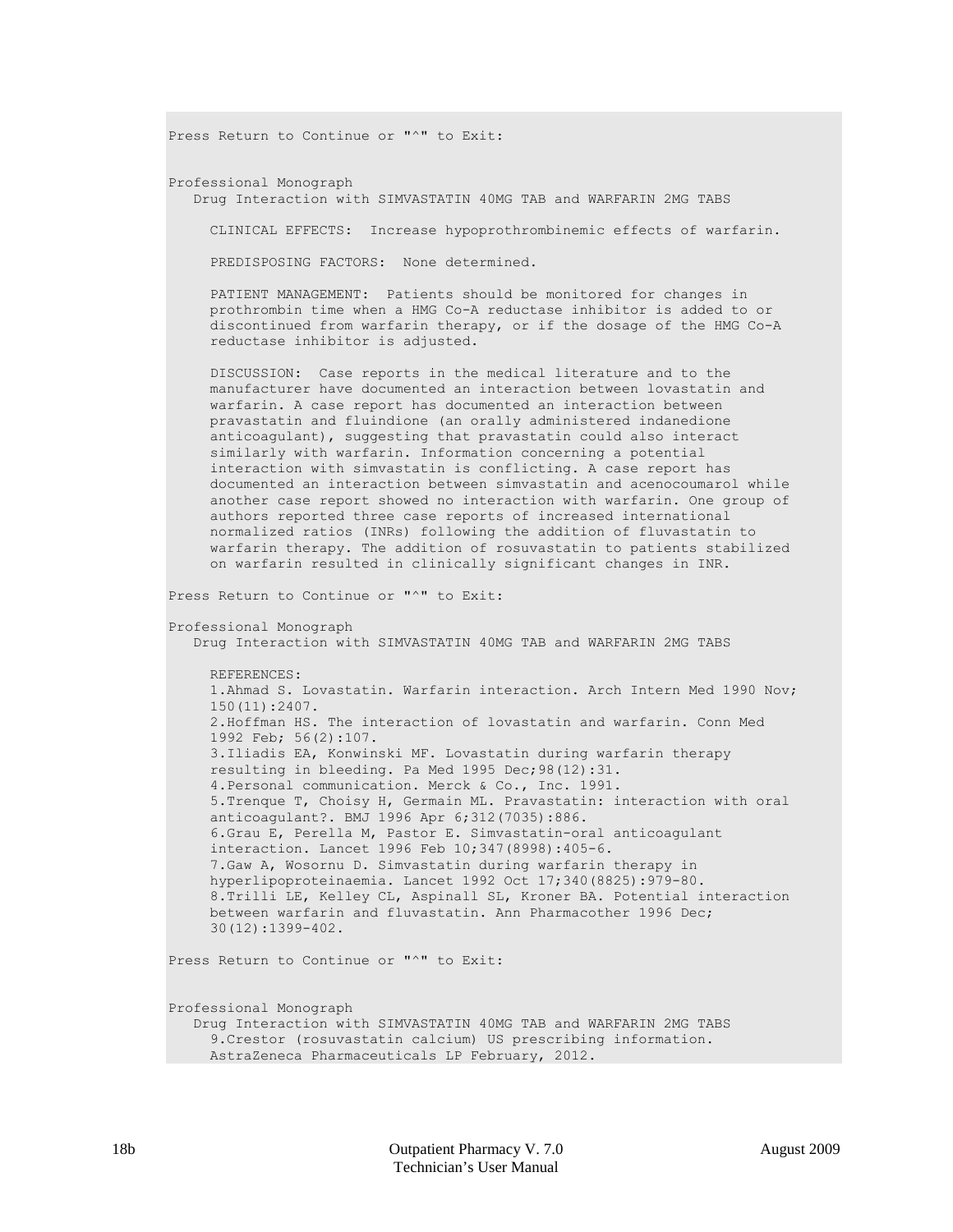Copyright 2012 First DataBank, Inc.

------------------------------------------------------------

Enter RETURN to continue or '^' to exit:

Display Professional Interaction monograph? N// O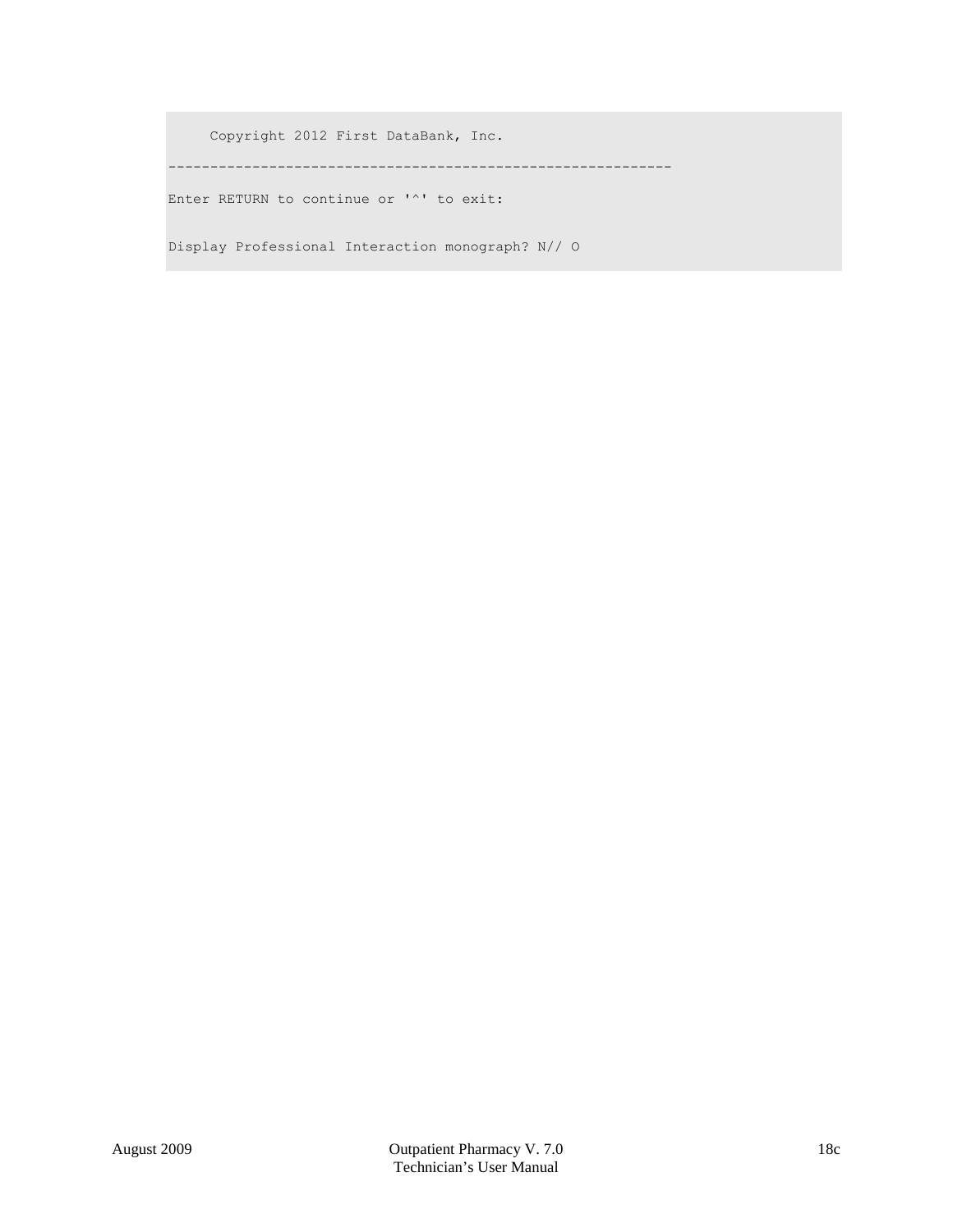*(This page included for two-sided copying.)*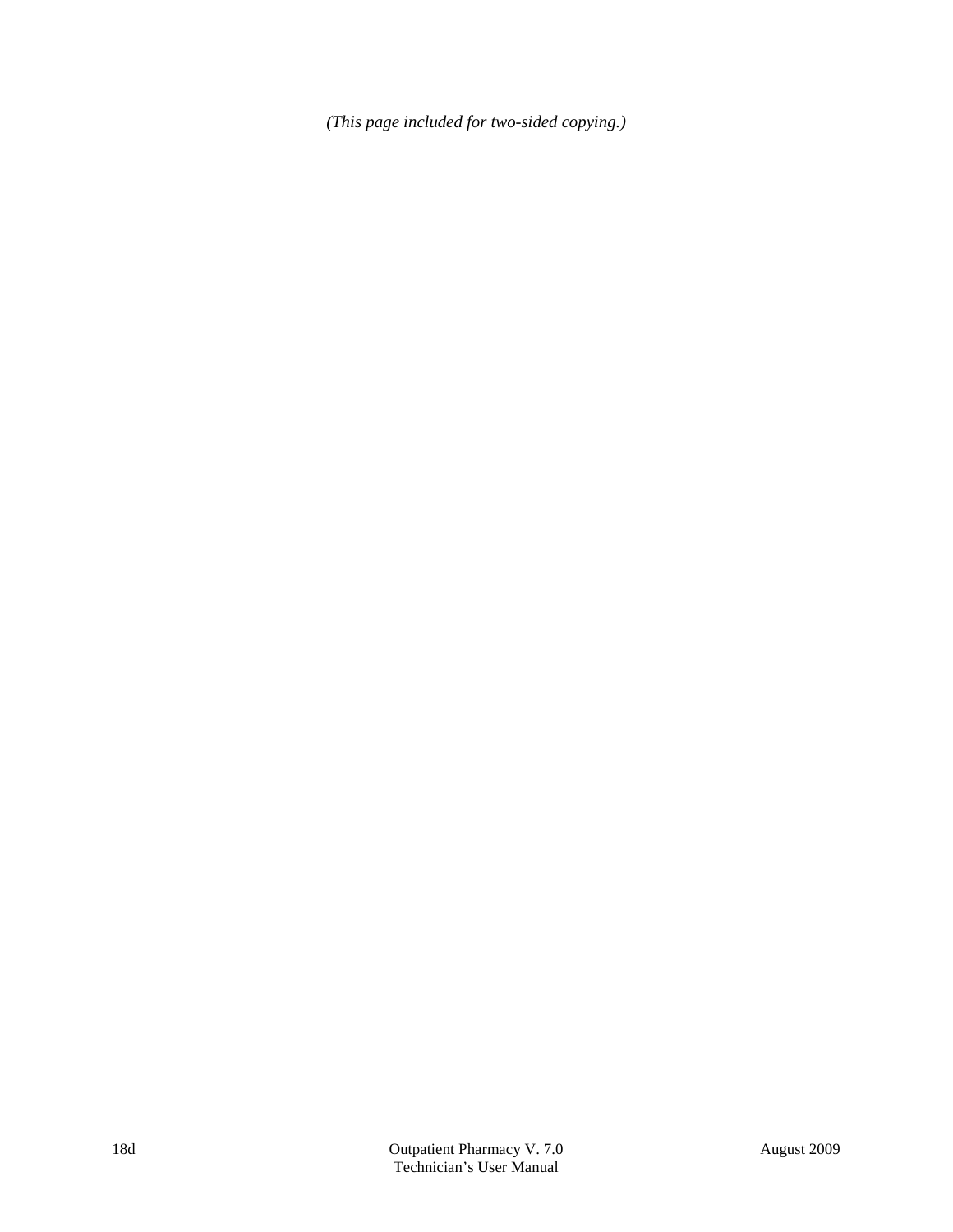### <span id="page-30-0"></span>**Chapter 6: Creating, Editing, and Printing a DUE Answer Sheet**

This chapter describes the options on the *DUE User* menu.

### <span id="page-30-1"></span>**DUE User [PSOD DUE USER]**

This menu provides the means to create an answer sheet entry in the DUE ANSWER SHEET file and edit an existing Answer Sheet. A blank form of a selected DUE questionnaire can also be printed in multiple copies to be distributed to providers to complete when ordering medications being evaluated.

- *1 Enter a New Answer sheet*
- *2 Edit an Existing Answer Sheet*
- *3 Batch Print Questionnaires*

### <span id="page-30-2"></span>**Enter a New Answer Sheet [PSOD CREATE ANSWER SHEET]**

In this option, answers to a DUE Questionnaire can be entered. This creates an answer sheet entry in the DUE ANSWER SHEET file. These answer sheets can be kept online for statistical and/or compliance studies. Answer sheets are stored in the file using a sequence number. This number is automatically generated by the computer and should be written on the hard copy of the answer sheet immediately so that it can be used later in editing or deleting the entry.

#### <span id="page-30-3"></span>**Edit an Existing Answer Sheet [PSOD EDIT ANSWER SHEET]**

Edit a DUE Answer Sheet entry using this option. Ordinarily, the sequence number is available when editing the Answer Sheet; however, the user can search the file if the provider, drug, or questionnaire is known by typing ^S at the "SEQUENCE NUMBER" prompt. The search displays all of the entries containing the combination of provider, drug, or questionnaire used in the search.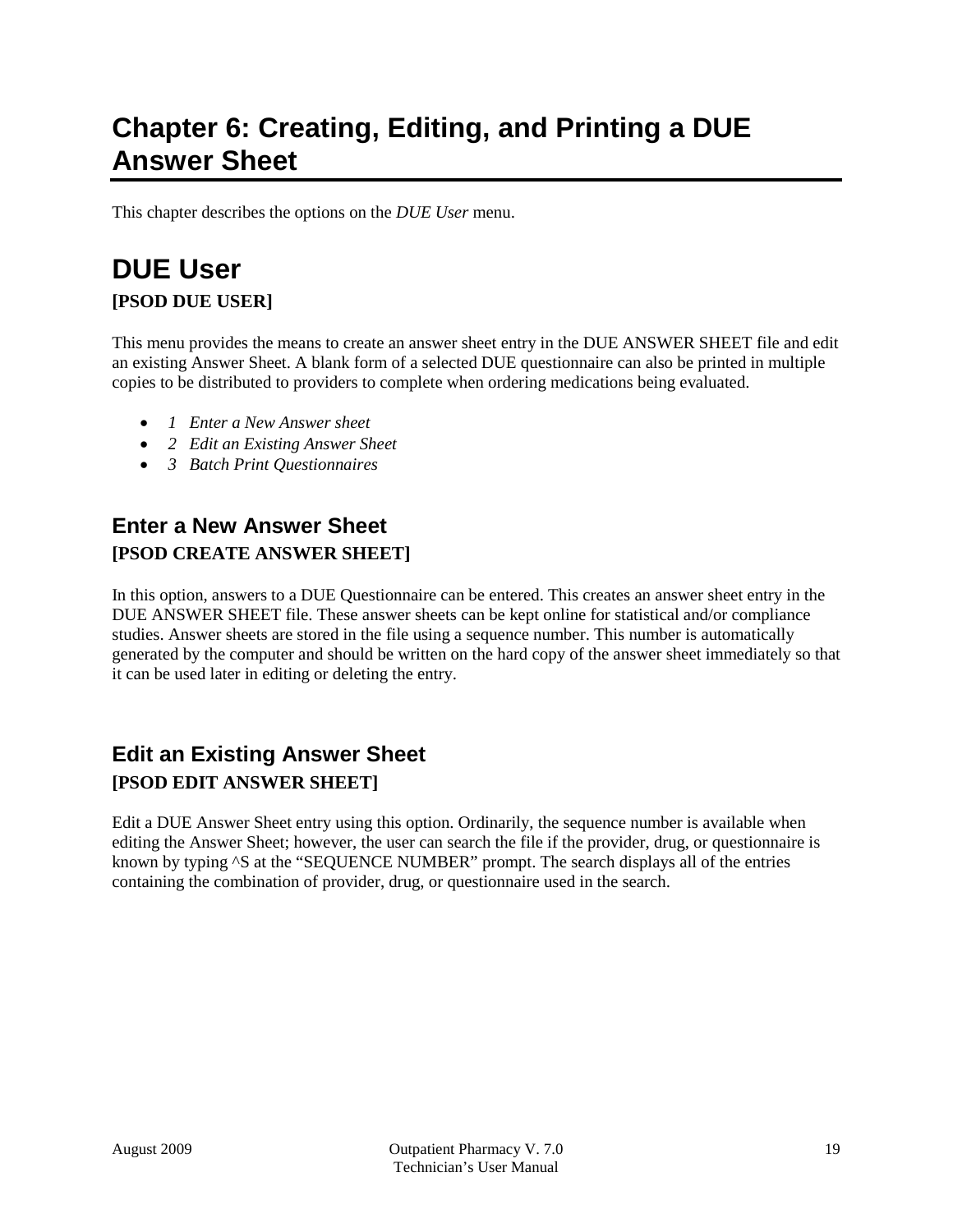### <span id="page-31-0"></span>**Batch Print Questionnaires [PSOD BATCH PRINT QUESTIONNAIRE]**

To print a blank form of a selected questionnaire, enter the number of copies and a printer device. These questionnaire answer sheets can be distributed to providers to complete when ordering medications being evaluated.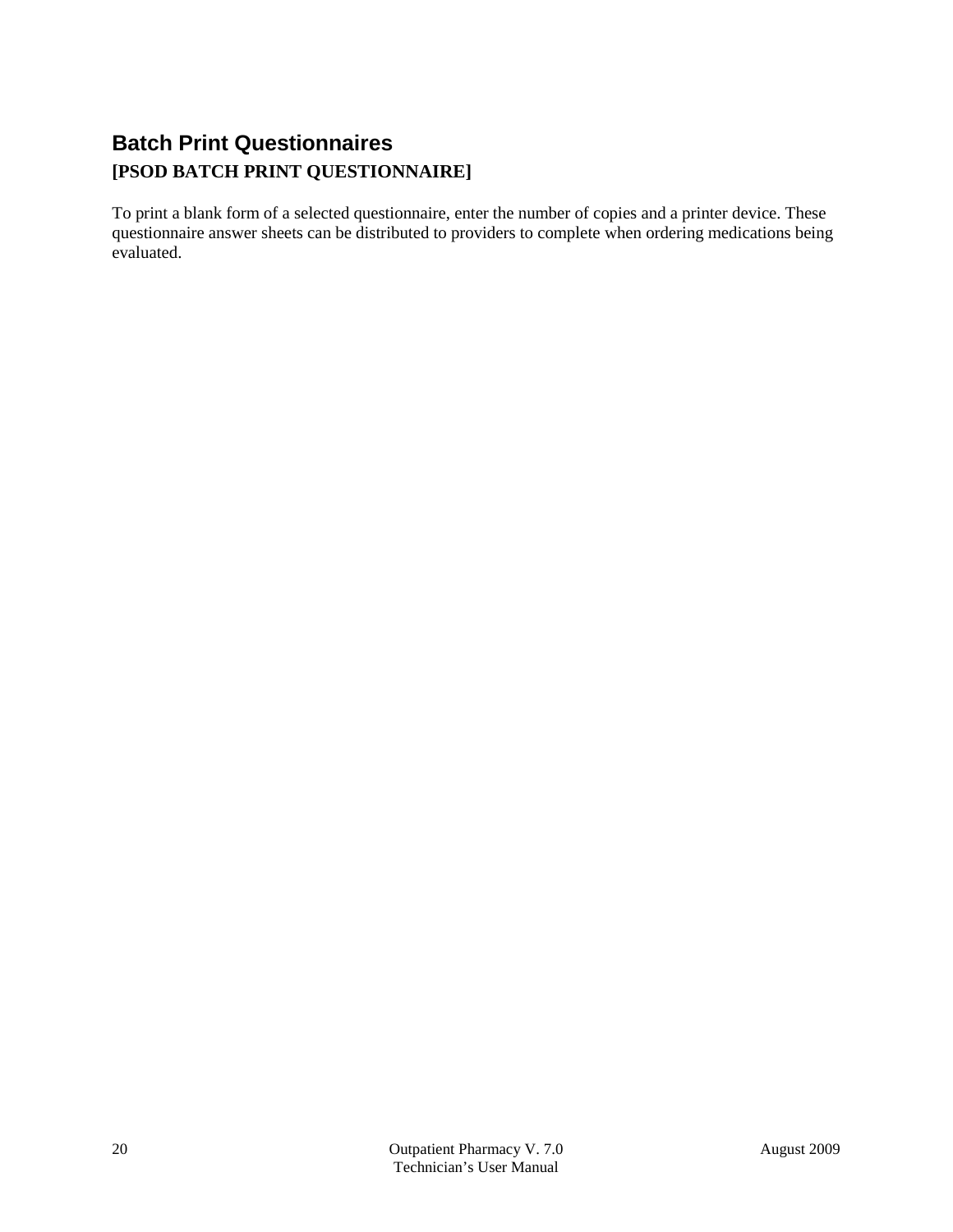## <span id="page-32-0"></span>**Chapter 7: Using the Medication Profile**

This chapter describes the Medication Profile, its different formats, and how it can be used in patient care.

### <span id="page-32-1"></span>**Medication Profile**

#### **[PSO P]**

The Medication Profile displays a profile of all prescriptions on file for a particular patient. The prescription display includes all Non-VA Med orders also. The user may view this information directly on the screen or request it to be printed. The medication profile is available in two formats: short or long.

#### <span id="page-32-2"></span>**Medication Profile: Short Format**

The short format displays the following information:

- patient name address
- last four digits of the patient's SSN DOB
- eligibility narrative
- 
- prescription number drug name
- 
- 
- 
- 
- 
- 
- reactions prescriptions
	-
- Sig status
- quantity issue date
- last fill date refills remaining.

The short report format of the fields for Non-VA Med orders include the drug name or orderable item name, dosage, schedule and date documented.

The short format displays the status and or action in an abbreviated form. The following is an explanation of the codes:

| Code | <b>Status/Description</b>                           |
|------|-----------------------------------------------------|
| A    | Active                                              |
| B    | <b>Bad Address Indicated</b>                        |
| DF   | Discontinued due to edit by a provider through CPRS |
| DE   | Discontinued due to edit via backdoor Pharmacy      |
| DP   | Discontinued by provider through CPRS               |
| DC   | Discontinued via backdoor Pharmacy                  |
| DD   | Discontinued due to death                           |
| DA   | Auto discontinued due to admission                  |
| E    | Expired                                             |
| HP   | Placed on hold by provider through CPRS             |
| H    | Placed on hold via backdoor Pharmacy                |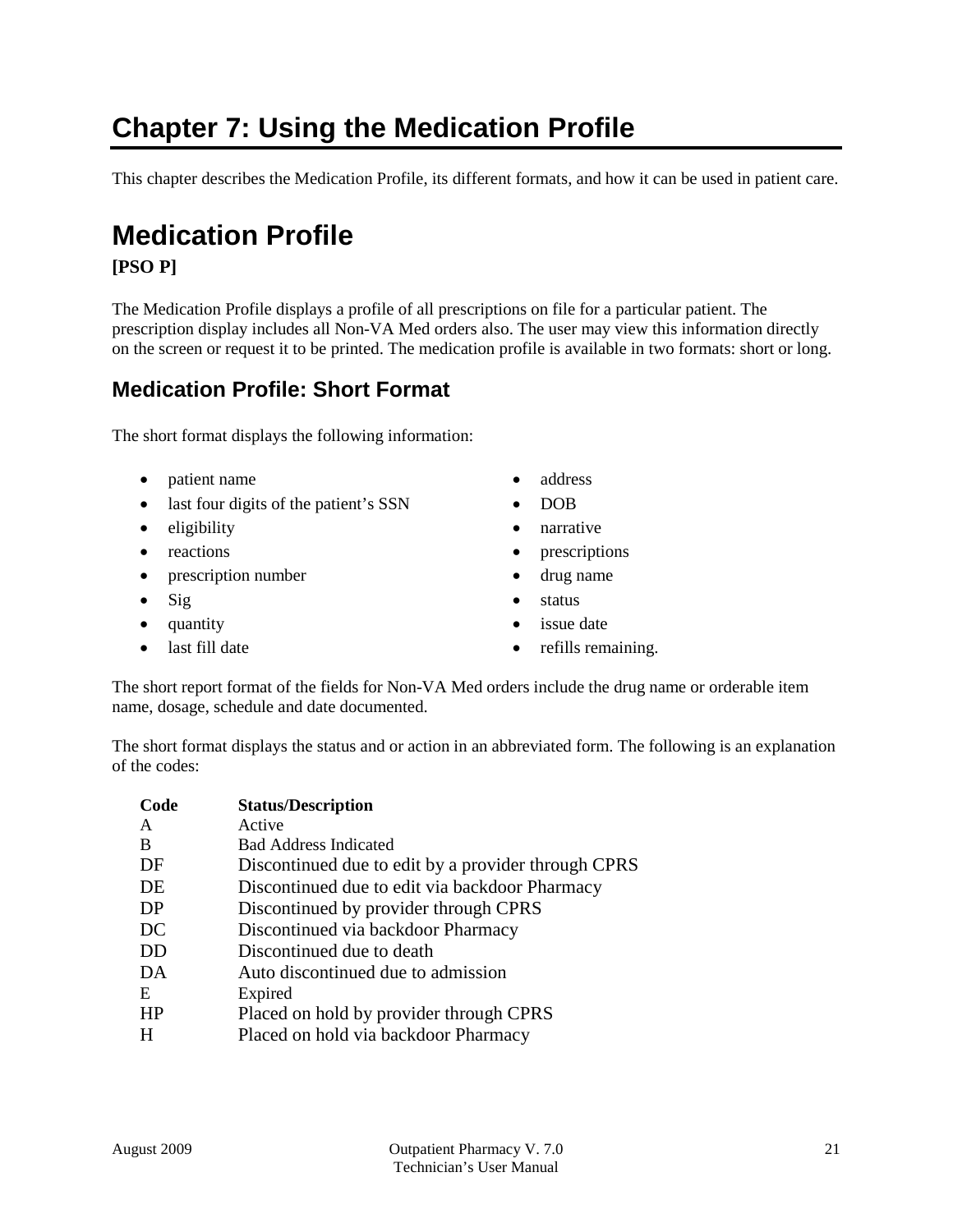| Code | <b>Status/Description</b>                               |
|------|---------------------------------------------------------|
| N    | Non Verified                                            |
|      | Pending due to drug interactions                        |
| -S   | Suspended                                               |
|      | Copay eligible                                          |
| E    | third-party electronically billable                     |
|      | Returned to stock prescription (next to last fill date) |

#### **Example: Medication Profile – Short Format**

<span id="page-33-0"></span>

| Medication Profile<br>OPPATIENT16, ONE                                                                                                                                                                                                                            | Jun 12, 2006@22:33:13 Page: 1 of 1                                                                                                                                                                           |                                |           |                                                        |  |  |  |
|-------------------------------------------------------------------------------------------------------------------------------------------------------------------------------------------------------------------------------------------------------------------|--------------------------------------------------------------------------------------------------------------------------------------------------------------------------------------------------------------|--------------------------------|-----------|--------------------------------------------------------|--|--|--|
| PID: 000-55-3421<br>DOB: DEC 2, 1923 (82)<br>SEX: MALE                                                                                                                                                                                                            |                                                                                                                                                                                                              |                                |           | $Ht$ (cm): ( )<br>$Wt$ (kg): 100.00 (06/24/2003)       |  |  |  |
| CrCL: <not found=""></not>                                                                                                                                                                                                                                        |                                                                                                                                                                                                              |                                | BSA (m2): |                                                        |  |  |  |
|                                                                                                                                                                                                                                                                   | Non-VA Meds on File<br>Last entry on 1-20-05                                                                                                                                                                 |                                |           |                                                        |  |  |  |
| # RX # DRUG                                                                                                                                                                                                                                                       |                                                                                                                                                                                                              |                                |           | ISSUE LAST REF DAY<br>QTY ST DATE FILL REM SUP         |  |  |  |
|                                                                                                                                                                                                                                                                   | --------REFILL TOO SOON/DUR REJECTS (Third Party)----------------------<br>1 2390\$e DIGOXIN (LANOXIN) 0.05MG CAP 90 A> 02-16 02-16 3 90                                                                     |                                |           |                                                        |  |  |  |
|                                                                                                                                                                                                                                                                   | 3 2396 AMPICILLIN 250MG CAP 40 A> 06-12 06-12 0 10<br>4 2395 AZATHIOPRINE 50MG TAB 90 E 06-10 05-03 3 90                                                                                                     |                                |           |                                                        |  |  |  |
| 5 2398<br>7 2394                                                                                                                                                                                                                                                  | FOLIC ACID 1MG TAB<br>6 2400 HYDROCORTISONE 1%CR<br>05-03R 3 90<br>HY UNCORTISONE 1%CR<br>IDE> 05-0305-03R 11 30<br>IBUPROFEN 400MG TAB 500'S<br>270 DC 05-0305-03390<br>MVICAP/TAB<br>200 PD: 05-0305-03390 |                                |           | 90 $DD$ > 05-03 05-03R 3 90                            |  |  |  |
| 8 2 3 9 9                                                                                                                                                                                                                                                         | 9 2402 TEMPAZEPAM 15MG CAP<br>10 2392 THIAMINE HCL 100MG TAB                                                                                                                                                 |                                |           | 30 DF $06-01$ $06-01$ 5 30<br>90 DA> 05-03 05-03R 3 90 |  |  |  |
|                                                                                                                                                                                                                                                                   | 11 2393 WARFARIN 5MG TAB<br>12 2401 FUROSEMIDE 40MG TAB<br>----------------------------------NON-VERIFIED----------------------------------                                                                  |                                |           | $90 \text{ H}$ $05-03$ - 3 90<br>90 HP $05-03$ - 2 90  |  |  |  |
|                                                                                                                                                                                                                                                                   | 13 2397 BACLOFEN 10MG TABS<br>----------------------------------PENDING-------------------                                                                                                                   |                                |           | 30 N 03-14 03-14 5 30                                  |  |  |  |
| 14 CAPTOPRIL 25MG TAB                                                                                                                                                                                                                                             | 15 MULTIVITAMIN CAP/TAB $\overline{Q}$ TY: 30 ISDT: 06-12> REF: 3<br>-----------------------NON-VA MEDS (Not dispensed by VA) ----------------------                                                         | QTY: 180    ISDT: 06-12 REF: 3 |           |                                                        |  |  |  |
|                                                                                                                                                                                                                                                                   | GINKO EXT 1 TAB ONCE A DAY BY MOUTH DATE Date Documented: 01/13/01                                                                                                                                           |                                |           |                                                        |  |  |  |
|                                                                                                                                                                                                                                                                   | Enter ?? for more actions                                                                                                                                                                                    |                                |           |                                                        |  |  |  |
| PI Patient Information                                                                                                                                                                                                                                            | PU Patient Record Update MO New Order                                                                                                                                                                        | SO Select Order                |           |                                                        |  |  |  |
| Select Action: Quit//<br>Order #4 is highlighted (reverse video) to indicate that it has recently expired.<br>Orders #5, 7, 10 are highlighted (reverse video) to indicate that they were recently<br>discontinued.<br>Hold Type display codes are shown in blue. |                                                                                                                                                                                                              |                                |           |                                                        |  |  |  |

**Discontinue Type** display codes are shown in **blue.**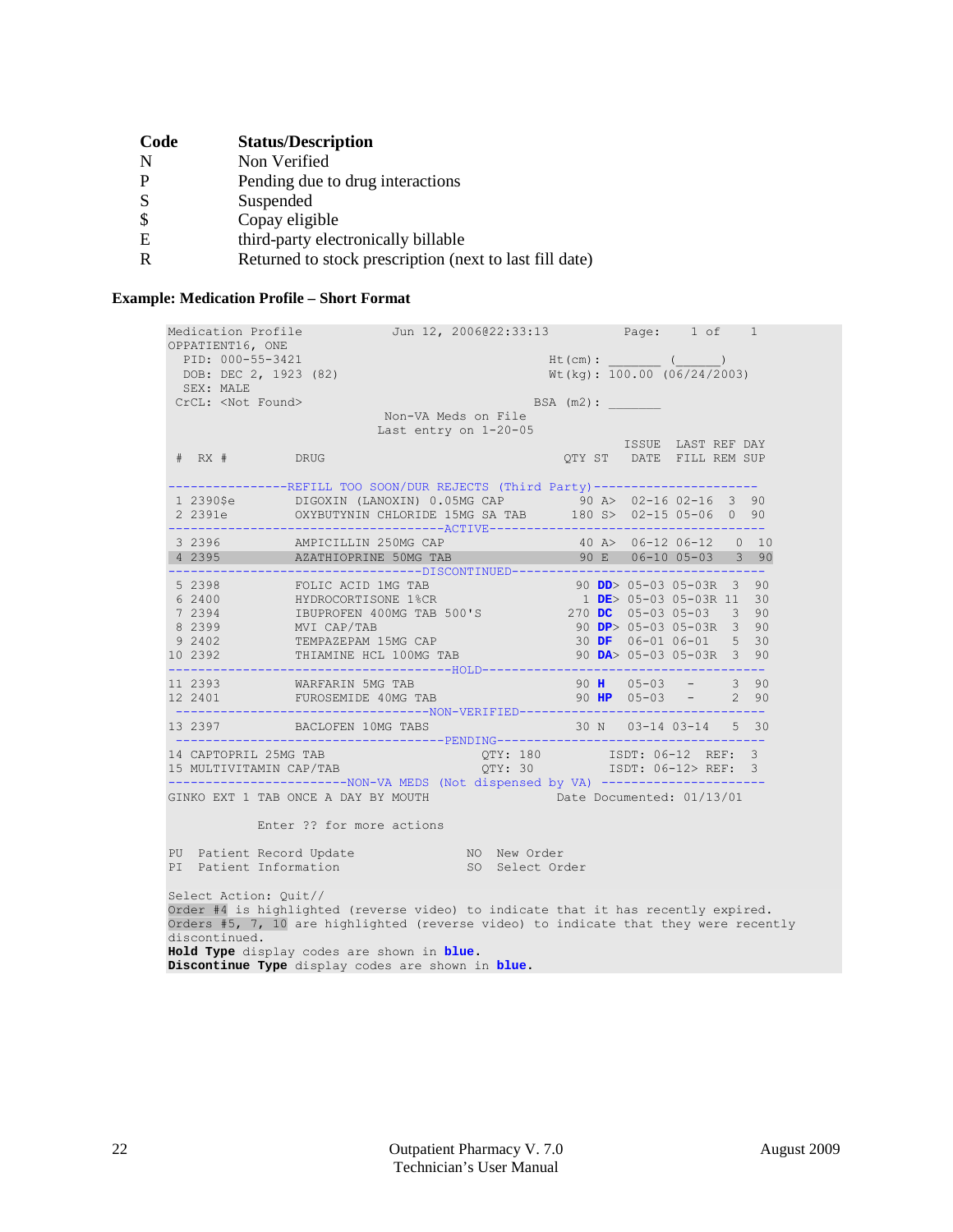#### <span id="page-34-1"></span>**Medication Profile: Long Format**

The long format displays all information contained on the short format as well as the following additional fields:

- physician's name clerk code
- 
- dates of refills/partial fills which division filled it
- whether the prescription was filled at the pharmacy window or by mail
- <span id="page-34-0"></span>
- fill date total allowable refills
	-

The long report format of the fields for Non-VA Med orders include the start date, CPRS order #, status, documented by, order check(s), override reason, override provider, and statement of explanation.

#### **Example: Medication Profile – Long Format**

Select PATIENT NAME: **OPPATIENT, ONE** 8-5-19 666000777 NO NSC VETERAN OPPATIENT,ONE WARNING : \*\* This patient has been flagged with a Bad Address Indicator. LONG or SHORT: SHORT// **LONG** Sort by DATE, CLASS or MEDICATION: DATE// **<Enter>** All Medications or Selection (A/S): All// **<Enter>** DEVICE: HOME// *[Select Print Device]* GENERIC INCOMING TELNET OPPATIENT, ONE ID#: 0777 (TEMP ADDRESS from AUG 28,2006 till (no end date)) LINE1 DOB: AUG 5,1919<br>
ANYTOWN DOB: AUG 5,1919 PHONE: 555-1212<br>ELIG: NSC TEXAS 77379 CANNOT USE SAFETY CAPS. WEIGHT(Kg):<br>CrCL: <Not Found> BSA (m2): CrCL: <Not Found> DISABILITIES: ALLERGIES:\_\_\_\_\_\_\_\_\_\_\_\_\_\_\_\_\_\_\_\_\_\_\_\_\_\_\_\_\_\_\_\_\_\_\_\_\_\_\_\_\_\_\_\_\_\_\_\_\_\_\_\_\_\_\_\_\_\_\_\_\_\_\_\_\_ ADVERSE REACTIONS: Enter RETURN to continue or '^' to exit: **<Enter>** Outpatient prescriptions are discontinued 72 hours after admission Medication Profile Sorted by ISSUE DATE Rx #: 100001968Ae Drug: LOPERAMIDE 2MG CAP SIG: TAKE TWO CAPSULES BY MOUTH EVERY DAY<br>QTY: 60 # of Refills: 5 QTY: 60 # of Refills: 5 Issue/Expr: 12-15-05/06-16-06 Prov: OPPROVIDER16,TWO Entry By: 10000000013 Filled: 01-14-06 (M)<br>Last Released: 01-14-06 (M) Original Release: Refilled: 02-19-04 (M) Released: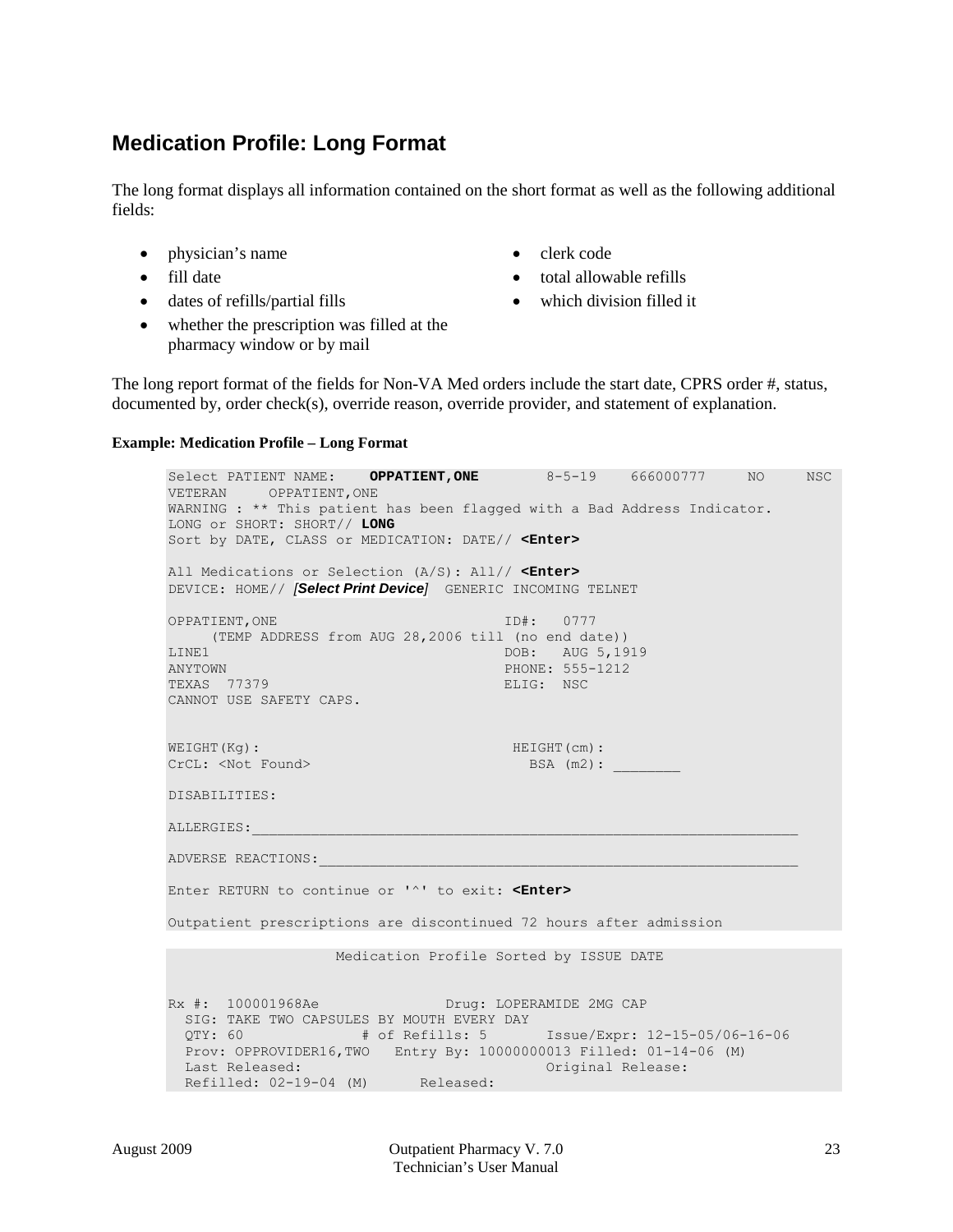|  | Division: ALBANY (500) |  |  |  |  | Refills Left |  |
|--|------------------------|--|--|--|--|--------------|--|
|  |                        |  |  |  |  |              |  |

**Example: Medication Profile – Long Format (continued)**

```
-------------------------------------------------------------------------------
                       Non-VA MEDS (Not Dispensed by VA)
GINKO BILLOBA TAB
  Dosage: 1 TABLET
  Schedule: ONCE A DAY
  Route: MOUTH 
  Status: Discontinued (10/08/03)
  Start Date: 09/03/03 CPRS Order #: 12232
   Documented By: OPCLERK21,FOUR on 09/03/03
   Statement of Explanation: Non-VA medication not recommended by VA provider.
```
#### **Example: Medication Profile – Long Format (continued)**

```
ACETAMINPHEN 325MG CT
  Dosage: 325MG 
  Schedule: 
  Route: 
  Status: Active
   Start Date: 09/03/03 CPRS Order #: 12234
   Documented By: OPCLERK21,FOUR on 09/03/03
   Statement of Explanation: Non-VA medication recommended by VA provider 
                             Patient wants to buy from Non-VA pharmacy
```
The Intervention menu hidden action has been included in the Patient Information, the Medication Profile and Detailed Order ListMan screens when utilizing the following options:

- Patient Prescription Processing [PSO LM BACKDOOR ORDERS]
- Complete Orders from OERR [PSO LMOE FINISH]
- Edit Prescriptions [PSO RXEDIT]

See "Using the Pharmacy Intervention Menu" for more details.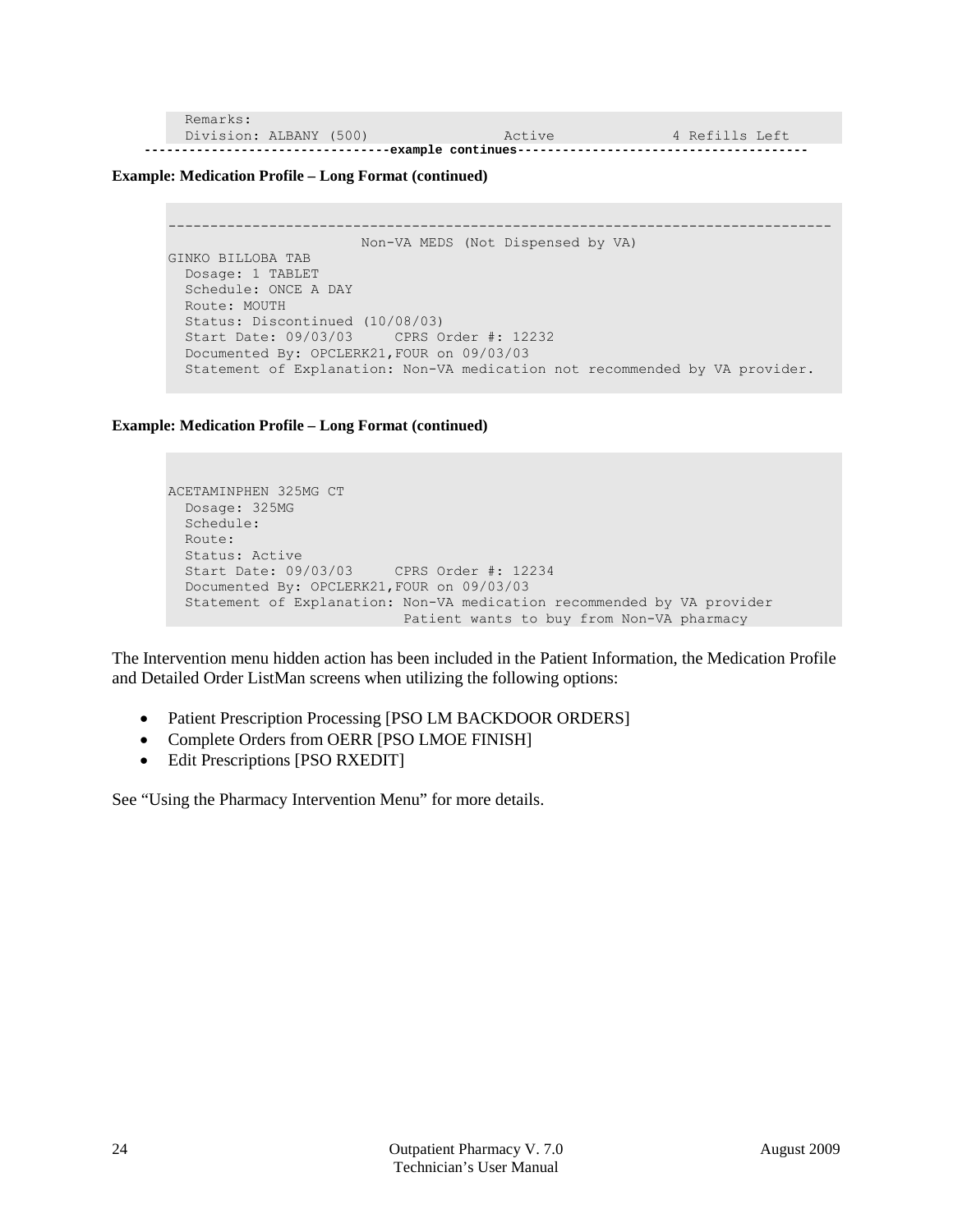## **Chapter 8: Processing a Prescription**

This chapter describes the option and processes used in processing prescriptions.

# **Patient Prescription Processing**

## **[PSO LM BACKDOOR ORDERS]**

The *Patient Prescription Processing* option is used to process outpatient medication orders from OERR V. 3.0. This option uses List Manager features that allow the pharmacy technician to perform the following actions on a prescription without leaving this option.

- Enter a new Rx Release
- 
- 
- 
- 
- 
- Refill Order a partial
- Copy (new) Pull early from suspense
- Renew Show a profile
- Reprint View activity log (new)

When a new drug order is processed (new, renewal, finish, verify, copy, or an edit that creates a new order), order checks are performed. These include checking for duplicate drug, duplicate drug therapy, drug-drug interaction, and drug-drug allergy.

With the introduction of Enhanced Order Checks (PSO\*7\*251), Outpatient Pharmacy generated order checks are displayed in this sequence:

- System Errors
- Duplicate Drug
- Clozapine
- Allergy/ADR (local & remote) or Non-Assessment
- CPRS checks generated backdoor (3 new checks)
- Drug Level Errors
- Local & Remote Critical Drug Interactions
- Local & Remote Significant Drug Interactions
- Local & Remote Duplicate Therapy

Additionally, the order check display sequence is applied to the following processes:

- Backdoor new order entry
- Finishing a pending order
- Renewing an outpatient medication order
- Creating a new order when editing an outpatient medication order
- Verifying an outpatient medication order.
- Copying an outpatient medication order
- Reinstating a discontinued outpatient medication order.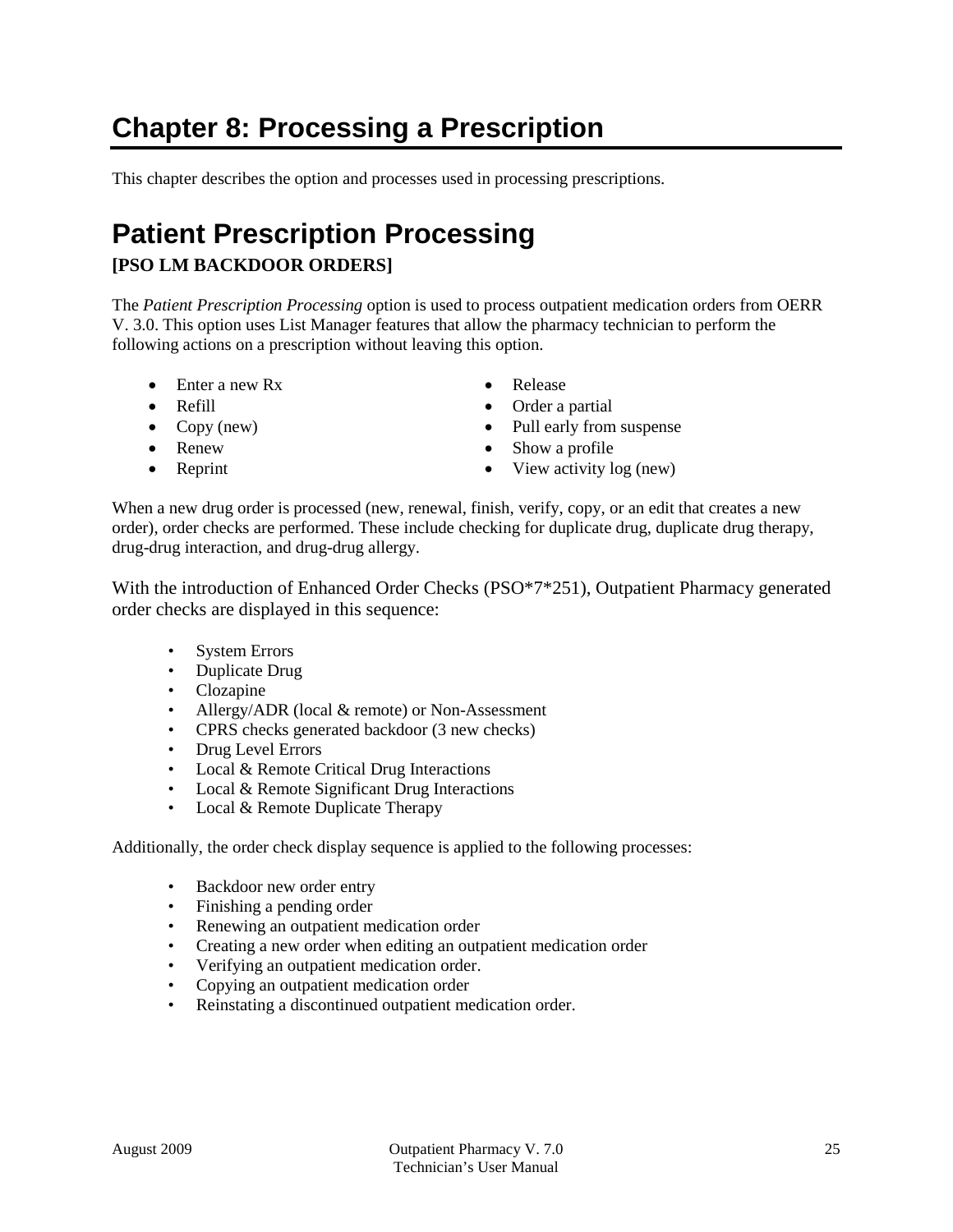There are two levels of error messages associated with Enhanced Order Checking (Drug Interactions and Duplicate Therapy):

- 1. System When a system level error occurs, no Drug Interaction or Duplicate Therapy order checks that utilize the COTS database (FDB) will be performed. Other order checks, such as Allergy/ADRs, Duplicate Drug (for outpatient only), and the new CPRS order checks, etc. that are performed entirely within VISTA will continue to be executed.
- 2. Drug When a drug level error occurs, no Drug Interaction or Duplicate Therapy order checks will be performed for a specific drug. Drug level errors can occur for the prospective drug (drug being processed) or the profile drug. If a drug level error occurs on the prospective drug, no profile drug errors will be displayed. The only exception to this is when you are processing an IV order with multiple prospective drugs (i.e. multiple IV Additives). Profile drug level errors will only be shown once per patient session.

There are two reasons that a drug level error is generated; the drug is not matched to NDF or the drug is matched to NDF, but the VA Product to which it is matched does not have a GCNSEQNO assigned or the GCNSEQNO assigned does not match up to the GCNSEQNO in the COTS database. The latter (GCNSENO mismatch) is rare.

| Error<br>Level | <b>Error Message</b>                                                                                                                                                          | <b>Reason</b>                                                  | Why message is being displayed.                                                                                                                                                                                                                                                                           |
|----------------|-------------------------------------------------------------------------------------------------------------------------------------------------------------------------------|----------------------------------------------------------------|-----------------------------------------------------------------------------------------------------------------------------------------------------------------------------------------------------------------------------------------------------------------------------------------------------------|
| System         | No Enhanced Order<br>Checks can be<br>performed.                                                                                                                              | Vendor Database<br>cannot be reached.                          | The connectivity to the vendor database has<br>gone down. A MailMan message is sent to<br>the G. PSS ORDER CHECKS mail group<br>when the link goes down and when it<br>comes back up.                                                                                                                     |
| System         | No Enhanced Order<br>Checks can be<br>performed.                                                                                                                              | The connection to the<br>vendor database has<br>been disabled. | A user has executed the Enable/Disable<br>Vendor Database Link [PSS<br>ENABLE/DISABLE DB LINK] option and<br>disabled the interface.                                                                                                                                                                      |
| System         | No Enhanced Order<br>Checks can be.<br>performed                                                                                                                              | Vendor database<br>updates are being<br>processed              | The vendor database (custom and standard<br>data) is being updated using the DATUP<br>(Data Update) process.                                                                                                                                                                                              |
| Drug           | Enhanced Order Checks   Drug not matched to<br>cannot be performed for NDF<br>Local or Local<br><b>Outpatient Drug:</b><br><drug name=""></drug>                              |                                                                | The local drug being ordered/ or on profile<br>has not been matched to NDF. Matching<br>the drug to a VA Product will eliminate this<br>message.                                                                                                                                                          |
| Drug           | Order Checks could not<br>be done for<br>RemoteDrug: <drug<br>NAME&gt;, please<br/>complete a manual<br/>check for Drug<br/>Interactions and<br/>Duplicate Therapy.</drug<br> |                                                                | If this error message is displayed, it means<br>that the VA product that the local or remote<br>drug being ordered/or on local or remote<br>profile does not have a GCNSEQNO or in<br>rare cases, the GCNSEQNO assigned to the<br>VA Product does not match up with a<br>GCNSEQNO in the vendor database. |

See table below for an explanation of the errors: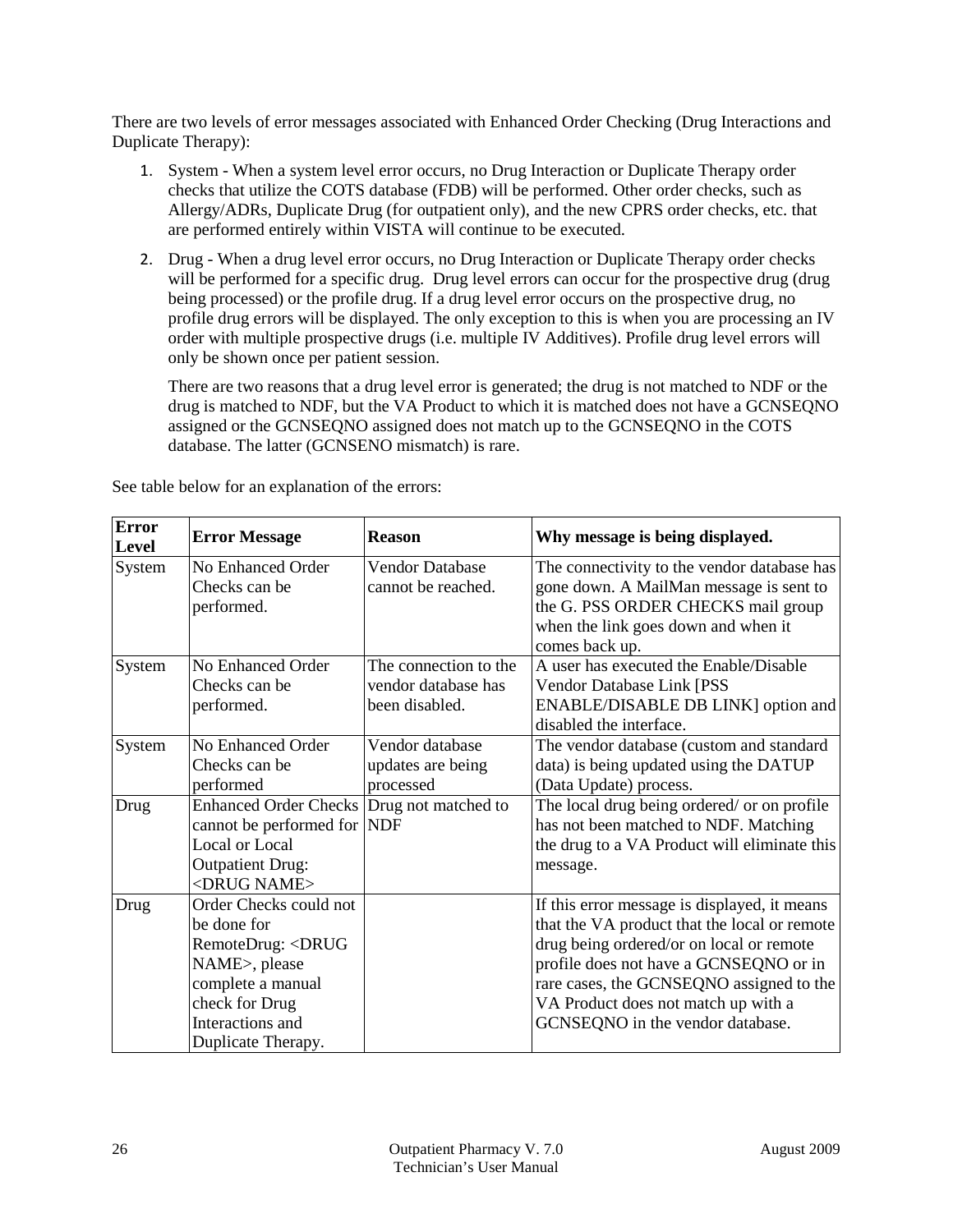| Error<br>Level | <b>Error Message</b>                          | <b>Reason</b>               | Why message is being displayed.              |
|----------------|-----------------------------------------------|-----------------------------|----------------------------------------------|
| Drug           | Enhanced Order Checks No active Dispense      |                             | Highly unlikely that this error would be     |
|                | cannot be performed for Drug found            |                             | seen. At the time the order check was        |
|                | Orderable Item: < OI                          |                             | being performed the orderable item did not   |
|                | NAME>                                         |                             | have an active dispense drug associated.     |
| Drug           | Enhanced Order Checks   No active, marked for |                             | The orderable item associate with an IV      |
|                | cannot be performed for IV Fluid Order Entry  |                             | Fluid order did not have an active IV        |
|                | Orderable Item: < OI                          | <b>IV</b> Additive/Solution | Additive/IV Solution marked for IV fluid     |
|                | NAME>                                         | found                       | order entry use at the time the order check  |
|                |                                               |                             | was executed. This is another error the user |
|                |                                               |                             | will probably not see.                       |

See examples below to illustrate error sequences.

#### **New Order Entry – System Level Error**

```
Select Action: Quit// NO New Order 
Eligibility: SC LESS THAN 50% SC%: 40
RX PATIENT STATUS: SC LESS THAN 50%// 
DRUG: AMLOD
  Lookup: GENERIC NAME
    1 AMLODIPINE 10MG/BENAZAPRIL 20MG TAB CV400 
 2 AMLODIPINE 5MG/ATORVASTATIN 10MG TAB CV200 
CHOOSE 1-2: 1 AMLODIPINE 10MG/BENAZAPRIL 20MG TAB CV400
Now Processing Enhanced Order Checks! Please wait...
No Enhanced Order Checks can be performed.
   Reason: Vendor database cannot be reached.
Press Return to Continue...
Available Dosage(s)
1 TABLET
2 TABLETS
Select from list of Available Dosages, Enter Free Text Dose
or Enter a Question Mark (?) to view list: 1 1 TABLET
You entered 1 TABLET is this correct? Yes// YES
VERB: TAKE
ROUTE: PO// 
 1 PO ORAL (BY MOUTH) PO
 2 PO ORAL PO
CHOOSE 1-2: 1 ORAL (BY MOUTH) PO MOUTH
Schedule: Q4H (EVERY 4 HOURS)
LIMITED DURATION (IN DAYS, HOURS OR MINUTES): 
CONJUNCTION: 
.
.
```
#### **Drug Error Message – Finishing Pending Outpatient Order**

+ Enter ?? for more actions BY Bypass DC Discontinue<br>
ED Edit Herbert Herbert EN Finish ED Edit FN Finish Select Item(s): Next Screen// FN Finish Now Processing Enhanced Order Checks! Please wait... Enhanced Order Checks cannot be performed for Local Drug: WARFARIN 5MG TAB Reason: Drug not matched to NDF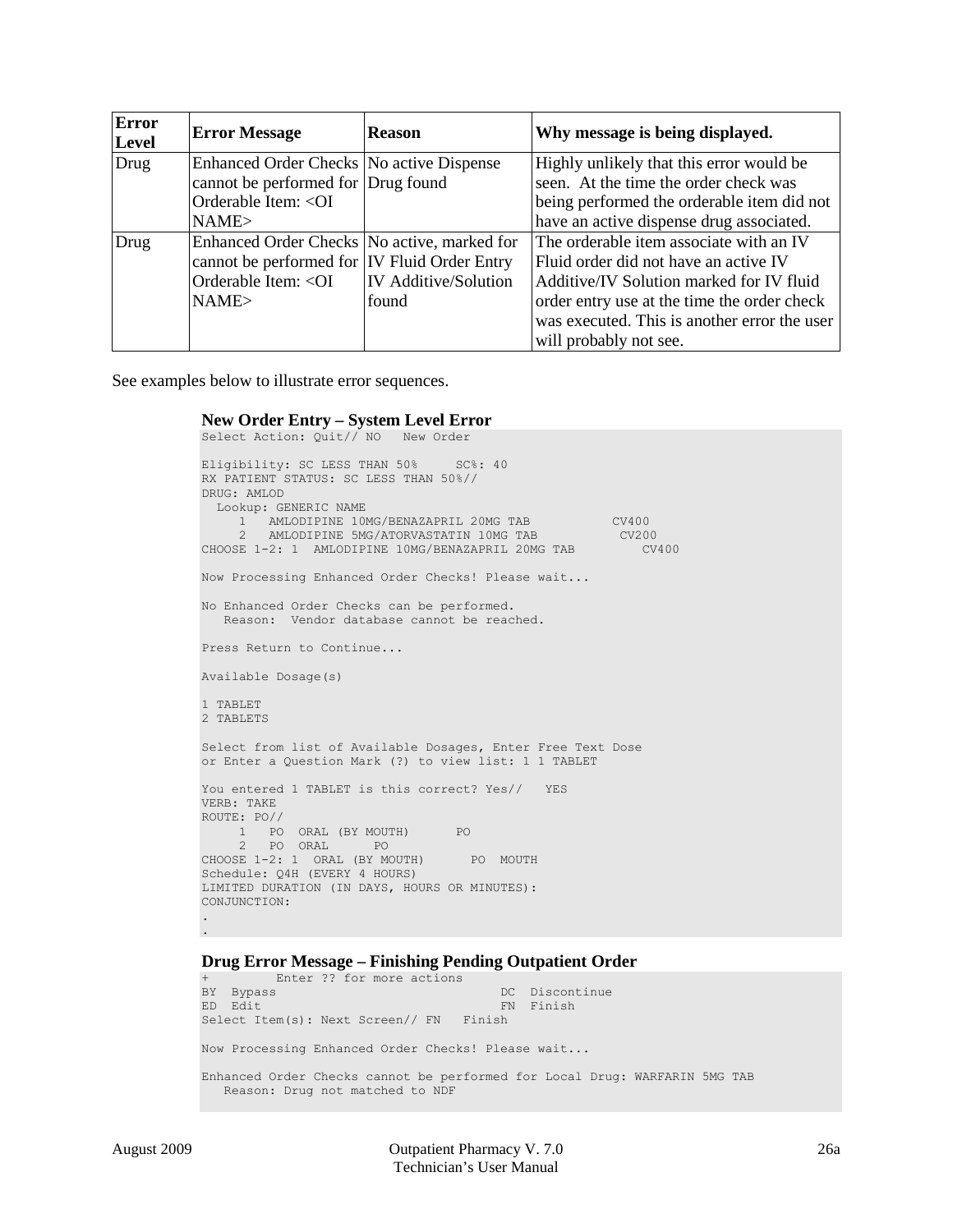```
Press Return to Continue...
Was treatment for Service Connected condition? YES//
Are you sure you want to Accept this Order? NO// 
.
.
```
#### **Renewing an Order – Therapeutic Duplication – Drug Level Error**

```
+ Enter ?? for more actions 
DC Discontinue PR Partial RL Release
ED Edit Renew RF Refill RN Renew RN Renew
Select Action: Next Screen// rn Renew 
FILL DATE: (3/12/2008 - 3/13/2009): TODAY// (MAR 12, 2008)
MAIL/WINDOW: WINDOW// WINDOW
METHOD OF PICK-UP: 
Nature of Order: WRITTEN// W
WAS THE PATIENT COUNSELED: NO// NO
Do you want to enter a Progress Note? No// NO
Now Renewing Rx # 2580 Drug: SUCRALFATE 1GM TAB
Press Return to Continue...
Now Processing Enhanced Order Checks! Please wait…
Order Checks could not be done for Drug: RANITIDINE 150MG TAB, please complete a 
manual check for Drug Interactions and Duplicate Therapy.
====================================================================================
*** THERAPEUTIC DUPLICATION(S) *** SUCRALFATE 1GM TAB with 
                   Local Rx#: 2574
                  Drug: CIMETIDINE 300MG TAB (DISCONTINUED)
                 SIG: TAKE ONE TABLET BY MOUTH TWICE A DAY<br>OTY: 180 Days Supply: 90
                  QTY: 180 Days Supply: 90 
 Processing Status: Released locally on 03/07/08@08:55:32 (Window) 
       Last Filled On: 11/08/06
                                       -------------------------------------------------------------------------------------
                   Local Rx#: 2573
                  Drug: NIZATIDINE 150MG CAP (ACTIVE)
                  SIG: TAKE ONE CAPSULE BY MOUTH TWICE A DAY 
                 QTY: 180 Days Supply: 90
     Processing Status: Released locally on 03/07/08@08:55:32 (Window) 
       Last Filled On: 11/08/06
 -----------------------------------------------------------------------------------
           Local Rx#: 2599
                 Drug: FAMOTIDINE 20MG TAB (PROVIDER HOLD)
                 SIG: TAKE ONE TABLET BY MOUTH TWICE A DAY<br>QTY: 180 Days Supply: 90
                                         Days Supply: 90
     Processing Status: Released locally on 03/07/08@08:55:32 (Window) 
        Last Filled On: 11/08/06
Class(es)Involved in Therapeutic Duplication(s): Peptic Ulcer Agents, Histamine-2 
Receptor Antagonists (H2 Antagonists
====================================================================================
Discontinue RX #2573 NIZATIDINE 150MG CAP? Y/N No
Press Return to Continue: 
2580A SUCRALFATE 1GM TAB QTY: 360
# OF REFILLS: 3 ISSUED: 03-12-08
SIG: TAKE ONE TABLET BY MOUTH FOUR TIMES A DAY
FILLED: 03-12-08
```
ROUTING: WINDOW PHYS: PSOPROVIDER, ONE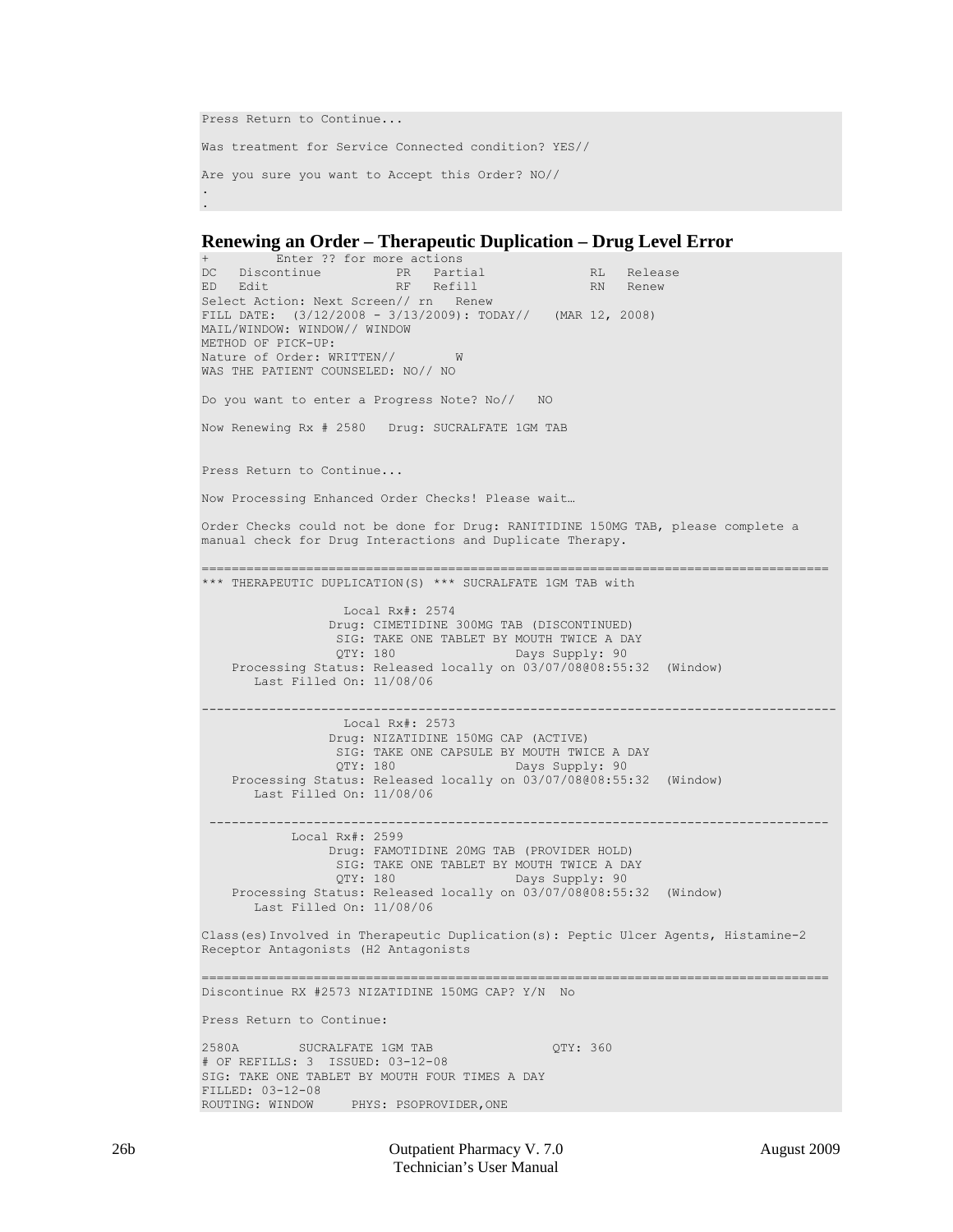```
Edit renewed Rx ? Y// n NO
       SC Percent: 80%
      Disabilities: NONE STATED
Was treatment for a Service Connected condition? NO//
```
## **Enhanced Drug-Drug Interactions**

This section describes the enhanced Outpatient Pharmacy application Drug-Drug interaction functionality (PSO\*7\*251).

Legacy VistA drug-drug interactions have been enhanced to utilize First DataBank (FDB) Drug Information Framework (DIF) business rules, Application Programming Interfaces (APIs) and database to provide more clinically relevant drug interaction information. VistA severity levels of 'critical' and 'significant' will continue to be used. No changes have been made to the existing user actions for critical or significant drug interactions. The pharmacist will have to log an intervention for local, pending and remote critical interactions and have the option of logging an intervention for local and remote significant interactions. No action is required for Non-VA medications orders.

See examples:

Drug interaction warning message for a local outpatient order:

**Critical Drug Interaction with Local Rx** \*\*\*CRITICAL\*\*\* Drug Interaction with Prospective Drug: INDINAVIR 400MG CAP and Local Rx#: 2443 Drug: AMIODARONE 200MG TAB (ACTIVE) SIG: TAKE ONE TABLET BY MOUTH THREE TIMES DAILY Processing Status: Released locally on 11/08/06@08:55:32 (Window) Last Filled On: 11/08/06 The concurrent administration of amiodarone with indinavir, (1) nelfinavir, (2)

ritonavir,(3) or tipranavir coadministered with ritonavir(4) may result in increased levels, clinical effects, and toxicity of amiodarone.

#### **SIGNIFICANT Drug Interaction with Local Rx**

\*\*\*SIGNIFICANT\*\*\* Drug Interaction with Prospective Drug: WARFARIN 5MG TAB and Local RX#: 2443 Drug: ASPIRIN 325MG TAB (ACTIVE) SIG: TAKE ONE TABLET BY MOUTH THREE TIMES DAILY Processing Status: Released locally on 11/08/06@08:55:32 (Window) Last Filled On: 11/08/06

\*\*\* REFER TO MONOGRAPH FOR SIGNIFICANT INTERACTION CLINICAL EFFECTS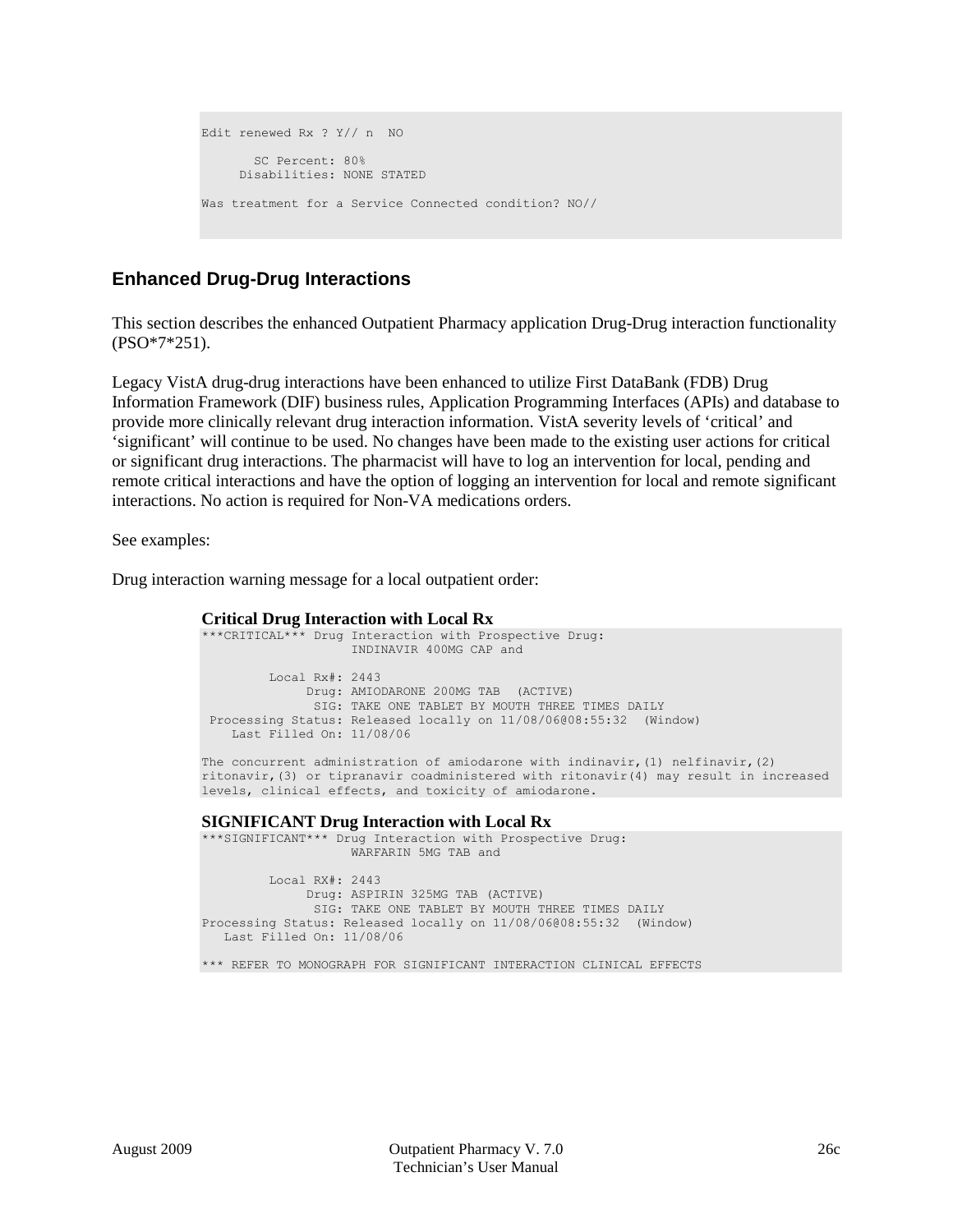Drug interaction warning message for a remote outpatient order:

#### **Significant Drug Interaction with Remote Rx** \* Significant\*\*\* Drug Interaction with Prospective Drug: WARFARIN 5MG TAB and LOCATION: <VA or DOD facility> Remote RX#: 10950021 Drug: ASPIRIN 325MG EC TAB (ACTIVE) SIG: TAKE ONE TABLET BY MOUTH EVERY MORNING Last Filled On: 11/08/06 \*\*\* REFER TO MONOGRAPH FOR SIGNIFICANT INTERACTION CLINICAL EFFECTS **Critical Drug Interaction with Remote Rx** \*\*\*CRITICAL\*\*\* Drug Interaction with Prospective Drug: INDINAVIR 400MG CAP and

 LOCATION: <VA or DOD Facility> Remote Rx#: 2443 Drug: AMIODARONE 200MG TAB (ACTIVE) SIG: TAKE ONE TABLET BY MOUTH THREE TIMES DAILY Last Filled On: 11/08/06

The concurrent administration of amiodarone with indinavir, (1) nelfinavir, (2) ritonavir,(3) or tipranavir coadministered with ritonavir(4) may result in increased levels, clinical effects, and toxicity of amiodarone.

Drug interaction warning message that is currently displayed for a Non-VA medication:

**Critical Drug Interaction with Non-VA Med Order** \*\*\*Critical\*\*\* Drug Interaction with Prospective Drug: WARFARIN 5MG TAB and Non-VA Med: CIMETIDINE 200MG TAB Schedule: AT BEDTIME

The pharmacologic effects of warfarin may be increased resulting in severe bleeding.

#### **Significant Drug Interaction with Non-VA Med Order**

\*Significant\*\*\* Drug Interaction with Prospective Drug: WARFARIN 5MG TAB and

> Non-VA Med: ASPIRIN 325MG TAB Schedule: <NOT ENTERED>

\*\*\* REFER TO MONOGRAPH FOR SIGNIFICANT INTERACTION CLINICAL EFFECTS

Drug interaction warning message that shall be displayed for a pending order:

#### **Critical Drug Interaction with Pending Order**

\*\*\*CRITICAL\*\*\* Drug Interaction with Prospective Drug: INDINAVIR 400MG CAP and

> Pending Drug: AMIODARONE 200MG TAB SIG: TAKE ONE TABLET EVERY 8 HOURS

The concurrent administration of amiodarone with indinavir, (1) nelfinavir, (2) ritonavir,(3) or tipranavir coadministered with ritonavir(4) may result in increased levels, clinical effects, and toxicity of amiodarone.

**Significant Drug Interaction with Pending Order**

\*\*\*SIGNIFICANT\*\*\* Drug Interaction with Prospective Drug: WARFARIN 5MG TAB and

Pending Drug: ASPIRIN 325MG TAB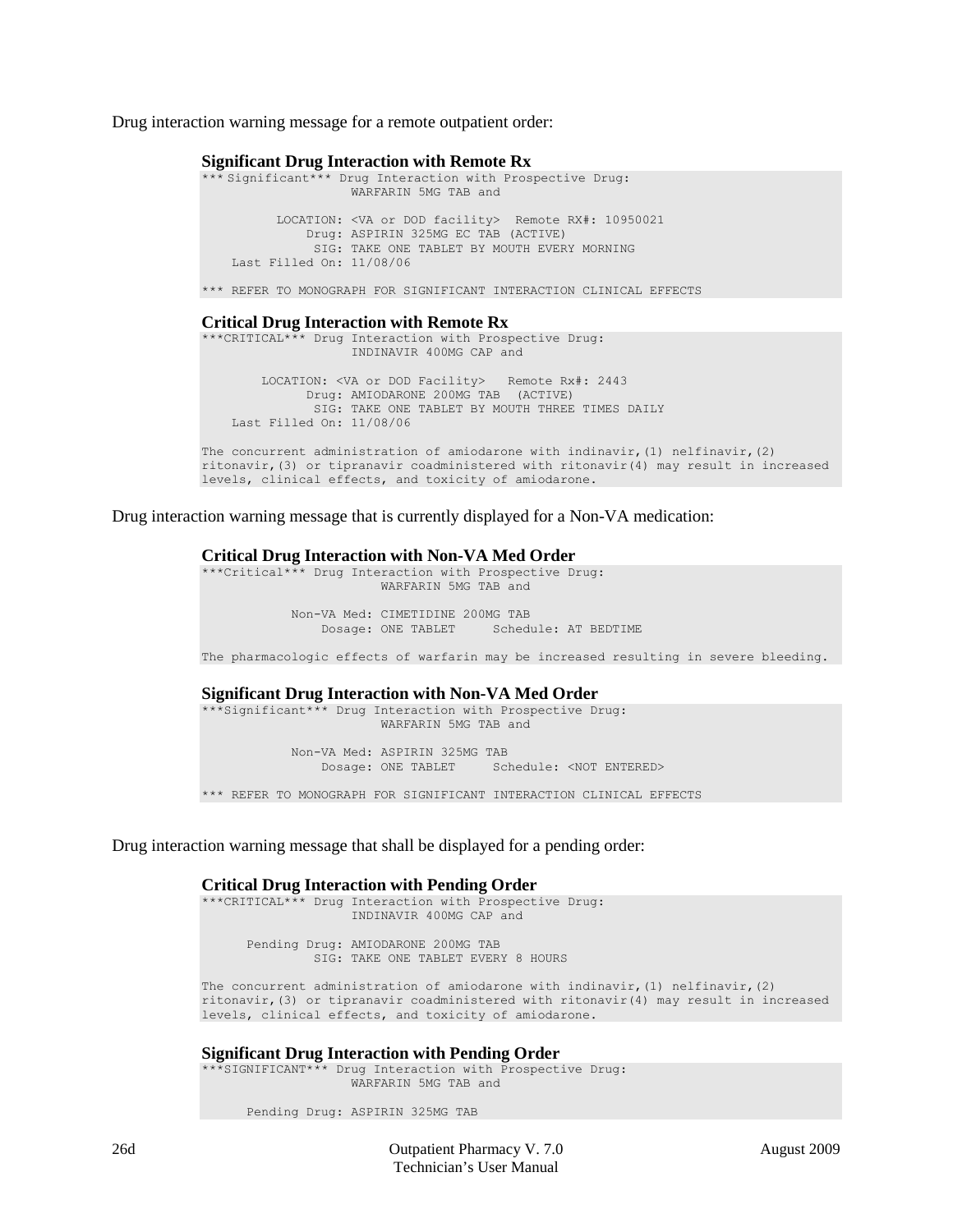SIG: TAKE ONE TABLET EVERY 8 HOURS \*\*\* REFER TO MONOGRAPH FOR SIGNIFICANT INTERACTION CLINICAL EFFECTS

## **Clinic Orders**

Clinic orders are created via CPRS generally using the Meds Inpatient tab or the IV Fluids tab. Drug orders that have a clinic and an appointment date and time are considered clinic orders. The clinic must be defined with 'ADMINISTER INPATIENT MEDS?' prompt answered YES under the SETUP A CLINIC [SDBUILD] option in the Scheduling package. Defining the clinic in this manner ensures that an appointment date and time are defined. Orders placed via backdoor inpatient medications are not considered clinic orders.

MOCHA v1.0 Enhancements 1 adds drug interaction and therapeutic duplication order checks for clinic orders to Outpatient Pharmacy. Previously Inpatient Medications package performed order checks on active, pending, and non-verified clinic orders. With the MOCHA v1.0 Enhancements 1, Inpatient medications will perform enhanced order checks for recently discontinued and expired inpatient medications clinic orders.

For both packages, the system will display clinic orders in a standard format to differentiate them from Inpatient Medications and Outpatient Pharmacy order checks.

Discontinued/expired orders must have a stop date within the last 90 days to be evaluated during enhanced order checks. For pending clinic orders, a variety of start and stop dates are available based on the information that the provider enters during initial order entry. The following are the scenarios that drive which dates will be displayed for the clinic order:

If there are start/stop dates defined, they are displayed.

been reported with concurrent cimetidine and phenytoin.

- If there are no stop/start dates defined, the 'requested start/stop dates' will be displayed with the word "Requested" prior to the start/stop date header.
- If there are no requested start/stop dates defined, the order date will be displayed and the start/stop date headers will be displayed with "\*\*\*\*\*\*\*\*" for the date.
- If there is either a requested start date or a requested stop date, the available date will be displayed and "\*\*\*\*\*\*\*\*" will be displayed for the undefined date.

#### **Unit Dose Clinic Order Check example:**

```
Now Processing Enhanced Order Checks! Please wait...
This patient is receiving the following order(s) that have a CRITICAL Drug
Interaction with CIMETIDINE 300 MG:
     Clinic Order: PHENYTOIN 100MG CAP (DISCONTINUED)
        Schedule: Q8H
          Dosage: 100MG
        Start Date: FEB 27, 2012@13:00
         Stop Date: FEB 28, 2012@15:22:27
Concurrent use of cimetidine or ranitidine may result in elevated levels
of and toxicity from the hydantoin.Neutropenia and thrombocytopenia have
```
#### **IV Clinic Order Check example:**

```
This patient is receiving the following order(s) that have a CRITICAL Drug
Interaction with WARFARIN 2MG TAB:
```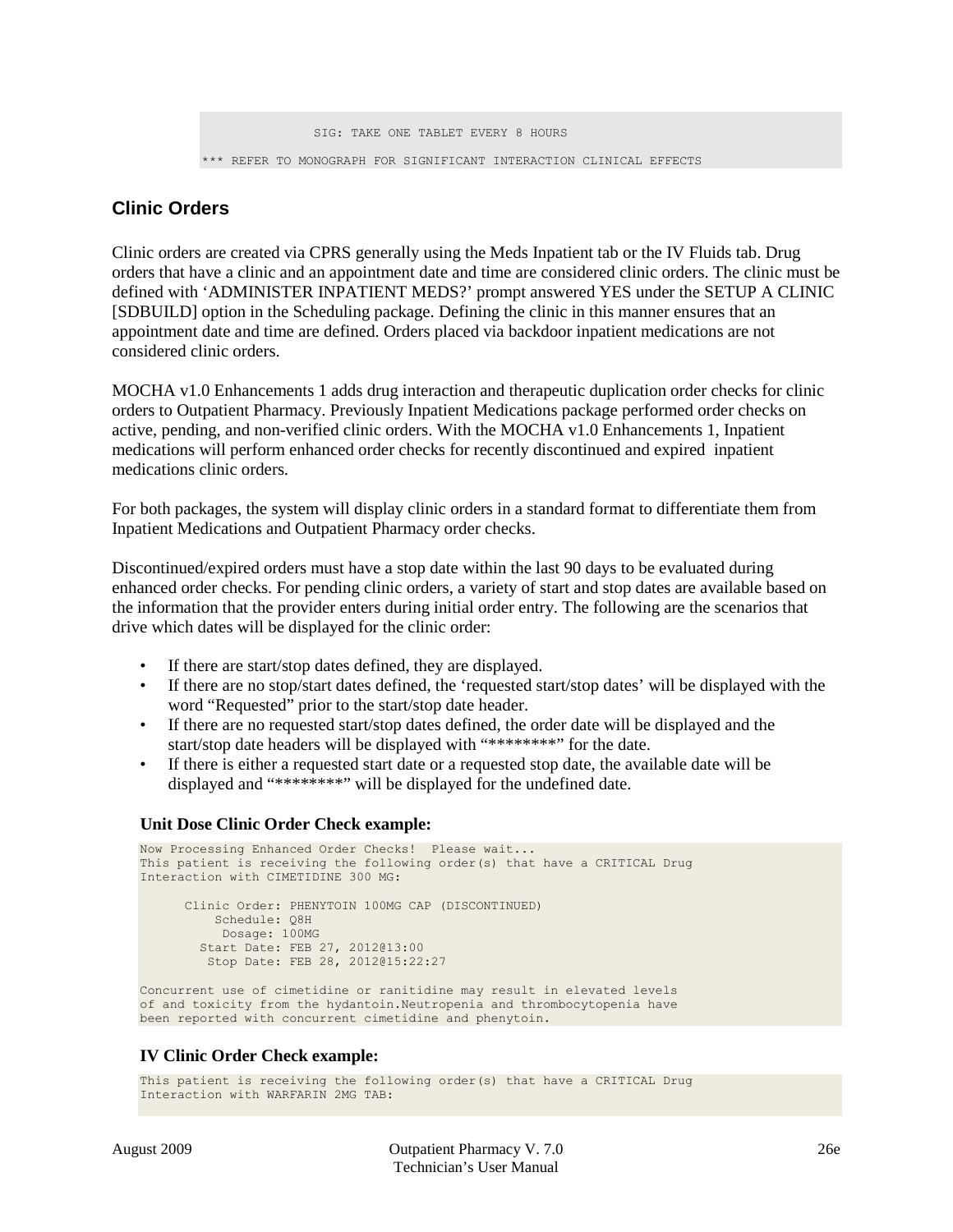```
Clinic Order: POTASSIUM CHLORIDE 20 MEQ (ACTIVE)
Other Additive(s): MAGNESIUM SULFATE 1 GM (1), CALCIUM GLUCONATE 1 GM (2),
                   HEPARIN 1000 UNITS, CIMETIDINE 300 MG 
      Solution(s): DEXTROSE 20% 500 ML 125 ml/hr
                   AMINO ACID SOLUTION 8.5% 500 ML 125 ml/hr
        Start Date: APR 05, 2012@15:00
         Stop Date: APR 27, 2012@24:00
The pharmacologic effects of warfarin may be increased resulting in severe
bleeding.
```
Therapeutic Duplication - IV and Unit Dose clinic order therapeutic duplications display in the same format as drug interactions.

#### **Unit Dose Clinic Order Check example:**

```
This patient is already receiving the following INPATIENT and/or OUTPATIENT
order(s) for a drug in the same therapeutic class(es): 
Drug(s) Ordered:
    POTASSIUM CHLORIDE 30 MEQ
          Clinic Order: POTASSIUM CHLORIDE 10MEQ TAB (PENDING)
              Schedule: BID
               Dosage: 20MEQ
 Requested Start Date: NOV 20, 2012@17:00
             Stop Date: ********
```
Class(es) Involved in Therapeutic Duplication(s): Potassium

### **IV Order Check example:**

```
This patient is already receiving the following INPATIENT and/or OUTPATIENT
order(s) for a drug in the same therapeutic class(es): 
Drug(s) Ordered:
    CEFAZOLIN 1 GM
          Clinic Order: CEFAZOLIN 2 GM (PENDING)
           Solution(s): 5% DEXTROSE 50 ML 
            Order Date: NOV 20, 2012@11:01
            Start Date: ********
             Stop Date: ********
          Clinic Order: CEFAZOLIN SOD 1GM INJ (EXPIRED)
           Solution(s): 5% DEXTROSE 50 ML
            Start Date: OCT 24, 2012@16:44
             Stop Date: OCT 25, 2012@24:00
Class(es) Involved in Therapeutic Duplication(s): Beta-Lactams,
 Cephalosporins, Cephalosporins - 1st Generation
```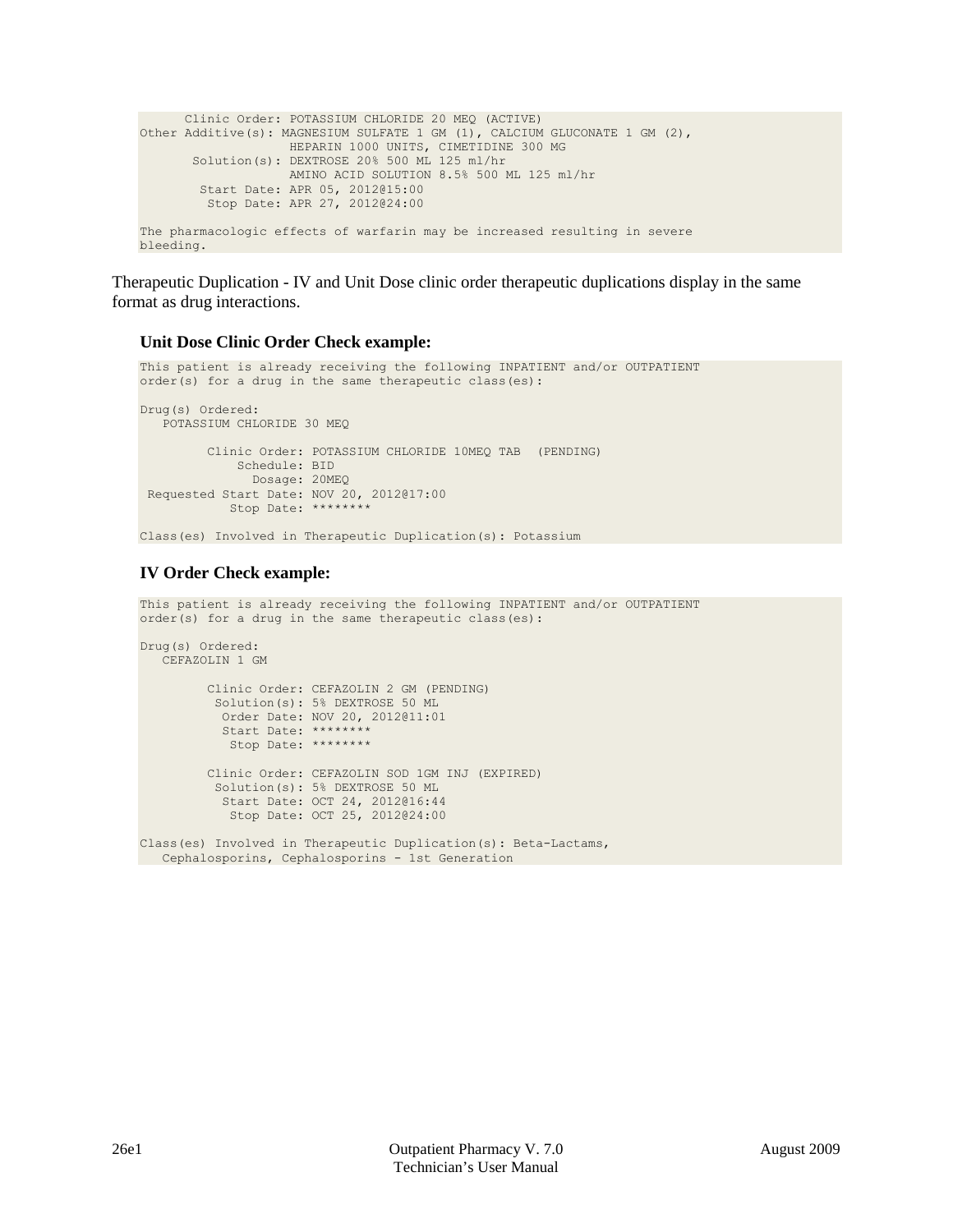## **Duplicate Drug Order Check**

The Duplicate Drug order check is performed against active, pending, non-verified, orders on hold (initiated through pharmacy or CPRS), expired and discontinued orders. The timeframe for inclusion of expired and discontinued orders is determined by the display rules on the medication profile. This check will be performed on active Non-VA Medication orders.

Users have the capability to discontinue duplicate orders. The existing order will only be discontinued upon acceptance of the order being processed. No discontinue actions can be performed on remote outpatient orders, Non-VA medications, discontinued, and expired orders or orders placed on provider hold through CPRS. If the DRUG CHECK FOR CLERK outpatient site parameter is set to 'No', no discontinue action is allowed for a clerk on a duplicate drug check. If a medication order is being entered through the pharmacy backdoor options it will be deleted. If finishing a pending order, the user will be forced to discontinue it.

Any remote Outpatient order (from another VAMC or Department of Defense (DoD) facility) using data from Health Data Repository Historical (HDR-Hx) or Health Data Repository- Interim Messaging Solution (HDR-IMS) that has been expired for 30 days or less will be included in the list of medications to be checked.

The Duplicate Drug warning displays the following information for a local or remote outpatient medication order:

```
Local Rx
```

```
Duplicate Drug in Local Rx: 
                      Rx #: 2608
                     Drug: ASPIRIN 81MG EC TAB
                      SIG: TAKE ONE TABLET BY MOUTH EVERY MORNING<br>OTY: 30 Refills remaining: 11
                                    Refills remaining: 11<br>
OVIDER, TEN Tssued: 03/24/08
                 Provider: PSOPROVIDER, TEN<br>Status: Active
                                                   Last filled on: 03/24/08
       Processing Status: Released locally on 3/24/08@08:55:32 (Window)
                                                       Days Supply: 30
```
#### **Remote Rx**

Duplicate Drug in Remote Rx:

 LOCATION NAME: <NAME OF FACILITY> Rx #: 2608 Drug: ASPIRIN 81MG EC TAB SIG: TAKE ONE TABLET BY MOUTH EVERY MORNING<br>QTY: 30 Refills remaining: 11 Refills remaining: 11<br>N Issued: 03/24/08 Provider: PSOPROVIDER,TEN Issued: 03/24/08<br>Status: Active Last filled on: 03/24/08 Status: Active Days Supply: 30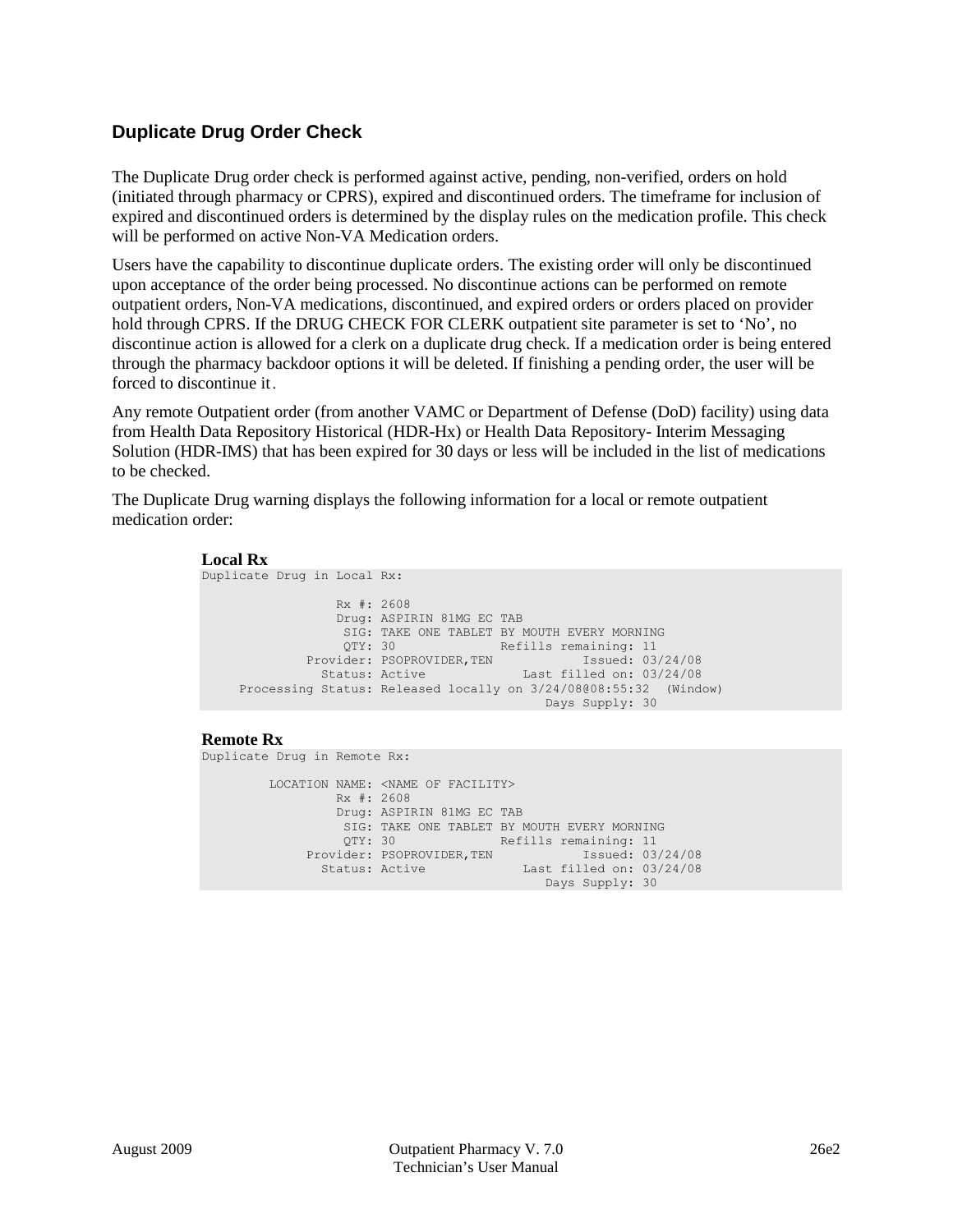Duplicate Drug order check for Pending Orders:

### **Pending Order**

```
DUPLICATE DRUG in a Pending Order for: 
                Drug: ALLOPURINOL 300MG TAB
                 SIG: TAKE ONE TABLET BY MOUTH EVERY MORNING 
 QTY: 180 \qquad # of Refills: 3
 Provider: PSOPROVIDER,TEN Issue Date: 03/24/08@14:44:15
     Provider Comments: <only if data present>
```
Duplicate Drug order check for Non-Va Medications

#### **Non-VA Med Order**

```
Duplicate Drug in a Non-VA Med Order for
                 Drug: CIMETIDINE 300MG TAB
              Dosage: 300MG
             Schedule: AT BEDTIME 
    Medication Route: MOUTH
          Start Date: <NOT ENTERED> CPRS Order #: 13554
        Documented By: PSOPROVIDER,TEN on Mar 24, 2008@14:44:15
```
Duplicate Drug Order Check business rules:

- a. If the DRUG CHECK FOR CLERK outpatient site parameter is set to NO, the system will not prompt a clerk (no PSORPH key) to discontinue the order when a Duplicate Drug order check occurs.
- b. If the DRUG CHECK FOR CLERK outpatient site parameter is set to NO, and a new order is being entered by a clerk (no PSORPH key) via the pharmacy backdoor, the order being processed will be deleted by the system immediately after the duplicate drug warning is displayed.
- c. If the duplicate drug is a remote order, the system will allow the clerk to process the new order after the display of the duplicate drug warning.
- d. If the DRUG CHECK FOR CLERK outpatient site parameter is set to NO, and a clerk (no PSORPH key) is finishing a pending order:
	- d1. When the VERIFICATION outpatient site parameter is set to YES and the duplicate drug is a local order, the system will return the user back to the detailed order ListMan display with the available actions of Accept/Edit/Discontinue.
	- d2. When the VERIFICATION outpatient site parameter is set to YES and the duplicate drug is a remote order
		- d2a. A duplicate drug warning will be displayed
		- d2b. The clerk will be allowed to finish the order
		- d2c. The finished order will have a status of non-verified
	- d3. When the VERIFICATION outpatient site parameter is set to NO, the clerk will not be allowed to finish the order.
	- d4. If the DRUG CHECK FOR CLERK outpatient site parameter is set to Yes, a clerk (no PSORPH key) will see the same discontinue prompts as a pharmacist.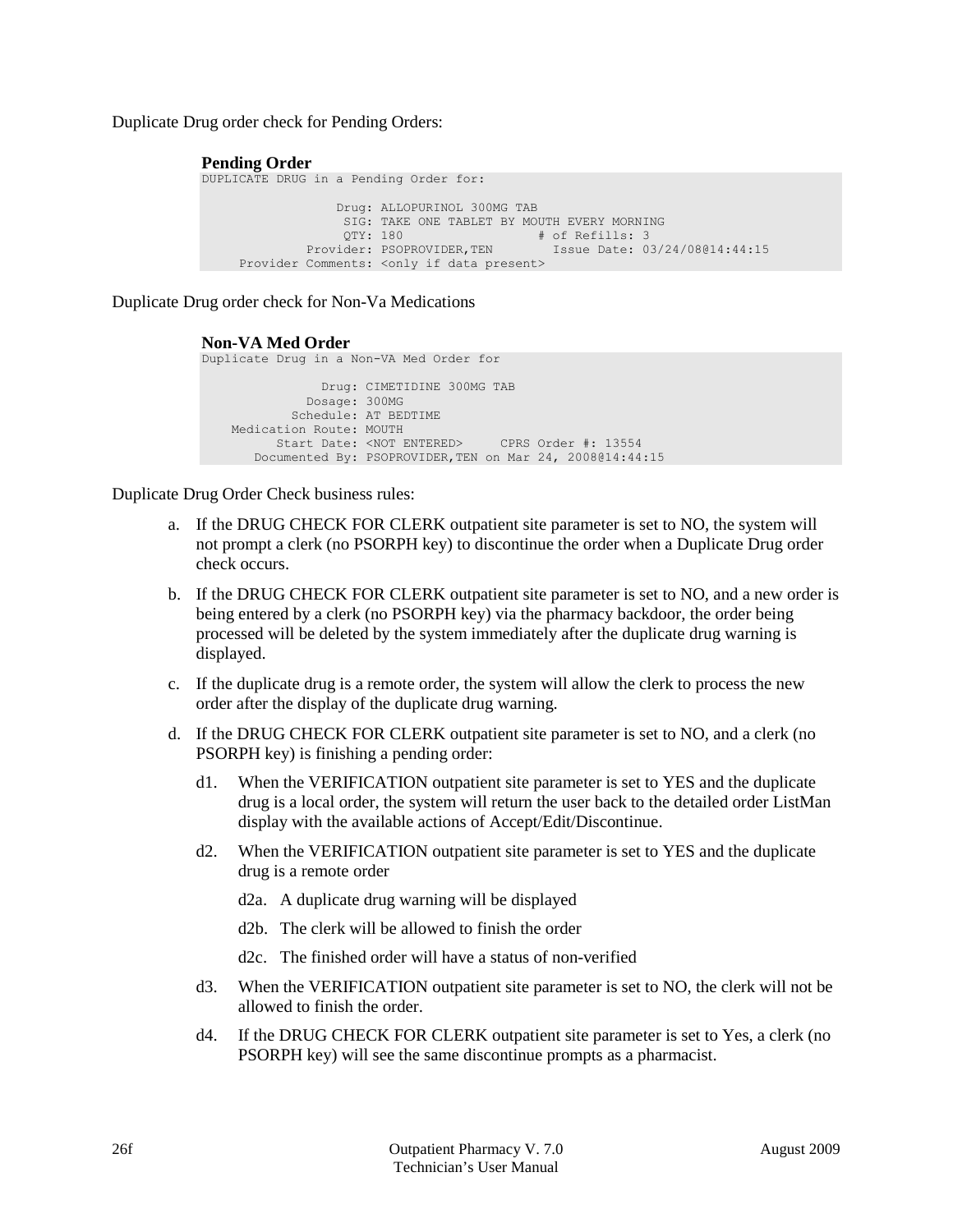- e. If the VERIFICATION outpatient site parameter is set to YES when reinstating an order, no duplicate message will be displayed and the reinstated order will have a non-verified status.
- f. No discontinuation prompt will be displayed for a duplicate Non-VA medication order in any situation.

After the Duplicate Drug warning is displayed, the system will ask the user if they wish to discontinue the order.

> Active Order Discontinue RX #2580A SUCRALFATE 1GM TAB? Y/N Pending Order Discontinue Pending Order for ALLOPURINOL 300MG? Y/N

If the user chooses not to discontinue the displayed order when entering a new order via the pharmacy backdoor, the system will delete the order being entered (prospective drug).

If the user chooses not to discontinue the displayed order when finishing a pending order, the system will redisplay the pending order and prompt them to accept, edit or discontinue the order.

If the DRUG CHECK FOR CLERK outpatient site parameter is set to NO, and if the clerk (no PSORPH key) is copying an order, the system will return them back to the detailed order ListMan display where the copy action was initiated.

If the DRUG CHECK FOR CLERK outpatient site parameter is set to NO and the VERIFICATION outpatient site parameter is set to YES when a clerk (no PSORPH key) is reinstating a discontinued order for a medication for which an active local order exists, the system will delete the active order and reinstate the discontinued order.

If the DRUG CHECK FOR CLERK outpatient site parameter is set to NO and the VERIFICATION outpatient site parameter is set to NO when a clerk is reinstating a discontinued order for a medication for which an active local order exists, the system will display a duplicate drug warning, but the order will not be reinstated.

If the DRUG CHECK FOR CLERK outpatient site parameter is set to YES or NO and the VERIFICATION outpatient site parameter is set to NO when a clerk is reinstating a discontinued order for a medication for which a remote order exists, the system will display a duplicate drug warning and the reinstated order will be assigned an active status.

If the DRUG CHECK FOR CLERK outpatient site parameter is set to YES or NO and the VERIFICATION outpatient site parameter is set to YES when a clerk is reinstating a discontinued order, the system will not display a duplicate drug warning and the reinstated order will be assigned a nonverified status.

If a duplicate drug warning is displayed for a medication order, it will not be included in a duplicate therapy order check.

The following examples illustrate the conditions described above.

#### **Duplicate Pending Order**

| $=$ whereas $=$ examples $=$ |  |  |                                                   |              |  |  |
|------------------------------|--|--|---------------------------------------------------|--------------|--|--|
|                              |  |  | Pending OP Orders (ROUTINE) Mar 24, 2008@13:52:04 | Page: 1 of 2 |  |  |
|                              |  |  |                                                   |              |  |  |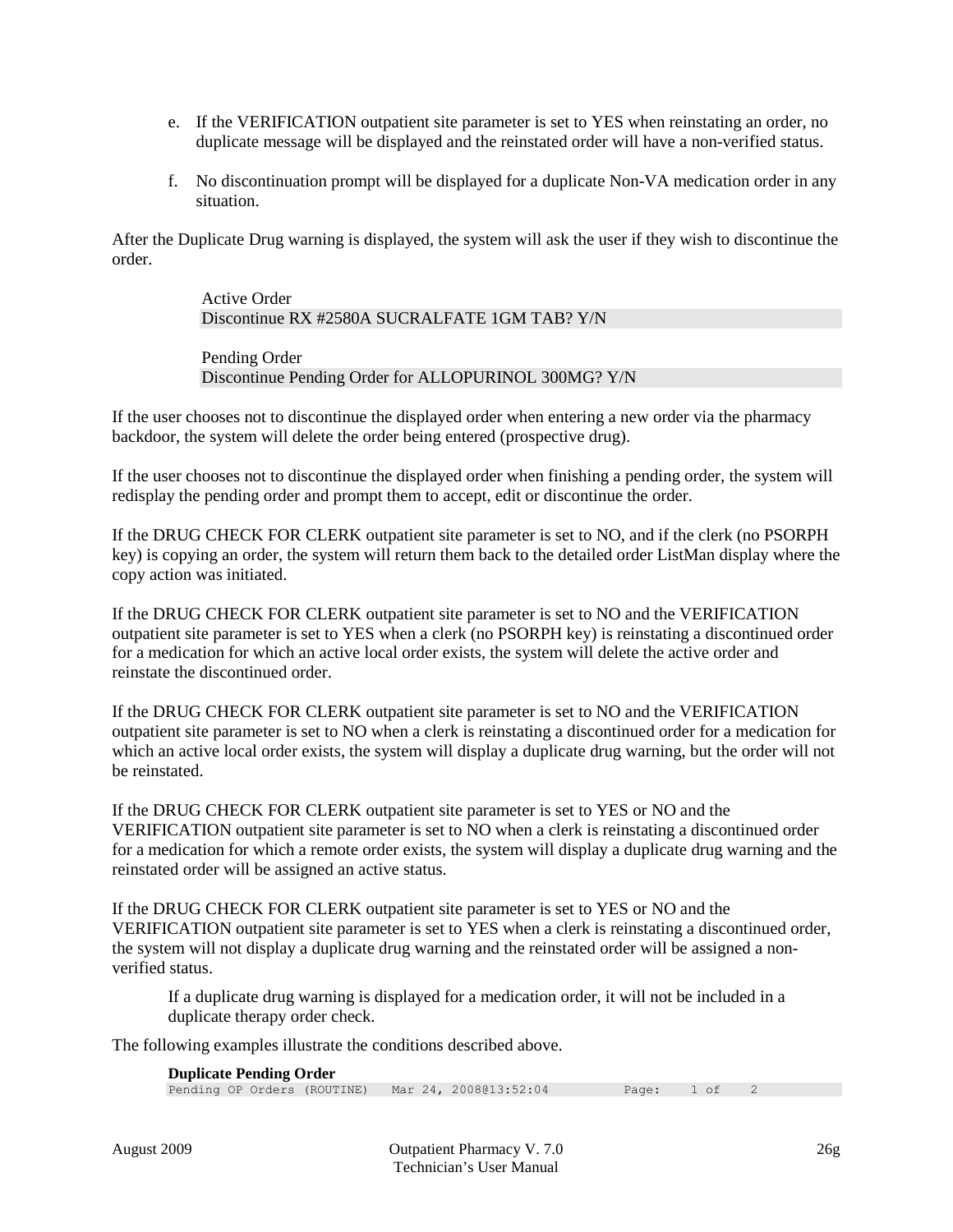```
PSOPATIENT, FOUR \leq NQ ALLERGY ASSESSMENT><br>PID: 000-00-0000 Ht (cm): 168.91 (04/1
  PID: 000-00-0000 Ht(cm): 168.91 (04/11/2006)<br>
DOB: MAY 20,1966 (41) Wt(kg): 68.18 (09/06/2006)
                                                  Wt(kq): 68.18 (09/06/2006)Order Checks: 
       Duplicate drug order: ASPIRIN TAB,EC 325MG TAKE ONE TABLET BY MOUTH EVERY
      MORNING [ACTIVE] 
     Overriding Provider: PSOPROVIDER, TEN
     Overriding Reason: TESTING DUPLICATE THERAPY FUNCTIONALITY 
*(1) Orderable Item: ASPIRIN TAB,EC 
 (2) Drug: ASPIRIN 325MG EC TAB <DIN><br>
\starDosage: 325 (MG)
            (3) *Dosage: 325 (MG) 
               Verb: TAKE 
     Dispense Units: 1 
               Noun: TABLET 
             *Route: ORAL 
          *Schedule: QAM 
+ Enter ?? for more actions 
BY Bypass DC Discontinue
ED Edit FN Finish
Select Item(s): Next Screen// FN Finish
                           -------------------------------------------------------------------------------
Duplicate Drug in Local Rx: 
                   RX #: 2603
                  Drug: ASPIRIN 325MG EC TAB
                  SIG: TAKE ONE TABLET BY MOUTH EVERY MORNING<br>QTY: 30 Refills remainir
                   QTY: 30 Refills remaining: 11
Provider: PSOPROVIDER, TEN Issued: 03/24/08
 Status: Active Last filled on: 03/24/08
      Processing Status: Released locally on 3/24/08@08:55:32 (Window)
        Days Supply: 30
-------------------------------------------------------------------------------
Discontinue RX #2603 ASPIRIN 325MG EC TAB? Y/N NO -Prescription was not discontinued...
Pending OP Orders (ROUTINE) Mar 24, 2008@13:52:45 Page: 1 of PSOPATIENT. FOUR
  PSOPATIENT, FOUR SOPATIENT, FOUR SOPATIENT, FOUR SOPATIENT, FOUR SOPATIENT, SOURCE ASSESSMENT SOFT A SAME SOFT A
  PID: 000-00-0000 Ht(cm): 168.91 (04/11/2006)<br>
DOB: MAY 20,1966 (41) Wt(kg): 68.18 (09/06/2006)
                                                  Wt(kq): 68.18 (09/06/2006)Order Checks: 
      Duplicate drug order: ASPIRIN TAB,EC 325MG TAKE ONE TABLET BY MOUTH EVERY
      MORNING [ACTIVE] 
     Overriding Provider: PSOPROVIDER, TEN
      Overriding Reason: TESTING DUPLICATE THERAPY FUNCTIONALITY 
*(1) Orderable Item: ASPIRIN TAB,EC 
 (2) Drug: ASPIRIN 325MG EC TAB <DIN><br>
\starDosage: 325 (MG)
            *Dosage: 325 (MG)
               Verb: TAKE 
     Dispense Units: 1 
               NOUN: TABLET 
             *Route: ORAL 
           *Schedule: QAM 
+ Enter ?? for more actions 
                                         DC Discontinue
Select Item(s): Next Screen//
.
.
  OR
Discontinue RX #2603 ASPIRIN 325MG EC TAB? Y/N YES
RX #2603 ASPIRIN 325MG EC TAB will be discontinued after the acceptance of the new order.
Rx # 2604 03/24/08
PSOPATIENT, FOUR #30
TAKE ONE TABLET BY MOUTH EVERY MORNING
```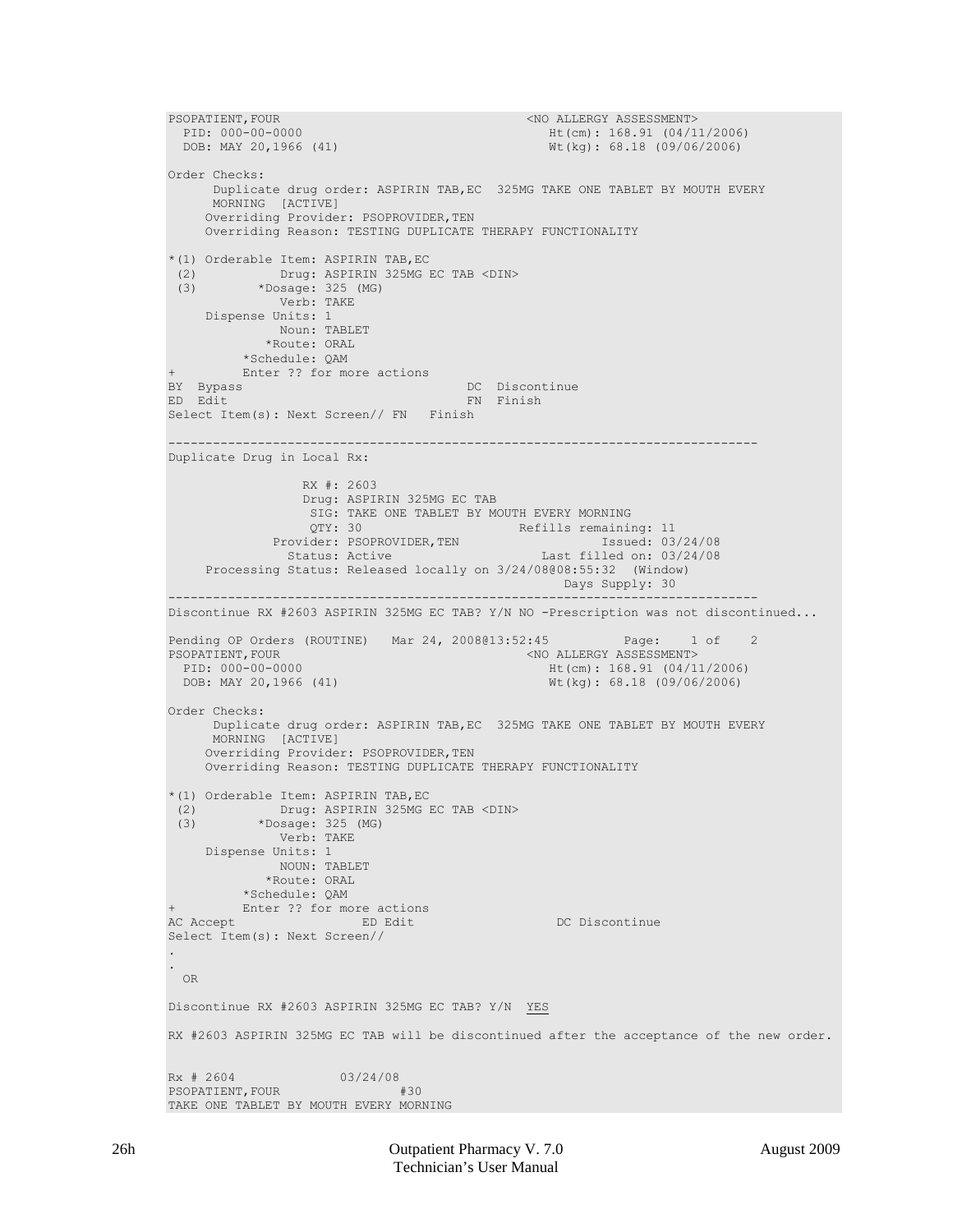```
ASPIRIN 325MG EC TAB
                        PSOPHARMACIST, ONE
# of Refills: 11
       SC Percent: 100%
      Disabilities: NONE STATED
Was treatment for a Service Connected condition? YES// YES
Are you sure you want to Accept this Order? NO// YES
WAS THE PATIENT COUNSELED: NO// NO
Do you want to enter a Progress Note? No// NO
 -Duplicate Drug Rx #2603 ASPIRIN 325MG EC TAB has been discontinued...
Press Return to Continue:
.
.
```
#### **New Order Entry Backdoor – Duplicate Drug**

```
Eligibility: SERVICE CONNECTED 50% to 100% SC%: 100
RX PATIENT STATUS: OPT NSC// 
DRUG: aspirin
    Lookup: DRUG GENERIC NAME
1 ASPIRIN 325MG EC TAB CN103
 2 ASPIRIN 325MG SUPPOSITORY CN103 
 3 ASPIRIN 325MG TAB CN103 
     4 ASPIRIN 650MG/BUTALBITAL 50MG TAB CN103 
5 ASPIRIN 81MG EC TAB CN103
Press <RETURN> to see more, '^' to exit this list, '^^' to exit all lists, OR
CHOOSE 1-5: 1 ASPIRIN 325MG EC TAB CN103 
  Restriction/Guideline(s) exist. Display? : (N/D): No// NO
-------------------------------------------------------------------------------
Duplicate Drug in Local Rx:
              RX #: 2604
              Drug: ASPIRIN 325MG EC TAB
             SIG: TAKE ONE TABLET BY MOUTH EVERY MORNING<br>OTY: 30
                                   Refills remaining: 11<br>Issued: 03/24/08
         Provider: PSOPROVIDER, TEN<br>Status: Active
                                             Last filled on: 03/24/08
 Processing Status: Released locally on 3/24/08@08:55:32 (Window)
  Days Supply: 30 
-------------------------------------------------------------------------------
Discontinue RX #2604 ASPIRIN 325MG EC TAB? Y/N <u>_NO</u> -Prescription was not discontinued...
RX DELETED
   OR
Discontinue RX #2604 ASPIRIN 325MG EC TAB? Y/N YES
RX #2604 ASPIRIN 325MG EC TAB will be discontinued after the acceptance of the new order.
VERB: TAKE
Available Dosage(s)
       1. 325MG
       2. 650MG
Select from list of Available Dosages, Enter Free Text Dose
or Enter a Question Mark (?) to view list: 1 325MG
You entered 325MG is this correct? Yes// YES
VERB: TAKE
DISPENSE UNITS PER DOSE(TABLET): 1// 1
Dosage Ordered: 325MG
```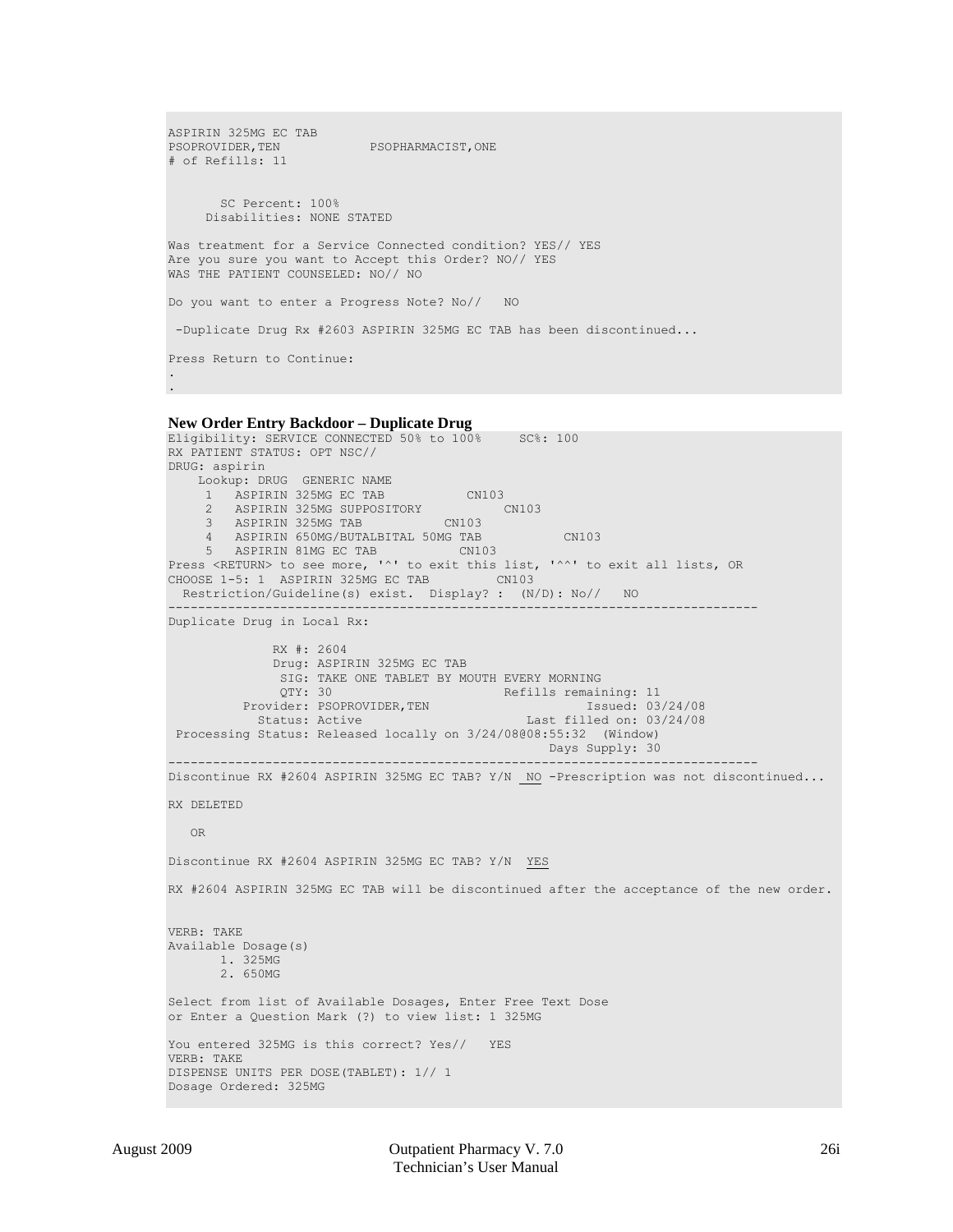NOUN: TABLET ROUTE: PO// ORAL PO MOUTH Schedule: bid (TWICE A DAY) LIMITED DURATION (IN DAYS, HOURS OR MINUTES): CONJUNCTION: PATIENT INSTRUCTIONS: (TAKE ONE TABLET BY MOUTH TWICE A DAY) DAYS SUPPLY: (1-90): 30// QTY ( TAB ) : 60// 60 COPIES: 1// 1 # OF REFILLS: (0-11): 11// PROVIDER: PSOPROVIDER, TEN CLINIC: MAIL/WINDOW: WINDOW// WINDOW METHOD OF PICK-UP: REMARKS: ISSUE DATE: TODAY// (MAR 24, 2008) FILL DATE: (3/24/2008 - 3/25/2009): TODAY// (MAR 24, 2008) Nature of Order: WRITTEN// W WAS THE PATIENT COUNSELED: NO// NO Do you want to enter a Progress Note? No// NO Rx # 2605 03/24/08<br>PSOPATIENT, FOUR #60 PSOPATIENT, FOUR #60 TAKE ONE TABLET BY MOUTH TWICE A DAY ASPIRIN 325MG EC TAB<br>PSOPROVIDER, TEN PSOPHARMACIST, ONE # of Refills: 11 SC Percent: 100% Disabilities: NONE STATED Was treatment for a Service Connected condition? n NO Is this correct? YES// -Duplicate Drug RX #2604 ASPIRIN 325MG EC TAB has been discontinued... Another New Order for PSOPATIENT,FOUR? YES// .

#### **Editing Dispense Drug – Create New Order**

```
 Rx #: 2605A 
 (1) *Orderable Item: ASPIRIN TAB, EC<br>(2) Drug: ASPIRIN 325MG
 (2) Drug: ASPIRIN 325MG EC TAB <DIN><br>
\starDosage: 325 (MG)
              (3) *Dosage: 325 (MG) 
                  Verb: TAKE 
       Dispense Units: 1 
                  Noun: TABLET 
                 *Route: ORAL 
             *Schedule: BID 
 (4)Pat Instructions: 
                   SIG: TAKE ONE TABLET BY MOUTH TWICE A DAY 
 (5) Patient Status: OPT NSC 
                                                  (6) Issue Date: 03/24/08 (7) Fill Date: 03/24/08 
      Last Fill Date: 03/24/08 (Window) 
          Enter ?? for more actions
DC Discontinue PR Partial RL Release<br>
RL Rdit RF Refill RN Renew
                            RF Refill
Select Action: Next Screen// ED Edit 
Select fields by number: (1-19): 2
DRUG: ASPIRIN 325MG EC TAB// ASPIRIN 8
 Lookup: GENERIC NAME
```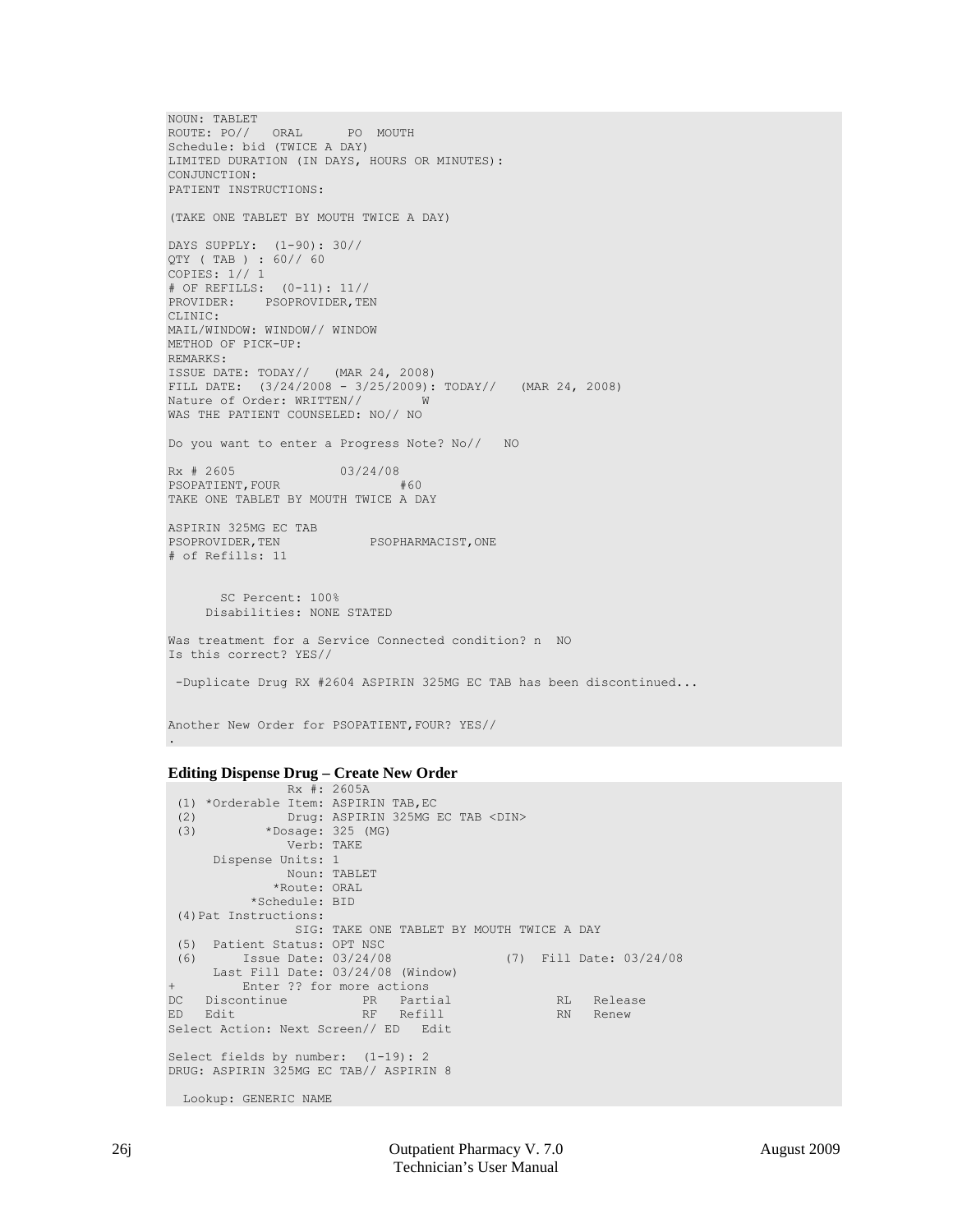ASPIRIN 81MG EC TAB CN103 ...OK? Yes// (Yes) TRADE NAME: ------------------------------------------------------------------------------- Duplicate Drug in Local Rx: Rx #: 2606 Drug: ASPIRIN 81MG EC TAB SIG: TAKE ONE TABLET BY MOUTH EVERY MORNING<br>QTY: 30 Refills remaining: QTY: 30 Refills remaining: 11<br>Provider: PSOPROVIDER, TEN Issued: 03/24/08 Provider: PSOPROVIDER,TEN Issued: 03/24/08 Status: Active Last filled on: 03/24/08 Processing Status: Released locally on 03/24/08@08:55:32 (Window) Days Supply: 30 ------------------------------------------------------------------------------- Discontinue RX #2606 ASPIRIN 81MG EC TAB? Y/N NO -Prescription was not discontinued... . . OR Discontinue RX #2606 ASPIRIN 81MG EC TAB? Y/N YES RX #2606 ASPIRIN 81MG EC TAB will be discontinued after the acceptance of the new order. You have changed the dispense drug from ASPIRIN 325MG EC TAB to ASPIRIN 81MG EC TAB. Current SIG: TAKE ONE TABLET BY MOUTH TWICE A DAY Do You want to Edit the SIG? YES// Available Dosage(s) 1. 81MG 2. 162MG Select from list of Available Dosages, Enter Free Text Dose or Enter a Question Mark (?) to view list: 1 81MG You entered 81MG is this correct? Yes// YES This edit will discontinue the duplicate Rx & change the dispensed drug! Do You Want to Proceed? NO// YES VERB: TAKE// TAKE DISPENSE UNITS PER DOSE(TABLET): 1// 1 Dosage Ordered: 81MG NOUN: TABLET// TABLET ROUTE: ORAL// ORAL Schedule: BID// QAM (EVERY MORNING) LIMITED DURATION (IN MONTHS, WEEKS, DAYS, HOURS OR MINUTES): CONJUNCTION: New OP Order (ROUTINE) Mar 24, 2008@14:10:20 Page: 1 of 2<br>PSOPATIENT, FOUR CORPETENT CNO ALLERGY ASSESSMENT> PSOPATIENT, FOUR SOPATIENT, FOUR SOPATIENT, FOUR SOPATIENT, FOUR SOPATIENT, FOUR SOPATIENT SUBSESS AND ALLERGY ASSESSMENT SOFTING A SAMPLE SOFTING A SAMPLE SOFTING A SAMPLE SOFTING AND THE CONTROL OF SAMPLE SOFTING AND A S PID: 000-00-0000 Ht(cm): 168.91 (04/11/2006)<br>
DOB: MAY 20,1966 (41) Wt(kg): 68.18 (09/06/2006)  $Wt(kg): 68.18 (09/06/2006)$ Orderable Item: ASPIRIN TAB, EC<br>(1) Drug: ASPIRIN 81MG EQ (1) Drug: ASPIRIN 81MG EC TAB (2) Patient Status: OPT NSC (3) Issue Date: MAR 24,2008 (4) Fill Date: MAR 24,2008 (5) Dosage Ordered: 81 (MG) Verb: TAKE Dispense Units: 1 Noun: TABLET Route: ORAL Schedule: QAM (6)Pat Instruction: SIG: TAKE ONE TABLET BY MOUTH EVERY MORNING<br>(7) Days Supply: 30 (8) OTY (TAB): (7) Days Supply: 30 (8) QTY (TAB): 60 (9) # of Refills: 11 (10) Routing: WINDOW This change will create a new prescription!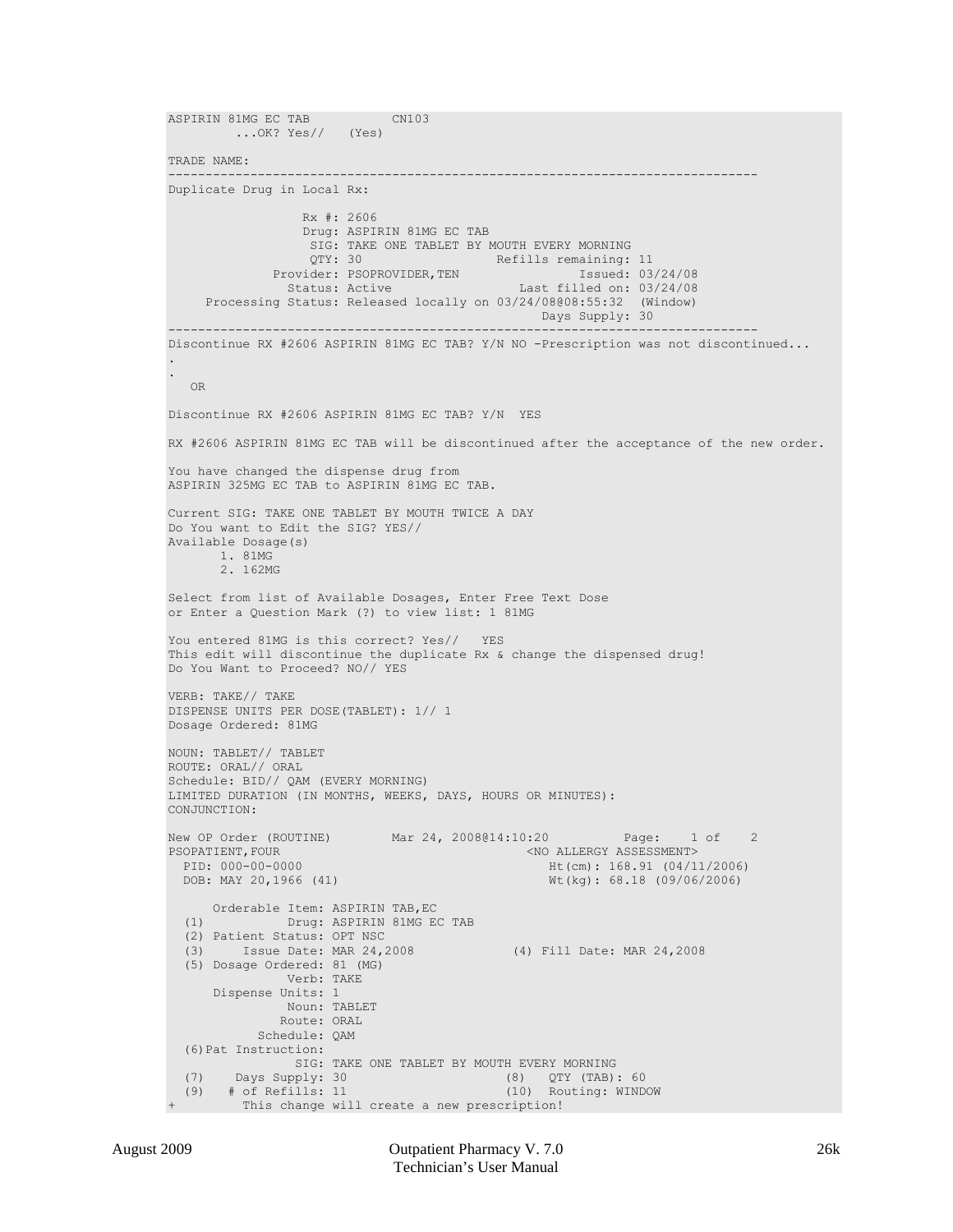```
AC Accept ED Edit
Select Action: Next Screen// AC Accept 
Nature of Order: SERVICE CORRECTION// S
WAS THE PATIENT COUNSELED: NO// NO
Do you want to enter a Progress Note? No// NO
Rx # 2607 03/24/08
PSOPATIENT, FOUR #60
TAKE ONE TABLET BY MOUTH EVERY MORNING
ASPIRIN 81MG EC TAB
PSOPROVIDER, TEN PSOPHARMACIST, ONE
# of Refills: 11
       SC Percent: 100%
     Disabilities: NONE STATED
Was treatment for a Service Connected condition? YES// 
Is this correct? YES// ...
-Duplicate Drug RX #2606 ASPIRIN 81MG EC TAB has been discontinued...
.
.
```
**Clerk Entering New Order via Backdoor – Drug Check for Clerk Parameter set to No**

```
PI Patient Information SO Select Order
Select Action: Quit// NO New Order
Eligibility: SERVICE CONNECTED 50% to 100% SC%: 100
RX PATIENT STATUS: OPT NSC// 
DRUG: ASPIRIN 81
  Lookup: GENERIC NAME
ASPIRIN 81MG EC TAB CN103
        ...OK? Yes// (Yes)
  -------------------------------------------------------------------------------
Duplicate Drug in Local Rx:
             Rx #: 2608
             Drug: ASPIRIN 81MG EC TAB 
             SIG: TAKE ONE TABLET BY MOUTH EVERY MORNING
QTY: 30 Refills remaining: 11
Provider: PSOPROVIDER, TEN Issued: 03/24/08
 Status: Active Last filled on: 03/24/08
 Processing Status: Released locally on 3/24/08@08:55:32 (Window) 
                                      Days Supply: 30 
       -------------------------------------------------------------------------------
RX DELETED
Another New Order for PSOPATIENT,FOUR? YES//
```
#### **Clerk Entering New Order via Backdoor – Drug Check for Clerk Parameter set to No – Duplicate Drug – Discontinued Status**

```
Eligibility: SERVICE CONNECTED 50% to 100% SC%: 100
RX PATIENT STATUS: OPT NSC// 
DRUG: ASPIRIN
  Lookup: GENERIC NAME
1 ASPIRIN 325MG EC TAB CN103
 2 ASPIRIN 325MG SUPPOSITORY CN103 
 3 ASPIRIN 325MG TAB CN103 
     4 ASPIRIN 650MG/BUTALBITAL 50MG TAB CN103 
   5 ASPIRIN 81MG EC TAB
Press <RETURN> to see more, '^' to exit this list, '^^' to exit all lists, OR
```
.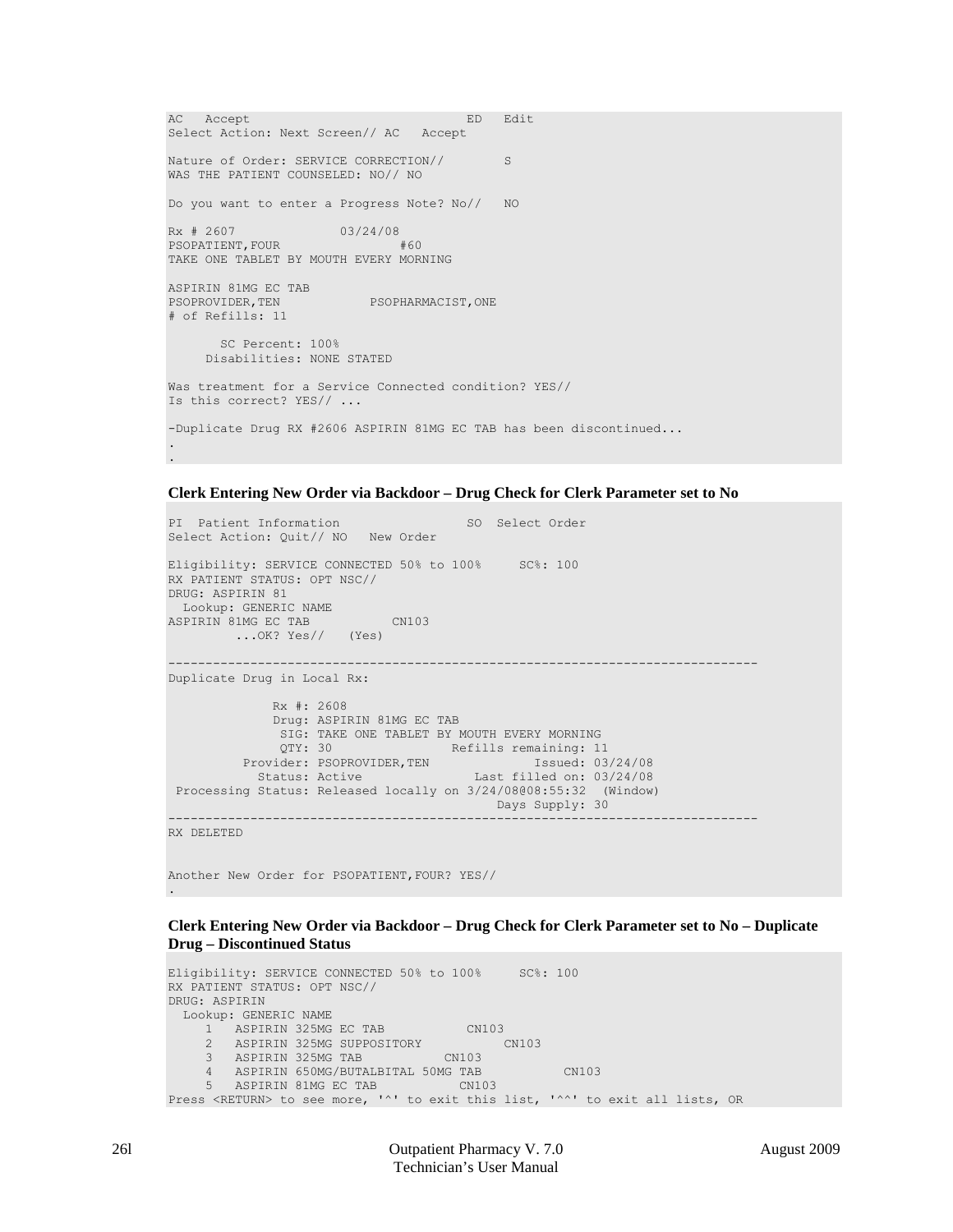CHOOSE 1-5: 1 ASPIRIN 325MG EC TAB CN103 Restriction/Guideline(s) exist. Display? : (N/D): No// NO ------------------------------------------------------------------------------- Duplicate Drug in Local Rx: Rx #: 2605A Drug: ASPIRIN 325MG EC TAB<br>SIG: TAKE ONE TABLET BY MOUTH TWICE A DAY SIG: TAKE ONE TABLET BY MOUTH TWICE A DAY QTY: 60 Refills remaining: 11 Provider: PSOPROVIDER, TEN Issued: 03/24/08 Status: Discontinued (Edit) Last filled on: 03/24/08 Processing Status: Released locally on  $3/24/08@08:55:32$  (Window)<br>Days Supply: 30  $D$ ays Supply: 30  $D$ ays Supply: 30  $D$ ays Supply: 30  $D$ ays Supply: 30  $D$ ------------------------------------------------------------------------------- Press Return to Continue:

#### **Clerk Finishing Pending Order – Drug Check for Clerk parameter set to No**

ED (Edit) FN Finish Pending OP Orders (ROUTINE) Mar 24, 2008@14:35:21 Page: 1 of 3<br>PSOPATIENT.FOUR < NO ALLERGY ASSESSMENT> PARTIENT, FOUR SOPATIENT, FOUR SOURCE ENTIRE AND ALLERGY ASSESSMENT><br>PID: 000-00-0000 Ht(cm): 168.91 (04/11) PID: 000-00-0000 Ht(cm): 168.91 (04/11/2006)<br>DOB: MAY 20,1966 (41) Wt(kg): 68.18 (09/06/2006)  $Wt(kq): 68.18 (09/06/2006)$ CPRS Order Checks: Duplicate drug order: ASPIRIN TAB,EC 81MG TAKE ONE TABLET BY MOUTH EVERY MORNING [ACTIVE] Overriding Provider: PSOPROVIDER, TEN Overriding Reason: TESTING Duplicate drug class order:(ASPIRIN TAB,EC 325MG TAKE ONE TABLET BY MOUTH EVERY MORNING [UNRELEASED]) Overriding Provider: PSOPROVIDER, TEN Overriding Reason: TESTING \*(1) Orderable Item: ASPIRIN TAB,EC (2) Drug: ASPIRIN 81MG EC TAB Drug. ....<br>\*Dosage: 81 (MG) + Enter ?? for more actions<br>BY Bypass BY Bypass DC (Discontinue) ED (Edit) FN Finish Select Item(s): Next Screen// FN Finish ------------------------------------------------------------------------------- Duplicate Drug in Local Rx: Rx #: 2608 Drug: ASPIRIN 81MG EC TAB SIG: TAKE ONE TABLET BY MOUTH EVERY MORNING QTY: 30 Refills remaining: 11<br>ider: PSOPROVIDER, TEN Issued: 03/24/08 Provider: PSOPROVIDER, TEN<br>Status: Active Last filled on: 03/24/08 Processing Status: Released locally on 3/24/08@08:55:32 (Window) Days Supply: 30<br>------------------------------------------------------------------------------------------------------------------- Pending OP Orders (ROUTINE) Mar 24, 2008@14:35:25 Page: 1 of 3<br>PSOPATIENT, FOUR SOPATIENT PSOPATIENT,FOUR <NO ALLERGY ASSESSMENT> PID: 000-00-0000 Ht(cm): 168.91 (04/11/2006)<br>
DOB: MAY 20,1966 (41) Wt(kg): 68.18 (09/06/2006)  $Wt(kq): 68.18 (09/06/2006)$ CPRS Order Checks: Duplicate drug order: ASPIRIN TAB,EC 81MG TAKE ONE TABLET BY MOUTH EVERY MORNING [ACTIVE] Overriding Provider: PSOPROVIDER, TEN Overriding Reason: TESTING

.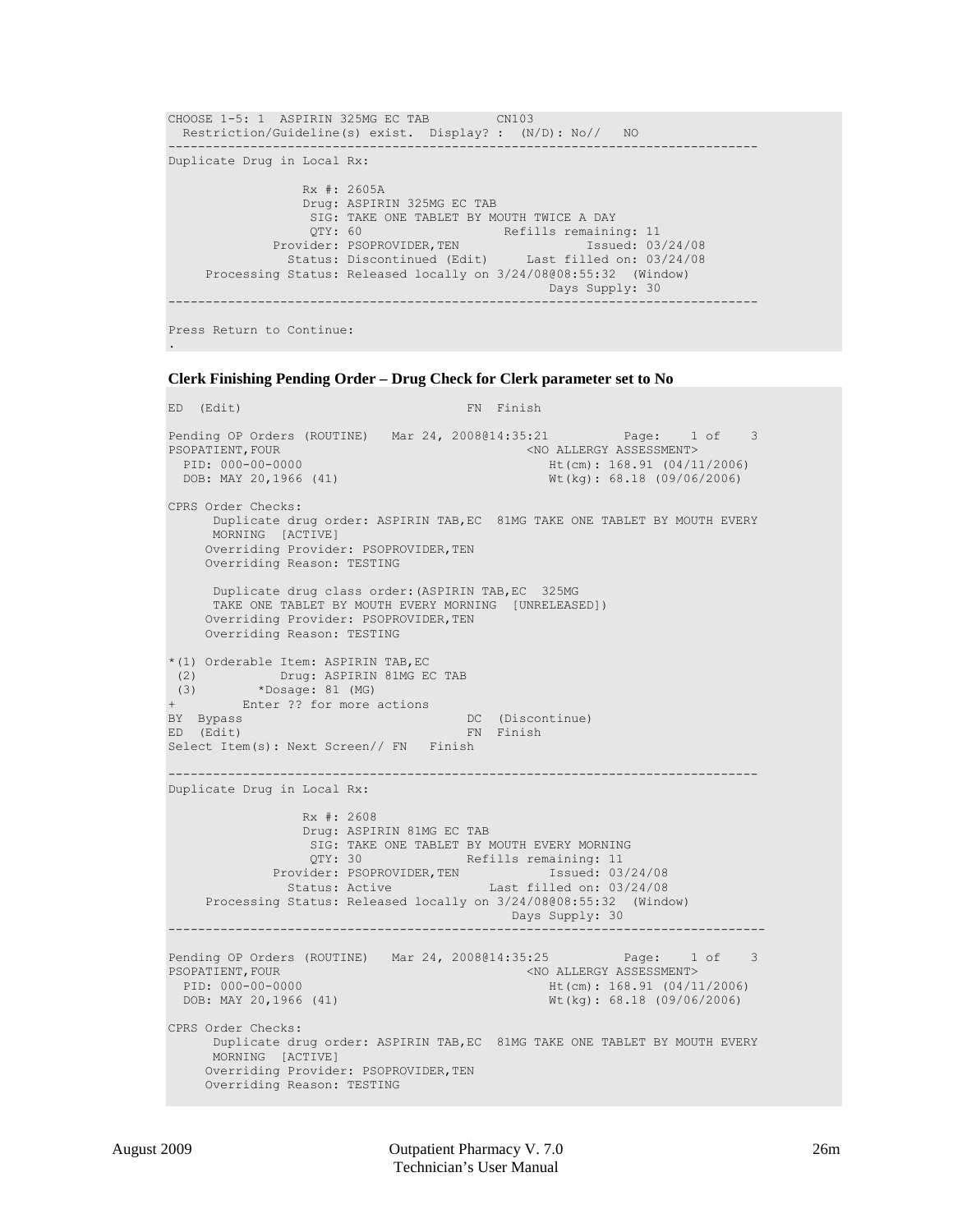Duplicate drug class order: NON-OPIOID ANALGESICS (ASPIRIN TAB,EC 325MG TAKE ONE TABLET BY MOUTH EVERY MORNING [UNRELEASED]) Overriding Provider: PSOPROVIDER, TEN Overriding Reason: TESTING \*(1) Orderable Item: ASPIRIN TAB,EC (2) Drug: ASPIRIN 81MG EC TAB (3) \*Dosage: 81 (MG) + Enter ?? for more actions ACCEPT ED Edit DC Discontinue Select Item(s): Next Screen// DC Discontinue Nature of Order: SERVICE CORRECTION// S Requesting PROVIDER: PSOPROVIDER, TEN// LBB 119 Comments: Per Pharmacy Request Replace Press Return to : PI Patient Information SO Select Order PU Patient Record Update NO New Order PI Patient Information SO Select Order Select Action: Quit// 2 Medication Profile Mar 24, 2008@14:36:28 Page: 1 of 1<br>PSOPATIENT.FOUR < NO ALLERGY ASSESSMENT> SOPATIENT, FOUR (NO ALLERGY ASSESSMENT>
FID: 000-00-0000

PID: 000-00-0000

PID: 000-00-0000

PID: 000-00-000 PID: 000-00-0000 Ht(cm): 168.91 (04/11/2006)<br>
DOB: MAY 20,1966 (41) Wt(kg): 68.18 (09/06/2006) Wt(kg): 68.18 (09/06/2006) SEX: MALE CrCL: 102.4(est.) (CREAT:1.0mg/dL 10/30/12) BSA (m2): 1.78 ISSUE LAST REF DAY QTY ST DATE FILL REM SUP -------------------------------------ACTIVE------------------------------------- 1 2608 ASPIRIN 81MG EC TAB ----------------------------------NON-VERIFIED----------------------------------  $30 N$   $03-24$   $03-24$  5 30 .

#### **Duplicate with Non-VA Med – No Action Required**

```
DRUG: CIMETIDINE
  Lookup: GENERIC NAME
1 CIMETIDINE 100MG TAB GA301
2 CIMETIDINE 200MG TAB GA301
3 CIMETIDINE 300MG TAB GA301 90 DAY SUPPLY
 4 CIMETIDINE 400MG TAB GA301 
5 CIMETIDINE 800MG TAB GA301
CHOOSE 1-5: 3 CIMETIDINE 300MG TAB GA301 90 DAY SUPPLY
                  --------------------------------------------------------------------------------
Duplicate Drug in a Non-VA Med Order for
              Drug: CIMETIDINE 300MG TAB
            Dosage: 300MG
   Schedule: AT BEDTIME<br>Medication Route: MOUTH
 Medication Route: MOUTH
 Start Date: CPRS Order #: 13554
       Documented By: PSOPROVIDER,TEN on Mar 24, 2008@14:44:15
--------------------------------------------------------------------------------
Press Return to Continue: 
VERB: TAKE
Available Dosage(s)
      1. 300MG
       2. 600MG
```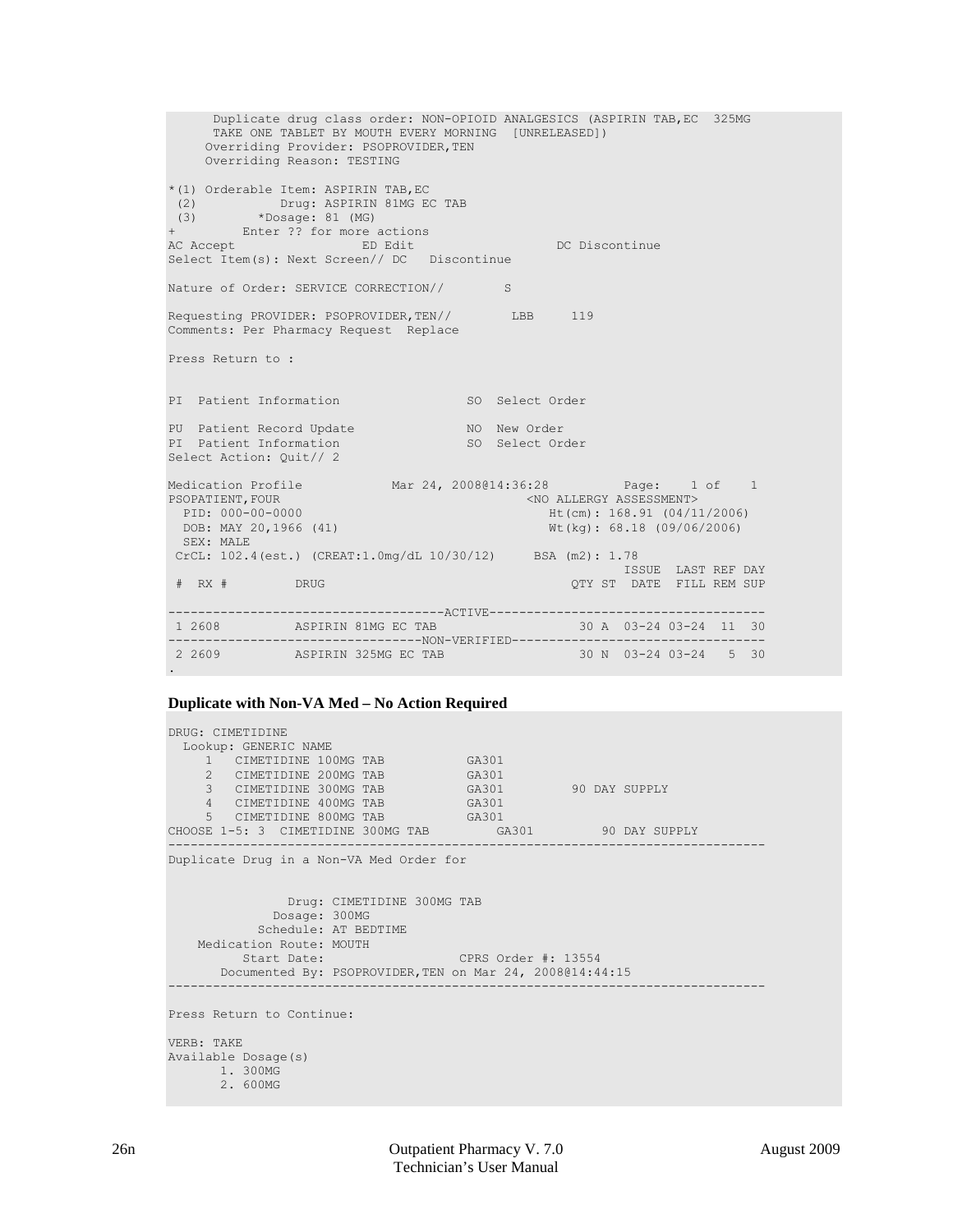Select from list of Available Dosages, Enter Free Text Dose or Enter a Question Mark (?) to view list: 1 300MG You entered 300MG is this correct? Yes//

#### **Duplicate Drug with Pending Order**

. .

Another New Order for PSOPATIENT,FOUR? YES// Eligibility: SERVICE CONNECTED 50% to 100% SC%: 100 RX PATIENT STATUS: OPT NSC// DRUG: ALLOPURINOL Lookup: GENERIC NAME 1 ALLOPURINOL 100MG TAB MS400<br>2 ALLOPURINOL 300MG TAB MS400 2 ALLOPURINOL 300MG TAB MS400 CHOOSE 1-2: 2 ALLOPURINOL 300MG TAB MS400 ------------------------------------------------------------------------------- DUPLICATE DRUG in a Pending Order for: Drug: ALLOPURINOL 300MG TAB SIG: TAKE ONE TABLET BY MOUTH EVERY MORNING<br>
OTY: 180 # of Refills: 3 QTY: 180 **A of Refills: 3**<br>4 of Refills: 3 <sup>#</sup> of Refills: 3<br>4 Provider: PSOPROVIDER, TEN Issue Date: 0 Issue Date: 03/24/08@14:44:15 ------------------------------------------------------------------------------- Discontinue Pending Order for ALLOPURINOL 300MG? Y/N YES Pending Order for ALLOPURINOL 300MG will be discontinued after the acceptance of the new order. VERB: TAKE Available Dosage(s) 1. 300MG 2. 600MG Select from list of Available Dosages, Enter Free Text Dose or Enter a Question Mark (?) to view list: 1 300MG You entered 300MG is this correct? Yes// YES VERB: TAKE DISPENSE UNITS PER DOSE(TABLET): 1// 1 Dosage Ordered: 300MG NOUN: TABLET ROUTE: PO// ORAL PO MOUTH Schedule: QAM// (EVERY MORNING) LIMITED DURATION (IN DAYS, HOURS OR MINUTES): CONJUNCTION: PATIENT INSTRUCTIONS: (TAKE ONE TABLET BY MOUTH EVERY MORNING) DAYS SUPPLY: (1-90): 30// QTY ( TAB ) : 30// 30 COPIES: 1// 1 # OF REFILLS: (0-11): 11// PROVIDER: PSOPROVIDER, TEN CLINIC: MAIL/WINDOW: WINDOW// WINDOW METHOD OF PICK-UP: REMARKS: ISSUE DATE: TODAY// (MAR 24, 2008) FILL DATE:  $(3/24/2008 - 3/25/2009)$ : TODAY// (MAR 24, 2008)<br>Nature of Order: WRITTEN// W Nature of Order: WRITTEN// Rx # 2610 03/24/08<br>PSOPATIENT, FOUR #30 PSOPATIENT, FOUR TAKE ONE TABLET BY MOUTH EVERY MORNING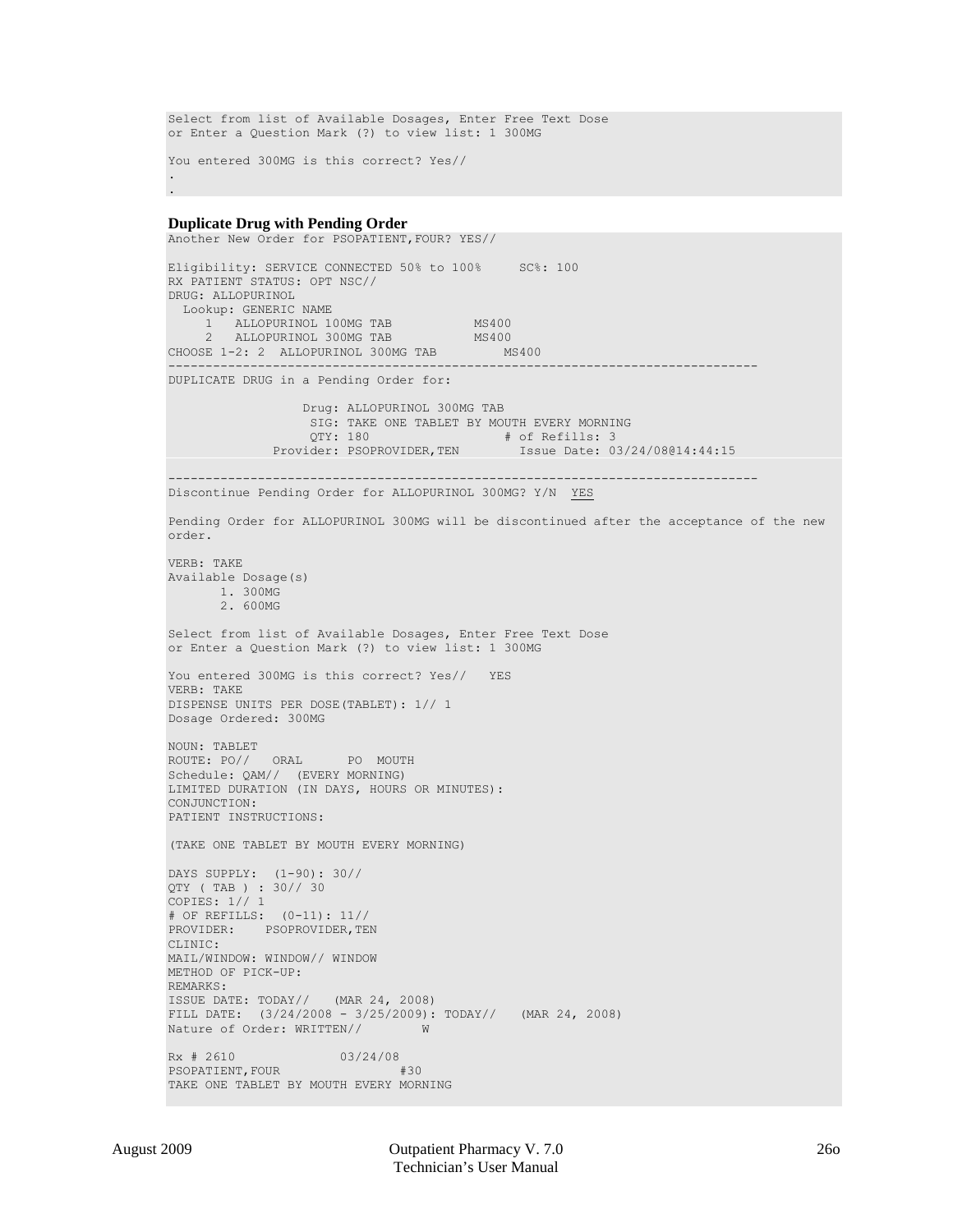```
ALLOPURINOL 300MG TAB<br>PSOPROVIDER.TEN
                           PSOPHARMACIST.ONE
# of Refills: 11
        SC Percent: 100%
      Disabilities: NONE STATED
Was treatment for a Service Connected condition? y YES
Is this correct? YES// 
- Duplicate Drug Pending Order for ALLOPURINOL 300MG has been discontinued...
```
#### **Copying an Existing Order**

.

```
RN Renew
Select Action: Next Screen// CO CO 
OP Medications (ACTIVE) Mar 12, 2008@09:15:48 Page: 1 of 2<br>PSOPATIENT, TWO \langle A \ranglePSOPATIENT, TWO<br>PID: 000-00-0000
 PID: 000-00-0000 Ht(cm): 182.88 (04/13/2005)<br>DOB: JAN 1,1945 (63) Wt(kg): 77.27 (04/13/2005)
                                                    Wt(kg): 77.27 (04/13/2005)
                Rx #: 2584$ 
 (1) *Orderable Item: AMLODIPINE/ATORVASTATIN TAB 
      (2) Drug: AMLODIPINE 5MG/ATORVASTATIN 10MG TAB 
 Verb: TAKE (3) Verb: TAKE
             *Dosage: ONE TABLET
               *Route: ORAL 
            *Schedule: QAM 
 (4)Pat Instructions: 
                 SIG: TAKE ONE TABLET BY MOUTH EVERY MORNING 
 (5) Patient Status: OPT NSC 
 (6) Issue Date: 03/12/08 (7) Fill Date: 03/12/08 
      Last Fill Date: 03/12/08 (Window) 
  Last Release Date: (8) Lot #:<br>Expires: 03/13/09 MFG:
          Expires: 03/13/09
         Enter ?? for more actions
AC Accept ED Edit
New OP Order (COPY) Mar 12, 2008@09:15:48 Page: 1 of 2<br>PSOPATIENT, TWO (A>
PSOPATIENT, TWO<br>PID: 000-00-0000
  PID: 000-00-0000 Ht(cm): 182.88 (04/13/2005)<br>DOB: JAN 1,1945 (63) Wt(kg): 77.27 (04/13/2005)
                                                    Wt(kg): 77.27 (04/13/2005)
      Orderable Item: AMLODIPINE/ATORVASTATIN TAB 
   (1) Drug: AMLODIPINE 5MG/ATORVASTATIN 10MG TAB 
   (2) Patient Status: OPT NSC 
   (3) Issue Date: MAR 12,2008 (4) Fill Date: MAR 12,2008 
                 Verb: TAKE 
   (5) Dosage Ordered: ONE TABLET 
                Route: ORAL 
             Schedule: QAM 
   (6)Pat Instruction: 
  SIG: TAKE ONE TABLET BY MOUTH EVERY MORNING<br>(7) Days Supply: 30 (8) QTY ():
                            (8) QTY ( ): 30<br>(10) Routing: WINDOW
 (9) \# of Refills: 11<br>(11) Clinic:
 (11) Clinic:<br>(12) Provider:
           Provider: PSOPROVIDER, ONE (13) Copies: 1
         Enter ?? for more actions
AC Accept ED Edit
Select Action: Next Screen// AC Accept 
                                                    -----------------------------------------------------------------------------
Duplicate Drug in Local RX:
              Rx #: 2584
```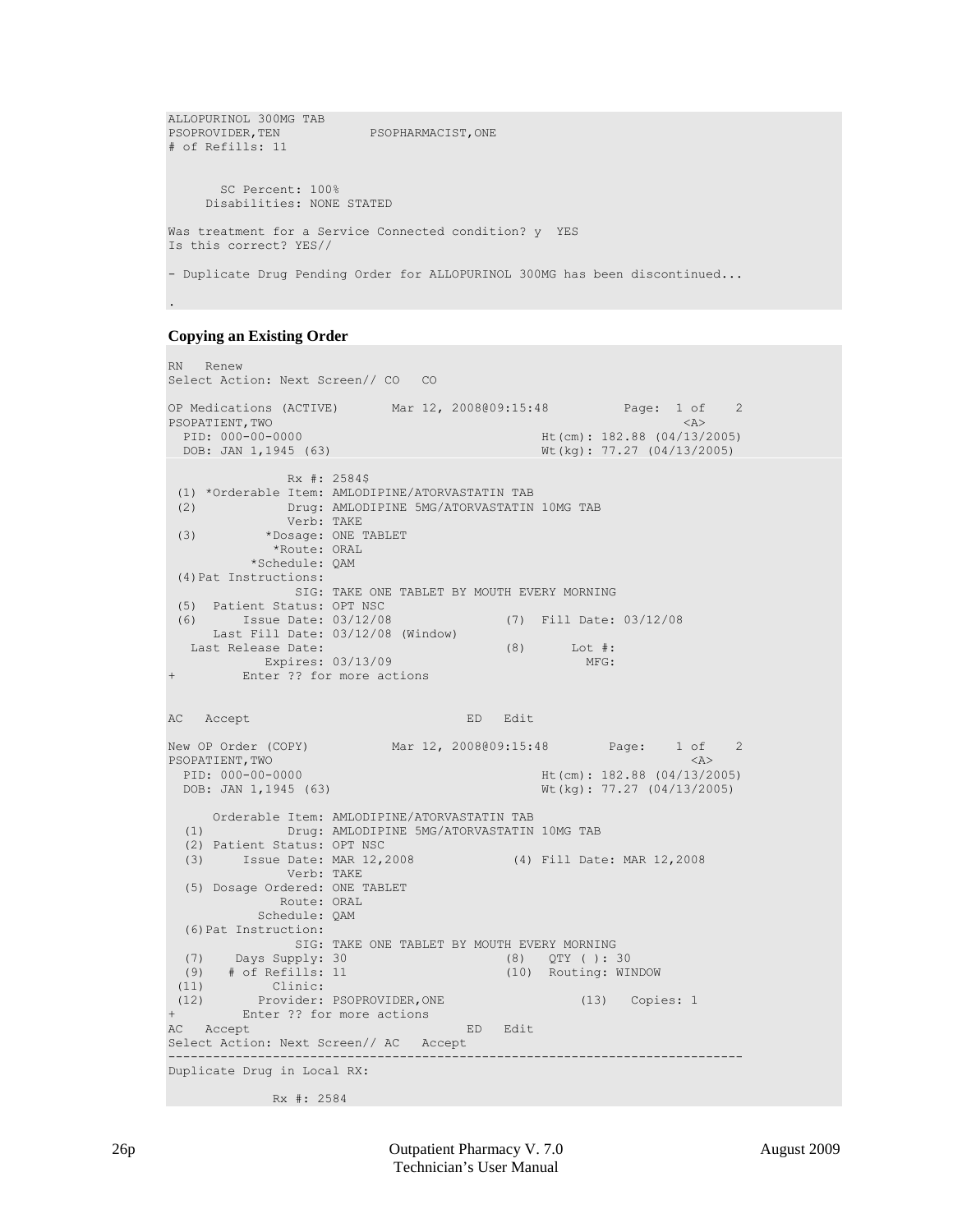```
 Drug: AMLODIPINE 5MG/ATORVASTATIN 10MG TAB
              SIG: TAKE ONE TABLET BY MOUTH EVERY MORNING
QTY: 30 Refills remaining: 11
Provider: OPPROVIDER, ONE in the state of the second provider: 03/12/07
 Status: ACTIVE Last filled on: 03/12/07
 Processing Status: Released locally on 3/12/07@08:55:32 (Window) 
                                           Days Supply: 30
-----------------------------------------------------------------------------
Discontinue Rx #2584 AMLODIPINE 5MG/ATORVASTATIN 10MG TAB? Y/N YES
Rx #2584 AMLODIPINE 5MG/ATORVASTATIN 10MG TAB will be discontinued after the acceptance 
of the new order.
Nature of Order: WRITTEN// W
WAS THE PATIENT COUNSELED: NO// NO
Do you want to enter a Progress Note? No// NO
Rx # 2585 03/12/08
PSOPATIENT, TWO T #30
TAKE ONE TABLET BY MOUTH EVERY MORNING
AMLODIPINE 5MG/ATORVASTATIN 10MG TAB
PSOPROVIDER, ONE PSOPHARMACIST, ONE
# of Refills: 11
       SC Percent: 40%
     Disabilities: NONE STATED
Was treatment for Service Connected condition? NO// 
Is this correct? YES// ...
  - Duplicate Drug Rx #2584 AMLODIPINE 5MG/ATORVASTATIN 10MG TAB has been discontinued...
```
The CPRS Auto Refill field can be updated using the *Pharmacy Systems Parameter Edit* [PSS MGR] option. This parameter works in conjunction with the PSOUATRF security key.

- When the CPRS Auto Refill field is set to YES and the PSOAUTRF security key has been assigned to at least one user, all refills placed in CPRS by the provider are processed and suspended with the next fill date and all routing is set to Mail automatically.
- When the CPRS Auto Refill field is set to NO or if the PSOAUTRF security key is not assigned, the manual refill process is required.

If the auto refill process fails, the order will not be processed and will require manual refilling. A MailMan message will be sent to the holders of the PSOAUTRF key describing the reason for not filling the auto refill. All of the refill activity, manual or automatic, is recorded in the Activity Log entry notes.

Following the installation of patches PSO\*7\*207 and OR\*3\*238 (Remote Data Interoperability (RDI) trigger patch), order checks will be made using additional data from the Health Data Repository Interim Messaging Solution (HDR-IMS) and the HDR-Historical (HDR-Hx). This will contain both Outpatient orders from other VAMCs as well as from Department of Defense (DoD) facilities, if available. All remote prescription statuses will be included in order checking for a new order being processed from within backdoor outpatient pharmacy and for new orders being placed by CPRS or by Inpatient Medications. Any remote Outpatient order that has been expired or discontinued for 30 days or less will be included in the list of medications to be checked.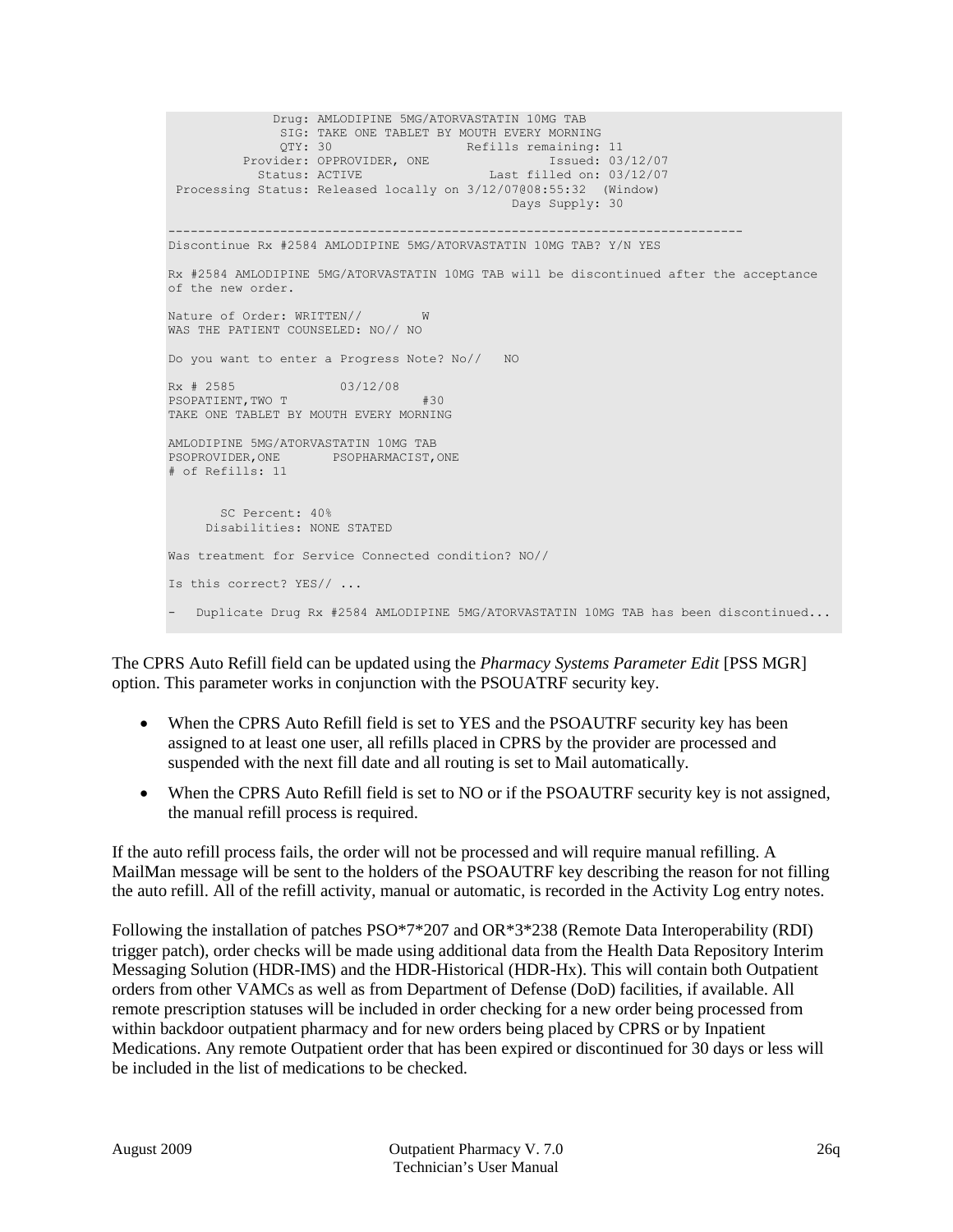If the verification site parameter is turned on, prescriptions entered by the technician will be non-verified and must be verified by the pharmacist. If the verification site parameter is turned off the label is queued to print as though the pharmacist has entered it unless the prescription causes a critical drug interaction. In which case, the prescription will be non-verified and must be verified by the pharmacist.

Actions are displayed in the action area of the screen. Actions with a parenthesis ( ) around them are invalid actions for that order. A double question mark (??) displays all the actions available, including the Outpatient Pharmacy hidden actions described in "Chapter 2: List Manager". If one of the hidden actions is selected and it is invalid, a message will display in the message window. Outpatient Pharmacy hidden actions are displayed with the letters OP next to the action.

With Patch PSO<sup>\*7\*233</sup>, when a name is selected, if the patient's address is flagged with a Bad Address Indicator, a warning message is displayed. If the user has proper authorization (i.e., the PSO SITE parameter "EDIT PATIENT DATA" is set to Yes or the user holds the new PSO ADDRESS UPDATE security key), a prompt appears asking if the user wants to update the address.



For the *Patient Prescription Processing,* if a temporary address has no end date, the following text is displayed in the Status column: "(Temp address from XXX 99,9999 till (no end date))".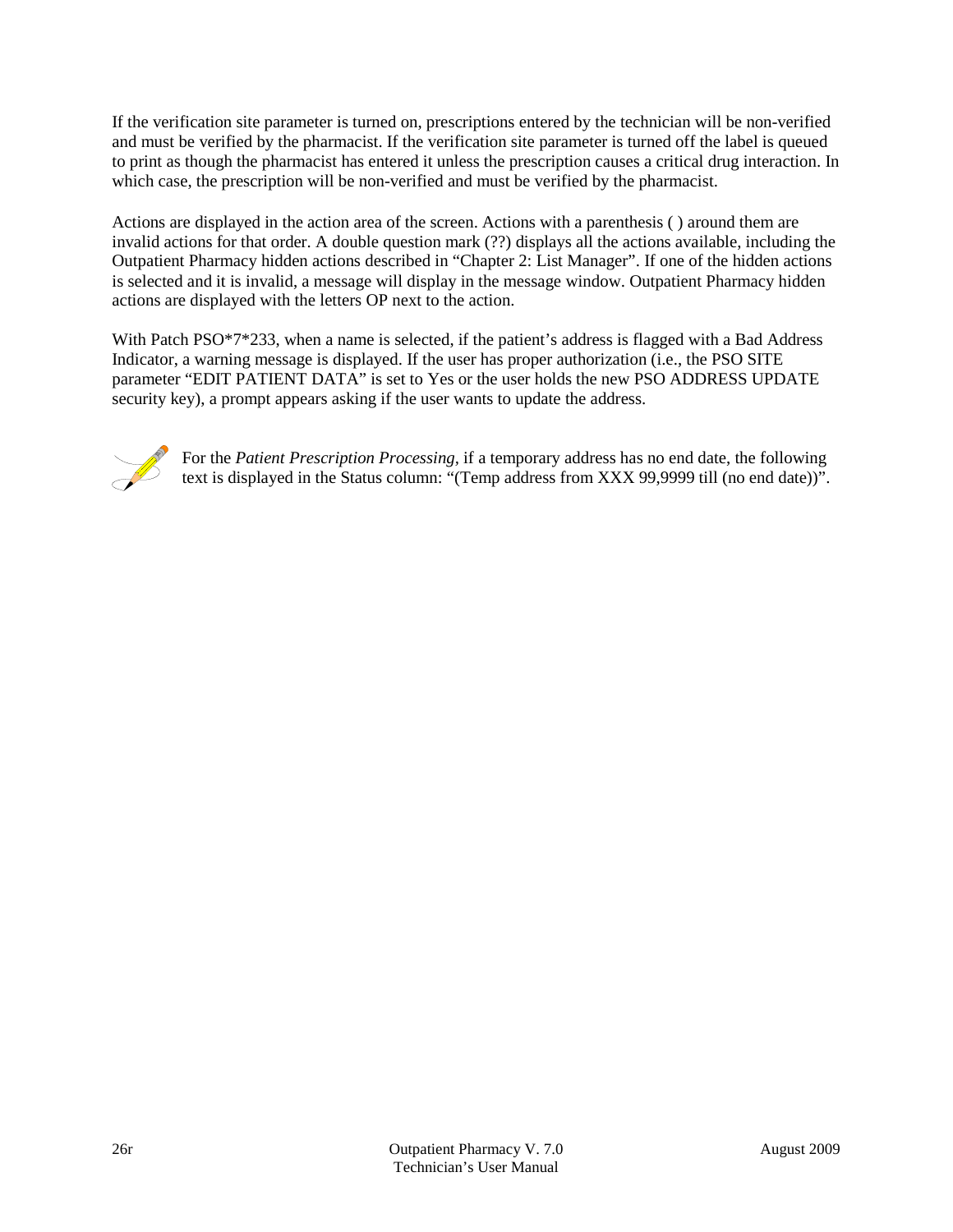## **Entering a New Order**

If a double question mark (??) is entered at the "Select Action" prompt, the following hidden actions will display in the action area. Actions that apply only to outpatient orders are followed by (OP).

```
The following actions are also available:
RP Reprint (OP) DN Down a Line LS Last Screen
RN Renew (OP)              RD   Re Display Screen     FS    First Screen
DC Discontinue (OP) PT Print List GO Go to Page
RL Release (OP) PS Print Screen + Next Screen
RF Refill (OP) > Shift View to Right - Previous Screen
PP Pull Rx (OP) < Shift View to Left ADPL Auto Display(On/Off)
IP Inpat. Profile (OP) SL Search List CK Check Interactions
RS Reprint Sig Log RDD Fill/Rel Date Disply IN Intervention Menu
CM Manual Queue to CMOP DR Display Remote UP Up a Line
OTH Other OP Actions QU Quit
```
First, a patient is selected.

**Example: Entering a New Order**

```
Select Pharmacy Technician's Menu Option: PATient Prescription Processing<br>Select PATIENT NAME: OPPATIENT16,ONE 4-3-41 000246802 YES SC
Select PATIENT NAME: OPPATIENT16, ONE
VETERAN
Patient is enrolled to receive ScripTalk 'talking' prescription labels. 
Eligibility: SC 
RX PATIENT STATUS: SERVICE CONNECTED// <Enter>
```
*[Patient Information Screen skipped]*



If RDI is active and a patient has prescriptions at another location, when the user selects the patient to enter a new order from Patient Prescription Processing, the following message appears.

> REMOTE PRESCRIPTIONS AVAILABLE! Display Remote Data? N//

If the user responds **NO**, then the normal procedure occurs for entering prescriptions. If the user responds **YES**, the "Remote Facilities Visited" screen appears. See the Displaying a Patient's Remote Prescriptions section later in Entering a New Order for more details.

Although "Quit" is the default at the "Select Action" prompt shown on the Patient Information screen, <**Enter**> at this prompt quits the screen and displays the Medication Profile. This Medication Profile includes any Non-VA Med orders documented via the CPRS GUI package.

| Medication Profile                          |  | Jun 12, 2001 14:12:21 |       | Page: 1 of 1                   |
|---------------------------------------------|--|-----------------------|-------|--------------------------------|
| OPPATIENT16, ONE                            |  |                       |       |                                |
| PID: 000-24-6802                            |  |                       |       | $Ht$ (cm): 177.80 (02/08/1999) |
| DOB: APR 3,1941 (60)                        |  |                       |       | Wt(kq): 90.45 (02/08/1999)     |
| CrCL: 102.4(est.) (CREAT:1.0mg/dL 10/30/12) |  | BSA (m2): 2.08        |       |                                |
|                                             |  |                       | ISSUE | LAST REF DAY                   |
| $#$ RX $#$<br><b>DRUG</b>                   |  |                       |       | OTY ST DATE FILL REM SUP       |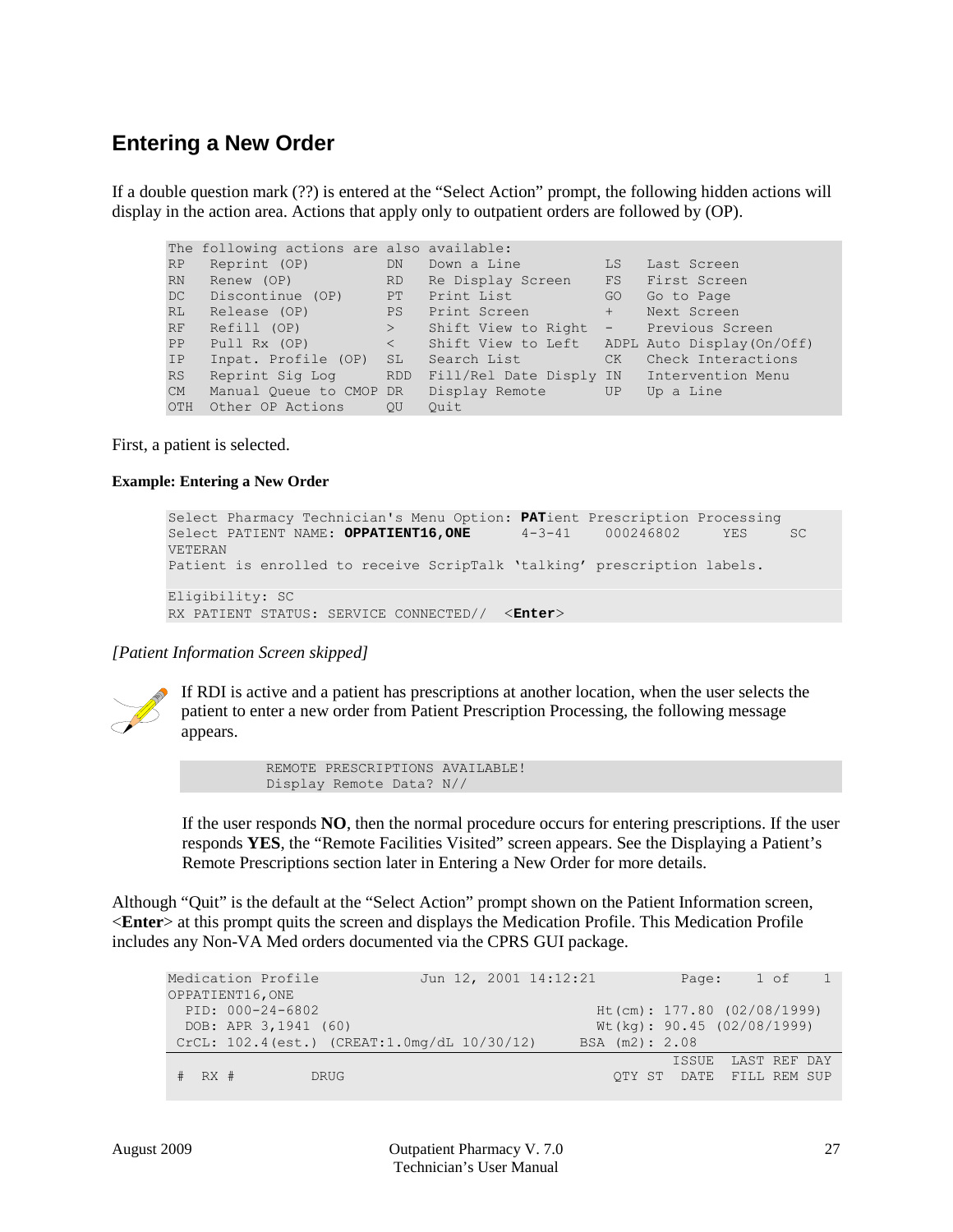|    |                                                                             | ---------------------ACTIVE----                                                           |           |     |                              |  |                                       |          |                   |
|----|-----------------------------------------------------------------------------|-------------------------------------------------------------------------------------------|-----------|-----|------------------------------|--|---------------------------------------|----------|-------------------|
|    | 1 503904\$<br>2 503886\$                                                    | AMPICILLIN 250MG CAP<br>DIGOXIN (LANOXIN) 0.2MG CAP<br>--------------------DISCONTINUED-- |           |     |                              |  | 80 E 05-25 05-25<br>60 A> 05-07 05-07 | $\Omega$ | 10<br>$5\quad 30$ |
|    | 3 503902                                                                    | ACETAMINOPHEN 500MG TAB                                                                   |           |     |                              |  | 60 DC>05-22 05-22                     | 3        | 30                |
|    |                                                                             | Enter ?? for more actions                                                                 |           |     |                              |  |                                       |          |                   |
| PT | PU Patient Record Update<br>Patient Information<br>Select Action: Quit// NO |                                                                                           | New Order | NO. | New Order<br>SO Select Order |  |                                       |          |                   |

Typing in the letters "NO" at the "Select Action" prompt creates a new order.

#### **Example: Entering a New Order (continued)**

```
Medication Profile 11 Mar 29, 2011@14:34:27 Page: 1 of
(Patient information is displayed here.)
:
Enter ?? for more actions
PU Patient Record Update NO New Order
PI Patient Information No. 80 Select Order
Select Action: Quit// NO New Order
Eligibility: 
RX PATIENT STATUS: SC LESS THAN 50%// 
DRUG: ACETAMINOPHEN
  Lookup: GENERIC NAME
     1 ACETAMINOPHEN 160MG/5ML LIQUID CN103 NATL FORM; 480 
M
L/BT (NDC) 
     2 ACETAMINOPHEN 325MG TAB CN103 NATL FORM; DU: 
INCREMEN
TS OF 100 ONLY *** AUTOMED & SCRIPTPRO *** 
    3 ACETAMINOPHEN 325MG/BUTALBITAL 50MG TAB CN103 N/F 
N
ATL N/F 
    4 ACETAMINOPHEN 500MG TAB CN103 NATL FORM; DU: 
INCREMEN
TS OF 100 ONLY*** AUTOMED & SCRIPTPRO ***<br>5 ACETAMINOPHEN 650MG RTL SUPP
                                    \text{CNI03} NATL FORM (IEN)
CHOOSE 1-5: 5 ACETAMINOPHEN 650MG RTL SUPP CN103 NATL FORM 
(IEN
\lambdaNow doing allergy checks. Please wait...
Now Processing Enhanced Order Checks! Please wait...
Press return to continue: 
===============================================================================
```

```
*** THERAPEUTIC DUPLICATION(S) *** ACETAMINOPHEN 650MG RTL SUPP with
```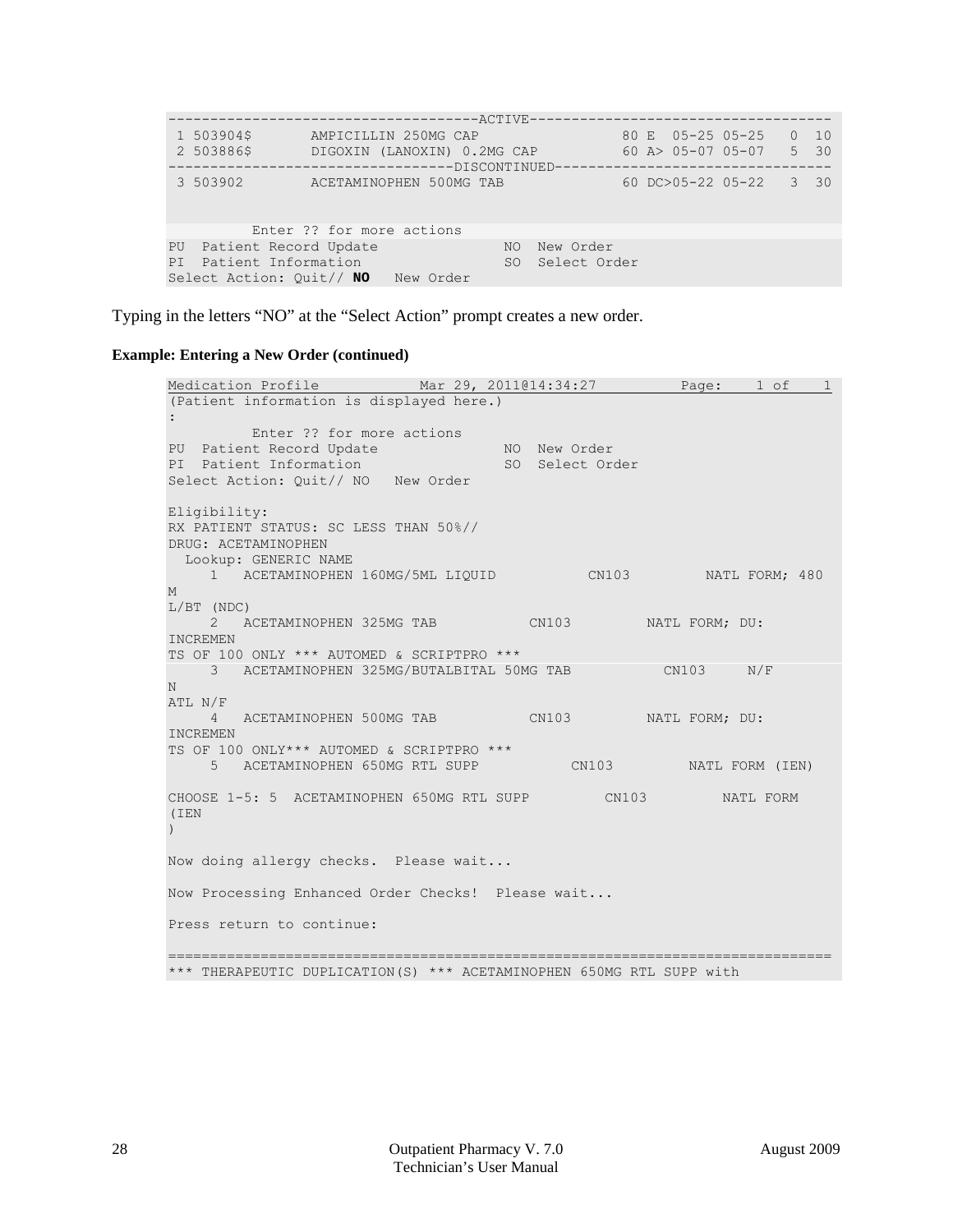Local RX#: 2054930 Drug: ACETAMINOPHEN 500MG TAB (Active) SIG: TAKE ONE TABLET BY MOUTH EVERY FOUR HOURS AS NEEDED QTY: 180 Days Supply: 30 Processing Status: Not released locally (Window) Last Filled On: 03/29/11 Class(es) Involved in Therapeutic Duplication(s): Non-Narcotic Analgesic/Antipyretic, Non-Salicylate

===============================================================================

Press Return to continue: Discontinue Rx #2054930 ACETAMINOPHEN 500MG TAB Y/N ?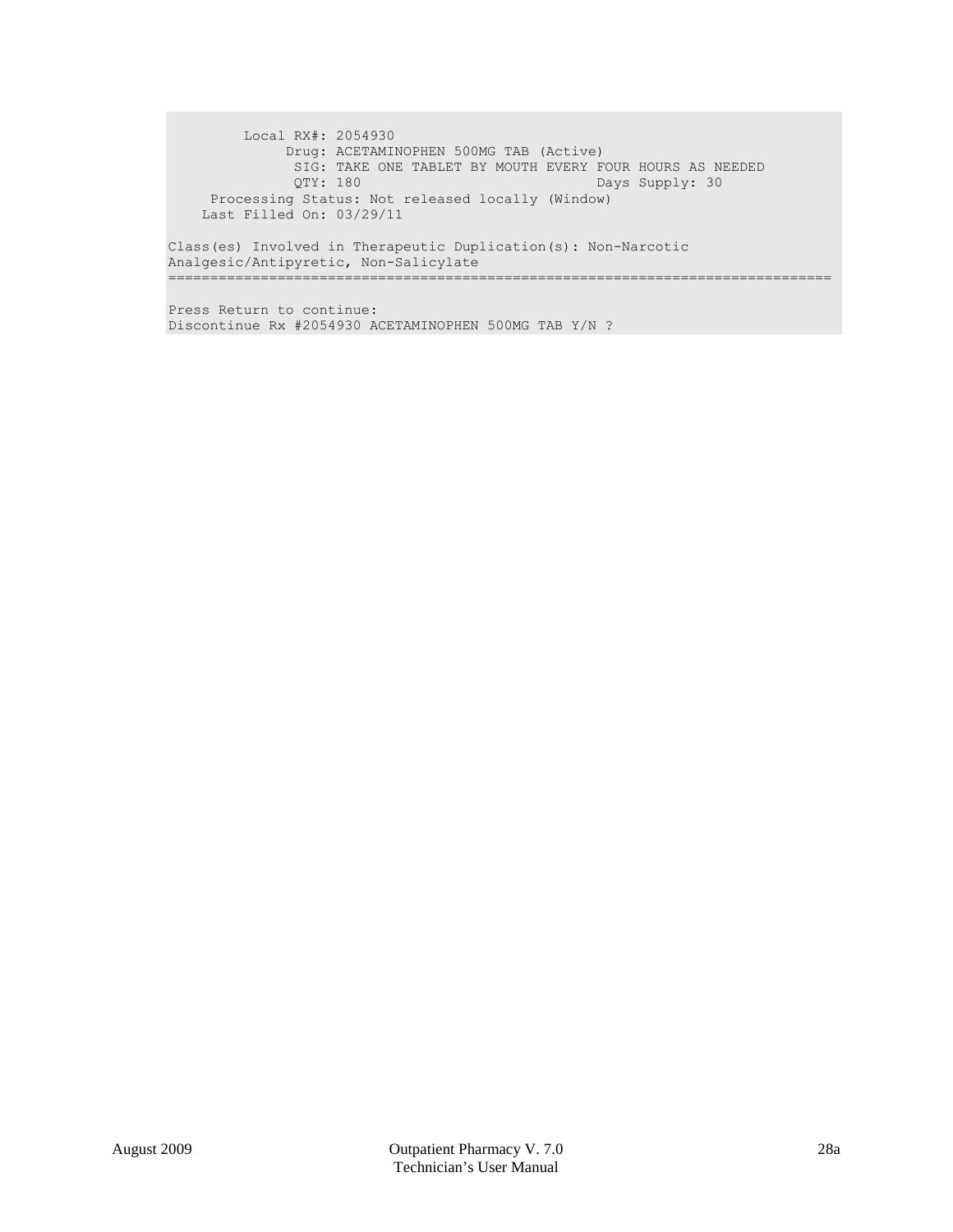*(This page included for two-sided copying.)*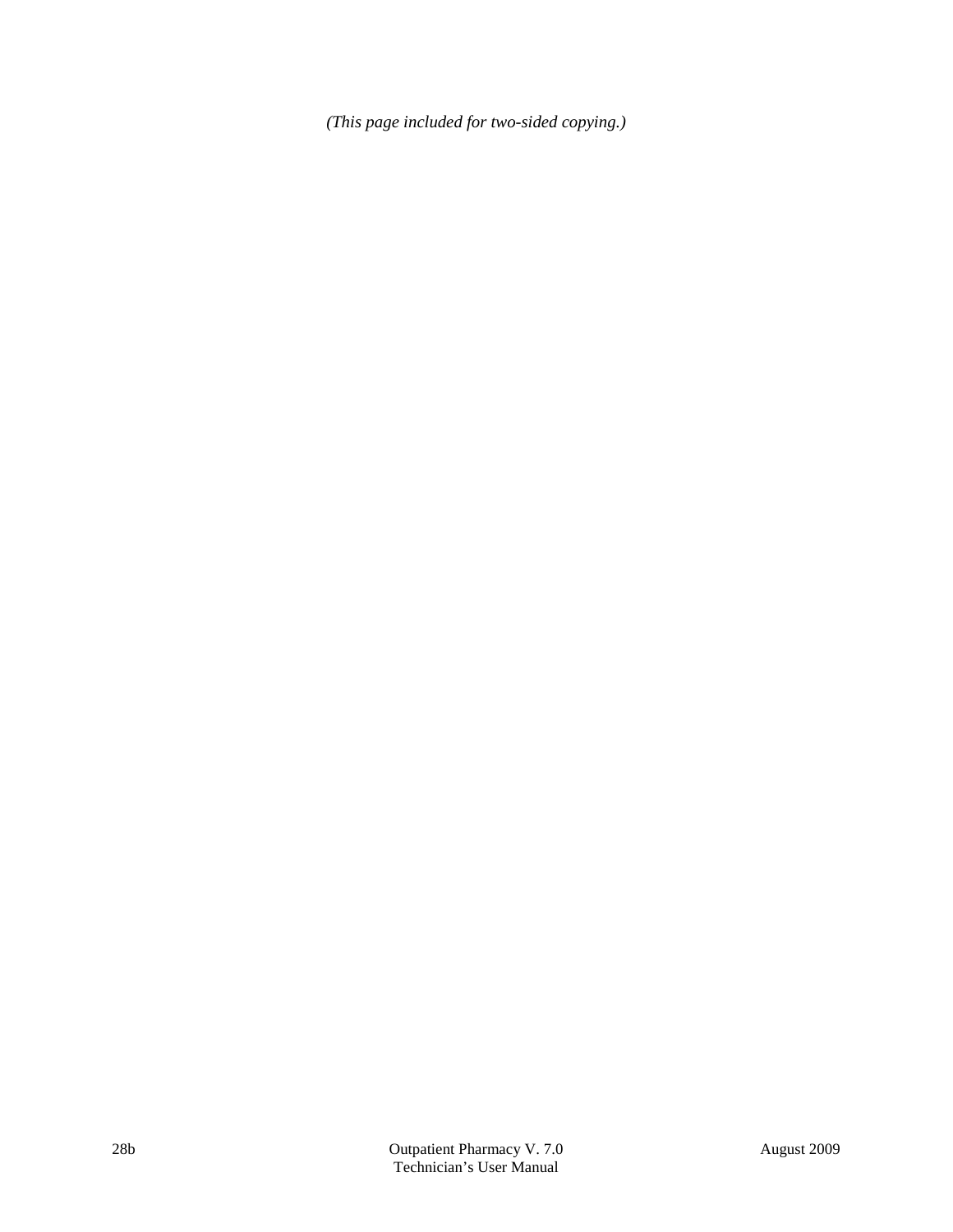The system checks the medication selected for any duplicate drugs or classes, interactions, or allergies that are noted in the patient's local and remote record. This also includes any local Non-VA Meds. See the following order check examples.

**Clerk Entering New Order via Backdoor – Drug Check for Clerk Parameter set to No**

```
PI Patient Information SO Select Order
Select Action: Quit// NO New Order 
Eligibility: SERVICE CONNECTED 50% to 100% SC%: 100
RX PATIENT STATUS: OPT NSC// 
DRUG: ASPIRIN 81
  Lookup: GENERIC NAME
ASPIRIN 81MG EC TAB CN103<br>...OK? Yes// (Yes)
        \ldotsOK? Yes//
-------------------------------------------------------------------------------
Duplicate Drug in Local Rx:
              Rx #: 2608
              Drug: ASPIRIN 81MG EC TAB 
              SIG: TAKE ONE TABLET BY MOUTH EVERY MORNING<br>QTY: 30 Refills remaining: 1
                          Example 20 Refills remaining: 11
Provider: PSOPROVIDER, TEN Issued: 03/24/08
 Status: Active Last filled on: 03/24/08
 Processing Status: Released locally on 3/24/08@08:55:32 (Window) 
                                           Days Supply: 30 
------- RX DELETED
Another New Order for PSOPATIENT,FOUR? YES//
.
     ------------------------------------------------------------------------
```
**Clerk Entering New Order via Backdoor – Drug Check for Clerk Parameter set to No – Duplicate Drug – Discontinued Status**

```
Eligibility: SERVICE CONNECTED 50% to 100% SC%: 100
RX PATIENT STATUS: OPT NSC// 
DRUG: ASPIRIN<br>Lookup: GENERIC NAME
 Lookup: GENERIC NAME
 1 ASPIRIN 325MG EC TAB CN103 
 2 ASPIRIN 325MG SUPPOSITORY CN103 
 3 ASPIRIN 325MG TAB CN103 
     4 ASPIRIN 650MG/BUTALBITAL 50MG TAB CN103 
5 ASPIRIN 81MG EC TAB CN103
Press <RETURN> to see more, '^' to exit this list, '^^' to exit all lists, OR
CHOOSE 1-5: 1 ASPIRIN 325MG EC TAB CN103
  Restriction/Guideline(s) exist. Display? : (N/D): No// NO
-------------------------------------------------------------------------------
Duplicate Drug in Local Rx: 
                 Rx #: 2605A
                Drug: ASPIRIN 325MG EC TAB
                  SIG: TAKE ONE TABLET BY MOUTH TWICE A DAY
                  QTY: 60 Refills remaining: 11
Provider: PSOPROVIDER,TEN Issued: 03/24/08
 Status: Discontinued (Edit) Last filled on: 03/24/08
     Processing Status: Released locally on 3/24/08@08:55:32 (Window)
                                               Days Supply: 30
      -------------------------------------------------------------------------------
Press Return to Continue: 
.
.
```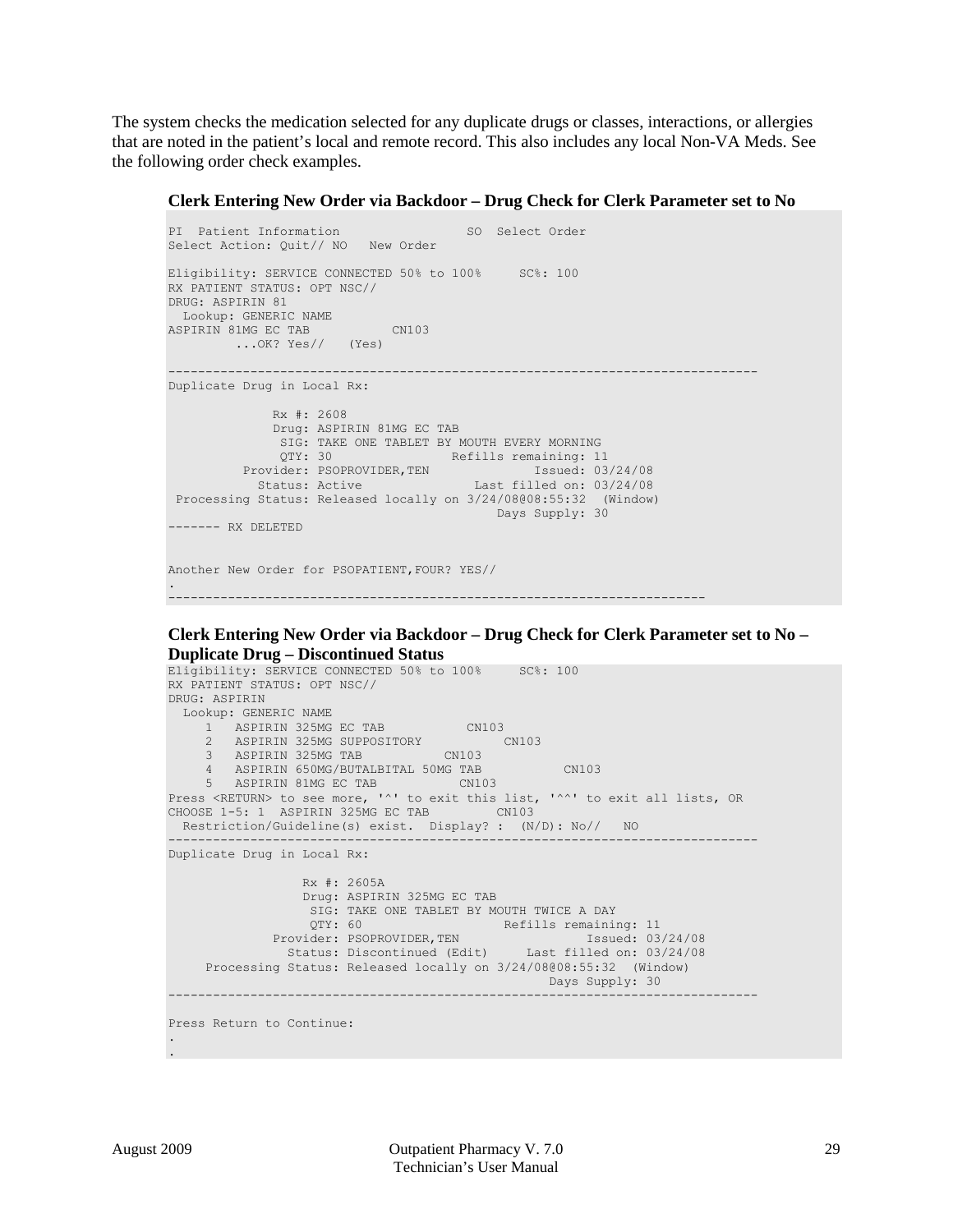```
Clerk Finishing Pending Order – Drug Check for Clerk parameter set to No
ED (Edit) FN Finish
Pending OP Orders (ROUTINE) Mar 24, 2008@14:35:21 Page: 1 of 3<br>PSOPATIENT, FOUR \leq NO ALLERGY ASSESSMENT>
 PSOPATIENT,FOUR <NO ALLERGY ASSESSMENT> 
 PID: 000-00-0000 Ht(cm): 168.91 (04/11/2006)<br>
DOB: MAY 20,1966 (41) Wt(kg): 68.18 (09/06/2006)
                                                  Wt(kq): 68.18 (09/06/2006)CPRS Order Checks: 
      Duplicate drug order: ASPIRIN TAB,EC 81MG TAKE ONE TABLET BY MOUTH EVERY 
      MORNING [ACTIVE] 
    Overriding Provider: PSOPROVIDER, TEN
     Overriding Reason: TESTING 
      Duplicate drug class order:(ASPIRIN TAB,EC 325MG 
      TAKE ONE TABLET BY MOUTH EVERY MORNING [UNRELEASED]) 
    Overriding Provider: PSOPROVIDER, TEN
     Overriding Reason: TESTING 
*(1) Orderable Item: ASPIRIN TAB,EC 
 (2) Drug: ASPIRIN 81MG EC TAB 
 (3) *Dosage: 81 (MG) 
+ Enter ?? for more actions 
BY Bypass DC (Discontinue)<br>
ED (Edit) FN Finish
ED (Edit) FN Finish
Select Item(s): Next Screen// FN Finish 
                           -------------------------------------------------------------------------------
Duplicate Drug in Local Rx: 
                  Rx #: 2608
                 Drug: ASPIRIN 81MG EC TAB
                  SIG: TAKE ONE TABLET BY MOUTH EVERY MORNING<br>OTY: 30 Refills remaining: 11
                             External Refills remaining: 11
Provider: PSOPROVIDER, TEN Issued: 03/24/08
 Status: Active Last filled on: 03/24/08
      Processing Status: Released locally on 3/24/08@08:55:32 (Window)
                                             Days Supply: 30
     --------------------------------------------------------------------------------
Pending OP Orders (ROUTINE) Mar 24, 2008@14:35:25 Page: 1 of 3<br>PSOPATIENT, FOUR SOPATIENT
  PSOPATIENT,FOUR <NO ALLERGY ASSESSMENT> 
 PID: 000-00-0000 Ht(cm): 168.91 (04/11/2006)<br>
DOB: MAY 20,1966 (41) Wt(kg): 68.18 (09/06/2006)
                                                  Wt(kq): 68.18 (09/06/2006)CPRS Order Checks: 
      Duplicate drug order: ASPIRIN TAB,EC 81MG TAKE ONE TABLET BY MOUTH EVERY 
      MORNING [ACTIVE] 
    Overriding Provider: PSOPROVIDER, TEN
     Overriding Reason: TESTING 
      Duplicate drug class order: NON-OPIOID ANALGESICS (ASPIRIN TAB,EC 325MG 
      TAKE ONE TABLET BY MOUTH EVERY MORNING [UNRELEASED]) 
    Overriding Provider: PSOPROVIDER, TEN
     Overriding Reason: TESTING 
*(1) Orderable Item: ASPIRIN TAB,EC 
 (2) Drug: ASPIRIN 81MG EC TAB 
 (3) *Dosage: 81 (MG) 
+ Enter ?? for more actions 
                                                 DC Discontinue
Select Item(s): Next Screen// DC Discontinue 
Nature of Order: SERVICE CORRECTION// S
Requesting PROVIDER: PSOPROVIDER, TEN// LBB 119
Comments: Per Pharmacy Request Replace 
Press Return to :
```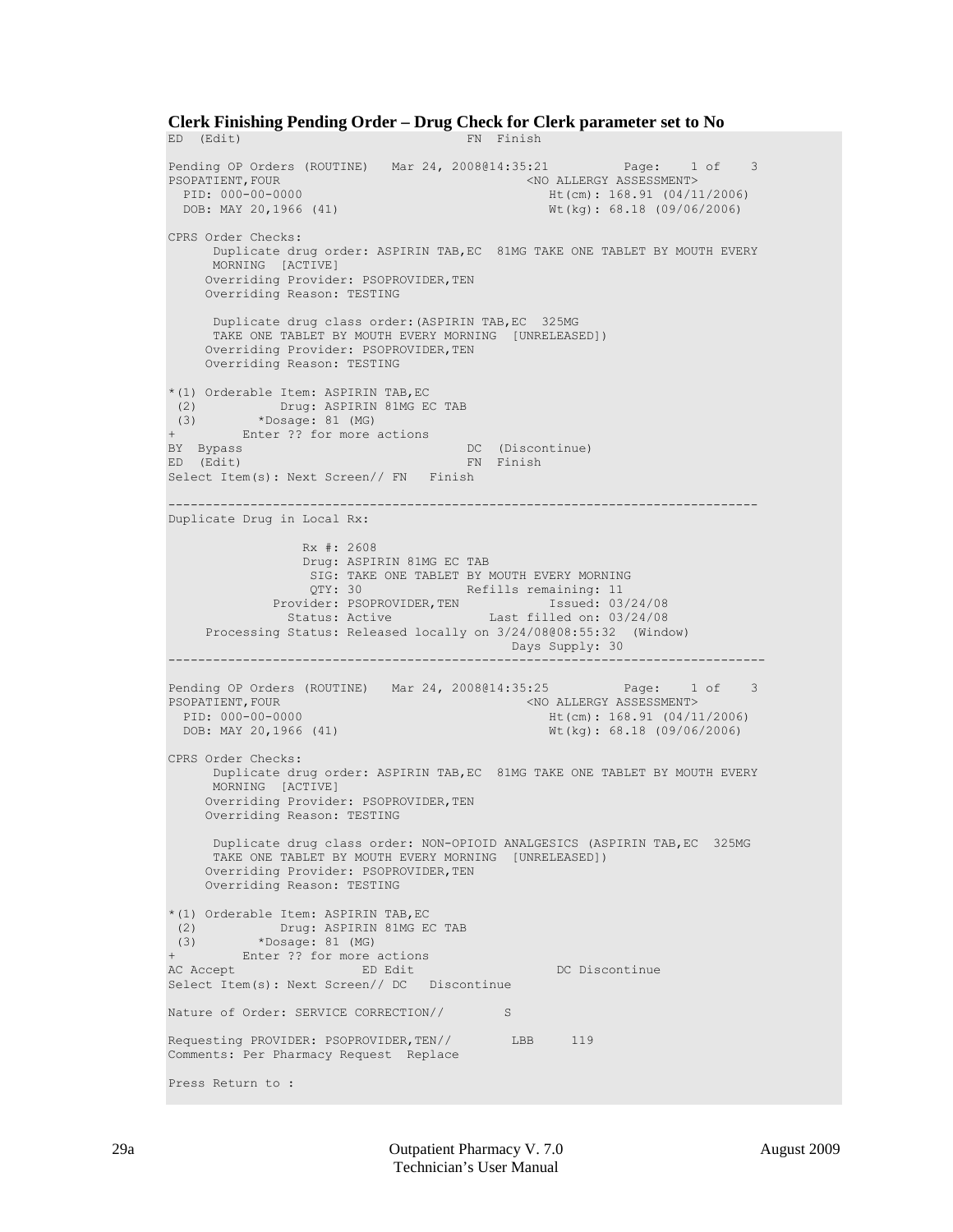```
PI Patient Information SO Select Order
PU Patient Record Update NO New Order<br>
PI Patient Information NO So Select Order
PI Patient Information
Select Action: Quit// 2 
Medication Profile Mar 24, 2008@14:36:28 Page: 1 of 1<br>PSOPATIENT, FOUR CNO ALLERGY ASSESSMENT>
  PSOPATIENT, FOUR CONSIDERED ASSESSMENTS (NO ALLERGY ASSESSMENTS)<br>PID: 000-00-0000 Ht(cm): 168.91 (04/11
 PID: 000-00-0000 Ht(cm): 168.91 (04/11/2006)<br>DOB: MAY 20,1966 (41) Wt(kg): 68.18 (09/06/2006)
                                                    Wt(kq): 68.18 (09/06/2006) SEX: MALE 
 CrCL: 102.4(est.) (CREAT:1.0mg/dL 10/30/12) BSA (m2): 1.78
 ISSUE LAST REF DAY<br>
FRIE LAST REF DAY<br>
PRUG DRUG DE CITY ST DATE FILL REM SUP
                                                        QTY ST DATE FILL REM SUP
-------------------------------------ACTIVE-------------------------------------
 1 2608 ASPIRIN 81MG EC TAB 30 A 03-24 03-24 11 30
----------------------------------NON-VERIFIED----------------------------------
 2 2609 ASPIRIN 325MG EC TAB
.
```
#### **Duplicate with Non-VA Med – No Action Required**

```
DRUG: CIMETIDINE
   Lookup: GENERIC NAME
    1 CIMETIDINE 100MG TAB GA301<br>2 CIMETIDINE 200MG TAB GA301<br>3 CIMETIDINE 300MG TAB GA301
2 CIMETIDINE 200MG TAB GA301
3 CIMETIDINE 300MG TAB GA301 90 DAY SUPPLY
 4 CIMETIDINE 400MG TAB GA301 
5 CIMETIDINE 800MG TAB GA301
CHOOSE 1-5: 3 CIMETIDINE 300MG TAB GA301 90 DAY SUPPLY
               --------------------------------------------------------------------------------
Duplicate Drug in a Non-VA Med Order for
                Drug: CIMETIDINE 300MG TAB
              Dosage: 300MG
            Schedule: AT BEDTIME 
    Medication Route: MOUTH<br>Start Date:
                                     CPRS Order #: 13554
        Documented By: PSOPROVIDER,TEN on Mar 24, 2008@14:44:15
--------------------------------------------------------------------------------
Press Return to Continue: 
VERB: TAKE
Available Dosage(s)
       1. 300MG
       2. 600MG
Select from list of Available Dosages, Enter Free Text Dose
or Enter a Question Mark (?) to view list: 1 300MG
You entered 300MG is this correct? Yes//
.
.
```
#### **Duplicate Drug with Pending Order** Another New Order for PSOPATIENT,FOUR? YES//

Eligibility: SERVICE CONNECTED 50% to 100% SC%: 100 RX PATIENT STATUS: OPT NSC// DRUG: ALLOPURINOL Lookup: GENERIC NAME 1 ALLOPURINOL 100MG TAB MS400<br>2 ALLOPURINOL 300MG TAB MS400 2 ALLOPURINOL 300MG TAB MS400 CHOOSE 1-2: 2 ALLOPURINOL 300MG TAB MS400

.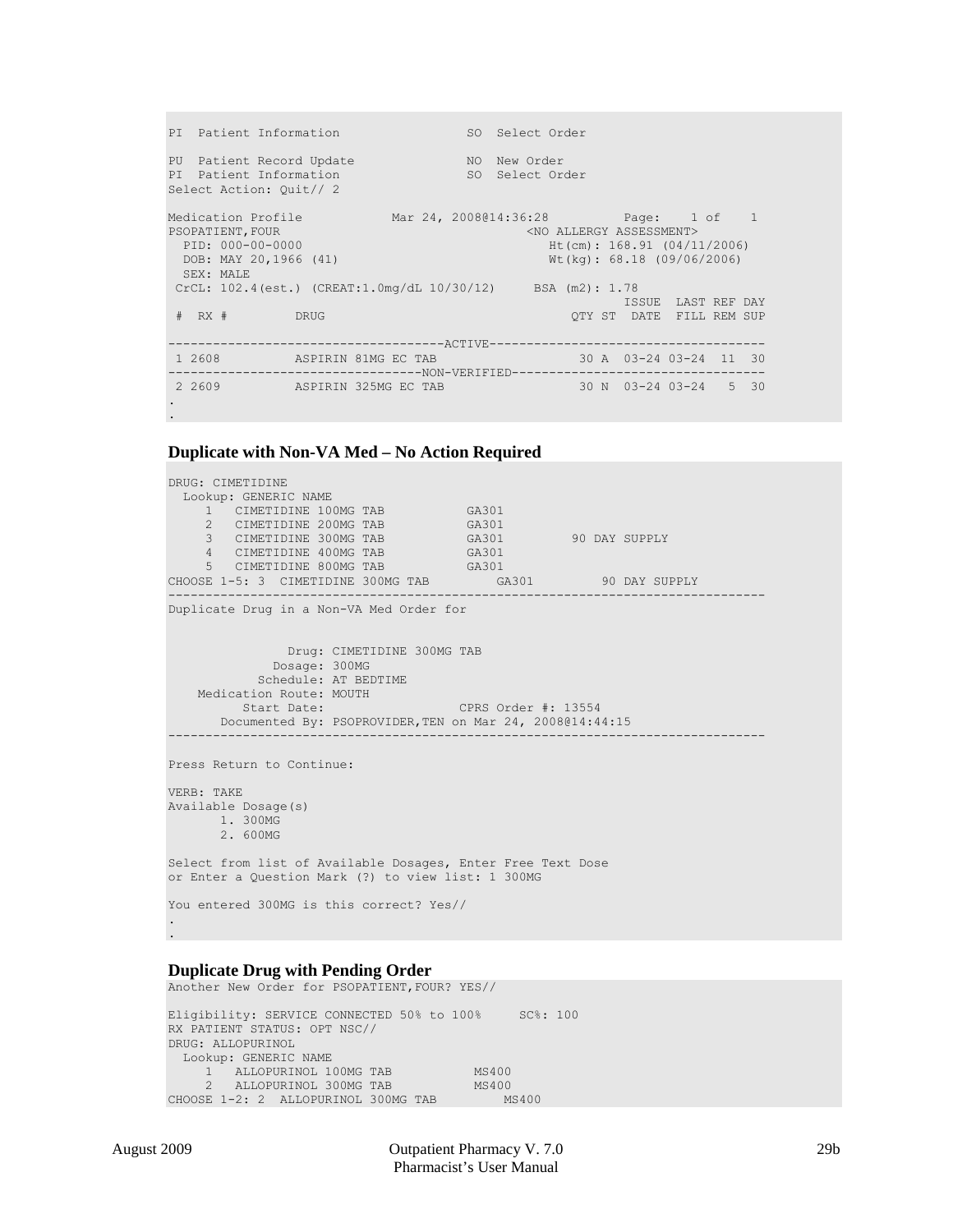------------------------------------------------------------------------------- DUPLICATE DRUG in a Pending Order for: Drug: ALLOPURINOL 300MG TAB SIG: TAKE ONE TABLET BY MOUTH EVERY MORNING<br>QTY: 180 # of Refills: 3 QTY: 180 # of Refills: 3<br>Provider: PSOPROVIDER, TEN Issue Date: 03 Issue Date: 03/24/08@14:44:15 ------------------------------------------------------------------------------- Discontinue Pending Order for ALLOPURINOL 300MG? Y/N <u>YES</u> Pending Order for ALLOPURINOL 300MG will be discontinued after the acceptance of the new order. VERB: TAKE Available Dosage(s) 1. 300MG 2. 600MG Select from list of Available Dosages, Enter Free Text Dose or Enter a Question Mark (?) to view list: 1 300MG You entered 300MG is this correct? Yes// YES VERB: TAKE DISPENSE UNITS PER DOSE(TABLET): 1// 1 Dosage Ordered: 300MG NOUN: TABLET ROUTE: PO// ORAL PO MOUTH Schedule: QAM// (EVERY MORNING) LIMITED DURATION (IN DAYS, HOURS OR MINUTES): CONJUNCTION: PATIENT INSTRUCTIONS: (TAKE ONE TABLET BY MOUTH EVERY MORNING) DAYS SUPPLY: (1-90): 30// QTY ( TAB ) : 30// 30 COPIES: 1// 1 # OF REFILLS: (0-11): 11// PROVIDER: PSOPROVIDER, TEN CLINIC: MAIL/WINDOW: WINDOW// WINDOW METHOD OF PICK-UP: REMARKS: ISSUE DATE: TODAY// (MAR 24, 2008) FILL DATE: (3/24/2008 - 3/25/2009): TODAY// (MAR 24, 2008)<br>Nature of Order: WRITTEN// W Nature of Order: WRITTEN// Rx # 2610 03/24/08<br>PSOPATIENT FOUR #30 PSOPATIENT, FOUR TAKE ONE TABLET BY MOUTH EVERY MORNING ALLOPURINOL 300MG TAB PSOPHARMACIST, ONE # of Refills: 11 SC Percent: 100% Disabilities: NONE STATED Was treatment for a Service Connected condition? y YES Is this correct? YES// - Duplicate Drug Pending Order for ALLOPURINOL 300MG has been discontinued...

.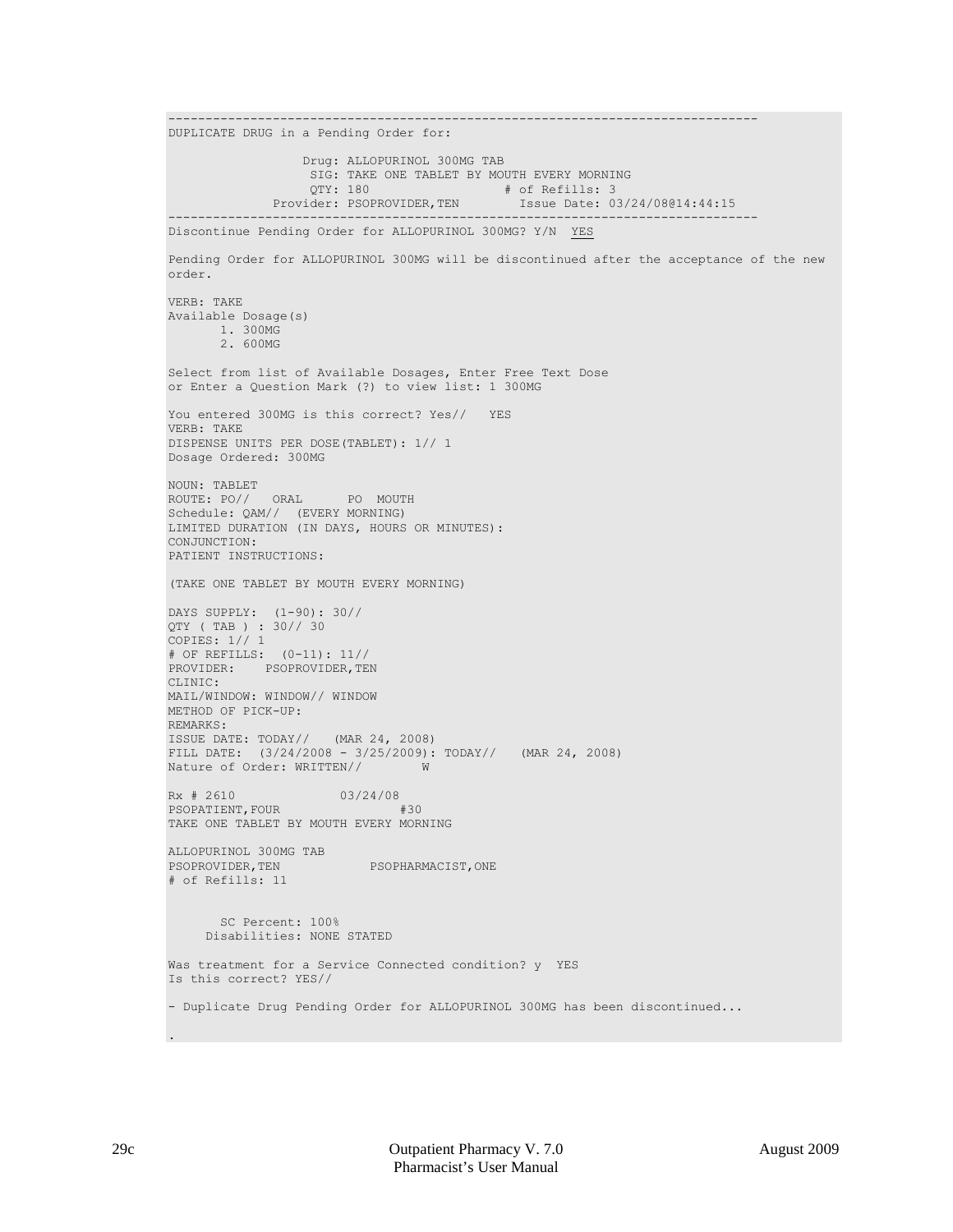#### **Copying an Existing Order**

RN Renew Select Action: Next Screen// CO CO OP Medications (ACTIVE) Mar  $12$ ,  $2008@09:15:48$  Page:  $1$  of 2<br>PSOPATIENT.TWO  $\langle 2 \rangle$ PSOPATIENT, TWO<br>PID: 000-00-0000 PID: 000-00-0000 Ht(cm): 182.88 (04/13/2005)<br>
DOB: JAN 1,1945 (63) Wt(kg): 77.27 (04/13/2005)  $Wt(kq): 77.27 (04/13/2005)$  Rx #: 2584\$ (1) \*Orderable Item: AMLODIPINE/ATORVASTATIN TAB (2) Drug: AMLODIPINE 5MG/ATORVASTATIN 10MG TAB Verb: TAKE<br>(3) \*Dosage: ONE T (3) \*Dosage: ONE TABLET \*Route: ORAL \*Schedule: QAM (4)Pat Instructions: SIG: TAKE ONE TABLET BY MOUTH EVERY MORNING (5) Patient Status: OPT NSC (6) Issue Date: 03/12/08 (7) Fill Date: 03/12/08 Last Fill Date: 03/12/08 (Window) Last Release Date: (8) Lot #:<br>Expires: 03/13/09 MFG: MEG: Expires: 03/13/09 Enter ?? for more actions AC Accept ED Edit New OP Order (COPY) Mar 12, 2008@09:15:48 Page: 1 of 2<br>PSOPATIENT.TWO <4> PSOPATIENT, TWO<br>PID: 000-00-0000 PID: 000-00-0000 Ht(cm): 182.88 (04/13/2005)<br>
DOB: JAN 1,1945 (63) Wt(kg): 77.27 (04/13/2005) Wt(kg): 77.27 (04/13/2005) Orderable Item: AMLODIPINE/ATORVASTATIN TAB<br>(1) Drug: AMLODIPINE 5MG/ATORVASTATIN (1) Drug: AMLODIPINE 5MG/ATORVASTATIN 10MG TAB (2) Patient Status: OPT NSC (3) Issue Date: MAR 12,2008 (4) Fill Date: MAR 12,2008 Verb: TAKE (5) Dosage Ordered: ONE TABLET Route: ORAL Schedule: QAM (6)Pat Instruction: SIG: TAKE ONE TABLET BY MOUTH EVERY MORNING<br>(7) Days Supply: 30 (8) QTY ( ): 3 (7) Days Supply: 30 (8) QTY ( ): 30 (9) # of Refills: 11 (10) Routing: WINDOW (11) Clinic:<br>(12) Provider: Provider: PSOPROVIDER, ONE (13) Copies: 1 + Enter ?? for more actions<br>AC Accept AC Accept ED Edit Select Action: Next Screen// AC Accept ----------------------------------------------------------------------------- Duplicate Drug in Local RX: Rx #: 2584 Drug: AMLODIPINE 5MG/ATORVASTATIN 10MG TAB SIG: TAKE ONE TABLET BY MOUTH EVERY MORNING<br>QTY: 30 Refills remaining: 11 QTY: 30 Refills remaining: 11 Provider: OPPROVIDER, ONE Issued: 03/12/07 Status: ACTIVE Last filled on: 03/12/07 Processing Status: Released locally on 3/12/07@08:55:32 (Window) Days Supply: 30 ----------------------------------------------------------------------------- Discontinue Rx #2584 AMLODIPINE 5MG/ATORVASTATIN 10MG TAB? Y/N YES Rx #2584 AMLODIPINE 5MG/ATORVASTATIN 10MG TAB will be discontinued after the acceptance of the new order. Nature of Order: WRITTEN// W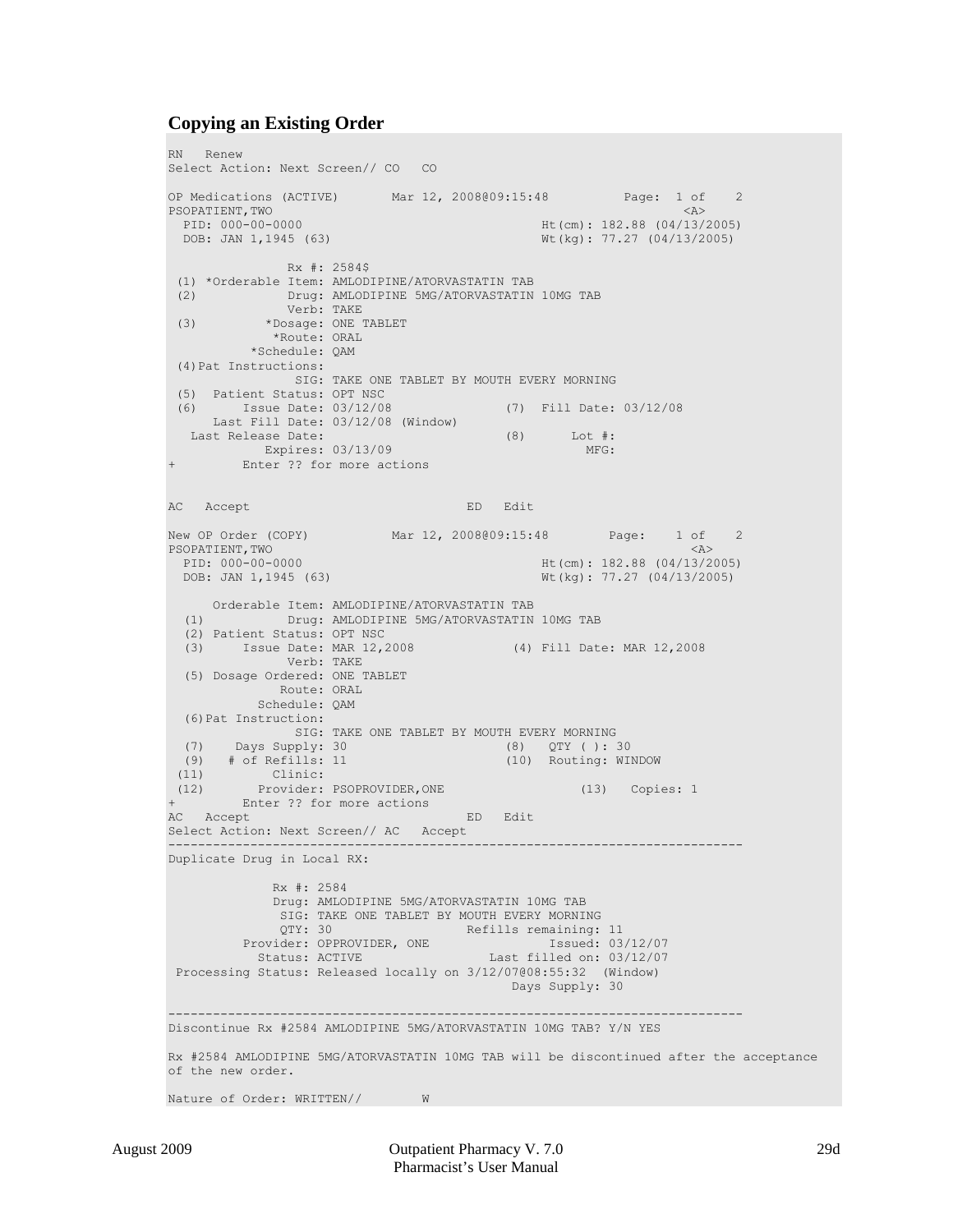```
WAS THE PATIENT COUNSELED: NO// NO
Do you want to enter a Progress Note? No// NO
Rx # 2585 03/12/08
PSOPATIENT, TWO T #30
TAKE ONE TABLET BY MOUTH EVERY MORNING
AMLODIPINE 5MG/ATORVASTATIN 10MG TAB
PSOPROVIDER, ONE PSOPHARMACIST, ONE
# of Refills: 11
       SC Percent: 40%
     Disabilities: NONE STATED
Was treatment for Service Connected condition? NO// 
Is this correct? YES// ...
- Duplicate Drug Rx #2584 AMLODIPINE 5MG/ATORVASTATIN 10MG TAB has been discontinued...
```
**Note:** More than one ingredient and more than one VA Drug Class may be associated with an Allergy/ADR. See output below:

```
A Drug-Allergy Reaction exists for this medication and/or class!
Drug: DILTIAZEM (DILACOR XR) 240MG SA CAP
   Ingredients: DILTIAZEM (REMOTE SITE(S)), 
   Class: CV200 CALCIUM CHANNEL BLOCKERS (REMOTE SITE(S))
```
## **Allergy/ADR Order Check Display**

This section details the Allergy/ADR order check display within Outpatient Pharmacy.

Legacy Outpatient Pharmacy displays the same allergy/ADR warning twice if drug class(es) and drug ingredient(s) are defined for the allergy/ADR. The drug class is listed on one display and the drug ingredient on the other. The user is also prompted to intervene for both warnings. Local and remote Allergy/ADRs are combined.

If no Allergy Assessment has been documented for the patient for whom the medication order is being processed, an intervention dialog is available for each order. Only one warning will be displayed for an Allergy/ADR. If no intervention is chosen, the standard order entry dialog will resume.

See examples below:

#### **Remote Allergy/ADR – New Order Entry Backdoor – Both Ingredient and Drug Class defined for Allergy/ADR**

Select Action: Quit// NO New Order PATIENT STATUS: SC// DRUG: DILTIAZEM Lookup: GENERIC NAME<br>1 DILTIAZEM (DIL <sup>DILTIAZEM</sup> (DILACOR XR) 240MG SA CAP CV200 N/F This drug will not be processed without Drug Request Form 10-7144 2 DILTIAZEM (INWOOD) 120MG SA CAP CV200 3 DILTIAZEM (INWOOD) 180MG SA CAP CV200 4 DILTIAZEM (INWOOD) 240MG SA CAP CV200 5 DILTIAZEM (INWOOD) 300MG SA CAP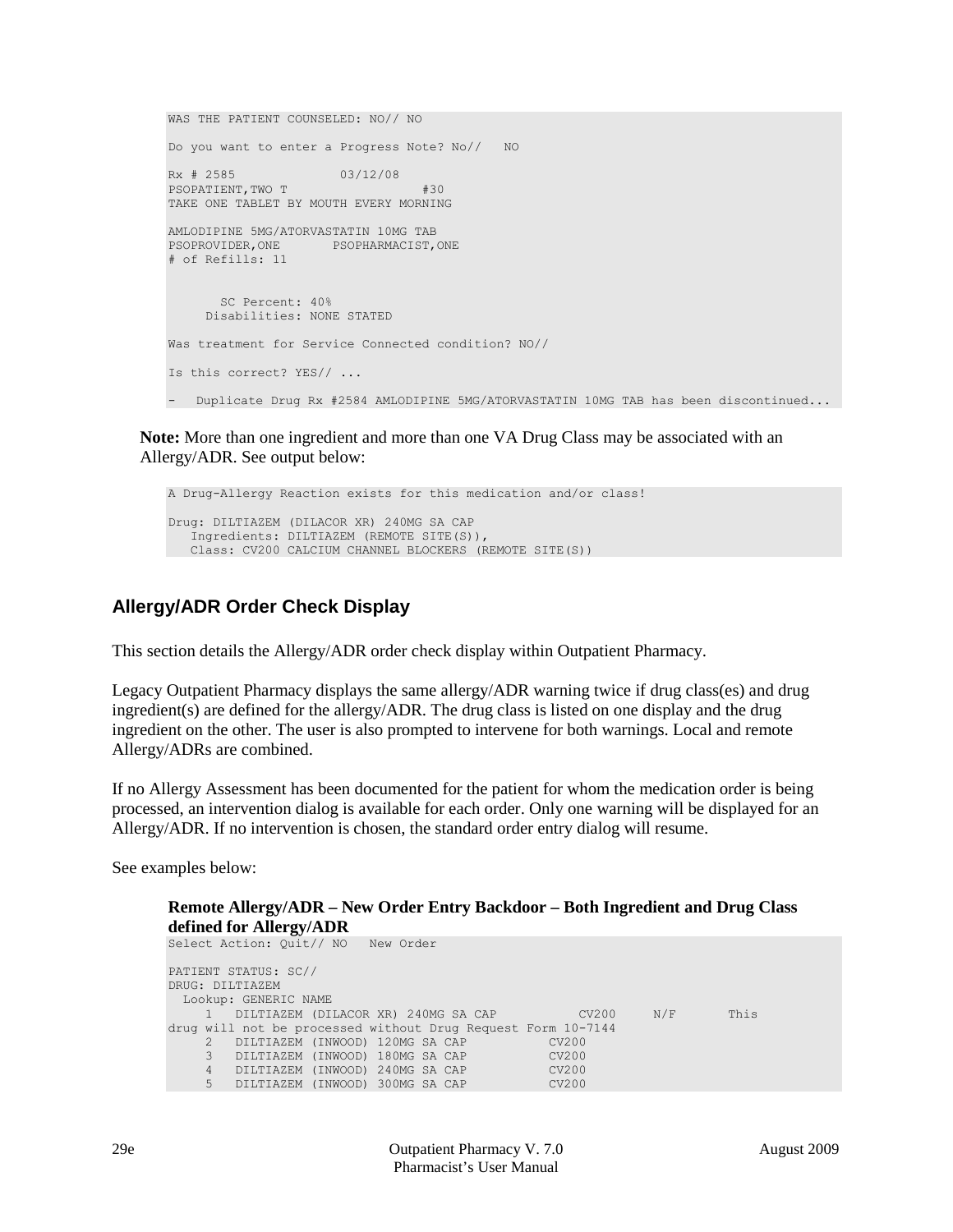```
Press <RETURN> to see more, '^' to exit this list, '^^' to exit all lists, OR<br>CHOOSE 1-5: 1 DILTIAZEM (DILACOR XR) 240MG SA CAP CV200 N/F This drug will
CHOOSE 1-5: 1 DILTIAZEM (DILACOR XR) 240MG SA CAP
not be processed without Drug Request Form 10-7144 
Now doing allergy checks. Please wait...
A Drug-Allergy Reaction exists for this medication and/or class!
     Prospective Drug: DILTIAZEM (DILACOR XR) 240MG SA CAP
      Causative Agent: DILTIAZEM
 Historical/Observed: OBSERVED
             Severity: MODERATE
          Ingredients: DILTIAZEM (REMOTE(SITE(S)), 
       Signs/Symptoms: ITCHING,WATERING EYES, ANOREXIA, NAUSEA,VOMITING, 
                        ANXIETY, DROWSINESS, DRY MOUTH, DRY NOSE, RASH, 
           Drug Class: CV200 CALCIUM CHANNEL BLOCKERS (REMOTE(SITE(S)),
    Provider Override Reason: N/A - Order Entered Through VistA
Do you want to Intervene? Y// NO
VERB: TAKE
Available Dosage(s)
        1. 240MG
        2. 480MG
Select from list of Available Dosages, Enter Free Text Dose
or Enter a Question Mark (?) to view list:
.
.
    OR
Do you want to Intervene? Y// ES
Now creating Pharmacy Intervention
for DILTIAZEM (DILACOR XR) 240MG SA CAP 
PROVIDER: PSOPROVIDER, THREE TPP 119<br>RECOMMENDATION: NO CHANGE
RECOMMENDATION:
See 'Pharmacy Intervention Menu' if you want to delete this
intervention or for more options.
Would you like to edit this intervention ? N// O
VERB: TAKE
Available Dosage(s)
        1. 240MG
        2. 480MG
Select from list of Available Dosages, Enter Free Text Dose
or Enter a Question Mark (?) to view list:
.
.
```
**Local Allergy/ADR – New Order Entry Backdoor - Only Drug Class defined.** Another New Order for PSOPATIENT, TEN? YES//

```
Eligibility: NSC
RX PATIENT STATUS: OPT NSC// 
DRUG: SEPTRA
  Lookup: GENERIC NAME
SEPTRA DS TAB AM650
         ...OK? Yes// (Yes)
Now doing allergy checks. Please wait...
A Drug-Allergy Reaction exists for this medication and/or class!
```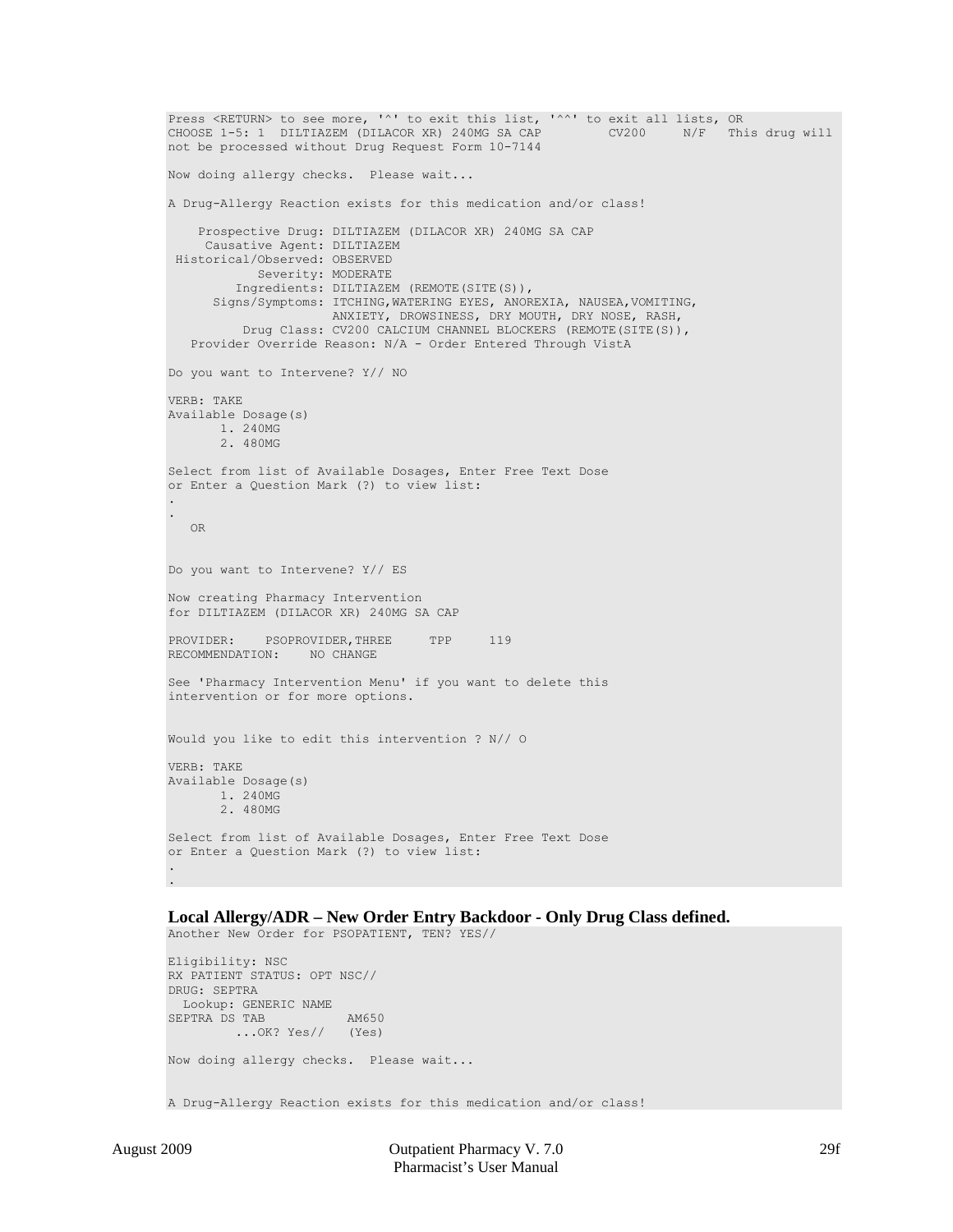Prospective Drug: SEPTRA DS TAB Causative Agent: SULFADIAZINE/SULFAMERAZINE/SULFAMETHAZINE Historical/Observed: HISTORICAL Severity: Not Entered Signs/Symptoms: ITCHING,WATERING EYES, ANOREXIA, NAUSEA,VOMITING, ANXIETY, DROWSINESS, Drug Class: AM650 SULFONAMIDE/RELATED ANTIMICROBIALS (LOCAL), Provider Override Reason: N/A - Order Entered Through VistA Do you want to Intervene? Y// ES Now creating Pharmacy Intervention for SEPTRA DS TAB PROVIDER: PSOPROVIDER, FOUR FPP 119<br>RECOMMENDATION: NO CHANGE RECOMMENDATION: See 'Pharmacy Intervention Menu' if you want to delete this intervention or for more options. Would you like to edit this intervention ? N// O Available Dosage(s) 1. 1 TABLET 2. 2 TABLETS Select from list of Available Dosages, Enter Free Text Dose or Enter a Question Mark (?) to view list: 1 1 TABLET You entered 1 TABLET is this correct? Yes// YES VERB: TAKE ROUTE: PO// ORAL PO MOUTH Schedule: BID (TWICE A DAY) LIMITED DURATION (IN DAYS, HOURS OR MINUTES): . .

## **Local & Remote Allergy/ADR – Multi-ingredients, Pending Order**

```
ED Edit FN Finish
Select Item(s): Next Screen// NEXT SCREEN 
Pending OP Orders (ROUTINE) Mar 24, 2008@21:56:03 Page: 2 of 3<br>PSOPATIENT.THREE <2>
PSOPATIENT, THREE<br>PID: 000-00-0000
 PID: 000-00-0000 Ht(cm): 167.64 (06/10/1993)<br>
DOB: FEB 2,1939 (69) Wt(kg): 68.18 (06/10/1993)
                                                 Wt(kq): 68.18 (06/10/1993)+ 
*(1) Orderable Item: SULFAMETHOXAZOLE/TRIMETHOPRIM TAB 
 (2) Drug: SULFAMETHOXAZOLE/TRIMETHOPRIM DS TAB 
 Verb: TAKE (3) *Dosage: 1 TAE
           (3) *Dosage: 1 TABLET 
             *Route: ORAL 
          *Schedule: Q12H 
 (4) Pat Instruct: 
  Provider Comments: 
       Instructions: TAKE 1 TABLET PO Q12H 
               SIG: TAKE 1 TABLET BY MOUTH EVERY 12 HOURS 
 (5) Patient Status: OPT NSC 
(6) Issue Date: MAR 24,2008 (7) Fill Date: MAR 24,2008 
+ Enter ?? for more actions 
BY Bypass DC Discontinue
                                      FN Finish
```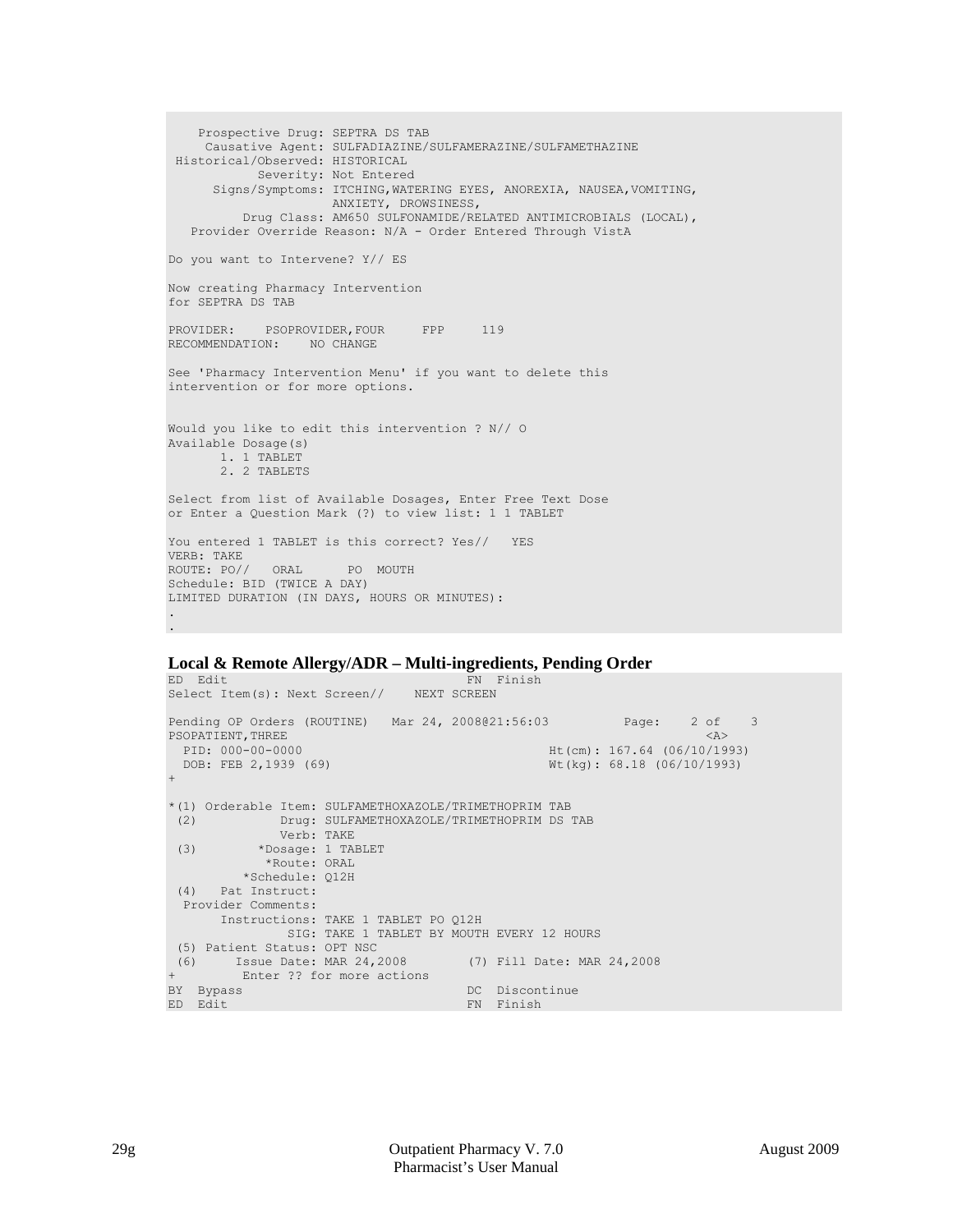Select Item(s): Next Screen// FN Finish Now doing allergy checks. Please wait... A Drug-Allergy Reaction exists for this medication and/or class! Prospective Drug: SULFAMETHOXAZOLE/TRIMETHOPRIM DS TAB Causative Agent: SULFADIAZINE/SULFAMERAZINE/SULFAMETHAZINE Historical/Observed: HISTORICAL Severity: Not Entered Ingredients: SULFAMETHOXAZOLE (LOCAL), TRIMETHOPRIM (LOCAL AND REMOTE(S)) Signs/Symptoms: ITCHING,WATERING EYES, ANOREXIA, NAUSEA,VOMITING, ANXIETY, DROWSINESS, Drug Class: AM650 SULFONAMIDE/RELATED ANTIMICROBIALS (LOCAL AND REMOTE(S)), Provider Override Reason: N/A - Order Entered Through VistA Do you want to Intervene? Y// ES Now creating Pharmacy Intervention for SULFAMETHOXAZOLE/TRIMETHOPRIM DS TAB PROVIDER: PSOPROVIDER, 11 PP 119 RECOMMENDATION: NO CHANGE See 'Pharmacy Intervention Menu' if you want to delete this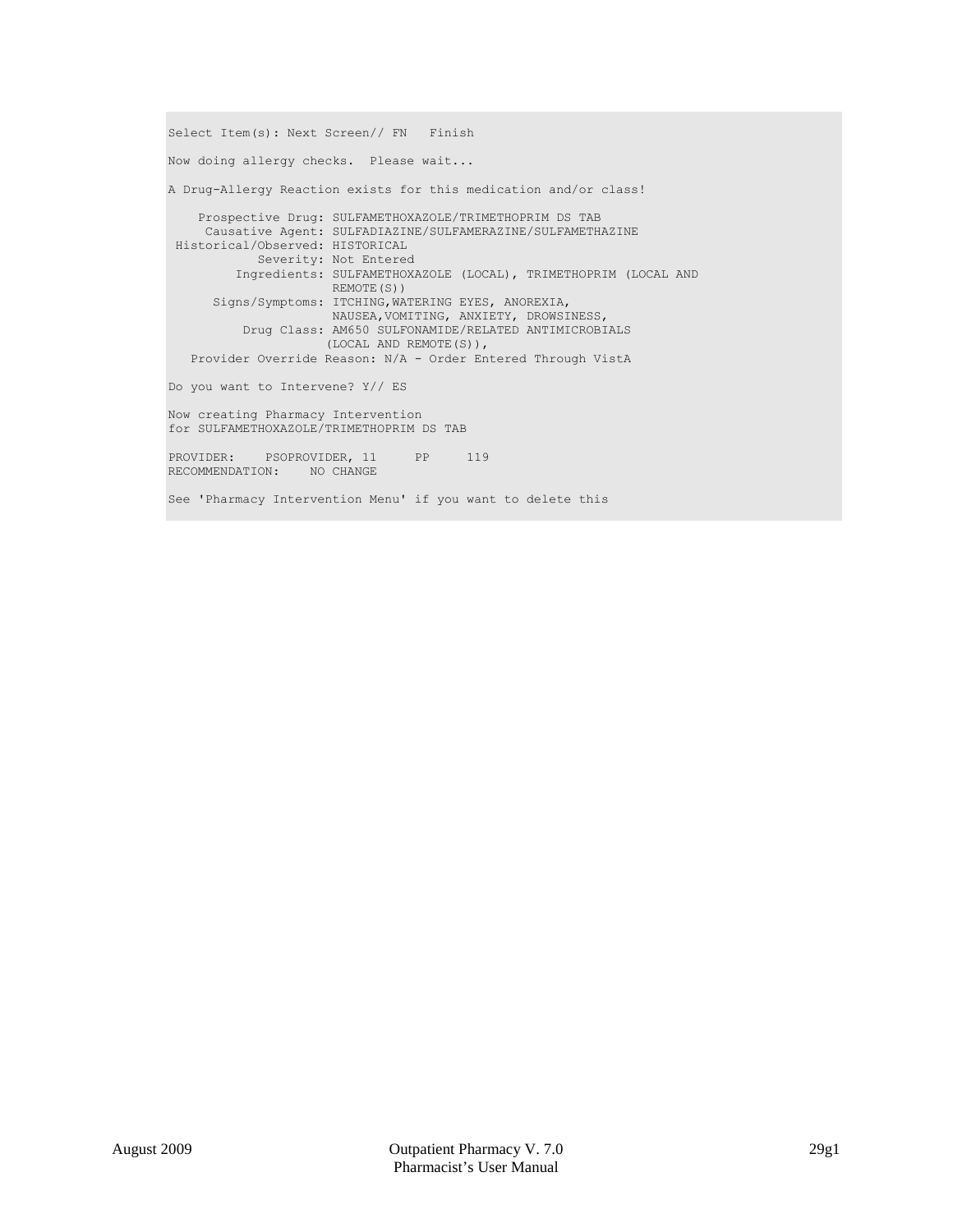*(This page included for two-sided copying.)*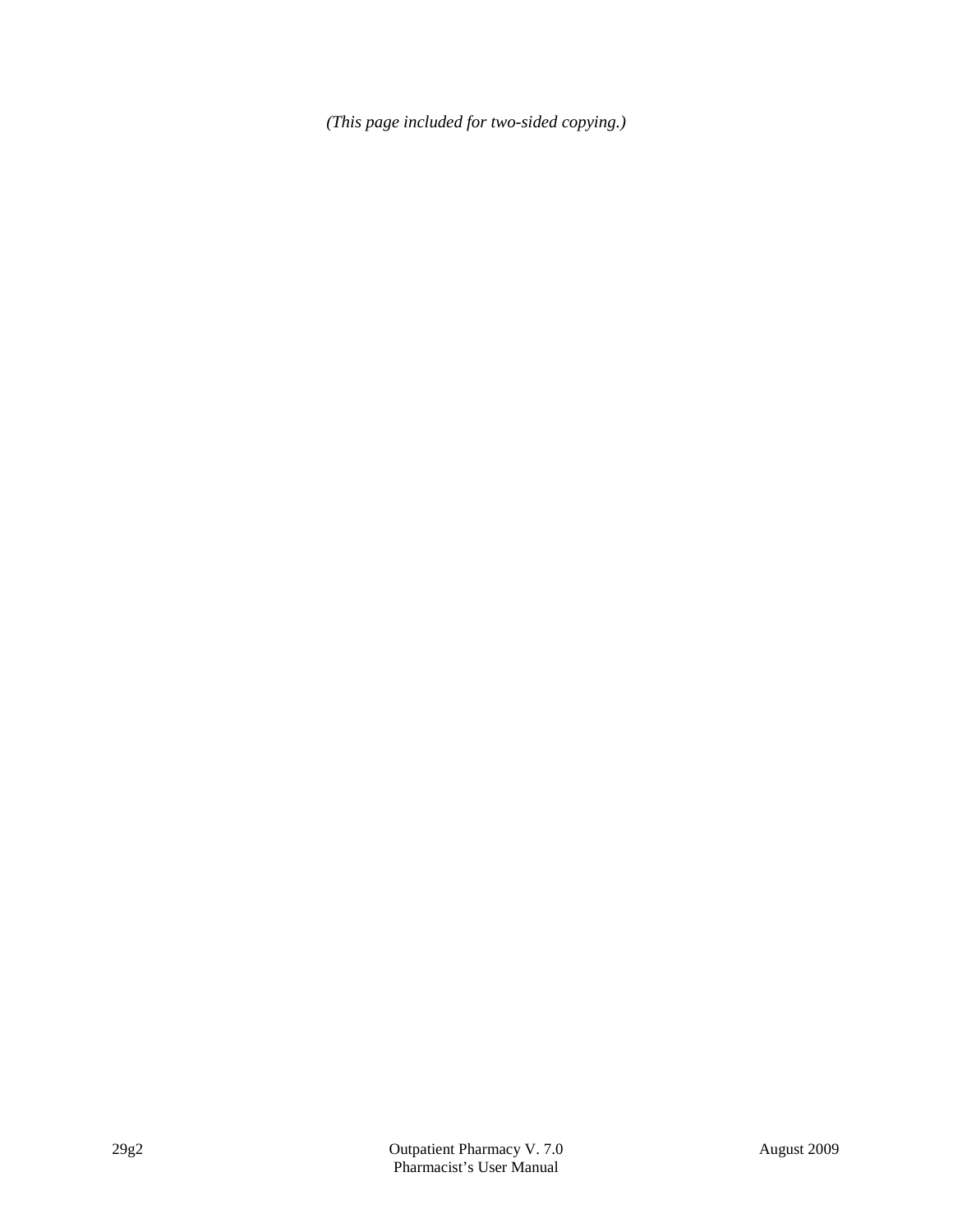```
intervention or for more options.
Would you like to edit this intervention ? N// O
Rx # 2611 03/24/08
PSOPATIENT, THREE #20TAKE 1 TABLET BY MOUTH EVERY 12 HOURS
SULFAMETHOXAZOLE/TRIMETHOPRIM DS TAB
PSOPROVIDER, 11 PSOPHARMACIST, TWO
# of Refills: 1
Are you sure you want to Accept this Order? NO// Y
.
.
```
## **Therapeutic Duplication**

This section describes enhancements to the existing VistA Duplicate Class order checks. The current VistA Duplicate Class checks have been enhanced using the FDB business rules and database, as well as the FDB Enhanced Therapeutic Classification (ETC) system. The Duplicate Class check will now be referred to as the Duplicate Therapy order check. This order check will continue to be performed against active, pending, non-verified orders on hold (initiated through pharmacy or CPRS), expired and discontinued orders. The timeframe for inclusion of expired and discontinued orders is determined by the display rules on the medication profile. This check will be performed on active Non-VA Medication orders.

No changes have been made to the existing user actions for Duplicate Therapy order checks. Users will continue to have the ability to discontinue the order. The existing order will only be discontinued upon acceptance of the order being processed. No discontinue actions can be performed on remote outpatient orders, Non-VA medications, discontinued, and expired orders or orders placed on provider hold through CPRS. If the CANCEL DRUG IN SAME CLASS outpatient site parameter is set to 'No', no discontinue action is allowed on any duplicate class order.

Any remote Outpatient order (from another VAMC or Department of Defense (DoD) facility) using data from Health Data Repository Historical (HDR-Hx) or Health Data Repository- Interim Messaging Solution (HDR-IMS) that has been expired for 120 days or less will be included in the list of medications to be checked.

FDB custom tables will be used to store custom changes to the duplication allowance for a FDB therapeutic classification. Each duplicate therapy class is assigned a duplication allowance. The duplication allowance for a therapeutic allowance determines whether or not the therapeutic duplication warning will be displayed to the user.

The Vendor's (currently FDB) Enhanced Therapeutic Classification (ETC) System is now used in place of the VA Drug Class for the Duplicate Therapy (formerly duplicate class) order checks.

Duplicate Therapy order checks will no longer be processed in pairs. Each duplicate therapy warning includes as many outpatient medication orders as it applies to.

A duplicate therapy warning is only displayed if the number of duplicate therapy matches exceeds the duplication allowance specified for the FDB duplicate therapy class.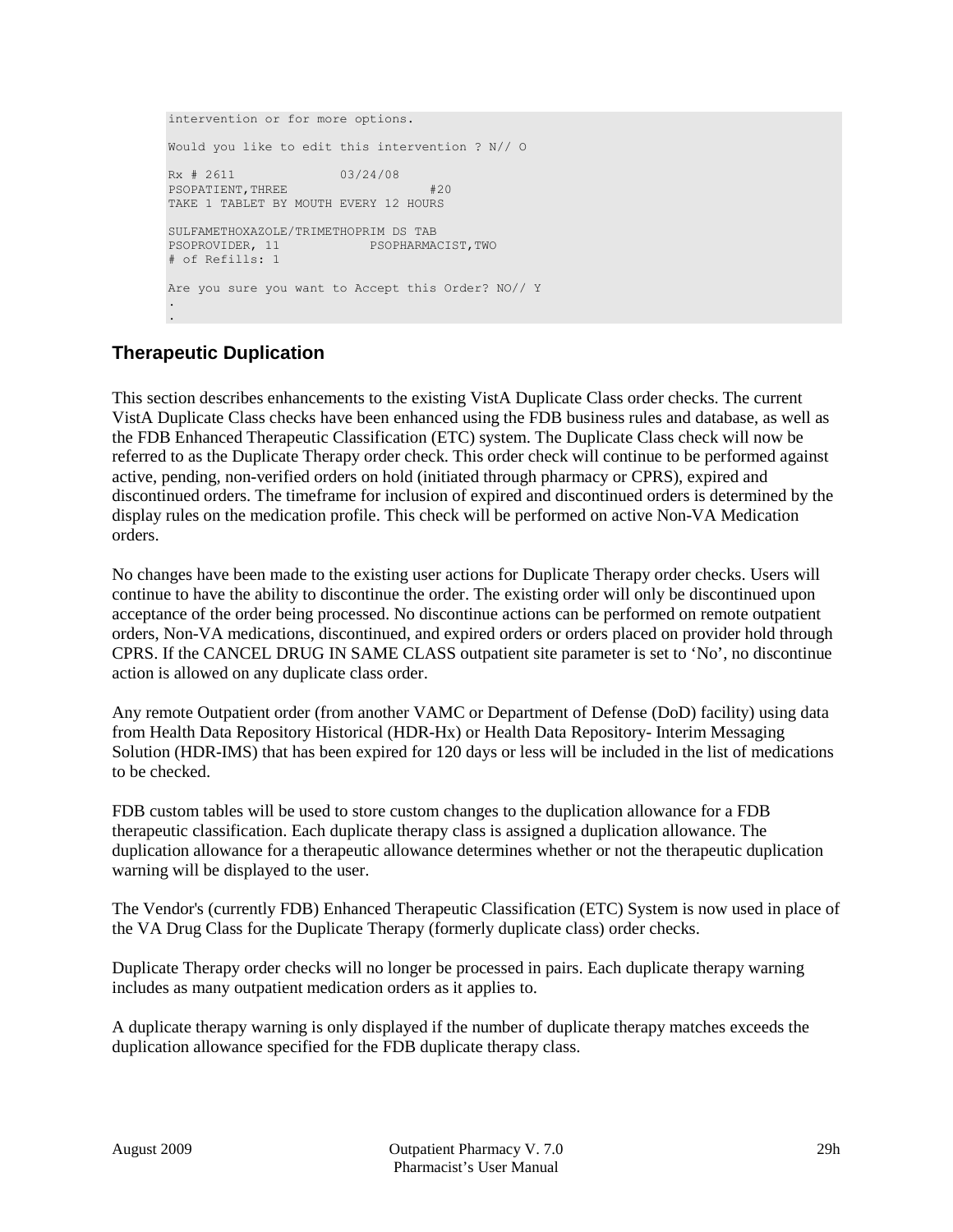The following processes use the enhanced functionality:

- Entering a new outpatient medication order through pharmacy options
- Finishing a pending outpatient medication order
- Renewing an outpatient medication order
- When a new outpatient medication order is created via an edit
- Verification of an outpatient medication order entered or finished by a non-pharmacist
- Copy of an outpatient medication order
- Reinstatement of an outpatient medication order

See illustrations below:

#### **Example: Local RX**

```
===============================================================================
*** THERAPEUTIC DUPLICATION(S) *** FAMOTIDINE 20MG TAB with 
            Local Rx#: 2561
                 Drug: CIMETIDINE 300MG TAB (DISCONTINUED)
                  SIG: TAKE ONE TABLET BY MOUTH AT BEDTIME 
                 QTY: 30 Days Supply: 30
    Processing Status: Released locally on 3/4/08@08:55:32 (Window)
       Last Filled On: 11/08/06
Class(es)Involved in Therapeutic Duplication(s): Peptic Ulcer Agents, 
Histamine-2 Receptor Antagonists (H2 Antagonists)
===============================================================================
```
#### **Example: Remote Rx**

=============================================================================== \*\*\* THERAPEUTIC DUPLICATION(S) \*\*\* SUCRALFATE 1GM TAB with LOCATION: <VA OR DOD FACILITY> Remote Rx#: 65343 Drug: RANITIDINE HCL 150MG TAB (EXPIRED) SIG: TAKE ONE TABLET BY MOUTH TWICE A DAY<br>OTY: 180 Days Supply: 90 Days Supply: 90 Last Filled On: 11/08/06 Class(es)Involved in Therapeutic Duplication(s): Peptic Ulcer Agents ===============================================================================

#### **Example: Pending Order**

\*\*\* THERAPEUTIC DUPLICATION(S) \*\*\* NIZATIDINE 150MG CAP with Pending Drug: FAMOTIDINE 20MG TAB SIG: TAKE ONE TABLET BY TWICE DAILY

Class(es)Involved in Therapeutic Duplication(s): Peptic Ulcer Agents

## **Example: Non-VA Med Order**

```
===============================================================================
*** THERAPEUTIC DUPLICATION(S) *** FAMOTIDINE 20MG TAB with 
           Non-VA Med: CIMETIDINE 300MG TAB
```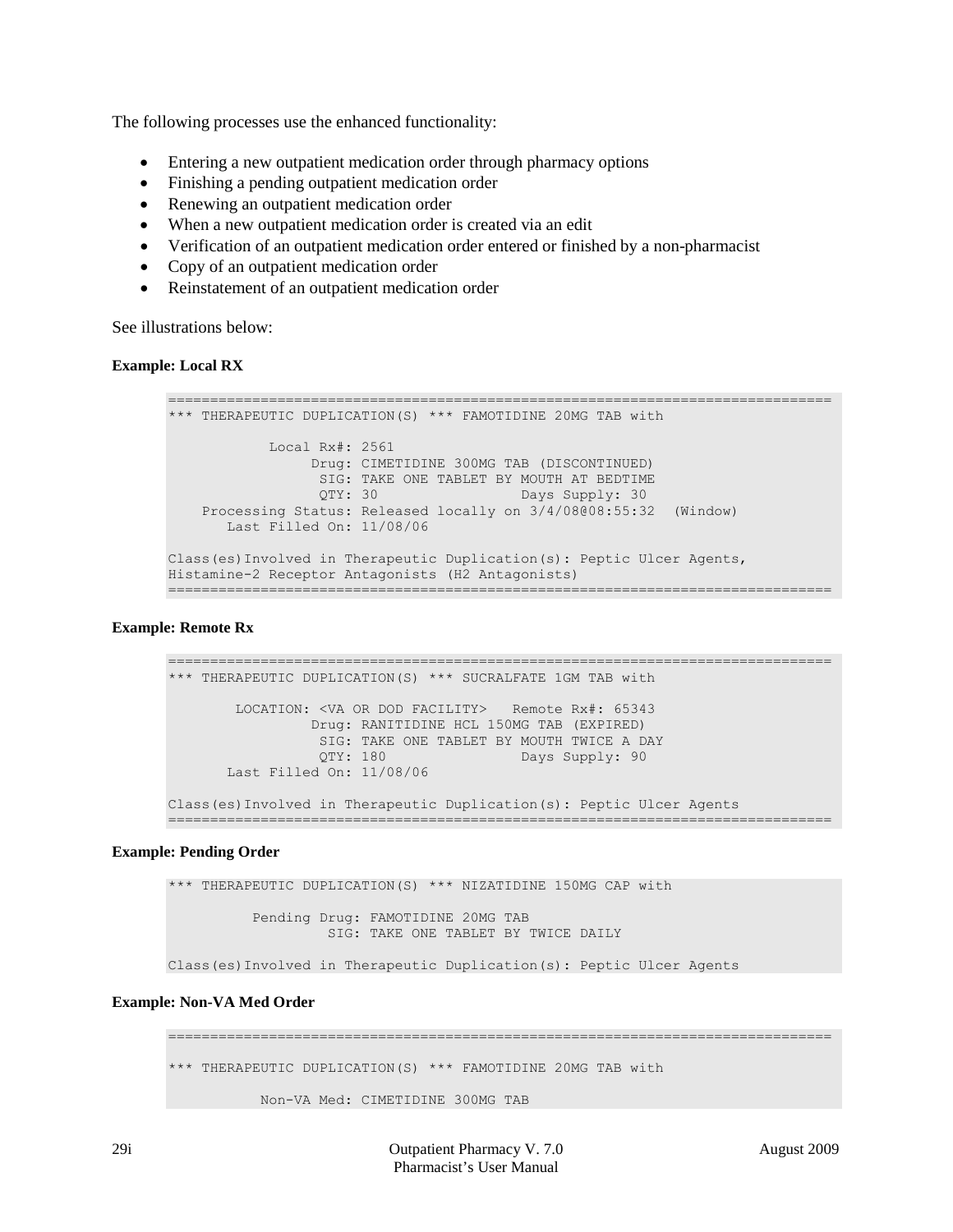Dosage: 300MG Schedule: TWICE A DAY Class(es)Involved in Therapeutic Duplication(s): Peptic Ulcer Agents, Histamine-2 Receptor Antagonists (H2 Antagonists) ===============================================================================

If the CANCEL DRUG IN SAME CLASS outpatient site parameter is set to 'No', the following information is shown for the duplicate therapy warning:

=============================================================================== = \*\*\* THERAPEUTIC DUPLICATION(S) \*\*\* NIZATIDINE 150MG CAP with Local Rx #2561 (ACTIVE) for CIMETIDINE 300MG TAB Local Rx #2572 (PROVIDER HOLD) for SUCRALFATE 1MG TAB Remote Rx #2571 (DISCONTINUED) for RANITIDINE HCL 150MG TAB Pending Order for FAMOTIDINE 20MG TAB Non-VA Med Order for CIMETIDINE 300MG TAB Class(es)Involved in Therapeutic Duplication(s): PEPTIC ULCER AGENTS, HISTAMINE-2 RECEPTOR ANTAGOINSTS (H2 ANTAGONISTS) ===============================================================================

If there is more than one remote, local, pending or Non-VA med order involved in the therapeutic duplication, the order details will be displayed one after the other.

If the same drugs are involved in multiple therapeutic duplications, a single therapeutic duplication warning will be displayed and multiple therapeutic classes will be listed.

If the CANCEL DRUG IN SAME CLASS outpatient site parameter is set to 'No', no discontinue action prompt will be presented.

After all the therapeutic duplication warnings are displayed and if the CANCEL DRUG IN SAME CLASS outpatient site parameter is set to 'Yes', the user will be asked if they want to discontinue any of the orders.

See Examples:

Discontinue RX #2580A SUCRALFATE 1GM TAB? Y/N Discontinue Pending Order SUCRALFATE 1GM TAB? Y/N

The system will only allow a discontinuation action on active, pending, non-verified and orders placed on hold by pharmacy.

The system will display the following information for the numbered list of orders:

- Prescription number (if applicable)
- Dispense Drug (Orderable item if dispense drug not assigned to order)
- Indicate if the order is pending (with text 'Pending Order')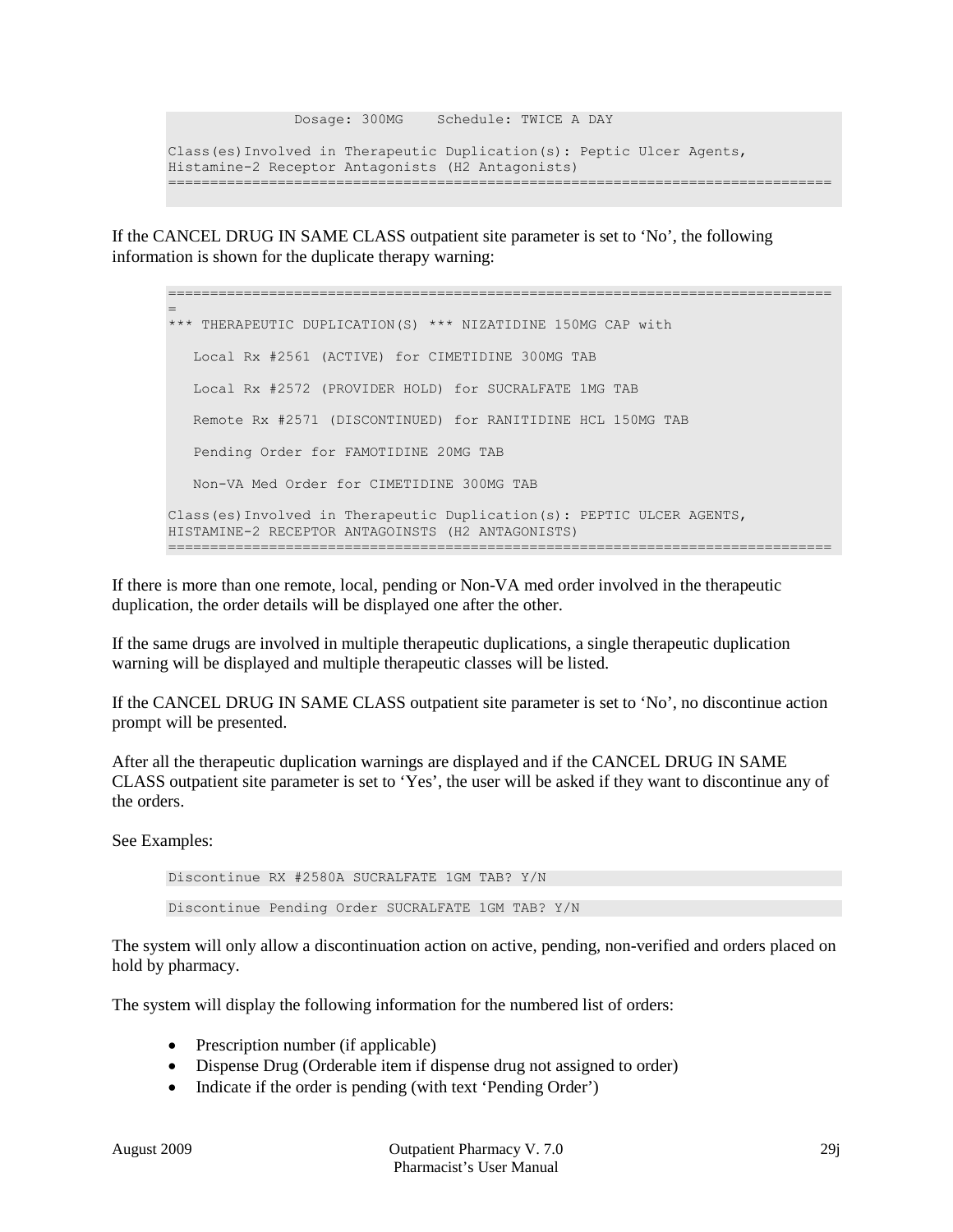See example below.

```
 1. Pending order AMLODIPINE 5MG/ATORVASTATIN 10MG
  2. RX #2426 LOVASTATIN 40MG TAB
```
The discontinuation of selected orders by the system will occur at the time the user accepts the order that is being processed.

```
Discontinue order(s)? Y/N Y es
     1. RX #2577 AMLODIPINE 5MG/ATORVASTATIN 10MG TAB
     2. RX #2581 CHOLESTYRAMINE 9GM PACKETS
Select (1-2): 1 Duplicate Therapy RX #2577 AMLODIPINE 5MG/ATORVASTATIN 10MG 
TAB will be discontinued after the acceptance of the new order.
Discontinue order(s)? Y/N Y es
     1. RX #2577 AMLODIPINE 5MG/ATORVASTATIN 10MG TAB
     2. Pending Order CHOLESTYRAMINE 9GM PACKETS
Select (1-2): 2 Duplicate Therapy Pending Order CHOLESTYRAMINE 9GM PACKETS 
will be discontinued after the acceptance of the new order.
```
If the user fails to accept the order that is being processed or exits before accepting the order, the system shall not discontinue the order(s) selected.

The message displayed to the user shall contain:

- Indicate that discontinuance was for Duplicate Therapy
- The prescription number or text 'Pending order' if order status is pending.
- Dispense Drug (Orderable item if dispense drug not assigned to order)
- Ending with text 'NOT Discontinued.'

See examples below:

```
Duplicate Therapy RX #2710 CIMETIDINE 300MG TAB NOT Discontinued.
Duplicate Therapy Pending Order RANITIDINE 150MG TAB NOT Discontinued.
```
Once the order being processed is accepted and there were orders selected for discontinuation, the system shall inform the user when the discontinuation occurs.

The message displayed to the user shall contain:

- Indicate that discontinuance was for Duplicate Therapy
- The prescription number or text 'Pending order' if order status is pending.
- Dispense Drug (Orderable item if dispense drug not assigned to order)
- Ending with text 'has been discontinued.'

See examples below.

```
Duplicate Therapy RX #2549 CIMETIDINE 300MG TAB has been discontinued...
```
Duplicate Therapy Pending Order RANITIDINE 150MG TAB has been discontinued…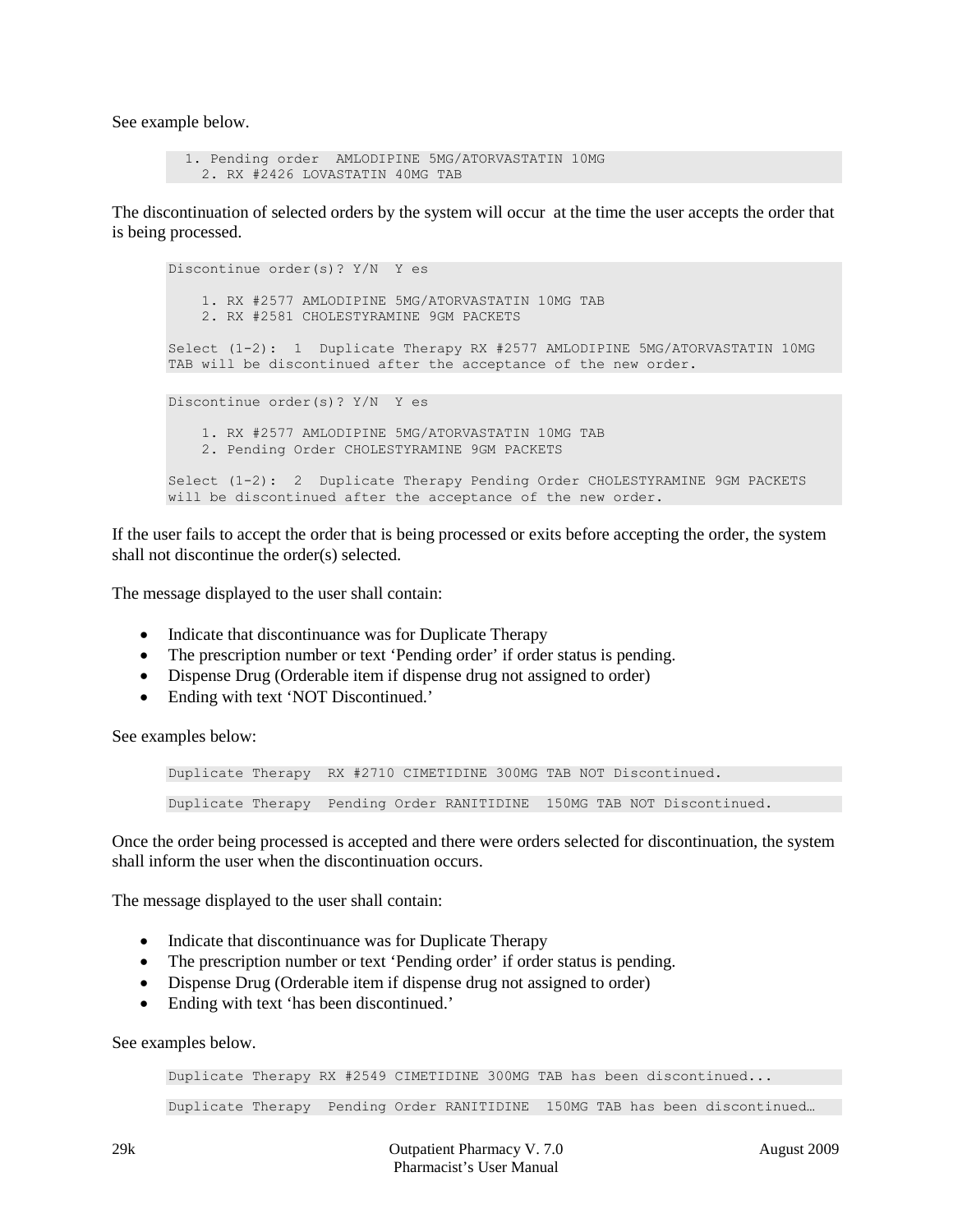See Therapeutic Duplication examples below:

**Example: Finishing pending order – Therapeutic Duplication with Non-VA med and discontinued order -No discontinue action allowed.**

```
*(1) Orderable Item: FAMOTIDINE TAB ***(N/F)*** <DIN> 
 (2) CMOP Drug: FAMOTIDINE 20MG TAB ***(N/F)*** \langleDIN> *Dosage: 20 (MG)
          (3) *Dosage: 20 (MG) 
              Verb: TAKE 
     Dispense Units: 1 
              Noun: TABLET 
*Route: ORAL<br>+ Finter ?? for mount
+ Enter ?? for more actions 
BY Bypass DC Discontinue
ED Edit FN Finish
Select Item(s): Next Screen// FN Finish
=============================================================================
*** THERAPEUTIC DUPLICATION(S) *** FAMOTIDINE 20MG TAB with 
            Local Rx#: 2561
                 Drug: CIMETIDINE 300MG TAB (DISCONTINUED)
                  SIG: TAKE ONE TABLET BY MOUTH AT BEDTIME 
                 QTY: 30 Days Supply: 30
       Processing Status: Released locally on 3/4/08@08:55:32 (Window)
       Last Filled On: 11/08/06 
-----------------------------------------------------------------------------
          Non-VA Med: CIMETIDINE 300MG TAB
               Dosage: 300MG Schedule: TWICE A DAY 
Class(es)Involved in Therapeutic Duplication(s): Peptic Ulcer Agents, 
Histamine-2 Receptor Antagonists (H2 Antagonists)
===============================================================================
Press Return to Continue: 
Rx # 2570 03/07/08
PSOPATIENT,ONE #180
TAKE ONE TABLET BY MOUTH TWICE A DAY
FAMOTIDINE 20MG TAB
PSOPROVIDER, ONE PSOPHARMACIST, ONE
# of Refills: 3
       SC Percent: 80%
     Disabilities: NONE STATED
Was treatment for a Service Connected condition? YES// 
Are you sure you want to Accept this Order? NO//
```
**Example: New Order Entry Backdoor – Therapeutic Duplication with pending and active order. Discontinue action shown.**

PU Patient Record Update NO New Order PI Patient Information No. 80 Select Order Select Action: Quit// no New Order Eligibility: SERVICE CONNECTED 50% to 100% SC%: 80 RX PATIENT STATUS: SC// DRUG: Nizatidine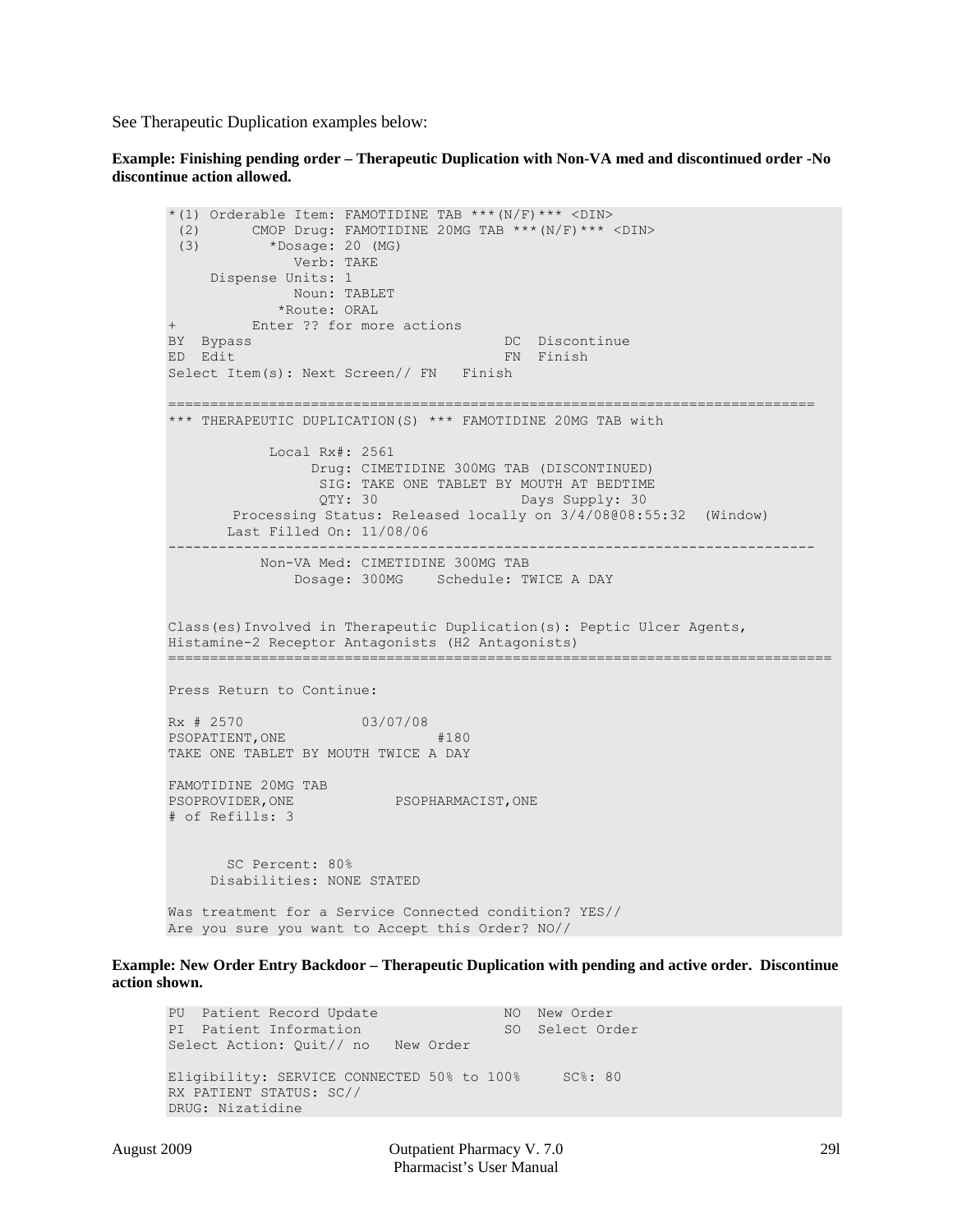Lookup: DRUG GENERIC NAME<br>ZATIDINE 150MG CAP GA302 NIZATIDINE 150MG CAP ...OK? Yes// (Yes) ============================================================================ \*\*\* THERAPEUTIC DUPLICATION(S) \*\*\* NIZATIDINE 150MG CAP with Local Rx#: 2549 Drug: CIMETIDINE 300MG TAB (ACTIVE) SIG: TAKE ONE TABLET BY MOUTH AT BEDTIME<br>OTY: 30 Days Supply: 30 Days Supply: 30 Processing Status: Released locally on 3/4/09@08:55:32 (Window) Last Filled On: 11/08/06 ------------------------------------------------------------------------------- Pending Drug: FAMOTIDINE 20MG TAB SIG: TAKE ONE TABLET BY TWICE DAILY Class(es)Involved in Therapeutic Duplication(s): Peptic Ulcer Agents, Histamine-2 Receptor Antagonists (H2 Antagonists) ============================================================================== Discontinue order(s)? Y/N No Press Return to Continue... Available Dosage(s) 1. 150MG 2. 300MG Select from list of Available Dosages, Enter Free Text Dose or Enter a Question Mark (?) to view list: . . OR Discontinue order(s)? Y/N Y es 1. Pending Order FAMOTIDINE 20MG TAB 2. RX #2549 CIMETIDINE 300MG TAB Select (1-2): 2 RX #2549 CIMDTIDINE 300MG TAB will be discontinued after the acceptance of the new order. Available Dosage(s) 1. 150MG 2. 300MG Select from list of Available Dosages, Enter Free Text Dose or Enter a Question Mark (?) to view list: 1 150MG You entered 150MG is this correct? Yes// YES VERB: TAKE DISPENSE UNITS PER DOSE(TABLET): 1// 1 Dosage Ordered: 150MG NOUN: TABLET ROUTE: PO// ORAL PO MOUTH Schedule: This is a required response. Enter '^' to exit Schedule: BID (TWO TIMES A DAY) LIMITED DURATION (IN DAYS, HOURS OR MINUTES): CONJUNCTION: PATIENT INSTRUCTIONS: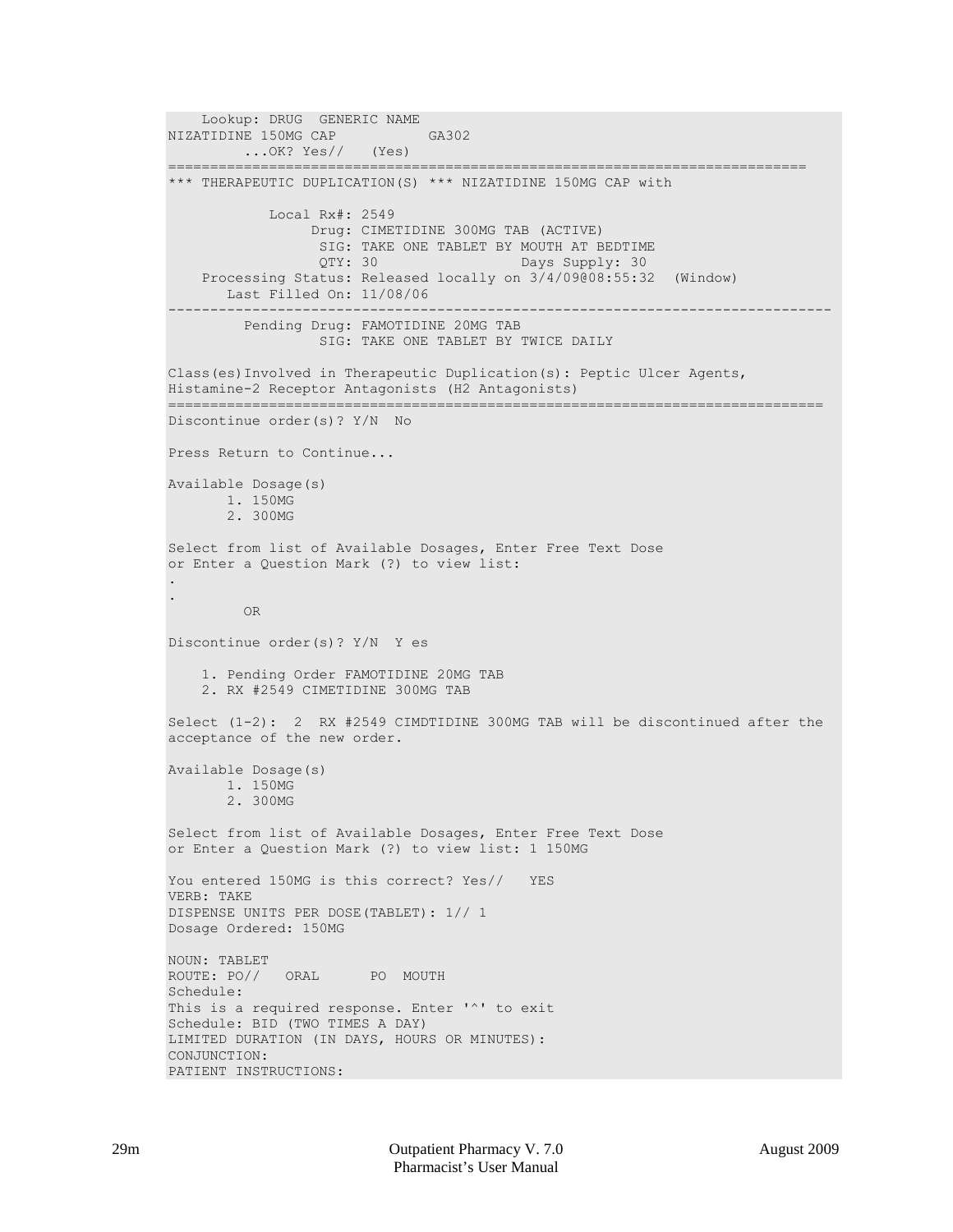(TAKE ONE TABLET BY MOUTH TWO TIMES A DAY) DAYS SUPPLY: (1-90): 60// QTY ( ) : 360// 180 COPIES: 1// 1 # OF REFILLS: (0-3): 3// PROVIDER: PSOPROVIDER, ONE<br>CLINIC: BARB'S CLINIC 2 BARB'S CLINIC 2 MAIL/WINDOW: WINDOW// WINDOW METHOD OF PICK-UP: REMARKS: ISSUE DATE: TODAY// (MAR 12, 2008) FILL DATE:  $(3/12/2008 - 3/13/2009)$ : TODAY// (MAR 12, 2008)<br>Nature of Order: WRITTEN// W Nature of Order: WRITTEN// WAS THE PATIENT COUNSELED: NO// NO Do you want to enter a Progress Note? No// NO Rx # 2580 03/12/08 PSOPATIENT,ONE #180 TAKE ONE TABLET BY MOUTH TWO TIMES A DAY NIZATIDINE 150MG CAP<br>PSOPROVIDER, ONE PSOPHARMACIST, ONE # of Refills: 3 SC Percent: 80% Disabilities: NONE STATED Was treatment for a Service Connected condition? This is a required response. Enter '^' to exit Was treatment for a Service Connected condition? NO Is this correct? YES// -Duplicate Therapy RX #2549 CIMETIDINE 300MG TAB has been discontinued...

Another New Order for PSOPATIENT,ONE? YES//

**Example: Finishing Pending Order – Therapeutic Duplication with Non-Verified and Active orders. One drug is involved in both therapeutic duplications. One duplication allowance value is greater than '0'.**

-------------------------------------ACTIVE---------------------------------- 1 2577 AMLODIPINE 5MG/ATORVASTATIN 10MG TAB 90 A 03-07 03-07 3 90 2 2578 ITRACONAZOLE 100MG CAP 60 A 03-07 03-07 0 30 3 2576 SUCRALFATE 1MG TAB 120 A 03-07 03-07 0 30 -----------------------------------NON-VERIFIED---------------------------------4 2581 CHOLESTYRAMINE 9GM PACKETS 60 N 03-12 03-12 11 30 ------------------------------------PENDING---------------------------------- 5 SIMVASTATIN 20MG TAB QTY: 30 ISDT: 03-12 REF: 6 Enter ?? for more actions ED Edit FN Finish Pending OP Orders (ROUTINE) Mar 12, 2008@07:54:21 Page: 1 of 3<br>OPPATIENT, THREE <A> OPPATIENT, THREE<br>
PID: 666-44-4444<br>
Ht(cm): PID: 666-44-4444<br>DOB: JUL 3,1949 (58)  $Wt(kg): 51.36 (10/01/1996)$ CPRS Order Checks: CRITICAL drug-drug interaction: ITRACONAZOLE & SIMVASTATIN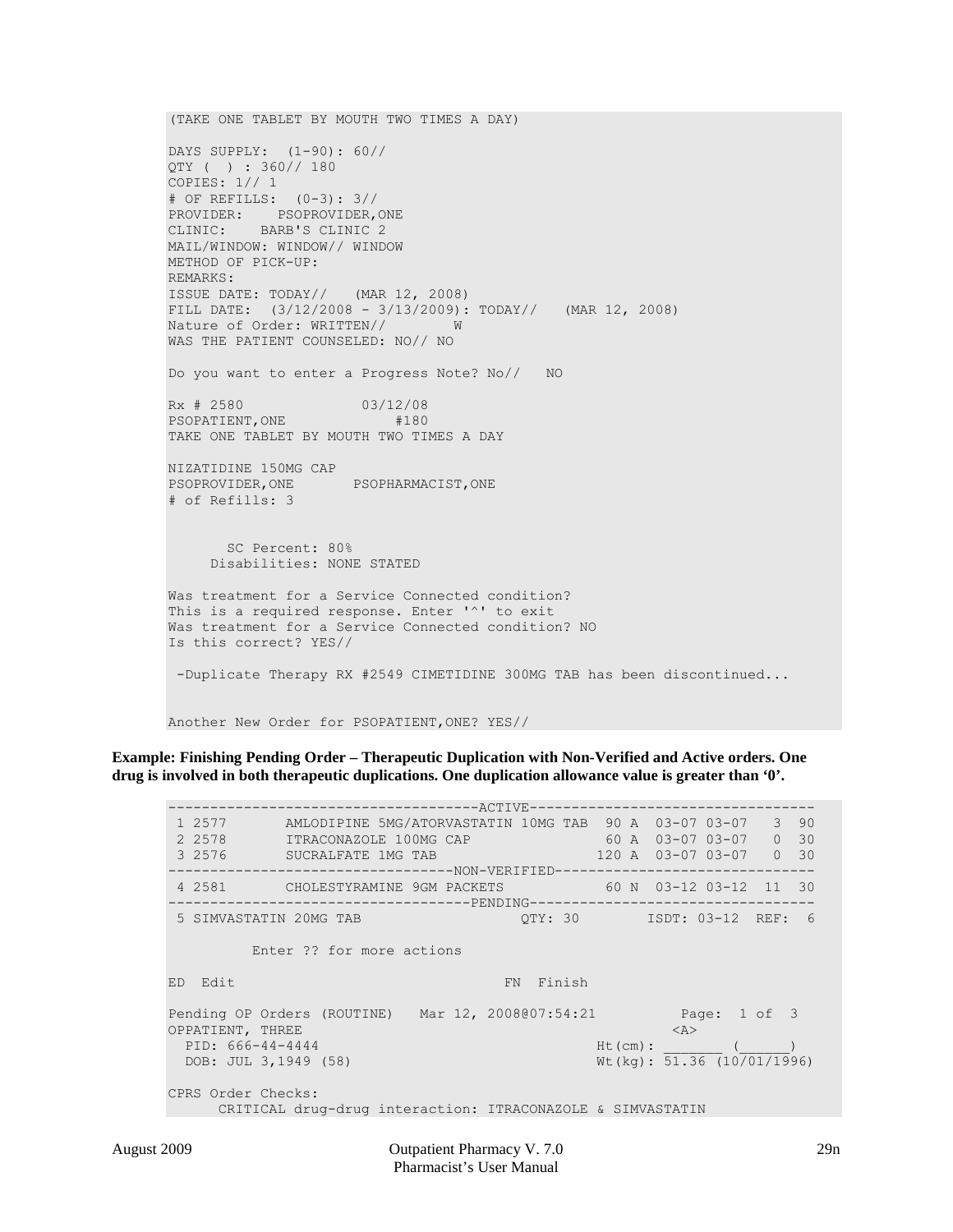(ITRACONAZOLE CAP,ORAL 100MG TAKE ONE CAPSULE BY MOUTH EVERY 12 HOURS [ACTIVE]) Overriding Provider: PSOPROVIDER,ONE Overriding Reason: TESTING CRITICAL drug-drug interaction: ITRACONAZOLE & SIMVASTATIN ITRACONAZOLE CAP,ORAL 100MG PO BID [ACTIVE]) Overriding Provider: PSOPROVIDER,ONE Overriding Reason: TESTING Duplicate drug class order: ANTILIPEMIC AGENTS (CHOLESTYRAMINE 9GM PACKETS TAKE ONE PACKET BY MOUTH TWICE A DAY DISSOLVE IN WATER OR JUICE. [PENDING])  $\ddot{+}$ + Enter ?? for more actions BY Bypass DC Discontinue FN Finish Select Item(s): Next Screen// FN Finish ============================================================================= THERAPEUTIC DUPLICATION(S) \*\*\* SIMVASTATIN 20MG TAB with Local Rx#: 2577 Drug: AMLODIPINE 5MG/ATORVASTATIN 10MG TAB (ACTIVE) SIG: TAKE ONE TABLET BY MOUTH EVERY MORNING<br>QTY: 90 Days Supply: 90 Days Supply: 90 Processing Status: Released locally on 3/7/08@08:55:32 (Window) Last Filled On: 03/07/08 ------------------------------------------------------------------------------ Local Rx#: 2581 Drug: CHOLESTYRAMINE 9GM PACKETS (NON-VERIFIED) SIG: TAKE ONE PACKET BY MOUTH TWICE A DAY DISSOLVE IN WATER OR JUICE.<br>QTY: 60 QTY: 60 Days Supply: 30 Processing Status: Not released locally (Window) Last Filled On: 11/08/06 Class(es)Involved in Therapeutic Duplication(s): HMGCo-A Reductase Inhibitors, Antihyperlipidemics ============================================================================== Discontinue order(s)? Y/N Y es 1. RX #2577 AMLODIPINE 5MG/ATORVASTATIN 10MG TAB 2. RX #2581 CHOLESTYRAMINE 9GM PACKETS Select (1-2): 1 RX #2577 AMLODIPINE 5MG/ATORVASTATIN 10MG TAB will be discontinued after the acceptance of the new order. Rx # 2582 03/12/08<br>TEST, D #30 TEST,D #30 TAKE ONE TABLET BY MOUTH EVERY EVENING SIMVASTATIN 20MG TAB PSOPROVIDER, ONE PSOPHARMACIST, ONE # of Refills: 6 This Rx has been flagged by the provider as: NO COPAY Was treatment related to Agent Orange exposure? YES//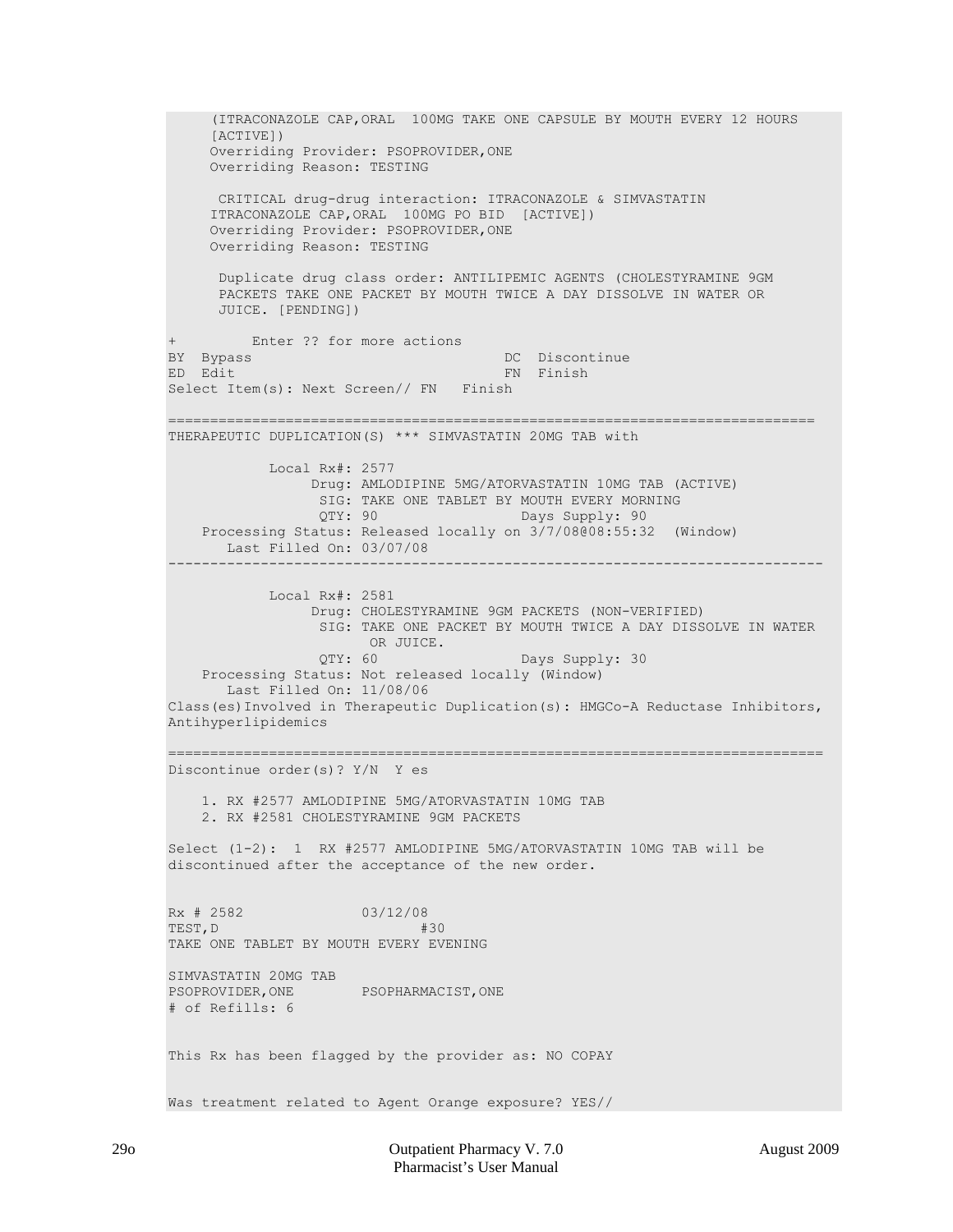```
Are you sure you want to Accept this Order? NO// YES
METHOD OF PICK-UP: 
WAS THE PATIENT COUNSELED: NO// NO
Do you want to enter a Progress Note? No// NO
-Duplicate Therapy RX #2577 AMLODIPINE 5MG/ATORVASTATIN 10MG TAB has been 
discontinued...
Press Return to Continue: 
.
```
**Example: Renewing an order –Therapeutic Duplication involving 5 drugs, one therapy class and only one order can be discontinued.** 

```
Enter ?? for more actions
DC Discontinue PR Partial RL Release
ED Edit RF Refill RN Renew
Select Action: Next Screen// rn Renew 
FILL DATE: (3/12/2008 - 3/13/2009): TODAY// (MAR 12, 2008)
MAIL/WINDOW: WINDOW// WINDOW
METHOD OF PICK-UP: 
Nature of Order: WRITTEN// W
WAS THE PATIENT COUNSELED: NO// NO
Do you want to enter a Progress Note? No// NO
Now Renewing Rx # 2580 Drug: SUCRALFATE 1GM TAB
===============================================================================
*** THERAPEUTIC DUPLICATION(S) *** SUCRALFATE 1GM TAB with 
             Local Rx#: 2574
                  Drug: CIMETIDINE 300MG TAB (DISCONTINUED)
                  SIG: TAKE ONE TABLET BY MOUTH TWICE A DAY<br>QTY: 180 Days Supply: 90
                                         Days Supply: 90
     Processing Status: Released locally on 3/7/08@08:55:32 (Window) 
       Last Filled On: 03/07/08 
-----------------------------------------------------------------------------
             Local Rx#: 2573
                  Drug: NIZATIDINE 150MG CAP (HOLD)
                  SIG: TAKE ONE CAPSULE BY MOUTH TWICE A DAY<br>QTY: 180 Days Supply: 90
                                         Days Supply: 90
     Processing Status: Released locally on 3/7/08@08:55:32 (Window) 
       Last Filled On: 03/07/08 
            -----------------------------------------------------------------------------
              LOCATION: <VA OR DOD FACILITY> Remote Rx#: 65343 
                  Drug: RANITIDINE HCL 150MG TAB (EXPIRED)
                  SIG: TAKE ONE TABLET BY MOUTH TWICE A DAY<br>QTY: 180 Days Supply: 90
                                          Days Supply: 90
Class(es)Involved in Therapeutic Duplication(s): Peptic Ulcer Agents,
Histamine-2 Receptor Antagonists (H2 Antagonists)
       ==============================================================================
Discontinue RX #2573 NIZATIDINE 150MG CAP? Y/N No
Press Return to Continue:
```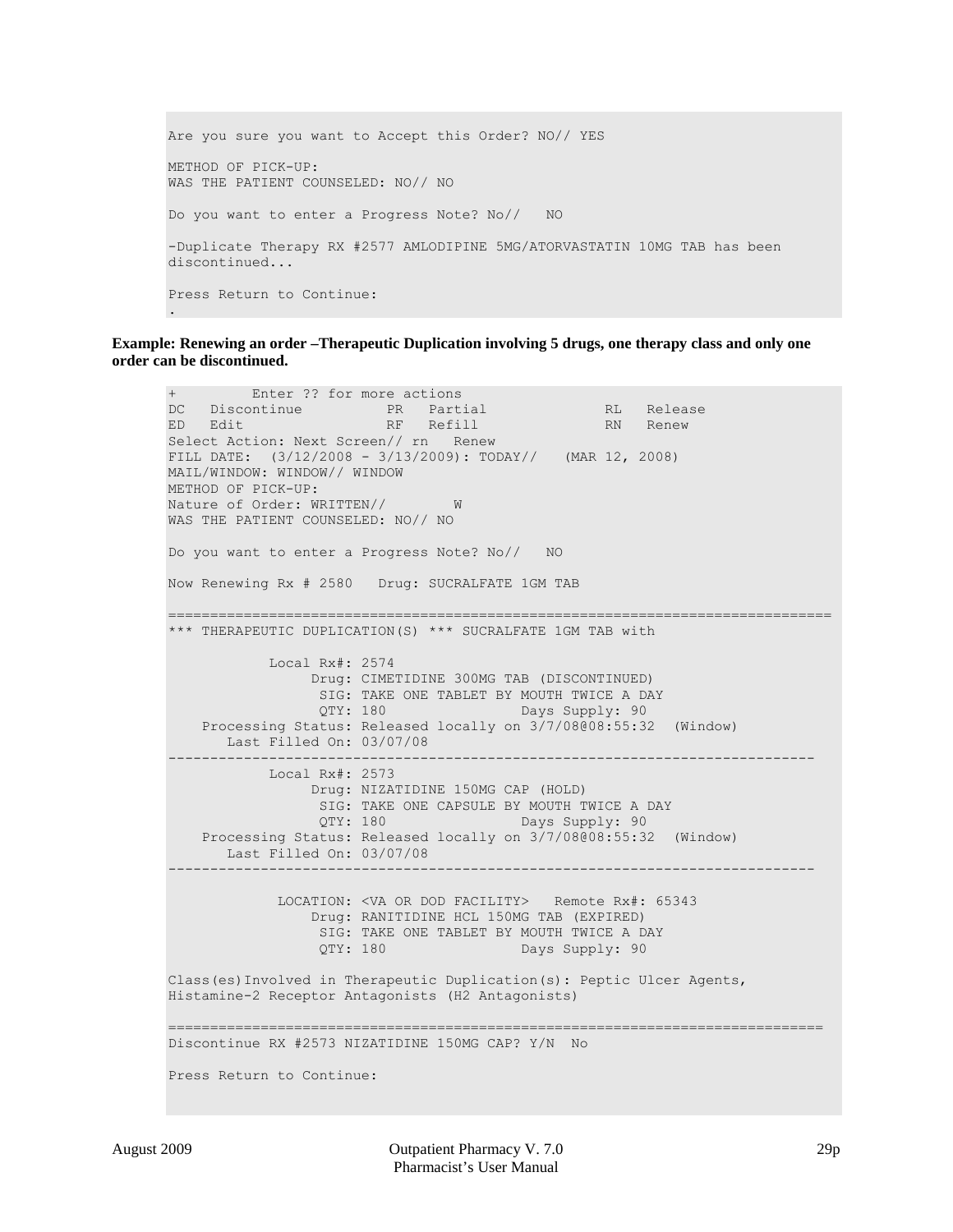2580A SUCRALFATE 1MG TAB QTY: 360 # OF REFILLS: 3 ISSUED: 03-12-08 SIG: TAKE ONE TABLET BY MOUTH FOUR TIMES A DAY FILLED: 03-12-08<br>ROUTING: WINDOW PHYS: PSOPROVIDER, ONE Edit renewed Rx ? Y// n NO SC Percent: 80% Disabilities: NONE STATED

Was treatment for a Service Connected condition? NO//

#### **Example: Verification of Non-Verified Order**

```
OP Medications (NON-VERIFIED) Mar 12, 2008@09:02:56 Page: 1 of 2<br>PSOPATIENT, ONE <A>
PSOPATIENT, ONE<br>
PID: 666-00-0000<br>
At (cm):
   PID: 666-00-0000 Ht(cm): _______ (______) 
  DOB: JAN 1,1910 (98)
                 Rx #: 2573 
 (1) *Orderable Item: NIZATIDINE CAP, ORAL<br>(2) Drug: NIZATIDINE 150MG CAI
 (2) Drug: NIZATIDINE 150MG CAP<br>(3) *Dosage: 150 (MG)
              (3) *Dosage: 150 (MG) 
                 Verb: TAKE 
       Dispense Units: 1 
                 Noun: CAPSULE 
                *Route: ORAL 
             *Schedule: BID 
 (4)Pat Instructions: 
                   SIG: TAKE ONE CAPSULE BY MOUTH TWICE A DAY 
 (5) Patient Status: SC 
      (6) Issue Date: 03/07/08 (7) Fill Date: 03/07/08 
       Last Fill Date: 03/07/08 (Window) 
       Enter ?? for more actions<br>iscontinue PR (Partial)
DC Discontinue PR (Partial) RL (Release)
ED Edit RF (Refill) RN (Renew)
Select Action: Next Screen// VF VF
RX: 2573 PATIENT: PSOPATIENT,ONE (666-00-0000) 
STATUS: Non-Verified 
       DRUG: NIZATIDINE 150MG CAP
       QTY: 180 90 DAY SUPPLY
        SIG: TAKE ONE CAPSULE BY MOUTH TWICE A DAY
     LATEST: 03/07/2008 # OF REFILLS: 3 REMAINING: 3
    ISSUED: 03/07/08<br>LOGGED: 03/07/08
  LOGGED: 03/07/08 CLINIC: NOT ON FILE<br>EXPIRES: 03/08/09 DIVISION: HINES (499)
      exponent to the control of the control of the capture of the capture of the capture of the capture of the control of the capture of the capture of the capture of the capture of the capture of the control of the capture of 
                                           ROUTING: WINDOW<br>VERIFIED BY:
  ENTRY BY: PSOPROVIDER, ONE
PATIENT STATUS : SC COPIES : 1
Press RETURN to Continue: 
==============================================================================
*** THERAPEUTIC DUPLICATION(S) *** NIZATIDINE 150MG CAP with 
              Local Rx#: 2580A
                   Drug: SUCRALFATE 1GM TAB (ACTIVE)
                    SIG: TAKE ONE TABLET BY MOUTH TWICE A DAY<br>QTY: 180 Days Supply: 90
                                             Days Supply: 90
     Processing Status: Released locally on 3/12/08@08:55:32 (Window)
        Last Filled On: 03/12/08
```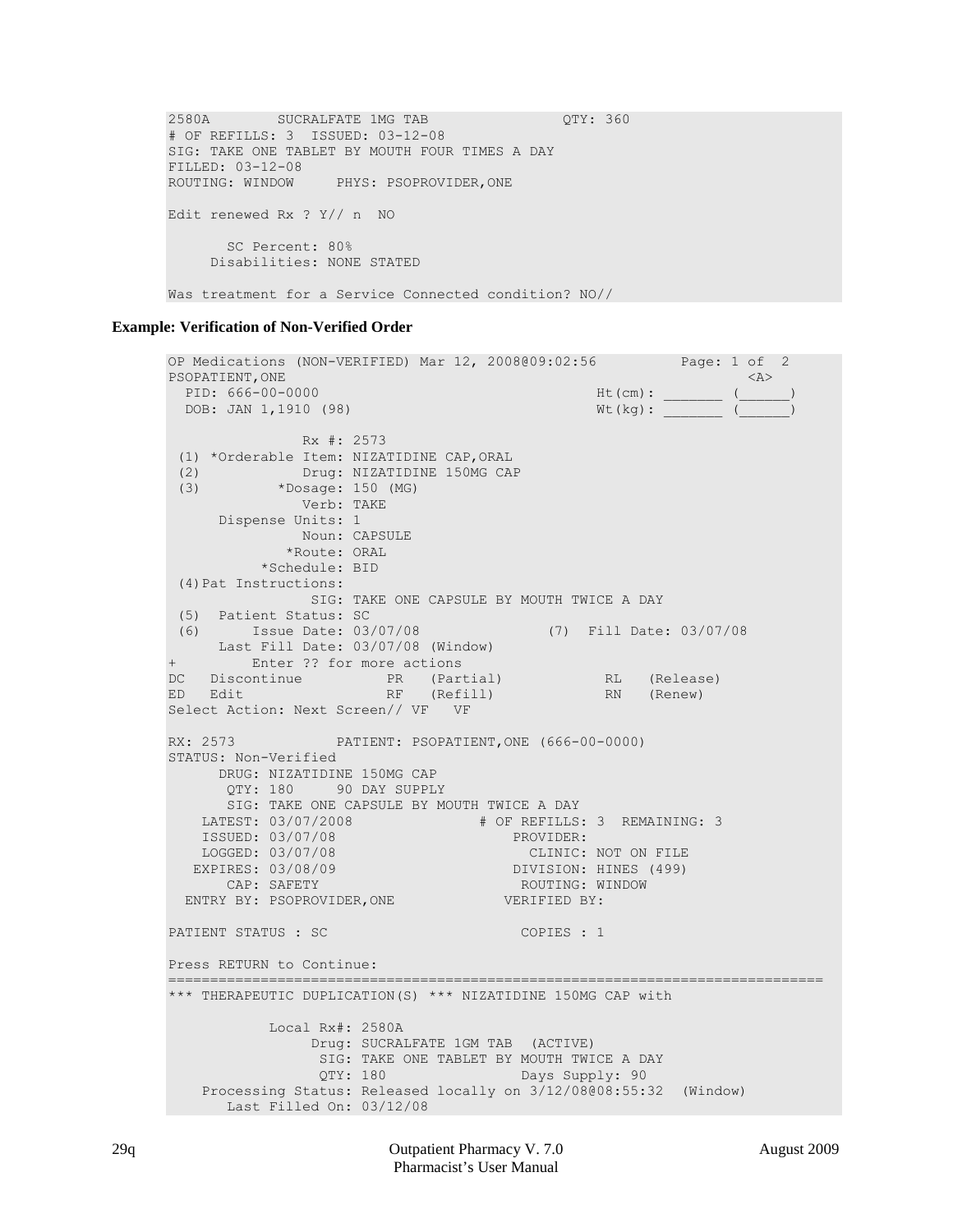```
Class(es)Involved in Therapeutic Duplication(s): Peptic Ulcer Agents
==============================================================================
Discontinue RX #2580A SUCRALFATE 1GM TAB ? Y/N No 
Press Return to Continue: 
EDIT: (Y/N/P): N// O
VERIFY FOR PSOPATIENT,ONE ? (Y/N/Delete/Quit): Y// ES
.
```
#### **Example: Copying an Existing Order**

```
New OP Order (COPY) Mar 12, 2008@09:15:48 Page: 1 of 2<br>PSOPATIENT.TWO <A>
PSOPATIENT,TWO<br>PID: 000-00-0000
  PID: 000-00-0000 Ht(cm): 182.88 (04/13/2005)<br>DOB: JAN 1,1945 (63) Wt(kg): 77.27 (04/13/2005)
                                                 Wt(kg): 77.27 (04/13/2005)
  Orderable Item: AMLODIPINE/ATORVASTATIN TAB<br>(1) Drug: AMLODIPINE 5MG/ATORVASTATIN
               (1) Drug: AMLODIPINE 5MG/ATORVASTATIN 10MG TAB 
   (2) Patient Status: OPT NSC 
   (3) Issue Date: MAR 12,2008 (4) Fill Date: MAR 12,2008 
                Verb: TAKE 
   (5) Dosage Ordered: ONE TABLET 
               Route: ORAL 
            Schedule: QAM 
   (6)Pat Instruction: 
                 SIG: TAKE ONE TABLET BY MOUTH EVERY MORNING 
 (7) Days Supply: 30 (8) QTY ( ): 30 
 (9) # of Refills: 11 (10) Routing: WINDOW 
 (11) Clinic: 
 (12) Provider: PSOPROVIDER,ONE (13) Copies: 1 
+ Enter ?? for more actions 
                                     ED Edit
Select Action: Next Screen// AC Accept
                                      -----------------------------------------------------------------------------
Duplicate Drug in Local Rx:
              Rx #: 2584
              Drug: AMLODIPINE 5MG/ATORVASTATIN 10MG TAB
               SIG: TAKE ONE TABLET BY MOUTH EVERY MORNING
 QTY: 30 Refills remaining: 11
Provider: OPPROVIDER, ONE                 Issued: 03/12/07
 Status: ACTIVE Last filled on: 03/12/07
Processing Status: Released locally on 03/12/07@08:55:32 (Window) 
                                              Days Supply: 30
      -----------------------------------------------------------------------------
Discontinue Rx #2584 AMLODIPINE 5MG/ATORVASTATIN 10MG TAB? Y/N YES
Rx #2584 AMLODIPINE 5MG/ATORVASTATIN 10MG TAB will be discontinued after the 
acceptance of the new order.
===============================================================================
*** THERAPEUTIC DUPLICATION(S) *** AMLODIPINE 5MG/ATORVASTATIN 10MG TAB with 
          Pending Drug: LOVASTATIN 20MG TAB
                  SIG: TAKE ONE TABLET BY MOUTH AT BEDTIME FOR HIGH CHOLESTEROL
          Pending Drug: NIFEDIPINE 10MG CAP
                  SIG: TAKE ONE CAPSULE BY MOUTH THREE TIMES A DAY
```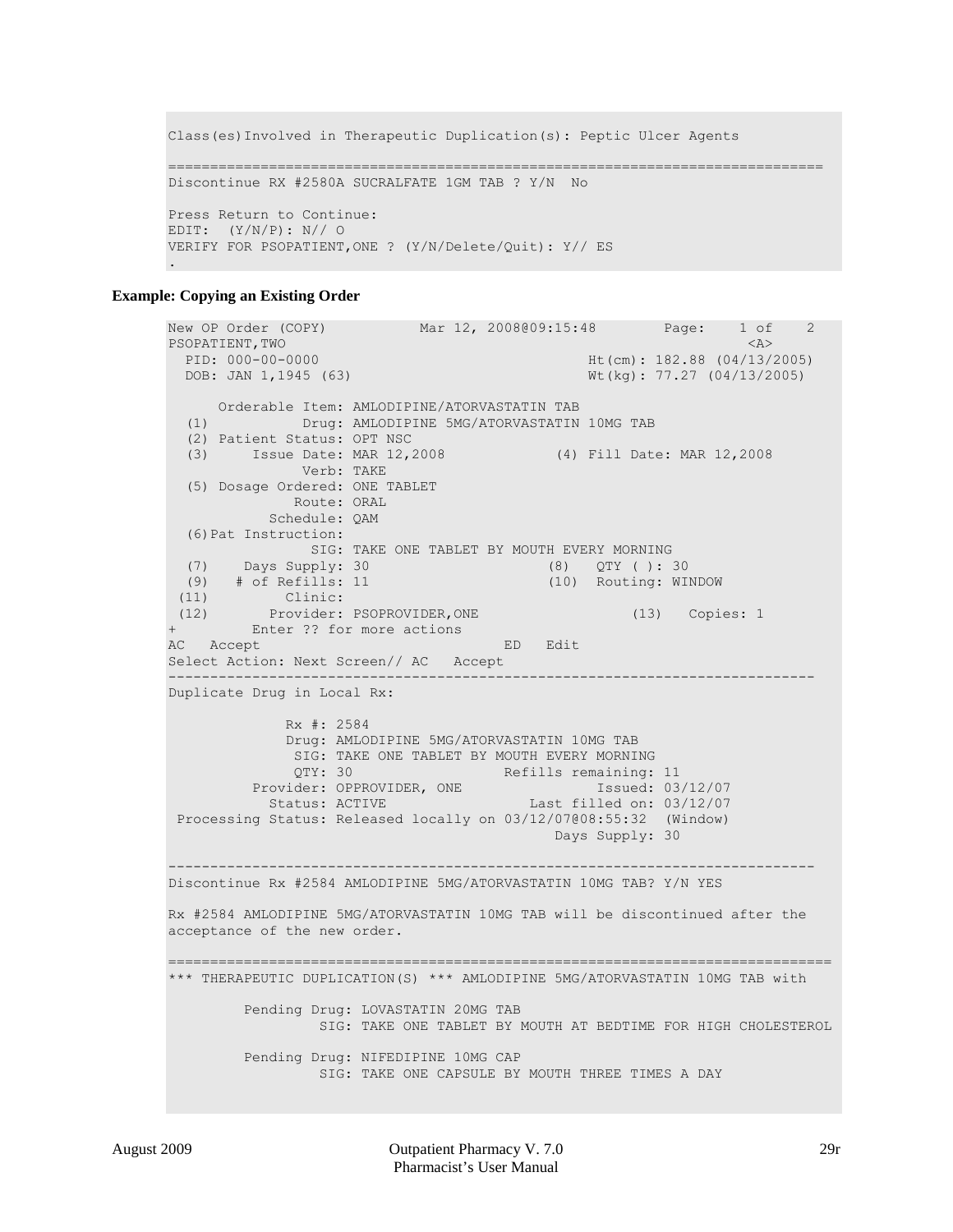```
Class(es)Involved in Therapeutic Duplication(s): Calcium Channel Blockers, 
HMGCo-A Reductase Inhibitors
==============================================================================
Discontinue order(s)? Y/N Y es
     1. Pending Order NIFEDIPINE 10MG CAP
     2. Pending Order LOVASTATIN 20MG TAB
Select (1-2): 1-2 Pending Order NIFEDIPINE 10MG CAP will be discontinued 
after the acceptance of the new order.
Pending Order LOVASTATIN 20MG TAB will be discontinued after the acceptance of 
the new order.
Nature of Order: WRITTEN// W
WAS THE PATIENT COUNSELED: NO// NO
Do you want to enter a Progress Note? No// NO
Rx # 2585 03/12/08
PSOPATIENT, TWO T #30
TAKE ONE TABLET BY MOUTH EVERY MORNING
AMLODIPINE 5MG/ATORVASTATIN 10MG TAB
PSOPROVIDER, ONE PSOPHARMACIST, ONE
# of Refills: 11
       SC Percent: 40%
      Disabilities: NONE STATED
Was treatment for Service Connected condition? NO// 
Is this correct? YES// ...
Duplicate Drug Rx 2584 AMLODIPINE 5MG/ATORVASTATIN 10MG TAB has been 
discontinued…
Duplicate Therapy Pending Order NIFEDIPINE 10MG CAP has been discontinued…
Duplicate Therapy Pending Order LOVASTATIN 20MG TAB has been discontinued…
```
#### **Example: Reinstating a Discontinued Order**

```
 Rx #: 2586 
 (1) *Orderable Item: CIMETIDINE TAB<br>(2) Drug: CIMETIDINE 3001
 (2) Drug: CIMETIDINE 300MG TAB<br>(3) *Dosage: 300 (MG)
            (3) *Dosage: 300 (MG) 
                Verb: TAKE 
       Dispense Units: 1 
                Noun: TABLET 
               *Route: ORAL 
            *Schedule: QHS 
 (4)Pat Instructions: 
                 SIG: TAKE ONE TABLET BY MOUTH AT BEDTIME 
 (5) Patient Status: OPT NSC 
 (6) Issue Date: 03/12/08 (7) Fill Date: 03/12/08 
Last Fill Date: 03/12/08 (Window)<br>+ Enter ?? for more actions
+ Enter ?? for more actions 
DC Discontinue PR (Partial) RL Release
ED (Edit) RF (Refill) RN Renew
Select Action: Next Screen// dc Discontinue 
Are you sure you want to Reinstate? NO// y YES
```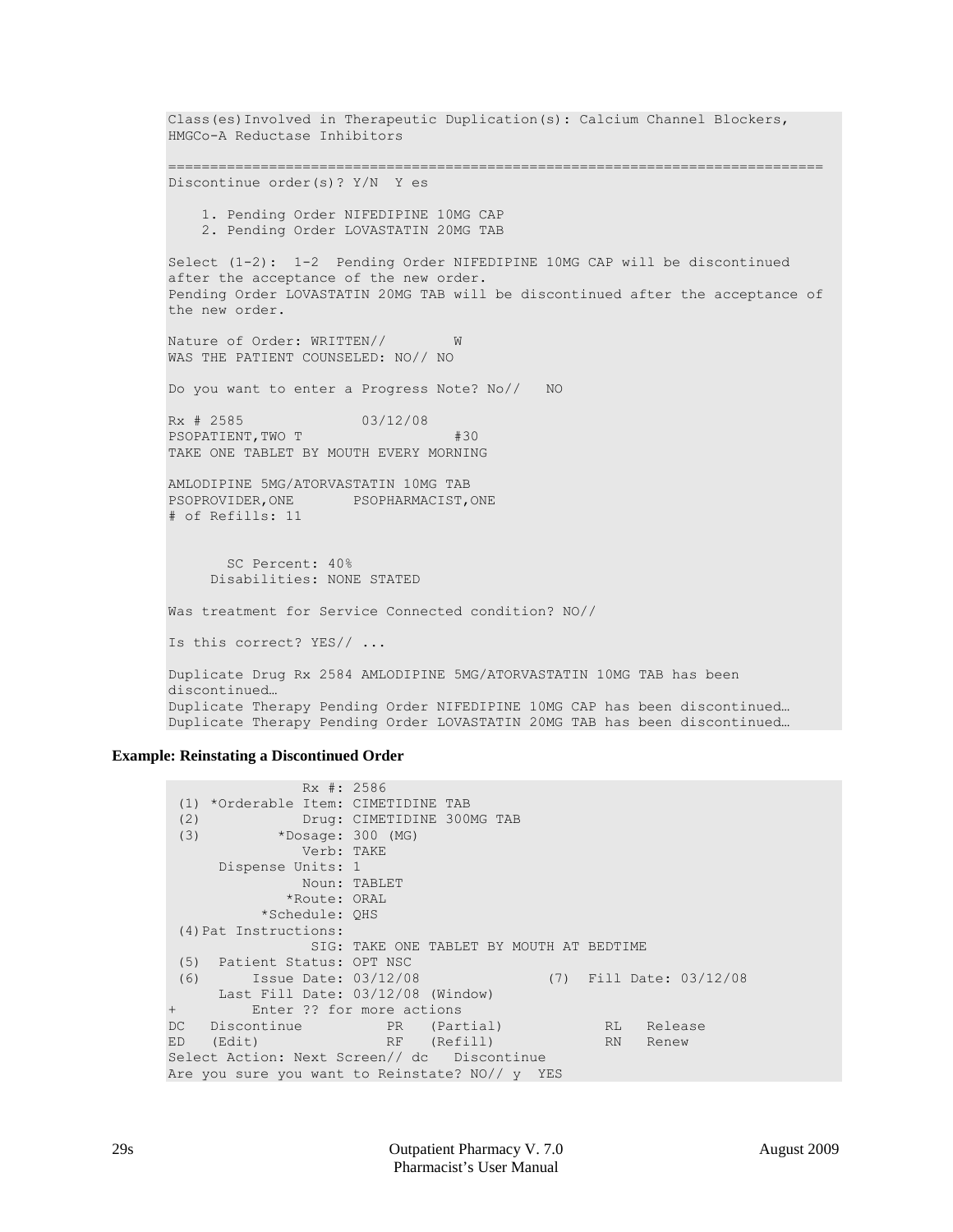```
Comments: testing duplicate therapy check
Nature of Order: SERVICE CORRECTION// S
   ==============================================================================
*** THERAPEUTIC DUPLICATION(S) *** CIMETIDINE 300MG TAB with 
             Local Rx#: 2576
                  Drug: SUCRALFATE 1GM TAB (ACTIVE)
                  SIG: TAKE ONE TABLET BY MOUTH FOUR TIMES A DAY<br>QTY: 1200 Days Supply: 30
                  QTY: 1200 Processing Status: Released locally on 3/7/08@08:55:32 (Window) 
        Last Filled On: 03/07/08 
Class(es)Involved in Therapeutic Duplication(s): Peptic Ulcer Agents
=============================================================================
Discontinue RX # 2576 SUCRALFATE 1GM TAB? Y/N NO - Prescription was not 
discontinued...
Prescription #2586 REINSTATED!
   Prescription #2586 Filled: MAR 12, 2008Printed: Released:
      Either print the label using the reprint option 
        or check later to see if the label has been printed.
```
**Example: Creating a New Order – Editing the Orderable Item**

```
 Rx #: 2594 
 (1) *Orderable Item: ENALAPRIL TAB *** (N/F)***<br>(2) Drug: ENALAPRIL 5MG TAB *** (N/F)(2) Drug: ENALAPRIL 5MG TAB *** (N/F)*** (3) *Dosage: 5 (MG)
              (3) *Dosage: 5 (MG) 
                  Verb: TAKE 
       Dispense Units: 1 
                  Noun: TABLET 
                 *Route: ORAL 
             *Schedule: QAM 
 (4)Pat Instructions: 
                   SIG: TAKE ONE TABLET BY MOUTH EVERY MORNING 
 (5) Patient Status: SC<br>(6) Issue Date: 03/12/08
                                                  (6) Issue Date: 03/12/08 (7) Fill Date: 03/12/08 
Last Fill Date: 03/12/08 (Window)<br>+ Enter ?? for more actions
+ Enter ?? for more actions<br>DC Discontinue PR Partial
DC Discontinue PR Partial RL Release
ED Edit RF Refill RN Renew
Select Action: Next Screen// 1 
Current Orderable Item: ENALAPRIL TAB
Select PHARMACY ORDERABLE ITEM NAME: ENALAPRIL// dip
     1 DIPHENHYDRAMINE CREAM, TOP<br>2 DIPHENHYDRAMINE CAP, ORAL
     2 DIPHENHYDRAMINE (3 DIPYRIDAMOLE TAB
        DIPYRIDAMOLE
CHOOSE 1-3: 3 DIPYRIDAMOLE TAB 
New Orderable Item selected. This edit will create a new prescription!
Press Return to Continue...
DRUG NAME REQUIRED!
```
.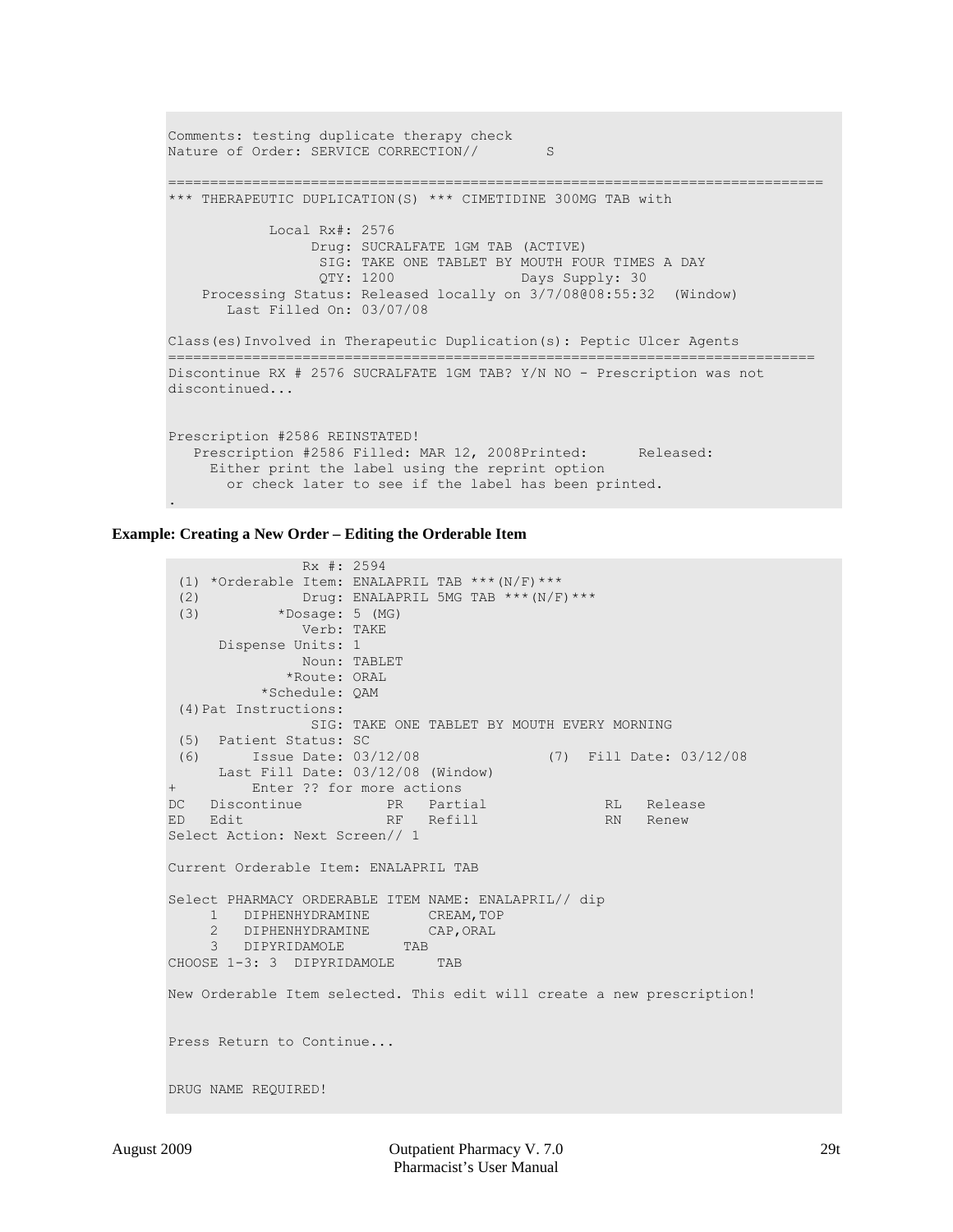Instructions: The following Drug(s) are available for selection: 1. DIPYRIDAMOLE 25MG TAB 2. DIPYRIDAMOLE 50MG TAB Select Drug by number: (1-2): 1 ============================================================================== \*\*\* THERAPEUTIC DUPLICATION(S) \*\*\* DIPYRIDAMOLE 25MG TAB with Local Rx#: 2560 Drug: WAFFARIN 5MG TAB (ACTIVE) SIG: TAKE ONE TABLET BY MOUTH EVERY EVENING<br>QTY: 90 Days Supply: 90 Days Supply: 90 Processing Status: Released locally on 3/4/08@08:55:32 (Window) Last Filled On: 03/04/08 Class(es)Involved in Therapeutic Duplication(s): Antiplatelet Drugs, Antithrombotic Drugs =============================================================================== Discontinue RX # 2560 WAFFARIN 5MG TAB? Y/N NO -Prescription was not discontinued... You have changed the Orderable Item from ENALAPRIL to DIPYRIDAMOLE. Do You want to Edit the SIG? NO// y YES Available Dosage(s) 1. 25MG 2. 50MG Select from list of Available Dosages, Enter Free Text Dose or Enter a Question Mark (?) to view list: 1 25MG You entered 25MG is this correct? Yes// YES VERB: TAKE// TAKE DISPENSE UNITS PER DOSE(TABLET): 1// 1 Dosage Ordered: 25MG NOUN: TABLET// TABLET ROUTE: ORAL// ORAL Schedule: QAM// tid (THREE TIMES A DAY) LIMITED DURATION (IN MONTHS, WEEKS, DAYS, HOURS OR MINUTES): CONJUNCTION: New OP Order (ROUTINE) Mar 12, 2008@10:58:24 Page: 1 of 2<br>PSOPATIENT.ONE <A> PSOPATIENT, ONE<br>PID: 666-00-0000 Htt (cm): PID: 666-00-0000 Ht(cm): \_\_\_\_\_\_\_ (\_\_\_\_\_\_) DOB: JAN 1,1910 (98) Orderable Item: DIPYRIDAMOLE TAB<br>(1) Drug: DIPYRIDAMOLE 25M Drug: DIPYRIDAMOLE 25MG TAB (2) Patient Status: SC<br>(3) Issue Date: MAR 12,2008 (4) Fill Date: MAR 12,2008 (5) Dosage Ordered: 25 (MG) Verb: TAKE Dispense Units: 1 Noun: TABLET Route: ORAL Schedule: TID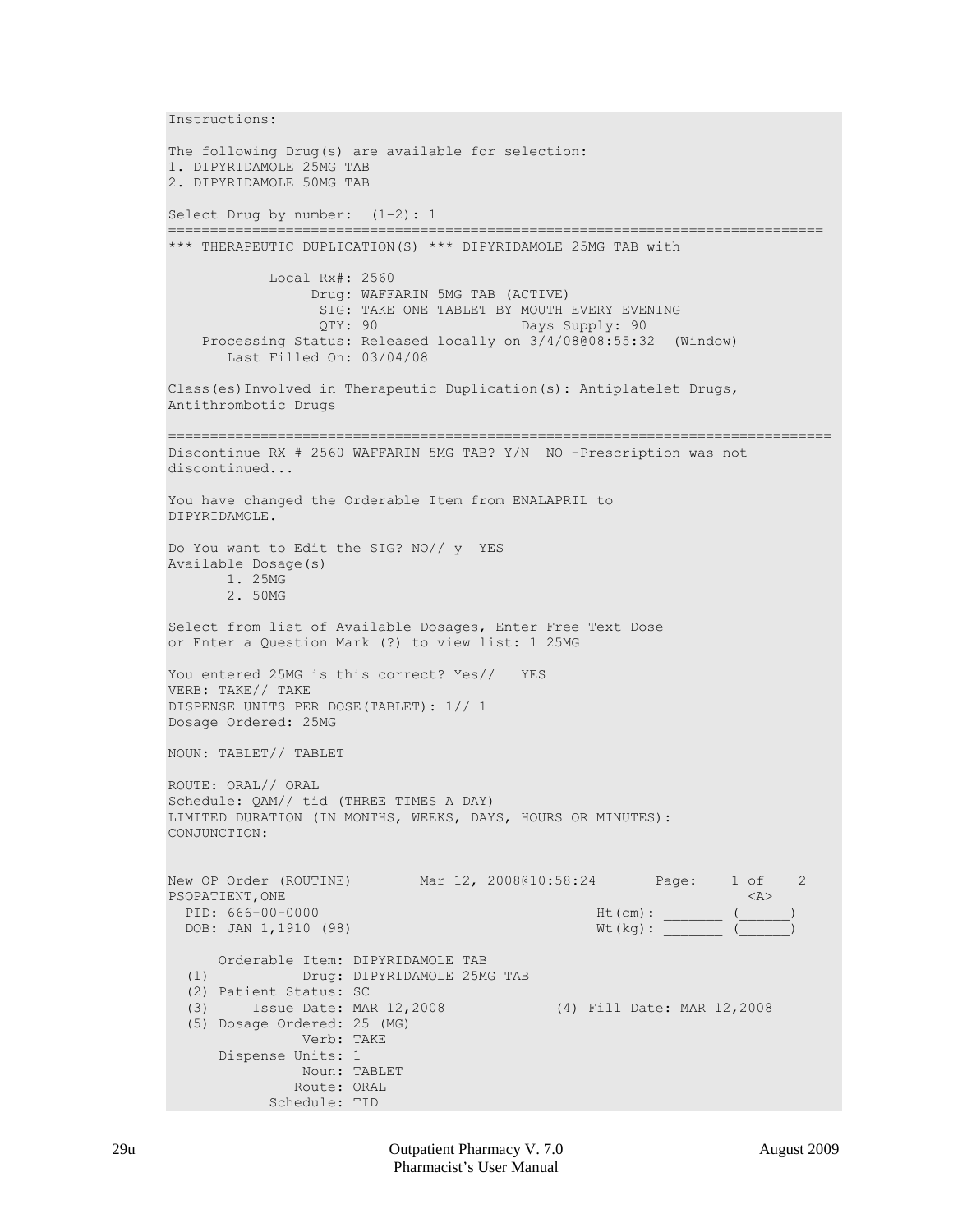```
 (6)Pat Instruction: 
                SIG: TAKE ONE TABLET BY MOUTH THREE TIMES A DAY<br>upply: 90 (8) QTY (TAB): 180
 (7) Days Supply: 90 (8) QTY (TAB): 180<br>(9) # of Refills: 3 (10) Routing: WINDOW
(9) \# of Refills: 3<br>+ This change wild
+ This change will create a new prescription! 
                                  ED Edit
Select Action: Next Screen// ac Accept 
Nature of Order: SERVICE CORRECTION// S
WAS THE PATIENT COUNSELED: NO// NO
Do you want to enter a Progress Note? No// NO
Rx # 2595 03/12/08
PSOPATIENT, ONE #180
TAKE ONE TABLET BY MOUTH THREE TIMES A DAY
DIPYRIDAMOLE 25MG TAB
PSOPROVIDER, ONE PSOPHARMACIST, ONE
# of Refills: 3
The Pharmacy Orderable Item has changed for this order. Please review any
existing SC or Environmental Indicator defaults carefully for appropriateness.
        SC Percent: 80%
      Disabilities: NONE STATED
Was treatment for a Service Connected condition? YES// 
Is this correct? YES// ...
.
```
#### **Example: Cancel drug in same class parameter set to No**

| PID: 666-00-0000<br>DOB: JAN 1,1910 (98)<br>$Wt (kg):$ (1) $($<br>SEX: FEMALE Mon-VA Meds on File Last entry on 03/03/08<br>CrCL: <not found=""><br/><math>BSA</math> (m2):<br/>ISSUE LAST REF DAY<br/># RX # DRUG<br/>OTY ST DATE FILL REM SUP<br/>----------------------------------ACTIVE----------------------------------<br/>1 2562 AMINOPHYLLINE 200MG TAB 360 A 03-04 03-04 3 90<br/>180 A 03-06 03-06 3 90<br/>2 2567 CAPTOPRIL 12.5MG TAB<br/><math>\begin{array}{ccccccccc}\n &amp; 90 &amp; A &amp; 03-06 &amp; 03-06 &amp; 3 &amp; 90 \\  &amp; 30 &amp; A &amp; 03-06 &amp; 03-06 &amp; 3 &amp; 90\n\end{array}</math><br/>3 2563 CISAPRIDE 10MG<br/>4 2568 DIGOXIN 0.125MG<br/>270 A 03-03 03-04 3 90<br/>5 2550 IBUPROFEN 600MG TAB<br/>90 A 03-04 03-04 3 90<br/>6 2560 WARFARIN 5MG TAB<br/>--------------------------------DISCONTINUED-------------------------------<br/>7 2561 CIMETIDINE 300MG TAB 90 DC 03-04 03-04 3 90<br/>+ Enter ?? for more actions<br/>PU Patient Record Update NO New Order<br/>PI Patient Information 50 Select Order<br/>Eligibility: SERVICE CONNECTED 50% to 100% SC%: 80<br/>RX PATIENT STATUS: SC//<br/>DRUG: NIZATIDINE<br/>Lookup: GENERIC NAME<br/>NIZATIDINE 150MG CAP GA301</not> | PSOPATIENT, ONE                           |  | $<\lambda>$ |  |  |  |  |  |  |  |  |
|---------------------------------------------------------------------------------------------------------------------------------------------------------------------------------------------------------------------------------------------------------------------------------------------------------------------------------------------------------------------------------------------------------------------------------------------------------------------------------------------------------------------------------------------------------------------------------------------------------------------------------------------------------------------------------------------------------------------------------------------------------------------------------------------------------------------------------------------------------------------------------------------------------------------------------------------------------------------------------------------------------------------------------------------------------------------------------------------------------------------------------------------------------------------------------------------------------------------------------------------|-------------------------------------------|--|-------------|--|--|--|--|--|--|--|--|
|                                                                                                                                                                                                                                                                                                                                                                                                                                                                                                                                                                                                                                                                                                                                                                                                                                                                                                                                                                                                                                                                                                                                                                                                                                             |                                           |  |             |  |  |  |  |  |  |  |  |
|                                                                                                                                                                                                                                                                                                                                                                                                                                                                                                                                                                                                                                                                                                                                                                                                                                                                                                                                                                                                                                                                                                                                                                                                                                             |                                           |  |             |  |  |  |  |  |  |  |  |
|                                                                                                                                                                                                                                                                                                                                                                                                                                                                                                                                                                                                                                                                                                                                                                                                                                                                                                                                                                                                                                                                                                                                                                                                                                             |                                           |  |             |  |  |  |  |  |  |  |  |
|                                                                                                                                                                                                                                                                                                                                                                                                                                                                                                                                                                                                                                                                                                                                                                                                                                                                                                                                                                                                                                                                                                                                                                                                                                             |                                           |  |             |  |  |  |  |  |  |  |  |
|                                                                                                                                                                                                                                                                                                                                                                                                                                                                                                                                                                                                                                                                                                                                                                                                                                                                                                                                                                                                                                                                                                                                                                                                                                             |                                           |  |             |  |  |  |  |  |  |  |  |
|                                                                                                                                                                                                                                                                                                                                                                                                                                                                                                                                                                                                                                                                                                                                                                                                                                                                                                                                                                                                                                                                                                                                                                                                                                             |                                           |  |             |  |  |  |  |  |  |  |  |
|                                                                                                                                                                                                                                                                                                                                                                                                                                                                                                                                                                                                                                                                                                                                                                                                                                                                                                                                                                                                                                                                                                                                                                                                                                             |                                           |  |             |  |  |  |  |  |  |  |  |
|                                                                                                                                                                                                                                                                                                                                                                                                                                                                                                                                                                                                                                                                                                                                                                                                                                                                                                                                                                                                                                                                                                                                                                                                                                             |                                           |  |             |  |  |  |  |  |  |  |  |
|                                                                                                                                                                                                                                                                                                                                                                                                                                                                                                                                                                                                                                                                                                                                                                                                                                                                                                                                                                                                                                                                                                                                                                                                                                             |                                           |  |             |  |  |  |  |  |  |  |  |
|                                                                                                                                                                                                                                                                                                                                                                                                                                                                                                                                                                                                                                                                                                                                                                                                                                                                                                                                                                                                                                                                                                                                                                                                                                             |                                           |  |             |  |  |  |  |  |  |  |  |
|                                                                                                                                                                                                                                                                                                                                                                                                                                                                                                                                                                                                                                                                                                                                                                                                                                                                                                                                                                                                                                                                                                                                                                                                                                             |                                           |  |             |  |  |  |  |  |  |  |  |
|                                                                                                                                                                                                                                                                                                                                                                                                                                                                                                                                                                                                                                                                                                                                                                                                                                                                                                                                                                                                                                                                                                                                                                                                                                             |                                           |  |             |  |  |  |  |  |  |  |  |
|                                                                                                                                                                                                                                                                                                                                                                                                                                                                                                                                                                                                                                                                                                                                                                                                                                                                                                                                                                                                                                                                                                                                                                                                                                             |                                           |  |             |  |  |  |  |  |  |  |  |
|                                                                                                                                                                                                                                                                                                                                                                                                                                                                                                                                                                                                                                                                                                                                                                                                                                                                                                                                                                                                                                                                                                                                                                                                                                             |                                           |  |             |  |  |  |  |  |  |  |  |
|                                                                                                                                                                                                                                                                                                                                                                                                                                                                                                                                                                                                                                                                                                                                                                                                                                                                                                                                                                                                                                                                                                                                                                                                                                             |                                           |  |             |  |  |  |  |  |  |  |  |
|                                                                                                                                                                                                                                                                                                                                                                                                                                                                                                                                                                                                                                                                                                                                                                                                                                                                                                                                                                                                                                                                                                                                                                                                                                             |                                           |  |             |  |  |  |  |  |  |  |  |
|                                                                                                                                                                                                                                                                                                                                                                                                                                                                                                                                                                                                                                                                                                                                                                                                                                                                                                                                                                                                                                                                                                                                                                                                                                             |                                           |  |             |  |  |  |  |  |  |  |  |
|                                                                                                                                                                                                                                                                                                                                                                                                                                                                                                                                                                                                                                                                                                                                                                                                                                                                                                                                                                                                                                                                                                                                                                                                                                             |                                           |  |             |  |  |  |  |  |  |  |  |
|                                                                                                                                                                                                                                                                                                                                                                                                                                                                                                                                                                                                                                                                                                                                                                                                                                                                                                                                                                                                                                                                                                                                                                                                                                             |                                           |  |             |  |  |  |  |  |  |  |  |
|                                                                                                                                                                                                                                                                                                                                                                                                                                                                                                                                                                                                                                                                                                                                                                                                                                                                                                                                                                                                                                                                                                                                                                                                                                             |                                           |  |             |  |  |  |  |  |  |  |  |
|                                                                                                                                                                                                                                                                                                                                                                                                                                                                                                                                                                                                                                                                                                                                                                                                                                                                                                                                                                                                                                                                                                                                                                                                                                             | Select Action: Next Screen// NO New Order |  |             |  |  |  |  |  |  |  |  |
|                                                                                                                                                                                                                                                                                                                                                                                                                                                                                                                                                                                                                                                                                                                                                                                                                                                                                                                                                                                                                                                                                                                                                                                                                                             |                                           |  |             |  |  |  |  |  |  |  |  |
|                                                                                                                                                                                                                                                                                                                                                                                                                                                                                                                                                                                                                                                                                                                                                                                                                                                                                                                                                                                                                                                                                                                                                                                                                                             |                                           |  |             |  |  |  |  |  |  |  |  |
|                                                                                                                                                                                                                                                                                                                                                                                                                                                                                                                                                                                                                                                                                                                                                                                                                                                                                                                                                                                                                                                                                                                                                                                                                                             |                                           |  |             |  |  |  |  |  |  |  |  |
|                                                                                                                                                                                                                                                                                                                                                                                                                                                                                                                                                                                                                                                                                                                                                                                                                                                                                                                                                                                                                                                                                                                                                                                                                                             |                                           |  |             |  |  |  |  |  |  |  |  |
|                                                                                                                                                                                                                                                                                                                                                                                                                                                                                                                                                                                                                                                                                                                                                                                                                                                                                                                                                                                                                                                                                                                                                                                                                                             |                                           |  |             |  |  |  |  |  |  |  |  |
|                                                                                                                                                                                                                                                                                                                                                                                                                                                                                                                                                                                                                                                                                                                                                                                                                                                                                                                                                                                                                                                                                                                                                                                                                                             | $\ldots$ OK? Yes// (Yes)                  |  |             |  |  |  |  |  |  |  |  |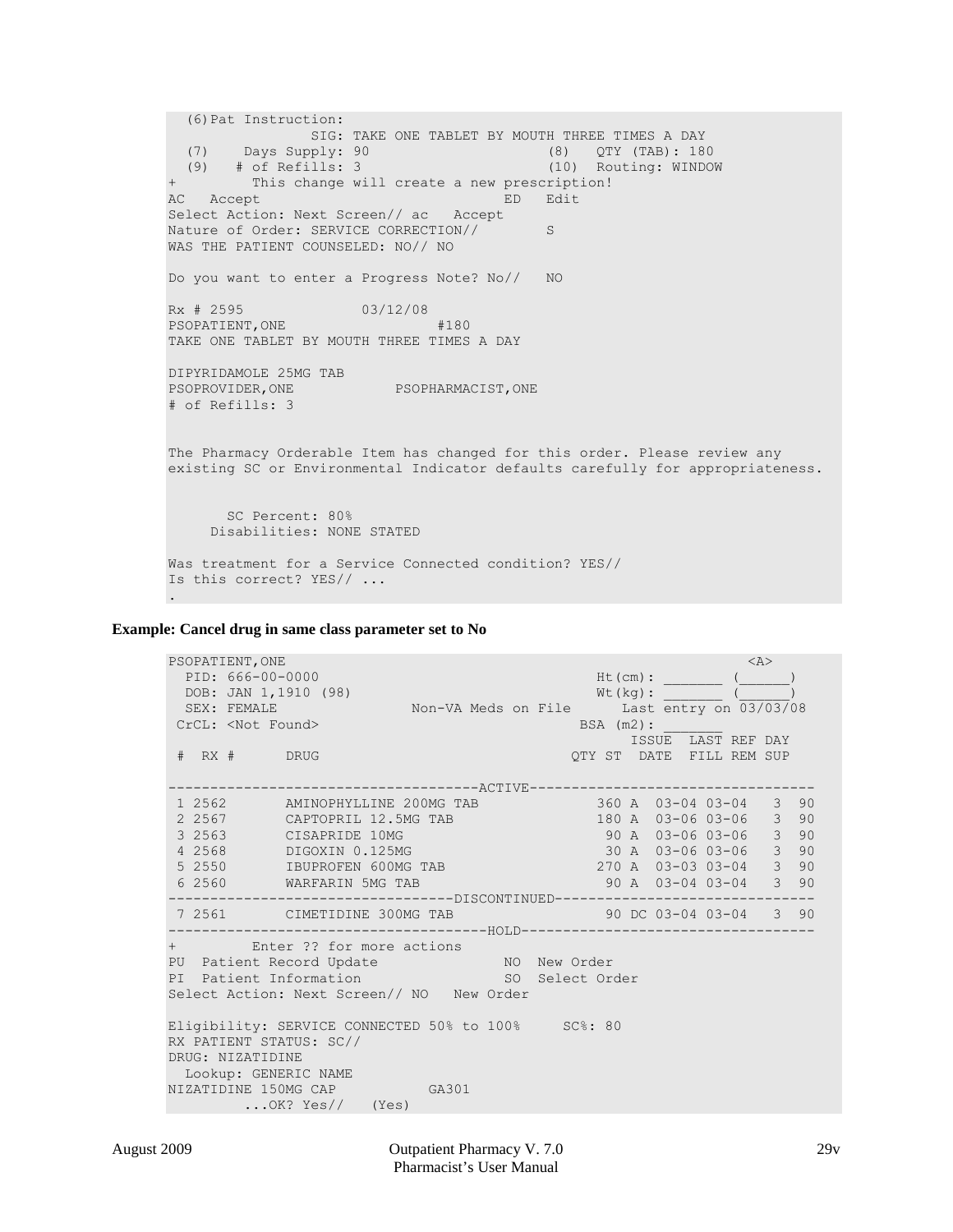```
=======================================================================
*** THERAPEUTIC DUPLICATION(S) *** NIZATIDINE 150MG CAP with
   Local Rx #2561 (ACTIVE) for CIMETIDINE 300MG TAB 
    Local Rx #2572 (PROVIDER HOLD) for SUCRALFATE 1MG TAB 
    Remote Rx #2571 (DISCONTINUED) for RANITIDINE HCL 150MG TAB 
    Pending Order FAMOTIDINE 20MG TAB 
    Non-VA Med Order for CIMETIDINE 300MG TAB 
Class(es) Involved in Therapeutic Duplication(s): PEPTIC ULCER AGENTS, 
HISTAMINE-2 RECEPTOR ANTAGOINSTS (H2 ANTAGONISTS)
=============================================================================
VERB: TAKE
Available Dosage(s)
        1. 150MG
        2. 300MG
Select from list of Available Dosages, Enter Free Text Dose
or Enter a Question Mark (?) to view list:
.
```
**Example: Entering a New Order – Not accepting order, duplicate therapy not discontinued**

```
Select Action: Ouit// NO New Order
Eligibility: NSC SC%: 5
RX PATIENT STATUS: OPT NSC// 
DRUG: FAMOTIDINE
  Lookup: GENERIC NAME
FAMOTIDINE 20MG TAB GA301
         ...OK? Yes// (Yes)
  Restriction/Guideline(s) exist. Display? : (N/D/O/B): No// NO
Now doing allergy checks. Please wait...
Now Processing Enhanced Order Checks! Please wait...
 -------------------------------------------------------------------------------
  *** THERAPEUTIC DUPLICATION(S) *** FAMOTIDINE 20MG TAB with 
          Local RX#: 2586A
               Drug: CIMETIDINE 300MG TAB (DISCONTINUED)
               SIG: TAKE ONE TABLET BY MOUTH AT BEDTIME<br>QTY: 90 Days Suppl
                                             Days Supply: 30
Processing Status: Released locally on 3/12/08@08:55:32 (Window)
    Last Filled On: 03/12/08 
-------------------------------------------------------------------------------
Press Return to Continue: 
          Local RX#: 2710
               Drug: RANITIDINE HCL 150MG TAB (ACTIVE)
                SIG: TAKE ONE TABLET BY MOUTH TWICE A DAY
               QTY: 60 Days Supply: 30
Processing Status: Released locally on 6/1/09@08:55:32 (Window)
  Last Filled On: 06/01/09
```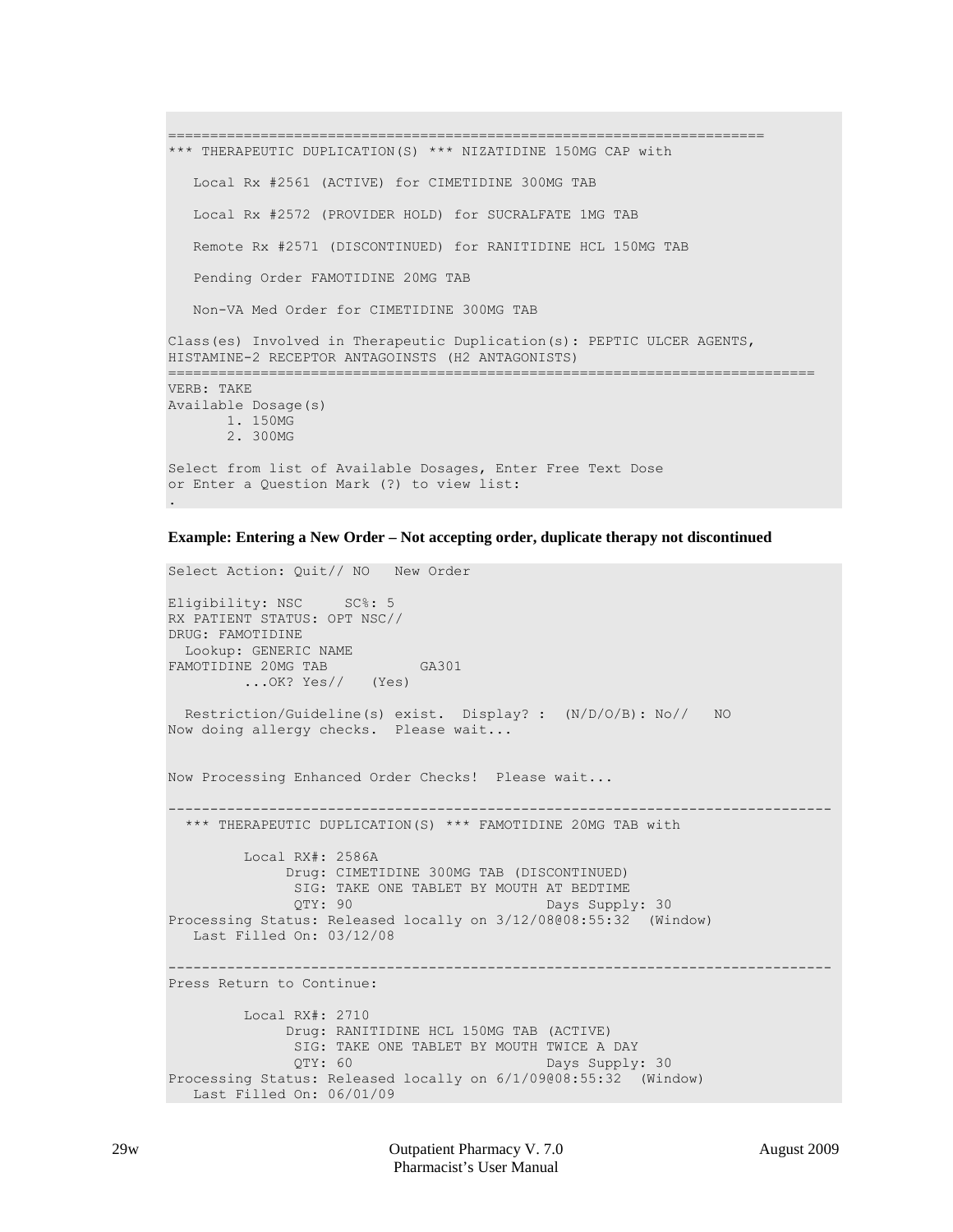```
-------------------------------------------------------------------------------
Press Return to Continue: 
Class(es)Involved in Therapeutic Duplication(s): Peptic Ulcer Agents, 
Histamine-2 Receptor Antagonists (H2 Antagonists) 
   ===============================================================================
Press Return to Continue: 
Discontinue Rx #2710 for RANITIDINE HCL 150MG TAB Y/N ? YES
Duplicate Therapy RX #2710 RANITIDINE HCL 150MG TAB will be discontinued after 
the acceptance of the new order.
===============================================================================
VERB: TAKE
Available Dosage(s)
       1. 20MG
        2. 40MG
Select from list of Available Dosages, Enter Free Text Dose
or Enter a Question Mark (?) to view list: 1 20MG
You entered 20MG is this correct? Yes// YES
VERB: TAKE
DISPENSE UNITS PER DOSE(TABLET): 1// 1
Dosage Ordered: 20MG
NOUN: TABLET
ROUTE: PO// ORAL PO MOUTH
Schedule: BID// QAM (EVERY MORNING )
LIMITED DURATION (IN DAYS, HOURS OR MINUTES): 
CONJUNCTION: 
PATIENT INSTRUCTIONS: 
(TAKE ONE TABLET BY MOUTH EVERY MORNING )
DAYS SUPPLY: (1-90): 30// ^
RX DELETED
Duplicate Therapy RX #2710 RANITIDINE HCL 150MG TAB NOT Discontinued.
```
# **CPRS Order Checks**

Three CPRS order checks have been added to the list of order checks performed within the Outpatient Pharmacy application.

- Aminoglycoside Ordered
- Dangerous Meds for Patient >64
- Glucophage –Lab Results

The CPRS order checks shall be incorporated in the following Outpatient Pharmacy order entry processes:

- Entering a new order via backdoor pharmacy options
- Finishing a pending order
- Renewing an order
- Editing an order which results in a new order being created.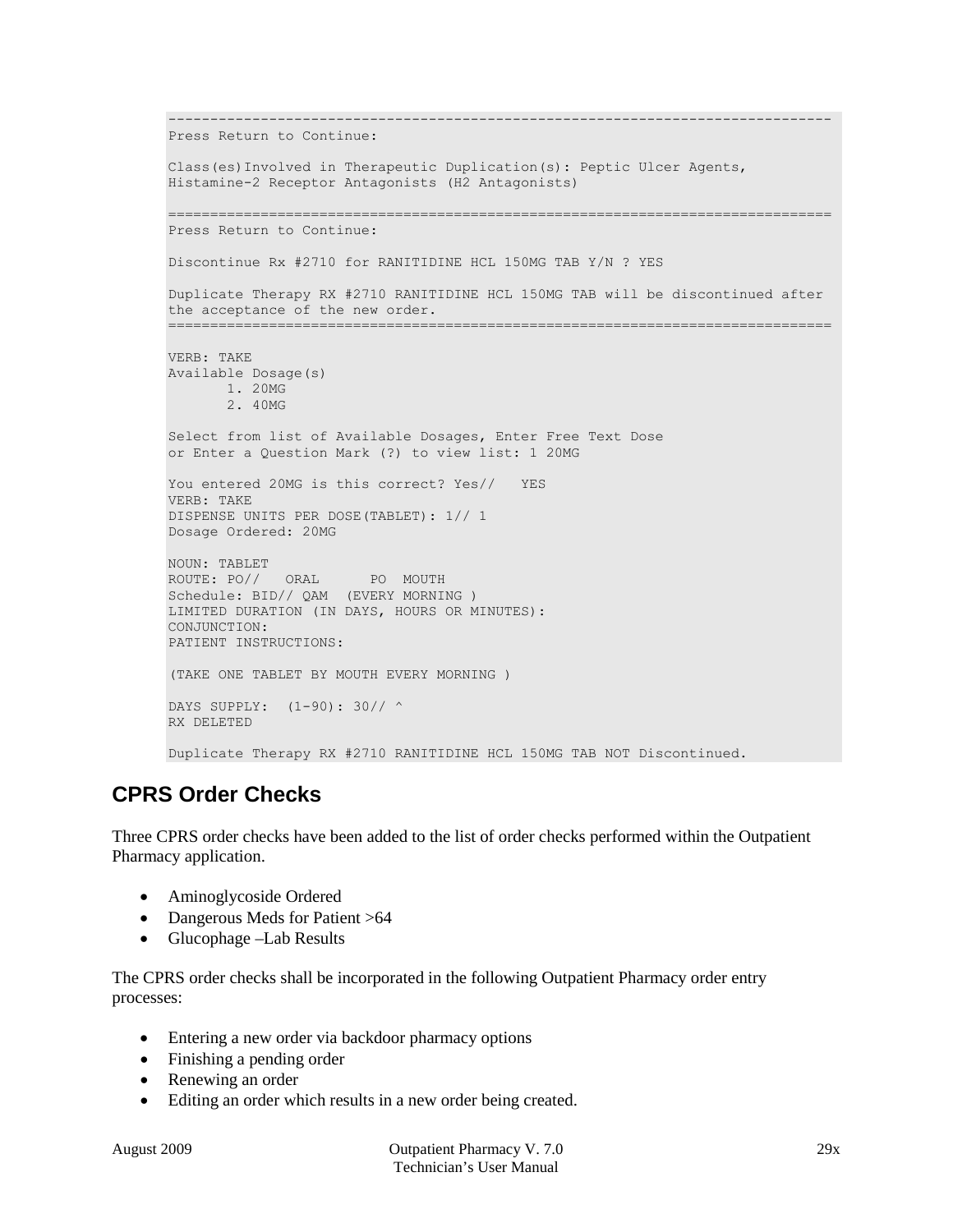- Verifying an order
- Copying an order
- Reinstating a discontinued order

No user action/intervention shall be required after a CPRS order check warning is displayed.

The following information is displayed for the Aminoglycoside Ordered order check:

- Order Check Name
- Text message displaying an estimated CrCL if available or a message that it is not.

```
***Aminoglycoside Ordered***
Aminoglycoside - est. CrCl: <VALUE> (CREAT: <result> BUN: <result>) [Est. CrCl
Based on modified Cockcroft-Gault equation using Adjusted Body Weight (if ht > 
60 in)].
```
-OR-

```
***Aminoglycoside Ordered***
Aminoglycoside – est. CrCl: <Unavailable> (<Results Not Found>) [Est. CrCl
Based on modified Cockcroft-Gault equation using Adjusted Body Weight (if ht > 
60
```
The following information is displayed for the Dangerous Meds for Patient >64 order check:

- Order Check Name
- Text message displaying a message if patient is greater than 64 and has been prescribed Amitriptyline

```
***Dangerous Meds for Patient >64***
Patient is <age>. Amitriptyline can cause cognitive impairment and loss of
balance in older patients. Consider other antidepressant medications on 
formulary.
```
## **-OR-**

Text message displaying a message if patient is greater than 64 and has been prescribed Chlorpropamide

\*\*\*Dangerous Meds for Patient >64\*\*\* Patient is <age>. Older patients may experience hypoglycemia with Chlorpropamide due do its long duration and variable renal secretion. They may also be at increased risk for Chlorpropamide-induced SIADH.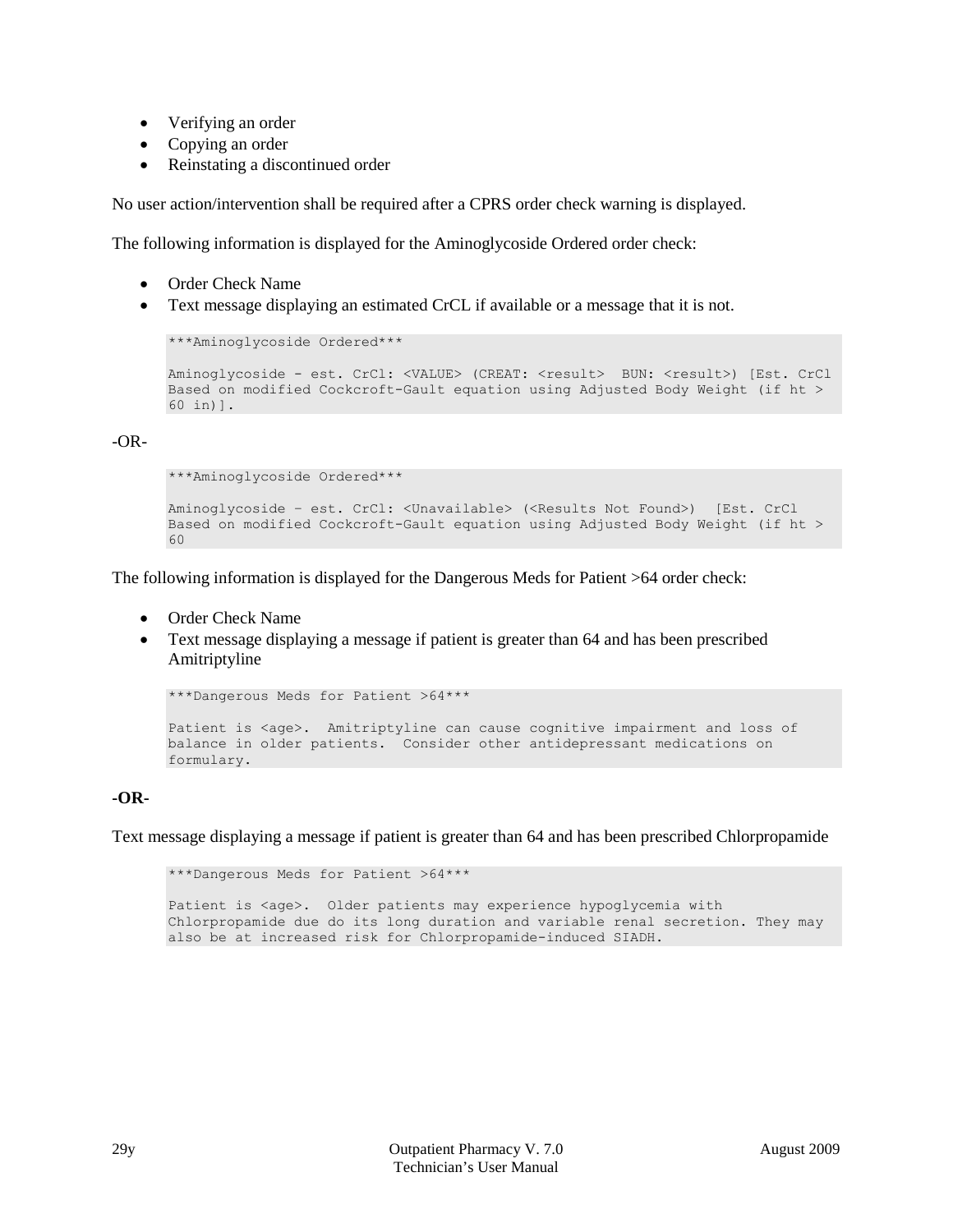## **-OR-**

Text message displaying a message if patient is greater than 64 and has been prescribed Dipyridamole

```
***Dangerous Meds for Patient >64***
Patient is <age>. Older patients can experience adverse reactions at high
doses of Dipyridamole (e.g., headache, dizziness, syncope, GI 
intolerance.) There is also questionable efficacy at lower doses.
```
The following information is displayed for the Glucophage Lab Results order check:

- Order Check Name
- Text message displaying a serum creatinine does not exist or it is greater than 1.5

```
***Metformin Lab Results***
Metformin - no serum creatinine within past 60 days.
```
### **-OR-**

```
***Metformin Lab Results***
```

```
Metformin - Creatinine results: <creatinine greater than 1.5 w/in past <x>
days>
```
### Examples of CPRS Order Checks

```
New Order Entry – Backdoor – Dangerous Meds for Patient > 64 for Dipyridamole
Select Action: Quit// NO New Order
Eligibility: NSC
RX PATIENT STATUS: OPT NSC// 
DRUG: DIPYRIDAMOLE
   Lookup: GENERIC NAME
     1 DIPYRIDAMOLE 25MG TAB BL117<br>2 DIPYRIDAMOLE 50MG TAB BL117
         DIPYRIDAMOLE 50MG TAB BL117<br>2: 1 DIPYRIDAMOLE 25MG TAB BL117
CHOOSE 1-2: 1 DIPYRIDAMOLE 25MG TAB
***DANGEROUS MEDS FOR PATIENT >64***
Patient is 78. Older patients can experience adverse reactions at high doses 
of Dipyridamole (e.g., headache, dizziness, syncope, GI intolerance.) There is 
also questionable efficacy at lower doses.
VERB: TAKE
Available Dosage(s)
        1. 25MG
        2. 50MG
Select from list of Available Dosages, Enter Free Text Dose
or Enter a Question Mark (?) to view list: 1 25MG
You entered 25MG is this correct? Yes// YES
VERB: TAKE
DISPENSE UNITS PER DOSE(TABLET): 1// 1
Dosage Ordered: 25MG
```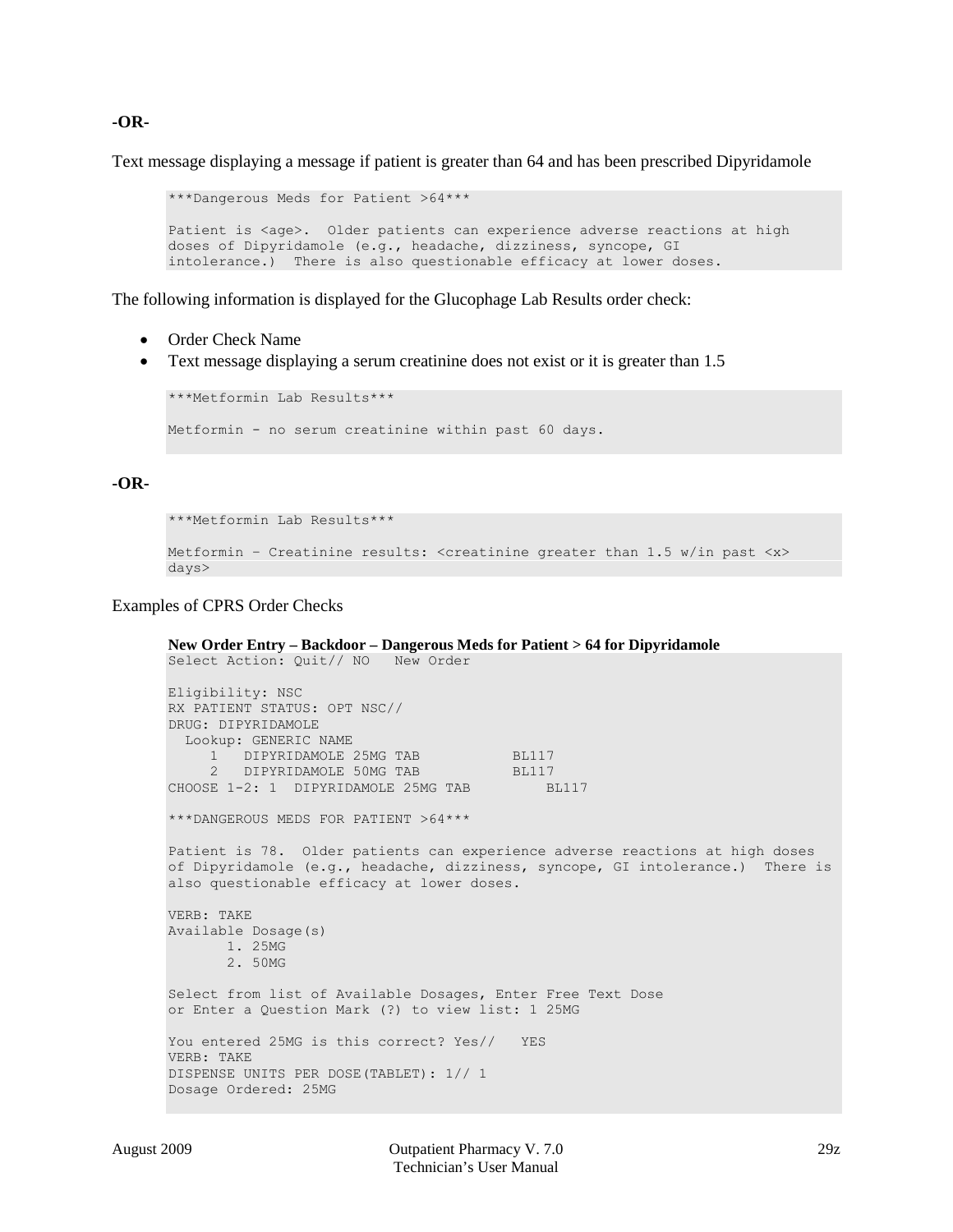```
NOUN: TABLET
ROUTE: PO//
.
```
.

**Renewing an Order – Dangerous Meds for Patient >64 for Chlorpropamide** Rx #: 2613\$ (1) \*Orderable Item: CHLORPROPAMIDE TAB (2) Drug: CHLORPROPAMIDE 250MG TAB<br>(3) \* Dosage: 250 (MG)  $*$ Dosage: 250 (MG) Verb: TAKE Dispense Units: 1 Noun: TABLET \*Route: ORAL \*Schedule: BID (4)Pat Instructions: SIG: TAKE ONE TABLET BY MOUTH TWICE A DAY (5) Patient Status: OPT NSC (6) Issue Date: 03/25/08 (7) Fill Date: 03/25/08 Last Fill Date: 03/25/08 (Mail)<br>+ Enter ?? for more actions Enter ?? for more actions DC Discontinue PR Partial RL Release ED Edit Select Action: Next Screen// RN Renew FILL DATE: (3/25/2008 - 3/26/2009): TODAY// (MAR 25, 2008) MAIL/WINDOW: WINDOW// WINDOW METHOD OF PICK-UP: Nature of Order: WRITTEN// W WAS THE PATIENT COUNSELED: NO// NO Do you want to enter a Progress Note? No// NO Now Renewing Rx # 2613 Drug: CHLORPROPAMIDE 25OMG TAB \*\*\*DANGEROUS MEDS FOR PATIENT >64\*\*\* Patient is 78. Older patients may experience hypoglycemia with Chlorpropamide due do its long duration and variable renal secretion. They may also be at increased risk for Chlorpropamide-induced SIADH. 2613A CHLORPROPAMIDE 25OMG TAB QTY: 60 # OF REFILLS: 3 ISSUED: 03-25-08 SIG: TAKE ONE TABLET BY MOUTH TWICE A DAY .

```
Creating New Order from Edit – Glucophage Lab Results for Metformin
*(1) Orderable Item: METFORMIN TAB,ORAL 
 (2) Drug: METFORMIN 500MG TAB<br>(3) *Dosage: 500 (MG)
             (3) *Dosage: 500 (MG) 
Verb: TAKE ED Edit
                                               FN Finish
Select Item(s): Next Screen// NEXT SCREEN
BY Bypass DC Discontinue
Pending OP Orders (ROUTINE) Mar 25, 2008@15:33:47 Page: 2 of 3
\begin{tabular}{lllllllllll} \texttt{PSOPATIENT, NINE} & & & & & & & & & & & & & & \texttt{AB} \\ \texttt{PID:} & 000-00-0000 & & & & & & & \texttt{Ht (cm):} & 177.80 & (10/14/200) \\ \end{tabular}PID: 000-00-0000 Ht(cm): 177.80 (10/14/2005)<br>DOB: JAN 1,1930 (78) Wt(kg): 136.36 (10/14/2005)
                                                             Wt(kq): 136.36 (10/14/2005)+
```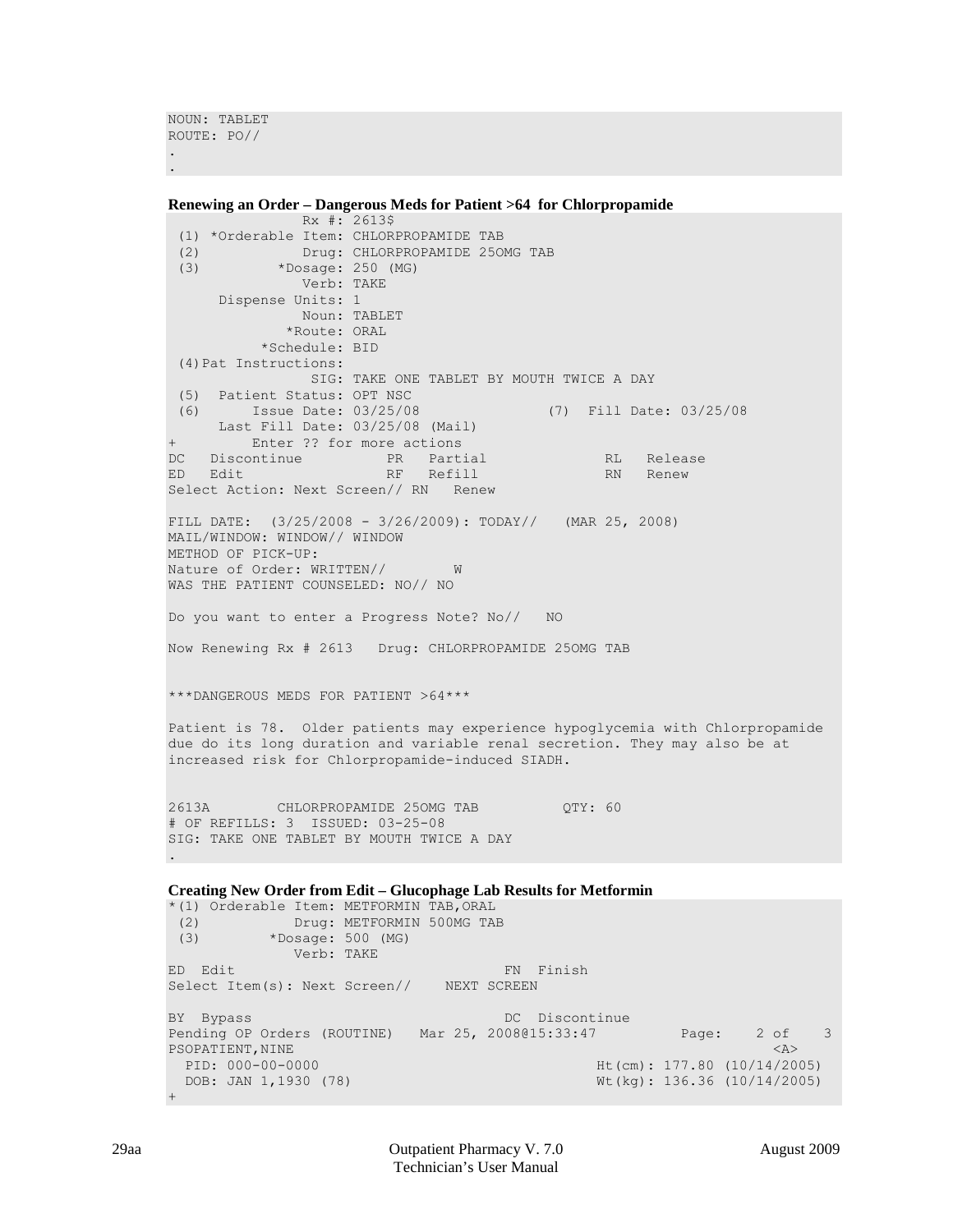```
 Dispense Units: 1 
               Noun: TABLET 
              *Route: ORAL 
 *Schedule: Q12H<br>(4) Pat Instruct:
     Pat Instruct:
   Provider Comments: 
        Instructions: TAKE ONE TABLET PO Q12H 
                 SIG: TAKE ONE TABLET BY MOUTH EVERY 12 HOURS 
 (5) Patient Status: OPT NSC 
 (6) Issue Date: MAR 25,2008 (7) Fill Date: MAR 25,2008 
                                        (9) QTY (TAB): 60
Provider ordered 2 refills<br>(10) # of Refills: 2
(10) # of Refills: 2 (11) Routing: MAIL<br>(12) Clinic: BARB'S CLINIC
(12) Clinic: BARB'S CLINIC 
+ Enter ?? for more actions 
ED Edit FN Finish
Select Item(s): Next Screen// ED Edit 
* Indicates which fields will create an new Order
Select Field to Edit by number: (1-15): 3
Press Return to : 
Available Dosage(s)
        1. 500MG
        2. 1000MG
Select from list of Available Dosages, Enter Free Text Dose
or Enter a Question Mark (?) to view list: 500MG// 2 1000MG
You entered 1000MG is this correct? Yes// YES
VERB: TAKE// TAKE
DISPENSE UNITS PER DOSE(TABLETS): 2// 2
Dosage Ordered: 1000MG
NOUN: TABLETS// TABLETS
ROUTE: ORAL// ORAL 
Schedule: Q12H// QHS (AT BEDTIME)
LIMITED DURATION (IN DAYS, HOURS OR MINUTES): 
CONJUNCTION: 
Pending OP Orders (ROUTINE) Mar 25, 2008@15:34:08 Page: 1 of 3<br>PSOPATIENT NINE
PSOPATIENT, NINE<br>PID: 000-00-0000
  PID: 000-00-0000 Ht(cm): 177.80 (10/14/2005)<br>DOB: JAN 1,1930 (78) Wt(kg): 136.36 (10/14/2005)
                                                     Wt(kg): 136.36 (10/14/2005)
CPRS Order Checks: 
      Duplicate drug class order: ORAL HYPOGLYCEMIC AGENTS,ORAL (CHLORPROPAMIDE 
       TAB 250MG TAKE ONE TABLET BY MOUTH TWICE A DAY [PENDING]) 
     Overriding Provider: PSOPROVIDER, TEN
      Overriding Reason: testing 
      Metformin - no serum creatinine within past 60 days.
     Overriding Provider: PSOPROVIDER, TEN
      Overriding Reason: testing 
*(1) Orderable Item: METFORMIN TAB,ORAL 
 (2) Drug: METFORMIN 500MG TAB<br>(3) *Dosage: 1000 (MG)
            *Dosage: 1000 (MG)
                Verb: TAKE 
          This change will create a new prescription!<br>ED Edit DC Discontinue
AC Accept ED Edit
Select Item(s): Next Screen// AC Accept
```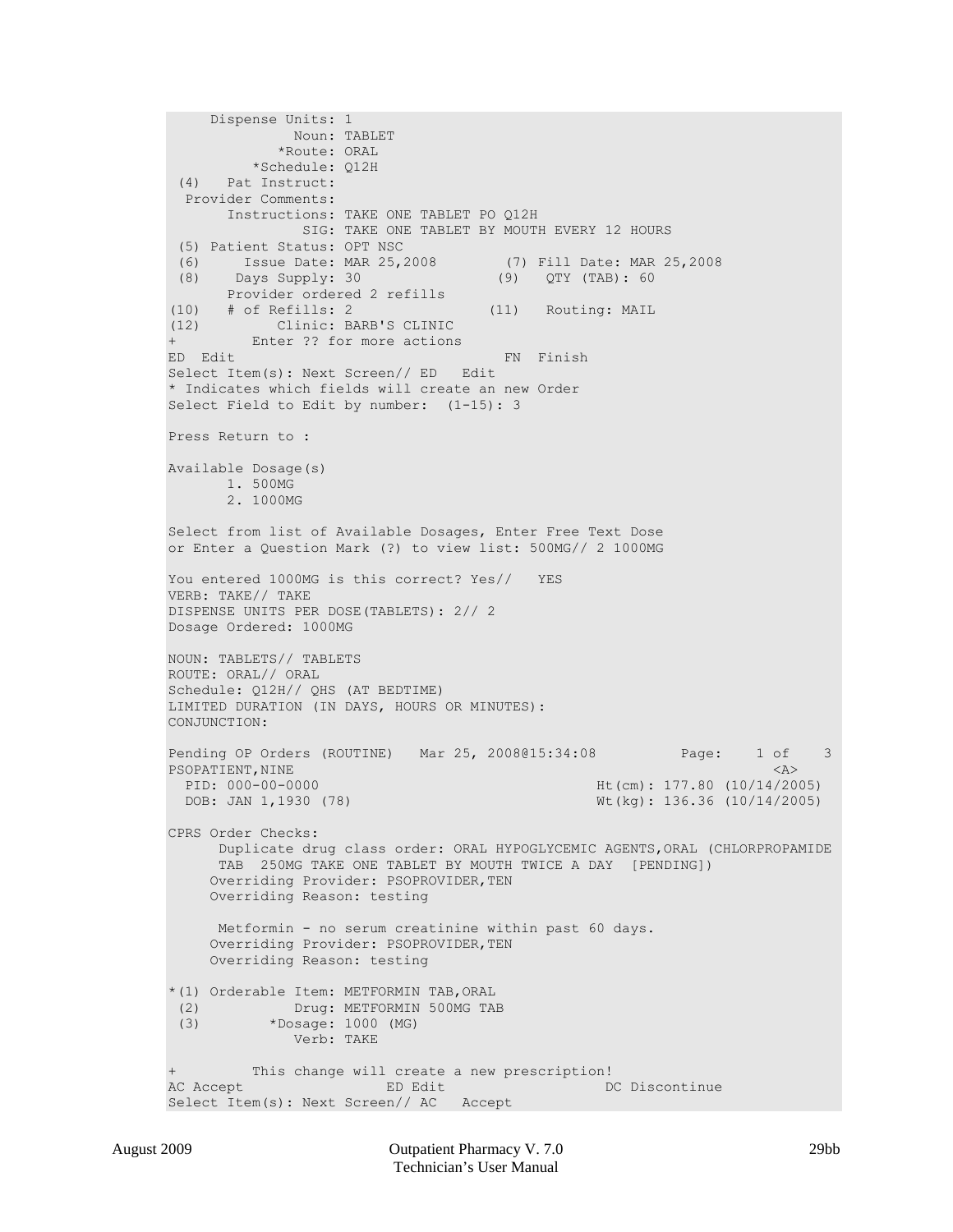\*\*\*Metformin Lab Results\*\*\* Metformin - no serum creatinine within past 60 days. Rx # 2614 03/25/08 PSOPATIENT, NINE  $#1440$ TAKE TWO TABLETS BY MOUTH AT BEDTIME METFORMIN 500MG TAB<br>PSOPROVIDER, TEN PSOPHARMACIST, 22 # of Refills: 2 Are you sure you want to Accept this Order? NO// YES Nature of Order: SERVICE CORRECTION// . **Copying an Order – Aminoglycoside Ordered - Gentamicin** Select Action: Next Screen// CO CO OP Medications (ACTIVE) Mar 25, 2008@15:46:18 Page: 1 of 2<br>PSOPATIENT.NINE  $\langle A \rangle$ PSOPATIENT, NINE<br>PID: 000-00-0000 PID: 000-00-0000 Ht(cm): 177.80 (10/14/2005)<br>DOB: JAN 1,1930 (78) Wt(kg): 136.36 (10/14/2005)  $Wt(kq): 136.36 (10/14/2005)$  Rx #: 2616\$ (1) \*Orderable Item: GENTAMICIN INJ, SOLN<br>(2) Drug: GENTAMICIN 40MG/ML 2 Drug: GENTAMICIN 40MG/ML 2ML VI Verb: INJECT<br>(3) \*Dosage: 80MG (3) \*Dosage: 80MG \*Route: INTRAMUSCULAR \*Schedule: Q8H (4)Pat Instructions: SIG: INJECT 80MG IM EVERY 8 HOURS (5) Patient Status: OPT NSC (6) Issue Date: 03/25/08 (7) Fill Date: 03/25/08 Last Fill Date: 03/25/08 (Window) Last Release Date: (8) Lot #:<br>Expires: 04/24/08 MFG: Expires:  $04/24/08$ + Enter ?? for more actions AC Accept ED Edit New OP Order (COPY) Mar 25, 2008@15:46:18 Page: 1 of 2<br>PSOPATIENT.NINE PSOPATIENT, NINE<br>PID: 000-00-0000 PID: 000-00-0000 Ht(cm): 177.80 (10/14/2005)<br>
DOB: JAN 1,1930 (78) Wt(kg): 136.36 (10/14/2005) Wt(kg): 136.36 (10/14/2005) Orderable Item: GENTAMICIN INJ, SOLN<br>(1) Drug: GENTAMICIN 40MG/ML 2 Drug: GENTAMICIN 40MG/ML 2ML VI (2) Patient Status: OPT NSC (3) Issue Date: MAR 25,2008 (4) Fill Date: MAR 25,2008 Verb: INJECT (5) Dosage Ordered: 80MG Route: INTRAMUSCULAR Schedule: Q8H (6)Pat Instruction: SIG: INJECT 80MG IM EVERY 8 HOURS<br>Days Supply: 10 (8) (7) Days Supply: 10 (8) QTY (VI): 10<br>(9) # of Refills: 0 (10) Routing: WINDOW  $(9)$  # of Refills: 0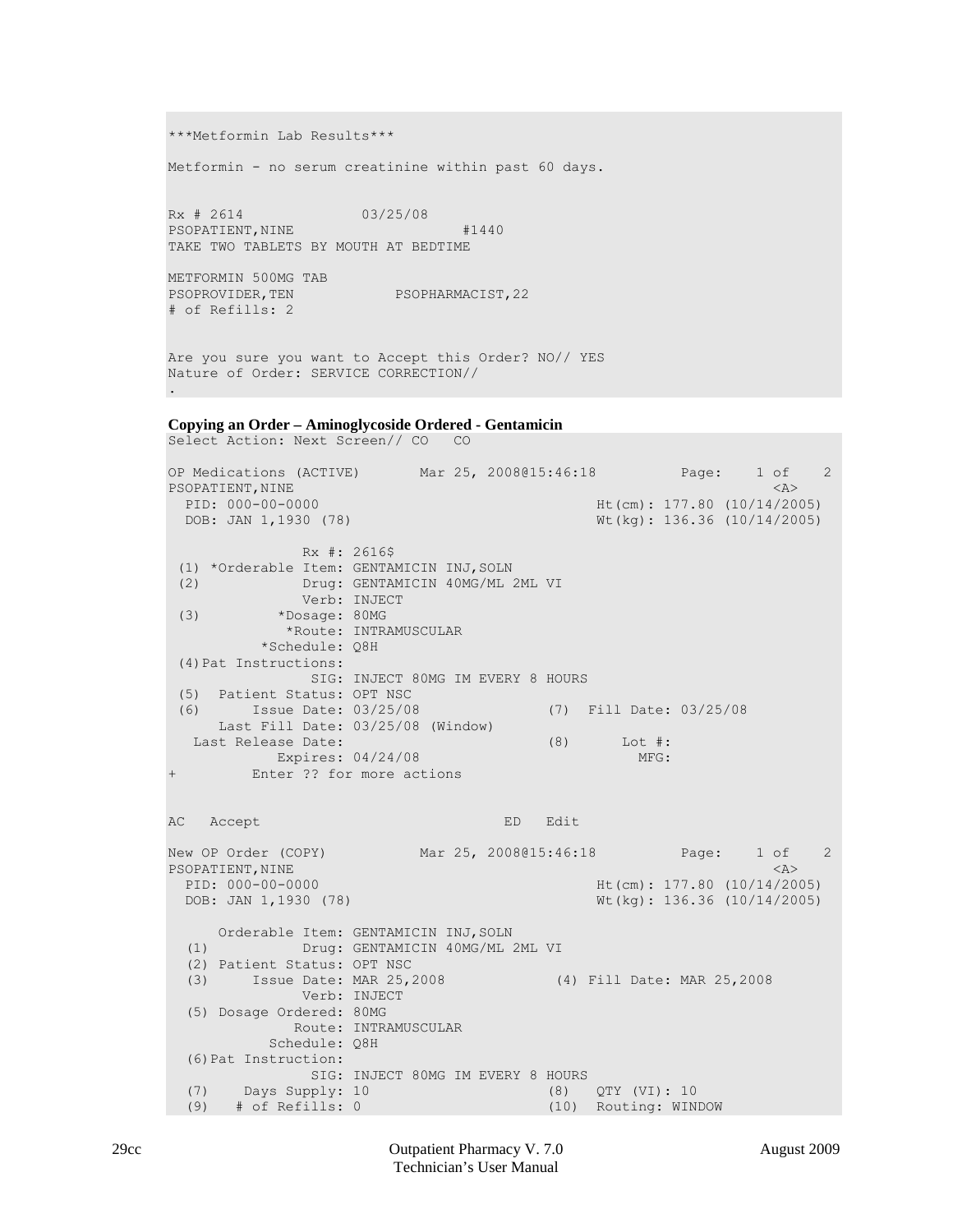(11) Clinic: SHIRL-2 (12) Provider: PSOPROVIDER,TEN (13) Copies: 1 + Enter ?? for more actions AC Accept ED Edit Select Action: Next Screen// AC Accept \*\*\*Aminoglycoside Ordered\*\*\* Aminoglycoside - est. CrCl: <Unavailable> (<Results Not Found>) [Est. CrCl based on modified Cockcroft-Gault equation using Adjusted Body Weight (if  $ht$  > 60 in)] Nature of Order: WRITTEN// W WAS THE PATIENT COUNSELED: NO// NO Do you want to enter a Progress Note? No// NO Rx # 2617 03/25/08 PSOPATIENT, NINE  $#10$ INJECT 80MG IM EVERY 8 HOURS GENTAMICIN 40MG/ML 2ML VI PSOPHARMACIST, 22 # of Refills: 0 Is this correct? YES//

#### **Reinstating a Discontinued Order – Glucophage Lab Results for Metformin**

```
 Rx #: 2614$ 
 (1) *Orderable Item: METFORMIN TAB, ORAL<br>(2) Drug: METFORMIN 500MG TAP
 (2) Drug: METFORMIN 500MG TAB<br>
(3) *Dosage: 1000 (MG)
             *Dosage: 1000 (MG)
                Verb: TAKE 
       Dispense Units: 2 
                Noun: TABLETS 
               *Route: ORAL 
            *Schedule: QHS 
 (4)Pat Instructions: 
                 SIG: TAKE TWO TABLETS BY MOUTH AT BEDTIME 
 (5) Patient Status: OPT NSC 
 (6) Issue Date: 03/25/08 (7) Fill Date: 03/25/08 
Last Fill Date: 03/25/08 (Mail)<br>+ Enter ?? for more actions
        Enter ?? for more actions
DC Discontinue PR (Partial) RL Release
ED (Edit) RF (Refill) RN Renew
Select Action: Next Screen// DC Discontinue 
Are you sure you want to Reinstate? NO// YES
Comments: TESTING
Nature of Order: SERVICE CORRECTION// S
===============================================================================
= 2614 METFORMIN 500MG TAB
Now Processing Enhanced Order Checks! Please wait...
***Metformin Lab Results***
Metformin – Creatinine results: <creatinine greater than 1.5 w/in past <x> 
days>
```
.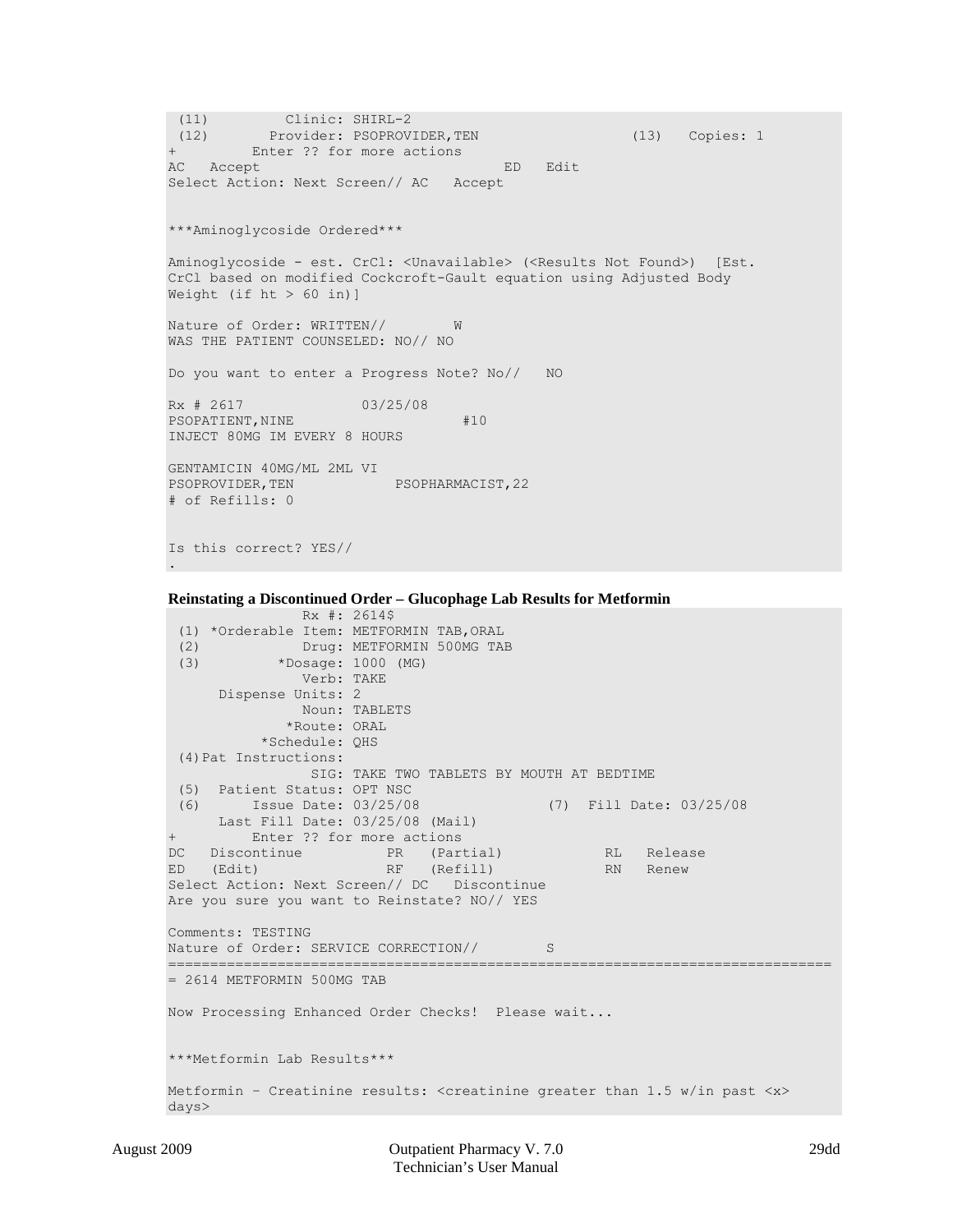```
Prescription #2614 REINSTATED!
   Prescription #2614 Filled: MAR 25, 2008Printed: MAR 25, 2008Released:
    Either print the label using the reprint option
       or check later to see if the label has been printed.
```
The list of available possible dosages shown after order checks is linked to the drug ordered. One of the dosages listed may be chosen or a different, free text dosage may be entered. Confirmation of the dosage is required and the value entered is displayed again to allow the user to confirm that it is correct.

## **Example: Entering a New Order (continued)**

```
Available Dosage(s)
       1. 250MG
        2. 500MG
        3. 1000MG
Select from list of Available Dosages, Enter Free Text Dose
or Enter a Question Mark (?) to view list: 3 500MG
You entered 500MG is this correct? Yes// <Enter> YES
```
For numeric dosages, the Dispense Units Per Dose value is calculated based on the strength of the dosage ordered divided by the strength of the medication ordered. The 500 mg dosage ordered will require two 250 mg capsules. The Dosage Ordered is re-displayed after the Dispense Units to allow the entry to be double-checked.

```
DISPENSE UNITS PER DOSE(CAPSULES): 2// <Enter> 2
Dosage Ordered: 500MG
```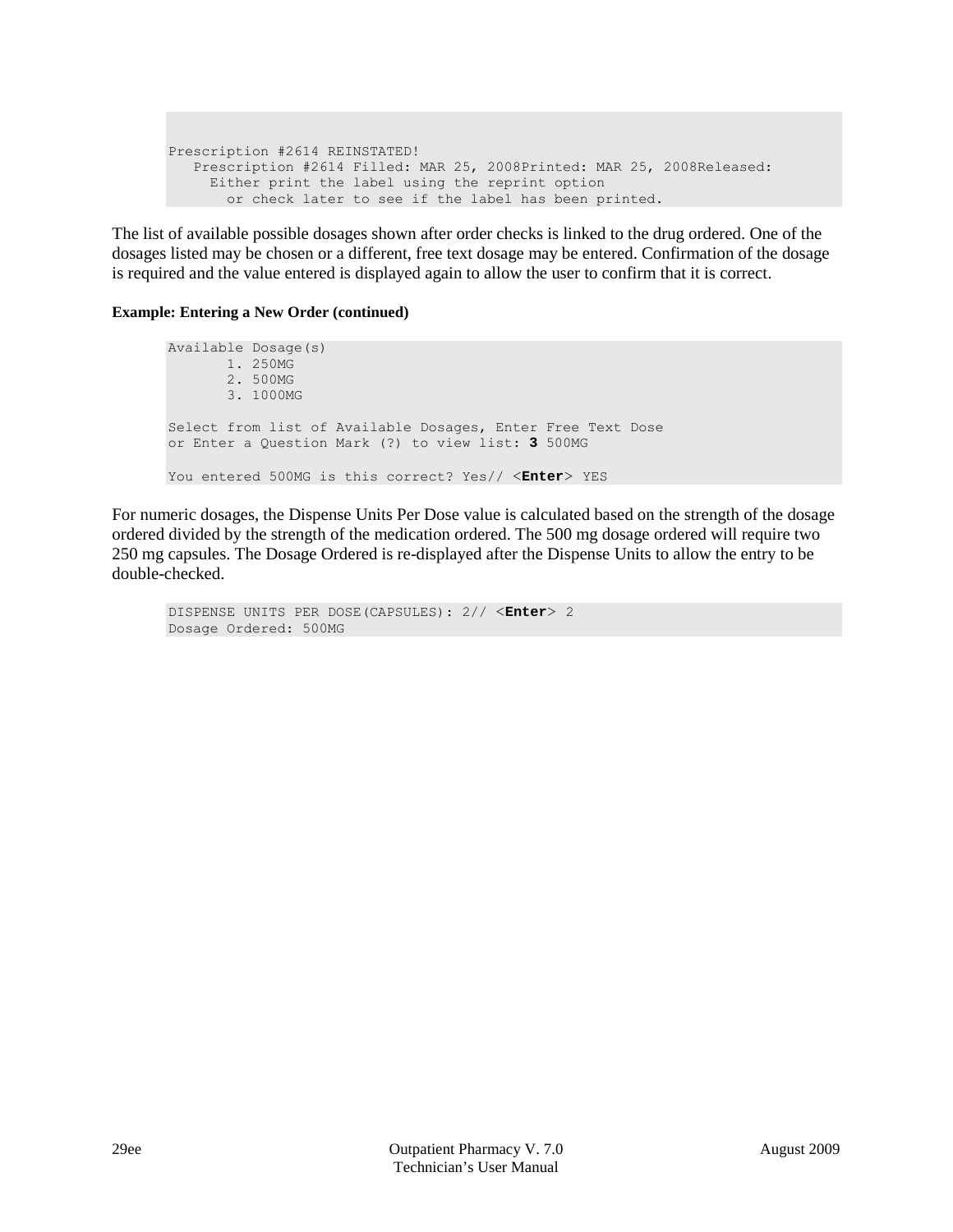*(This page included for two-sided copying.)*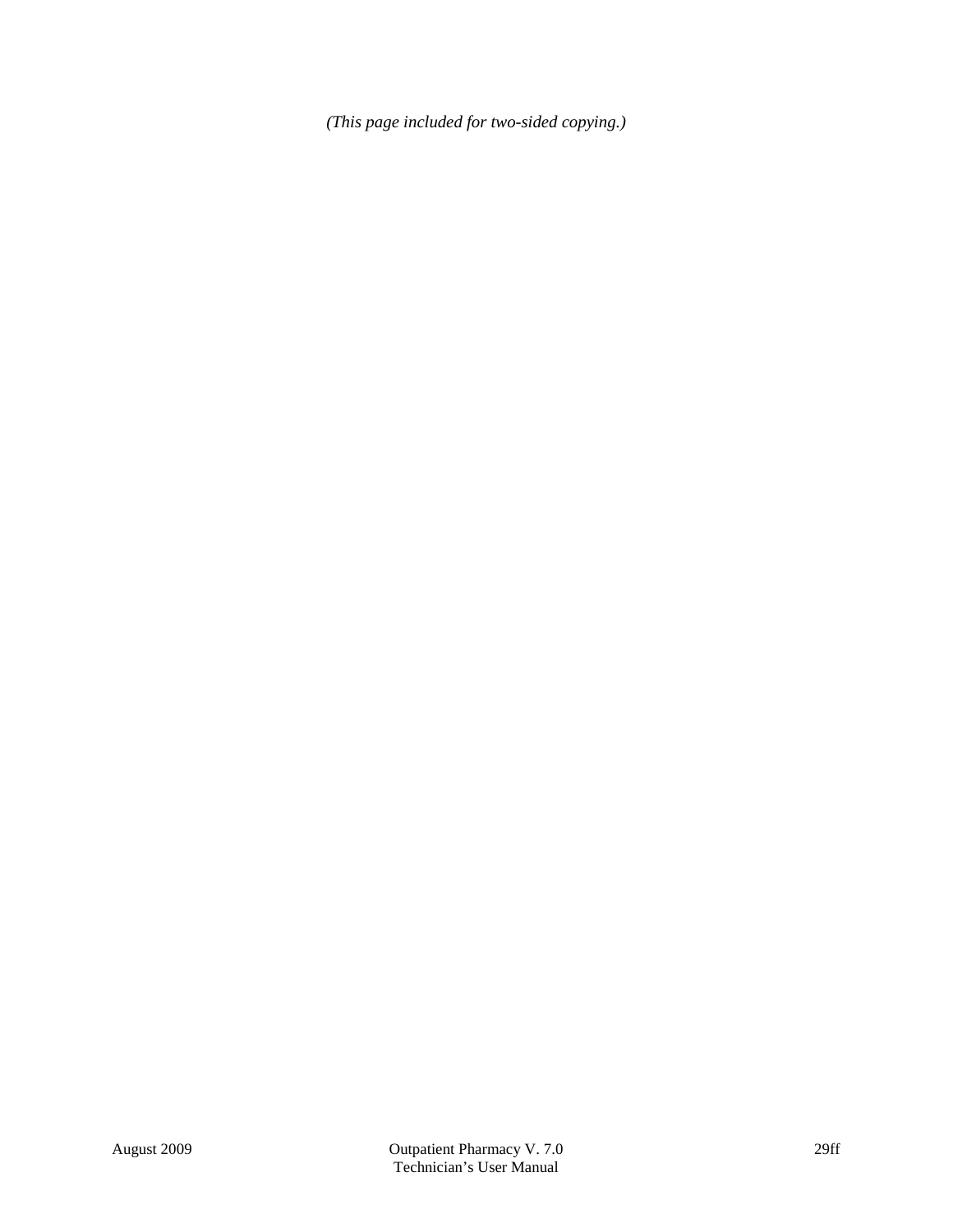If a Route has not been associated with the Dispense Drug, the default Route of PO or Oral will be displayed. A different Route can be entered or it can be deleted at this point if needed. The Route is not required to complete a prescription. If the abbreviation entered is in the stored list of possible routes, the entry will be expanded in the Sig.

ROUTE: PO// <**Enter**> ORAL PO MOUTH or ROUTE: PO// **@** <Enter to delete>

A default schedule associated with the drug ordered is displayed. The default can be accepted or a different free text schedule can be entered. Free text entries cannot contain more than two spaces or be more than twenty characters long. Entries will be compared against a list of common abbreviations and expanded if the entry matches. Any entry not found in the list of common abbreviations will be displayed in the Sig as entered.

Schedule: QID// (FOUR TIMES A DAY)

The LIMITED DURATION field is used only when a medication should be taken for a limited period of time. Days are assumed for numeric entries. Follow the number with an "H" to specify hours or an "M" to specify minutes.

**NOTE**: Do not use this field for Days Supply.

## **Example: Entering a New Order (continued)**

LIMITED DURATION (IN DAYS, HOURS OR MINUTES): **10** (DAYS)

The CONJUCTION field is used to join dosing sequences in complex orders. Entries are limited to AND, THEN, or EXCEPT. AND is used for concurrent doses, such as "Take 1 tablet every morning AND take 2 tablets at bedtime." THEN is used for consecutive doses, such as "Take 2 tablets daily for one week THEN take 1 tablet for five days." EXCEPT is used to describe any dosing sequence that is not routine, such as "Take 1 tablet every day EXCEPT take no tablets Wednesday." See Chapter 2 in the *User Manual - Supplemental* for examples.

CONJUNCTION: <**Enter**>

Any entry in the PATIENT INSTRUCTIONS field will first be checked to see if it contains any abbreviations that can be expanded. The entry will be added to the end of the Sig, after the dosing information, and the entire Sig will be displayed.

| PATIENT INSTRUCTIONS: WF       |  |  |  |  |                                                                     |  | WITH FOOD    |  |  |  |  |  |  |  |
|--------------------------------|--|--|--|--|---------------------------------------------------------------------|--|--------------|--|--|--|--|--|--|--|
|                                |  |  |  |  | (TAKE TWO CAPSULES BY MOUTH FOUR TIMES A DAY FOR 10 DAYS WITH FOOD) |  |              |  |  |  |  |  |  |  |
| OTHER PATIENT INSTRUCTIONS: WF |  |  |  |  |                                                                     |  | CON ALIMENTO |  |  |  |  |  |  |  |

Patch PSS\*1\*47 adds two new optional fields, OTHER LANGUAGE PREFERENCE and PMI LANGUAGE PREFERENCE in the PHARMACY PATIENT file (#55) that stores if a patient has another language preference and if the patient's PMI sheets should print in English or Spanish at the CMOP. The CMOP functionality was requested for future CMOP use. When printing locally from Outpatient Pharmacy this parameter is not used. These fields are accessed through the option Update Patient Record [PSO PAT] and the protocol Patient Record Update [PSO PATIENT RECORD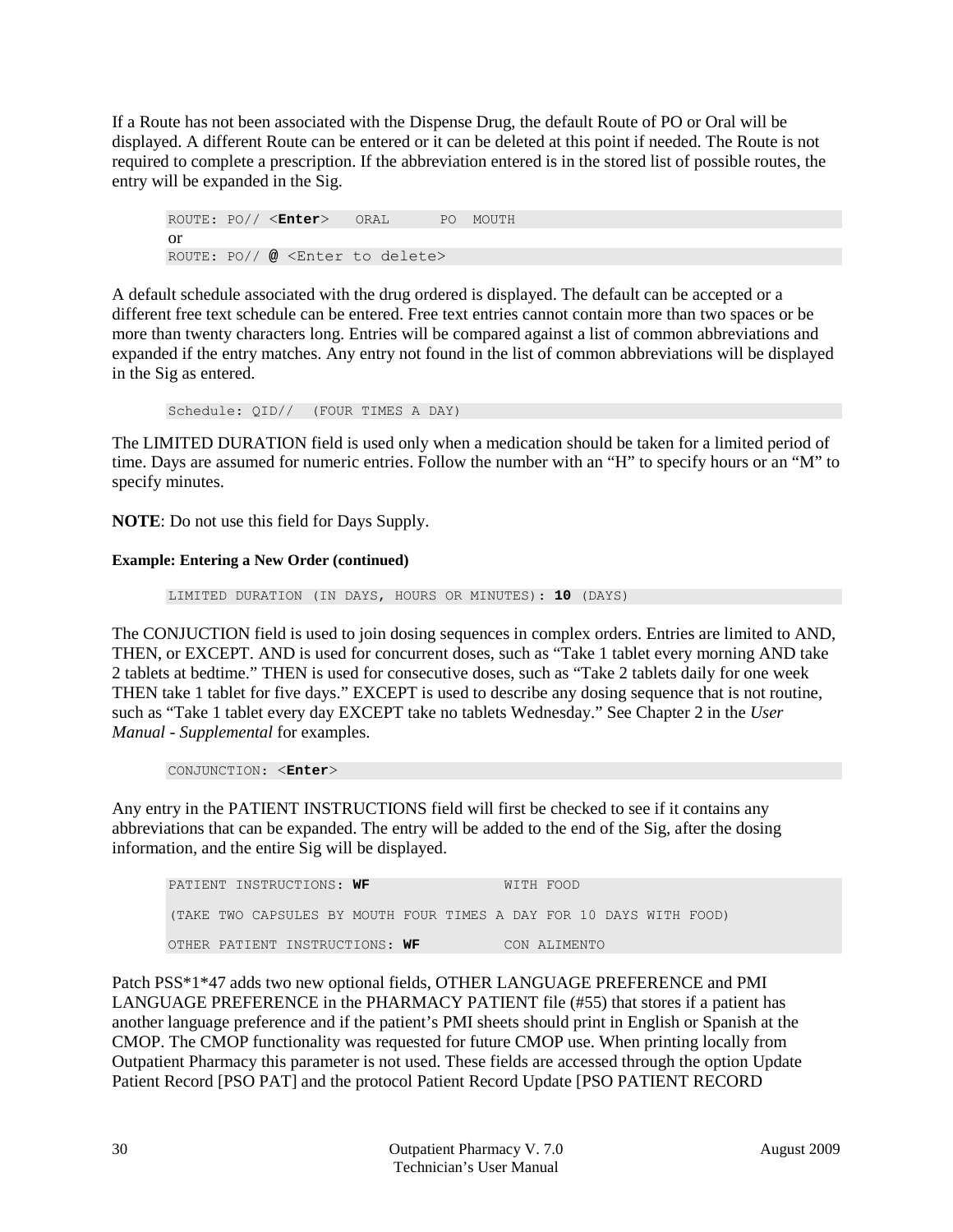UPDATE]. If the other language preference is indicated for a patient, the user will be prompted to enter OTHER PATIENT INSTRUCTIONS after selecting the PATIENT INSTRUCTIONS field to enter/edit. If a quick code is entered at the OTHER PATIENT INSTRUCTIONS prompt, the expansion entered at the OTHER PATIENT INSTRUCTIONS EXPANSIONS will print on the prescription label.

A default value for Days Supply based on patient status is displayed. A default quantity is calculated when possible. See Chapter 2 in the *User Manual - Supplemental* for more information on this calculation.

DAYS SUPPLY: (1-90): 30// **10** QTY ( CAP ) : 80// <**Enter**> 80

**Example: Entering a New Order (continued)**

COPIES: 1// <**Enter**> 1 # OF REFILLS: (0-11): 11// **0** PROVIDER: **OPPROVIDER4,TWO** CLINIC: **OUTPT NURSE GREEN TEAM** MAIL/WINDOW: WINDOW// <**Enter**> WINDOW METHOD OF PICK-UP: <**Enter**> REMARKS: <**Enter**> ISSUE DATE: TODAY// <**Enter**> (MAY 30, 2001) FILL DATE: (5/30/2001 - 6/9/2001): TODAY// <**Enter**> (MAY 30, 2001) Nature of Order: WRITTEN// **??** Require Print Print on Nature of Order Activity E.Signature Chart Copy Summary ------------------------ ----------- ---------- -------- WRITTEN XXIII SERVER STREET WAS ARRESTED FOR A STREET WAS ARRESTED FOR A STREET WAS ARRESTED FOR A STREET WAS VERBAL x x x x x x x TELEPHONED x x x x x x SERVICE CORRECTION<br>POLICY POLICY X X DUPLICATE SERVICE REJECT X X X Nature of Order: WRITTEN// <**Enter**> W WAS THE PATIENT COUNSELED: NO// **y** YES WAS COUNSELING UNDERSTOOD: NO// **y** YES

An option to add a progress note has been added. If "Yes" is entered at this prompt, the progress note entry will begin after the order information has been displayed and confirmed. The order is redisplayed, along with information on any service-connected disabilities on record.

Do you want to enter a Progress Note? No// <**Enter**> Rx # 503906 05/30/01 OPPATIENT16,ONE #80 TAKE TWO CAPSULES BY MOUTH FOUR TIMES A DAY FOR 10 DAYS WITH FOOD AMPICILLIN 250MG CAP OPPROVIDER4,TWO OPPHARMACIST4,THREE # of Refills: 11 SC Percent: 40% Disabilities: NONE STATED Was treatment for Service Connected condition? **NO**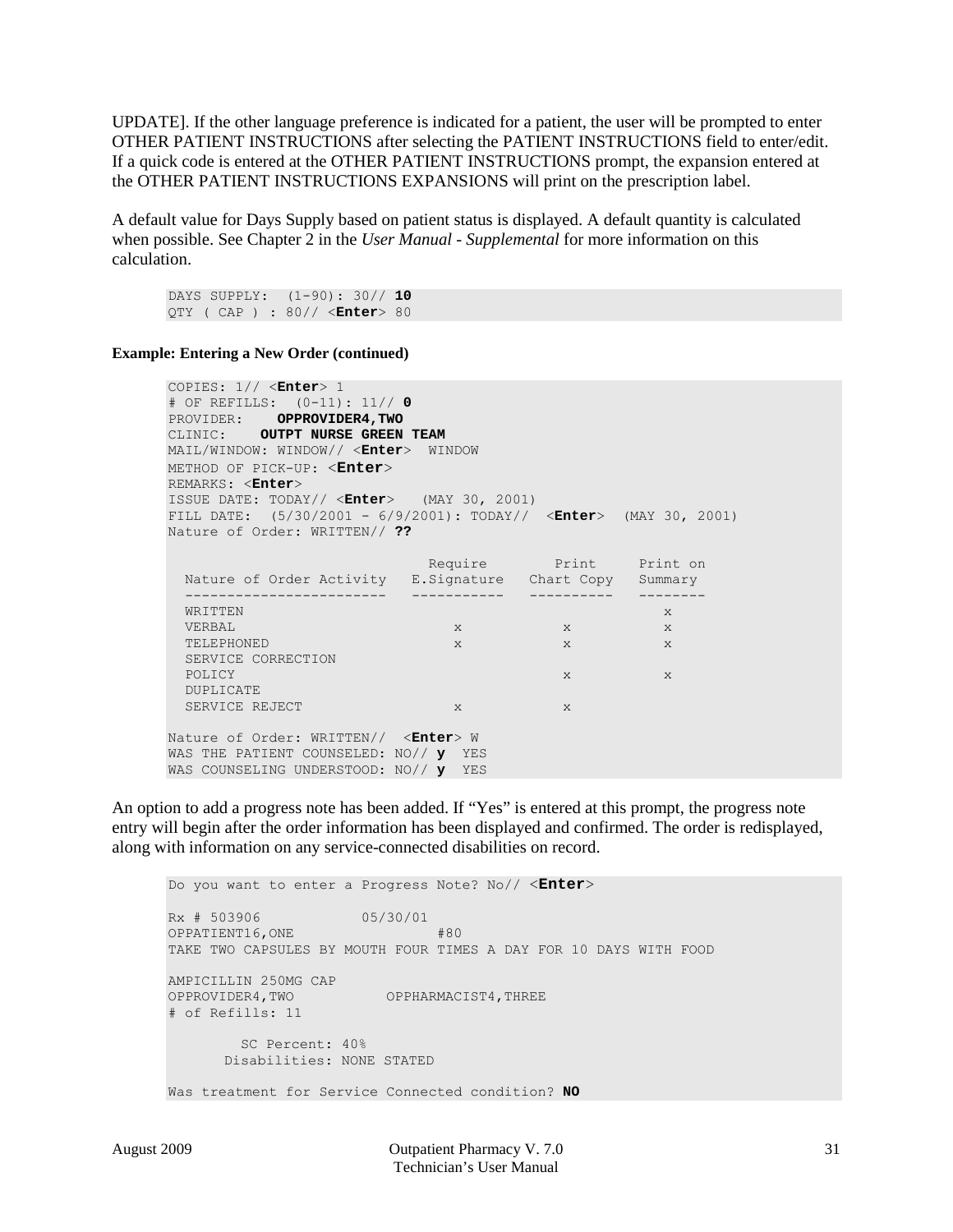To determine if the order should be charged copay, eligible copay exemptions for the order are prompted one at a time. In this example, the user is prompted if the order is being prescribed for any of the serviceconnected conditions displayed. If any other service connected conditions apply to the patient, questions for each would appear. In this example, the patient is enrolled for Service Connection and Agent Orange exposure. Each applicable copay exemption prompt will appear no matter what is answered previously.

## **Example: Entering a New Order (continued)**

```
Was treatment related to Agent Orange exposure? NO
Is this correct? YES// <Enter> 
Another New Order for OPPATIENT16,ONE? YES//
```
Medications with non-numeric dosages, such as ointments and creams, will display non-numeric possible default dosages. Because the dosage is non-numeric, values for dispense units per dose and quantity cannot be calculated.

```
DRUG: HYDROCORTISONE 0.5% CREAM DE200 VISN FORM; 30 GM/TUBE (IEN) 
 ...OK? Yes// (Yes)
Now doing order checks. Please wait...
Available Dosage(s)
       1. SMALL AMOUNT
       2. MODERATE AMOUNT
       3. LIBERALLY
       4. LARGE AMOUNT
Select from list of Available Dosages, Enter Free Text Dose
or Enter a Question Mark (?) to view list: 2 MODERATE AMOUNT
You entered MODERATE AMOUNT is this correct? Yes// <Enter> YES
ROUTE: TOPICAL// TOPICAL
```
A default quantity cannot be calculated for complex orders containing the conjunction "Except."

## *Displaying a Patient's Remote Prescriptions*

If RDI is active and a patient has prescriptions at another location, when the user selects the patient to enter a new order from Patient Prescription Processing, the following message appears.

```
 REMOTE PRESCRIPTIONS AVAILABLE! 
 Display Remote Data? N//
```
If the user responds **NO**, then the normal procedure occurs for entering prescriptions. If the user responds **YES**, the "Remote Facilities Visited" screen appears such as the following example.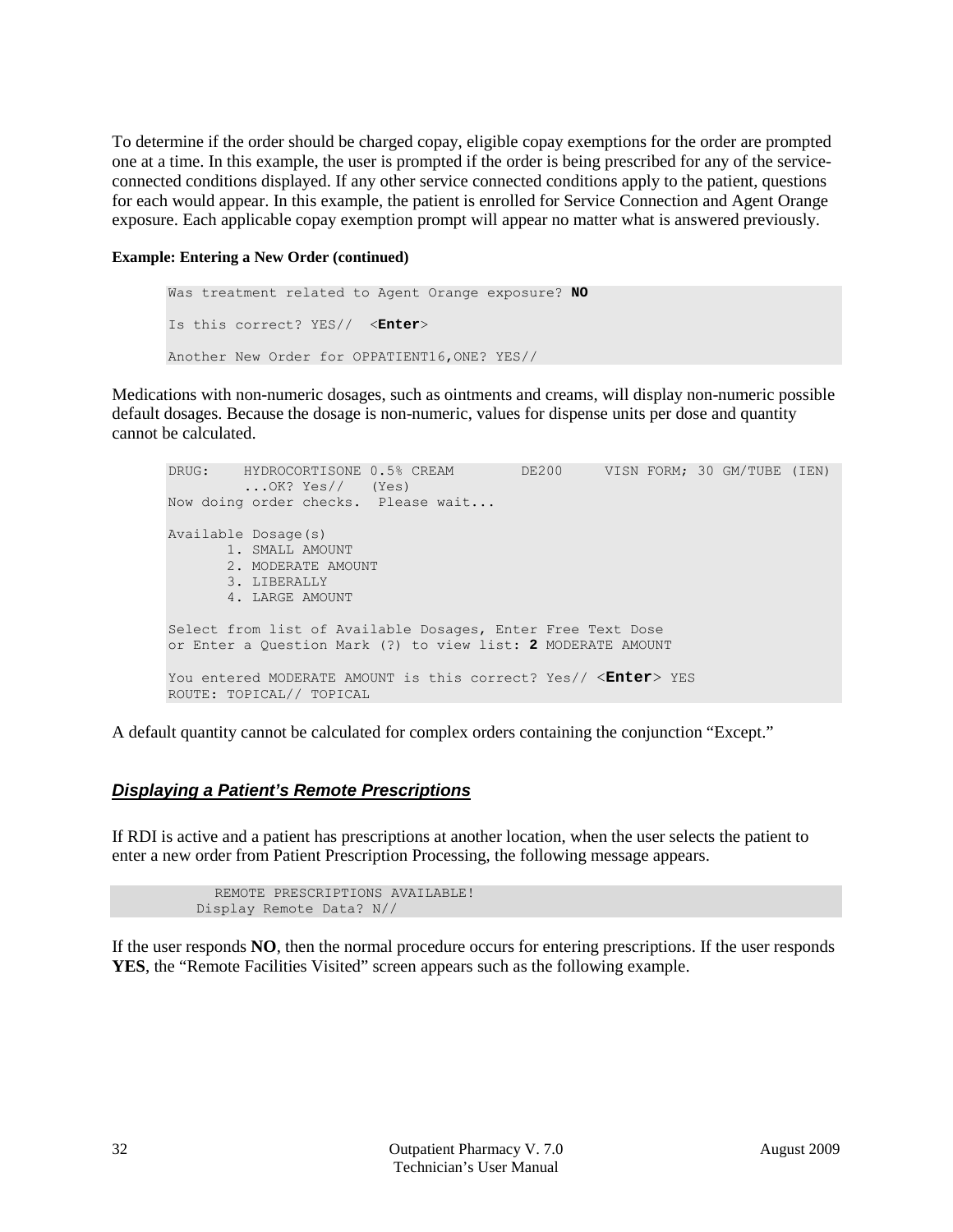```
Remote Facilities Visited Dec 30, 2008@17:26:47 Page: 1 of 1
Patient: PSOPATIENT,ONE (000-00-0000) DOB: 01/02/1967 
  Station 
  HDR CHEYENNE 
         Enter ?? for more actions 
DR Display Remote Pharmacy Data DB Display Both Pharmacy Data 
Action:Quit//DR
```
To display the prescriptions at the remote pharmacy location, enter DR at the "Action" prompt. The "Medication Profile – Remote" screen appears such as the following example.

|              | Medication Profile - Remote Dec 30, 2008017:29:43 Page: 1 of 2                                                                        |                                                                                                                                                                                                    |                           |
|--------------|---------------------------------------------------------------------------------------------------------------------------------------|----------------------------------------------------------------------------------------------------------------------------------------------------------------------------------------------------|---------------------------|
|              | Patient: PSOPATIENT, ONE (000-00-0000) DOB: 01/02/1967                                                                                |                                                                                                                                                                                                    |                           |
| RX#DRUG      |                                                                                                                                       |                                                                                                                                                                                                    | ST OTY ISSUED LAST FILLED |
| HDR CHEYENNE |                                                                                                                                       |                                                                                                                                                                                                    |                           |
| 712885       | AMOXICILLIN TRIHYDRATE 250MG CAP A 90 11/06/08 11/06/08<br>SIG: TAKE ONE CAPSULE BY MOUTH THREE TIMES A DAY<br>PROVIDER: MCKAY, ELMER |                                                                                                                                                                                                    |                           |
| 712886       | DILTIAZEM (INWOOD) 240MG CAP, SA A 30 11/28/08 11/28/08<br>SIG: TAKE ONE CAPSULE BY MOUTH EVERY DAY<br>PROVIDER: MCKAY, ELMER         |                                                                                                                                                                                                    |                           |
| 712888       | LABETALOL HCL 200MG TAB 			 A 		 60 12/30/08 12/30/08<br>SIG: TAKE ONE TABLET BY MOUTH TWICE A DAY<br>PROVIDER: MCKAY, ELMER          |                                                                                                                                                                                                    |                           |
| 712887       | SIMVASTATIN 20MG TAB TAB A 15 12/09/08 12/09/08<br>SIG: TAKE ONE-HALF TABLET BY MOUTH EVERY EVENING TESTING                           | FOR PATTESTING FOR PATIENT TESTING FOR PATTESTING<br>FOR PATIENTENT INTRUCTION ON SIG1 TESTING FOR<br>PATIENT INTRUCTION ON SIG1 TESTING FOR PATIENT<br>REPLACE IENT WITH IENT TESTING FOR PATIENT |                           |
| $+$          | Enter ?? for more actions                                                                                                             |                                                                                                                                                                                                    |                           |

Select Action:Next Screen//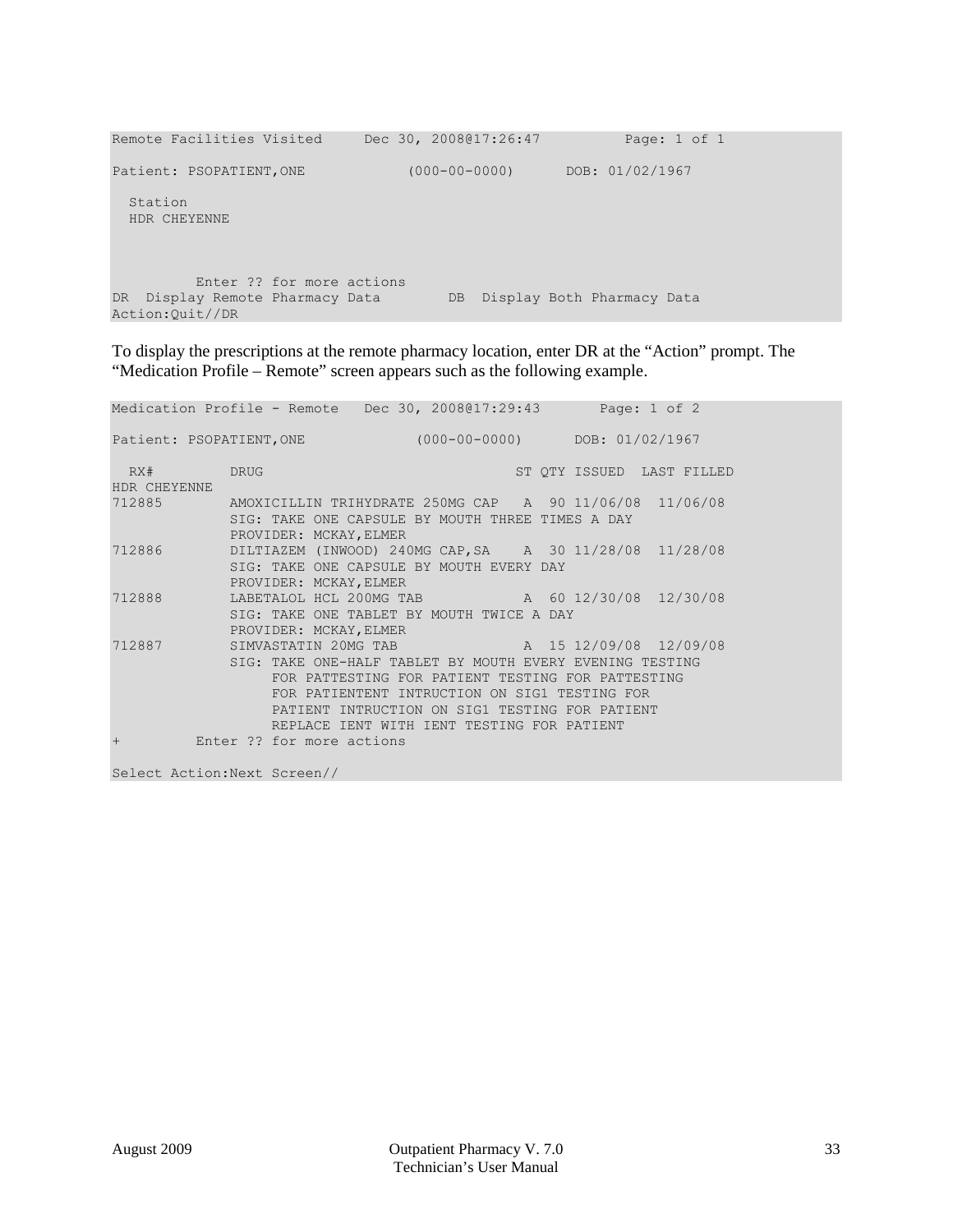## **Entering a New Order – ePharmacy (Third Party Billable)**

For patients who have third party insurance and have the appropriate eligibility requirements, the software will create an ePharmacy order upon finishing of the prescription entry.

After a WINDOW order is entered and finished, the billing data is sent to the Electronic Management Claims Engine (ECME). ECME sends messages back to Outpatient Pharmacy displaying the status of the claim. For MAIL orders, the communication between Outpatient Pharmacy and ECME happens either during the Local Mail Label Print or during the CMOP transmission.

The following example shows the creation of a new WINDOW order starting with the "DRUG:" prompt.

## **Example: Entering a New Order for ePharmacy Billing**

DRUG: **PREDNISONE** Lookup: GENERIC NAME 1 PREDNISONE 1MG TAB HS051 2 PREDNISONE 20MG S.T. HS051 3 PREDNISONE 5MG TAB HS051 CHOOSE 1-3: **3** PREDNISONE 5MG TAB HS051 Now doing order checks. Please wait... Previously entered ICD-9 diagnosis codes: **<Enter>** Select Primary ICD-9 Code: **<Enter>** VERB: TAKE Available Dosage(s) 1. 20MG 2. 40MG Select from list of Available Dosages, Enter Free Text Dose or Enter a Question Mark (?) to view list: **1** 20MG You entered 20MG is this correct? Yes// **<Enter>** YES VERB: TAKE DISPENSE UNITS PER DOSE(TABLET): 1// **<Enter>** 1 Dosage Ordered: 20MG NOUN: TABLET ROUTE: PO// **<Enter>** 1 PO ORAL (BY MOUTH) PO 2 PO ORAL PO CHOOSE 1-2: **2** ORAL PO BY MOUTH Schedule: **TID** (THREE TIMES A DAY) LIMITED DURATION (IN DAYS, HOURS OR MINUTES): **10** (DAYS) CONJUNCTION: **<Enter>** PATIENT INSTRUCTIONS: **WF** WITH FOOD

(TAKE ONE TABLET BY BY MOUTH THREE TIMES A DAY FOR 10 DAYS WITH FOOD)  **---------------------------------example continues---------------------------------------**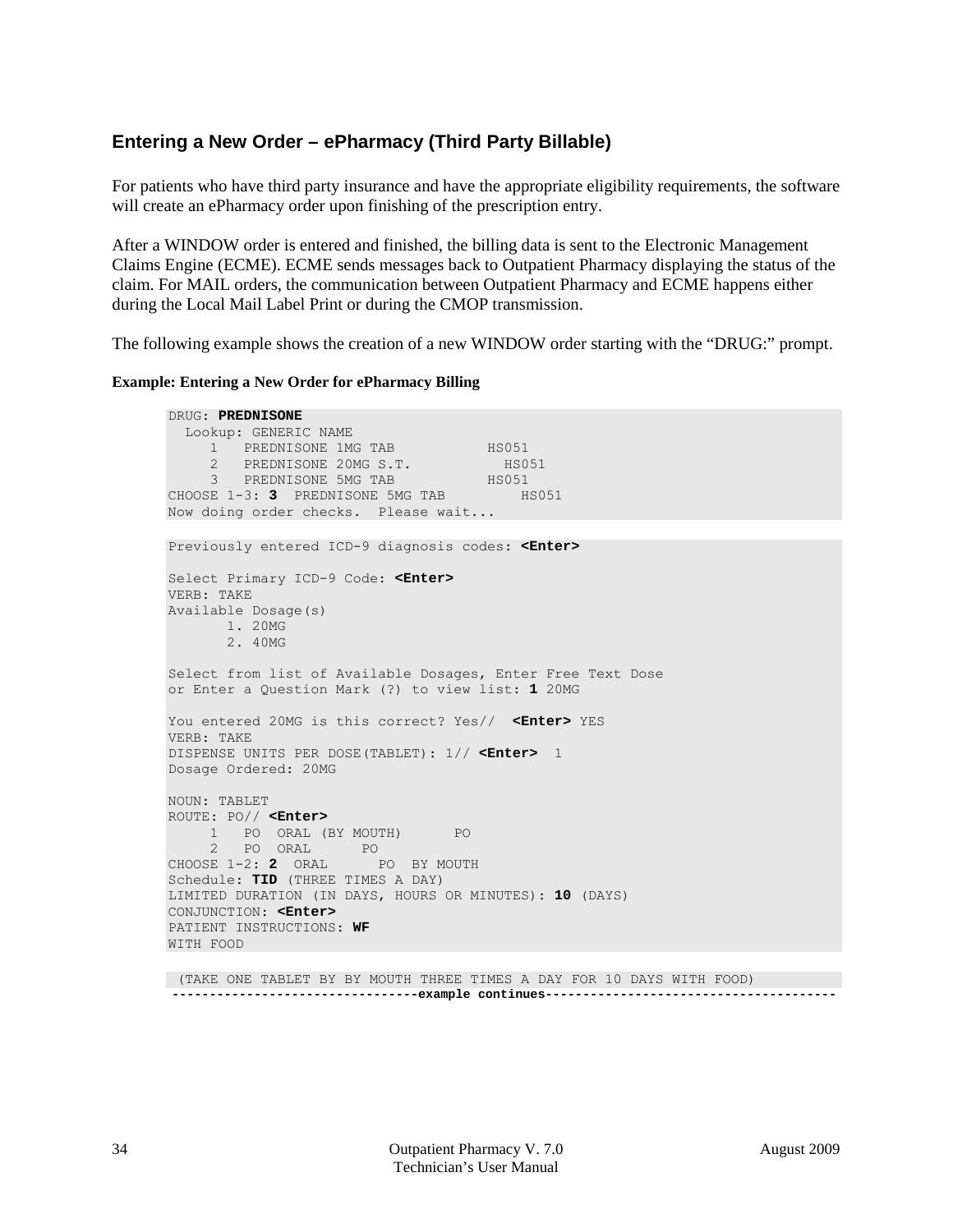### **Example: Entering a New Order for ePharmacy Billing (continued)**

```
DAYS SUPPLY: (1-90): 30// <Enter>
QTY ( TAB ) : 30// <Enter> 30 
COPIES: 1// <Enter> 1
# OF REFILLS: (0-5): 5// <Enter>
PROVIDER: OPPROVIDER4,TWO 
CLINIC: <Enter>
MAIL/WINDOW: WINDOW// <Enter> WINDOW
METHOD OF PICK-UP: <Enter> 
REMARKS: <Enter> 
ISSUE DATE: TODAY// <Enter> (NOV 02, 2005)
FILL DATE: (11/2/2005 - 11/3/2006): TODAY// <Enter> (NOV 02, 2005)
Nature of Order: WRITTEN// <Enter>
WAS THE PATIENT COUNSELED: NO// YES
WAS COUNSELING UNDERSTOOD: NO// YES
Do you want to enter a Progress Note? No// <Enter> NO
Rx # 100003840 11/02/05
OPPATIENT, FOUR #30
TAKE ONE TABLET BY BY MOUTH THREE TIMES A DAY FOR 10 DAYS WITH FOOD
PREDNISONE 5MG TAB<br>OPPROVIDER4, TWO
                         OPPHARMACIST4, THREE
# of Refills: 5
Is this correct? YES// <Enter> YES
Prescription 100003840 successfully submitted to ECME for claim generation.
Claim Status: 
IN PROGRESS-Waiting to start
IN PROGRESS-Gathering claim info
IN PROGRESS-Packet being built
IN PROGRESS-Waiting for transmit
IN PROGRESS-Transmitting
E PAYABLE
Another New Order for OPPATIENT,FOUR? YES// NO
  ---------------------------------example continues---------------------------------------
```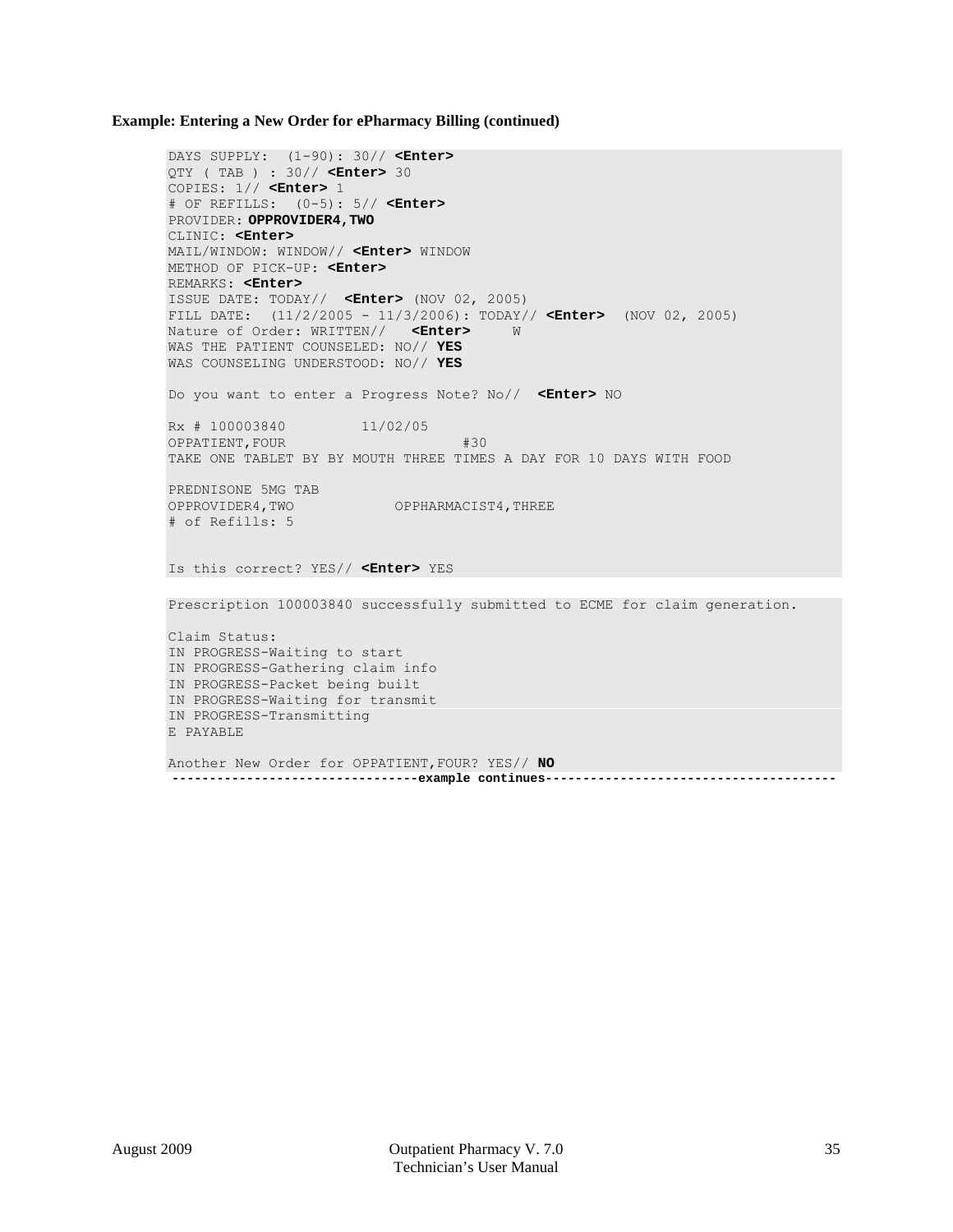## **View of RX:**

|                                                                                                          | Medication Profile                                                    |                           |                 | Nov 02, 2005@07:33:29           |                           | Page: 1 of         |  | $\mathbf{1}$ |
|----------------------------------------------------------------------------------------------------------|-----------------------------------------------------------------------|---------------------------|-----------------|---------------------------------|---------------------------|--------------------|--|--------------|
| OPPATIENT, FOUR<br>PID: 000-01-1322P<br>DOB: JAN 13,1922 (83)<br>SEX: MALE<br>CrCL: <not found=""></not> |                                                                       |                           |                 | $BSA$ $(m2)$ :                  | $Ht$ (cm) :<br>$Wt(kq)$ : |                    |  |              |
|                                                                                                          | # RX # DRUG                                                           |                           |                 |                                 | OTY ST DATE FILL REM SUP  | ISSUE LAST REF DAY |  |              |
| $\overline{1}$                                                                                           | 100003840e PREDNISONE 5MG TAB<br>Denotes<br>ePharmacy Rx              |                           | $------ACTIVE-$ |                                 | 30 A> 11-02 11-02 5 30    |                    |  |              |
| PU<br>PI                                                                                                 | Patient Record Update<br>Patient Information<br>Select Action: Quit// | Enter ?? for more actions |                 | NO New Order<br>SO Select Order |                           |                    |  |              |
|                                                                                                          |                                                                       |                           |                 |                                 |                           |                    |  |              |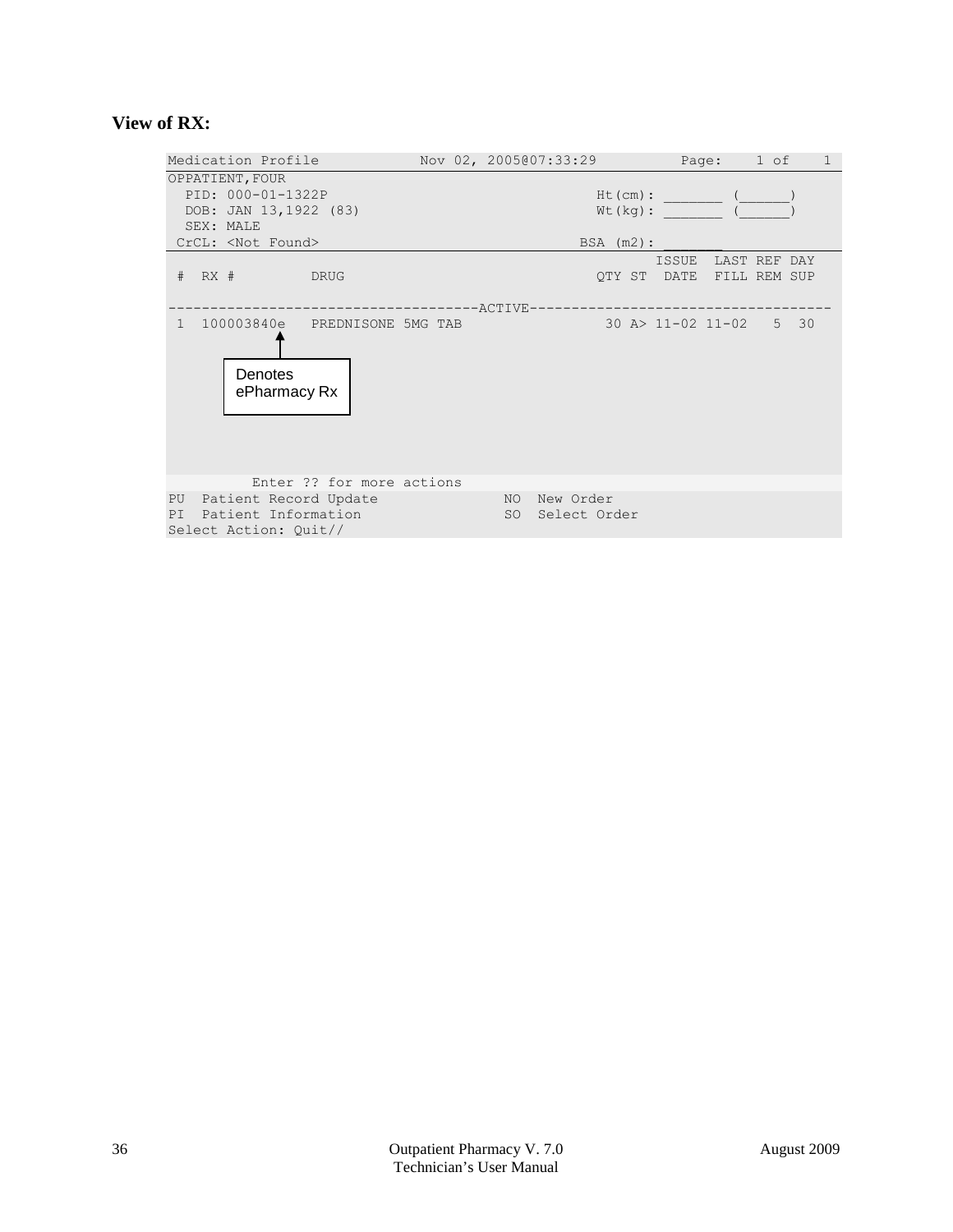If a new order is rejected due to a Drug Utilization Review (DUR) or Refill Too Soon, the prescription will be marked as "REJECTED", and the user will have the opportunity to resolve before continuing.

The following example uses the shows a sample ECME transmission rejection, and how to resolve the rejection error.

#### **Example: Handling a Rejected New Order for ePharmacy Billing**

(O)verride,(I)gnore,(Q)uit: Q// **O** OVERRIDE

```
Prescription 999999 successfully submitted to ECME for claim generation.
Claim Status: 
IN PROGRESS-Waiting to start
IN PROGRESS-Waiting for packet build
IN PROGRESS-Waiting for transmit
IN PROGRESS-Transmitting
E REJECTED
                *** REJECT RECEIVED FROM THIRD PARTY PAYER ***
    ----------------------------------------------------------------------
Division : ALBANY New York (1993-1939) NPI#: 393939393939
 Patient : OPPATIENT,FOUR(000-01-1322P) Sex: M DOB: JAN 13,1922(83)
   Prescription : 99999999/0 - TESTOSTERONE (ANDROD ECME#: 000001234567
   Reject Type : 88 - DUR REJECT received on FEB 27, 2006@10:58:25
   Payer Message: DUR Reject Error
 Reason : ER (OVERUSE PRECAUTION)
 DUR Text : ANDRODERM DIS 5MG/24HR
  Insurance : EMDEON Contact: 800 555-5555<br>Group Name : RXINS Group Number: 12454
  Group Name : RXINS
   Cardholder ID: 000011322P
 -------------------------------------------------------------------------
      Select one of the following:
           O (O)VERRIDE - RESUBMIT WITH OVERRIDE CODES
          I (I)GNORE - FILL Rx WITHOUT CLAIM SUBMISSION<br>O (O)UIT - SEND TO WORKLIST (REQUIRES INTERVEL
                     Q (Q)UIT - SEND TO WORKLIST (REQUIRES INTERVENTION)
```
When a claim is rejected, typically the Payer provides a "Reason for Service Code", which displays on the reject as "Reason". The user can use this reason to then select which code is entered for "Professional Service Code" and "Result of Service Code". To see a list of service codes, enter **?** at the specified prompt.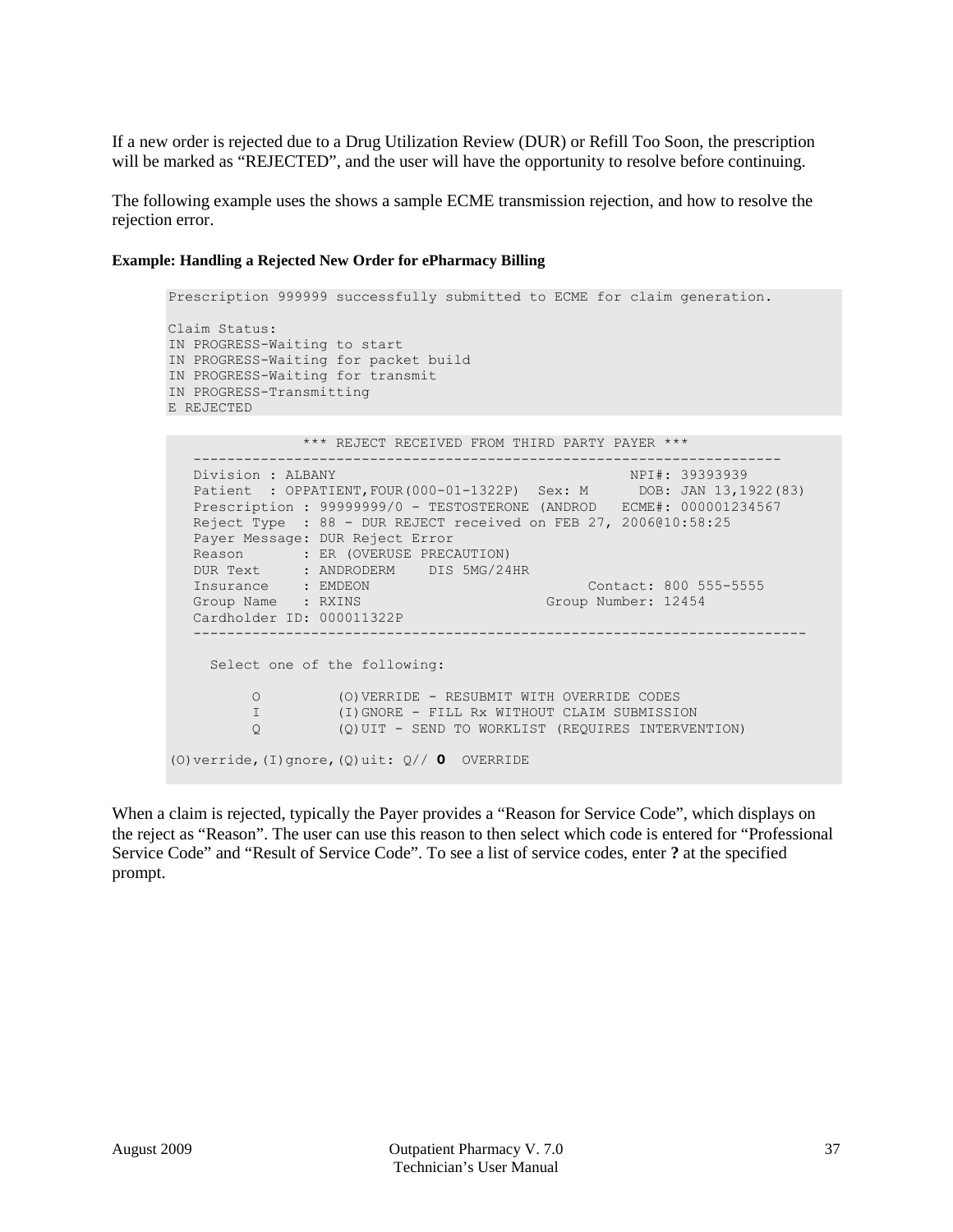**Example: Handling a Rejected New Order for ePharmacy Billing (continued)**

Reason for Service Code : ER - OVERUSE Professional Service Code: **RT** RECOMMENDED LABORATORY TEST<br>Result of Service Code : 1G FILLED, WITH PRESCRIBER APPROVAL Result of Service Code : 1G Reason for Service Code : ER - OVERUSE Professional Service Code: RT - RECOMMENDED LABORATORY TEST Result of Service Code : 1G - FILLED, WITH PRESCRIBER APPROVAL Confirm? ? YES// **<Enter>** Prescription 99999999 successfully submitted to ECME for claim generation. Claim Status: IN PROGRESS-Waiting to start IN PROGRESS-Waiting for packet build IN PROGRESS-Packet being built IN PROGRESS-Waiting for transmit IN PROGRESS-Transmitting IN PROGRESS-Waiting to process response E PAYABLE

For Refill Too Soon rejects, the same choices apply.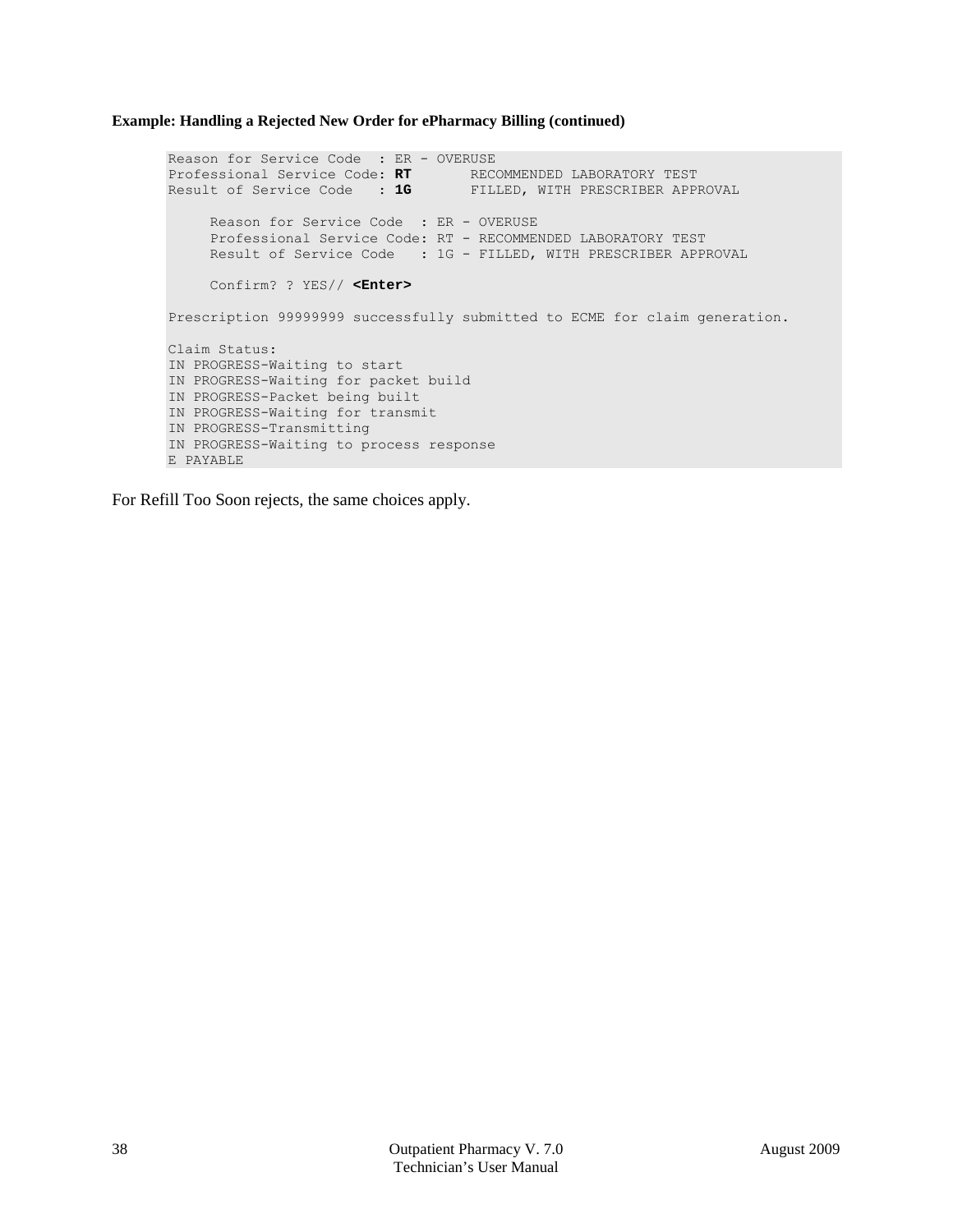## **Example: Handling a TRICARE Rejected New Order for ePharmacy Billing**

Rejected TRICARE claims will be denoted with "TRICARE" during submission to ECME and within the subsequent reject notification screen. Also, the reject codes will be displayed in both places. The following example shows a prescription being submitted to ECME and this process occurs directly following the "Is this correct? YES//" prompt during finish. Where DUR or RTS are one of the reject codes, the user will be able to select from (D)iscontinue the prescription, submit (O)verride codes, or (Q)uit which sends the rejection to the Third Party Payer Rejects - Worklist. A TRICARE rejection may not be (I)gnored.

```
TRICARE Prescription 101110 submitted to ECME for claim generation.
Claim Status: 
IN PROGRESS-Waiting to start
IN PROGRESS-Building the claim
IN PROGRESS-Transmitting
IN PROGRESS-Processing response
E REJECTED
     79 - Refill Too Soon
     14 - M/I Eligibility Clarification Code
                *** REJECT RECEIVED FOR TRICARE PATIENT ***
    -------------------------------------------------------------------------
 Division : ALBANY ISC NPI#: 5000000021
Patient : OPTRICARE, ONE (666-55-4789) Sex: M DOB: OCT 18, 1963 (44)
 Rx/Drug : 101110/0 - NAPROXEN 250MG S.T. ECME#: 000000112303
    Reject(s): REFILL TOO SOON (79), 14 - M/I Eligibility Clarification Code (14). 
               Received on MAR 03, 2008@14:40:57.
   Insurance : TRICARE (Contact: Contact: Contact: Croup Name : TRICARE PRIME (Croup Number: 123123)
   Group Name : TRICARE PRIME
    Cardholder ID: SI9844532
 -------------------------------------------------------------------------
      Select one of the following:
          O (O) VERRIDE - RESUBMIT WITH OVERRIDE CODES<br>D (D) iscontinue - DO NOT FILL PRESCRIPTION
           D (D)iscontinue - DO NOT FILL PRESCRIPTION<br>Q (Q)UIT - SEND TO WORKLIST (REQUIRES INTER
                      Q (Q)UIT - SEND TO WORKLIST (REQUIRES INTERVENTION)
(O) verride, (D) iscontinue, (Q) uit: Q//
```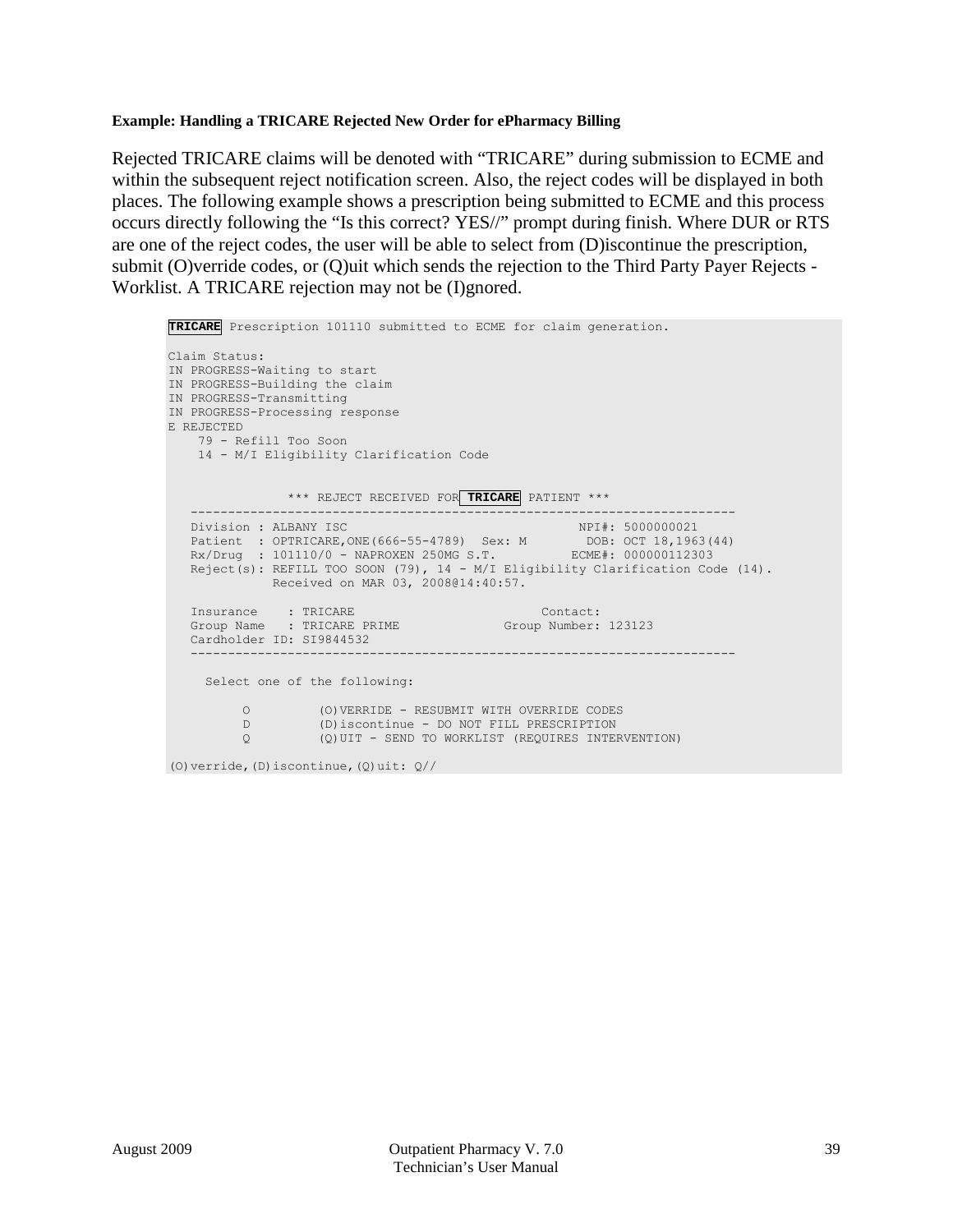## **Example: Handling a non-DUR/RTS or non-clinical TRICARE rejected New Order for ePharmacy Billing**

For TRICARE prescription rejections that have non-DUR/RTS or non-clinical rejects, the user will be able to select from (D)iscontinue the prescription or (Q)uit which sends it to the Third Party Payer Rejects - Worklist. TRICARE prescriptions with these type rejects cannot be filled until the rejection is resolved. Example:

```
TRICARE Prescription 101113 submitted to ECME for claim generation.
Claim Status: 
IN PROGRESS-Waiting to start
IN PROGRESS-Building the claim
IN PROGRESS-Building the HL7 packet
IN PROGRESS-Transmitting
E REJECTED
    07 - M/I Cardholder ID Number
    14 - M/I Eligibility Clarification Code
    *** REJECT RECEIVED FOR TRICARE PATIENT ***
  Division : ALBANY ISC NPI#: 5000000021
 Division : ALBANY ISC NPI#: 5000000021
Patient : OPTRICARE, ONE (666-55-4789) Sex: M DOB: OCT 18, 1963 (44)
 Rx/Drug : 101113/0 - SIMETHICONE 40MG TAB ECME#: 000000112306
   Reject(s): M/I Eligibility Clarification Code (14), M/I Cardholder ID 
             Number (07). Received on MAR 03, 2008@14:43:42.
  Insurance : TRICARE Contact:<br>Group Name : TRICARE PRIME Group Number: 123123
  Group Name : TRICARE PRIME
   Cardholder ID: SI9844532
 -------------------------------------------------------------------------
     Select one of the following:
          D (D)iscontinue - DO NOT FILL PRESCRIPTION
                   Q (Q)UIT - SEND TO WORKLIST (REQUIRES INTERVENTION)
(D)iscontinue,(Q)uit: Q//
```
40 Outpatient Pharmacy V. 7.0 August 2009 Technician's User Manual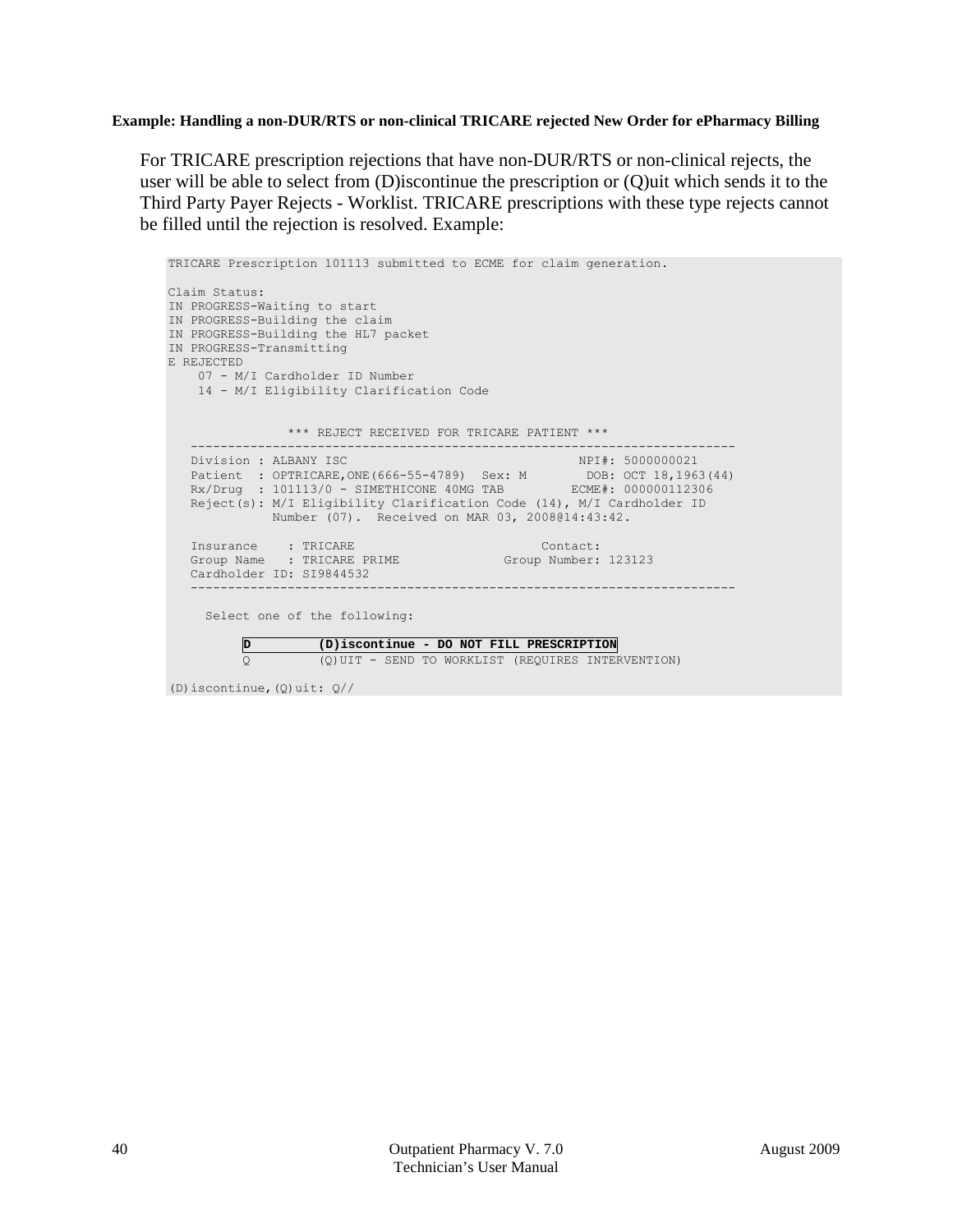For non-billable TRICARE prescriptions, an abbreviated version of the reject notification screen will be displayed. Because the prescription is non-billable, the insurance and ECME information that's currently provided for DUR/RTS rejects will not be displayed (i.e. insurance, group name, group #, ECME #, contact, cardholder ID). In this case, the prescription must be discontinued.

```
Is this correct? YES// ...
        *** TRICARE - NON-BILLABLE ***
 -------------------------------------------------------------------------
Division : ALBANY ISC NPI#:
Patient : OPTRICARE, ONE (666-55-4789) Sex: M DOB: OCT 18, 1963 (44)
 Rx/Drug : 102058/0 - ABSORBABLE GELATIN S 
   Date/Time: AUG 27, 2008@16:49:46
  Reason : Drug not billable.
                                -------------------------------------------------------------------------
This is a non-billable TRICARE prescription. It cannot be filled or sent
to the reject worklist. It must be discontinued.
Press <RETURN> to continue...
Nature of Order: SERVICE CORRECTION// S
Requesting PROVIDER: OPHARM OPPHARM,ONE OO
```
Labels will not print for discontinued TRICARE prescriptions, and reprint label will not be allowed for TRICARE rejected prescriptions.

```
Select Rx (Prescriptions) Option: REPrint an Outpatient Rx Label
Reprint Prescription Label: 101113 SIMETHICONE 40MG TAB
Number of Copies? : (1-99): 1// 
Print adhesive portion of label only? ? No// NO
Do you want to resend to Dispensing System Device? No// NO
Comments: REPRINT
Rx # 101113 03/03/08
OPTRICARE,ONE #180
ONE MOUTH TWICE A DAY
SIMETHICONE 40MG TAB
                       OPPHARM, ONE
# of Refills: 3
Select LABEL DEVICE: NULL Bit Bucket
No Label(s) printed.
Reprint Prescription Label:
```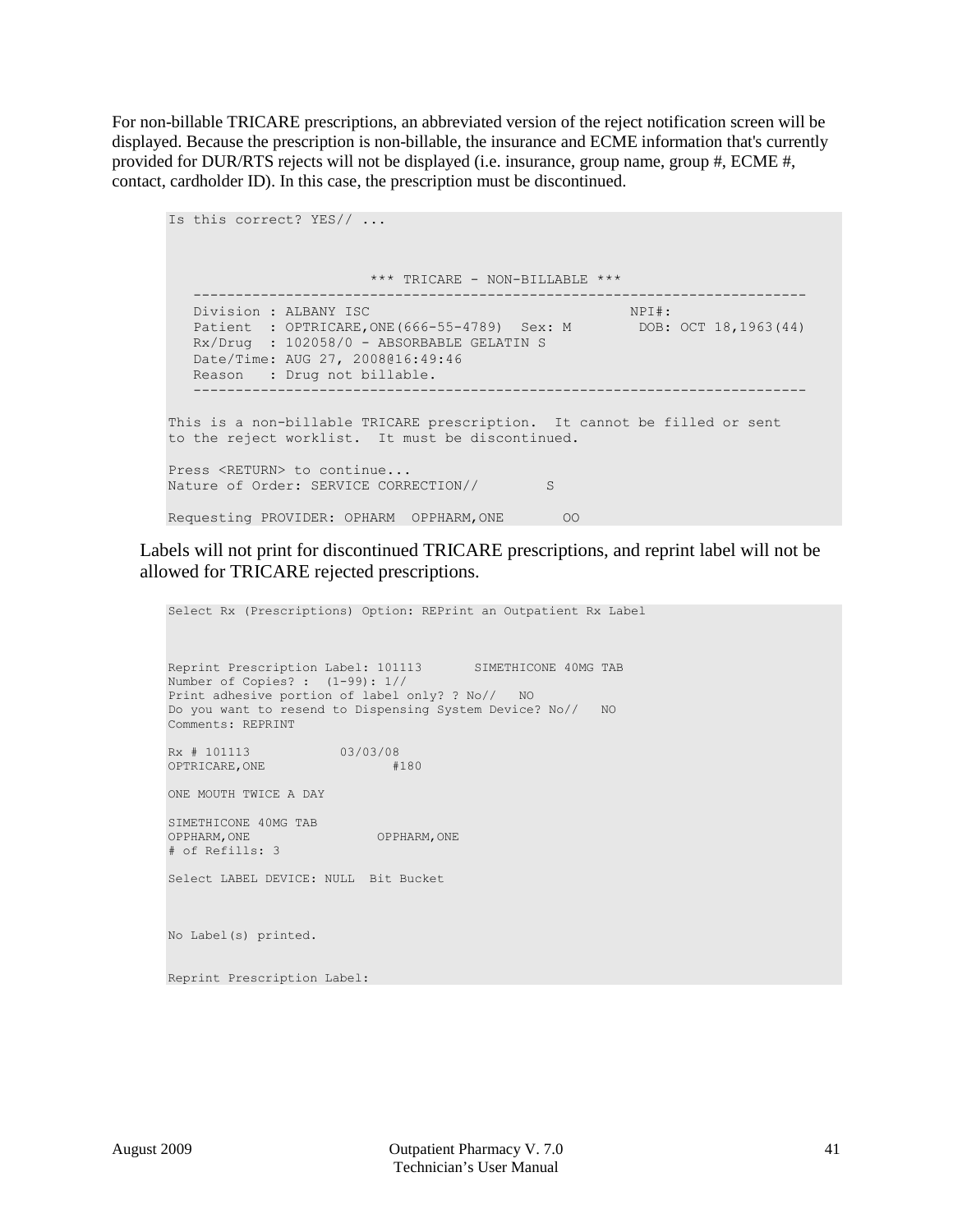Suspended TRICARE prescriptions will remain on suspense when a reject occurs, when the prescription is non-billable, or when the third party claim remains in an 'IN PROGRESS' status in ECME. Labels will not print. Once the reject is resolved, the user may pull the prescription early from suspense or wait for the next scheduled Print from Suspense option runs at which time labels will print accordingly. This includes CMOP and local suspense.

TRICARE Prescription 101607 submitted to ECME for claim generation. Claim Status: IN PROGRESS-Building the claim IN PROGRESS-Transmitting IN PROGRESS-Parsing response \*\*\* **TRICARE - 'IN PROGRESS'** ECME status \*\*\* ------------------------------------------------------------------------- Division : ALBANY ISC NPI NPI NPI NPI NPI 5000000021 Patient : OPTRICARE, ONE (666-55-4789) Sex: M DOB: OCT 18, 1963 (44) Rx/Drug : 101607/0 - ACETAZOLAMIDE 250MG Date/Time: APR 20, 2008@20:11:17 Reason : ECME Status is in an 'IN PROGRESS' state and cannot be filled ------------------------------------------------------------------------- This prescription will be suspended. After the third party claim is resolved, it may be printed or pulled early from suspense.

Press <RETURN> to continue...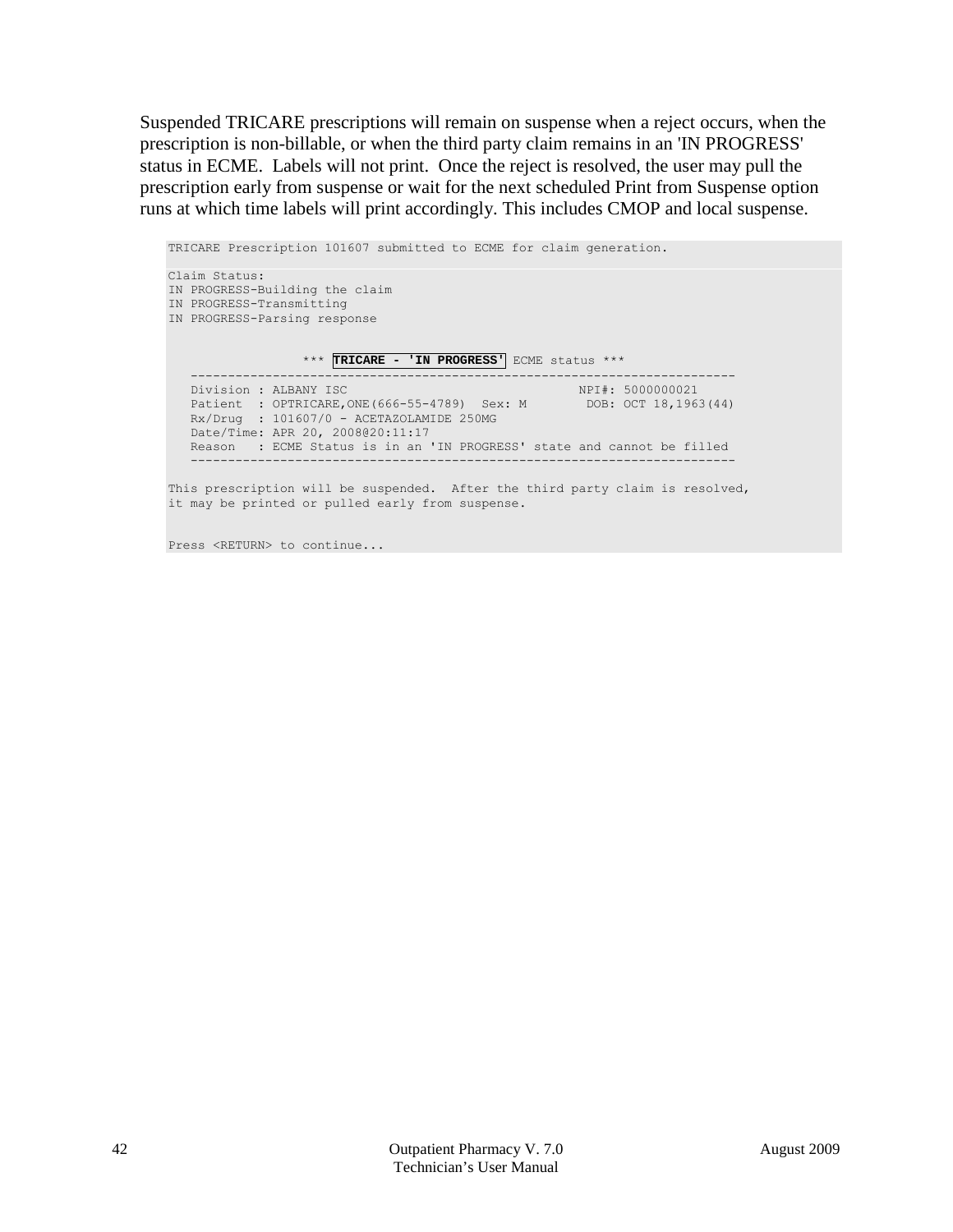A rejected TRICARE prescription may not have a partial fill ordered until the reject is resolved.

```
OP Medications (SUSPENDED) Apr 18, 2008@19:10:16 Page: 1 of 2 
OPTRICARE, ONE<br>PID: 666-55-4789
                                                 PID: 666-55-4789 Ht(cm): _______ (______) 
 DOB: OCT 18,1963 (44)
               Rx #: 101526e 
 (1) *Orderable Item: ACETAZOLAMIDE PILL<br>(2) Drug: ACETAZOLAMIDE 500M
      (2) Drug: ACETAZOLAMIDE 500MG SEQUELS 
 Verb: TAKE<br>(3) *Dosage: 1 PII
           (3) *Dosage: 1 PILL 
              *Route: ORAL 
           *Schedule: BID 
 (4)Pat Instructions: 
             SIG: TAKE 1 PILL BY MOUTH TWICE A DAY 
 (5) Patient Status: OTHER FEDERAL 
 (6) Issue Date: 04/18/08 (7) Fill Date: 04/19/08 
      Last Fill Date: 04/19/08 (Window) 
  Last Release Date: (8) Lot #:<br>Expires: 04/19/09 MFG:
          Expires: 04/19/09
+ 
DC Discontinue   PR Partial   RL Release
ED Edit RF (Refill) RN Renew
Select Action: Next Screen// p Partial
OP Medications (SUSPENDED) Apr 18, 2008@19:10:16 Page: 1 of 2 
OPTRICARE, ONE<br>PID: 666-55-4789
 PID: 666-55-4789 Ht(cm): _______ (______) 
 DOB: OCT 18,1963 (44) Wt(kg): _______ (______) 
               Rx #: 101526e 
 (1) *Orderable Item: ACETAZOLAMIDE PILL<br>(2) Drug: ACETAZOLAMIDE 500M
             (2) Drug: ACETAZOLAMIDE 500MG SEQUELS 
 Verb: TAKE<br>(3) *Dosage: 1 PI
            (3) *Dosage: 1 PILL 
              *Route: ORAL 
           *Schedule: BID 
 (4)Pat Instructions: 
                SIG: TAKE 1 PILL BY MOUTH TWICE A DAY 
 (5) Patient Status: OTHER FEDERAL 
 (6) Issue Date: 04/18/08 (7) Fill Date: 04/19/08 
      Last Fill Date: 04/19/08 (Window) 
  Last Release Date: (8) Lot #:<br>Expires: 04/19/09 MFG:
Expires: 04/19/09<br>+ Partial cannot be fil
         + Partial cannot be filled on TRICARE non-payable Rx 
DC Discontinue PR Partial RL Release
ED Edit RF (Refill) RN Renew
Select Action: Next Screen//
```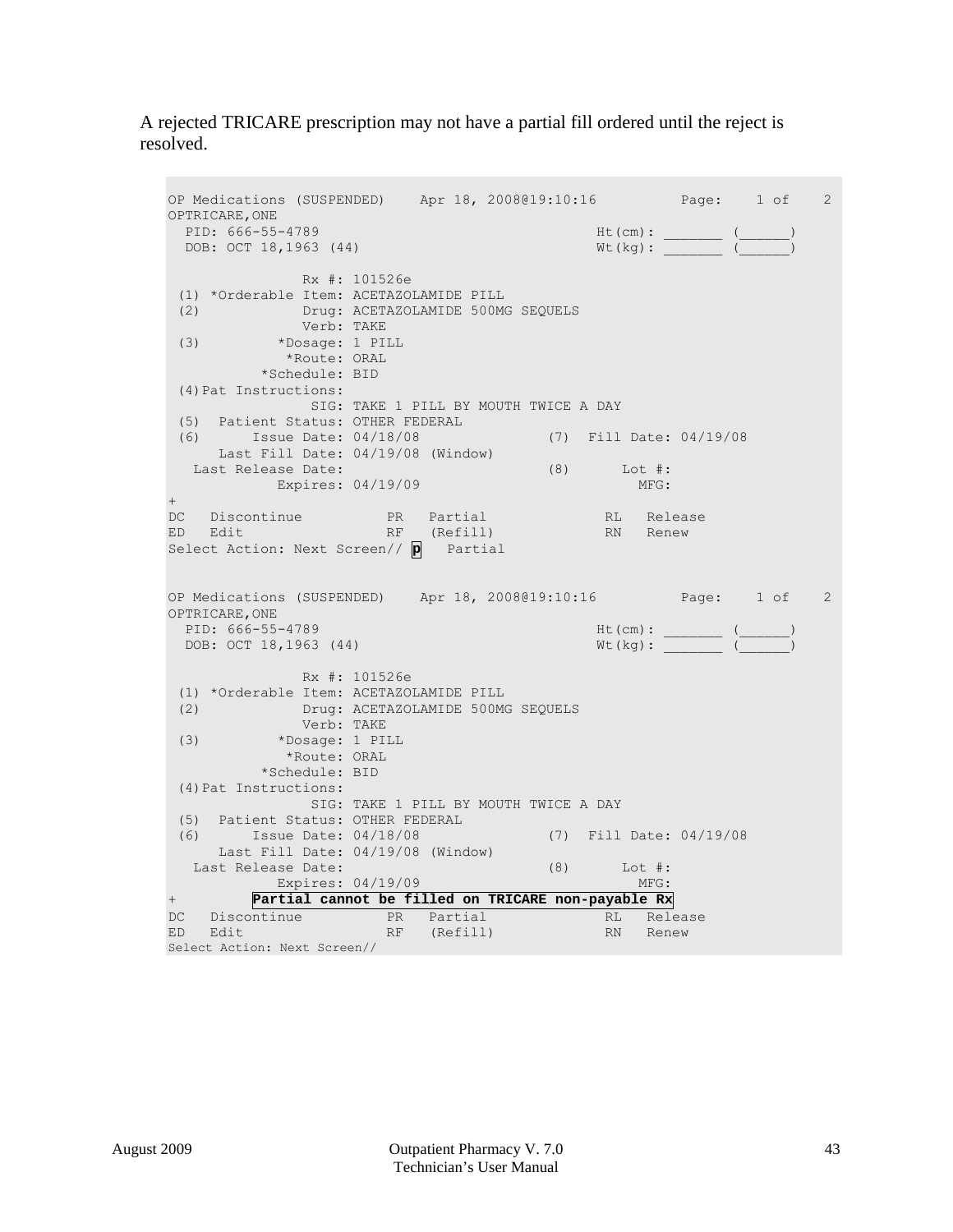If ECME's status on the claim remains in an "In Progress" state past the processing timeout during finish of the prescription, TRICARE prescriptions will not be allowed to be filled. Instead it will be placed on suspense until the rejection is resolved. Below is an example of this screen:

```
TRICARE Prescription 101607 submitted to ECME for claim generation.
Claim Status: 
IN PROGRESS-Building the claim
IN PROGRESS-Transmitting
IN PROGRESS-Parsing response
                   *** TRICARE - 'IN PROGRESS' ECME status ***
    -------------------------------------------------------------------------
Division : ALBANY ISC NPI NEWSTAPH (NPI#: 5000000021)
Patient : OPTRICARE, ONE (666-55-4789) Sex: M DOB: OCT 18, 1963 (44)
   Rx/Drug : 101607/0 - ACETAZOLAMIDE 250MG 
    Date/Time: APR 20, 2008@20:11:17
    Reason : ECME Status is in an 'IN PROGRESS' state and cannot be filled
                                      -------------------------------------------------------------------------
```
This prescription will be suspended. After the third party claim is resolved, it may be printed or pulled early from suspense.

Press <RETURN> to continue...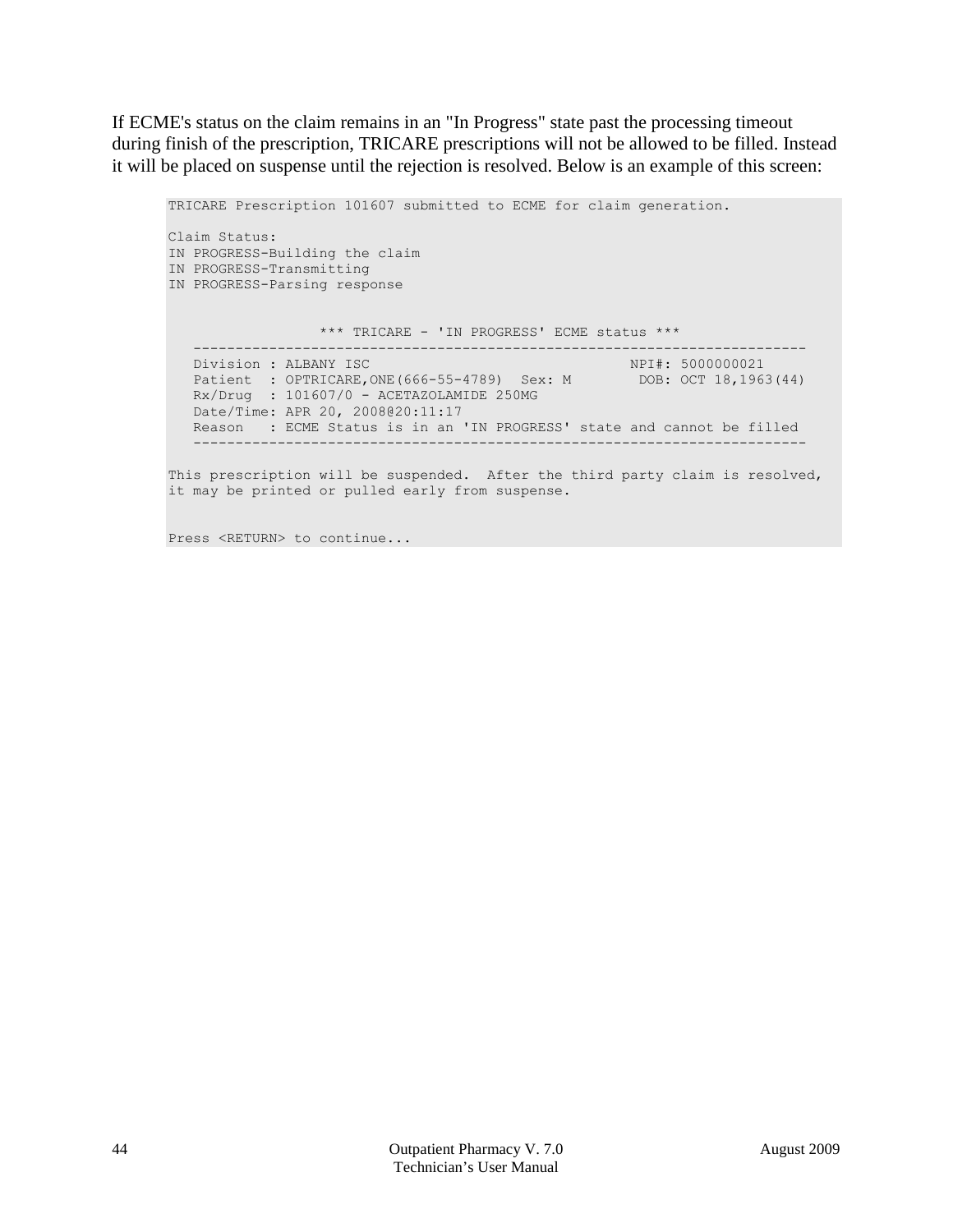If a pharmacy is active for ePharmacy processing but an insurance plan is not linked or not active, TRICARE prescription will be allowed to be filled without third party claim submission. The phrase "Inactive ECME TRICARE" will be displayed during Finish and an ECME log entry will be added stating such.

### **Example of message during finish:**

```
Do you want to enter a Progress Note? No// NO
Rx # 102046 08/27/08
OPTRICARE, TEST #180
ONE MOUTH TWICE A DAY
DANTROLENE 25MG CAP
OPPROVIDER, ONE OPPHAR, ONE
# of Refills: 3
Is this correct? YES// ...
-Rx 101921 has been discontinued...
```
Inactive ECME TRICARE

#### **Example of ECME Activity Log entry:**

| ECME Log:                               |        |                       |  |  |  |  |  |
|-----------------------------------------|--------|-----------------------|--|--|--|--|--|
| # Date/Time                             | Rx Ref | Initiator Of Activity |  |  |  |  |  |
|                                         |        |                       |  |  |  |  |  |
| 1 8/27/08011:07:45 ORIGINAL             |        | OPPHARM, ONE          |  |  |  |  |  |
| Comments: TRICARE-Inactive ECME TRICARE |        |                       |  |  |  |  |  |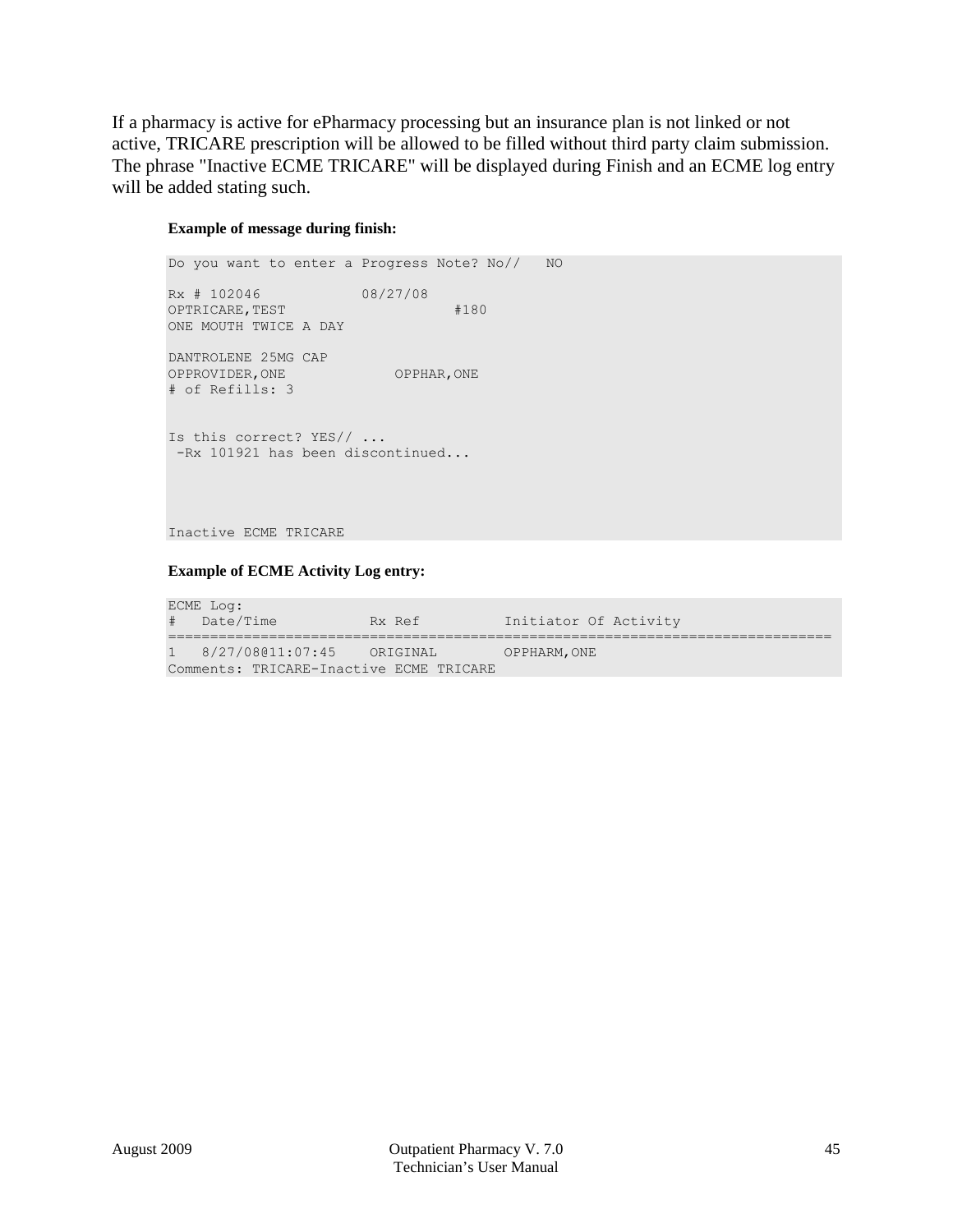## **Example: Handling a CHAMPVA Rejected New Order for ePharmacy Billing**

Rejected CHAMPVA claims will be denoted with "CHAMPVA" during submission to ECME and within the subsequent reject notification screen. Also, the reject codes will be displayed in both places. The following example shows a prescription being submitted to ECME and this process occurs directly following the "Is this correct? YES//" prompt during finish. Where DUR or RTS are one of the reject codes, the user will be able to select from (D)iscontinue the prescription, submit (O)verride codes, or (Q)uit which sends the rejection to the Third Party Payer Rejects - Worklist. A CHAMPVA rejection may not be (I)gnored.

```
CHAMPVA Prescription 101110 submitted to ECME for claim generation.
Claim Status: 
IN PROGRESS-Waiting to start
IN PROGRESS-Building the claim
IN PROGRESS-Transmitting
IN PROGRESS-Processing response
E REJECTED
    79 - Refill Too Soon
     14 - M/I Eligibility Clarification Code
                *** REJECT RECEIVED FOR CHAMPVA PATIENT ***
    -------------------------------------------------------------------------
 Division : ALBANY ISC NPI#: 5000000021
Patient : OPCHAMPVA, ONE (666-55-4789) Sex: M DOB: OCT 18, 1963 (44)
 Rx/Drug : 101110/0 - NAPROXEN 250MG S.T. ECME#: 000000112303
    Reject(s): REFILL TOO SOON (79), 14 - M/I Eligibility Clarification Code (14). 
               Received on MAR 03, 2008@14:40:57.
   Insurance : CHAMPVA Contact:<br>Group Name : CHAMPVA PRIME (Group Number: 123123
   Group Name : CHAMPVA PRIME
    Cardholder ID: SI9844532
 -------------------------------------------------------------------------
      Select one of the following:
          O (O) VERRIDE - RESUBMIT WITH OVERRIDE CODES<br>D (D) iscontinue - DO NOT FILL PRESCRIPTION
          D (D)iscontinue - DO NOT FILL PRESCRIPTION<br>Q (Q)UIT - SEND TO WORKLIST (REQUIRES INTER
                     Q (Q)UIT - SEND TO WORKLIST (REQUIRES INTERVENTION)
(O) verride, (D) iscontinue, (Q) uit: Q//
```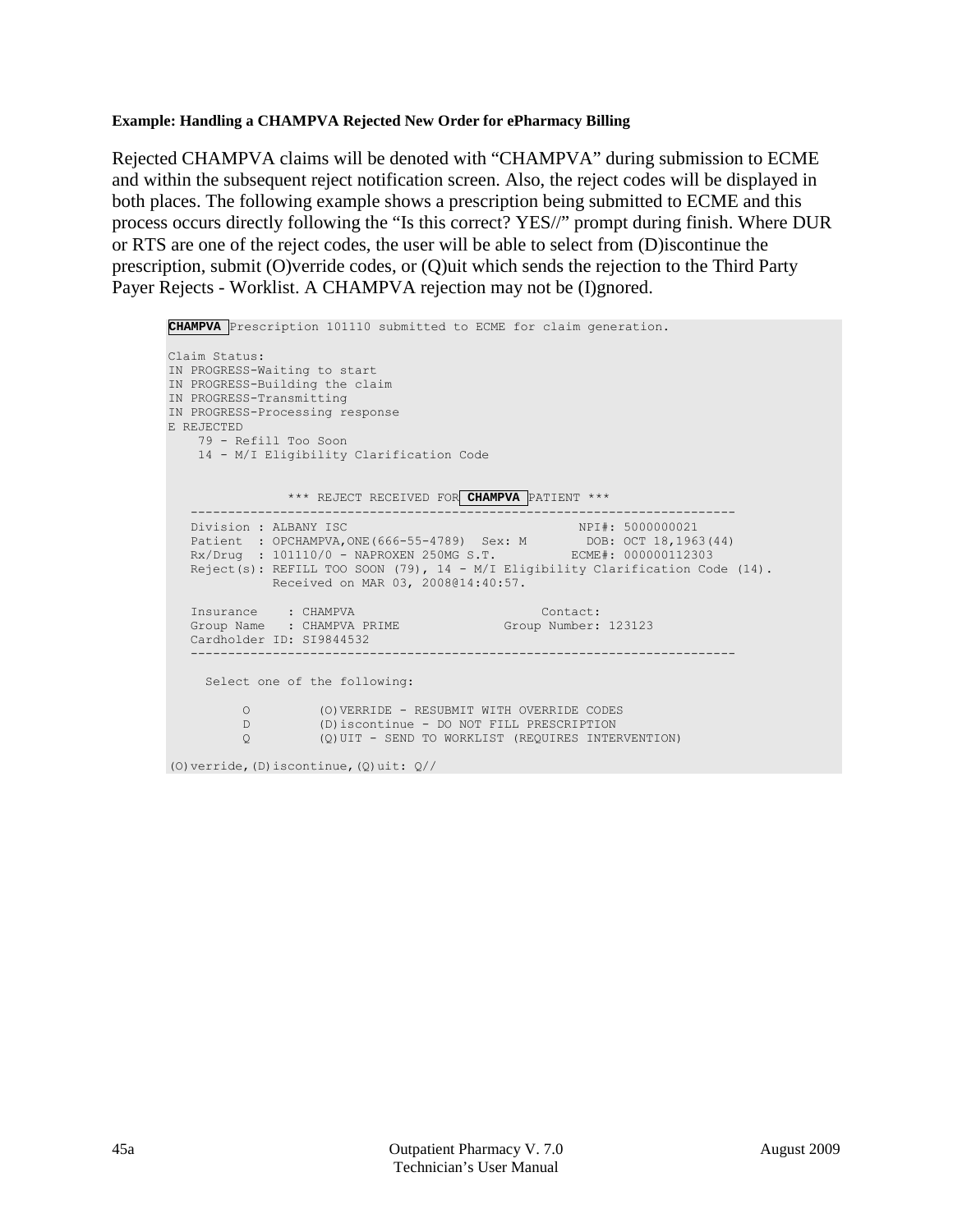## **Example: Handling a non-DUR/RTS or non-clinical** CHAMPVA **rejected New Order for ePharmacy Billing**

For CHAMPVA prescription rejections that have non-DUR/RTS or non-clinical rejects, the user will be able to select from (D)iscontinue the prescription or (Q)uit which sends it to the Third Party Payer Rejects - Worklist. CHAMPVA prescriptions with these type rejects cannot be filled until the rejection is resolved. Example:

| CHAMPVA Prescription 101113 submitted to ECME for claim generation.                                                                                                                                                                                                                                            |
|----------------------------------------------------------------------------------------------------------------------------------------------------------------------------------------------------------------------------------------------------------------------------------------------------------------|
| Claim Status:<br>IN PROGRESS-Waiting to start<br>IN PROGRESS-Building the claim<br>IN PROGRESS-Building the HL7 packet<br>IN PROGRESS-Transmitting<br>E REJECTED<br>07 - M/I Cardholder ID Number<br>14 - M/I Eligibility Clarification Code                                                                   |
| *** REJECT RECEIVED FOR CHAMPVA PATIENT ***                                                                                                                                                                                                                                                                    |
| Division : ALBANY ISC<br>NPI#: 5000000021<br>Patient : OPCHAMPVA, ONE (666-55-4789) Sex: M DOB: OCT 18, 1963 (44)<br>Rx/Drug : 101113/0 - SIMETHICONE 40MG TAB ECME#: 000000112306<br>Reject(s): M/I Eligibility Clarification Code (14), M/I Cardholder ID<br>Number (07). Received on MAR 03, 2008014:43:42. |
| Insurance : CHAMPVA<br>Contact:                                                                                                                                                                                                                                                                                |
| Group Name : CHAMPVA PRIME<br>Group Number: 123123<br>Cardholder ID: SI9844532                                                                                                                                                                                                                                 |
| Select one of the following:                                                                                                                                                                                                                                                                                   |
| Þ<br>(D)iscontinue - DO NOT FILL PRESCRIPTION                                                                                                                                                                                                                                                                  |
| $\circ$<br>(Q) UIT - SEND TO WORKLIST (REQUIRES INTERVENTION)                                                                                                                                                                                                                                                  |

(D)iscontinue,(Q)uit: Q//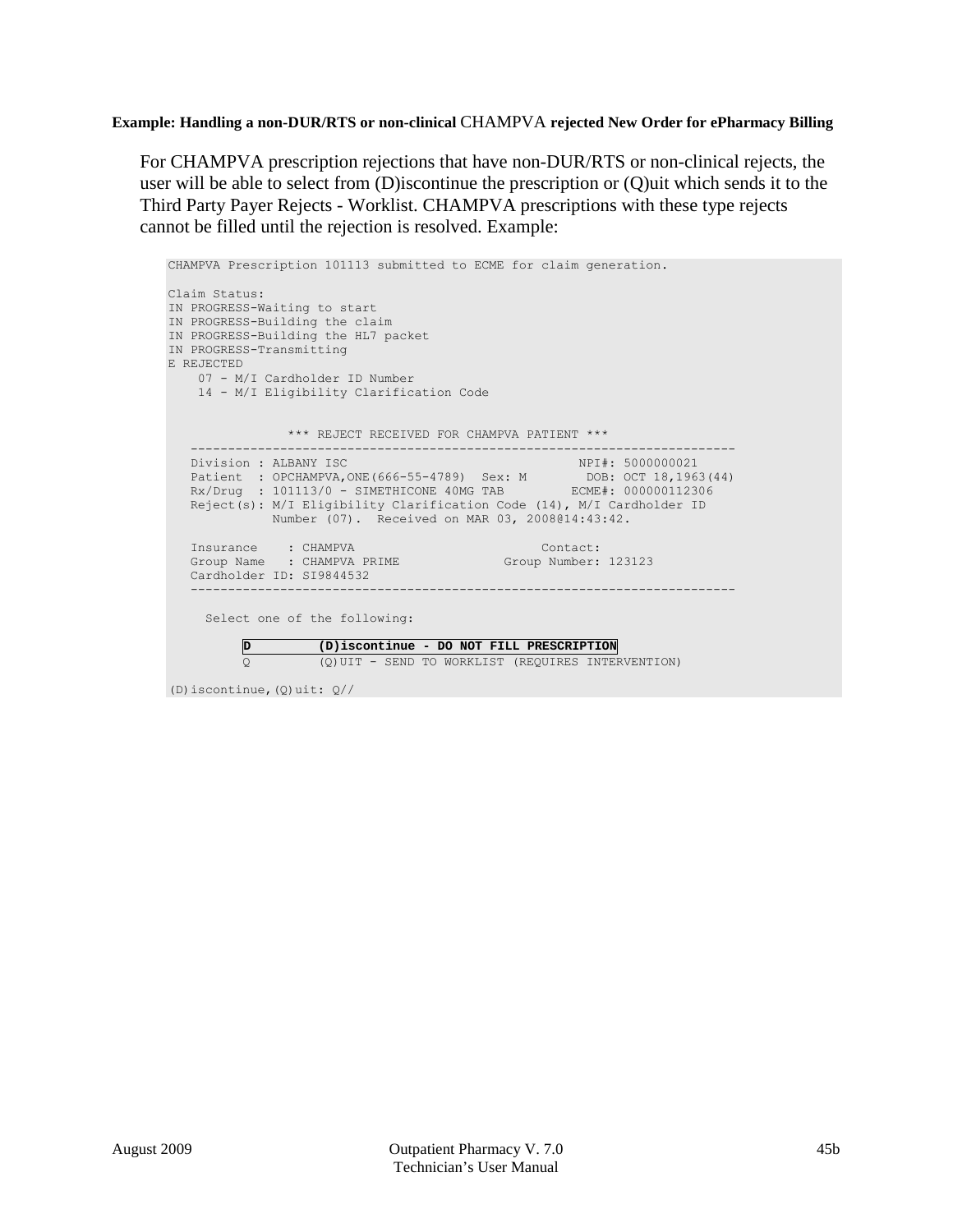For non-billable CHAMPVA prescriptions, an abbreviated version of the reject notification screen will be displayed. Because the prescription is non-billable, the insurance and ECME information that's currently provided for DUR/RTS rejects will not be displayed (i.e. insurance, group name, group #, ECME #, contact, cardholder ID). In this case, the prescription must be discontinued.

```
Is this correct? YES// ...
        *** CHAMPVA - NON-BILLABLE ***
 -------------------------------------------------------------------------
Division : ALBANY ISC NPI#:
Patient : OPCHAMPVA, ONE (666-55-4789) Sex: M DOB: OCT 18, 1963 (44)
 Rx/Drug : 102058/0 - ABSORBABLE GELATIN S 
   Date/Time: AUG 27, 2008@16:49:46
  Reason : Drug not billable.
                                -------------------------------------------------------------------------
This is a non-billable CHAMPVA prescription. It cannot be filled or sent
to the reject worklist. It must be discontinued.
Press <RETURN> to continue...
Nature of Order: SERVICE CORRECTION// S
Requesting PROVIDER: OPHARM OPPHARM,ONE OO
```
Labels will not print for discontinued CHAMPVA prescriptions, and reprint label will not be allowed for CHAMPVA rejected prescriptions.

Select Rx (Prescriptions) Option: REPrint an Outpatient Rx Label Reprint Prescription Label: 101113 SIMETHICONE 40MG TAB Number of Copies? : (1-99): 1// Print adhesive portion of label only? ? No// NO Do you want to resend to Dispensing System Device? No// NO Comments: REPRINT Rx # 101113 03/03/08 OPCHAMPVA,ONE #180 ONE MOUTH TWICE A DAY SIMETHICONE 40MG TAB OPPHARM, ONE # of Refills: 3 Select LABEL DEVICE: NULL Bit Bucket No Label(s) printed. Reprint Prescription Label: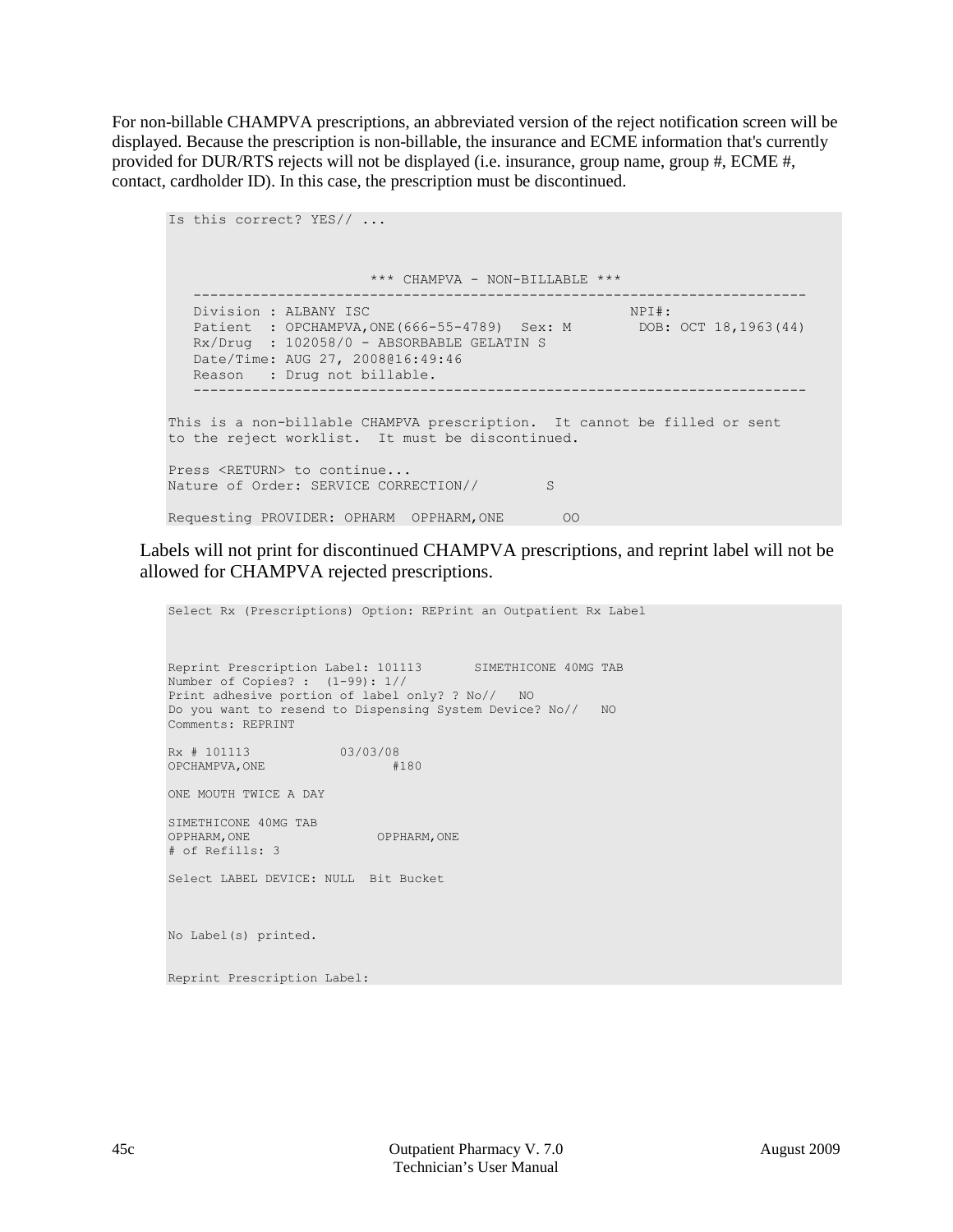Suspended CHAMPVA prescriptions will remain on suspense when a reject occurs, when the prescription is non-billable, or when the third party claim remains in an 'IN PROGRESS' status in ECME. Labels will not print. Once the reject is resolved, the user may pull the prescription early from suspense or wait for the next scheduled Print from Suspense option runs at which time labels will print accordingly. This includes CMOP and local suspense.

CHAMPVA Prescription 101607 submitted to ECME for claim generation. Claim Status: IN PROGRESS-Building the claim IN PROGRESS-Transmitting IN PROGRESS-Parsing response \*\*\* **CHAMPVA - 'IN PROGRESS'** ECME status \*\*\* ------------------------------------------------------------------------- Division : ALBANY ISC NPI NPI NPI NPI NPI 5000000021 Patient : OPCHAMPVA, ONE (666-55-4789) Sex: M DOB: OCT 18, 1963 (44) Rx/Drug : 101607/0 - ACETAZOLAMIDE 250MG Date/Time: APR 20, 2008@20:11:17 Reason : ECME Status is in an 'IN PROGRESS' state and cannot be filled ------------------------------------------------------------------------- This prescription will be suspended. After the third party claim is resolved, it may be printed or pulled early from suspense.

Press <RETURN> to continue...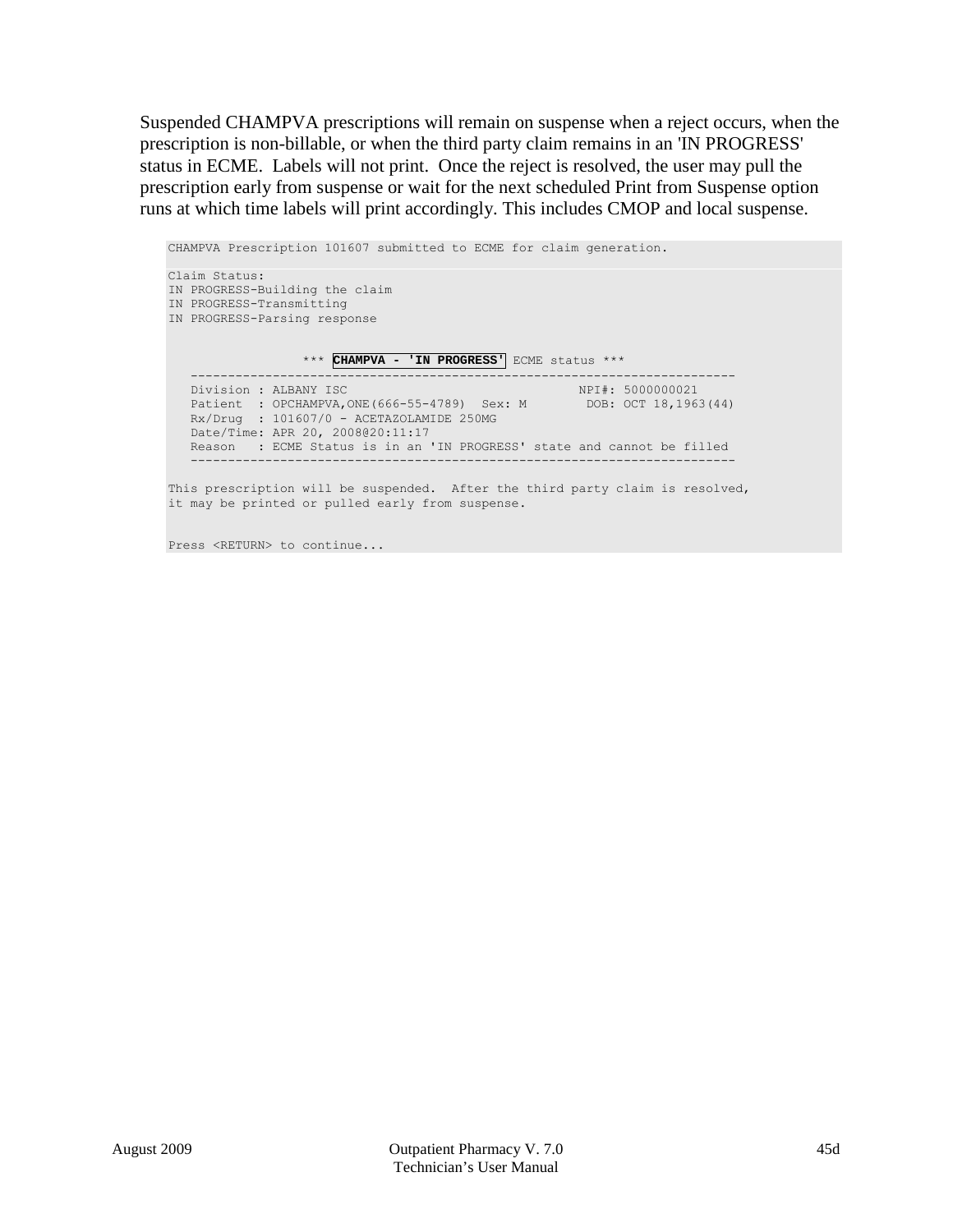A rejected CHAMPVA prescription may not have a partial fill ordered until the reject is resolved.

```
OP Medications (SUSPENDED) Apr 18, 2008@19:10:16 Page: 1 of 2 
OPCHAMPVA, ONE<br>PID: 666-55-4789
                                                  Ht (cm):<br>
Wt (kg): \frac{(-)}{(-)}DOB: OCT 18,1963 (44)
                Rx #: 101526e 
 (1) *Orderable Item: ACETAZOLAMIDE PILL<br>(2) Drug: ACETAZOLAMIDE 500M
      (2) Drug: ACETAZOLAMIDE 500MG SEQUELS 
 Verb: TAKE<br>(3) *Dosage: 1 PII
            (3) *Dosage: 1 PILL 
              *Route: ORAL 
           *Schedule: BID 
 (4)Pat Instructions: 
              SIG: TAKE 1 PILL BY MOUTH TWICE A DAY 
 (5) Patient Status: OTHER FEDERAL 
 (6) Issue Date: 04/18/08 (7) Fill Date: 04/19/08 
      Last Fill Date: 04/19/08 (Window) 
  Last Release Date: (8) Lot #:<br>Expires: 04/19/09 MFG:
           Expires: 04/19/09
+ 
DC Discontinue   PR Partial   RL Release
ED Edit RF (Refill) RN Renew
Select Action: Next Screen// p Partial
OP Medications (SUSPENDED) Apr 18, 2008@19:10:16 Page: 1 of 2 
OPCHAMPVA, ONE<br>PID: 666-55-4789
                                                   PID: 666-55-4789 Ht(cm): _______ (______) 
 DOB: OCT 18,1963 (44)
                Rx #: 101526e 
 (1) *Orderable Item: ACETAZOLAMIDE PILL<br>(2) Drug: ACETAZOLAMIDE 500M
              Drug: ACETAZOLAMIDE 500MG SEQUELS
 Verb: TAKE<br>(3) *Dosage: 1 PI
            (3) *Dosage: 1 PILL 
              *Route: ORAL 
            *Schedule: BID 
 (4)Pat Instructions: 
                 SIG: TAKE 1 PILL BY MOUTH TWICE A DAY 
 (5) Patient Status: OTHER FEDERAL 
 (6) Issue Date: 04/18/08 (7) Fill Date: 04/19/08 
      Last Fill Date: 04/19/08 (Window) 
  Last Release Date: (8) Lot #:<br>Expires: 04/19/09 MFG:
Expires: 04/19/09<br>+ Partial cannot be fil
          + Partial cannot be filled on CHAMPVA non-payable Rx 
DC Discontinue PR Partial RL Release
ED Edit RF (Refill) RN Renew
Select Action: Next Screen//
```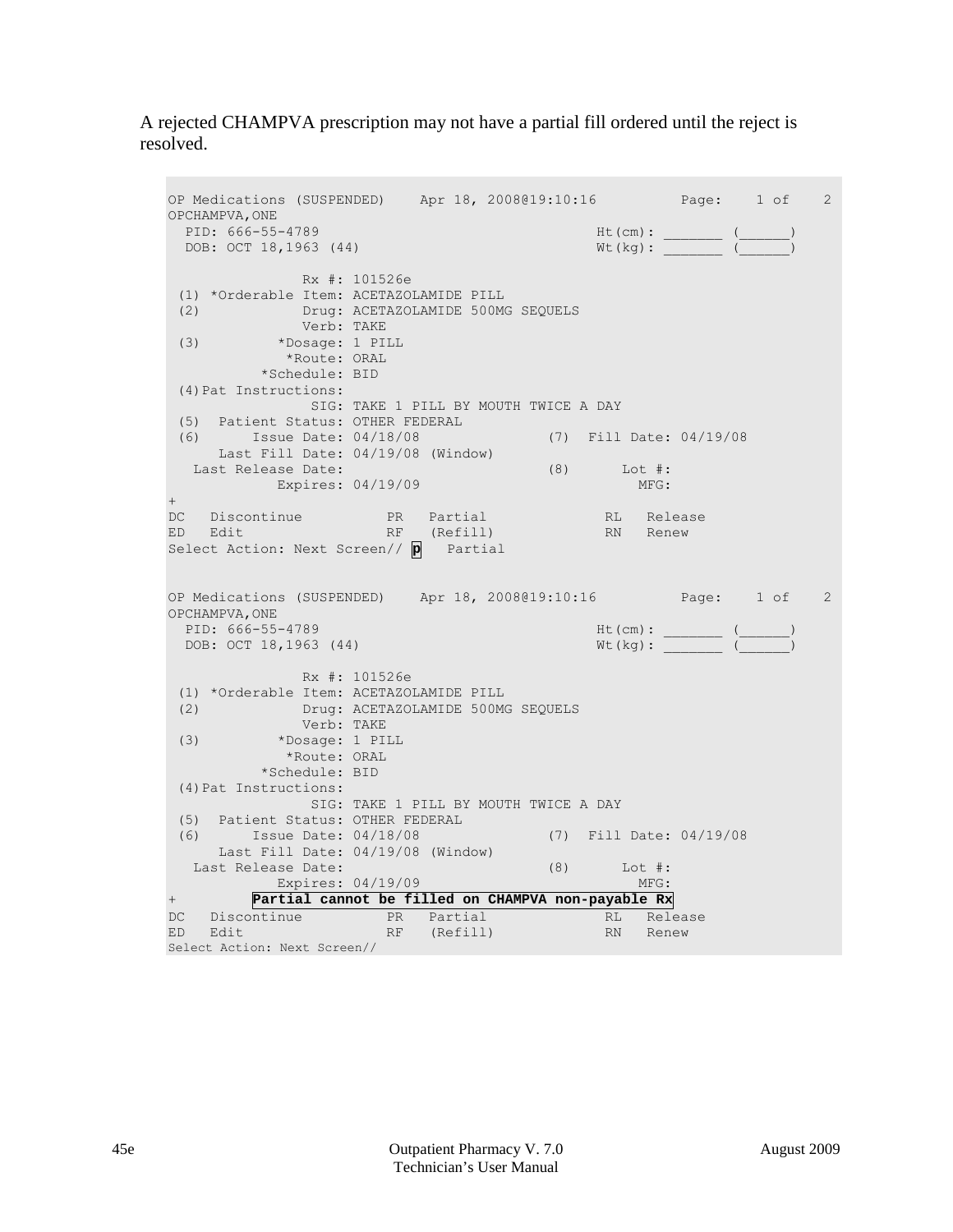If ECME's status on the claim remains in an "In Progress" state past the processing timeout during finish of the prescription, a CHAMPVA prescription will not be allowed to be filled. Instead it will be placed on suspense until the rejection is resolved. Below is an example of this screen:

CHAMPVA Prescription 101607 submitted to ECME for claim generation. Claim Status: IN PROGRESS-Building the claim IN PROGRESS-Transmitting IN PROGRESS-Parsing response \*\*\* CHAMPVA - 'IN PROGRESS' ECME status \*\*\* ------------------------------------------------------------------------- Division : ALBANY ISC NPI NEWSTAPH (NPI#: 5000000021) Patient : OPCHAMPVA, ONE (666-55-4789) Sex: M DOB: OCT 18, 1963 (44) Rx/Drug : 101607/0 - ACETAZOLAMIDE 250MG Date/Time: APR 20, 2008@20:11:17 Reason : ECME Status is in an 'IN PROGRESS' state and cannot be filled ------------------------------------------------------------------------- This prescription will be suspended. After the third party claim is resolved, it may be printed or pulled early from suspense.

Press <RETURN> to continue...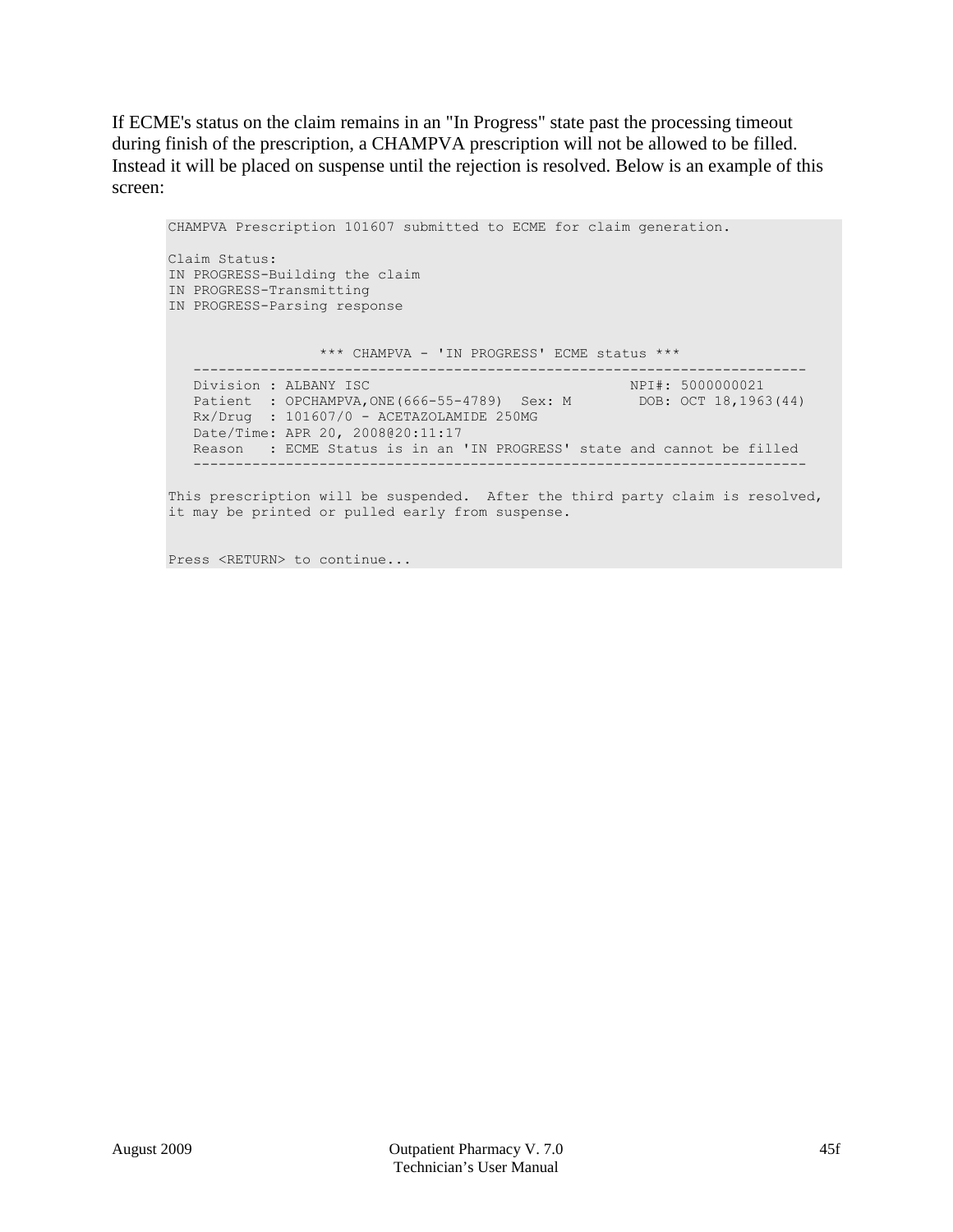If a pharmacy is active for ePharmacy processing but an insurance plan is not linked or not active, the CHAMPVA prescription will be allowed to be filled without third party claim submission. The phrase "Inactive ECME CHAMPVA" will be displayed during Finish and an ECME log entry will be added stating such.

## **Example of message during finish:**

Do you want to enter a Progress Note? No// NO Rx # 102046 08/27/08 OPCHAMPVA, TEST #180 ONE MOUTH TWICE A DAY DANTROLENE 25MG CAP OPPROVIDER,ONE OPPHAR,ONE # of Refills: 3 Is this correct? YES// ... -Rx 101921 has been discontinued...

Inactive ECME CHAMPVA

### **Example of ECME Activity Log entry:**

| ECME Log:                                 |        |                       |
|-------------------------------------------|--------|-----------------------|
| # Date/Time                               | Rx Ref | Initiator Of Activity |
|                                           |        |                       |
| 1 8/27/08011:07:45 ORIGINAL               |        | OPPHARM, ONE          |
| Comments: CHAMPVA - Inactive ECME CHAMPVA |        |                       |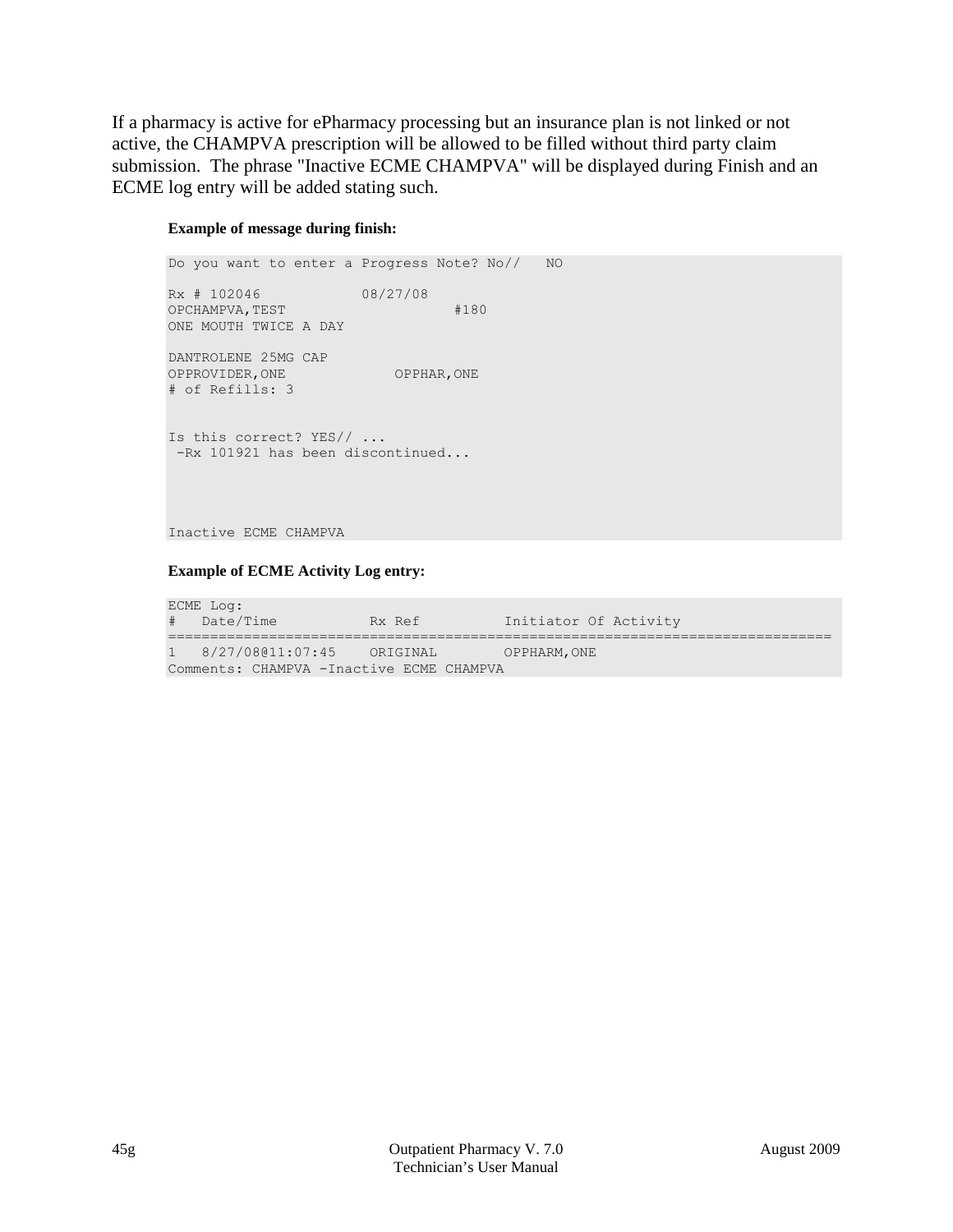*(This page included for two-sided copying.)*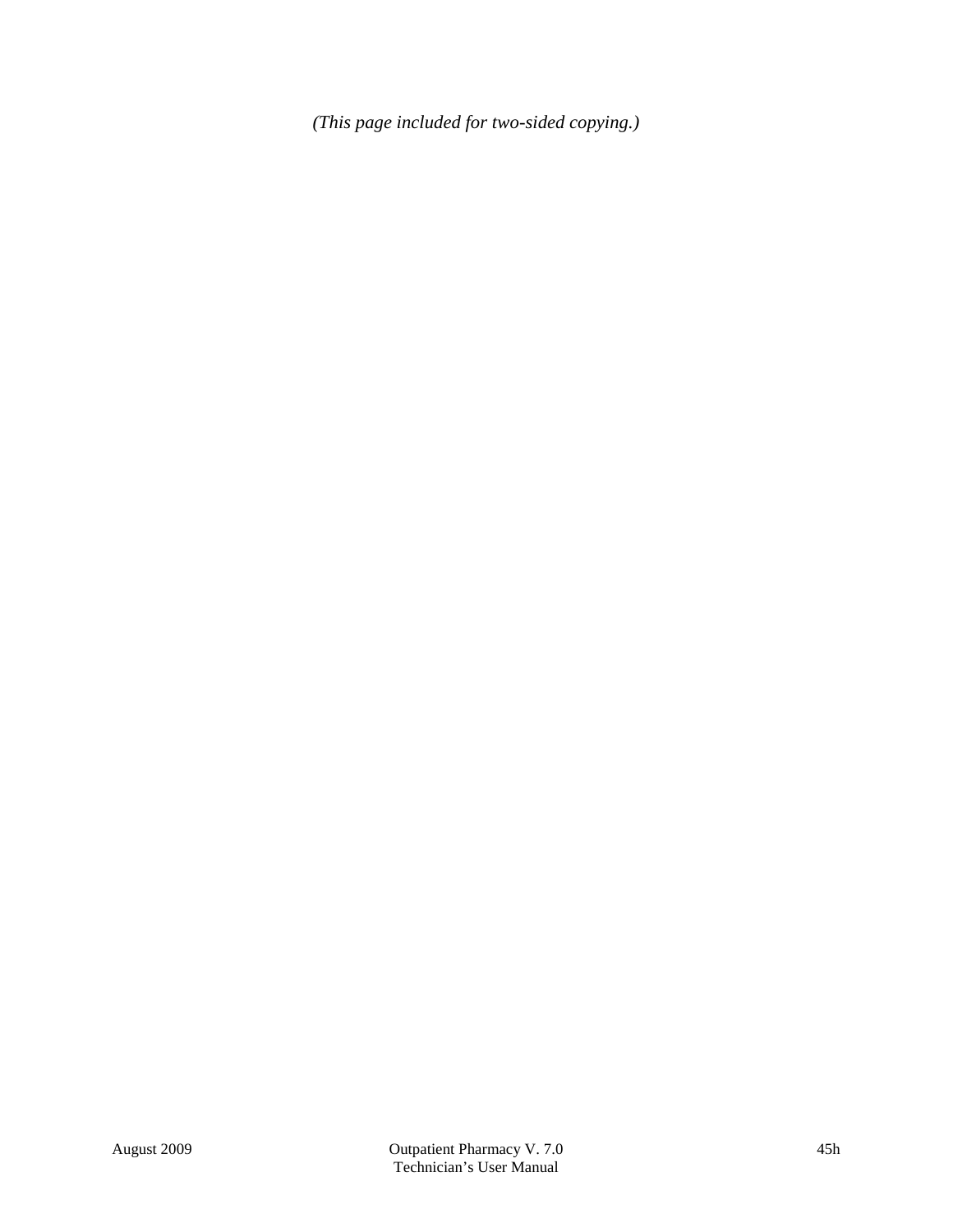## **NDC Validation**

The initial validation of the NDC can be performed by a pharmacy technician. This functionality only applies to local fills that are not sent to OPAI. This function provides a pharmacy technician the ability to manually enter or scan the bar code of the existing prescription label and then manually enter or scan the NDC of the stock bottle used to fill the prescription. When the system matches the NDC, confirmation is provided to the pharmacy tech and allows the technician to continue processing. However, if the system detects a mismatch and the NDC of the stock bottle has an associated entry in the synonym file, the NDC will be updated in Prescription file (#52) for the fill. The system will then prompt the technician to press enter to continue, a new label will be printed, the original electronic claim reversed, and a new claim submission will be transmitted with the new NDC. In the event that the revised NDC prompts a RTS/DUR rejection, the system will immediately send the item to the Reject Worklist.

In a case where the NDC entered is not defined for the drug, the system prompts the technician that a mismatch has occurred and the prescription needs to be validated by a pharmacist. The system notes that the NDC had not been validated and allows the pharmacy tech to move to the next prescription. In the event of a change of NDC prompting a rejection, the system immediately sends the item to the Reject Worklist.

The releasing pharmacist will receive a notation that NDC has been validated by the technician when processing. If the NDC change has prompted a claim reversal and produced a RTS/DUR rejection, the pharmacist will be presented with a Reject Processing screen at release.

## **Example: Matched NDC:**

WAND BARCODE or enter Rx#:

Select ePharmacy Menu Option: NV NDC Validation WAND BARCODE or enter Rx#: 2054787B Rx: 2054787B Fill: 0 Patient: OPPATIENT, TWO<br>
Drug: AMOXICILLIN 250MG CAP NDC: 00003-0101-60 Drug: AMOXICILLIN 250MG CAP \*\* This NDC has not been validated. PRODUCT NDC: 00003-0101-60// 00003-0101-60 NDC match confirmed.

46 Outpatient Pharmacy V. 7.0 August 2009 Technician's User Manual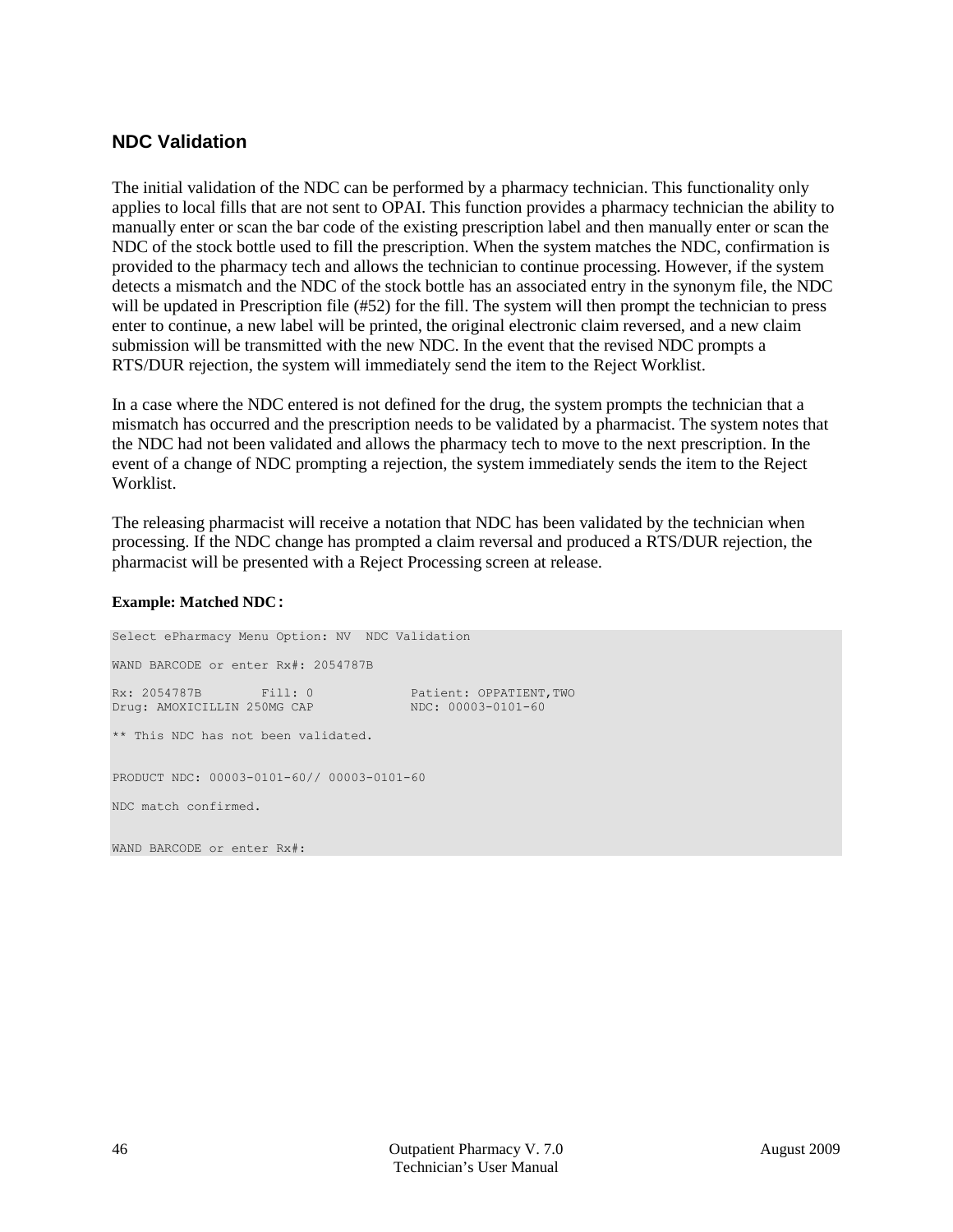### **Example: Changed NDC:**

#### **Or Modified NDC**

Select ePharmacy Menu Option: NDC Validation WAND BARCODE or enter Rx#: Rx: 102009 Fill: 0 Patient: OPPATIENT, ONE<br>
Drug: BIPERIDEN 2MG TAB NDC: 00044-0120-04 Drug: BIPERIDEN 2MG TAB \*\* This NDC has not been validated. PRODUCT NDC: 00044-0120-04// 00044-0120-05 00044-0120-05 Prescription 102009 successfully submitted to ECME for claim generation. Claim Status: Reversing and Rebilling a previously submitted claim... IN PROGRESS-Waiting to start IN PROGRESS-Building the transaction IN PROGRESS-Building the claim IN PROGRESS-Transmitting E REVERSAL ACCEPTED IN PROGRESS-Building the claim IN PROGRESS-Building the HL7 packet IN PROGRESS-Transmitting E PAYABLE NDC match confirmed. WAND BARCODE or enter Rx#: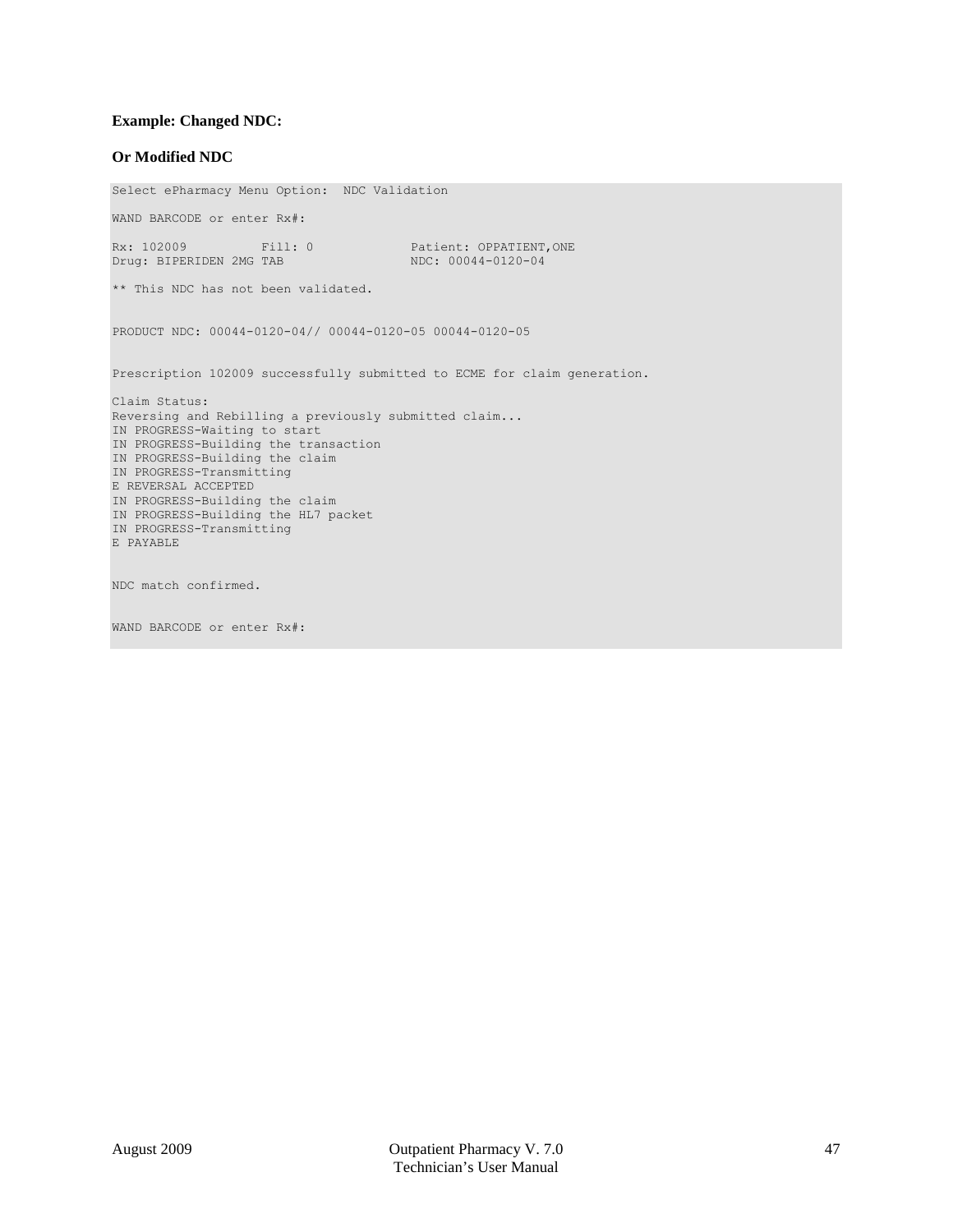## **Using the Copy Action**

If a double question mark (??) is entered at the "Select Action" prompt, the hidden actions on the following page will display in the action area.

```
The following actions are also available:<br>AL Activity Logs (OP) REJ View REJECT FS First Screen
AL Activity Logs (OP) REJ View REJECT FS First Screen
VF Verify (OP) IN Intervention Menu GO Go to Page
CO Copy (OP) DA Display Drug AllergiesLS Last Screen
RP Reprint (OP) DIN Drug Restr/Guide (OP)PS Print Screen
HD Hold (OP) + Next Screen PT Print List
UH Unhold (OP) - Previous Screen QU Quit
PI Patient Information < Shift View to Left RD Re Display Screen
PP Pull Rx (OP) > Shift View to Right SL Search List
IP Inpat. Profile (OP) ADPL Auto Display(On/Off) UP Up a Line
OTH Other OP Actions DN Down a Line
```
Use the Copy action to make a duplicate order. Any field of the newly created order can be edited. The original order will remain active, but the duplicate order check will be processed before the new order can be accepted.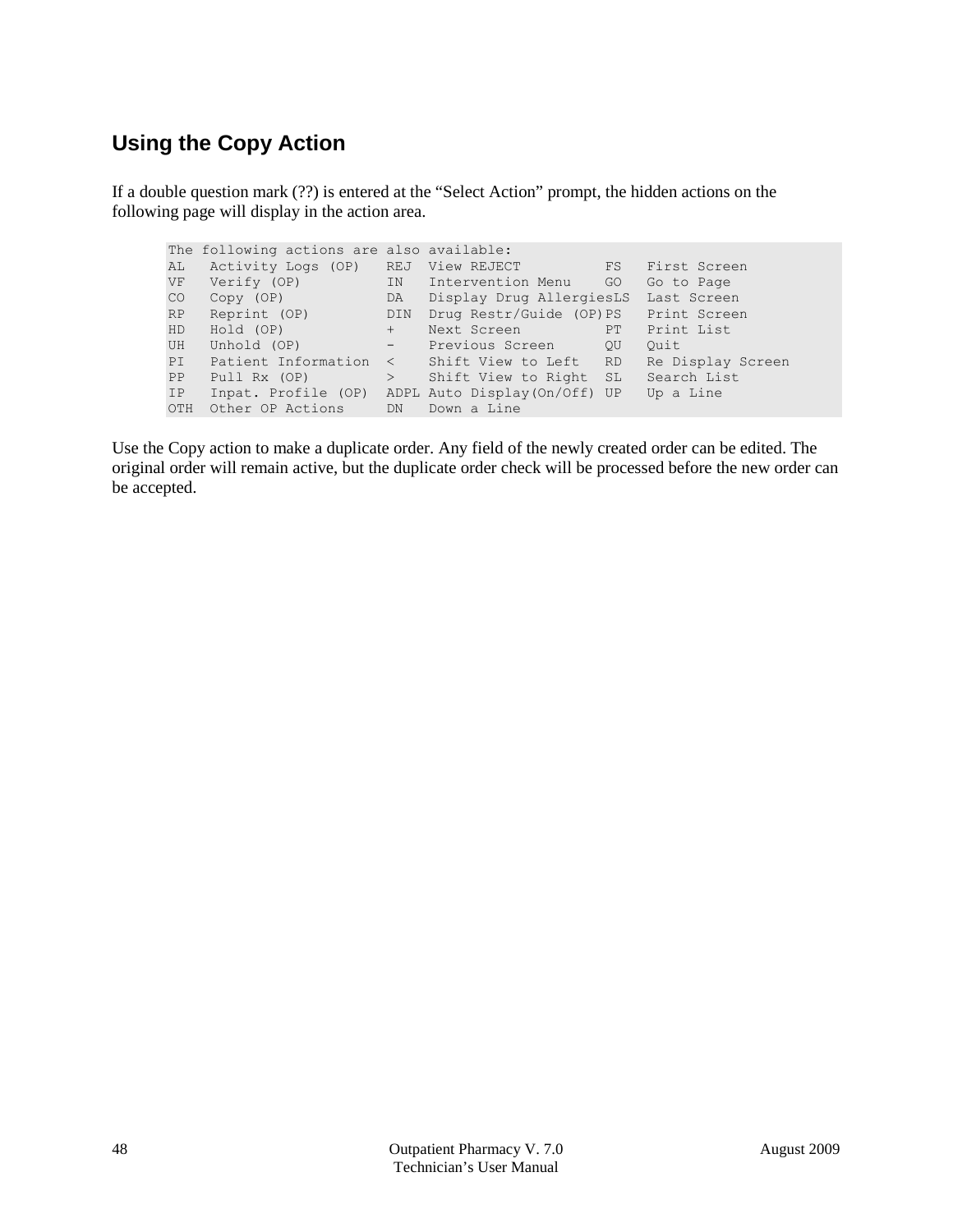## **Example: Using the Copy Action**

| Medication Profile                                            |              | Jun 12, 2001 14:39:11 |  | Page: 1 of 1                  |  |
|---------------------------------------------------------------|--------------|-----------------------|--|-------------------------------|--|
| OPPATIENT16, ONE                                              |              |                       |  |                               |  |
| PID: 000-24-6802                                              |              |                       |  | Ht(cm): $177.80$ (02/08/1999) |  |
| DOB: APR 3, 1941 (60)                                         |              |                       |  | Wt (kq): 90.45 (02/08/1999)   |  |
|                                                               |              |                       |  | ISSUE LAST REF DAY            |  |
| # RX # DRUG                                                   |              |                       |  | OTY ST DATE FILL REM SUP      |  |
|                                                               |              |                       |  |                               |  |
| --------------------ACTIVE-------------------------------     |              |                       |  |                               |  |
| AMPICILLIN 250MG CAP 80 E 05-25 05-25 0 10<br>1 503904\$      |              |                       |  |                               |  |
| 2 503886\$ DIGOXIN (LANOXIN) 0.2MG CAP 60 A> 05-07 05-07 5 30 |              |                       |  |                               |  |
| 3 503916 NADOLOL 40MG TAB                                     |              |                       |  | $60 A > 06-12 06-12 11 30$    |  |
| -------------------------------DISCONTINUED---------          |              |                       |  | -----------------             |  |
| 4 503902 ACETAMINOPHEN 500MG TAB 60 DC>05-22 05-22 3 30       |              |                       |  |                               |  |
|                                                               |              |                       |  |                               |  |
|                                                               |              |                       |  |                               |  |
|                                                               |              |                       |  |                               |  |
|                                                               |              |                       |  |                               |  |
|                                                               |              |                       |  |                               |  |
| Enter ?? for more actions                                     |              |                       |  |                               |  |
| Patient Record Update<br>PU                                   | NO New Order |                       |  |                               |  |
| PI Patient Information                                        |              | SO Select Order       |  |                               |  |
| Select Action: Quit// SO Select Order                         |              |                       |  |                               |  |
| Select Orders by number: $(1-4)$ :3                           |              |                       |  |                               |  |

The Order Number can be entered at the "Select Action" prompt instead of "SO".

Once an order is selected, the Copy action can be used.

|         | OP Medications (ACTIVE) Jun 12, 2001 14:42:17 Page: 1 of 2 |              |                               |  |                                           |                                |  |
|---------|------------------------------------------------------------|--------------|-------------------------------|--|-------------------------------------------|--------------------------------|--|
|         | OPPATIENT16, ONE                                           |              |                               |  |                                           |                                |  |
|         | PID: 000-24-6802                                           |              |                               |  |                                           | $Ht$ (cm): 177.80 (02/08/1999) |  |
|         | DOB: APR 3, 1941 (60)                                      |              |                               |  |                                           | $Wt(kq)$ : 90.45 (02/08/1999)  |  |
|         |                                                            |              |                               |  |                                           |                                |  |
|         |                                                            | Rx #: 503916 |                               |  |                                           |                                |  |
|         | (1) *Orderable Item: NADOLOL TAB *** $(N/F)$ ***           |              |                               |  |                                           |                                |  |
| (2)     | CMOP Drug: NADOLOL 40MG TAB *** $(N/F)$ ***                |              |                               |  |                                           |                                |  |
| (3)     | *Dosage: $40$ (MG)                                         |              |                               |  |                                           |                                |  |
|         | Verb: TAKE                                                 |              |                               |  |                                           |                                |  |
|         | Dispense Units: 1                                          |              |                               |  |                                           |                                |  |
|         |                                                            | Noun: TABLET |                               |  |                                           |                                |  |
|         | *Route: ORAL                                               |              |                               |  |                                           |                                |  |
|         | *Schedule: BID                                             |              |                               |  |                                           |                                |  |
|         | (4) Pat Instructions:                                      |              |                               |  |                                           |                                |  |
|         |                                                            |              |                               |  | SIG: TAKE ONE TABLET BY MOUTH TWICE A DAY |                                |  |
|         | (5) Patient Status: SERVICE CONNECTED                      |              |                               |  |                                           |                                |  |
|         | Issue Date: 06/12/01<br>(6)                                |              |                               |  |                                           | (7) Fill Date: 06/12/01        |  |
|         | Last Fill Date: 06/12/01 (Window)                          |              |                               |  |                                           |                                |  |
| $+$ $-$ | Enter ?? for more actions                                  |              |                               |  |                                           |                                |  |
| DC      | Discontinue PR Partial                                     |              |                               |  | RL Release                                |                                |  |
| ED      | Edit                                                       | RE Refill    |                               |  | RN -                                      | Renew                          |  |
|         | Select Action: Next Screen// CO COPY                       |              |                               |  |                                           |                                |  |
|         |                                                            |              | ------example continues------ |  |                                           |                                |  |
|         |                                                            |              |                               |  |                                           |                                |  |

After "CO" is entered, the heading on the screen changes to "New OP Order (COPY)" and the available actions are limited to "Accept" or "Edit".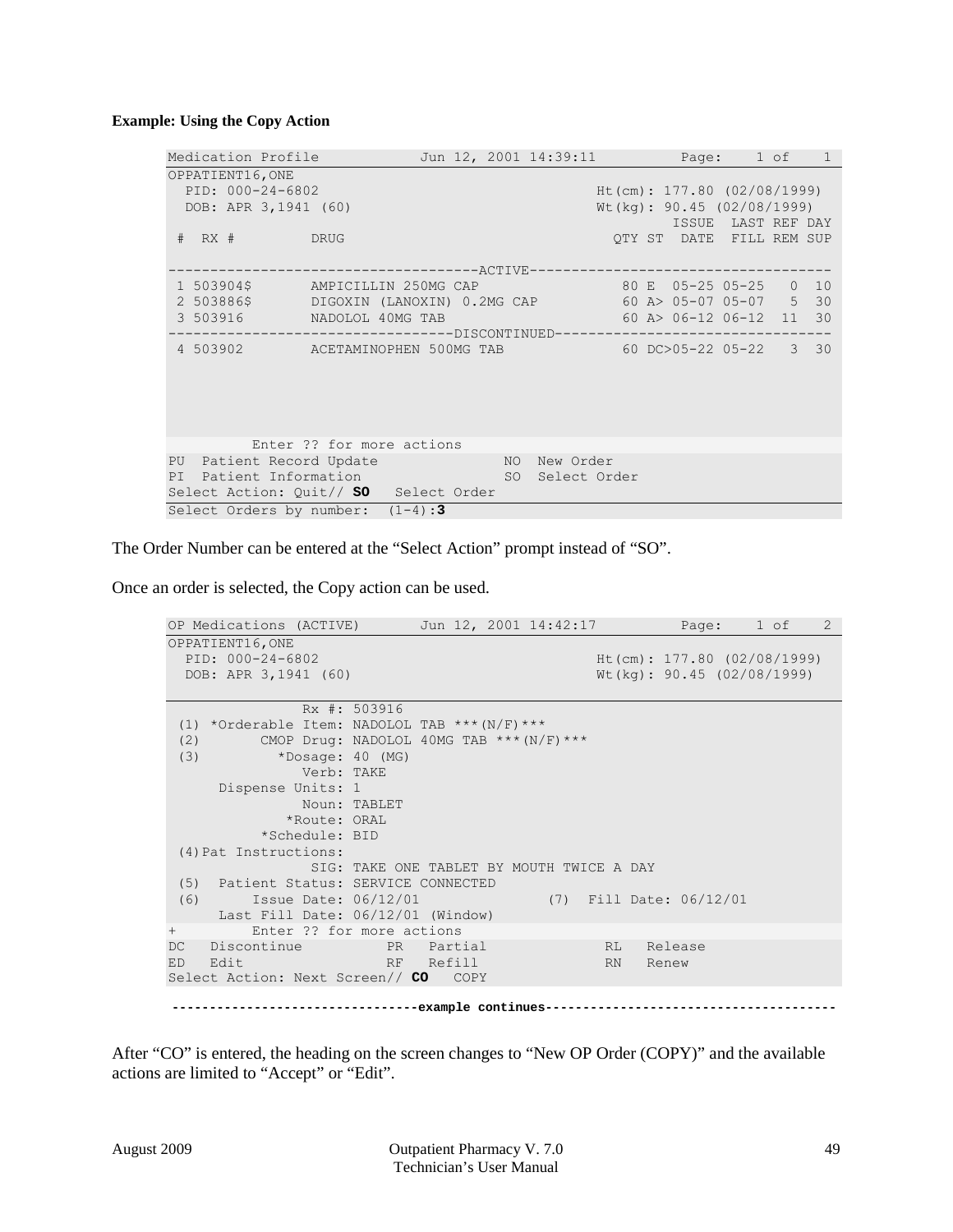*(New Order (Copy) screen displays merged to save space)*

**Example: Using the Copy Action (continued)**

```
New OP Order (COPY) Jun 12, 2001 14:47:53 Page: 1 of 2
OPPATIENT16, ONE<br>PID: 000-24-6802
  PID: 000-24-6802<br>
POB: APR 3,1941 (60) <br>
Wt(kg): 90.45 (02/08/1999)
                                                  Wt(kg): 90.45 (02/08/1999)
      Orderable Item: NADOLOL TAB ***(N/F)*** 
   (1) CMOP Drug: NADOLOL 40MG TAB ***(N/F)*** 
   (2) Patient Status: SERVICE CONNECTED 
   (3) Issue Date: JUN 12,2001 (4) Fill Date: JUN 12,2001 
   (5) Dosage Ordered: 40 (MG) 
                Verb: TAKE 
      Dispense Units: 1 
                Noun: TABLET 
               Route: ORAL 
            Schedule: BID 
   (6)Pat Instruction: 
  SIG: TAKE ONE TABLET BY MOUTH TWICE A DAY<br>(7) Days Supply: 30 (8) QTY (TA
       Days Supply: 30 (8) QTY (TAB): 60<br>
# of Refills: 11 (10) Routing: WIND
  (9) # of Refills: 11 (10) Routing: WINDOW 
 (11) Clinic: OUTPT NURSE BLUE TEAM<br>(12) Provider: OPPROVIDER4.TWO
 (12) Provider: OPPROVIDER4,TWO (13) Copies: 1 
 (14) Remarks: New Order Created by copying Rx # 503916. 
   Entry By: OPPROVIDER4,TWO Entry Date: JUN 12,2001 14:47:53
+ Enter ?? for more actions 
                                ED Edit
Select Action: Next Screen// AC Accept 
-------------------------------------------------------------------------------
Duplicate Drug in Local Rx: 
                  Rx #: 503916
                 Drug: NADOLOL 40MG TAB
                  SIG: TAKE ONE TABLET BY MOUTH TWICE A DAY<br>OTY: 60 0 Refills remaining: 11
                            External Refills remaining: 11
              Provider: OPPROVIDER4, TWO Issued: 06/12/01
               Status: Active Last filled on: 06/12/01
      Processing Status: Released locally on 06/12/01@11:34:13 (Mail)
                                             Days Supply: 30
 ------------------------------------------------------------------------------
Discontinue Rx # 503916? YES
Duplicate Drug will be discontinued after the acceptance of the new order.
Now doing order checks. Please wait...
Nature of Order: WRITTEN// ??
```
 **---------------------------------example continues---------------------------------------**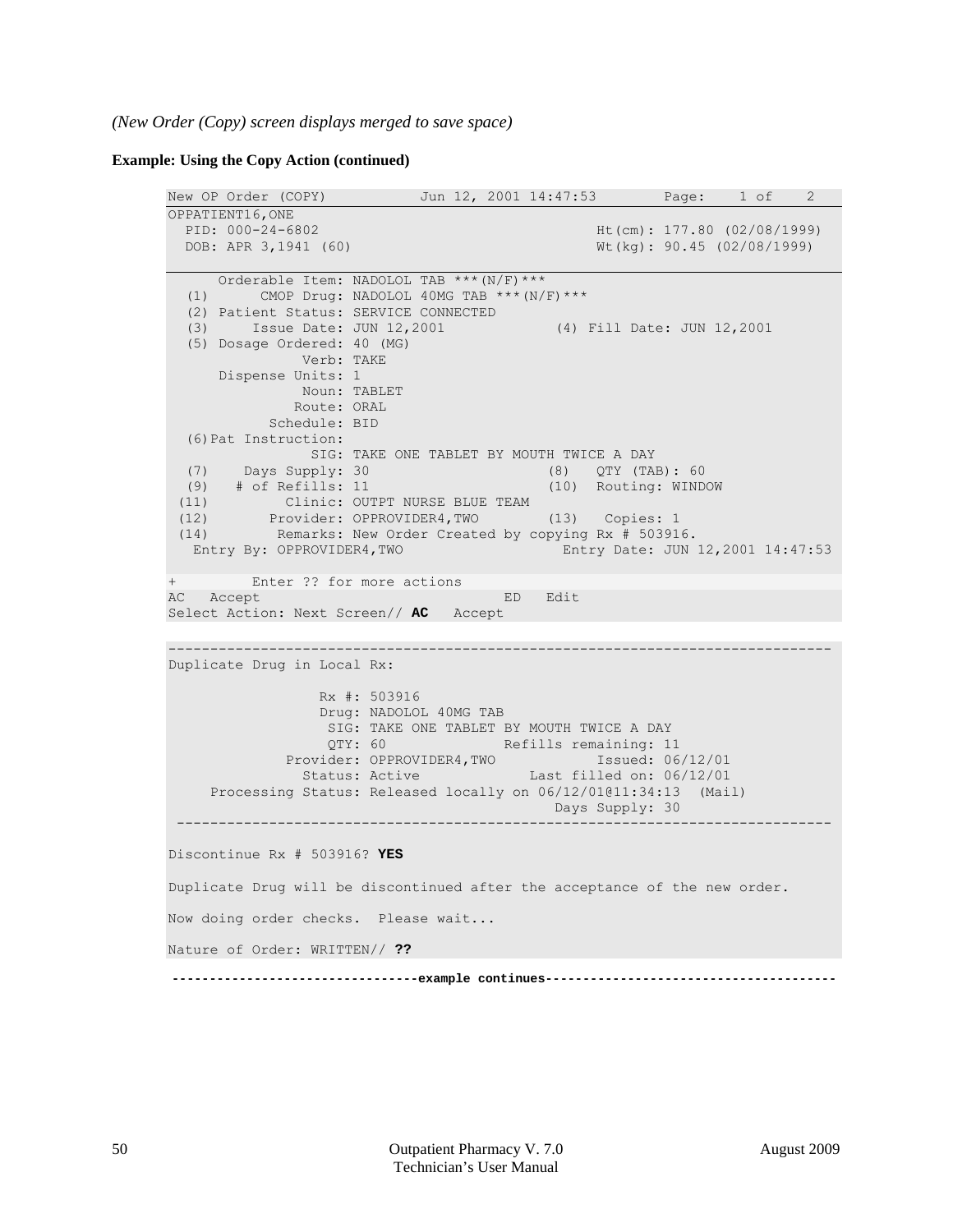## **Example: Using the Copy Action (continued)**

| Nature of Order Activity E.Signature Chart Copy Summary                                            |              | Require Print Print on |                         |  |
|----------------------------------------------------------------------------------------------------|--------------|------------------------|-------------------------|--|
|                                                                                                    | ____________ | ------------           |                         |  |
| WRITTEN                                                                                            |              |                        | X                       |  |
| VERBAL                                                                                             |              | $X$ and $X$            | X                       |  |
| TELEPHONED                                                                                         | $\mathbf{x}$ | X                      | X                       |  |
| SERVICE CORRECTION                                                                                 |              |                        |                         |  |
| POLICY                                                                                             |              | $X$ and $X$            |                         |  |
| <b>DUPLICATE</b>                                                                                   |              |                        |                         |  |
| SERVICE REJECT                                                                                     | $X$ and $X$  | $\mathbf{x}$           |                         |  |
| Nature of Order: WRITTEN// <enter> W<br/>WAS THE PATIENT COUNSELED: NO// <enter>NO</enter></enter> |              |                        |                         |  |
| Do you want to enter a Progress Note? No// <enter> NO</enter>                                      |              |                        |                         |  |
| Rx # 503919 06/12/01<br>OPPATIENT16, ONE THE CONSTRUCTION<br>TAKE ONE TABLET BY MOUTH TWICE A DAY  | #60          |                        |                         |  |
| NADOLOL 40MG TAB<br>OPPROVIDER4, TWO OPPHARMACIST4, THREE<br># of Refills: 11                      |              |                        |                         |  |
| Is this correct? $YES//$ $K$ <b>nter</b> ><br>-Rx 503916 has been discontinued                     |              |                        |                         |  |
| SC Percent: 20%                                                                                    |              |                        |                         |  |
| Disabilities:                                                                                      |              |                        |                         |  |
| KNEE CONDITION                                                                                     |              |                        | 10% - SERVICE CONNECTED |  |
| TRAUMATIC ARTHRITIS                                                                                |              |                        | 10% - SERVICE CONNECTED |  |
| TRAUMATIC ARTHRITIS                                                                                |              |                        | 0% - SERVICE CONNECTED  |  |
| SEPTUM, NASAL, DEVIATION OF                                                                        |              |                        | 0% - SERVICE CONNECTED  |  |
| RESIDUALS OF FOOT INJURY                                                                           |              |                        | 0% - SERVICE CONNECTED  |  |
| Was treatment for Service Connected condition? NO                                                  |              |                        |                         |  |

The Medication Profile screen is redisplayed at this point. Note that the orders tagged for patient copay charges have a dollar sign  $(\$)$  after the RX #.

|            | Medication Profile       |                                                    |  |      | Jun 12, 2001 15:03:10             |                                 |  | Page: 1 of 1                   |             |
|------------|--------------------------|----------------------------------------------------|--|------|-----------------------------------|---------------------------------|--|--------------------------------|-------------|
|            | OPPATIENT16, ONE         |                                                    |  |      |                                   |                                 |  |                                |             |
|            | PID: 000-24-6802         |                                                    |  |      |                                   |                                 |  | $Ht$ (cm): 177.80 (02/08/1999) |             |
|            | DOB: APR 3, 1941 (60)    |                                                    |  |      |                                   |                                 |  | $Wt$ (kg): 90.45 (02/08/1999)  |             |
|            |                          |                                                    |  |      |                                   |                                 |  | ISSUE LAST REF DAY             |             |
| $#$ RX $#$ |                          | <b>DRUG</b>                                        |  |      |                                   |                                 |  | OTY ST DATE FILL REM SUP       |             |
|            |                          |                                                    |  |      |                                   |                                 |  |                                |             |
|            |                          | -------------------ACTIVE----------------------    |  |      |                                   |                                 |  |                                |             |
| 1 503904\$ |                          | AMPICILLIN 250MG CAP                               |  |      |                                   |                                 |  |                                | $0\quad 10$ |
| 2 503886\$ |                          | DIGOXIN (LANOXIN) 0.2MG CAP 60 A> 05-07 05-07 5 30 |  |      |                                   |                                 |  |                                |             |
| 3 503919\$ |                          | NADOLOL 40MG TAB                                   |  |      |                                   |                                 |  | 60 A> 06-12 06-12 11 30        |             |
|            |                          |                                                    |  |      | ------------DISCONTINUED--------- |                                 |  |                                |             |
|            |                          | 4 503902 ACETAMINOPHEN 500MG TAB                   |  |      |                                   | $60 D C > 05 - 22 05 - 22 3 30$ |  |                                |             |
|            |                          |                                                    |  |      |                                   |                                 |  |                                |             |
|            |                          | Enter ?? for more actions                          |  |      |                                   |                                 |  |                                |             |
|            | PU Patient Record Update |                                                    |  | NO.  | New Order                         |                                 |  |                                |             |
|            | PI Patient Information   |                                                    |  | SO - | Select Order                      |                                 |  |                                |             |
|            | Select Action: Ouit//    |                                                    |  |      |                                   |                                 |  |                                |             |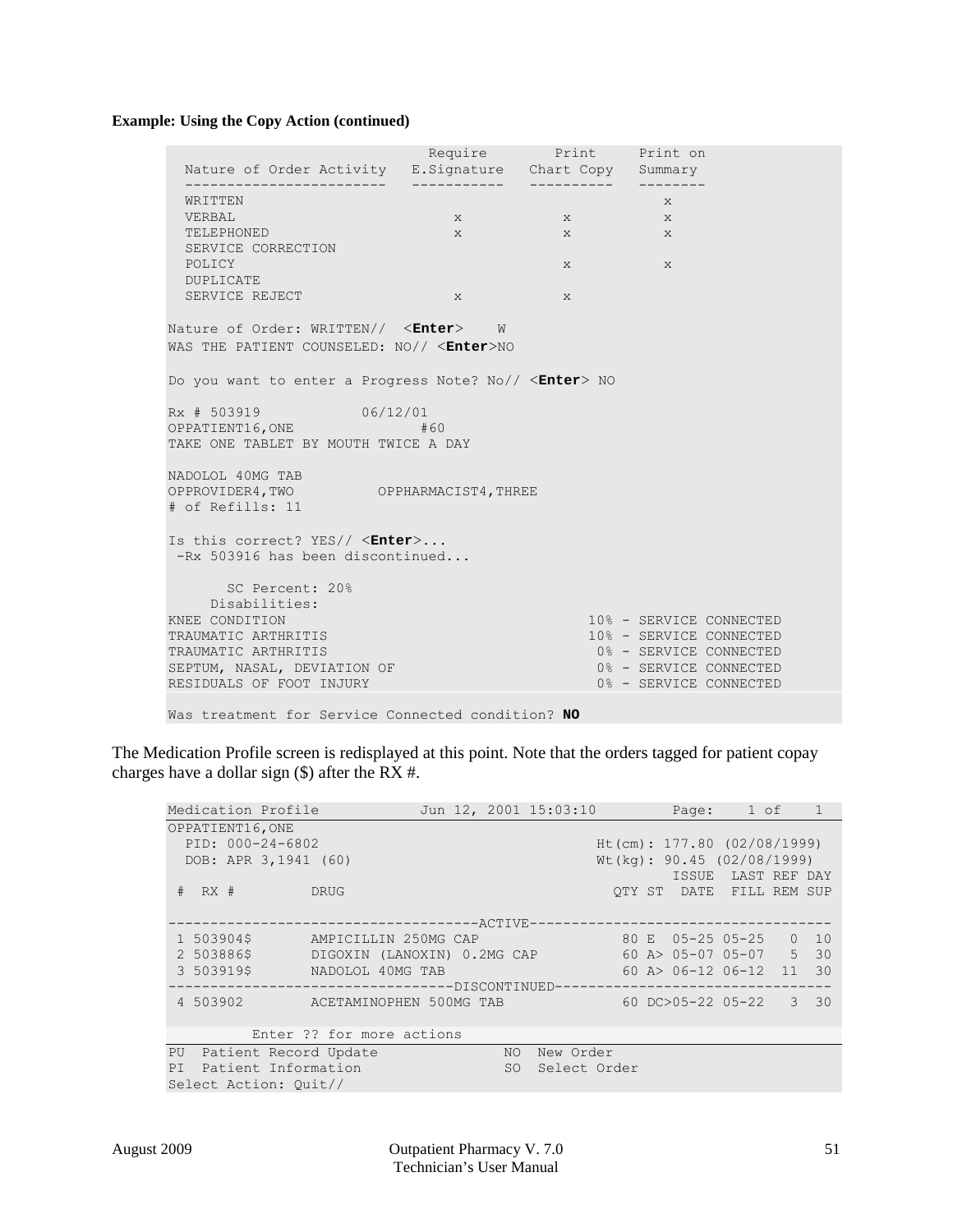## **Copying an ePharmacy Order**

When copying an ePharmacy order, upon acceptance of the copied order the original prescription will be discontinued and a new order created. If the latest fill of the original order has not been released and is E Payable, the claim for that fill will be reversed. A new claim is submitted for the new prescription.

| Patient Information                                                                                                                   | Nov 04, 2005@09:19:26 |                                                           | Page: | 1 of                                           | $\mathbf{1}$   |
|---------------------------------------------------------------------------------------------------------------------------------------|-----------------------|-----------------------------------------------------------|-------|------------------------------------------------|----------------|
| OPPATIENT, FOUR                                                                                                                       |                       |                                                           |       | $\langle A \rangle$                            |                |
| PID: 000-01-1322P                                                                                                                     |                       | $Ht$ (cm) :                                               |       |                                                |                |
| DOB: JAN 13,1922 (83)                                                                                                                 |                       | $Wt$ (kg) :                                               |       |                                                |                |
| SEX: MALE                                                                                                                             |                       |                                                           |       |                                                |                |
| Eligibility: NSC, VA PENSION                                                                                                          |                       |                                                           |       |                                                |                |
| Disabilities:                                                                                                                         |                       |                                                           |       |                                                |                |
| 123123 A<br>BIRMINGHAM<br>ALABAMA 35235<br>Prescription Mail Delivery: Regular Mail                                                   |                       | PHONE: (205)4444444                                       |       |                                                |                |
| Allergies:                                                                                                                            |                       |                                                           |       |                                                |                |
| Adverse Reactions:                                                                                                                    |                       |                                                           |       |                                                |                |
| Enter ?? for more actions                                                                                                             |                       |                                                           |       |                                                |                |
| EA Enter/Edit Allergy/ADR Data PU Patient Record Update<br>DD Detailed Allergy/ADR List<br>Select Action: Quit// <enter> QUIT</enter> |                       | EX Exit Patient List                                      |       |                                                |                |
|                                                                                                                                       |                       |                                                           |       |                                                |                |
| Medication Profile                                                                                                                    |                       | Nov 04, 2005@09:23:47 Page:                               |       | 1 of                                           | $\overline{1}$ |
| OPPATIENT, FOUR<br>PID: 000-01-1322P                                                                                                  |                       | $Ht$ (cm) :                                               |       | $<\lambda>$                                    |                |
| DOB: JAN 13,1922 (83)                                                                                                                 |                       | $Wt$ (kg):                                                |       |                                                |                |
| SEX: MALE                                                                                                                             |                       |                                                           |       |                                                |                |
| CrCL: <not found=""></not>                                                                                                            |                       | $BSA$ $(m2)$ :                                            |       |                                                |                |
| # RX # DRUG                                                                                                                           |                       |                                                           |       | ISSUE LAST REF DAY<br>QTY ST DATE FILL REM SUP |                |
| 1 100003852e PREDNISONE 5MG TAB                                                                                                       |                       |                                                           |       | 30 A> 11-04 11-04 5 30                         |                |
|                                                                                                                                       |                       |                                                           |       |                                                |                |
| PU Patient Record Update                                                                                                              |                       | NO New Order                                              |       |                                                |                |
| PI Patient Information<br>Select Action: Ouit// 1                                                                                     |                       | SO Select Order                                           |       |                                                |                |
|                                                                                                                                       |                       | --------example continues-------------------------------- |       |                                                |                |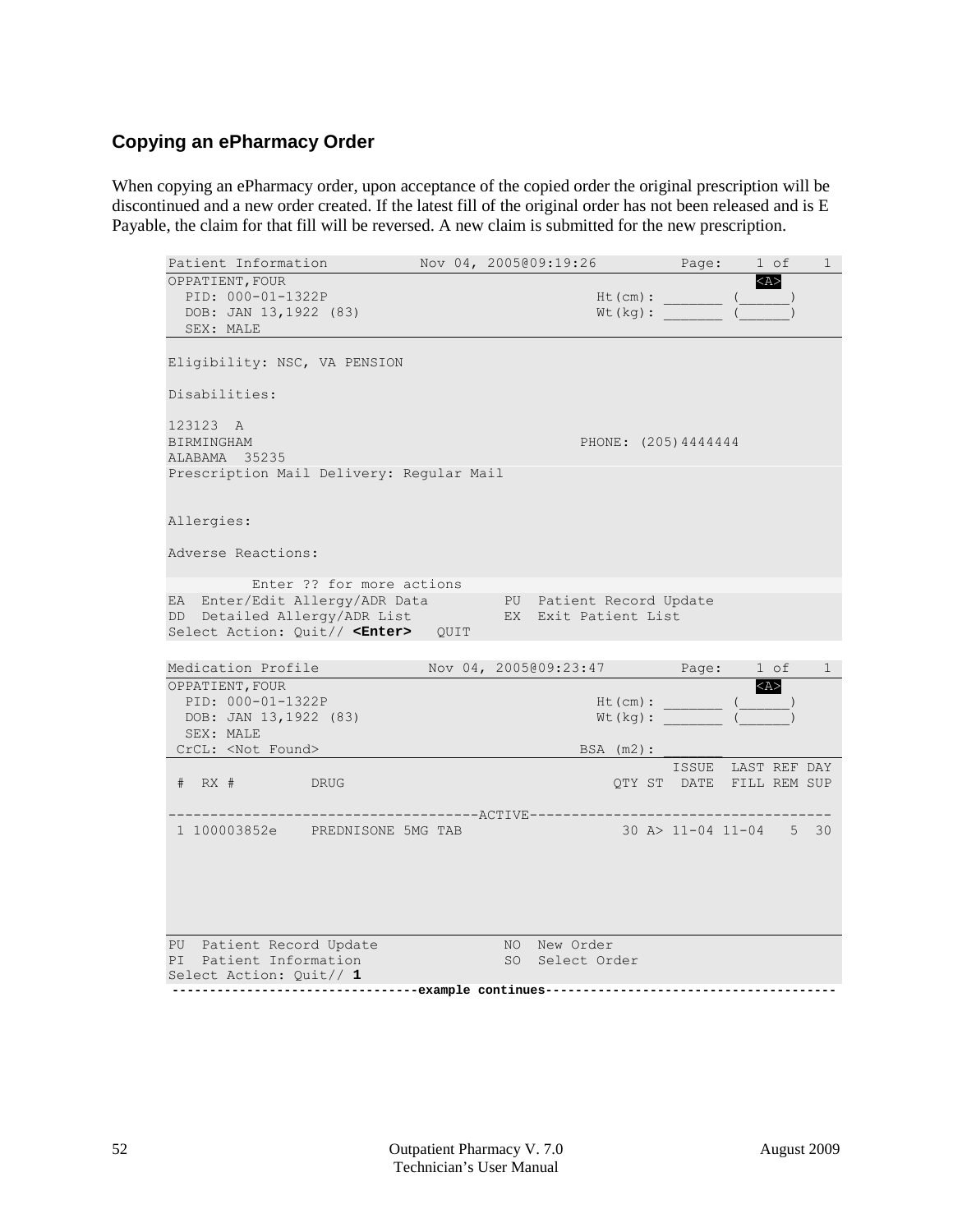**Example: Copying an ePharmacy Order (continued)**

Medication Profile  $Nov(04, 2005009:24:04$  Page:  $1 \text{ of } 1$ <br>OPPATIENT, FOUR OPPATIENT, FOUR<br>PID: 000-01-1322P<br>Http://en.com/handback.com/handback.com/handback.com/handback.com/h PID:  $000-01-1322P$  Ht(cm): \_\_\_\_\_\_ (\_\_\_\_\_)<br>DOB: JAN 13,1922 (83)  $Wt(kq)$ :  $($ DOB: JAN 13,1922 (83) Wt(kg):  $\frac{Wt(kq)}{1 - w}$  SEX: MALE ISSUE LAST REF DAY یہ SISSUE LAST REF DAY<br>Fill Ref Product to the Super State of the Super State of the Super State of the Super State of the Super State of the Super State of the Super State of the Super State of the Supe QTY ST DATE FILL REM SUP -------------------------------------ACTIVE------------------------------------ OP Medications (ACTIVE) Nov 04, 2005@09:24:17 Page: 1 of 3PPATIENT, FOUR OPPATIENT, FOUR<br>
PID: 000-01-1322P<br>
Ht(cm): ( ) PID: 000-01-1322P Ht(cm): \_\_\_\_\_\_\_ (\_\_\_\_\_\_) DOB: JAN 13,1922 (83) Rx #: 100003852e (1) \*Orderable Item: PREDNISONE TAB (2) CMOP Drug: PREDNISONE 5MG TAB<br>(3) \* Dosage: 20 (MG) (3) \*Dosage: 20 (MG) Verb: TAKE Dispense Units: 1 Noun: TABLET \*Route: ORAL \*Schedule: QID \*Duration: 30 (DAYS) (4)Pat Instructions: WITH FOOD AVOIDING DAIRY FOODS SIG: TAKE ONE TABLET BY MOUTH FOUR TIMES A DAY FOR 30 DAYS WITH FOOD AVOIDING DAIRY FOODS (5) Patient Status: OPT NSC Enter ?? for more actions DC Discontinue PR Partial RL Release RN Renew Select Action: Next Screen// CO CO

Once "Copy" is entered, the heading on the screen changes to "New OP Order (COPY)" and the available actions are limited to "Edit" or "Accept."

| New OP Order (COPY)                                                                                                                                     |                                                                                 | Nov 04, 2005@09:24:17                                                                        | Page: | 1 of          | $\overline{2}$ |
|---------------------------------------------------------------------------------------------------------------------------------------------------------|---------------------------------------------------------------------------------|----------------------------------------------------------------------------------------------|-------|---------------|----------------|
| OPPATIENT, FOUR<br>PID: 000-01-1322P<br>DOB: JAN 13,1922 (83)                                                                                           |                                                                                 | $Ht$ (cm) :<br>$Wt$ (kg):                                                                    |       | $<\!\!A\!\!>$ |                |
| (1)<br>(2) Patient Status: OPT NSC<br>Issue Date: NOV 4,2005<br>(3)<br>Dosage Ordered: 20 (MG)<br>(5)<br>Verb: TAKE<br>Dispense Units: 1<br>Route: ORAL | Orderable Item: PREDNISONE TAB<br>CMOP Drug: PREDNISONE 5MG TAB<br>Noun: TABLET | (4) Fill Date: NOV 4,2005                                                                    |       |               |                |
| Schedule: QID<br>*Duration: 30 (DAYS)<br>(6) Pat Instruction: WITH FOOD AVOIDING DAIRY FOODS                                                            |                                                                                 | SIG: TAKE ONE TABLET BY MOUTH FOUR TIMES A DAY FOR 30<br>DAYS WITH FOOD AVOIDING DAIRY FOODS |       |               |                |
| $^{+}$                                                                                                                                                  | Enter ?? for more actions                                                       |                                                                                              |       |               |                |
| Accept<br>AC<br>Select Action: Next Screen// AC Accept                                                                                                  |                                                                                 | ED.<br>Edit                                                                                  |       |               |                |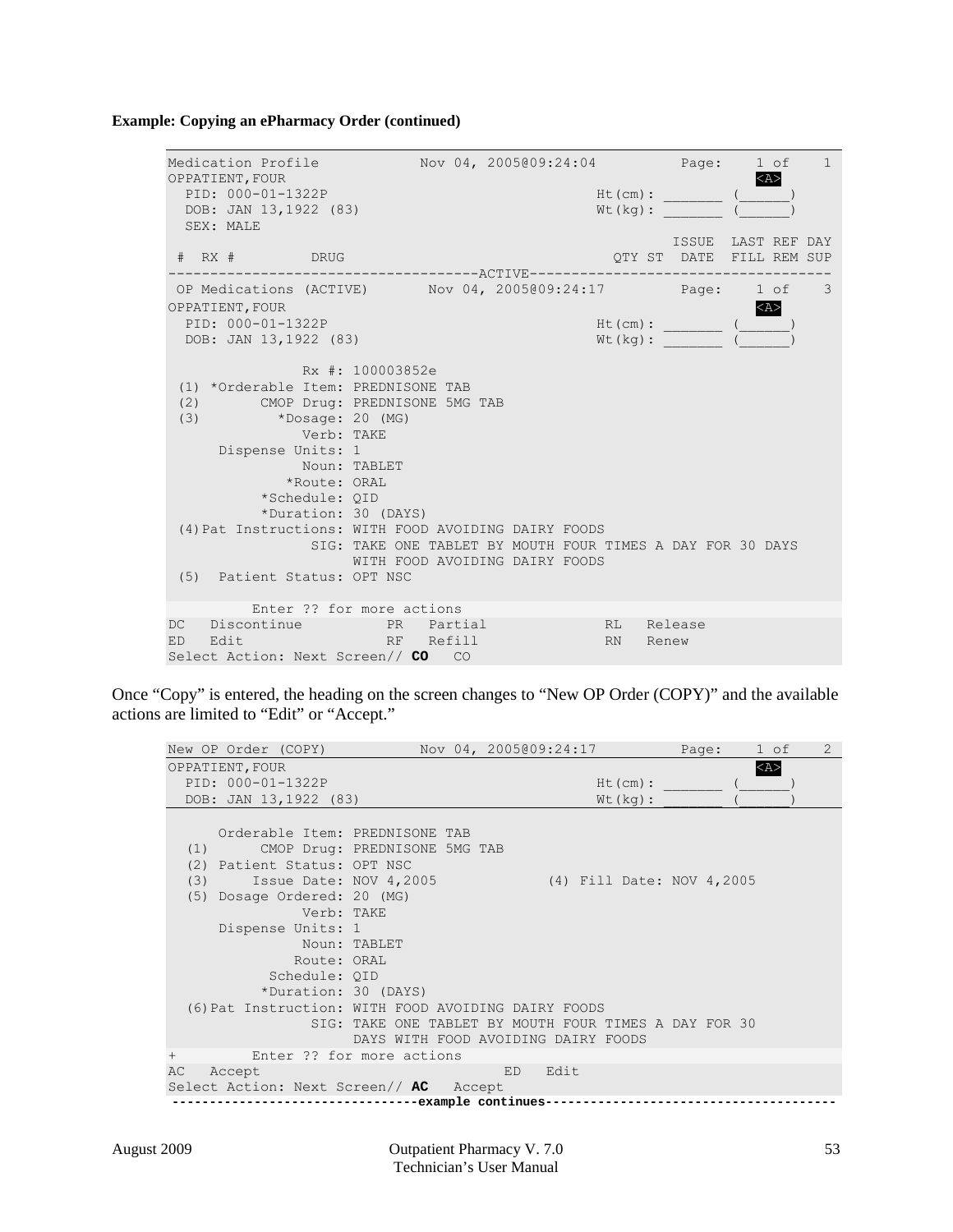**Example: Copying an ePharmacy Order (continued)**

------------------------------------------------------------------------------- Duplicate Drug in Local Rx: Rx #: 100003852 Drug: PREDNISONE 5MG TAB SIG: TAKE ONE TABLET BY MOUTH FOUR TIMES A DAY FOR 30 DAYS WITH FOOD AVOIDING DAIRY FOODS<br>OTY: 30 Refills remain: Refills remaining: 5<br>Issued: 11/04/05 Provider: OPPROVIDER4, TWO<br>Status: Active Last filled on: 11/04/05 Processing Status: Released locally on 11/04/05@11:34:13 (Mail) Days Supply: 30 ------------------------------------------------------------------------------ Discontinue Rx # 100003852? **YES** Duplicate Drug will be discontinued after the acceptance of the new order. Now doing order checks. Please wait... Nature of Order: WRITTEN// **<Enter>** W WAS THE PATIENT COUNSELED: NO// **YES** WAS COUNSELING UNDERSTOOD: NO// **YES** Do you want to enter a Progress Note? No// **<Enter>** NO Rx # 100003853 11/04/05 OPPATIENT, FOUR #30 TAKE ONE TABLET BY MOUTH FOUR TIMES A DAY FOR 30 DAYS WITH FOOD AVOIDING DAIRY FOODS PREDNISONE 5MG TAB OPPROVIDER4,TWO OPPHARMACIST4,THREE # of Refills: 5 Is this correct? YES// **YES**... Reversing prescription 100003852. Claim Status: Reversing and Rebilling a previously submitted claim... Reversing... IN PROGRESS-Waiting for transmit IN PROGRESS-Transmitting IN PROGRESS-Waiting to process response E REVERSAL ACCEPTED -Rx 100003852 has been discontinued... Prescription 100003853 successfully submitted to ECME for claim generation. Claim Status: IN PROGRESS-Waiting to start IN PROGRESS-Waiting for packet build IN PROGRESS-Waiting for transmit IN PROGRESS-Transmitting E PAYABLE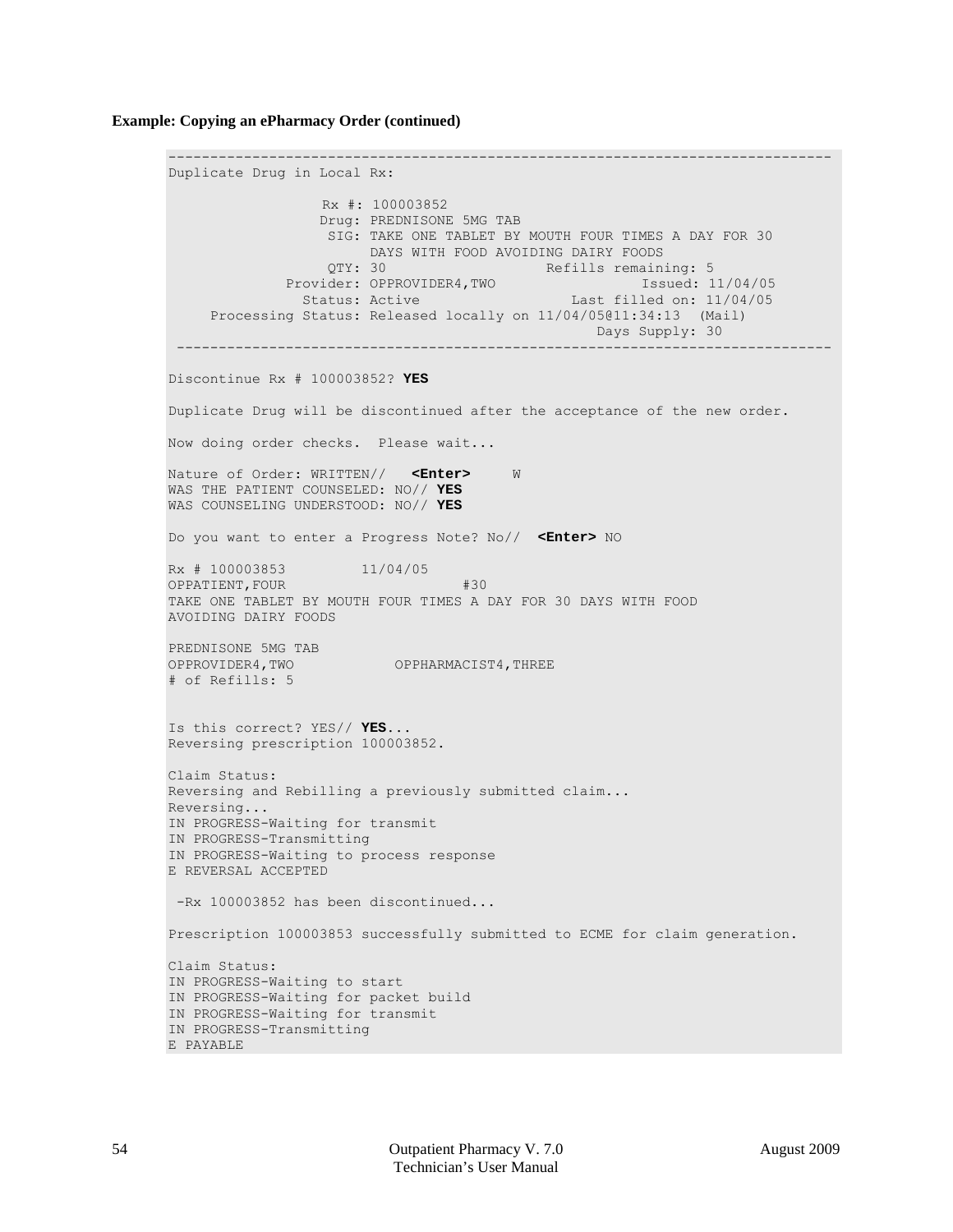## **View of RX:**

| Medication Profile                                                                                             |                          | Nov 04, 2005@09:25:14                           |                           | Page: 1 of<br>$\mathbf{1}$               |
|----------------------------------------------------------------------------------------------------------------|--------------------------|-------------------------------------------------|---------------------------|------------------------------------------|
| OPPATIENT, FOUR<br>PID: 000-01-1322P<br>DOB: JAN 13,1922 (83)<br>SEX: MALE                                     |                          |                                                 | $Ht$ (cm) :<br>$Wt$ (kq): |                                          |
| CrCL: <not found=""></not>                                                                                     |                          |                                                 | $BSA$ $(m2)$ :            |                                          |
| $#$ RX $#$<br>DRUG                                                                                             |                          |                                                 | ISSUE                     | LAST REF DAY<br>QTY ST DATE FILL REM SUP |
| 1 100003853e PREDNISONE 5MG TAB                                                                                | -----------------ACTIVE- |                                                 |                           | 30 A> 11-04 11-04 5 30                   |
| Enter ?? for more actions<br>PU<br>Patient Record Update<br>Patient Information<br>PI<br>Select Action: Quit// |                          | NO New Order<br>SO <sub>2</sub><br>Select Order |                           |                                          |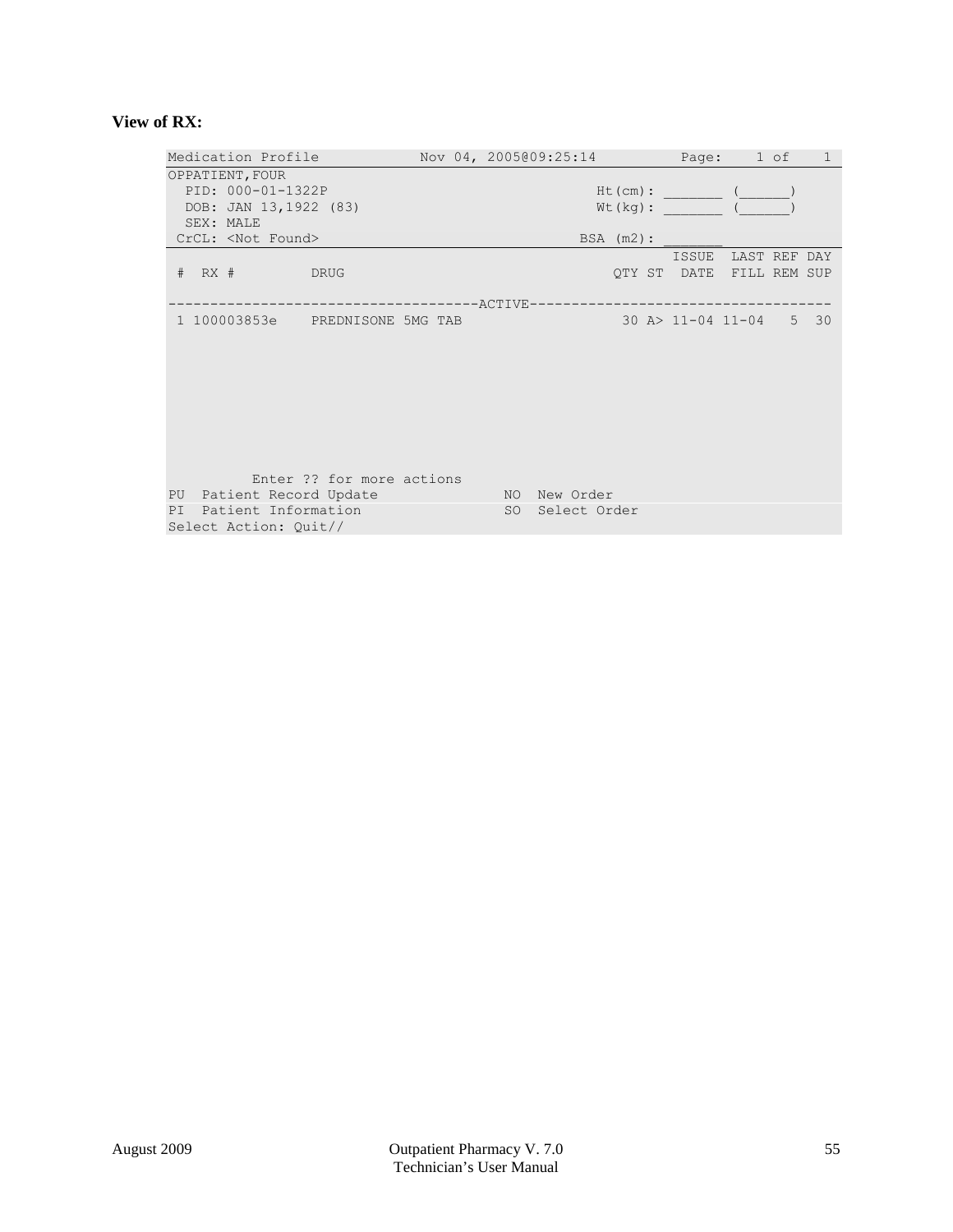## **Holding and Unholding a Prescription**

If a double question mark (??) is entered at the "Select Action" prompt, the hidden actions on the following page will display in the action area.

|     | The following actions are also available:     |                                                   |                   |
|-----|-----------------------------------------------|---------------------------------------------------|-------------------|
| AL  | Activity Logs (OP) REJ View REJECT FS         |                                                   | First Screen      |
| VF  | Verify (OP) M Intervention Menu GO Go to Page |                                                   |                   |
| CO  | Copy (OP) DA Display Drug AllergiesLS         |                                                   | Last Screen       |
| RP  | Reprint (OP) DIN                              | Drug Restr/Guide (OP) PS Print Screen             |                   |
| HD  | Hold (OP) +                                   | Next Screen PT Print List                         |                   |
| UH  | Unhold (OP) - Previous Screen OU              |                                                   | Ouit              |
| PI  | Patient Information < Shift View to Left RD   |                                                   | Re Display Screen |
| PP  |                                               | Pull Rx (OP) > Shift View to Right SL Search List |                   |
| IP  |                                               | Inpat. Profile (OP) ADPL Auto Display(On/Off) UP  | Up a Line         |
| OTH | Other OP Actions DN                           | Down a Line                                       |                   |
|     |                                               |                                                   |                   |

Use the Hold (HD) action to put a prescription on hold. Use the Unhold (UH) action to remove a prescription from hold.

Only key holders of the PSORPH security key or the PSO TECH ADV security key can hold or unhold a prescription.

PSORPH security key holders are allowed to put a prescription on hold using the following HOLD reasons:

> 1 INSUFFICIENT QTY IN STOCK 2 DRUG-DRUG INTERACTION 4 PROVIDER TO BE CONTACTED 6 ADVERSE DRUG REACTION 7 BAD ADDRESS 8 PER PATIENT REQUEST 9 CONSULT/PRIOR APPROVAL NEEDED 98 OTHER/TECH (NON-CLINICAL) 99 OTHER/RPH (CLINICAL)

Note: HOLD reasons 98 and 99 require the user to enter a HOLD comment.

PSO TECH ADV security key holders are allowed to put a prescription on hold using the following HOLD reasons:

> 1 INSUFFICIENT QTY IN STOCK 7 BAD ADDRESS 8 PER PATIENT REQUEST 98 OTHER/TECH (NON-CLINICAL)

Note: HOLD reason 98 requires the user to enter a HOLD comment.

While PSORPH security key holders are allowed to remove a prescription from HOLD under any HOLD reason, PSO TECH ADV security key holders are only allowed to remove a prescription from HOLD under the above HOLD reasons (reasons 1,7, 8, and 98).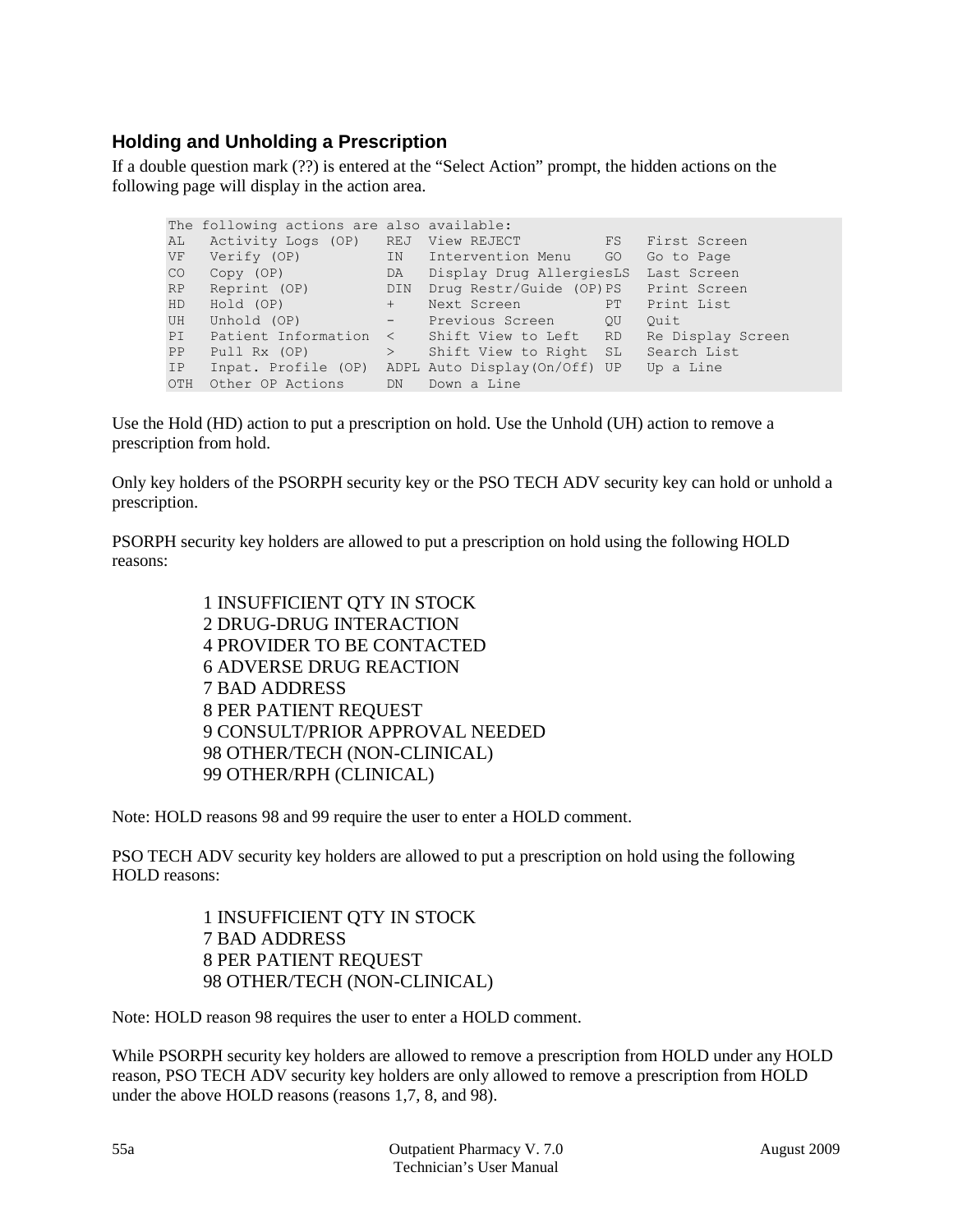**Example: HOLD with PSORPH Security Key or PSO TECH ADV Security Key**

```
OP Medications (SUSPENDED) May 11, 2012@10:12:56 Page: 1 of 3<br>PAGPATNM, M < A>
PAGPATNM, MASS AND THE RESERVE OF THE RESERVE OF THE RESERVE OF THE RESERVE OF THE RESERVE OF THE RESERVE OF THE RESERVE OF THE RESERVE OF THE RESERVE OF THE RESERVE OF THE RESERVE OF THE RESERVE OF THE RESERVE OF THE RESE
   PID: 666-00-0286 Ht(cm): _______ (______) 
  DOB: DEC 1,1900 Wt(kg): \overline{C} Rx #: 100002926 
 (1) *Orderable Item: FLUOXETINE CAP, ORAL<br>(2) CMOP Drug: EFFEXOR
 (2) CMOP Drug: EFFEXOR<br>(3) *Dosage: 10 (MG)
             (3) *Dosage: 10 (MG) 
                  Verb: TAKE 
       Dispense Units: 1 
                  Noun: CAPSULE 
                *Route: ORAL 
             *Schedule: QAM 
 (4)Pat Instructions: 
 SIG: TAKE ONE CAPSULE MOUTH EVERY MORNING<br>(5) Patient Status: OPT NSC
 (5) Patient Status: OPT NSC 
 (6) Issue Date: 02/14/12 (7) Fill Date: 05/09/12 
 Last Fill Date: 05/29/12 (Mail) 
+ Enter ?? for more actions 
DC Discontinue PR Partial RL Release
ED Edit RF (Refill) RN Renew
Select Action: Next Screen// HD HD<br>Nature of Order: WRITTEN// W
Nature of Order: WRITTEN//
```
If the user has the PSORPH security key, the following HOLD reasons are available:

```
HOLD REASON: ?
Enter reason medication is placed in a 'Hold' status.
Choose from:<br>1 TNSI
1 INSUFFICIENT QTY IN STOCK<br>2 DRUG-DRUG INTERACTION
2 DRUG-DRUG INTERACTION<br>4 PROVIDER TO BE CONTACY
4 PROVIDER TO BE CONTACTED<br>6 ADVERSE DRUG REACTION
6 ADVERSE DRUG REACTION<br>7 BAD ADDRESS
7 BAD ADDRESS<br>8 PER PATIENT
8 PER PATIENT REQUEST<br>9 CONSULT/PRIOR APPROT
9 CONSULT/PRIOR APPROVAL NEEDED<br>98 OTHER/TECH (NON-CLINICAL)
         OTHER/TECH (NON-CLINICAL)
99 OTHER/RPH (CLINICAL)
```
If the user has the PSO TECH ADV security key, the following HOLD reasons are available:

```
HOLD REASON: ?
Enter reason medication is placed in a 'Hold' status.
Choose from:<br>1 TNS
1 INSUFFICIENT QTY IN STOCK<br>7 BAD ADDRESS
7 BAD ADDRESS<br>8 PER PATIENT
        8 PER PATIENT REQUEST
98 OTHER/TECH (NON-CLINICAL)
```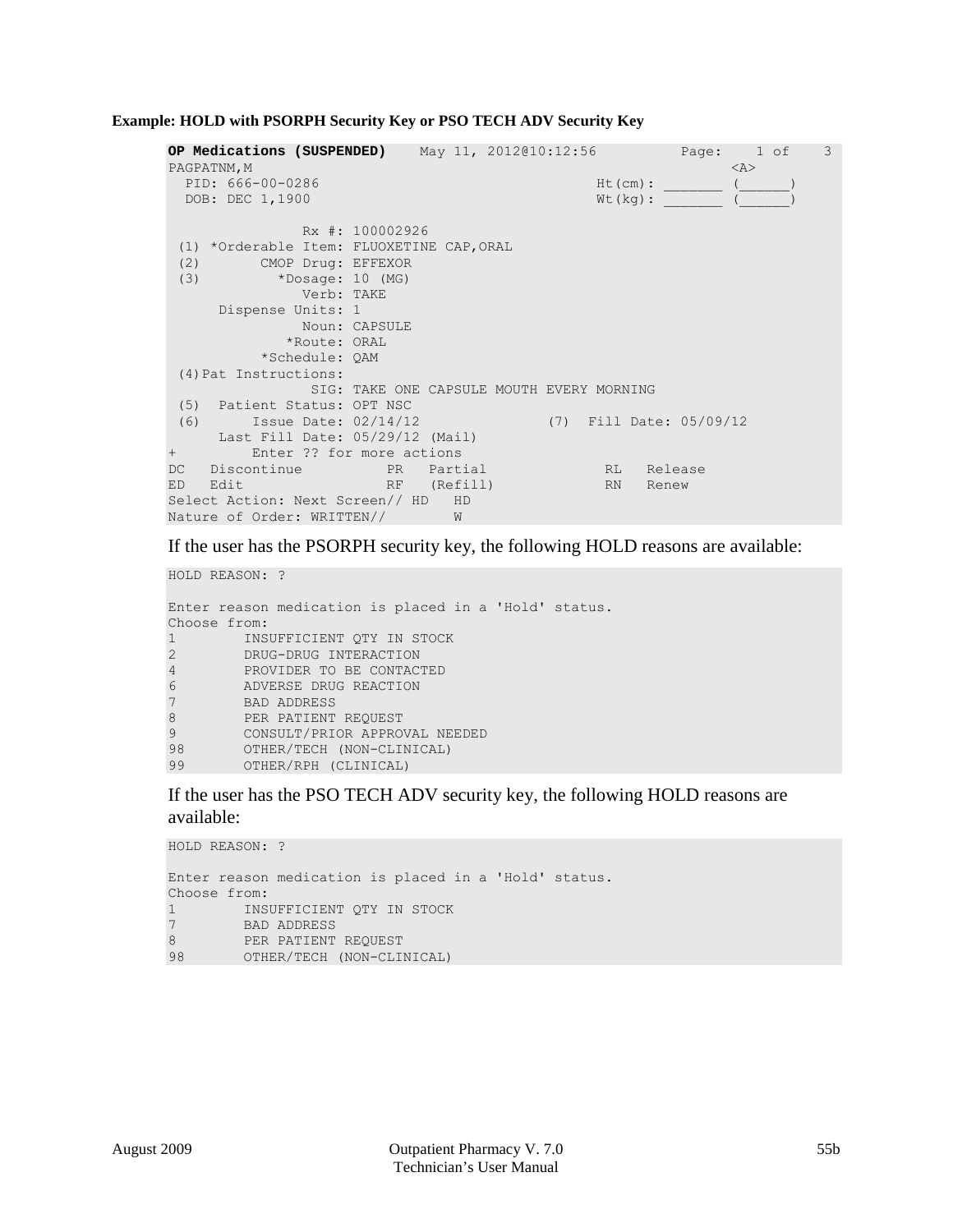The same conditions apply for Unholding a prescription. Users with the PSORPH security key can unhold for the following reason:

|                | INSUFFICIENT OTY IN STOCK     |
|----------------|-------------------------------|
| $\overline{2}$ | DRUG-DRUG INTERACTION         |
| 4              | PROVIDER TO BE CONTACTED      |
| 6              | ADVERSE DRUG REACTION         |
|                | <b>BAD ADDRESS</b>            |
| 8              | PER PATIENT REOUEST           |
| 9              | CONSULT/PRIOR APPROVAL NEEDED |
| 98             | OTHER/TECH (NON-CLINICAL)     |
| 99             | OTHER/RPH (CLINICAL)          |

Users with only the PSO TECH ADV security key can unhold for the following reasons:

| $\mathbf{1}$ | INSUFFICIENT OTY IN STOCK |
|--------------|---------------------------|
| 7            | BAD ADDRESS               |
| 8            | PER PATIENT REOUEST       |
| 98           | OTHER/TECH (NON-CLINICAL) |

Note: If a user does not have a PSORPH security key and tries to unhold a prescription, the message "**The HOLD can only be removed by a pharmacist"** is displayed.

Each time a user holds or unholds a prescription, an entry is created in the Activity Log. These entries include HOLD COMMENTS and the HOLD REASON when a prescription is placed on HOLD and UNHOLD COMMENTS when the prescription is removed from HOLD. Again, HOLD reasons 98 and 99 require the user to enter a HOLD comment.

## **Example: Activity Log with HOLD/UNHOLD Comments**

Activity Log:<br># Date Reason Rx Ref Initiator Of Activity<br>
HOLD REFILL 1 USER PHARMACY ... 8 05/10/12 HOLD REFILL 1 USER, PHARMACY Comments: Rx placed on HOLD (Reason: BAD ADDRESS) and removed from SUSPENSE - HOLD COMMENTS ENTERED BY THE USER MANUALLY. ... REFILL 1 USER, PHARMACY Comments: Rx Removed from HOLD - UNHOLD COMMENTS ENTERED BY THE USER WHEN REMOVING THE RX FROM HOLD.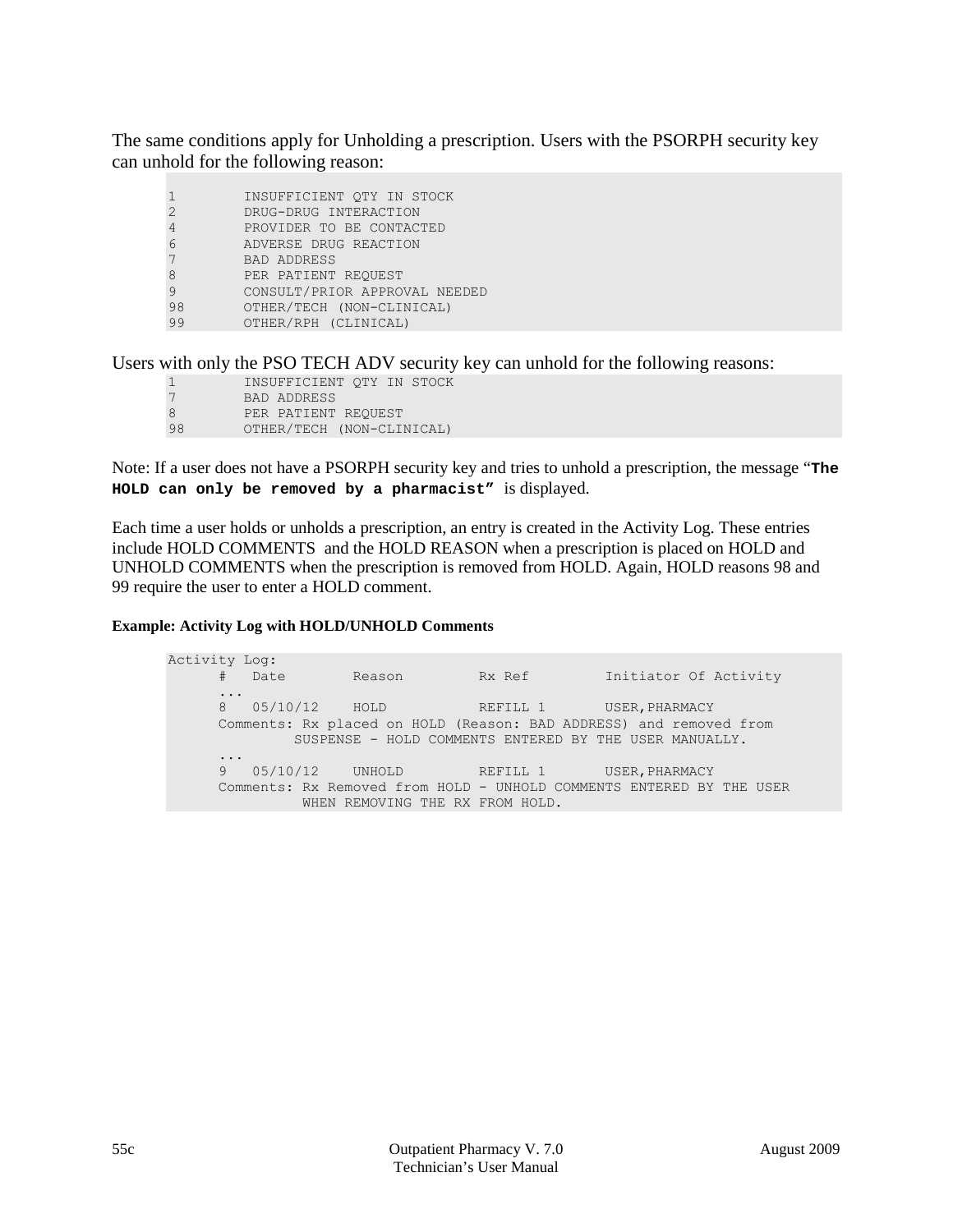*(This page included for two-sided copying.)*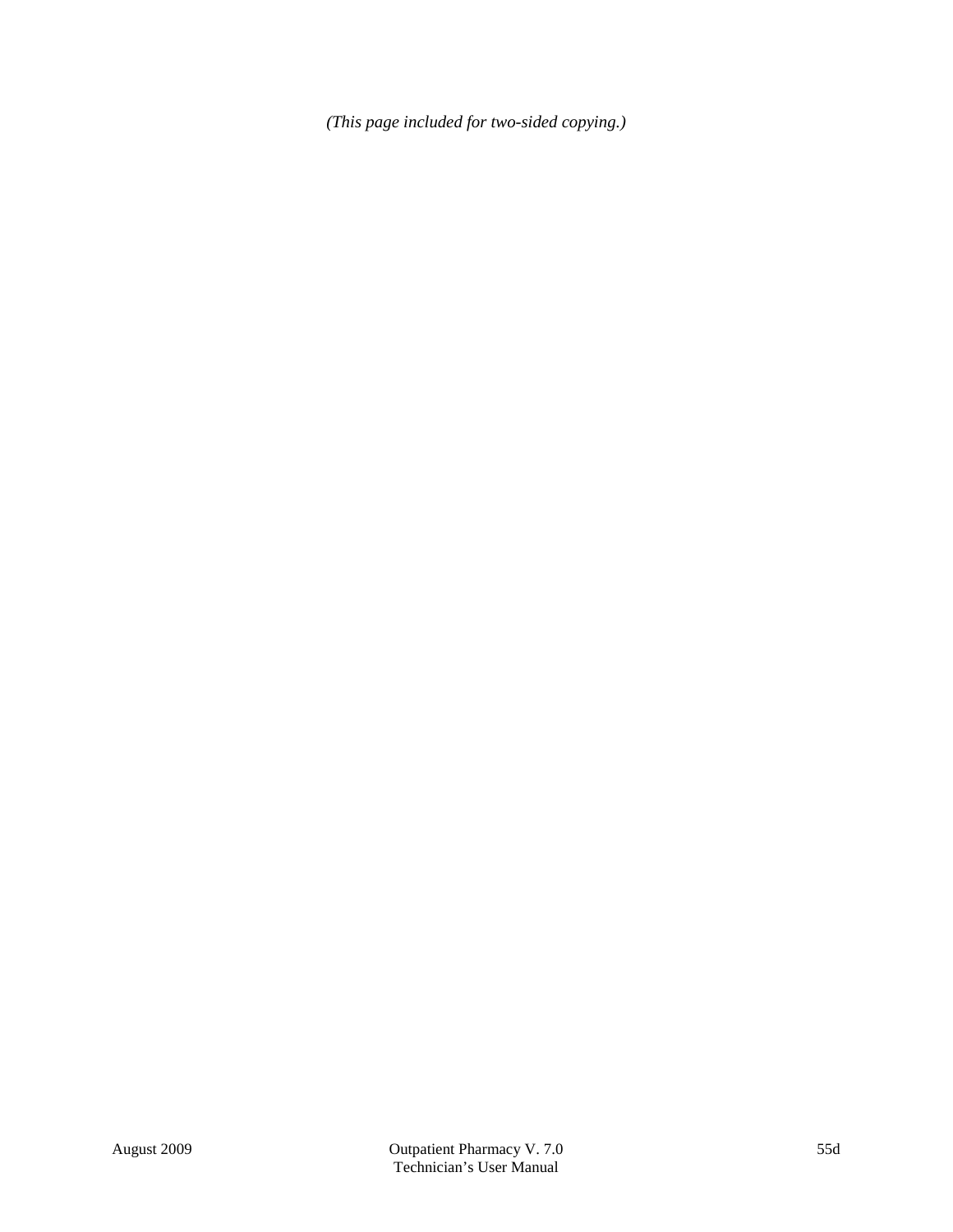## **Renewing a Prescription**

This action allows the pharmacy technician to process renewals for existing orders.

### **Example: Renewing a Prescription**

*[This example begins after an order has been selected from the Medication Profile screen.]*

```
OP Medications (ACTIVE) Jun 12, 2001 15:08:43 Page: 1 of 3 
OPPATIENT16, ONE<br>PID: 000-24-6802
  PID: 000-24-6802 Ht(cm): 177.80 (02/08/1999)<br>DOB: APR 3,1941 (60) Wt(kg): 90.45 (02/08/1999)
                                                 Wt(kg): 90.45 (02/08/1999)<br>BSA (m2): 2.08
 CrCL: 78.1(est.) (CREAT:1.0mg/dL 2/19/99)
                 Rx #: 503886$ 
 (1) *Orderable Item: DIGOXIN CAP, ORAL<br>(2) CMOP Drug: DIGOXIN (LANOXIN
 (2) CMOP Drug: DIGOXIN (LANOXIN) 0.2MG CAP<br>(3) *Dosage: .2 (MG)
             (3) *Dosage: .2 (MG) 
                 Verb: TAKE 
       Dispense Units: 1 
                 Noun: CAPSULE 
               *Route: ORAL (BY MOUTH) 
            *Schedule: Q12H 
 (4)Pat Instructions: TAKE AFTER MEALS 
    Provider Comments: TAKE AFTER MEALS 
                  SIG: TAKE ONE CAPSULE BY MOUTH EVERY 12 HOURS TAKE AFTER MEALS 
 (5) Patient Status: SERVICE CONNECTED<br>(6) Issue Date: 05/07/01
                                   (7) Fill Date: 05/07/01
      Enter ?? for more actions
DC Discontinue PR Partial RL Release
                          RF Refill RN Renew
Select Action: Next Screen// RN Renew
FILL DATE: (6/12/2001 - 6/13/2002): TODAY// <Enter>
MAIL/WINDOW: WINDOW// <Enter> WINDOW
METHOD OF PICK-UP: <Enter>
Nature of Order: WRITTEN// <Enter> W
WAS THE PATIENT COUNSELED: NO// Y ES
WAS COUNSELING UNDERSTOOD: NO// Y ES
Do you want to enter a Progress Note? No// <Enter> NO
Now Renewing Rx # 503886 Drug: DIGOXIN (LANOXIN) 0.2MG CAP
Now doing order checks. Please wait...
503886A DIGOXIN (LANOXIN) 0.2MG CAP QTY: 60
# OF REFILLS: 5 ISSUED: 06-12-01
SIG: TAKE ONE CAPSULE BY MOUTH EVERY 12 HOURS TAKE AFTER MEALS
FILLED: 06-12-01<br>ROUTING: WINDOW
                   PHYS: OPPROVIDER4,TWO
Edit renewed Rx ? Y// <Enter> ES
 ---------------------------------example continues---------------------------------------
```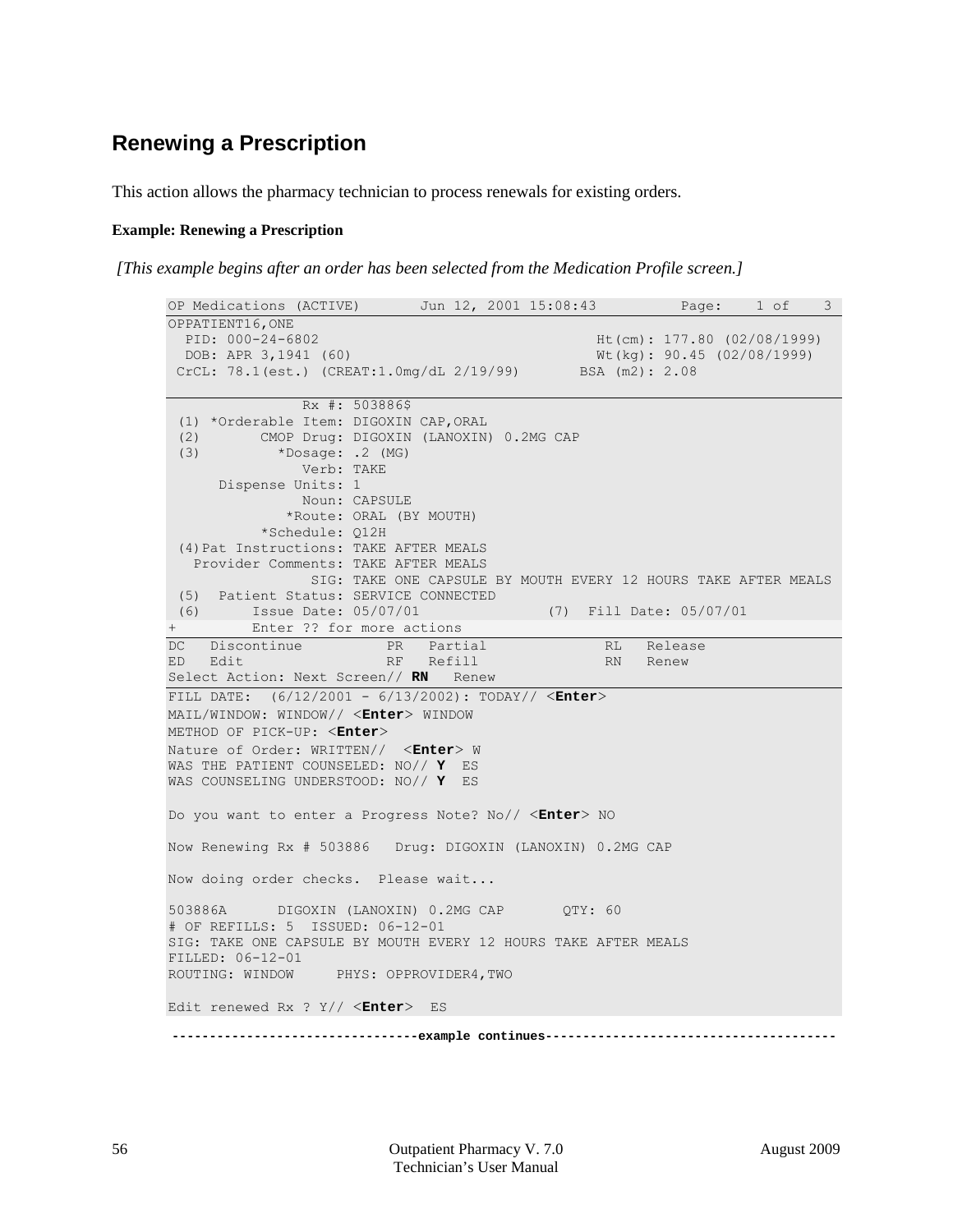At this point, the order can be edited as discussed in the Editing a New Order example. If the order is not edited, the order is renewed and the display returns to the Medication Profile screen.

The user may renew more than one order on the same patient by typing the desired order numbers separated by a comma (for example: 1,3,5).

After the edits are made, the order is redisplayed and it can be re-edited or accepted.

If an order was entered before patch  $PSO^*7*46$  update, the user will be prompted to fill in any missing dosing information needed as illustrated in this example.

### **Example: Renewing a Prescription (continued)**

```
Edit renewed Rx ? Y// NO
Dosing Instruction Missing!!
Drug: CALCIUM CARBONATE 650MG TAB 
TAKE 1 TABLET(S) BY MOUTH THREE TIMES A DAY 
FILLED: 04-02-01
ROUTING: WINDOW PHYS: OPPROVIDER29,TWO
Edit renewed Rx ? Y// <Enter> ES
Available Dosage(s) Apr 02, 2001@10:49:06
       1. 650MG
       2. 1300MG
Select from list of Available Dosages or Enter Free Text Dose: 1 650MG
You entered 650MG is this correct? Yes// <Enter> YES
DISPENSE UNITS PER DOSE(TAB): 1// <Enter> 1
Dosage Ordered: 650MG
ROUTE: PO// <Enter> ORAL PO MOUTH
Schedule: TID (THREE TIMES A DAY)
LIMITED DURATION (IN DAYS, HOURS OR MINUTES): <Enter>
CONJUNCTION: <Enter>
PATIENT INSTRUCTIONS: <Enter>
(TAKE ONE TAB BY MOUTH THREE TIMES A DAY)
1460971A CALCIUM CARBONATE 650MG TAB QTY: 100
# OF REFILLS: 10 ISSUED: 04-02-01
SIG: TAKE ONE TAB BY MOUTH THREE TIMES A DAY
```


Original Provider Comments are not carried over to any renewals in Outpatient Pharmacy.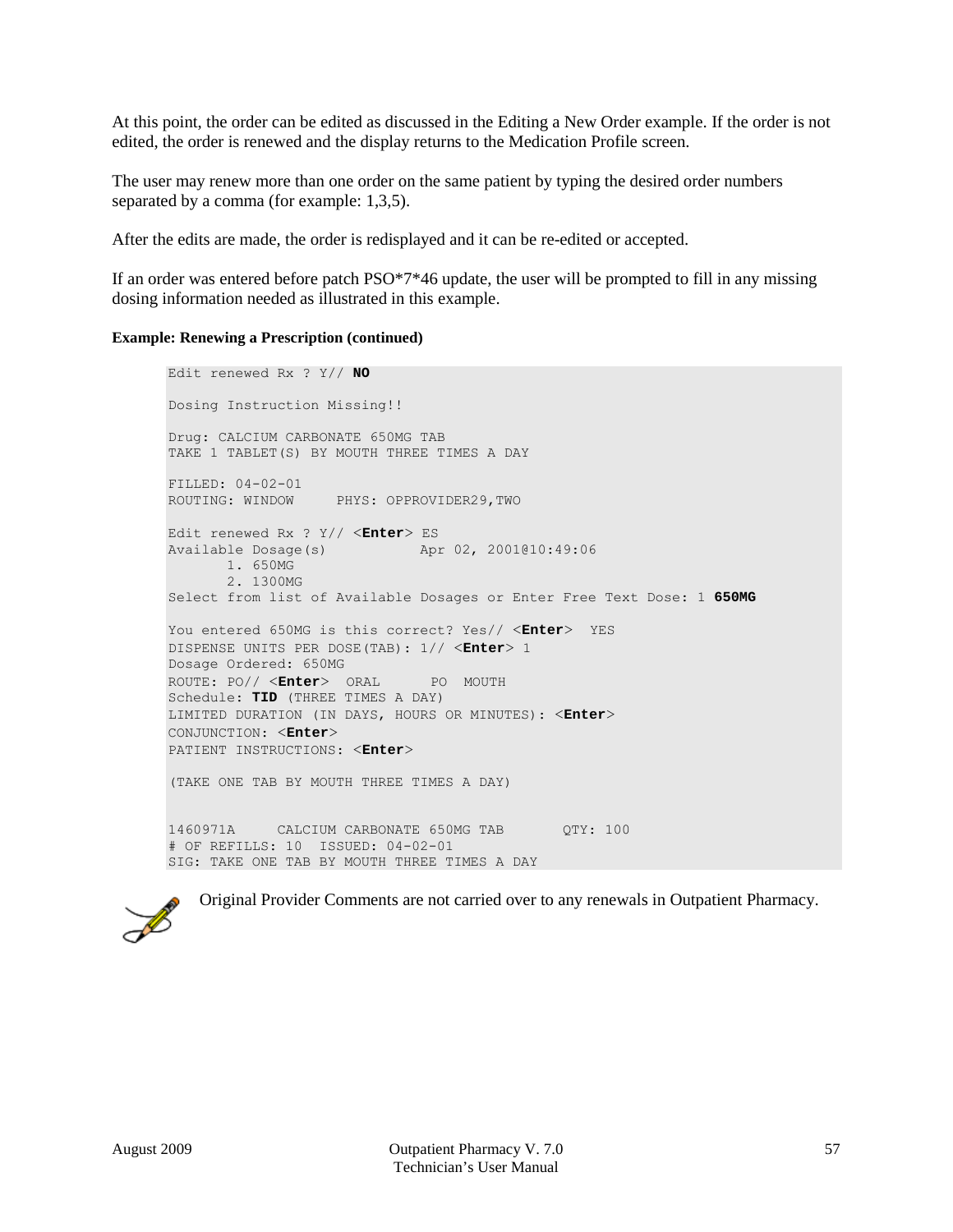## **Renewing an ePharmacy Order**

When renewing an ePharmacy order, upon acceptance of the renewed order the original prescription will be discontinued and a new order created. If the latest fill of the original order has not been released and is E Payable, the claim for that fill will be reversed. A new claim is submitted for the new prescription.

*[This example begins after an order is selected from the Medication Profile screen.]*

```
OP Medications (ACTIVE) Nov 04, 2005@11:48:14 Page: 1 of 3 
OPPATIENT, FOUR
   PID: 000-01-1322P Ht(cm): _______ (______) 
  DOB: NOV 12,1975 (29) Wt(kg): (2) Rx #: 100003642$e 
 (1) *Orderable Item: SIMETHICONE TAB, CHEWABLE<br>(2) Drug: SIMETHICONE 40MG TAB
 (2) Drug: SIMETHICONE 40MG TAB<br>(3) * Dosage: 40 (MG)
            (3) *Dosage: 40 (MG) 
               Verb: CHEW 
      Dispense Units: 1 
               Noun: TABLET 
              *Route: ORAL 
           *Schedule: TID 
 (4)Pat Instructions: 
                 SIG: CHEW ONE TABLET BY BY MOUTH THREE TIMES A DAY 
 (5) Patient Status: OPT NSC 
 (6) Issue Date: 08/11/05 (7) Fill Date: 08/11/05 
      Last Fill Date: 08/11/05 (Window) 
         Enter ?? for more actions<br>
Entinue PR Partial
DC Discontinue PR Partial RL Release
                        RF Refill
Select Action: Next Screen// RN Renew 
FILL DATE: (11/4/2005 - 11/5/2006): TODAY// <Enter> (NOV 04, 2005)
MAIL/WINDOW: WINDOW// <Enter>WINDOW
METHOD OF PICK-UP: <Enter> 
Nature of Order: WRITTEN// <Enter> W
WAS THE PATIENT COUNSELED: NO//<Enter> NO
Now Renewing Rx # 100003642 Drug: SIMETHICONE 40MG TAB
Now doing order checks. Please wait...
100003642A SIMETHICONE 40MG TAB QTY: 90
# OF REFILLS: 5 ISSUED: 11-04-05
SIG: CHEW ONE TABLET BY BY MOUTH THREE TIMES A DAY
FILLED: 11-04-05<br>ROUTING: WINDOW
                  PHYS: OPPROVIDER4, TWO
Edit renewed Rx ? Y// <Enter> ES
```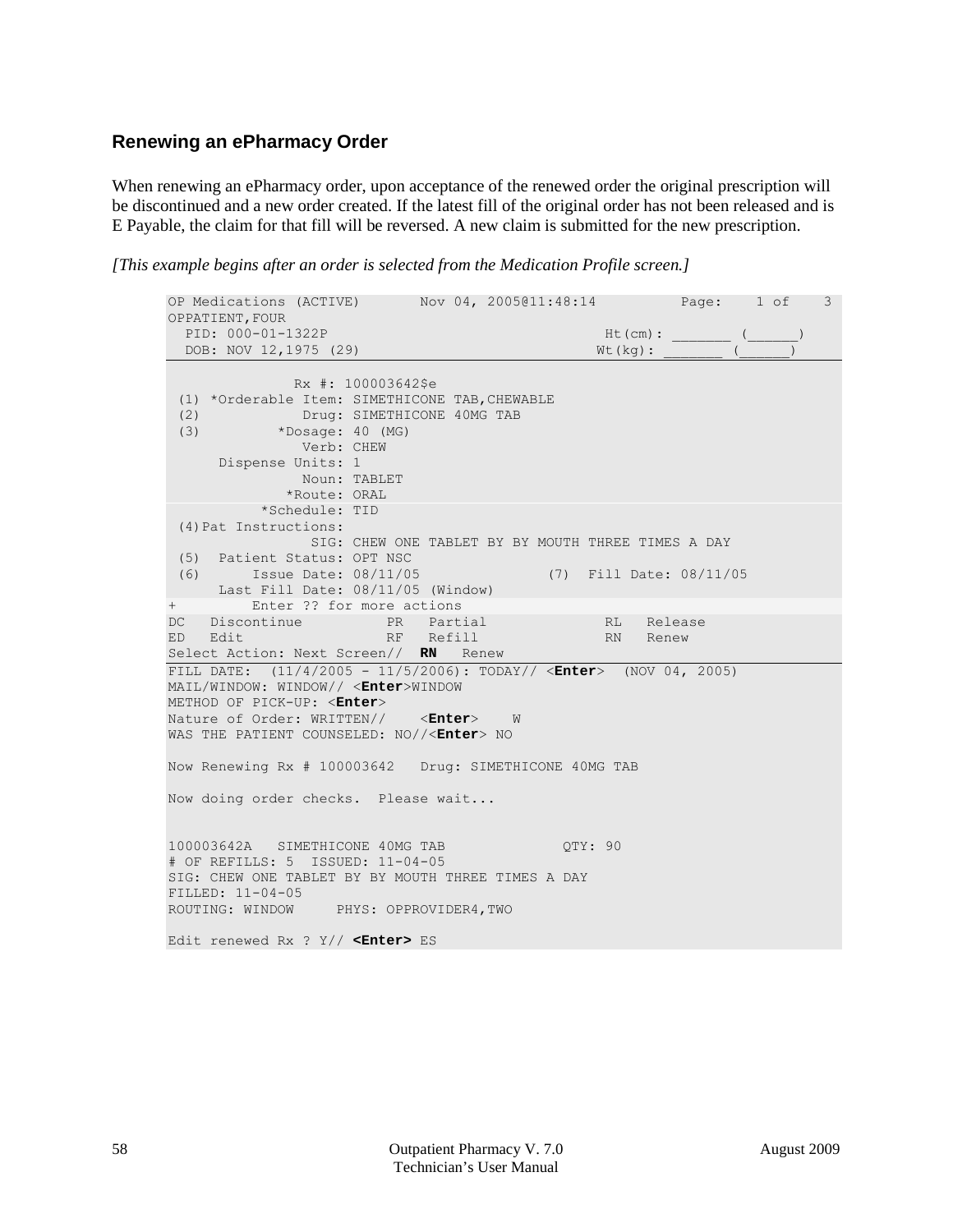## **Example: Renewing an ePharmacy Order (continued)**

(To save space, only the second Prescription Renew screen is displayed in this example.)

```
Prescription Renew Jun 04, 2001 16:18:17 Page: 2 of 2
OPPATIENT, FOUR
 PID: 000-01-1322P Ht(cm): ______ (____)<br>DOB: NOV 12,1975 (29) Wt(kg): _______ (____)
 DOB: NOV 12, 1975 (29)
+ 
        Days Supply: 30 
  QTY ( ): 90<br>(3) # of Refills: 5
  (3) # of Refills: 5<br>(4) Routing: WI
   (4) Routing: WINDOW 
   (5) Clinic: 
  (6) Provider: OPPROVIDER4, TWO<br>(7) Copies: 1
  (7) Copies: 1<br>(8) Remarks: R
          Remarks: RENEWED FROM RX # 100003642
  Entry By: OPPHARMACIST4, THREE Entry Date: NOV 4, 2005
11:56:31 
Enter ?? for more actions<br>AC Accept
                                      DC Discontinue<br>ED Edit
BY Bypass
Select Item(s): Quit// 5
CLINIC: 3EN
Prescription Renew Jun 04, 2001 16:24:32 Page: 2 of 2
OPPATIENT, FOUR
  PID: 000-01-1322P Ht(cm): _______ (______) 
 DOB: NOV 12, 1975 (29)
+ 
         Days Supply: 30 
  QTY ( ): 90<br>(3) # of Refills: 5
  (3) # of Refills: 5<br>(4) Routing: WJ
  (4) Routing: WINDOW<br>(5) Clinic:
   (5) Clinic: 
   (6) Provider: OPPROVIDER4,TWO 
  (7) Copies: 1<br>(8) Remarks: RE
            (8) Remarks: RENEWED FROM RX # 100003642 
  Entry By: OPPHARMACIST4, THREE
11:56:31 
Enter ?? for more actions<br>AC Accept
AC Accept DC Discontinue<br>BY Bypass BD ED Edit
    Bypass
Select Item(s): Quit// AC Accept 
  SC Percent: 40%
      Disabilities: NONE STATED
Was treatment for Service Connected condition? NO// <Enter>
```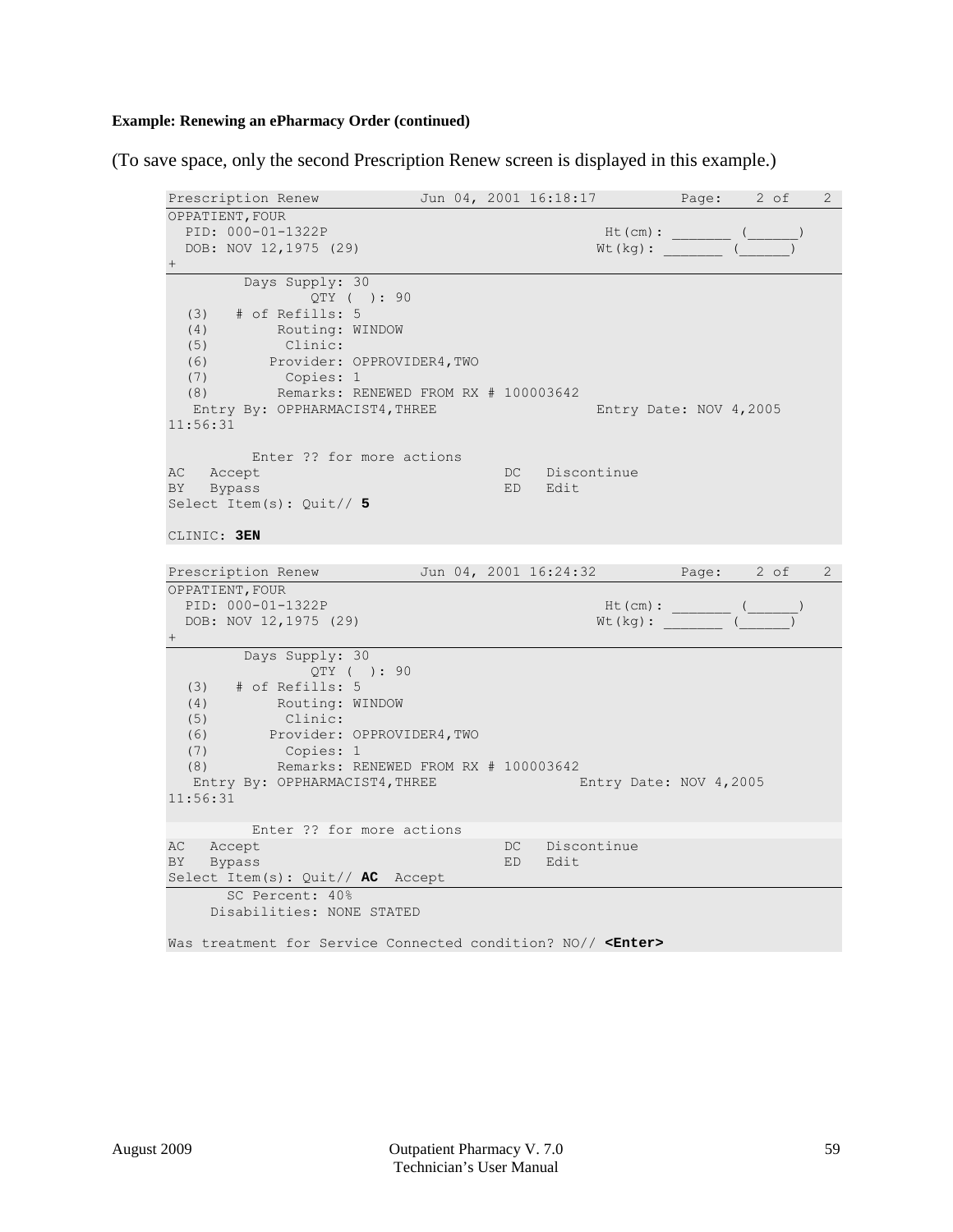### **Example: Renewing an ePharmacy Order (continued)**

```
Reversing prescription 100003642.
Claim Status: 
Reversing and Rebilling a previously submitted claim...
Reversing...
IN PROGRESS-Waiting for transmit
IN PROGRESS-Transmitting
IN PROGRESS-Waiting to process response
E REVERSAL ACCEPTED
 -Rx 100003642 has been discontinued...
Prescription 100003642A successfully submitted to ECME for claim generation.
Claim Status: 
IN PROGRESS-Waiting to start
IN PROGRESS-Waiting for packet build
IN PROGRESS-Packet being built
IN PROGRESS-Waiting for transmit
IN PROGRESS-Transmitting
IN PROGRESS-Receiving response
E PAYABLE
```


Original Provider Comments are not carried over to any renewals in Outpatient Pharmacy.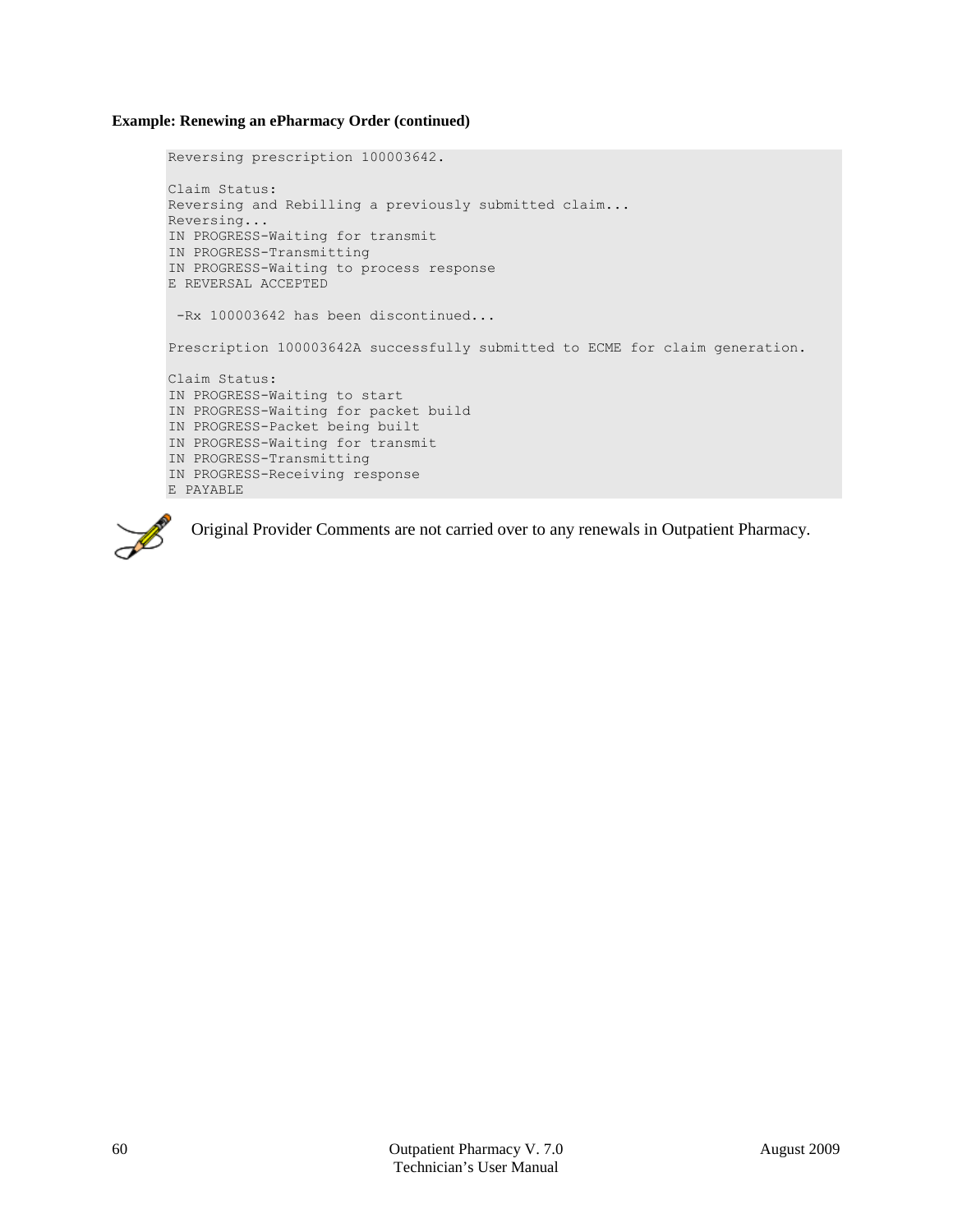# **Chapter 9: Pull Early from Suspense**

This chapter describes the options used for handling suspended prescriptions.

## **Pull Early from Suspense [PSO PNDRX]**

This option is used to pull a specific prescription or all prescriptions for a patient early. If a prescription is pulled early using this option, it will not be associated with any printed batch, and the user will not be able to reprint a label with the *Reprint Batches from Suspense* option. Since prescriptions that are pulled early from suspense do not belong to any printed batch and cannot be reprinted from suspense, there is no reason to leave them in suspense.

The user may also edit the "Method of Pickup". For the prompt "Pull Rx(s) and delete from Suspense", the user should answer **YES** to pull the prescriptions, and they will always be deleted from suspense.



If the patient has remote prescriptions, then the text "THIS PATIENT HAS PRESCRIPTIONS AT OTHER FACILITIES" will appear on the report as shown in the following example.

| PRESCRIPTION PROFILE AS OF 12/30/2008              |  |
|----------------------------------------------------|--|
| NAME: PSOPATIENT, ONE<br>ID# : 000-00-0000         |  |
| THIS PATIENT HAS PRESCRIPTIONS AT OTHER FACILITIES |  |
| PHARMACIST:<br>DATE:                               |  |

If a prescription is determined to be an ePharmacy prescription (e.g., third party electronically billable), an electronic claim will be sent by ECME to the third party payer. The communication events between Outpatient Pharmacy and ECME are recorded in the ECME Log section of each prescription. The ECME log can be viewed in the patient Medication Profile screen (Activity Log option - AL) and also from the View Prescriptions option. If the claim submission returns a Refill Too Soon (79) or Drug Utilization Review (88) reject, the label is not printed for the prescription and it is moved to the Refill Too Soon/DUR section of the patient Medication Profile screen until the user resolves the reject. The prescription will also display on the Third Party Payer Reject worklist.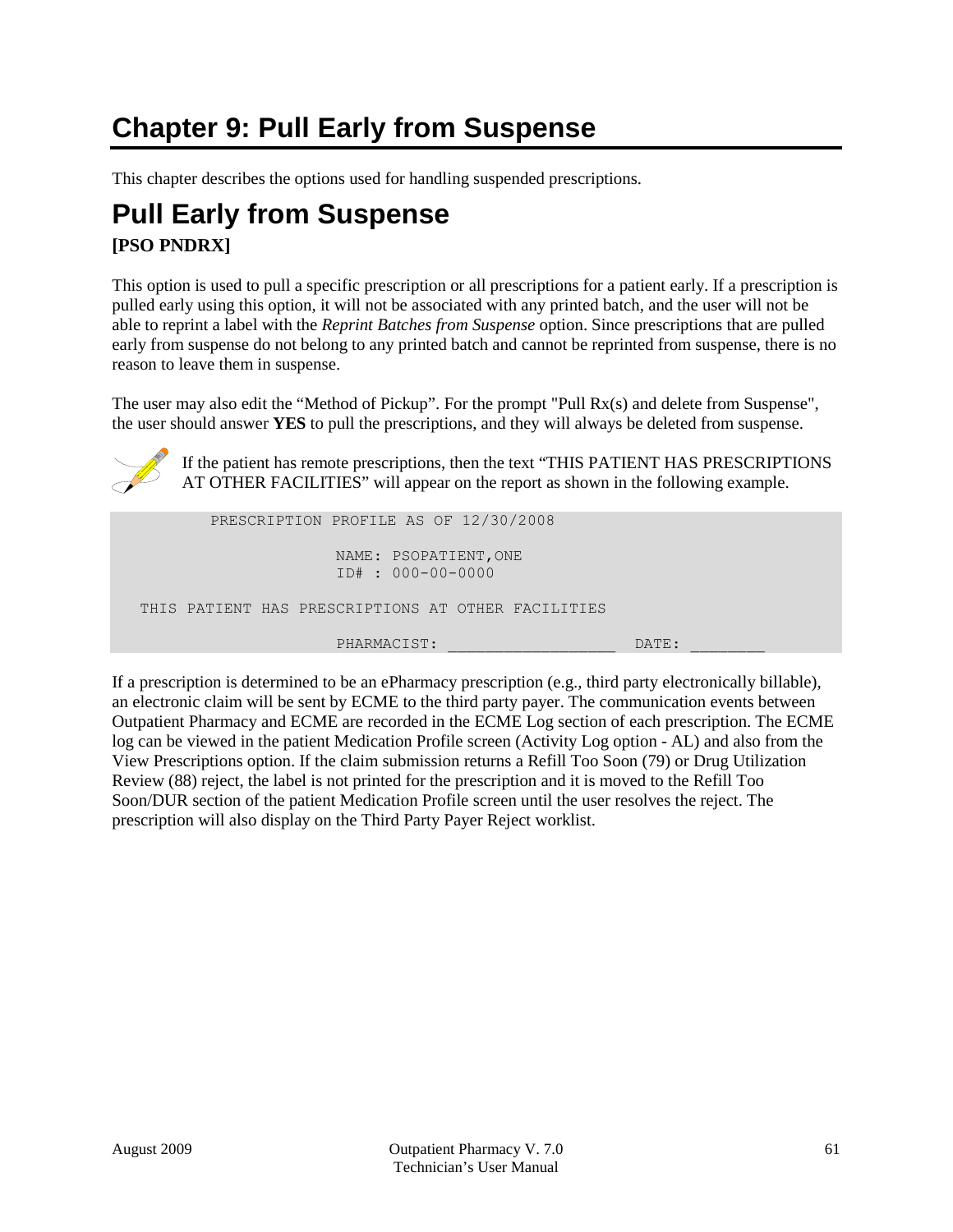*(This page included for two-sided copying.)*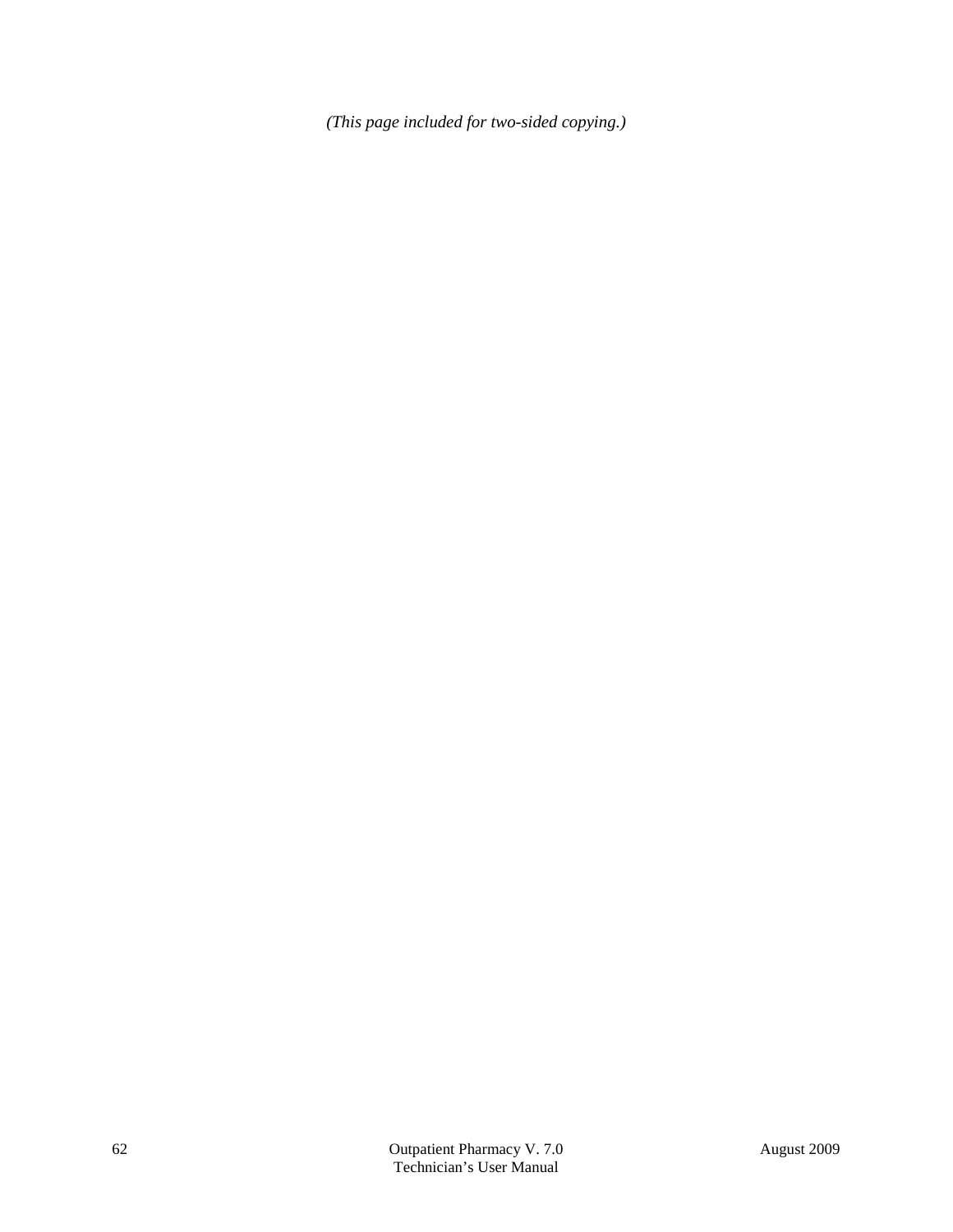# **Chapter 10: Queue CMOP Prescription**

This chapter describes the option for suspending prescriptions for mail-routed CMOP drugs.

## **Queue CMOP Prescription [PSO RX QUEUE CMOP]**

The *Queue CMOP Prescription* option allows the users (including pharmacy technicians) to put mailrouted prescription(s) for CMOP drugs on suspense for CMOP.

## **Example: Queue CMOP Prescription**

```
Select Suspense Functions Option: QUEUE CMOP Prescription
Enter the Rx # to queue to CMOP: 300486
```
If the prescription does not have a routing of Mail, has already been released, or is not for a CMOP drug, and does not pass all the other normal checks for CMOP, it will not be put on suspense for CMOP.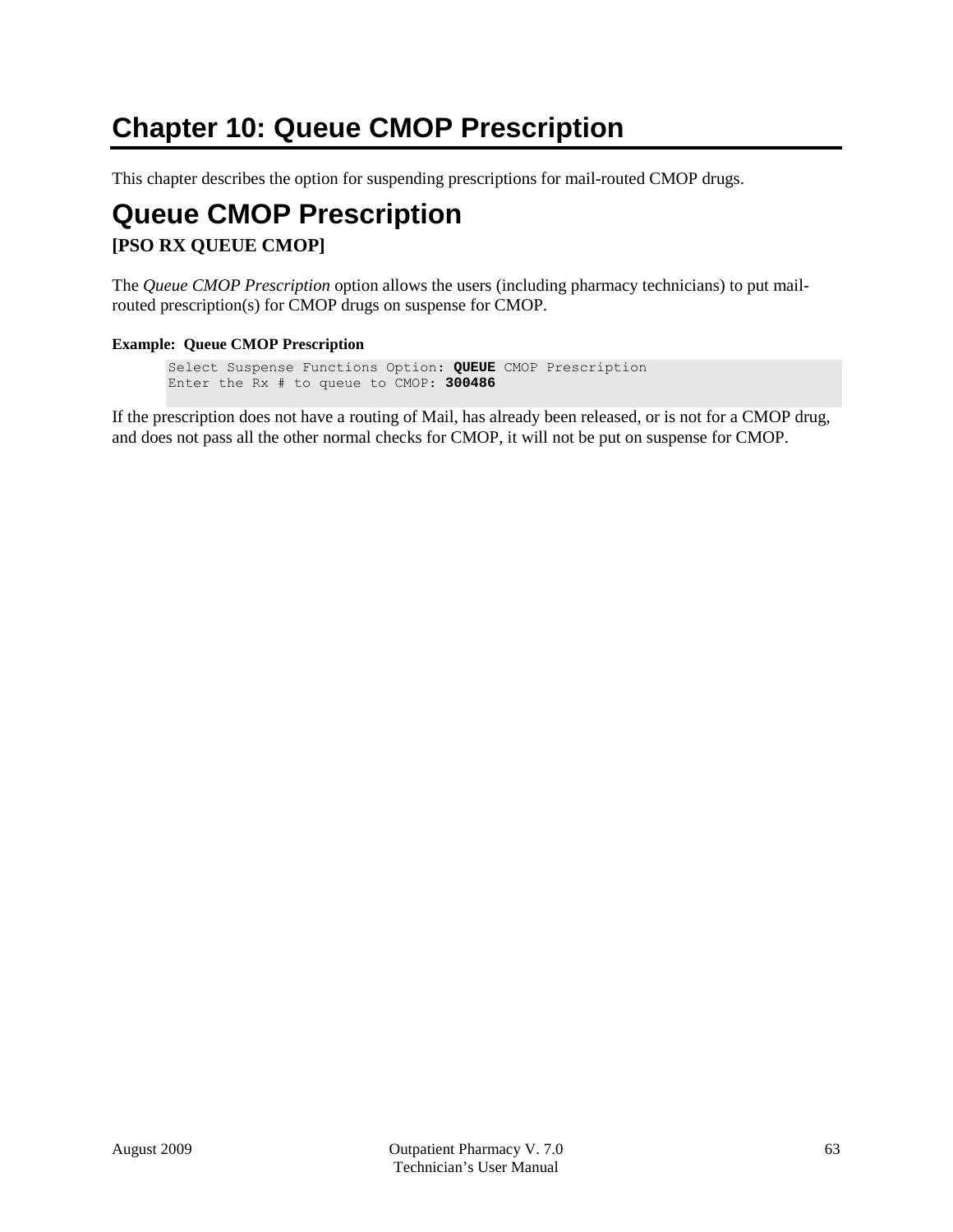*(This page included for two-sided copying.)*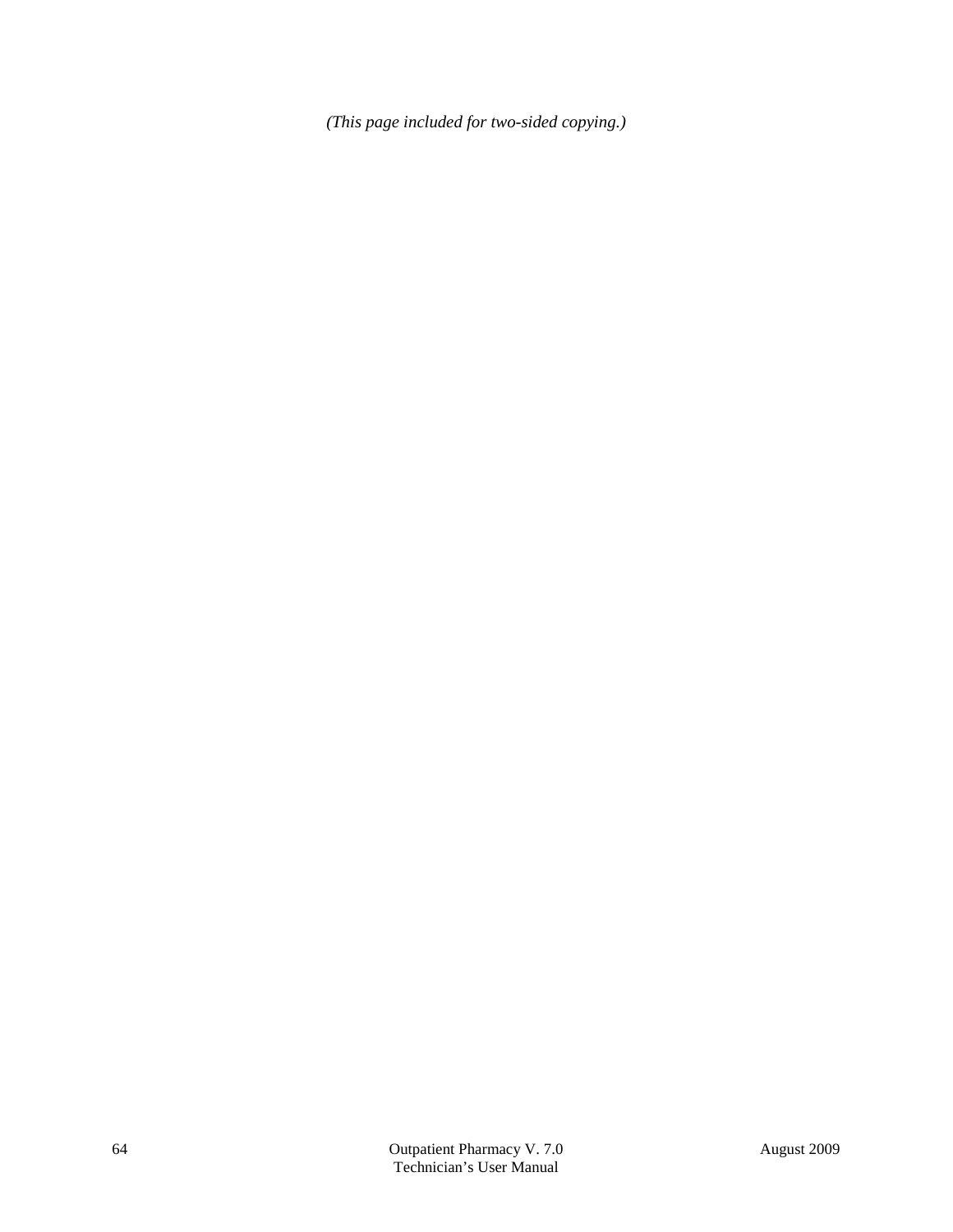# **Chapter 11: Releasing Medication**

This chapter describes the option used for releasing medications.

# **Release Medication**

#### **[PSO RELEASE]**

The *Release Medication* option is used at the time the prescription is filled and ready to be given to the patient. Inventory is decreased, certain fields in the file are updated, and a copay is generated if the action is applicable to the prescription. With this option, prescriptions can be batch processed. Communication is made with the Integrated Funds Control, Accounting and Procurement (IFCAP) and Integrated Billing (IB) software to generate copay charges. IFCAP and IB software handle patient billing, tracking of charges, and payment received.

The copay status of a prescription is re-evaluated whenever a fill is released. Various actions can occur based on changes to the criteria that determine the copay status of a prescription. The actions that may result at the time a fill is released are described below.

- 1. **No action is taken.** No changes to the criteria that determine copay status of a prescription have occurred.
- 2. **The copay status of the prescription is automatically reset and an entry is placed in the Copay activity log.**

**Example:** The drug for which the prescription is written is no longer marked for investigational use. The copay status of the prescription is reset from No Copayment to Copay.

3. **The copay status of the prescription is automatically reset, an entry is placed in the Copay activity log, and a MailMan message is generated detailing missing information required for user follow-up.**

**Example:** The drug for which the prescription is written is no longer marked for investigational use. The copay status of the prescription is reset from No Copayment to Copay. The patient has been documented as being exposed to Southwest Asia Conditions (SWAC) during Persian Gulf War service since the last fill. A MailMan message will be generated informing the user that the 'Is this Rx for treatment related to service in SW Asia?' question must be addressed and documented using the *Reset Copay Status/Cancel Charges* option.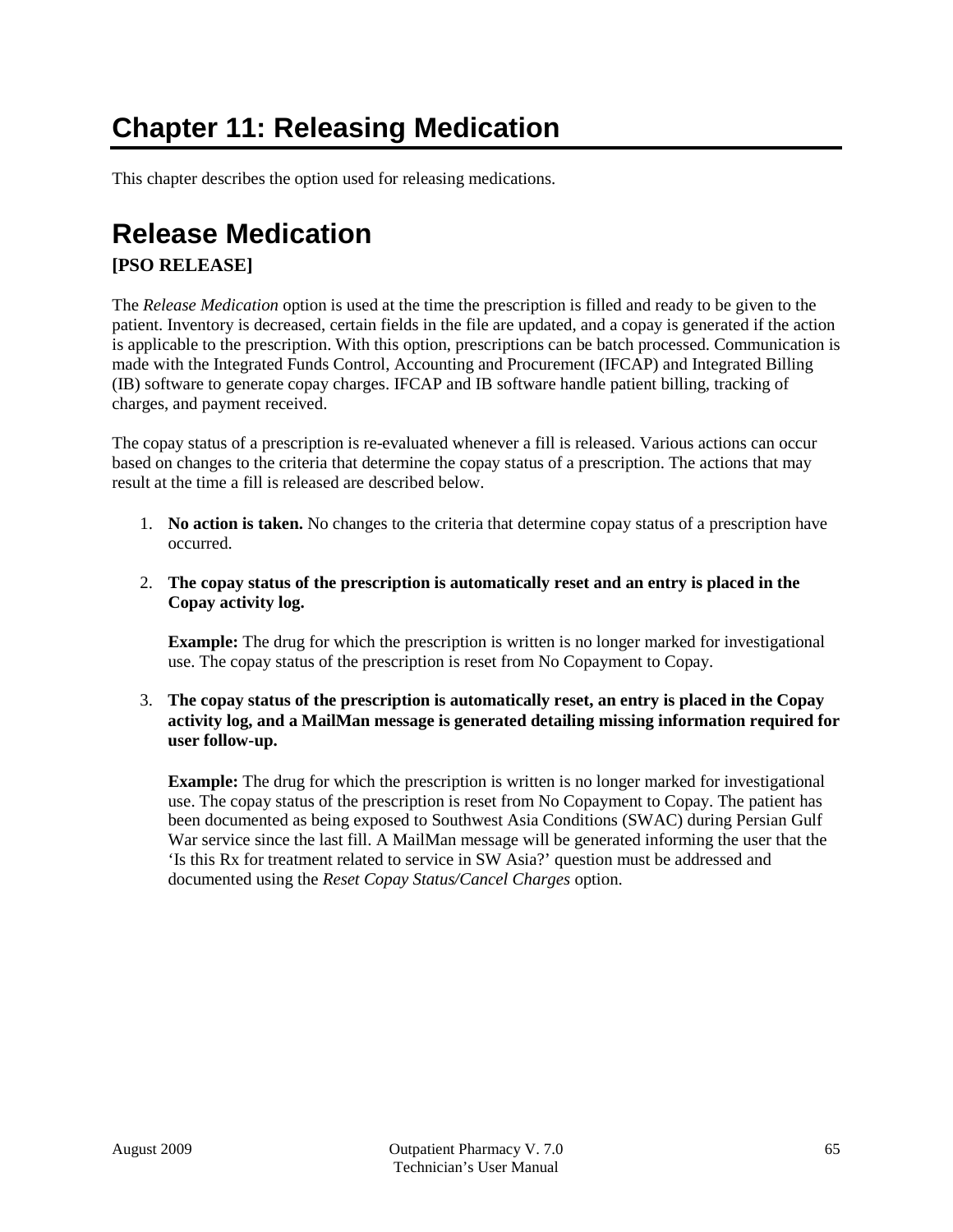#### 4. **A MailMan message is generated detailing missing information required for user follow-up.**

**Example:** A veteran is documented as having Agent Orange exposure. Refill #2 for a prescription entered into the system before the new medication copay exemptions took effect on January 1, 2002 is released. The prescription is copay eligible. A MailMan message will be generated informing recipients that the 'Is this Rx for treatment of Vietnam-Era Herbicide (Agent Orange) exposure?' question must be addressed. The copay status of the prescription may change based on the response entered using the *Reset Copay Status/Cancel Charges* option.

If a MailMan message is generated at the time a prescription fill is released, the recipients of the message will be the provider of record, the pharmacy user who finished the order, and holders of the PSO COPAY key. The message lists the patient name, prescription number, and medication ordered, current copay status, and applicable copay exemption questions that need addressing to determine the prescription's copay status. The *Reset Copay Status/Cancel Charges* option must be used to enter the responses to the medication copay exemption questions listed in the MailMan message. If responses are not entered for the applicable medication copay exemption questions, any subsequent refills when released for this prescription and possibly other prescriptions for this patient will continue to generate the same MailMan message.

#### **Example: MailMan Message**

Subj: PRESCRIPTION QUESTIONS REVIEW NEEDED (500) [#30364] 10/11/05@19:56 35 lines From: OUTPATIENT PHARMACY PACKAGE In 'IN' basket. Page 1 ------------------------------------------------------------------------------- OPPATIENT29,ONE (6543P) CHEYENNE VAM&ROC Eligibility: SC LESS THAN 50% SC%: 20 REIMBURSABLE INSURANCE Disabilities: ARTHRITIS-10%(SC), FOREARM CONDITION-5%(NSC), FOREARM CONDITION-4%(NSC), BENIGN EYE GROWTH-0%(NSC), LOSS OF FIELD OF VISION-20%(SC), Rx# 101906 (1) COPAY ALBUTEROL SO4 0.083% INHL 3ML Due to a change in criteria, additional information listed below is needed to determine the final VA copay and/or insurance billable status for this Rx so that appropriate action can be taken by pharmacy personnel. Is this Rx for a Service Connected Condition? Is this Rx for treatment related to service in SW Asia? This message has been sent to the provider of record, the pharmacist who finished the prescription order, and all holders of the PSO COPAY key. Enter RETURN to continue or '^' to exit: **<Enter>**

 **---------------------------------example continues---------------------------------------**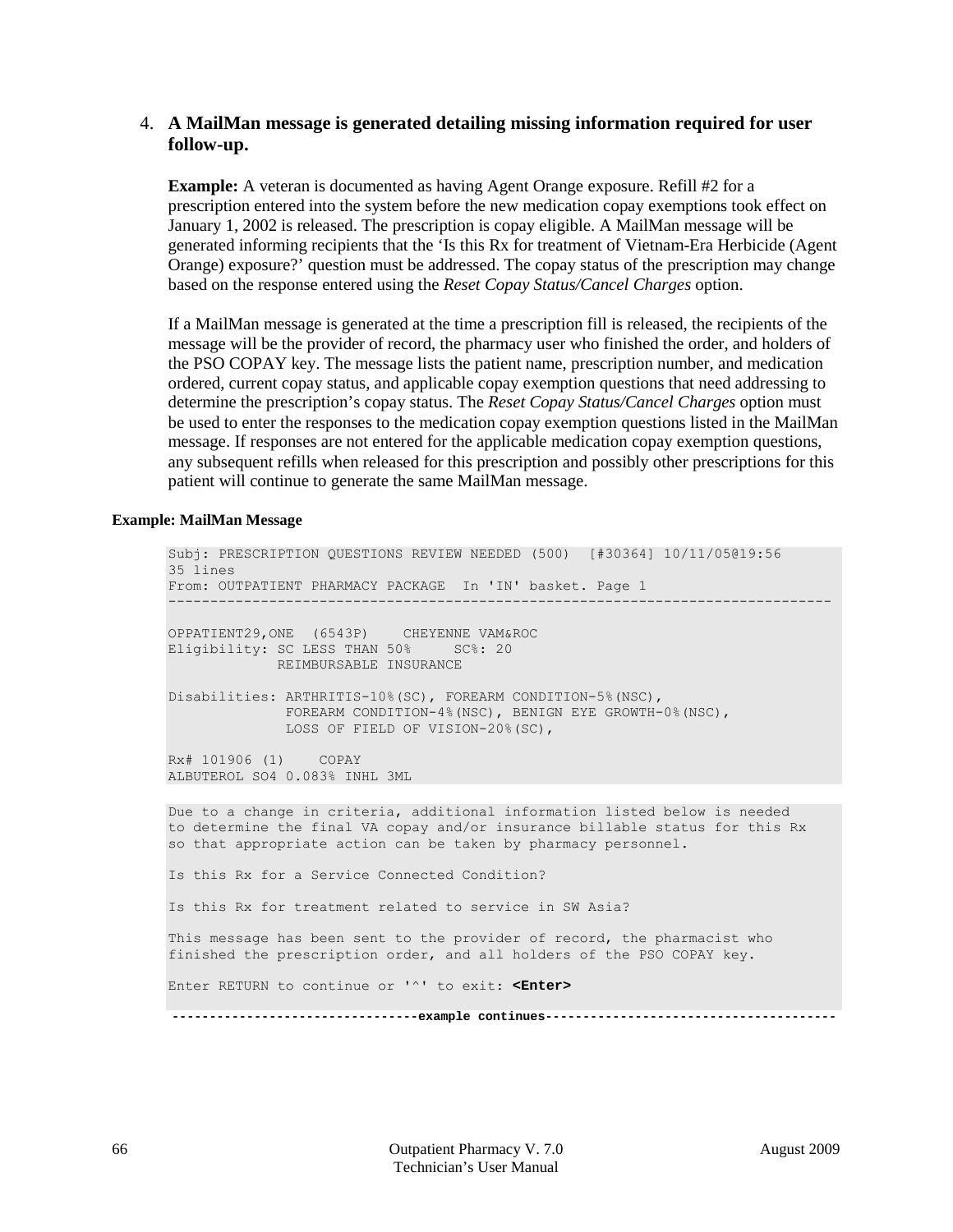#### **Example: MailMan Message (continued)**

```
Subj: PRESCRIPTION QUESTIONS REVIEW NEEDED (500) [#30364] Page 2
      -------------------------------------------------------------------------------
Providers:
Please respond with your answer to the question(s) as a reply to this
message. The prescription will be updated by the appropriate staff.
Staff assigned to update the Prescription responses:
Please use the RESET COPAY STATUS/CANCEL CHARGES option to enter the responses
to the questions above, which may result in a Rx copay status change and/or
the need to remove VA copay charges or may result in a charge to the patient's
insurance carrier.
Note: The SC question is now asked for Veterans who are SC>49% in order to
determine if the Rx can be billed to a third party insurance. These Veterans
will NOT be charged a VA copay.
Supply and investigational drugs are not charged a VA copay but could be
reimbursable by third party insurance.
Enter message action (in IN basket): Ignore//
```
An annual copayment cap is applied to patients in specific priority enrollment groups. Once a patient reaches the annual copayment cap, no further medication copay charges will be billed for the calendar year. An entry to that effect is made to the Copay Activity Log. The '\$' indicator remains next to the prescription number to indicate that the prescription is still copay eligible.

Integrated Billing software keeps track of all prescription fills not billed due to the annual cap.

#### **Example: Copay Activity Log When Annual Cap Reached**

| Copay Activity Log: |        |                                   |          |                       |
|---------------------|--------|-----------------------------------|----------|-----------------------|
|                     | # Date | Reason                            | Rx Ref   | Initiator Of Activity |
|                     |        |                                   |          |                       |
|                     |        | 1 10/23/01 ANNUAL CAP REACHED     | ORIGINAL | OPPROVIDER11, TWO     |
|                     |        | Comment: NO BILLING FOR THIS FILL |          |                       |

If for whatever reason (e.g. prescription fill is returned to stock and copay charges cancelled), a patient falls below the annual copayment cap, the Integrated Billing package can initiate copay charges to bring the patient back up to the annual copayment cap. Integrated billing software will go back and bill a copay charge for those fills previously not charged due to the annual cap, bringing the patient's total copayment up to the cap. Whenever this occurs an entry will be placed in the Copay activity log.

#### **Example: Copay Activity Log With IB-Initiated Charge**

| Copay Activity Log:     |        |                                        |          |                       |
|-------------------------|--------|----------------------------------------|----------|-----------------------|
|                         | # Date | Reason                                 | Rx Ref   | Initiator Of Activity |
|                         |        |                                        |          |                       |
|                         |        | 1 10/23/01 ANNUAL CAP REACHED ORIGINAL |          | OPPROVIDER11, TWO     |
|                         |        | Comment: NO BILLING FOR THIS FILL      |          |                       |
|                         |        | 2 10/23/01 IB-INITIATED COPAY          | ORIGINAL | OPROVIDER11, TWO      |
| Comment: PARTIAL CHARGE |        |                                        |          |                       |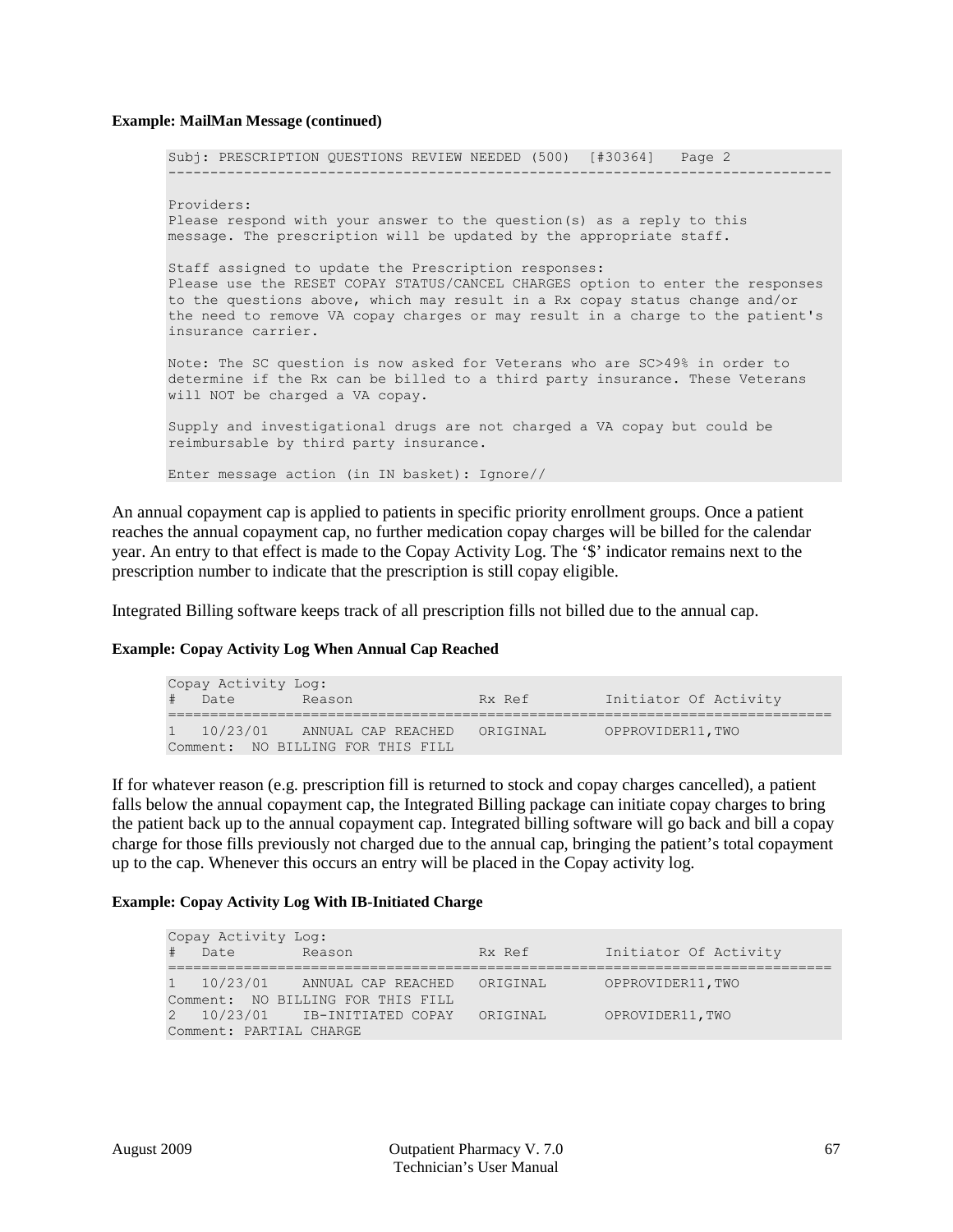If a prescription is not in a releasable status, the user will be given an error message, such as:

- Prescription has a status of (status) and is not eligible for release.
- Prescription was deleted.
- Improper barcode format.
- Non-existent prescription.

Copay is not charged for a partial fill.

#### **\*\*\*Important\*\*\*** This is a mandatory function that the pharmacy must use.

#### **Changes to Releasing Orders Function - Digitally Signed Orders Only**

The release function in the *Patient Prescription Processing* option has been modified with patch PSO\*7\*131 to require that all digitally signed orders for Schedule II controlled substances (CSII orders) be released through the *Outpatient Rx's* option in the *Controlled Substances* (CS) menu. If DEA/PKI is activated and an order is digitally signed, the user is advised that the order must be released through the *Outpatient Rx's* option in the *Controlled Substances* (CS) menu. The same message displays if a user attempts to release a digitally signed CSII order during Speed Release or when using the *Release Medication* option.

#### **Changes to Releasing Orders Function - ScripTalk**

The release function in the *Patient Prescription Processing* option has been modified to display a message to the user when the site is using a Bingo Board and when the patient is enrolled in ScripTalk®. This message will alert the user that the patient is enrolled in ScripTalk® and may need to have a verbal announcement that the prescription(s) is ready, instead of a visual announcement.

#### **Example: Releasing Medication to a ScripTalk Patient**

 Prescription Number 400693 Released No Refill(s) to be Released No Partial(s) to be Released OPPATIENT16,ONE added to the WAITING display. This patient is enrolled in ScripTalk and may benefit from a non-visual announcement that prescriptions are ready. Press Return to Continue: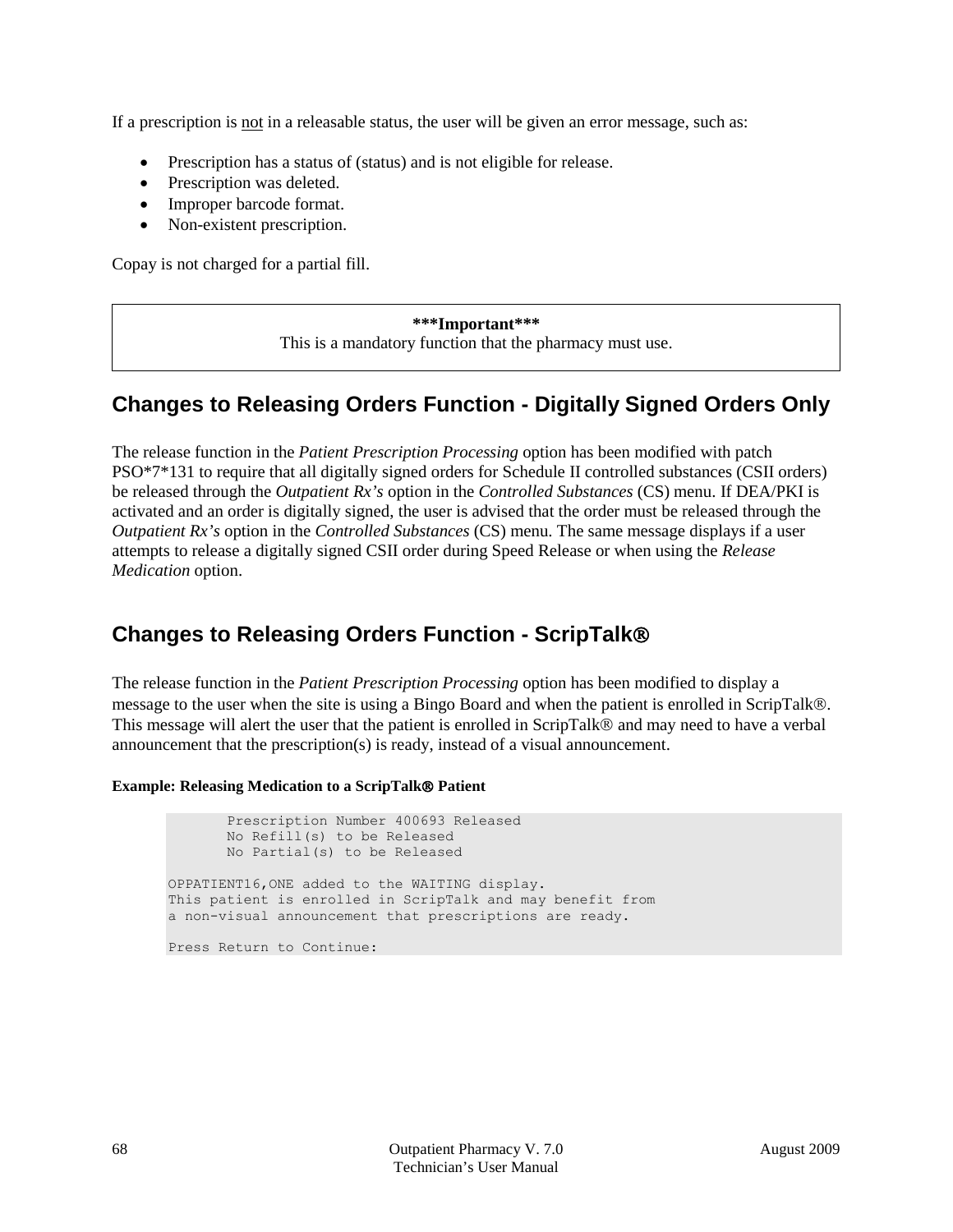#### **Changes to Releasing Orders Function – Signature Alert**

With Patch PSO\*7\*385, the release function in the *Patient Prescription Processing* option has been modified to display a message to the user when an ECME-billable prescription is being released as a window fill. This message will alert the user that the patient's signature must be obtained. The user is not required to press <Enter> to continue or respond to the alert in any other manner.

#### **Example: Releasing an ePharmacy Window Fill**

 Prescription Number 100003853 Released No Refill(s) to be Released No Partial(s) to be Released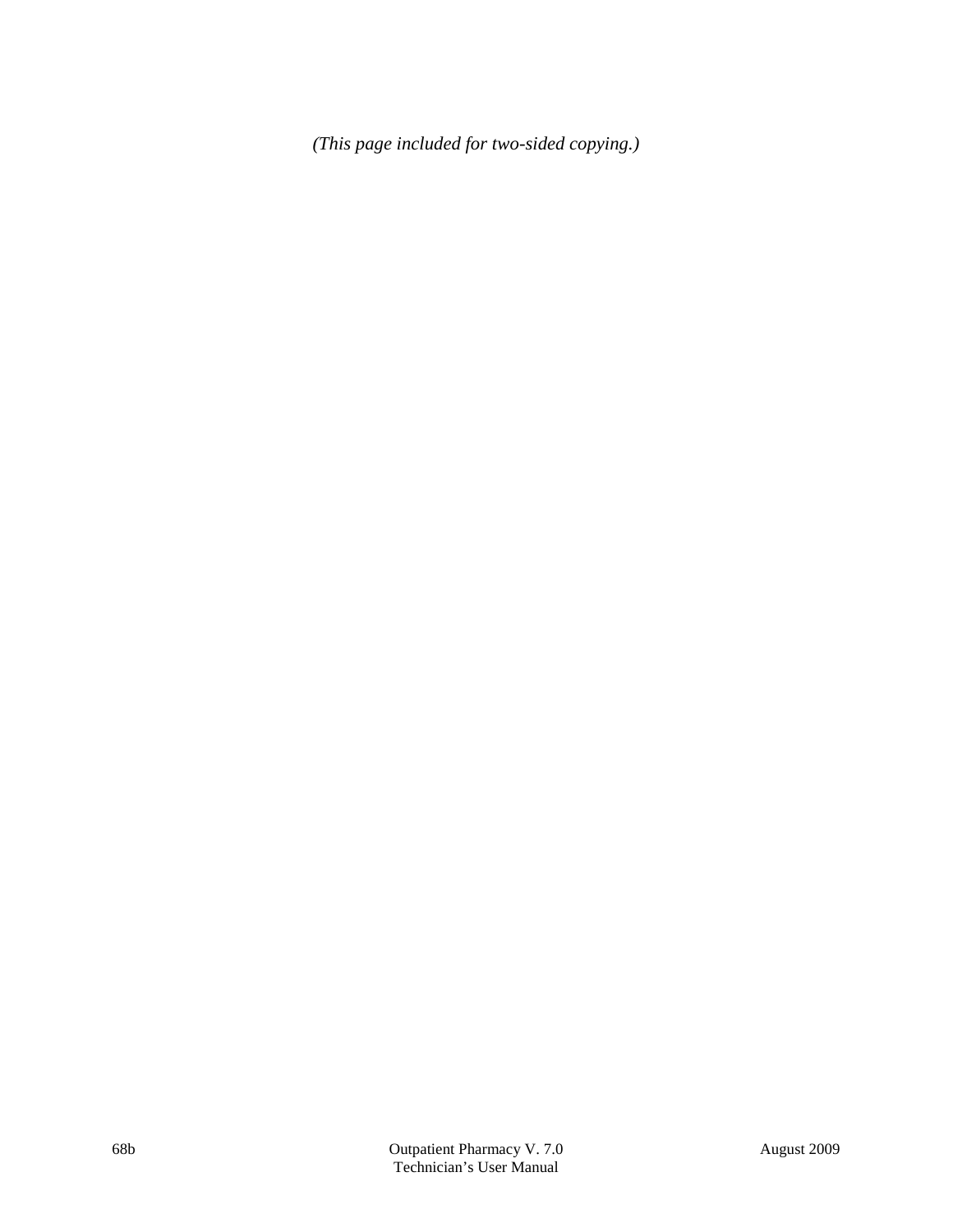### **Changes to Releasing Orders function – HIPAA NCPDP Global**

The release function has been modified with patch PSO\*7\*148 to perform National Drug Code (NDC) validation for ePharmacy prescriptions. These changes also affect the Controlled Substance prescription release, which is performed through the Controlled Substances package.

The user releasing the third-party electronically billable prescription will be prompted for the NDC for the drug being dispensed to the patient. The NDC code previously retrieved when the prescription was finished will be presented as the current (default) NDC for the prescription. The other possible values that the user will be able to choose from are:

- NDC field value in the DRUG file, if valid and different than the current prescription NDC.
- LAST LOCAL NDC field value in NDC BY OUTPATIENT SITE sub-file in the DRUG file for the division filling the prescription, if valid and different that the current prescription NDC.
- NDC CODE field values in the SYNONYM sub-file in the DRUG file, if valid and different that the current prescription NDC.

If the NDC dispensed is not on the list to select, the user must contact the ADPAC or other designated person to add the NDC in a synonym multiple for that drug in the DRUG file.

If the NDC code selected matches the current NDC in the prescription no further NDC processing is required. However, if the user selects a different NDC, the following steps will occur:

- 1. Outpatient Pharmacy V. 7.0 will instruct the Electronic Claims Management Engine (ECME) to reverse the previous claim for the previous NDC code and submit a new claim for the newly selected NDC code.
- 2. The newly selected NDC code will be saved in the LAST LOCAL NDC field in NDC BY OUTPATIENT SITE sub-file in the DRUG file for the division filling the prescription.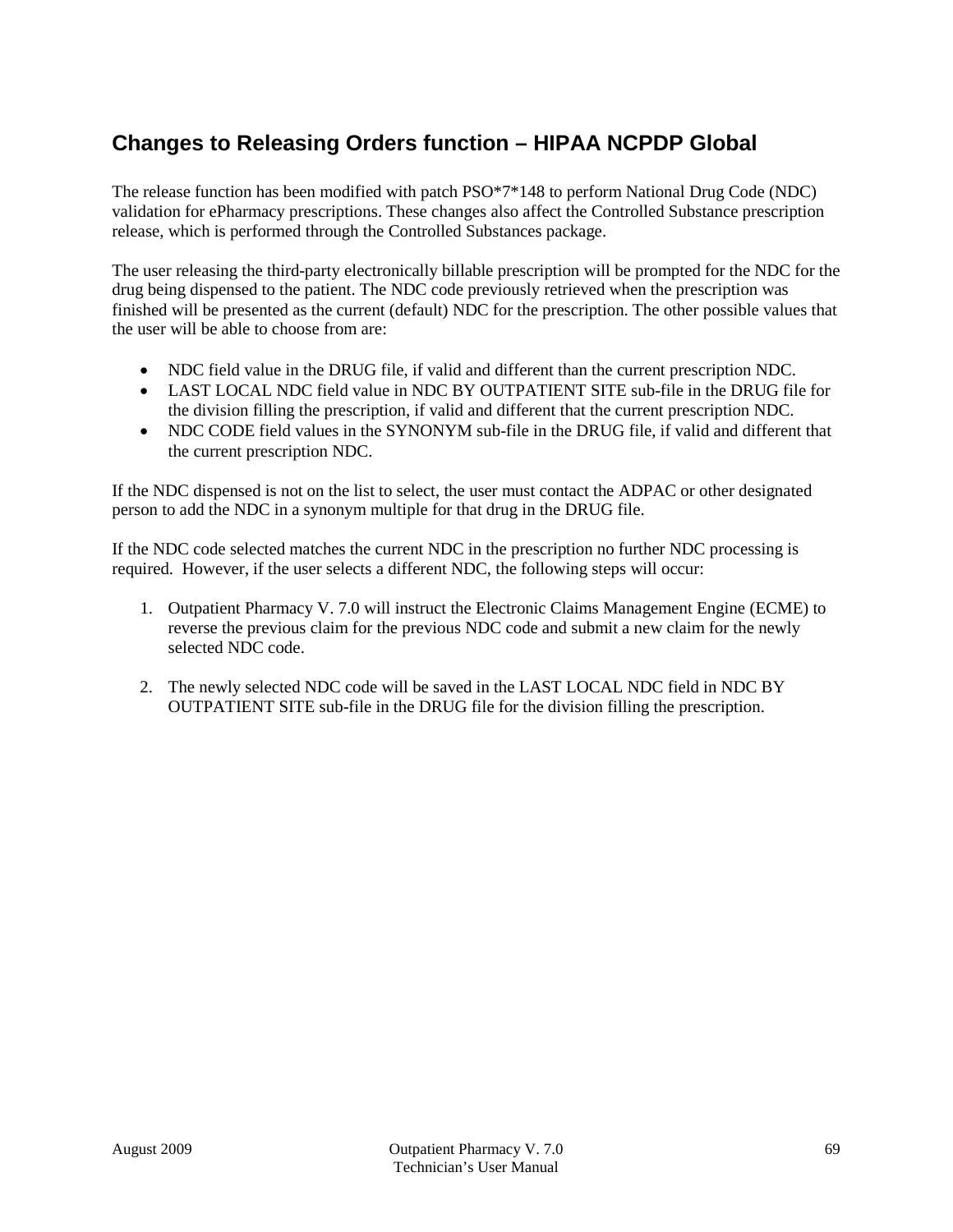The following examples show the new prompt for NDC validation during the release process. For ePharmacy prescriptions, the releasing pharmacist will receive a notation as to whether the NDC was previously validated. If prior validation of the NDC resulted in a third party claims rejection, the pharmacist will be presented with a Reject Processing screen at release.

#### **Example: Releasing an ePharmacy Order – Selecting Default NDC**

Select Outpatient Pharmacy Manager Option: **RELEASE** Medication Enter PHARMACIST: **OPPHARMACIST4,THREE** Enter/Wand PRESCRIPTION number: **100003853** \*\* The following NDC was validated on SEP 19, 2008@16:21:23 by OPTECH,ONE. NDC: 00580-0277-10// **?** Select one of the following valid NDC code(s) below:  $1 - 00580 - 0277 - 10$ NDC: 00580-0277-10// **<Enter>** 00580-0277-10 Prescription Number 100003853 Released No Refill(s) to be Released No Partial(s) to be Released

#### **Example: Releasing an ePharmacy Order – Selecting Different NDC**

```
Select Outpatient Pharmacy Manager Option: RELEASE Medication
Enter PHARMACIST: OPPHARMACIST4,THREE
Enter/Wand PRESCRIPTION number: 100003853
NDC: 00580-0277-10// ?
Select one of the following valid NDC code(s) below: 
           1 - 00580 - 0277 - 102 - 00580 - 0277 - 14NDC: 00580-0277-10// 2 00580-0277-14
Prescription 100003853 successfully submitted to ECME for claim generation.
```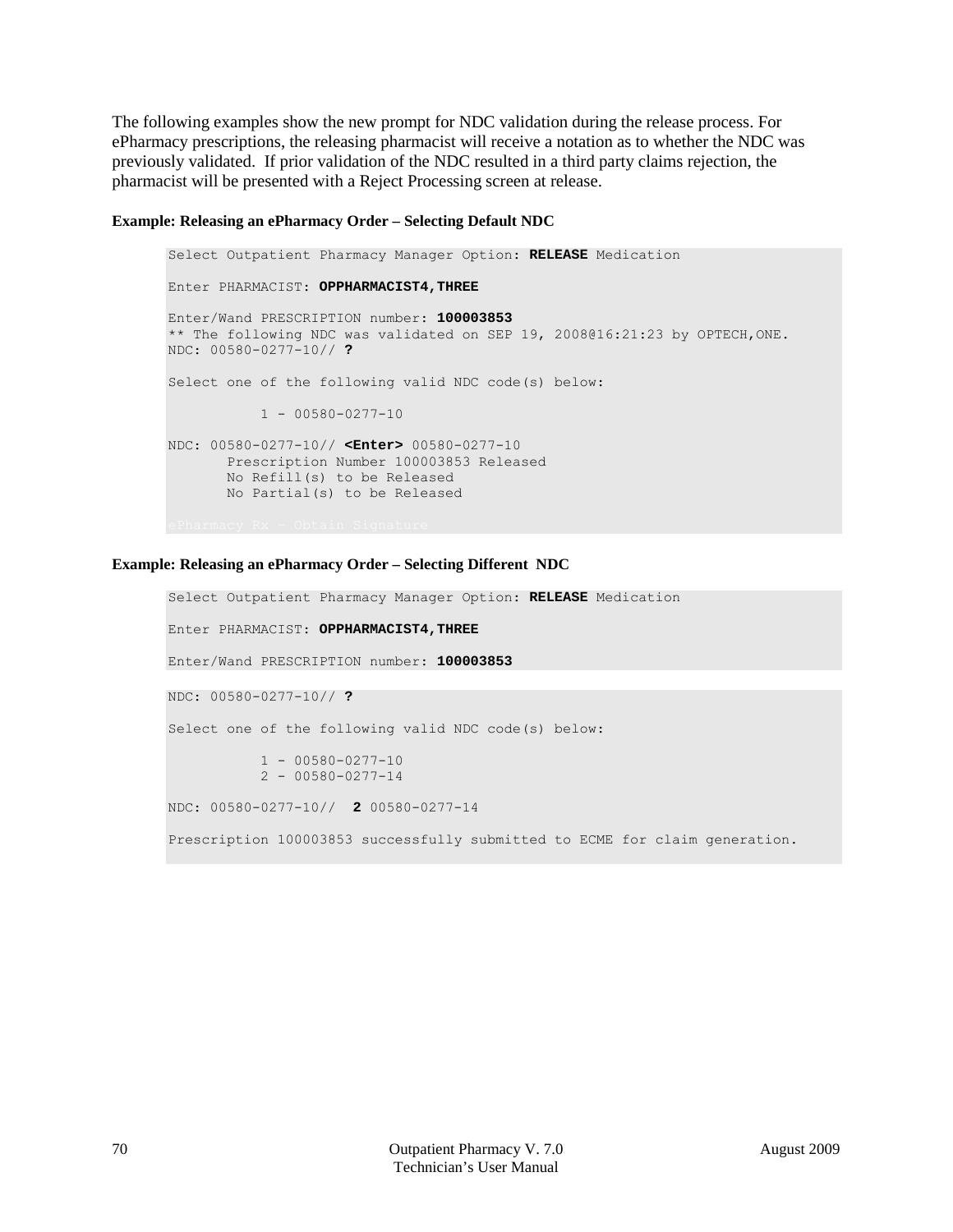```
Claim Status: 
Reversing and Rebilling a previously submitted claim...
Reversing...
IN PROGRESS-Waiting to start
IN PROGRESS-Waiting for packet build
IN PROGRESS-Waiting for transmit
IN PROGRESS-Transmitting
Resubmitting...
IN PROGRESS-Waiting to start
IN PROGRESS-Waiting for packet build
IN PROGRESS-Waiting for transmit
IN PROGRESS-Transmitting
IN PROGRESS-Waiting to process response
E PAYABLE
        Prescription Number 100003853 Released
```

```
 No Refill(s) to be Released
 No Partial(s) to be Released
```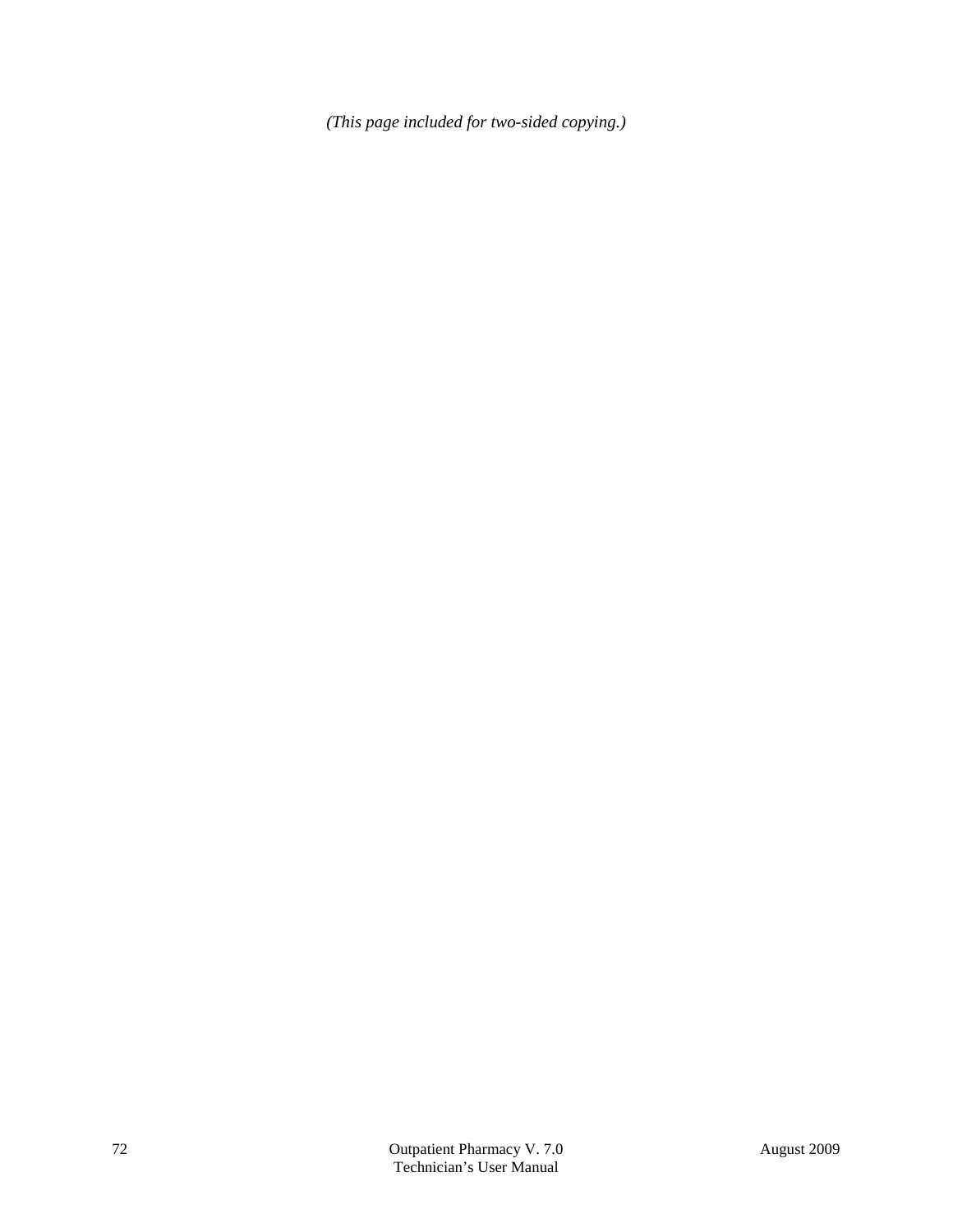# **Chapter 12: Updating a Patient's Record**

This chapter describes the option used for updating a patient's record.

# **Update Patient Record**

#### **[PSO PAT]**

Use this option to update the patient information currently in the computer and to update patient records being viewed by using the *Patient Record Update* screen action. If implementing Other Language Modifications, use either to set a patient's other language preference.

In support of Registration patch DG\*5.3\*522, the Outpatient Pharmacy software provides for the automatic population of city, state, and county based on entry of a zip code.

#### **Example: Updating a patient record**

```
Bingo Board Display: OUTPATIENT// <Enter>
Update Patient Record
Select Patient: OPPATIENT, ONE 12-4-53 000007890 YES SC VETERAN
OPPATIENT, ONE 1D#: 000-00-7890<br>1500 S MAIN ST 100B: DOB: DEC 4,1953
                                    DOB: DEC 4,1953
ADDRESS LINE2
LINE 3 OF ADDRESS<br>MADISON
MADISON PHONE: 555-555-1653
                                    ELIG: SC LESS THAN 50%
                                     SC%: 10
WEIGHT(Kg): HEIGHT(cm):
DISABILITIES: ARTHRITIS-10% (SC), FOREARM CONDITION-5% (NSC),
          FOREARM CONDITION-4% (NSC), BENIGN EYE GROWTH-0% (NSC),
             LOSS OF FIELD OF VISION-20% (SC),
ALLERGIES:
ADVERSE REACTIONS:
```
If the PSO site parameter is set to allow editing of patient data, this prompt, "Do you want to update the Permanent address/phone? //N", is displayed. If the user enters "NO", then the software will not allow the user to update the permanent address and Bad Address Indicator fields.

Do you want to update the address/phone? NO// **YES** Update (P)ermanent address, (T)emporary, or (B)oth: BOTH// **PERMANENT** STREET ADDRESS [LINE 1]: 4500 S MAIN ST// **4800 S MAIN ST** STREET ADDRESS [LINE 2]: ADDRESS LINE2// **<Enter>** ADDRESS LINE2 STREET ADDRESS [LINE 3]: LINE 3 OF ADDRESS// **<Enter>** LINE 3 OF ADDRESS ZIP+4: 53705// **<Enter>** 53705 Select one of the following: **---------------------------------example continues---------------------------------------**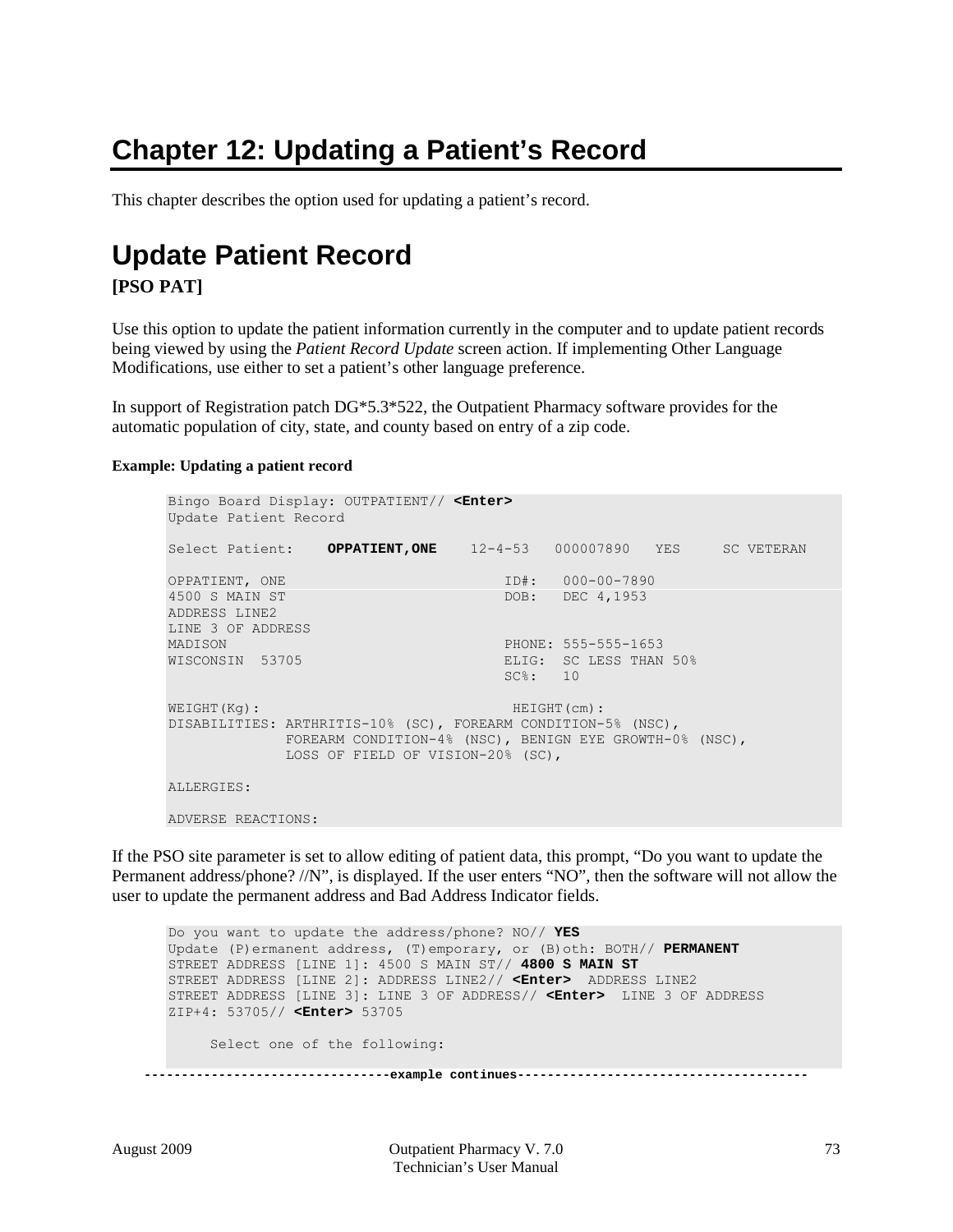```
 1 MADISON*
CITY: MADISON// <Enter> *
STATE: WISCONSIN
COUNTY: DANE
PHONE NUMBER [RESIDENCE]: 555-555-1653// 555-555-1653
PHONE NUMBER [WORK]:
     BAD ADDRESS INDICATOR: ?
     Please enter 1 if the address is 'UNDELIVERABLE', 2 if the patient
     is 'HOMELESS', or 3 for 'OTHER' bad address reasons.
     Choose from:
    1 UNDELIVERABLE<br>2 HOMELESS
    2 HOMELESS<br>3 OTHER
            OTHER
Are you sure that you want to save the above changes? YES
Change saved.
```
Changes to the permanent address/Bad Address Indicator will not be saved until the prompt "Are you sure that you want to save the above changes?" is answered YES.

```
Press ENTER to continue: <Enter>
Temporary Address: 
TEMPORARY ADDRESS ACTIVE?: NO// <Enter> NO
Press Return to continue: <Enter> 
PHONE NUMBER [CELLULAR]: <Enter>
CNH CURRENT: <Enter>
FEE HOSPITAL I.D.: <Enter>
REMARKS: <Enter>
      >>PHARMACY PATIENT DATA<<
CAP: <Enter>
MAIL: <Enter>
MAIL STATUS EXPIRATION DATE: <Enter>
DIALYSIS PATIENT: <Enter>
NARRATIVE: <Enter>
Eligibility: COLLATERAL OF VET. <Enter>
Disabilities: <Enter>
PATIENT STATUS: SERVICE CONNECTED// <Enter>
COMMUNITY NURSING HOME: <Enter>
NURSING HOME CONTRACT: <Enter>
LAST DATE OF CONTRACT: <Enter>
RESPITE PATIENT START DATE: <Enter>
RESPITE PATIENT END DATE: <Enter>
OTHER LANGUAGE PREFERENCE: <Enter>
PMI LANGUAGE PREFERENCE: <Enter>
```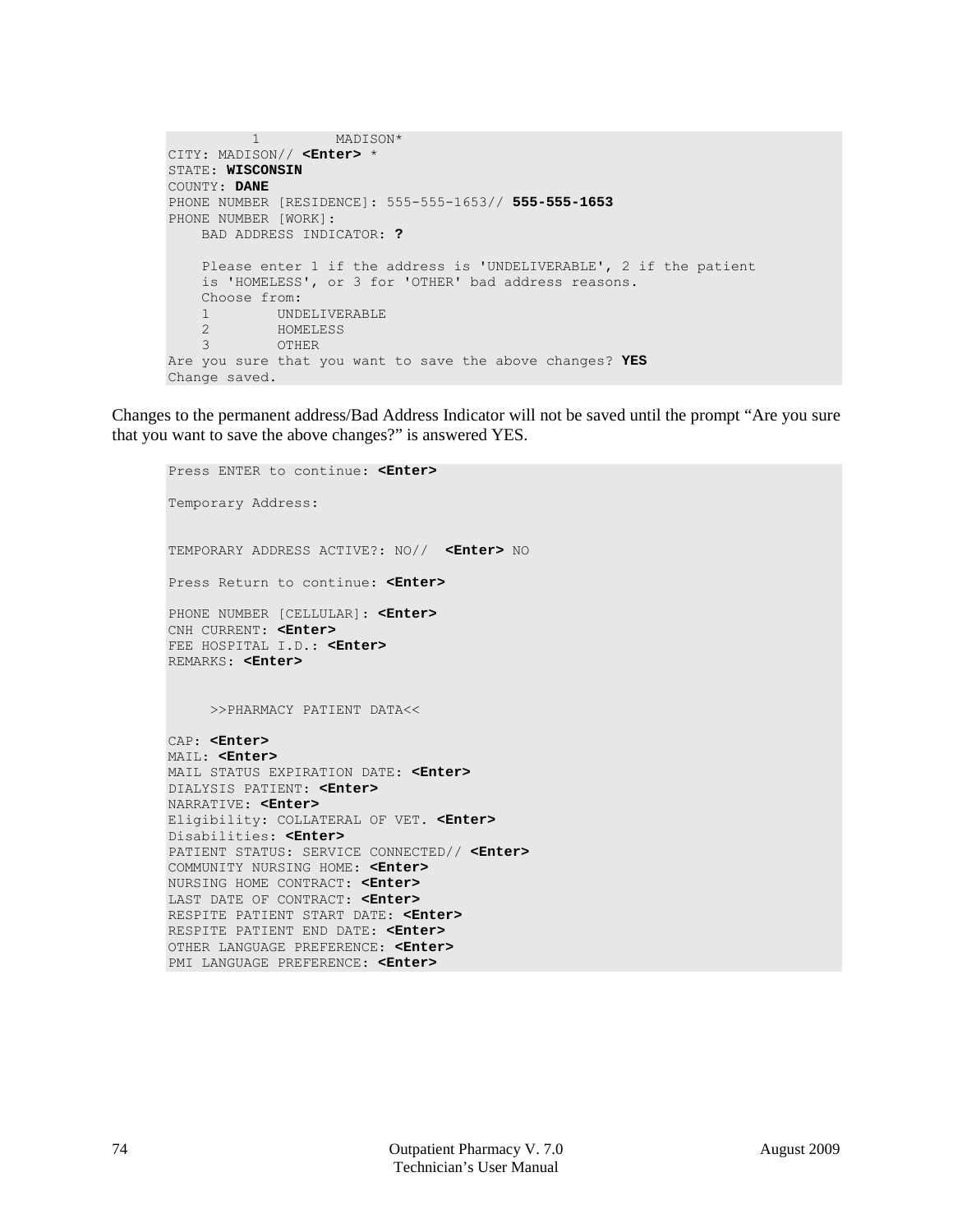#### **Introduction**

In CPRS, Order Checks occur by evaluating a requested order against existing patient data. Most order checks are processed via the CPRS Expert System. A few are processed within the Pharmacy, Allergy Tracking System, and Order Entry packages. Order Checks are a real-time process that occurs during the ordering session and is driven by responses entered by the ordering provider. Order Check messages are displayed interactively in the ordering session.

Order Checks review existing data and current events to produce a relevant message, which is presented to patient caregivers. Order Checks use the CPRS Expert System (OCX namespace), to define logical expressions for this evaluation and message creation. In addition to the expert system Order Checks have some hard-coded algorithms. For example, the drug-drug interaction order check is made via an entry point in the pharmacy package whereas Renal Functions for Patients 65 and Over is defined as a rule in the CPRS Expert System.

### **Order Check Data Caching**

Data caching was recently added to improve the speed of order checks. Before data caching, order checks could be slow because each order check retrieved data from the other VISTA packages—even if the order checks used the same data. With data caching, the first order check in an ordering session retrieves data from other VISTA packages, uses the data to evaluate whether it should display a warning, and then stores the retrieved data in the ^XTMP("OCXCACHE" global for five minutes. The order checks that occur in the next five minutes can use the cached data, if it is the appropriate data, instead of retrieving data from the other packages. After five minutes, the cached data expires, and order checks must retrieve new data from the VISTA packages.

For example, before data caching was implemented, if an order check took 3 seconds to retrieve data from other VISTA packages, and there were 12 order checks, clinicians might wait 36 seconds to sign orders. With data caching, the first order check might take 3 seconds to retrieve the data, but subsequent order checks could use the cache and might take only .03 seconds each. That would be 3.33 seconds compared to 36 seconds. The numbers in this example are for illustration only and do not reflect real system speed. However, data caching should speed up order checks.

To avoid using all available disk space for storing data from order checks, there are several ways to clear the ^XTMP("OCXCACHE" global. ORMTIME removes data from the global when it runs. The suggested frequency for running ORMTIME is every 30 minutes, but not every site runs it that frequently. Kernel clean up utilities also remove data from the cache when they run, which is usually every 24 hours. If needed, users that have access to the programmer's prompt can manually clear the cache from that prompt by using PURGE^OCXCACHE.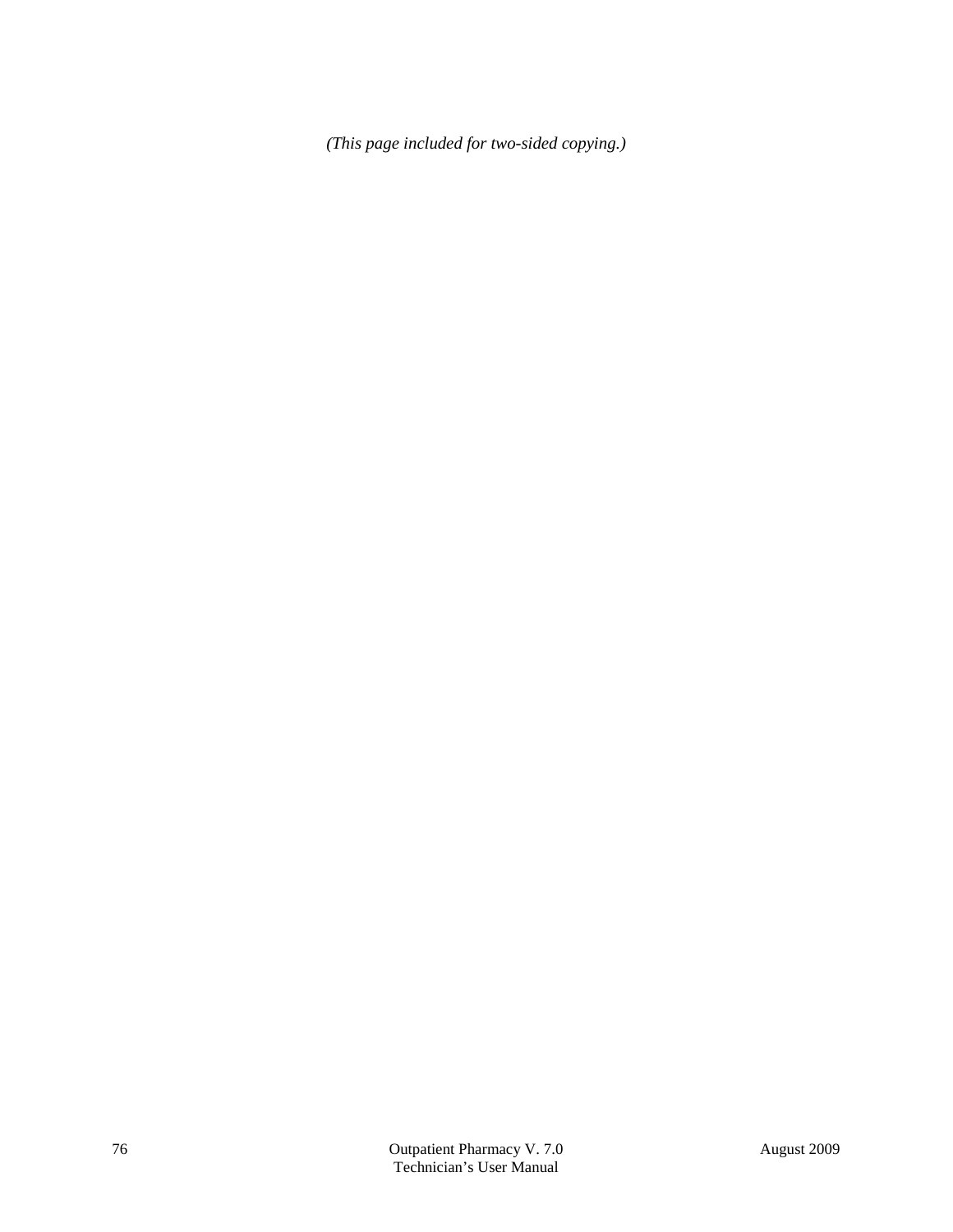# **Chapter 14: Error Messages**

| Error<br>Level | <b>Error Message</b>                                                                                                                                                                             | <b>Reason</b>                                                               | Why message is being displayed.                                                                                                                                                                                                                                                                                  |
|----------------|--------------------------------------------------------------------------------------------------------------------------------------------------------------------------------------------------|-----------------------------------------------------------------------------|------------------------------------------------------------------------------------------------------------------------------------------------------------------------------------------------------------------------------------------------------------------------------------------------------------------|
| System         | No Enhanced Order Checks<br>can be performed.                                                                                                                                                    | Vendor Database cannot<br>be reached.                                       | The connectivity to the vendor<br>database has gone down. A MailMan<br>message is sent to the G. PSS ORDER<br>CHECKS mail group when the link<br>goes down and when it comes back<br>up.                                                                                                                         |
| System         | No Enhanced Order Checks<br>can be performed.                                                                                                                                                    | The connection to the<br>vendor database has been<br>disabled.              | A user has executed the<br>Enable/Disable Vendor Database Link<br>[PSS ENABLE/DISABLE DB LINK]<br>option and disabled the interface.                                                                                                                                                                             |
| System         | No Enhanced Order Checks<br>can be performed                                                                                                                                                     | Vendor database updates<br>are being processed                              | The vendor database (custom and<br>standard data) is being updated using<br>the DATUP (Data Update) process.                                                                                                                                                                                                     |
| Drug           | <b>Enhanced Order Checks</b><br>cannot be performed for<br>Local or Local Outpatient<br>Drug: <drug name=""></drug>                                                                              | Drug not matched to NDF                                                     | The local drug being ordered/ or on<br>profile has not been matched to NDF.<br>Matching the drug to a VA Product<br>will eliminate this message.                                                                                                                                                                 |
| Drug           | Order Checks could not be.<br>done for Remote Drug:<br><drug name="">, please<br/>complete a manual check<br/>for Drug Interactions and<br/>Duplicate Therapy.<br/>Remote order indicator</drug> |                                                                             | If this error message is displayed, it<br>means that the VA product that the<br>local or remote drug being ordered/or<br>on the local or remote profile does not<br>have a GCNSEQNO or in rare cases,<br>the GCNSEQNO assigned to the VA<br>Product does not match up with a<br>GCNSEQNO in the vendor database. |
| Drug           | <b>Enhanced Order Checks</b><br>cannot be performed for<br>Orderable Item: < OI<br>NAME                                                                                                          | No active Dispense Drug<br>found                                            | Highly unlikely that this error would<br>be seen. At the time the order check<br>was being performed the orderable<br>item did not have an active dispense<br>drug associated.                                                                                                                                   |
| Drug           | <b>Enhanced Order Checks</b><br>cannot be performed for<br>Orderable Item: < OI<br>NAME                                                                                                          | No active, marked for IV<br>Fluid Order Entry IV<br>Additive/Solution found | The orderable item associate with an<br>IV Fluid order did not have an active<br>IV Additive/IV Solution marked for<br>IV fluid order entry use at the time the<br>order check was executed. This is<br>another error the user will probably<br>not see.                                                         |

### **Error Information**

The text in the error message and reason column will be displayed to the user. The type of error is displayed in column 1.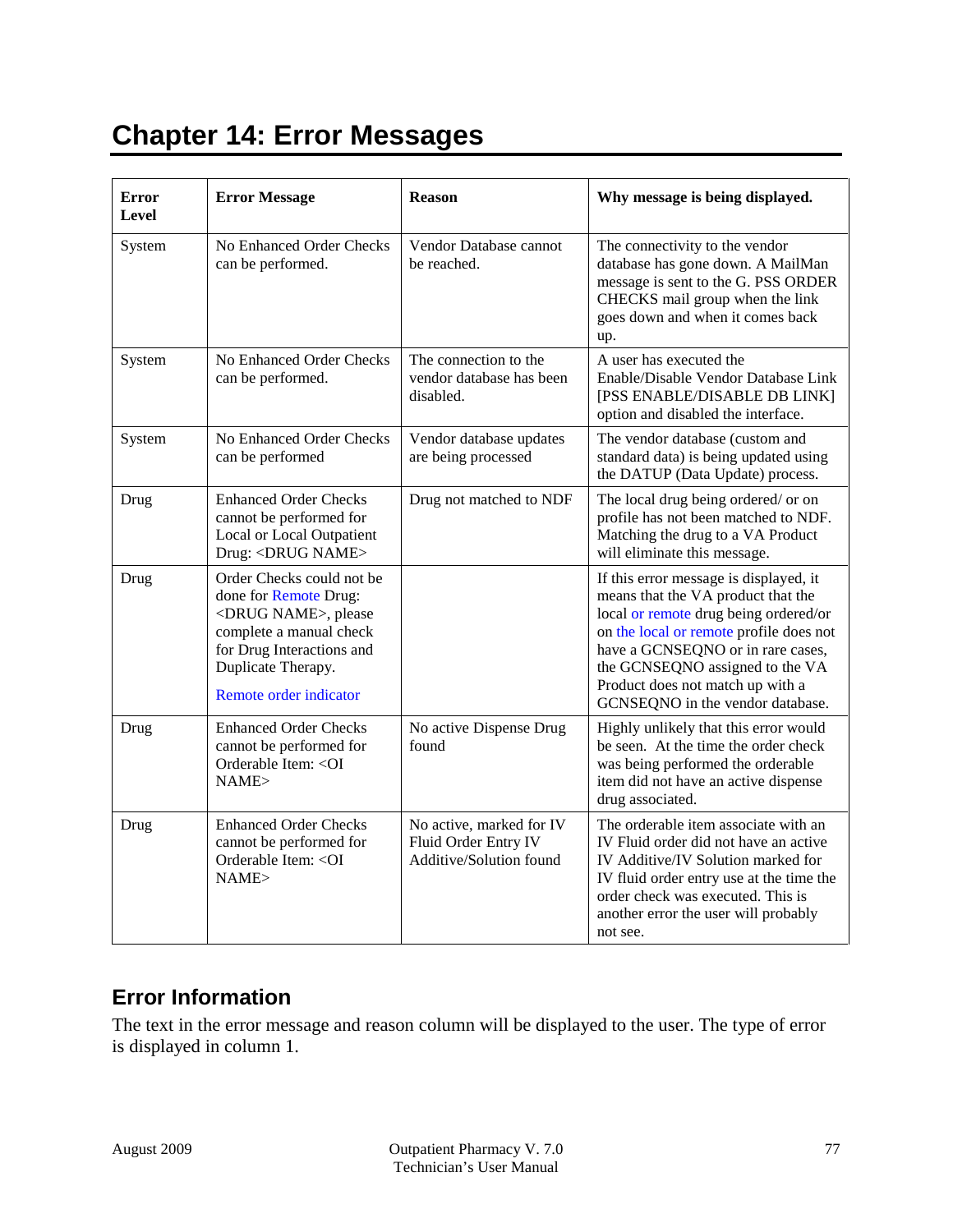#### **Two Levels of Error Messages**

- System When a system level error occurs, no Drug Interaction or Duplicate Therapy order checks that utilize the COTS database (FDB) will be performed. Other order checks, such as Allergy/ADRs, Duplicate Drug (for outpatient only), and the new CPRS order checks, etc. that are performed entirely within VISTA will continue to be executed.
- Drug When a drug level error occurs, no Drug Interaction or Duplicate Therapy order checks will be performed for a specific drug. Drug level errors can occur for the prospective drug (drug being processed) or the profile drug. If a drug level error occurs on the prospective drug, no profile drug errors will be displayed. The only exception to this is when you are processing an IV order with multiple prospective drugs (i.e. multiple IV Additives). Profile drug level errors will only be shown once per patient session.

There are two reasons that a drug level error is generated; the drug is not matched to NDF or the drug is matched to NDF, but the VA Product to which it is matched does not have a GCNSEQNO assigned or the GCNSEQNO assigned does not match up to the GCNSEQNO in the COTS database. The latter (GCNSENO mismatch) is rare.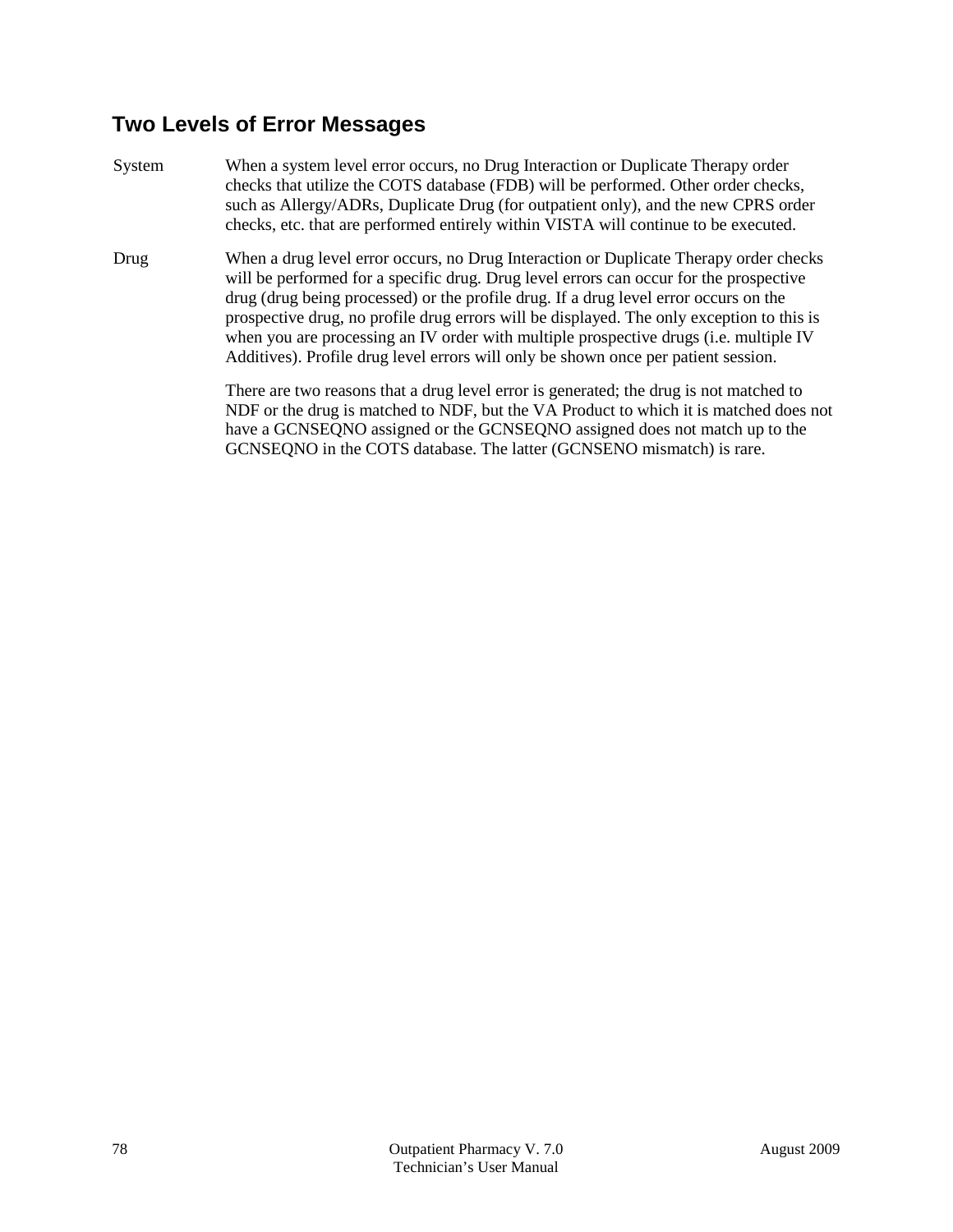# **Glossary**

| The following table provides definitions for common acronyms and terms used in this manual. |  |
|---------------------------------------------------------------------------------------------|--|
|---------------------------------------------------------------------------------------------|--|

| <b>Acronym/Term</b>                      | <b>Definition</b>                                                                                                                                                                                                                                                                                                                                                    |
|------------------------------------------|----------------------------------------------------------------------------------------------------------------------------------------------------------------------------------------------------------------------------------------------------------------------------------------------------------------------------------------------------------------------|
| <b>Action Profile</b>                    | A list of all active and recently canceled or expired prescriptions for a<br>patient sorted by classification. This profile also includes a signature line for<br>each prescription to allow the physician to cancel or renew it.                                                                                                                                    |
| <b>Activity Log</b>                      | A log, by date, of changes made to or actions taken on a prescription. An<br>entry is made in this log each time the prescription is edited, canceled,<br>reinstated after being canceled, or renewed. An entry will be made into this<br>log each time a label is reprinted. A CMOP activity log will contain<br>information related to CMOP dispensing activities. |
| <b>Allergy/ADR</b><br><b>Information</b> | Includes non-verified and verified allergy and/or adverse reaction<br>information as defined in the Adverse Reaction Tracking (ART) package.<br>The allergy data is sorted by type (DRUG, OTHER, FOOD). If no data is<br>found for a category, the heading for that category is not displayed.                                                                       |
| <b>AMIS</b>                              | <b>Automated Management Information System</b>                                                                                                                                                                                                                                                                                                                       |
| <b>Answer Sheet</b>                      | An entry in the DUE ANSWER SHEET file. It contains the questions and<br>answers of a DUE questionnaire. This term is also used to refer to the hard<br>copy representation of a DUE ANSWER SHEET entry.                                                                                                                                                              |
| <b>API</b>                               | <b>Application Programming Interfaces</b>                                                                                                                                                                                                                                                                                                                            |
| <b>APSP</b>                              | Originally Indian Health Service Pharmacy's name space now owned by the<br>Outpatient Pharmacy software.                                                                                                                                                                                                                                                             |
| <b>BSA</b>                               | Body Surface Area. The Dubois formula is used to calculate the Body<br>Surface Area using the following formula:<br>BSA (m <sup>2</sup> ) = 0.20247 x Height (m) <sup>0.725</sup> x Weight (kg) <sup>0.425</sup>                                                                                                                                                     |
|                                          | The equation is performed using the most recent patient height and weight<br>values that are entered into the vitals package.                                                                                                                                                                                                                                        |
|                                          | The calculation is not intended to be a replacement for independent clinical<br>judgment.                                                                                                                                                                                                                                                                            |
| <b>Bypass</b>                            | Take no action on a medication order.                                                                                                                                                                                                                                                                                                                                |
| <b>CHAMPVA</b>                           | CHAMPVA (Civilian Health and Medical Program of the Department of<br>Veterans Affairs) is a cost-shared health benefits program established for the<br>dependents and survivors of certain severely disabled and/or deceased<br>veterans.                                                                                                                            |
| <b>CMOP</b>                              | Consolidated Mail Outpatient Pharmacy.                                                                                                                                                                                                                                                                                                                               |
| <b>CPRS</b>                              | Computerized Patient Record System. CPRS is an entry point in VistA that<br>allows the user to enter all necessary orders for a patient in different<br>packages (e.g., Outpatient Pharmacy, Inpatient Pharmacy, etc.) from a single<br>entry point.                                                                                                                 |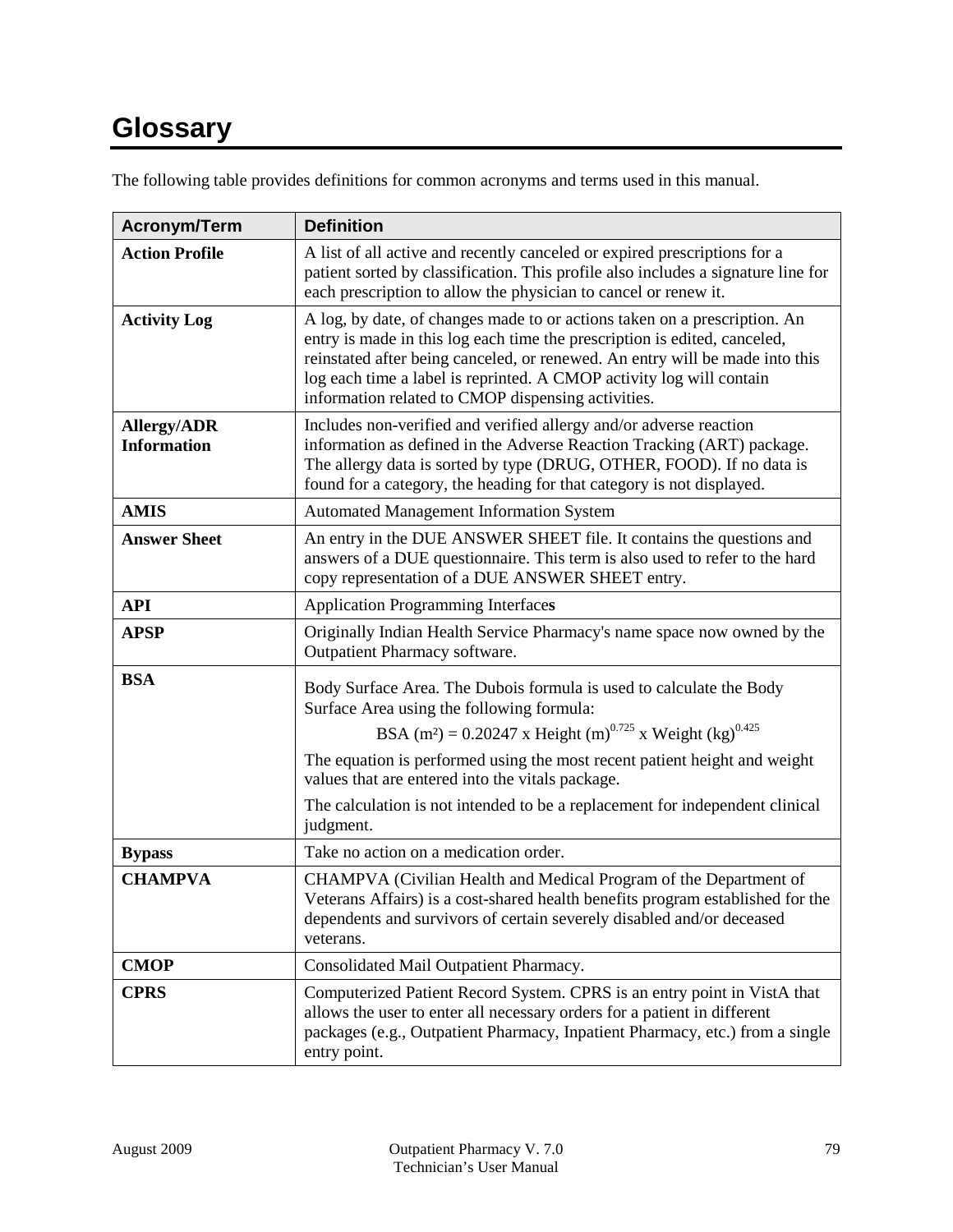| <b>Acronym/Term</b>                   | <b>Definition</b>                                                                                                                                                                                                                                                                                             |
|---------------------------------------|---------------------------------------------------------------------------------------------------------------------------------------------------------------------------------------------------------------------------------------------------------------------------------------------------------------|
| <b>CrCL</b>                           | Creatinine Clearance. The CrCL value which displays in the pharmacy<br>header is identical to the CrCL value calculated in CPRS. The formula<br>approved by the CPRS Clinical Workgroup is the following:                                                                                                     |
|                                       | Modified Cockcroft-Gault equation using Adjusted Body Weight in kg<br>(if ht > 60in)                                                                                                                                                                                                                          |
|                                       | This calculation is not intended to be a replacement for independent<br>clinical judgment.                                                                                                                                                                                                                    |
| <b>Critical</b>                       | Interactions with severe consequences that require some type of action<br>(finding facts, contacting prescribers) to prevent potential serious harm.                                                                                                                                                          |
| <b>DATUP</b>                          | Data Update (DATUP). Functionality that allows the Pharmacy Enterprise<br>Customization System (PECS) to send out VA custom and standard<br>commercial-off-the-shelf (COTS) vendor database changes to update the<br>production and pre-production centralized MOCHA databases at Austin and<br>Philadelphia. |
| <b>DEA</b>                            | Drug Enforcement Agency                                                                                                                                                                                                                                                                                       |
| <b>DEA</b> Special<br><b>Handling</b> | The Drug Enforcement Agency special Handling code used for drugs to<br>designate if they are over-the counter, narcotics, bulk compounds, supply<br>items, etc.                                                                                                                                               |
| <b>DHCP</b>                           | See VistA.                                                                                                                                                                                                                                                                                                    |
| <b>DIF</b>                            | Drug Information Framework                                                                                                                                                                                                                                                                                    |
| <b>Dispense Drug</b>                  | The Dispense Drug name has the strength attached to it (e.g.,<br>Acetaminophen 325 mg). The name alone without a strength attached is the<br>Orderable Item name.                                                                                                                                             |
| <b>DoD</b>                            | Department of Defense                                                                                                                                                                                                                                                                                         |
| <b>Dosage Ordered</b>                 | After the user has selected the drug during order entry, the dosage ordered<br>prompt is displayed.                                                                                                                                                                                                           |
| Drug/Drug<br><b>Interaction</b>       | The pharmacological or clinical response to the administration of a drug<br>combination different from that anticipated from the known effects of the<br>two agents when given alone.                                                                                                                         |
| <b>DUE</b>                            | Drug Usage Evaluation                                                                                                                                                                                                                                                                                         |
| <b>ETC</b>                            | <b>Enhanced Therapeutic Classification system</b>                                                                                                                                                                                                                                                             |
| <b>Expiration/Stop</b>                | The date on which a prescription is no longer active. Typically, this date is<br>30 days after the issue date for narcotics, 365 days after the issue date for<br>other medications and 365 days after the issue date for supplies.                                                                           |
| <b>FDB</b>                            | <b>First DataBank</b>                                                                                                                                                                                                                                                                                         |
| Finish                                | Term used for completing orders from Order Entry/Results Reporting V. 3.0.                                                                                                                                                                                                                                    |
| <b>GUI</b>                            | Acronym for Graphical User Interface.                                                                                                                                                                                                                                                                         |
| <b>Issue Date</b>                     | The date on which the prescription was written. This date is usually, but not<br>always, the same as the first fill date. This date cannot be later than the first<br>fill date.                                                                                                                              |
| <b>HDR-Hx</b>                         | Health Data Repository Historical                                                                                                                                                                                                                                                                             |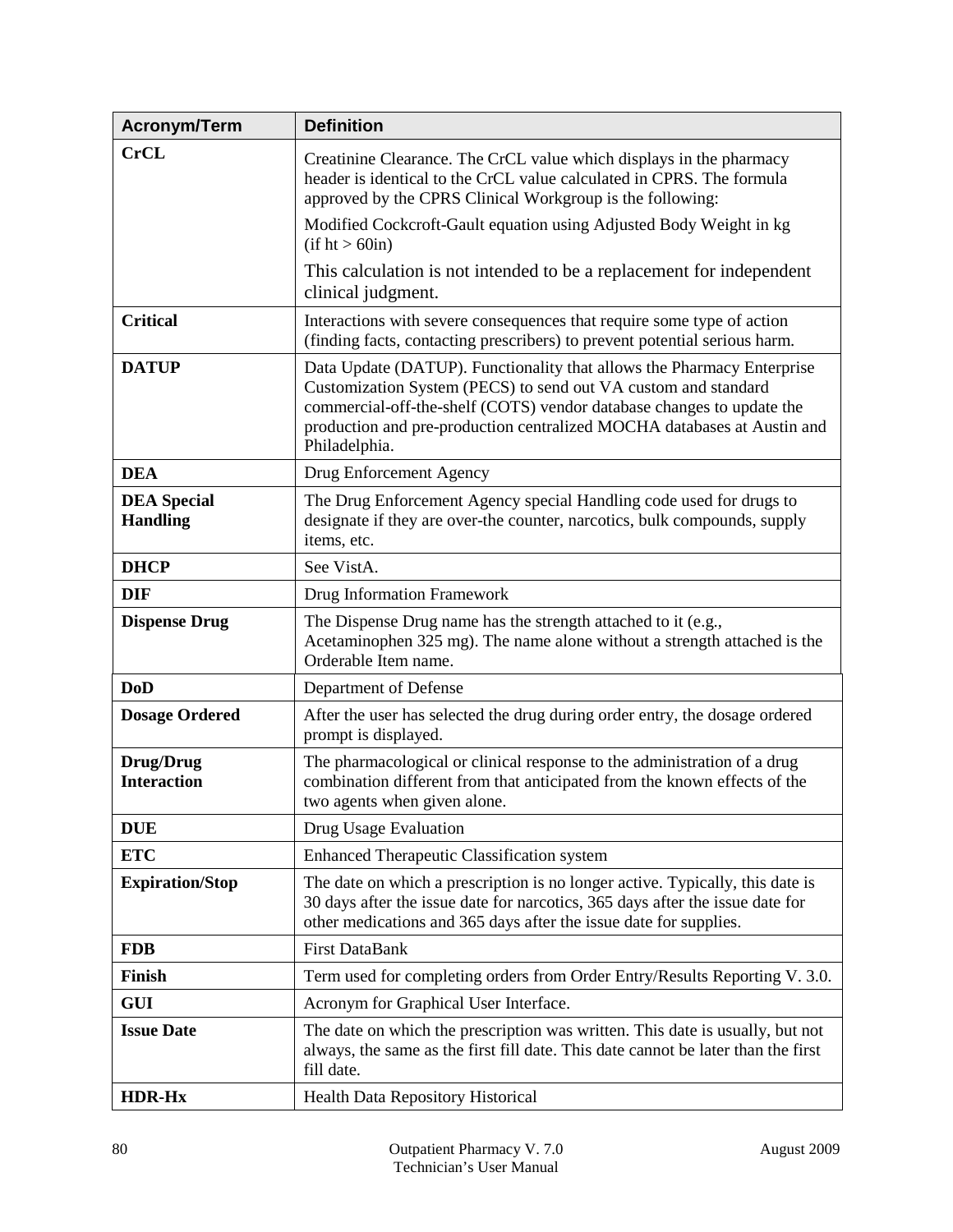| <b>Acronym/Term</b>                                                                              | <b>Definition</b>                                                                                                                                                                                                                                                                                                                                                                                                                                                                                                                                                                                                                                                                                                                                                                                                                                        |
|--------------------------------------------------------------------------------------------------|----------------------------------------------------------------------------------------------------------------------------------------------------------------------------------------------------------------------------------------------------------------------------------------------------------------------------------------------------------------------------------------------------------------------------------------------------------------------------------------------------------------------------------------------------------------------------------------------------------------------------------------------------------------------------------------------------------------------------------------------------------------------------------------------------------------------------------------------------------|
| <b>HDR-IMS</b>                                                                                   | Health Data Repository- Interim Messaging Solution                                                                                                                                                                                                                                                                                                                                                                                                                                                                                                                                                                                                                                                                                                                                                                                                       |
| <b>HFS</b>                                                                                       | Host File Server.                                                                                                                                                                                                                                                                                                                                                                                                                                                                                                                                                                                                                                                                                                                                                                                                                                        |
| <b>Health Insurance</b><br><b>Portability and</b><br><b>Accountability Act</b><br>of1996 (HIPAA) | A Federal law that makes a number of changes that have the goal of allowing<br>persons to qualify immediately for comparable health insurance coverage<br>when they change their employment relationships. Title II, Subtitle F, of<br>HIPAA gives HHS the authority to mandate the use of standards for the<br>electronic exchange of health care data; to specify what medical and<br>administrative code sets should be used within those standards; to require the<br>use of national identification systems for health care patients, providers,<br>payers (or plans), and employers (or sponsors); and to specify the types of<br>measures required to protect the security and privacy of personally<br>identifiable health care information. Also known as the Kennedy-Kassebaum<br>Bill, the Kassebaum-Kennedy Bill, K2, or Public Law 104-191. |
| <b>JCAHO</b>                                                                                     | Acronym for Joint Commission on Accreditation of Healthcare<br>Organizations                                                                                                                                                                                                                                                                                                                                                                                                                                                                                                                                                                                                                                                                                                                                                                             |
| <b>Label/Profile Monitor</b>                                                                     | A file for each printer which records, in the order in which they were printed,<br>the last 1000 labels or profiles printed on that printer. This allows a rapid<br>reprint of a series of labels or profiles that were damaged by a printer<br>malfunction or other event.                                                                                                                                                                                                                                                                                                                                                                                                                                                                                                                                                                              |
| <b>Local Possible</b><br><b>Dosages</b>                                                          | Free text dosages that are associated with drugs that do not meet all of the<br>criteria for Possible Dosages.                                                                                                                                                                                                                                                                                                                                                                                                                                                                                                                                                                                                                                                                                                                                           |
| <b>Medication</b><br><b>Instruction File</b>                                                     | The MEDICATION INSTRUCTION file is used by Unit Dose and<br>Outpatient Pharmacy. It contains the medication instruction name, expansion<br>and intended use.                                                                                                                                                                                                                                                                                                                                                                                                                                                                                                                                                                                                                                                                                             |
| <b>Medication Order</b>                                                                          | A prescription.                                                                                                                                                                                                                                                                                                                                                                                                                                                                                                                                                                                                                                                                                                                                                                                                                                          |
| <b>Medication Profile</b>                                                                        | A list of all active or recently canceled or expired prescriptions for a patient<br>sorted either by date, drug, or classification. Unlike the action profile, this<br>profile is for information only and does not provide a signature line for a<br>physician to indicate action to be taken on the prescription.                                                                                                                                                                                                                                                                                                                                                                                                                                                                                                                                      |
| <b>Medication Routes</b><br><b>File</b>                                                          | The MEDICATION ROUTES file contains medication route names. The<br>user can enter an abbreviation for each route to be used at the local site. The<br>abbreviation will most likely be the Latin abbreviation for the term.                                                                                                                                                                                                                                                                                                                                                                                                                                                                                                                                                                                                                              |
| <b>Med Route</b>                                                                                 | The method in which the prescription is to be administered (e.g., oral,<br>injection).                                                                                                                                                                                                                                                                                                                                                                                                                                                                                                                                                                                                                                                                                                                                                                   |
| <b>NCCC</b>                                                                                      | Acronym for National Clozapine Coordinating Center.                                                                                                                                                                                                                                                                                                                                                                                                                                                                                                                                                                                                                                                                                                                                                                                                      |
| <b>Non-Formulary</b><br><b>Drugs</b>                                                             | The medications, which are defined as commercially available drug products<br>not included in the VA National Formulary.                                                                                                                                                                                                                                                                                                                                                                                                                                                                                                                                                                                                                                                                                                                                 |
| <b>Non-VA Meds</b>                                                                               | Term that encompasses any Over-the-Counter (OTC) medications, Herbal<br>supplements, Veterans Health Administration (VHA) prescribed<br>medications but purchased by the patient at an outside pharmacy, and<br>medications prescribed by providers outside VHA. All Non-VA Meds must<br>be documented in patients' medical records.                                                                                                                                                                                                                                                                                                                                                                                                                                                                                                                     |
| Order                                                                                            | Request for medication.                                                                                                                                                                                                                                                                                                                                                                                                                                                                                                                                                                                                                                                                                                                                                                                                                                  |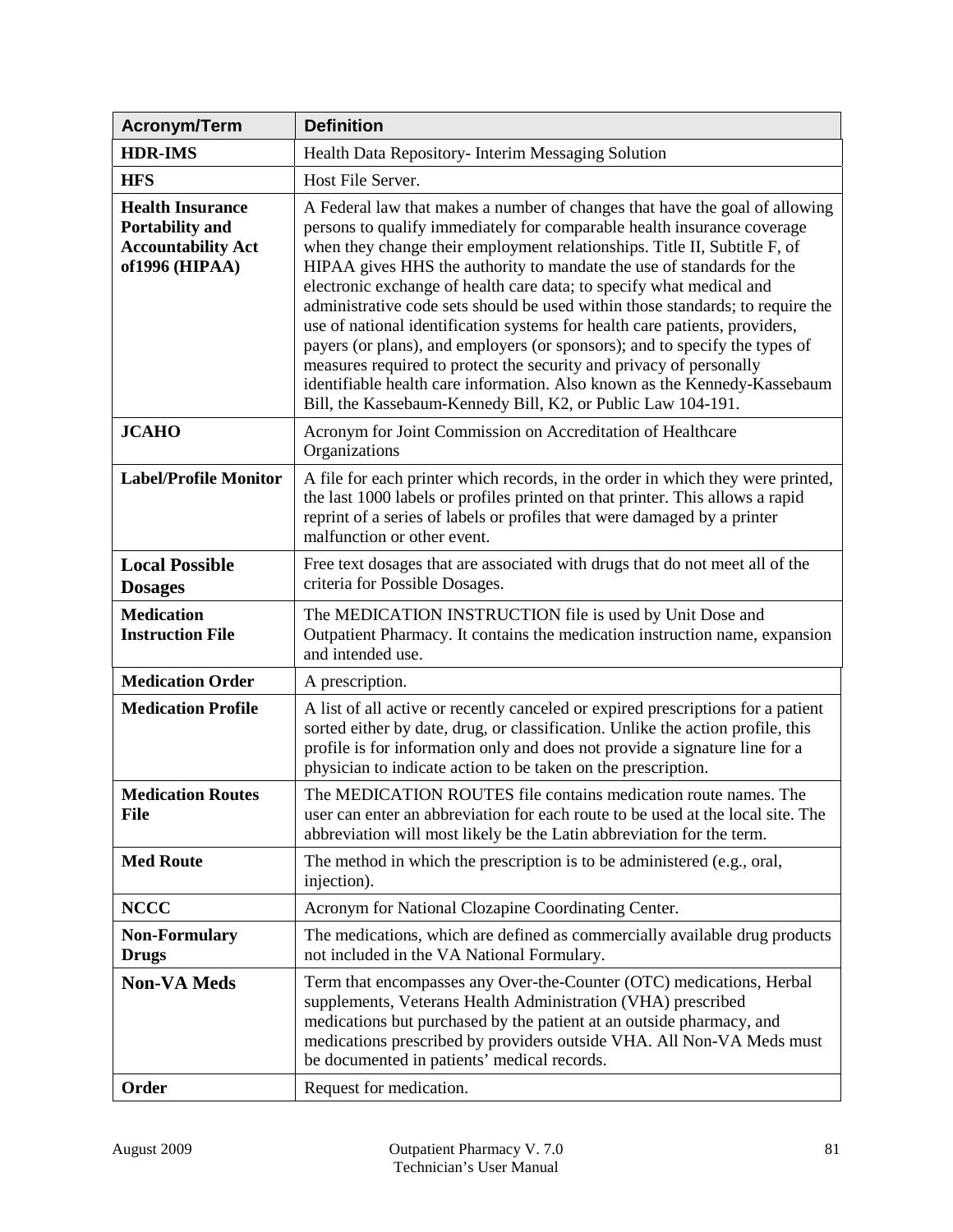| <b>Acronym/Term</b>         | <b>Definition</b>                                                                                                                                                                                                                                                                                                                                                                                                                                                                                                                                                                                                                                                                                                                                                                                                                                                                                                                                                                                                                                                                                                                                                                                                                                                                                                                                                         |
|-----------------------------|---------------------------------------------------------------------------------------------------------------------------------------------------------------------------------------------------------------------------------------------------------------------------------------------------------------------------------------------------------------------------------------------------------------------------------------------------------------------------------------------------------------------------------------------------------------------------------------------------------------------------------------------------------------------------------------------------------------------------------------------------------------------------------------------------------------------------------------------------------------------------------------------------------------------------------------------------------------------------------------------------------------------------------------------------------------------------------------------------------------------------------------------------------------------------------------------------------------------------------------------------------------------------------------------------------------------------------------------------------------------------|
| <b>Orderable Item</b>       | An Orderable Item name has no strength attached to it (e.g.,<br>Acetaminophen). The name with a strength attached to it is the Dispense<br>drug name (e.g., Acetaminophen 325mg).                                                                                                                                                                                                                                                                                                                                                                                                                                                                                                                                                                                                                                                                                                                                                                                                                                                                                                                                                                                                                                                                                                                                                                                         |
| <b>Partial Prescription</b> | A prescription that has been filled for a quantity smaller than requested. A<br>possible reason for a partial fill is that a patient is to return to the clinic in<br>ten days but the prescription calls for a thirty-day supply. Partials do count<br>as workload but do not count against the total number of refills for a<br>prescription.                                                                                                                                                                                                                                                                                                                                                                                                                                                                                                                                                                                                                                                                                                                                                                                                                                                                                                                                                                                                                           |
| Payer                       | In health care, an entity that assumes the risk of paying for medical<br>treatments. This can be an uninsured patient, a self-insured employer, or a<br>health care plan or Health Maintenance Organization (HMO).                                                                                                                                                                                                                                                                                                                                                                                                                                                                                                                                                                                                                                                                                                                                                                                                                                                                                                                                                                                                                                                                                                                                                        |
| <b>Pending Order</b>        | A pending order is one that has been entered by a provider through CPRS<br>without Pharmacy finishing the order. Once Pharmacy has finished the<br>order, it will become active.                                                                                                                                                                                                                                                                                                                                                                                                                                                                                                                                                                                                                                                                                                                                                                                                                                                                                                                                                                                                                                                                                                                                                                                          |
| <b>Pharmacy Narrative</b>   | OUTPATIENT NARRATIVE field that may be used by pharmacy staff to<br>display information specific to the patient.                                                                                                                                                                                                                                                                                                                                                                                                                                                                                                                                                                                                                                                                                                                                                                                                                                                                                                                                                                                                                                                                                                                                                                                                                                                          |
| Polypharmacy                | The administration of many drugs together.                                                                                                                                                                                                                                                                                                                                                                                                                                                                                                                                                                                                                                                                                                                                                                                                                                                                                                                                                                                                                                                                                                                                                                                                                                                                                                                                |
| <b>POE</b>                  | Acronym for Pharmacy Ordering Enhancements (POE) project. Patch<br>PSO*7*46 contains all the related changes for Outpatient Pharmacy.                                                                                                                                                                                                                                                                                                                                                                                                                                                                                                                                                                                                                                                                                                                                                                                                                                                                                                                                                                                                                                                                                                                                                                                                                                     |
| <b>Possible Dosages</b>     | Dosages that have a numeric dosage and numeric dispense units per dose<br>appropriate for administration. For a drug to have possible dosages, it must<br>be a single ingredient product that is matched to the DRUG file. The DRUG<br>file entry must have a numeric strength and the dosage form/unit<br>combination must be such that a numeric strength combined with the unit<br>can be an appropriate dosage selection.                                                                                                                                                                                                                                                                                                                                                                                                                                                                                                                                                                                                                                                                                                                                                                                                                                                                                                                                             |
| Prescription                | This term is now referred to throughout the software as medication orders.                                                                                                                                                                                                                                                                                                                                                                                                                                                                                                                                                                                                                                                                                                                                                                                                                                                                                                                                                                                                                                                                                                                                                                                                                                                                                                |
| <b>Prescription Status</b>  | A prescription can have one of the following statuses.<br>Active - A prescription with this status can be filled or refilled.<br>Canceled - This term is now referred to throughout the software as<br>Discontinued. (See Discontinued.)<br>Discontinued - This status is used when a prescription was made inactive<br>either by a new prescription or by the request of a physician.<br><b>Discontinued (Edit)</b> - Discontinued (Edit) is the status used when a<br>medication order has been edited and causes a new order to be created due to<br>the editing of certain data elements.<br><b>Deleted - This status is used when a prescription is deleted. Prescriptions are</b><br>no longer physically deleted from the system, but marked as deleted. Once a<br>prescription is marked deleted no access is allowed other than view.<br><b>Expired</b> - This status indicates the expiration date has passed.<br>*Note: A prescription that was canceled or has expired more recently than<br>the date specified by the cutoff date, typically 120 days in the past, can still<br>be acted upon.<br>Hold - A prescription that was placed on hold due to reasons determined by<br>the pharmacist.<br>Non-verified - There are two types of non-verified statuses. Depending on a<br>site parameter, prescriptions entered by a technician do not become active |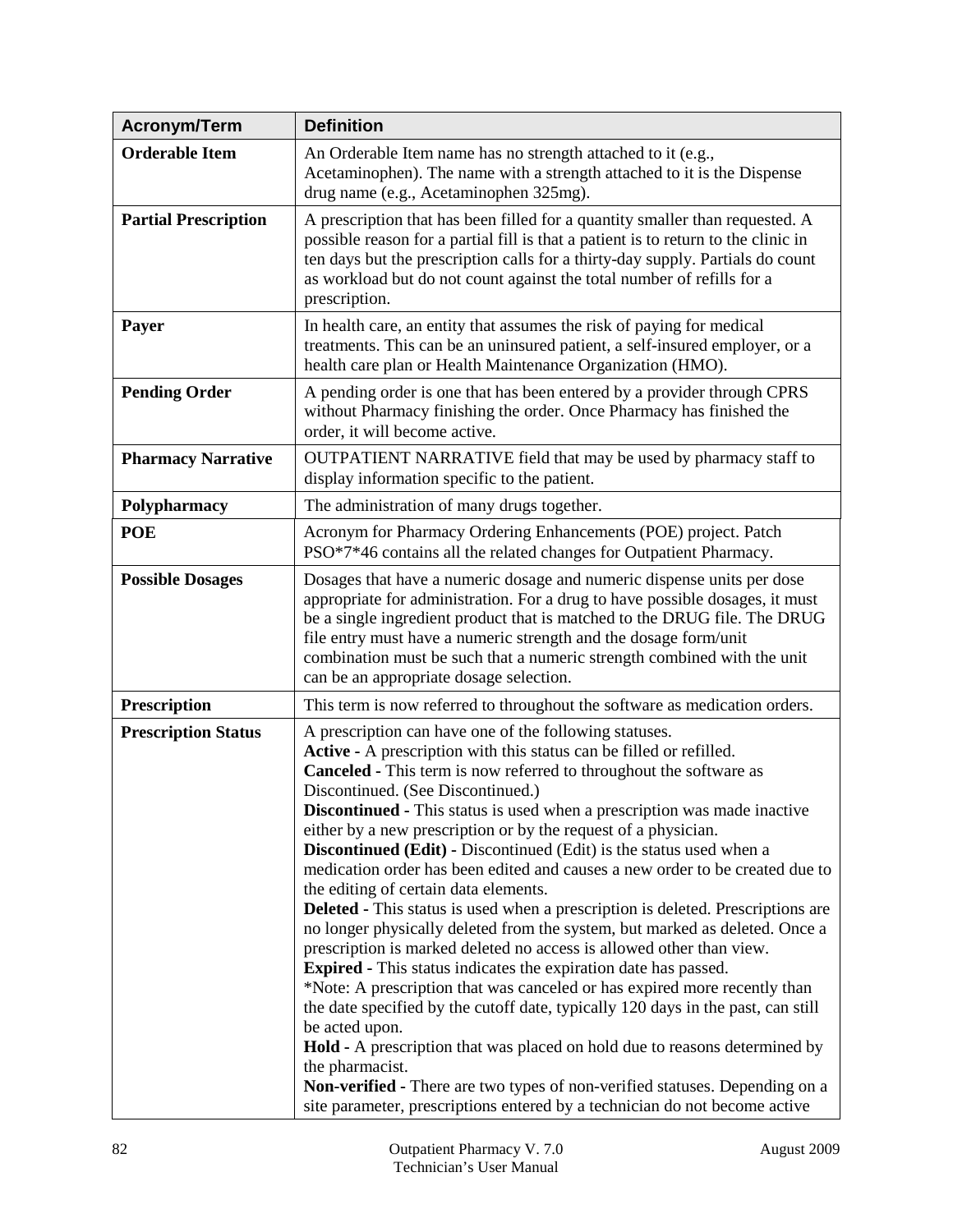| <b>Acronym/Term</b>                  | <b>Definition</b>                                                                                                                                                                                                                                                                                                                                                                                                                                                                                                                                                     |  |
|--------------------------------------|-----------------------------------------------------------------------------------------------------------------------------------------------------------------------------------------------------------------------------------------------------------------------------------------------------------------------------------------------------------------------------------------------------------------------------------------------------------------------------------------------------------------------------------------------------------------------|--|
|                                      | until a pharmacist reviews them. Until such review, they remain non-verified<br>and cannot be printed, canceled or edited except through the Verification<br>menu.<br>The second non-verified status is given to prescriptions when a drug/drug<br>interaction is encountered during the new order entry or editing of a<br>prescription.<br><b>Pending -</b> A prescription that has been entered through OERR.<br><b>Refill -</b> A second or subsequent filling authorized by the provider.<br>Suspended - A prescription that will be filled at some future date. |  |
| <b>Progress Notes</b>                | A component of Text Integration Utilities (TIU) that can function as part of<br>CPRS.                                                                                                                                                                                                                                                                                                                                                                                                                                                                                 |  |
| <b>Provider</b>                      | The person who authorized an order. Only users identified as providers who<br>are authorized to write medication orders may be selected.                                                                                                                                                                                                                                                                                                                                                                                                                              |  |
| <b>Reprinted Label</b>               | Unlike a partial prescription, a reprint does not count as workload.                                                                                                                                                                                                                                                                                                                                                                                                                                                                                                  |  |
| Questionnaire                        | An entry in the DUE QUESTIONNAIRE file. This file entry contains the set<br>of questions related to a DUE as well as the drugs being evaluated.                                                                                                                                                                                                                                                                                                                                                                                                                       |  |
| <b>Schedule</b>                      | The frequency by which the doses are to be administered, such as Q8H,<br>BID, NOW, etc.                                                                                                                                                                                                                                                                                                                                                                                                                                                                               |  |
| <b>Sig</b>                           | The instructions printed on the label.                                                                                                                                                                                                                                                                                                                                                                                                                                                                                                                                |  |
| <b>Significant</b>                   | The potential for harm is either rare or generally known so that it is<br>reasonable to expect that all prescribers have taken this information into<br>account.                                                                                                                                                                                                                                                                                                                                                                                                      |  |
| <b>Speed Actions</b>                 | See Actions.                                                                                                                                                                                                                                                                                                                                                                                                                                                                                                                                                          |  |
| <b>Suspense</b>                      | A prescription may not be able to be filled on the day it was requested.<br>When the prescription is entered, a label is not printed. Rather, the<br>prescription is put in the RX SUSPENSE file to be printed at a later date.                                                                                                                                                                                                                                                                                                                                       |  |
| Third $(3rd)$ Party<br><b>Claims</b> | Health care insurance claims submitted to an entity for reimbursement<br>of health care bills.                                                                                                                                                                                                                                                                                                                                                                                                                                                                        |  |
| <b>Time In</b>                       | This is the time that the patient's name was entered in the computer.                                                                                                                                                                                                                                                                                                                                                                                                                                                                                                 |  |
| <b>Time Out</b>                      | This is the time that the patient's name was entered on the bingo board<br>monitor.                                                                                                                                                                                                                                                                                                                                                                                                                                                                                   |  |
| <b>TRICARE</b>                       | TRICARE is the uniformed service health care program for:                                                                                                                                                                                                                                                                                                                                                                                                                                                                                                             |  |
|                                      | active duty service members and their families                                                                                                                                                                                                                                                                                                                                                                                                                                                                                                                        |  |
|                                      | retired service members and their families                                                                                                                                                                                                                                                                                                                                                                                                                                                                                                                            |  |
|                                      | members of the National Guard and Reserves and their families                                                                                                                                                                                                                                                                                                                                                                                                                                                                                                         |  |
|                                      | survivors, and                                                                                                                                                                                                                                                                                                                                                                                                                                                                                                                                                        |  |
|                                      | others who are eligible                                                                                                                                                                                                                                                                                                                                                                                                                                                                                                                                               |  |
|                                      | There are differences in how prescriptions for TRICARE beneficiaries are                                                                                                                                                                                                                                                                                                                                                                                                                                                                                              |  |
|                                      | processed versus how prescriptions are processed for veterans.                                                                                                                                                                                                                                                                                                                                                                                                                                                                                                        |  |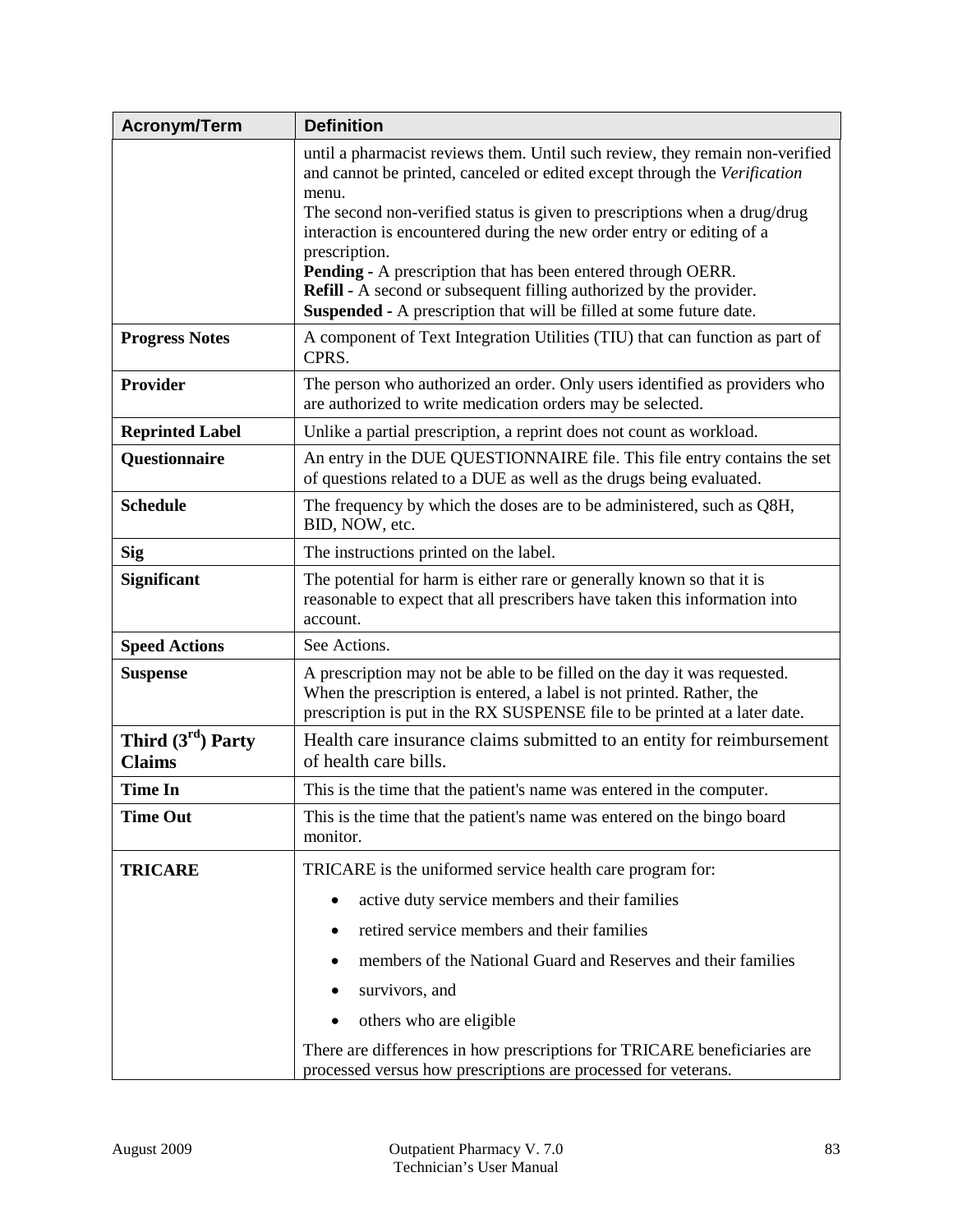| <b>Acronym/Term</b>   | <b>Definition</b>                                                                                                                                                                                                                                                                                                                                |
|-----------------------|--------------------------------------------------------------------------------------------------------------------------------------------------------------------------------------------------------------------------------------------------------------------------------------------------------------------------------------------------|
| TIU                   | Text Integration Utilities; a package for document handling, that includes<br>Consults, Discharge summary, and Progress Notes, and will later add other<br>document types such as surgical pathology reports. TIU components can be<br>accessed for individual patients through the CPRS, or for multiple patients<br>through the TIU interface. |
| <b>Units per Dose</b> | The number of Units (tablets, capsules, etc.) to be dispensed as a Dose for an<br>order. Fractional numbers will be accepted for medications that can be split.                                                                                                                                                                                  |
| <b>VistA</b>          | Acronym for Veterans Health Information Systems and Technology<br>Architecture, the new name for Decentralized Hospital Computer Program<br>(DHCP).                                                                                                                                                                                              |
| <b>Wait Time</b>      | This is the amount of time it took to fill the prescription. It is the difference<br>between Time In and Time Out. For orders with more than one prescription,<br>the wait time is the same for each.                                                                                                                                            |